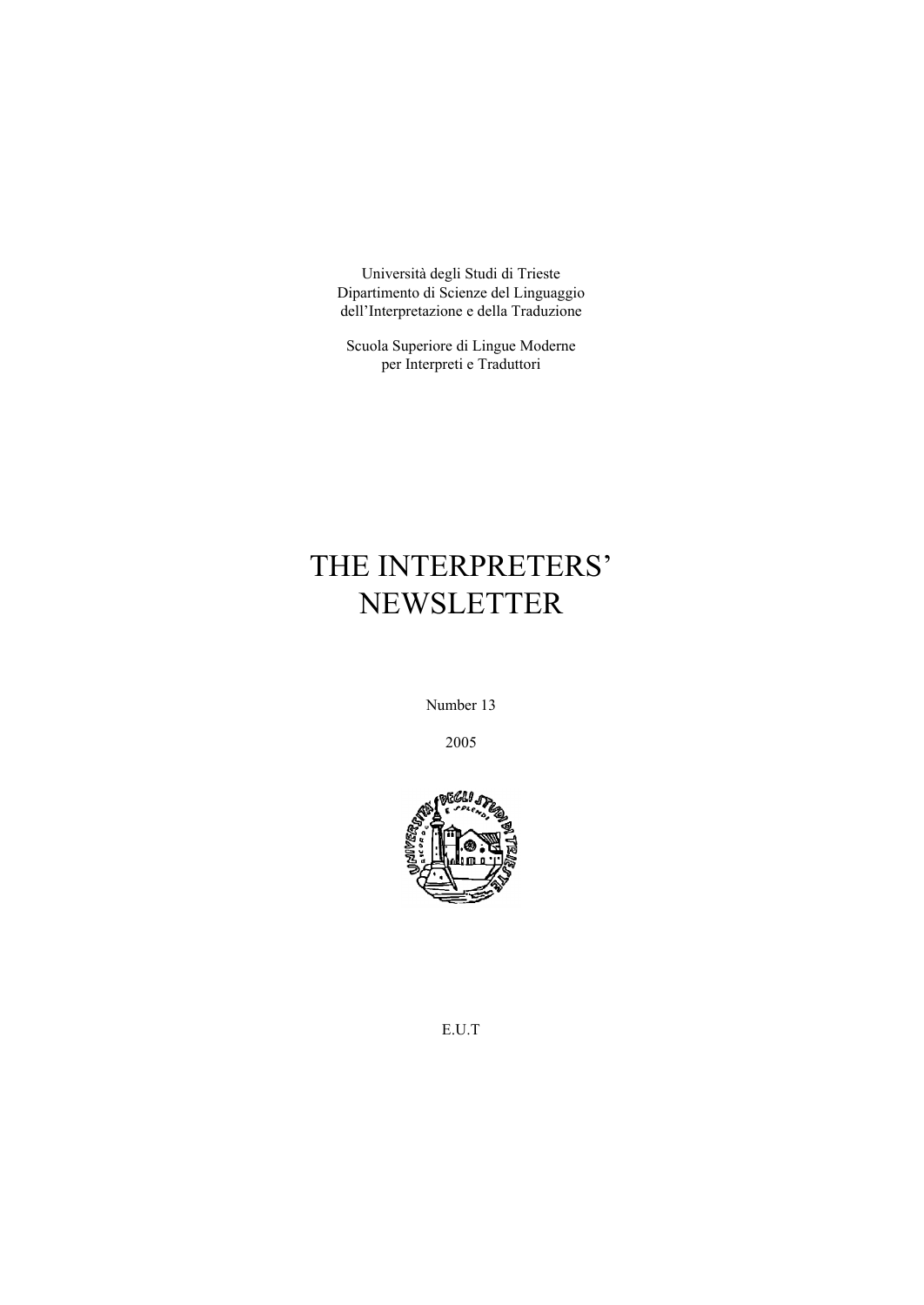## **The Interpreters' Newsletter**

Dipartimento di Scienze del Linguaggio dell'Interpretazione e della Traduzione Scuola Superiore di Lingue Moderne per Interpreti e Traduttori Università degli Studi di Trieste

## **General Editors**

Alessandra RICCARDI Maurizio VIEZZI

## **Consultant Editors**

Mark BRADY David KATAN Cristina PALAZZI David SNELLING Christopher TAYLOR Laila WADIA

## **With acknowledgments to**

Alberto SEVERI (Lay-out)

© 2005 Dipartimento di Scienze del Linguaggio dell'Interpretazione e della Traduzione Scuola Superiore di Lingue Moderne per Interpreti e Traduttori Università degli Studi di Trieste via F. Filzi 14 34132 Trieste, Italy - Tel. (39) 0405582345 - Fax (39) 0405582301 Edizioni Università di Trieste - P.le Europa 1

34100 Trieste, Italy - Fax (39) 0405583777

In copertina: *Sava*, photo by Alice Polenghi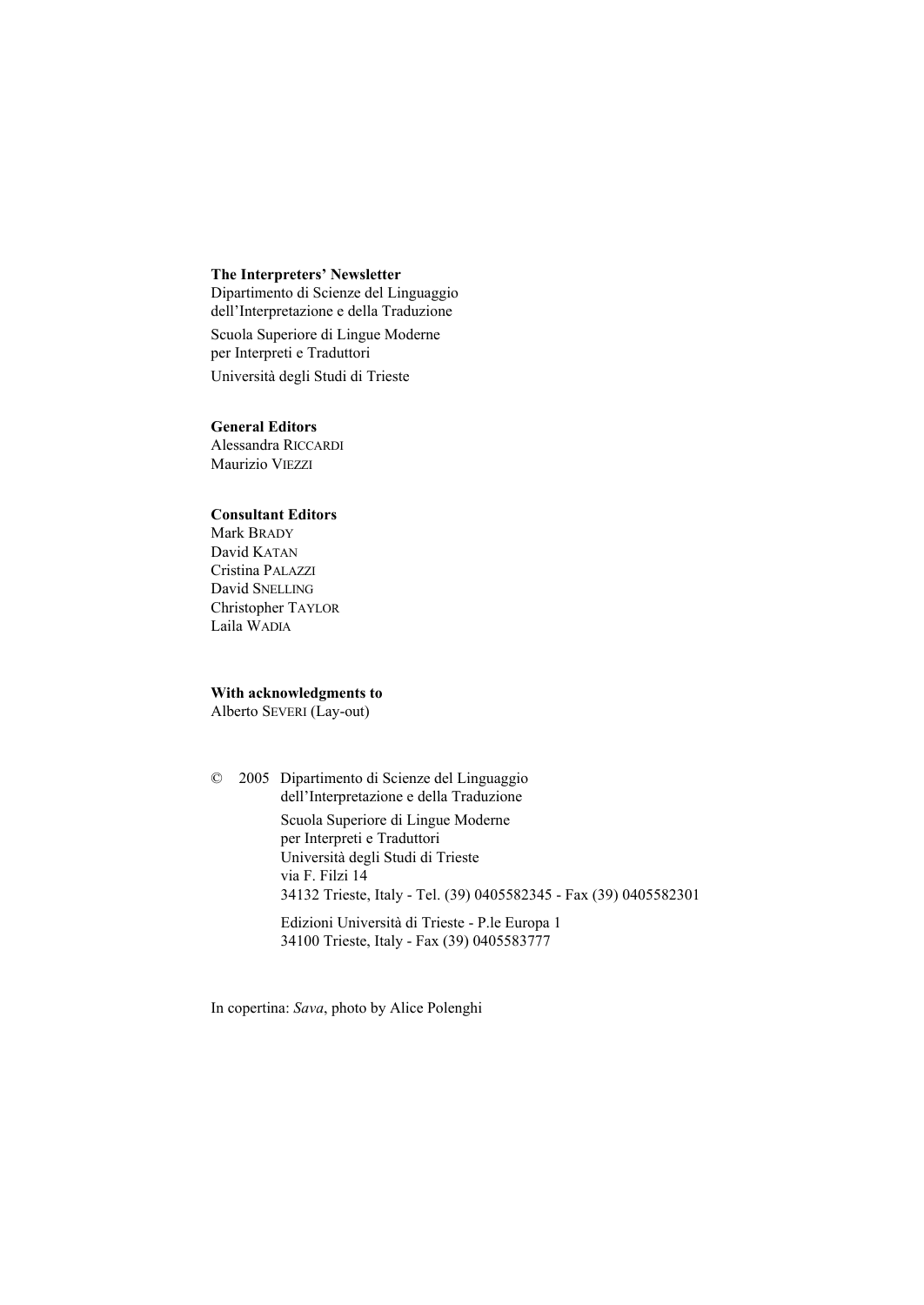# **CONTENTS**

| Editorial<br>Alessandra Riccardi and Maurizio Viezzi                                                                                                       | V   |
|------------------------------------------------------------------------------------------------------------------------------------------------------------|-----|
| Analysing prosody in simultaneous interpreting:<br>difficulties and possible solutions<br>Barbara Ahrens                                                   | 1   |
| Linguistique de l'oralité :<br>description de la prosodie et analyse instrumentale<br>Philippe Martin                                                      | 15  |
| La transcription : une tâche paradoxale<br>Caterina Falbo                                                                                                  | 25  |
| Methodological issues in the study of interpreters' fluency<br>Peter Mead                                                                                  | 39  |
| Corpus linguistics methods in interpreting research: a case study<br>Šárka Timarová                                                                        | 65  |
| From voice to gesture: methodological aspects in the compilation of a<br>terminological, tri-lingual, multimodal dictionary<br>Cynthia Jane Kellett Bidoli | 71  |
| On norms and ethics in the discourse on interpreting<br>Carlo Marzocchi                                                                                    | 87  |
| Personality characterisics of interpreter trainees:<br>the Myers-Briggs Type Indicator<br>Nancy Schweda Nicholson                                          | 109 |
| Quality research revisited<br>Franz Pöchhacker                                                                                                             | 143 |
| Looking quality research in the eye:<br>are we beholding the splinter and ignoring the beam?<br>Delia Chiaro e Giuseppe Nocella                            | 167 |
| <b>Book Reviews</b><br>Caterina Falbo                                                                                                                      | 201 |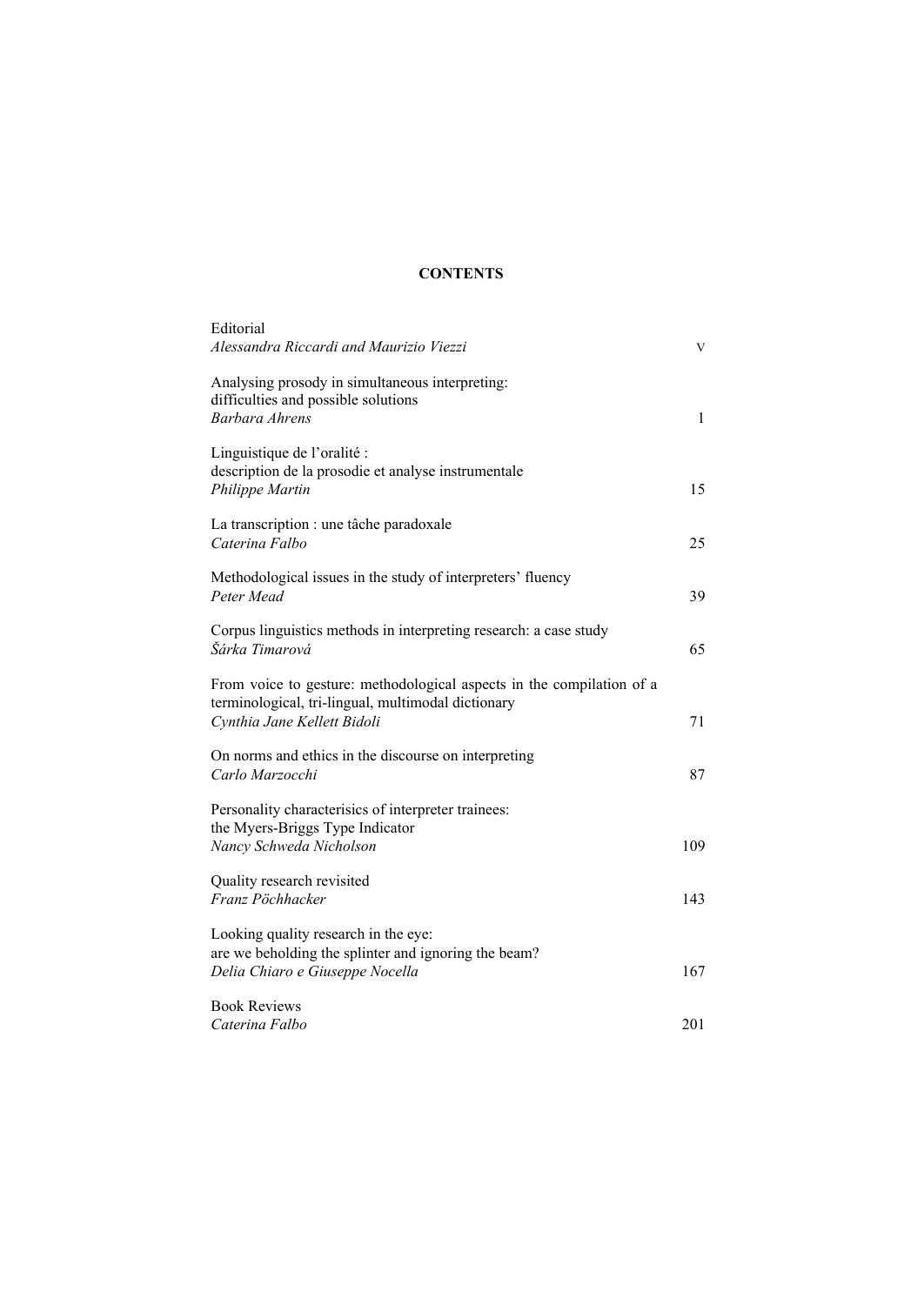#### **EDITORIAL**

The present issue of the *Interpreters' Newsletter* is devoted to methodological aspects of Conference Interpreting Research (CIR), a topic put forward in the past mainly by Gile (1983, 1994, 2004) but also in other publications (Gambier *et al*. 1997; Gile *et al*. 2001; Schäffner 2004) and which has gathered momentum over the past few years reflecting a greater interest in and awareness of methodological questions. The papers included in this issue illustrate how CIR is evolving and how researchers are meeting the challenges entailed in the choice of methods and tools to be used for investigation and analysis of conference interpreting.

The contributions cover a series of areas – prosody, fluency, transcription tools, norms, personality traits, corpus linguistics, questionnaire-based surveys and statistics, with a clear predominance of fields where computer-based instruments are put to fruitful use. Interestingly, in some instances, existing tools mainly used in other disciplines have been adapted to meet the specific needs of CIR.

Barbara Ahrens describes difficulties related to the analysis of prosody in SI, from corpus recording to digitizing and transcribing the data, and comes up with possible solutions based on the use of appropriate software. In this respect, mention should be made of PRAAT, a computer program especially designed for speech analysis.

Another approach to prosody and its representation for CIR purposes is adopted by Philippe Martin, an outsider to interpreting research who illustrates the linguistic point of view in the description of prosody and analyses differences between read and impromptu speeches. Caterina Falbo, who has been collaborating with Martin, in her article describes how Winpitch has been adapted to meet the specific needs of transcribing interpreted texts and outlines the problems most frequently encountered.

Peter Mead's contribution deals with methodological aspects in the study of interpreters' fluency and adopts a practical approach to its assessment, while providing a useful point of contact with linguistic research. In particular, he concentrates on five temporal variables, three of which – speech rate, duration of pauses and mean length of run – seem to be the most relevant in the assessment of fluency.

Šárka Timarová's paper shows how corpus linguistics tools may be used in interpreting research, not only for quantitative but also for qualitative analyses.

The electronic analysis of a corpus – made up of four oral speeches in English and their interpretation into Italian Sign Language – also underlies Jane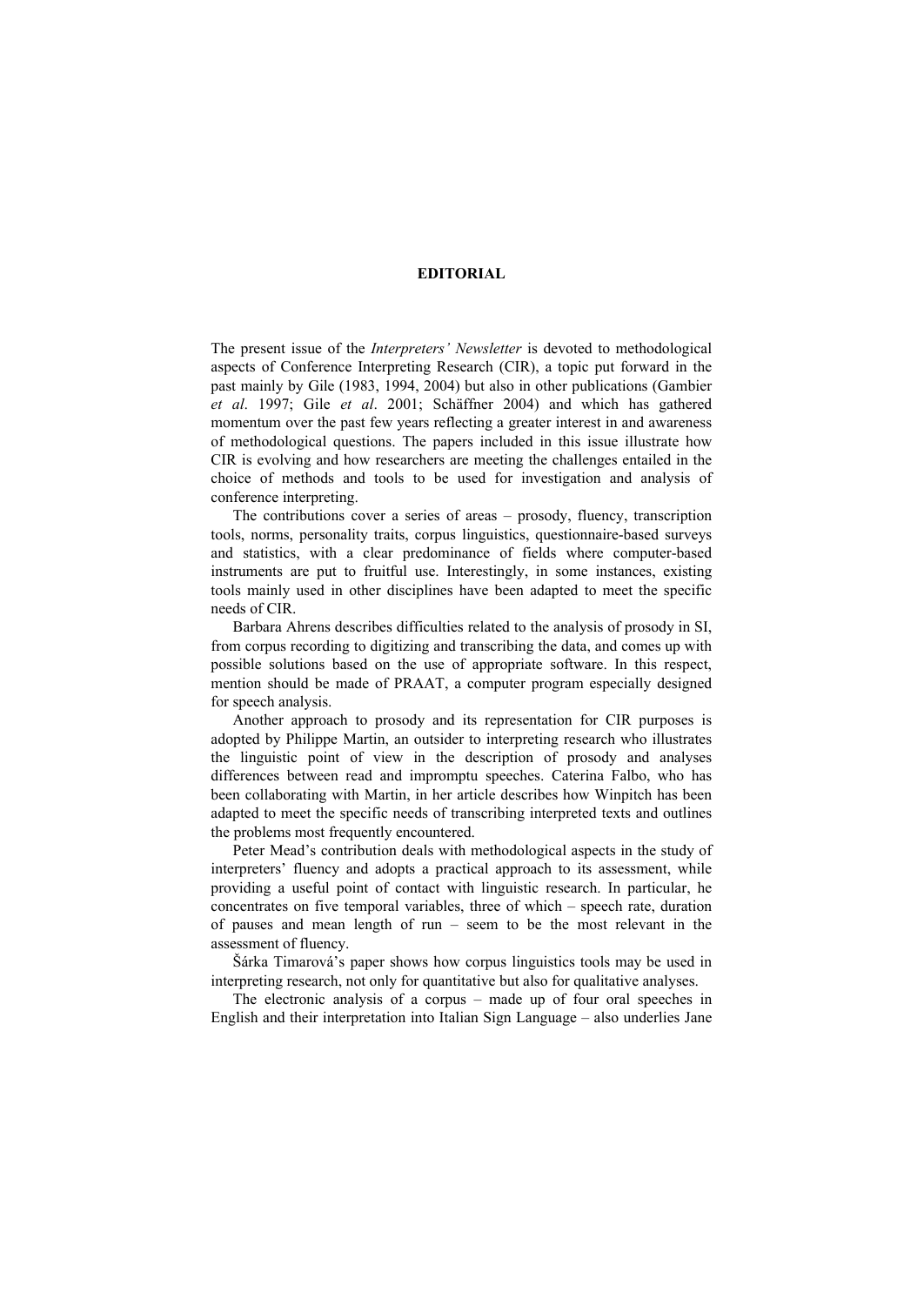Kellett's research aiming at producing a tri-lingual (Italian, English and Italian Sign Language) multimodal electronic glossary for interpreters. The methodology used is described in her paper in great detail.

The importance and usefulness of the translational norms paradigm in Descriptive Translation Studies and its relevance to conference interpreting are discussed by Carlo Marzocchi who stresses the need for a wider application of this notion.

Nancy Schweda Nicholson presents a study on personality characteristics of interpreter trainees. The tool used is the Myers-Briggs Type Indicator (MBTI). While admitting that language knowledge may be more important than personality type and that the MBTI is not to be viewed as a replacement for a traditional screening test, the author believes that a personality inventory might be useful to both trainers and trainees.

The present issue concludes with a sort of *querelle*. Franz Pöchhacker's paper reassesses and criticizes studies on interpreters' and users' quality expectations and preferences with the aim of consolidating and refining research practice and results and with an emphasis on statistical procedures for the analysis of survey data. Delia Chiaro and Giuseppe Nocella are among the authors discussed by Pöchhacker. Indeed, the paper they published in *Meta* is used as a starting point for methodological reflections. Chiaro and Nocella, who had read Pöchhacker's manuscript, asked us for an opportunity to reply to Pöchhacker's criticism. We have duly obliged, hopefully contributing thereby to greater transparency in the debate on methodology involving scholars and researchers.

## Alessandra Riccardi and Maurizio Viezzi

#### References

- Gile D. (1983) "Aspects méthodologiques de l'évaluation de la qualité du travail en interprétation simultanée", *Meta* 28, 3, pp. 236-243.
- Gile D. (1994) "Methodological aspects of interpretation and translation research", in *Bridging the Gap: Empirical Research in Simultaneous Interpretation*. Ed. by S. Lambert and B. Moser-Mercer, Amsterdam/Philadelphia, John Benjamins, pp. 39-56.
- Gile D. (2004) "Translation research versus interpreting research: kinship, differences and prospects for partnership", in *Translation Research and Interpreting Research. Traditions, Gaps and Synergies*. Ed by Christina Schäffner, Clevedon/Buffalo/Toronto, Multilingual Matters, pp. 10-34.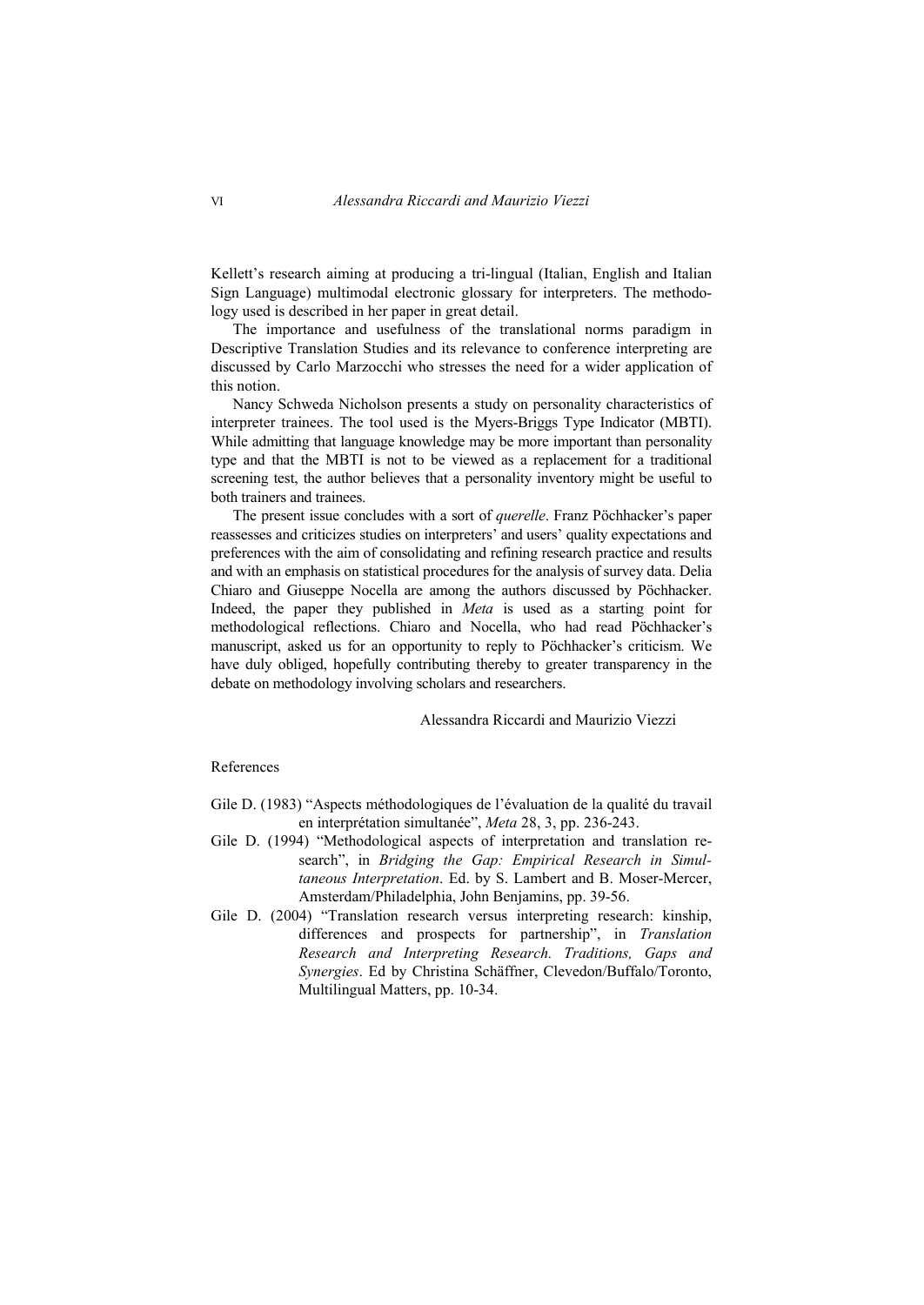# *Editorial* VII

- Gambier Y., Gile D. and Taylor C. (eds.) (1997) *Conference Interpreting: Current Trends in Research*, Amsterdam/Philadelphia, John Benjamins.
- Gile D., V. Dam H., Dubslaff F., Martinsen B., Schjoldager A. (eds.) (2001) *Getting Started in Interpreting Research*. Amsterdam/ Philadelphia, John Benjamins.
- Schäffner C. (ed.) (2004) *Translation Research and Interpreting Research. Traditions, Gaps and Synergies*, Clevedon/Buffalo/Toronto, Multilingual Matters.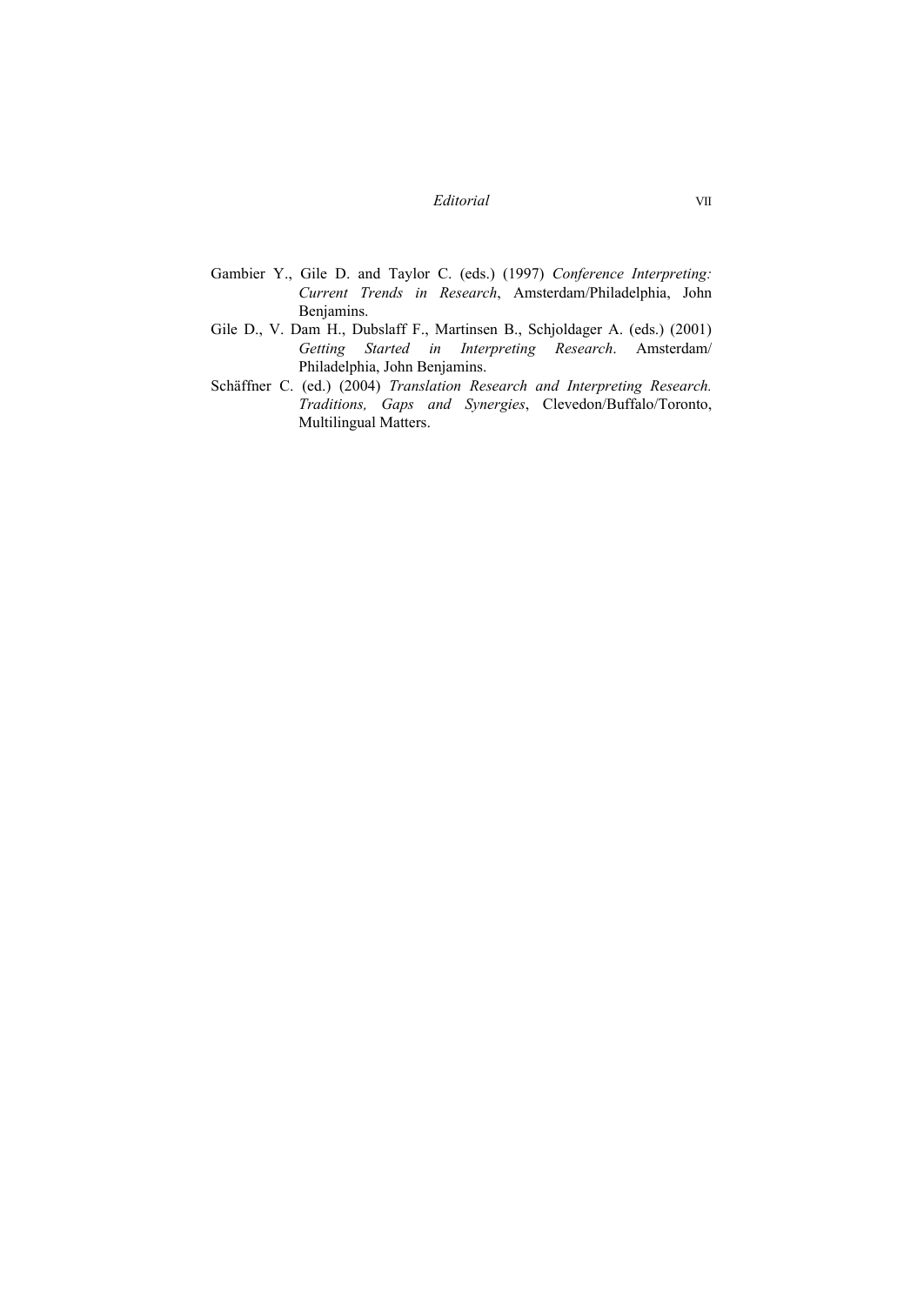## **ANALYSING PROSODY IN SIMULTANEOUS INTERPRETING: DIFFICULTIES AND POSSIBLE SOLUTIONS**

Barbara Ahrens Johannes Gutenberg-University Mainz / FASK Germersheim

#### 1. Introduction

 $\overline{a}$ 

Prosody<sup>1</sup> is an integral part of orally produced texts. Firstly, it is used to structure the acoustic continuum uttered by a speaker and secondly, it is used to give prominence to those parts of the spoken text that the speaker considers to be important. Thus, prosodic elements are essential cues for the listener when processing spoken input (cf. Cutler 1983: 91). Prosody can also be an indicator of the mental-cognitive processes underlying speech production (cf. Goldman-Eisler 1958: 74).

The prosodic feature of intonation – which is defined as pitch movement due to changes of fundamental frequency  $(F_0)$  during oral speech production (cf. e.g. Cruttenden 1997<sup>2</sup>: 7, Günther 1999: 62; Schönherr 1997: 12, footnote 4) – has an important role to play in structuring and organizing communicative interaction. Intonation is used to indicate that the speaker will go on speaking or that further elements will follow (cf. Jin 1990: 123ff.; Selting 1995: 50ff.). Intonation has also a social function which depends on the speaker's social status or profession: e.g. priests can easily be distinguished from other professions by the way they speak (cf. Fiukowski and Ptok 1996: 670ff.).

Prosody in bilingual oral communication via an interpreter is as important as in monolingual communicative events. Prosodic elements in the source text (ST) convey meaning that is to be rendered in the target language (cf. Kade 1963: 19), and since the target text (TT) is produced orally, its prosodic features are equally important for the TT's addressee. This aspect was mentioned in early contributions on simultaneous or consecutive interpreting, but was not further developed or considered in interpreting studies for a long time.

2. Prosody in simultaneous interpreting – the state of the art

Interpreters are professional speakers and there is no doubt that their voice and way of speaking are very important (cf. e.g. Alexieva 1990: 5; Cartellieri 1983: 213), especially in the case of simultaneous interpreting (SI) where the

<sup>1</sup> Prosody comprises all suprasegmental features that depend on tonal, dynamic and durational parameters. Since these acoustic parameters can be measured objectively, they are important for computer-aided analyses.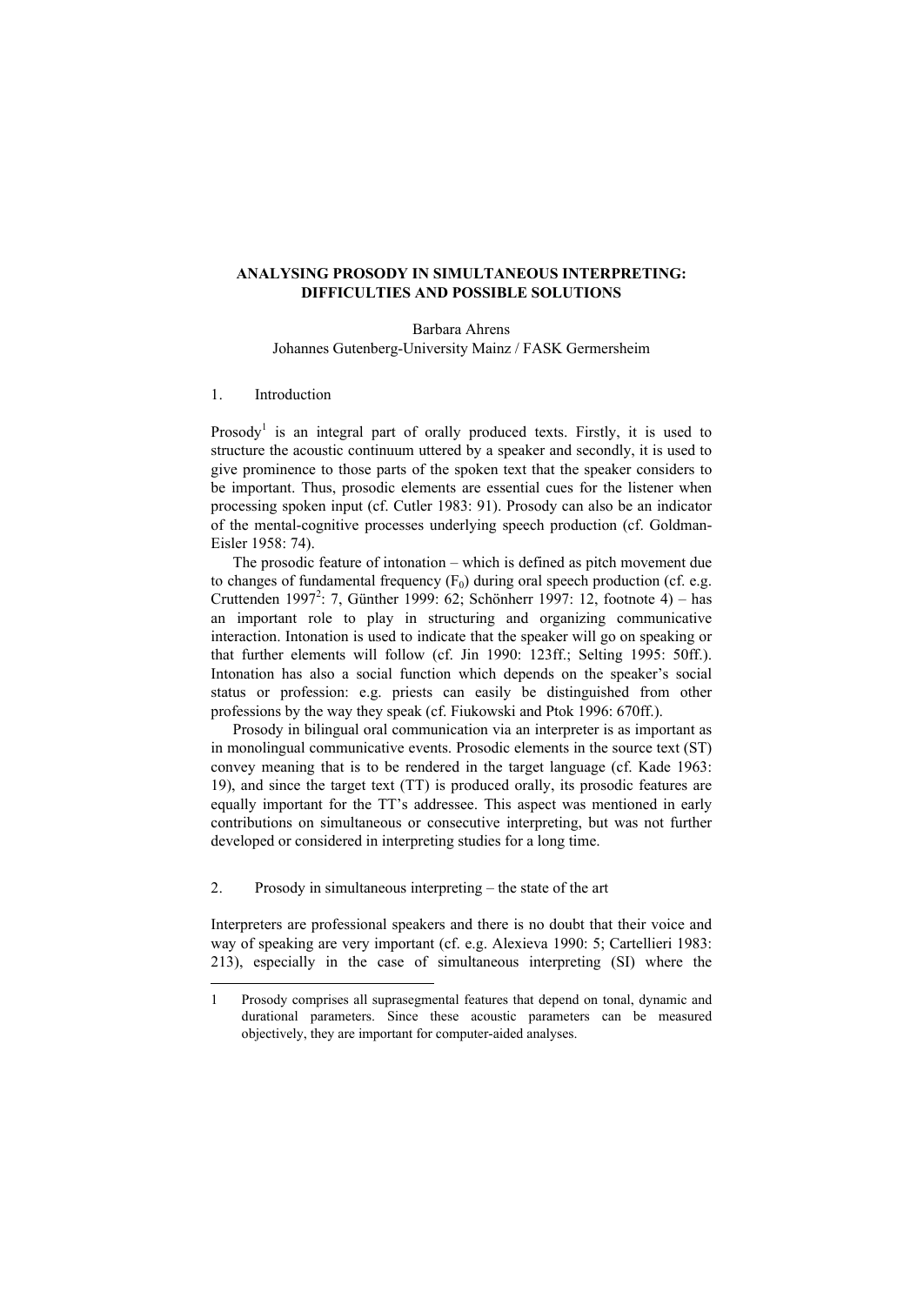2 *Barbara Ahrens* 

interpreter's output is only perceived via headsets. Although most of the few authors who mentioned prosody in SI regard it to be non-marked (cf. Déjean Le Féal 1990: 155; Kirchhoff 1976: 67; Willett 1974: 103), there are also some who put forward a contrary opinion: Barik describes the way simultaneous interpreters speak as "less smooth than 'natural' speech" (Barik 1975: 294) and according to Shlesinger, "the intonational system used in simultaneous interpretation appears to be marked by a set of salient features not found in any other language use." (Shlesinger 1994: 226). For Fiukowski, the unnatural way of speaking in SI is conditioned by the linear ST comprehension and the simultaneous TT planning and production. This means that it cannot be avoided because of the simultaneous interpreting process itself (cf. Fiukowski 1986: 186). Kirchhoff (1976) too acknowledges that difficult speech processing conditions – which are characteristic for SI – can result in a less ideal TT production with hesitations, pauses, etc. (cf. Kirchhoff 1976: 67).

The few studies on prosody in SI conducted so far can be categorized according to the prosodic elements that were examined: pauses, speech rate and segmentation (cf. Alexieva 1988; Barik 1973; Gerver 1969; Goldman-Eisler 1967, 1968; Kreuzpaintner 2001; Lee 1999; Liebig 1994; Shlesinger 1994), accentuation and stress (cf. Pelz 1999; Shlesinger 1994; Williams 1995), as well as intonation and fundamental frequency (cf. Collados Aís 1998; Darò 1990; Shlesinger 1994).

3. Difficulties to be dealt with when analysing prosody in SI

The limited number of studies dedicated to prosody in SI confirms that it has been a neglected field of scientific interest although its importance was acknowledged at the very beginning of interpreting studies (see Section 1). There are several difficulties that have to be dealt with:

- Approaches to analyses and methodology as well as definitions of prosodic phenomena are as diverse as the number of studies. This is not only the case in studies on prosody in SI, but also in studies on prosody in general (for a comprehensive overview with special emphasis to intonation, see Ahrens 2004: 75ff. and 117ff.)
- Purely auditive analyses are subjective, purely automatized speech processing is error-sensitive (cf. Schönherr 1997: 68).
- For a long time, the processing of audio and video data required very powerful computer resources and there was no user-friendly hard- and software available.
- Transcribing and analysing audio and video data is extremely timeconsuming, which impairs the processing of large and representative corpora necessary for general conclusions (cf. Gile 1991: 158; Setton 1994: 183).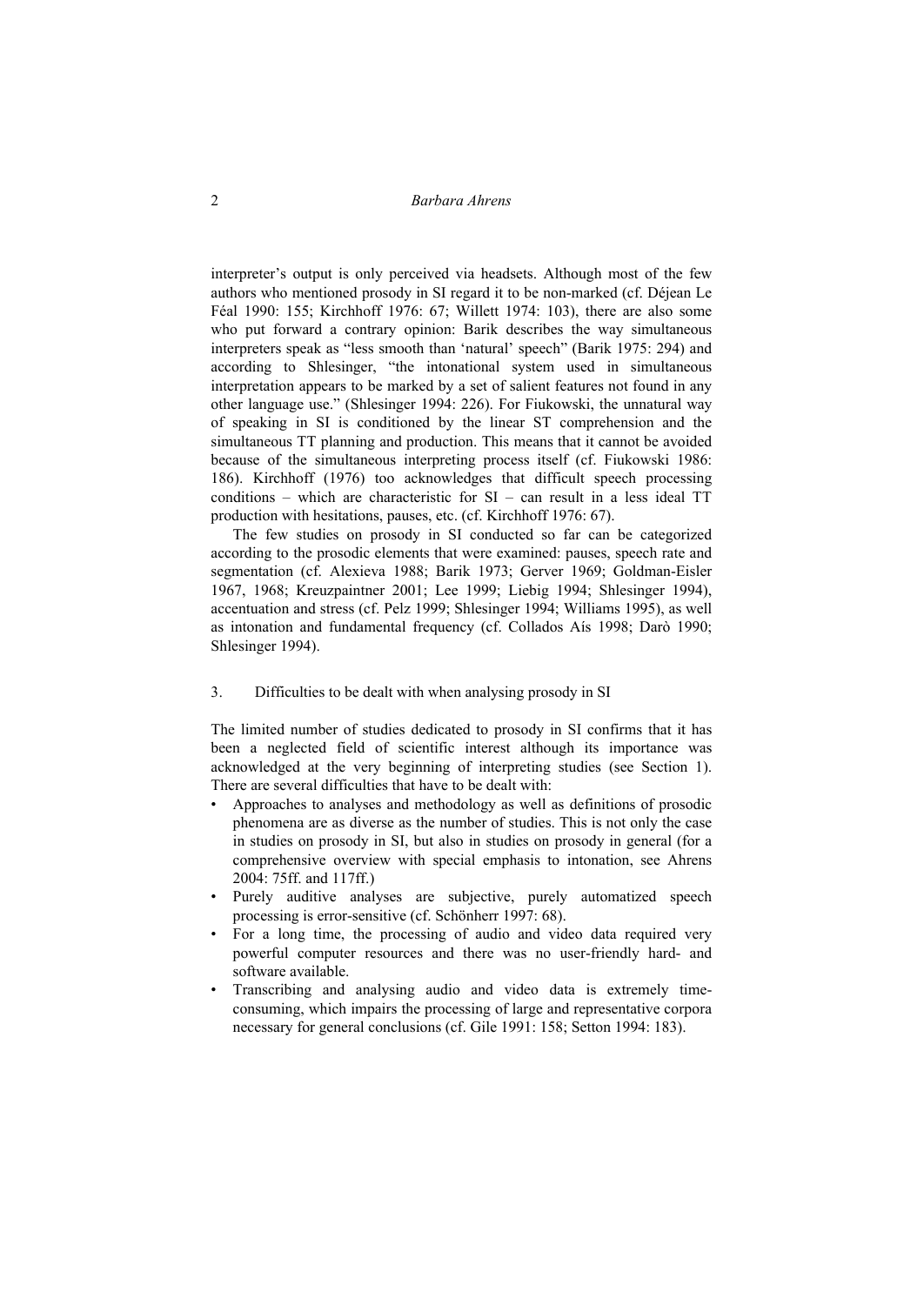- Recording professional material in authentic settings is difficult and requires the consent of all parties involved, i.e. interpreters' team, speaker, conference organizer, because of the speaker's and interpreter's copyright for his/her performance (cf. AIIC – General terms of contract; Kalina 1994: 225).
- The scope and objective of the study requires certain quality standards for the recordings, such as sound quality, dual-track recordings etc. (cf. Kalina 1998: 135).
- Any transcription provides a selection of all phenomena comprised in the recordings, i.e. special attention is paid to the elements that are to be analysed (cf. Kalina 1998: 135).
- There are no generally accepted conventions of transcription for prosodic elements.
- Transcribing prosodic phenomena is difficult since they vary a lot. Nevertheless, certain patterns, e.g. falling or rising final pitch movements, can be distinguished and marked in the text (cf. Du Bois *et al*. 1993: 52).

### 4. Recording the corpus

The corpus used for the study presented here comprised dual-track audio and video recordings of an English ST and three German TTs that had been made in authentic settings. The performance of three parallel booths with two professional interpreters in each of them, all working from English into German, was recorded at the Faculty of Applied Linguistics and Cultural Studies (FASK) of the University of Mainz in Germersheim during a guest lecture on an actual German-English translation job in the field of marketing communication held by a native British English speaker. All the interpreters – four women and two men – were professional interpreters who had been trained either at the FASK, University of Mainz (one woman) or at the University of Heidelberg (the other five) and were working actively and regularly as freelancers on the German private market with an average professional experience of 4.6 years. All six were native speakers of German, two of the women and the two men had English as B language, and the other two women as C language. The four women were working in Booth I and II, the two men in Booth III. In Booth I, there were the two interpreters with English as C language. After the lecture, the six interpreters filled in a questionnaire about their professional background, their preparation, their opinions on the ST and the way the ST speaker had presented it, the problems that had arisen and what they had done to solve them.

The ST speaker, whom the interpreters in the retrospective questionnaires described as "typically British", produced his speech spontaneously, using his manuscript only for short quotations and for planning how to proceed. The ST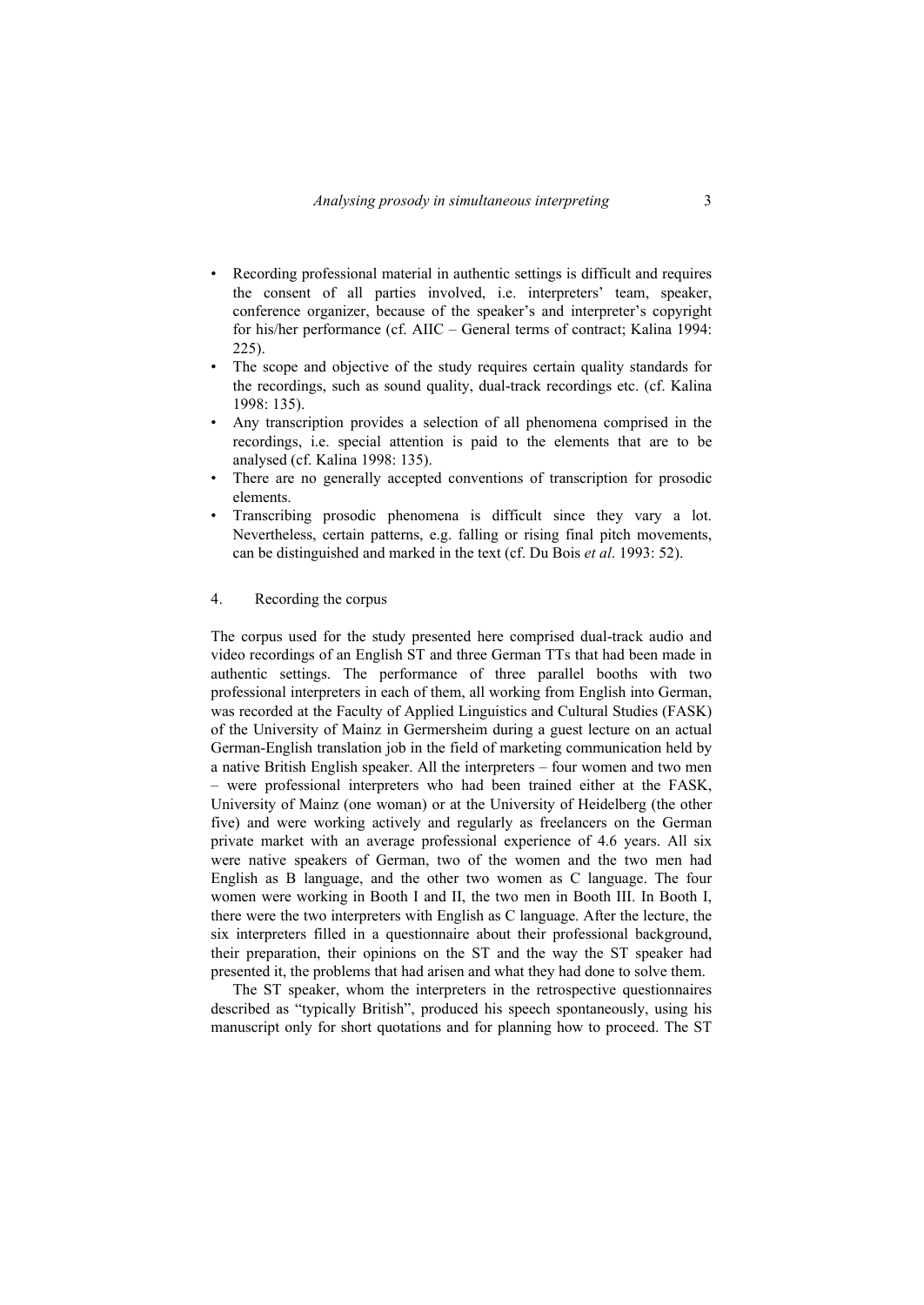## 4 *Barbara Ahrens*

and the way it was presented can be described as rather informal. For these reasons, the ST showed typical characteristics of spontaneous speech, such as hesitation phenomena, false starts or sudden variations in the speech rate (cf. e.g. Cruttenden 1997<sup>2</sup>: 174; Crystal 1969: 154; Goldman-Eisler 1958: 61).

The audio and video recordings of three parallel booths all interpreting under exactly the same external conditions – same ST, same language pair, same situation, same audience – were made in dual-track quality. For the synchronous video recordings of all three booths and the ST speaker, a fourfold splitscreen was used.

## 5. Digitizing the data

The ST and the three TTs were digitized by means of *Wavelab 3.0* by Steinberg (see: http://www.steinberg.de/produkte/ps/wavelab/wavelab3/). This software allowed the synchronous digitizing of the two channels of the dual-track recordings. By using a sampling rate of 44.1 KHz (i.e. CD quality) for both channels, it was possible to obtain digitized data with optimum quality. After that, the two channels of each booth were separated and downsampled to 11.025 kHz in order to reduce the quantity of data to an amount that can be handled easily in computer-aided analyses. Due to the synchronous digitizing of the two audio channels of each booth, both channels can be aligned precisely although they were stored in different files (see Section 8).

## 6. Transcribing the data

 $\overline{a}$ 

The ST and the three TTs were transcribed word by word. Although it is not very reader-friendly to use no interpunctuation, this procedure was chosen in order to avoid a misleading prosodic impression due to commas or full stops. This way of transcribing revealed that prosodic phenomena do not necessarily follow syntactically defined boundaries.

Since the analysis was to focus on pauses, segmentation into intonation units, $\lambda^2$  accentuation patterns and final pitch movements, these phenomena were indicated in the transcriptions. The following conventions of transcription were defined: All texts are written in small letters, syllables in capitals are stressed syllables. 1 line corresponds to 1 intonation unit  $(IU)$ . "=" indicates lengthening of syllable. "\" means final falling pitch movement, "/" indicates a final rising pitch movement, " $\rightarrow$ "means final level contour, " $\rightarrow$ " indicates a final semi-

<sup>2</sup> An intonation unit (IU) is defined as a prosodic unit with a coherent  $F_0$  contour and at least one pitch movement that is perceived as prominent (cf. Ahrens 2004: 111; Huber 1988: 71).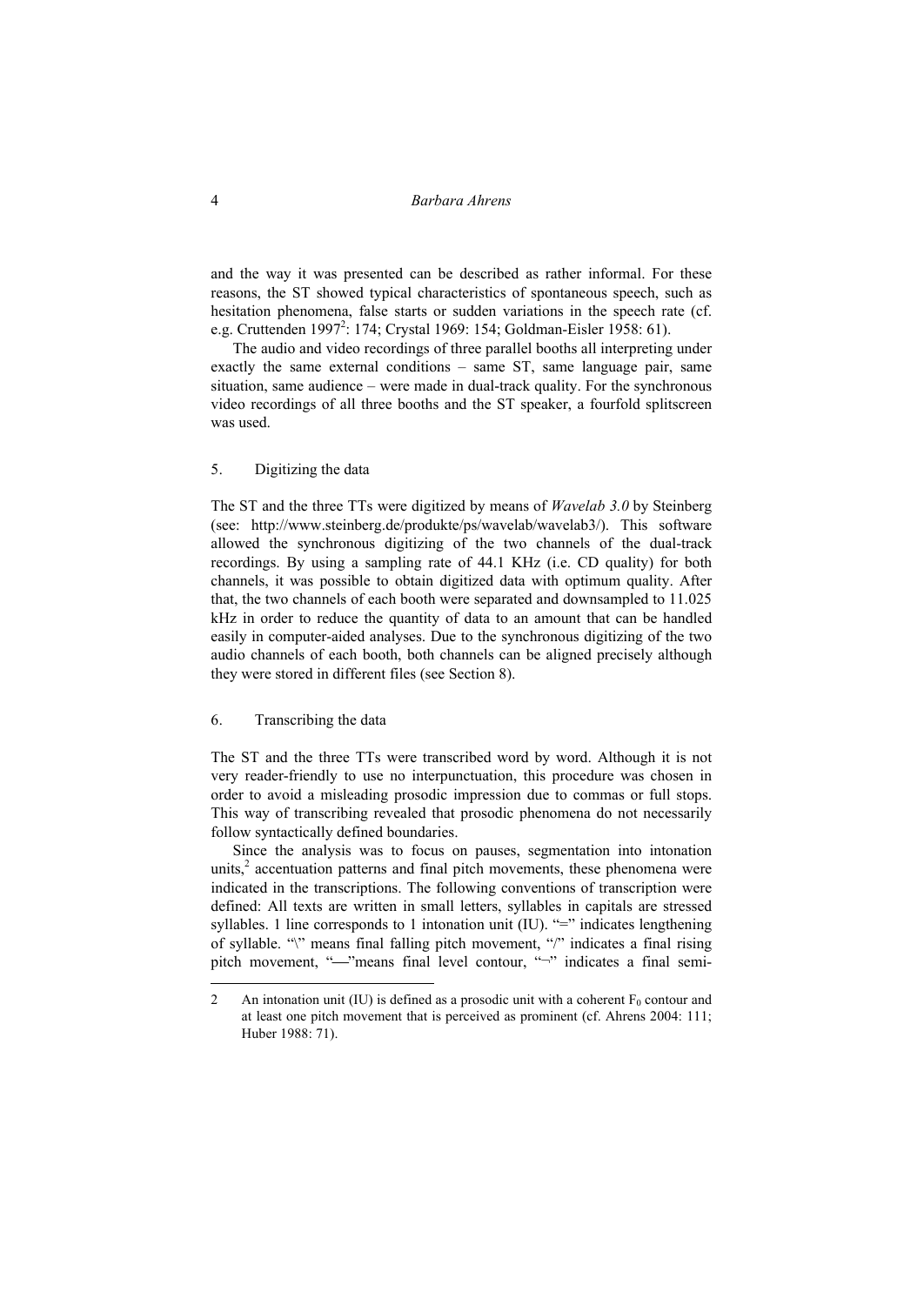falling pitch movement, " $*$ " a final rise-level contour. "< $0.96$ " marks a pause with a duration of 0.96 seconds, " $\langle A \rangle$ " is a pause due to breathing, "<G>" indicates a pause with noise in the booth, "<M>" means that there is a pause during which the ST speaker is rustling his notes. "{...}" indicates paraverbal comments at the end of the intonation units they refer to, e.g. louder, faster etc. According to these conventions, the beginning of the ST reads as follows:

```
Example 1 (ST): 
THANKS very much/ <1.29> 
ehm <1.75A> that's a rather LONG cable here and i have to be CAREful 
of - <0.39AEHM—<1.69R>THANK you for the introDUCtion/ 
THANK you for the invitation as WELL/ 
i'm very pleased to BE here \sim <0.61A>
ehm CAN i- <0.13>
before i trip Over the WIRE/ <0.39A> 
can i ASK \leq 0.56you HOW many of you hea=rd my LECture \leq 0.39ALAST YEAR\ 
THIS time LAST year— {deeper}
was Anybody here\leq 0.41A>is there Anybody here who was HERE a year ago\langle 0.73 \rangle {faster}
can you INdicate by raising your HANDS/ <0.69A> 
NObody\ 
THAT'S very GOOD\ <0.18>
```
## 7. Calculating speech rate

All perceived pauses were checked and measured using the speech signal of the digitized audio data and included in the transcriptions of all four texts of the corpus. In a second step, all spoken syllables were marked and counted. For each text of the corpus, the total number of syllables was divided by the total length of text (measured in seconds) in order to calculate the average speech rate (measured in syllables per second). The speech rate of the ST corresponds to what is considered a normal speech rate, i.e. an average of 5-8 syllables/second (cf. Goldman-Eisler 1961: 171), although the interpreters said that the ST had been presented very fast.

For calculating the rate of articulation, only the actual speaking time, i.e. total length of text minus total time of pauses, was used. The rate of articulation is in line with Barik's results (1973); he found that the rate of articulation of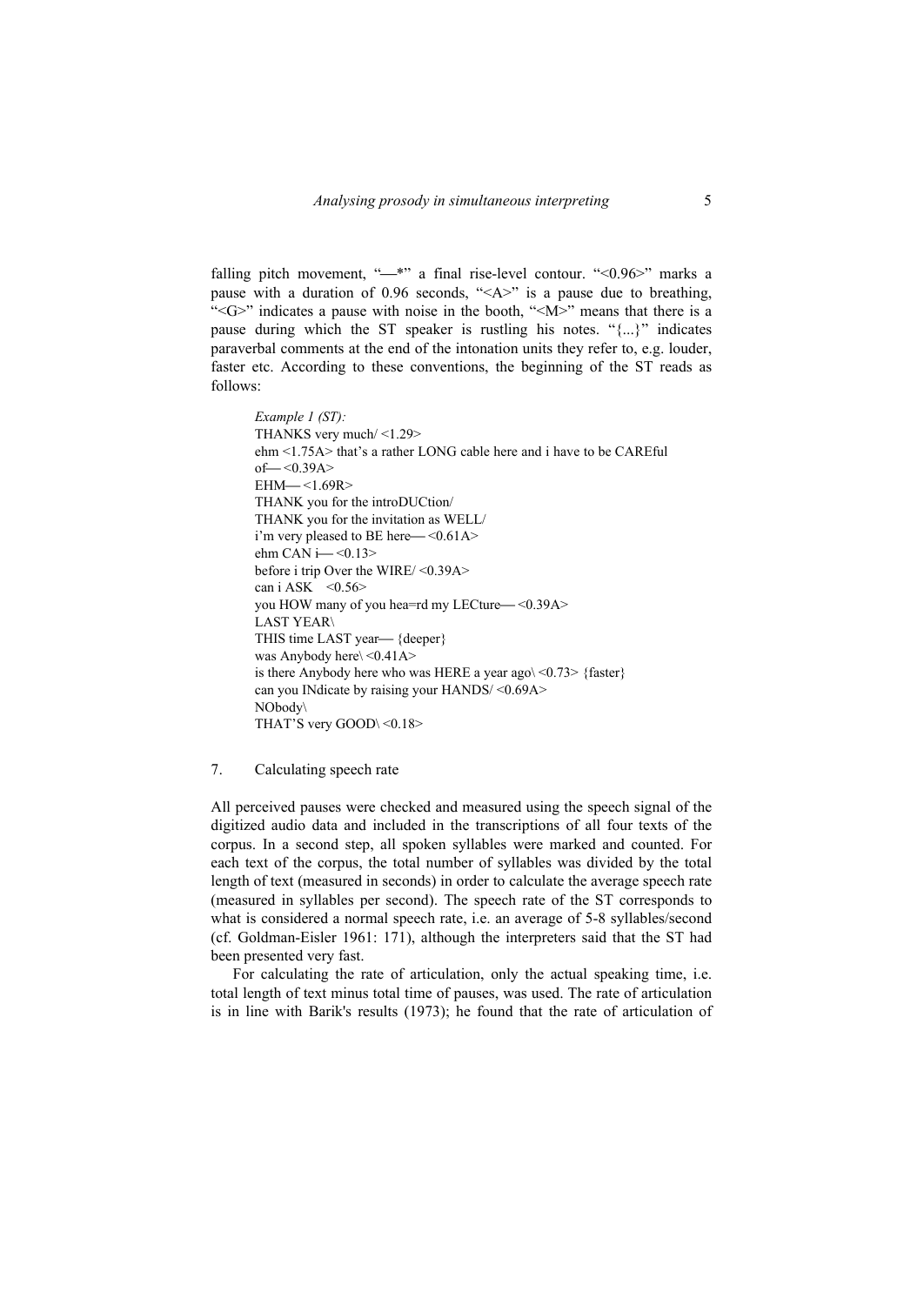|                 | <b>Total length</b><br><b>Number</b><br>of text<br>of |           | Speech rate<br>(syllables/s) | <b>Total time</b><br>of pauses | Rate of<br>articulation |
|-----------------|-------------------------------------------------------|-----------|------------------------------|--------------------------------|-------------------------|
|                 | (seconds)                                             | syllables |                              | (seconds)                      | (syllables/s)           |
| <b>ST</b>       | 4,363.2                                               | 16,630    | 3.81                         | 1,188.0                        | 5.24                    |
| TT <sub>I</sub> | 4,365.6                                               | 13,971    | 3.20                         | 1,347.0                        | 4.63                    |
| $TT_{II}$       | 4,365.0                                               | 14,342    | 3.28                         | 1,513.8                        | 5.02                    |
| $TT_{III}$      | 4,363.8                                               | 13,856    | 3.17                         | 1,491.0                        | 4.82                    |

interpreters is below that of the ST speaker (cf. Barik 1973: 257). Table 1 shows the results of all four texts.

Table 1 Speech rates and rates of articulation of the ST and  $TT<sub>LIII</sub>$ 

## 8. Using PRAAT

For the analysis of the digitized audio data, *PRAAT*, a computer programme especially developed and designed for speech analysis by P. Boersma and D. Weenink at the Phonetic Sciences Department of the University of Amsterdam, was used (for further information, see: http://www.fon.hum.uva.nl/praat/). The dual-track recordings allowed the synchronization of the ST and the respective TT in *PRAAT*.

Figure 1 shows the screen view of a synchronized ST and  $TT_I$  paragraph. In each analysis window, the speech signal is reflected in the upper track and the pitch and intensity contour in the lower. One can move forward or backwards in the texts by scrolling to the right or left. It is also possible to view further features in the analysis window, e.g. the spectrogram of both texts which was used for checking word and IU boundaries. Pitch is measured in Hz as indicated on the right-hand side of the analysis windows, intensity in decibels (dB) on the left-hand side. Time (in seconds) is given below the analysis windows. Like in Figure 2 below, further tiers can be defined in order to note down words, syllables, pauses, etc. in time-aligned transcriptions. Any selection of text, sound, speech signal, pitch, etc. can be stored in a time-aligned format in individual files that can be handled more easily for analysis purposes and for generating diagrams.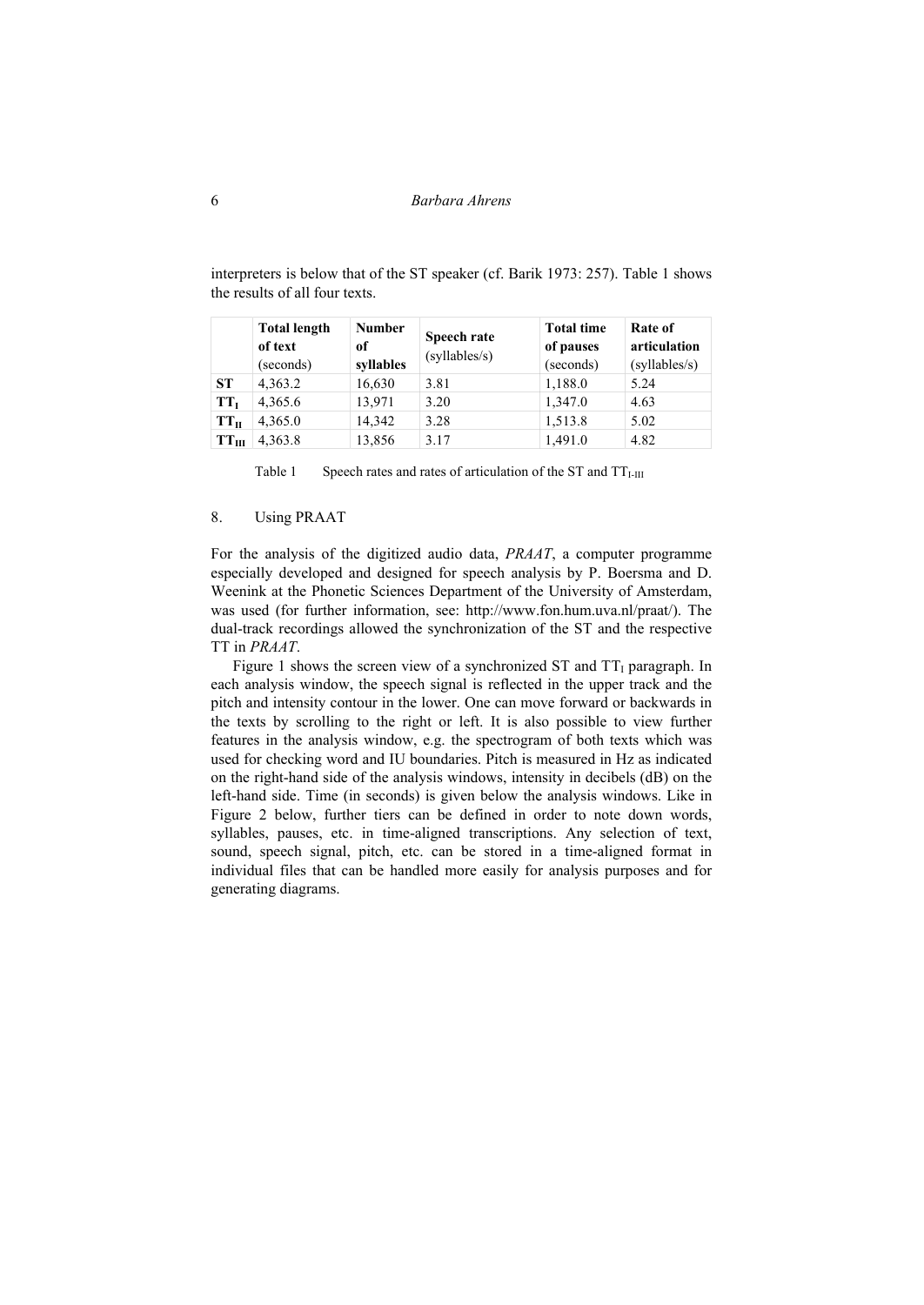

Figure 1 Screen view of a synchronized ST and  $TT<sub>I</sub>$  paragraph in *PRAAT* 

*Example 2 (TT<sub>II</sub>)*:

 $\overline{a}$ 

ich werde mir auch die proBLEme anschaun-\*

The speech signal and the spectrogram were used to define the word boundaries in this IU, the local pitch movement in the word "proBLEme" indicated the accent in it. The characteristic rise-level  $F_0$  contour<sup>3</sup> at the end of this IU can be identified clearly in Figure 2 above and Figure 3 below. Speech signal analysis confirmed these findings (see table 2).

<sup>3</sup> A characteristic feature of the TTs was the interpreters' intonational singsong. In this case, the last stressed syllable in an IU showed a rising accent, i.e. the accent was carried out by a salient rising pitch movement. After the stressed syllable, the pitch remained on the frequency that had been reached by the accent until the end of the IU. Since this pattern looks like a combination of rising and level contours, it is called "rise-level" (cf. Ahrens 2004: 209ff.).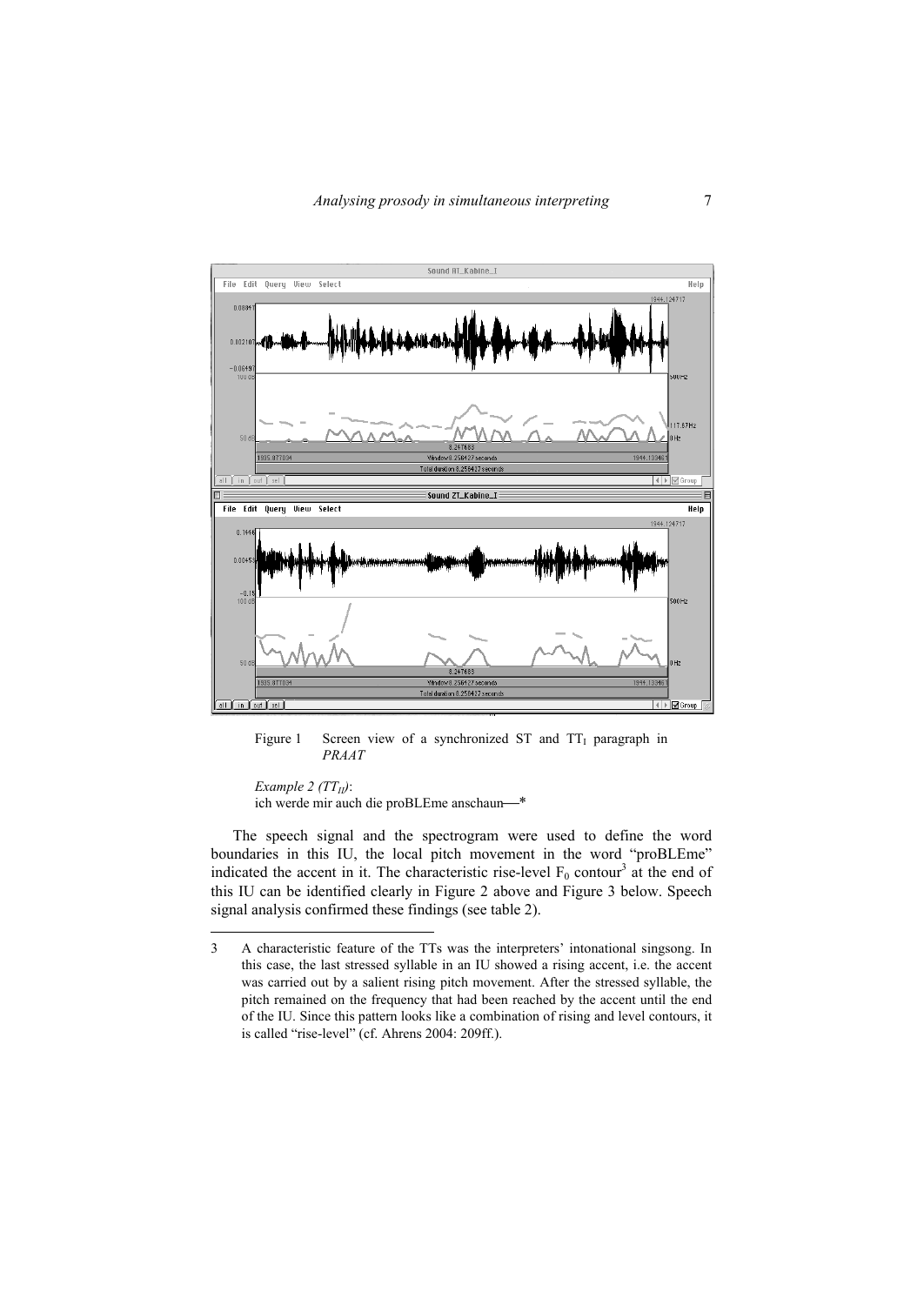8 *Barbara Ahrens* 



Figure 2 Screen view of example 2 - Speech signal, spectrogram, pitch and text



Figure 3 Example 2 - Typical rise-level contour in  $TT_{II}$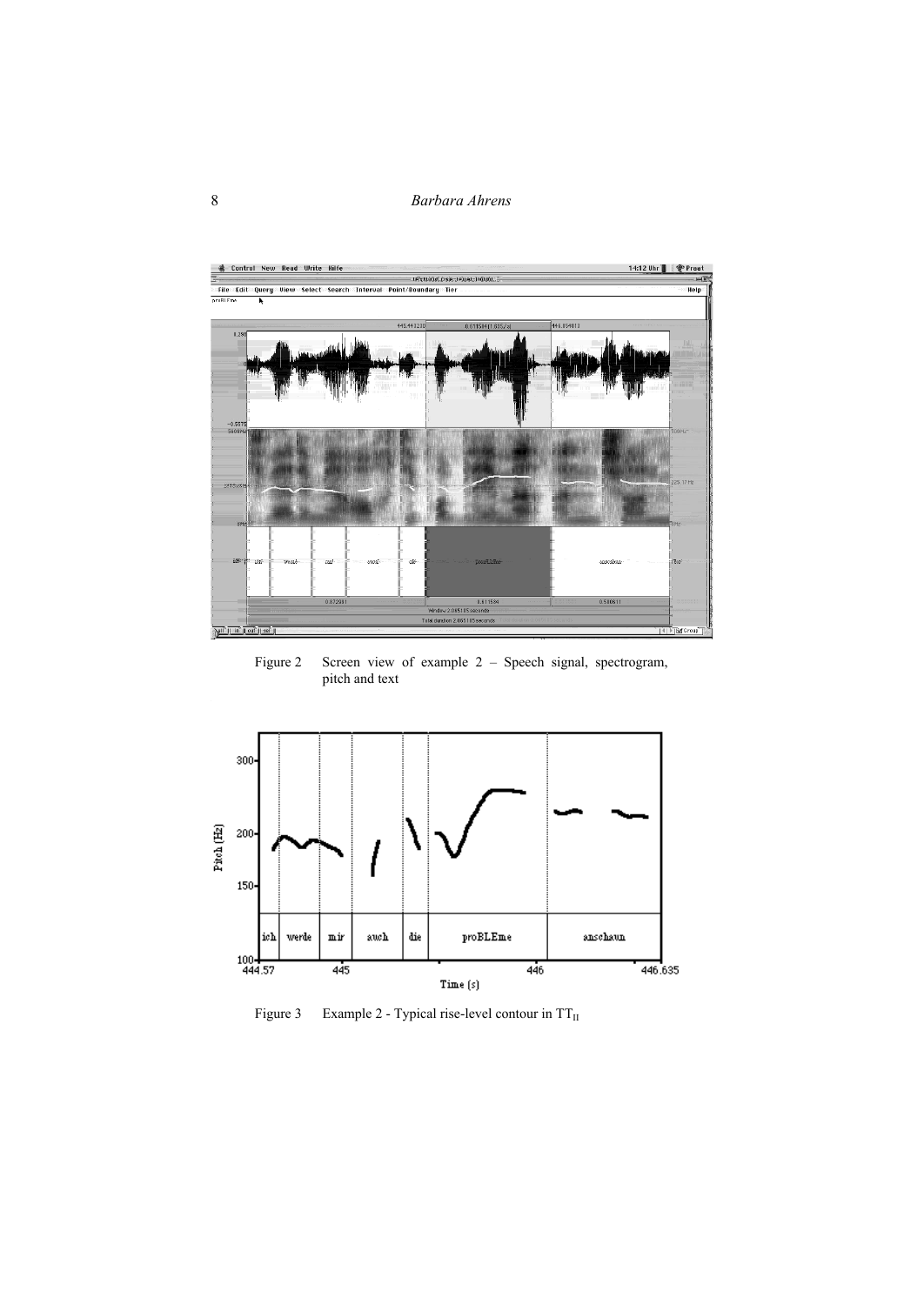|                                        | ich werde mir auch die proBLEme anschaun—* |  |  |
|----------------------------------------|--------------------------------------------|--|--|
| Maximum F <sub>0</sub>                 | $253$ Hz                                   |  |  |
| Time Maximum F <sub>0</sub>            | 445 79 s                                   |  |  |
| $\mid$ F <sub>0</sub> at the end of IU | $219$ Hz                                   |  |  |
| Mean F <sub>0</sub> for <i>level</i>   | 233 s                                      |  |  |

Table 2 Example 2 – Speech signal analysis

## 9. Analysing segmentation into intonation units

In a first step, the auditively perceived pitch movements were noted down in order to reflect the segmentation into IUs and the accentuation pattern of all four texts. Then, the  $F_0$  contour of all texts was calculated and visualized by means of *PRAAT*. The auditive results of the ST and the TTs were checked against their  $F_0$  contour calculated by the computer. This combined two-step analysis allowed to overcome the shortcomings of purely auditive or purely computerized analyses and helped to obtain a refined picture of the intonational segmentation and the final pitch movement of each IU.

*Example 3 (ST)*: working with CONnotation and asSOciation\ THIS is the advertisement for ROver\ <0.28>



Figure 4 Sequence of two intonation units – Declination and *reset* 

In Figure 4, the global falling pitch contour defined as declination (cf. Vaissière 1983: 55 ff.) as well as its *reset* in the second IU are evident. A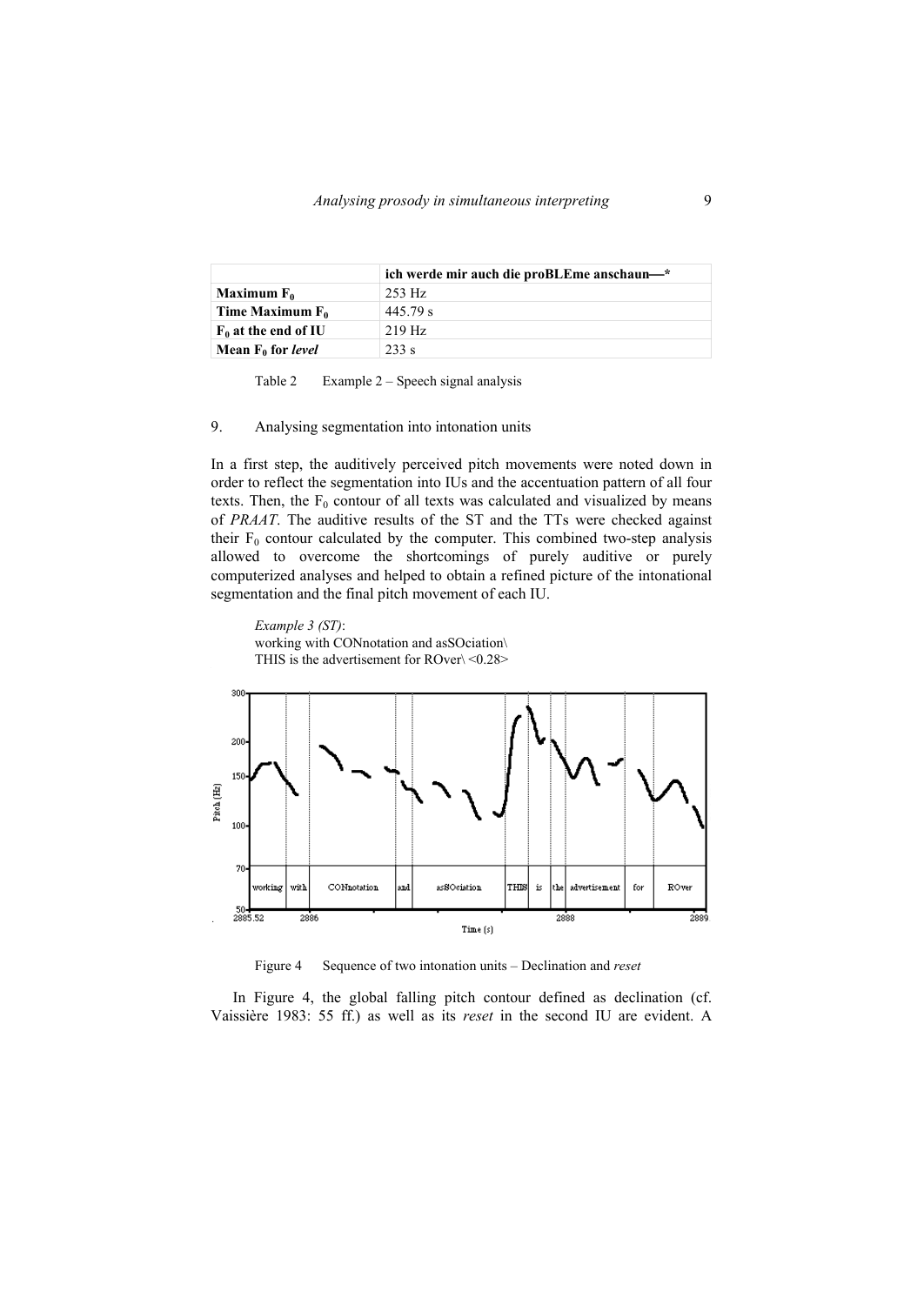## 10 *Barbara Ahrens*

characteristic of the beginning of a new IU is the *reset* of the intonational contour on the first syllable of the new IU, the so called "onset syllable" (Crystal 1969: 143). By resetting,  $F_0$  returns to the frequency level on which new IUs usually start in an utterance. Also the local pitch movements that are the reason why the words "CONnotation", "asSOciation", "THIS" and "ROver" are perceived as being prominent can be seen clearly. These prosodic phenomena were also confirmed by speech signal analysis (see Table 3).

|                    | working with CONnotation<br>and asSOciation\ | THIS is the advertisement<br>for ROver $\leq 0.28$ |
|--------------------|----------------------------------------------|----------------------------------------------------|
| Minimum $F_0$      | $103$ Hz                                     | 90 Hz                                              |
| Time Minimum $F_0$ | 2,887.33 s                                   | 2,889.07 s                                         |
| Maximum $F_0$      | 187 Hz                                       | $279$ Hz                                           |
| Time Maximum $F_0$ | 2,886.11 s                                   | 2,887.71 s                                         |
| Mean $F_0$         | 146 Hz                                       | $162$ Hz                                           |

Table 3 Example 2 – Speech signal analysis

The continuous acoustic continuum of all three texts was divided into successive IUs. Perceivable as well as measurable boundary markers were:  $F_0$ declination and  $F_0$  reset, characteristic final pitch movements, such as final fall, final rise, final rise-fall, etc. (cf. e.g. Halliday 1966: 117ff., Kohler 1995<sup>2</sup>: 195 ff.), laryngealization, final lengthening (cf. Heuft 1999: 62) and sometimes pauses since they are not a necessary but an additional boundary marker. Very often, the end of an IU is signalized by a combination of several markers, e.g. final lengthening followed by a pause.

#### 10. Conclusion

Fundamental frequency is an objectively measurable parameter for analysis (cf. Gile 2003: 120). For this reason, computer-aided analysis of voice characteristics and prosody helps to gain more insight into the interplay of different prosodic phenomena and its acoustic parameters. Although computeraided analysis is very helpful, it is always recommendable to cooperate with experts in voice and speaking skills as well as in signal processing. Nevertheless, analysing prosody remains difficult and time-consuming for the researcher. The analysing method applied to the corpus that is presented in this article is a conceptual approach. It parts from the main functions of prosody – structure and prominence – and examines how these manifest themselves in the ST and the TTs (cf. Ahrens 2004: 131ff.). In order to be able to describe prosodic characteristics of simultaneous interpreted texts, these have to be analysed in a first step as if they were monolingual, autonomous texts. In a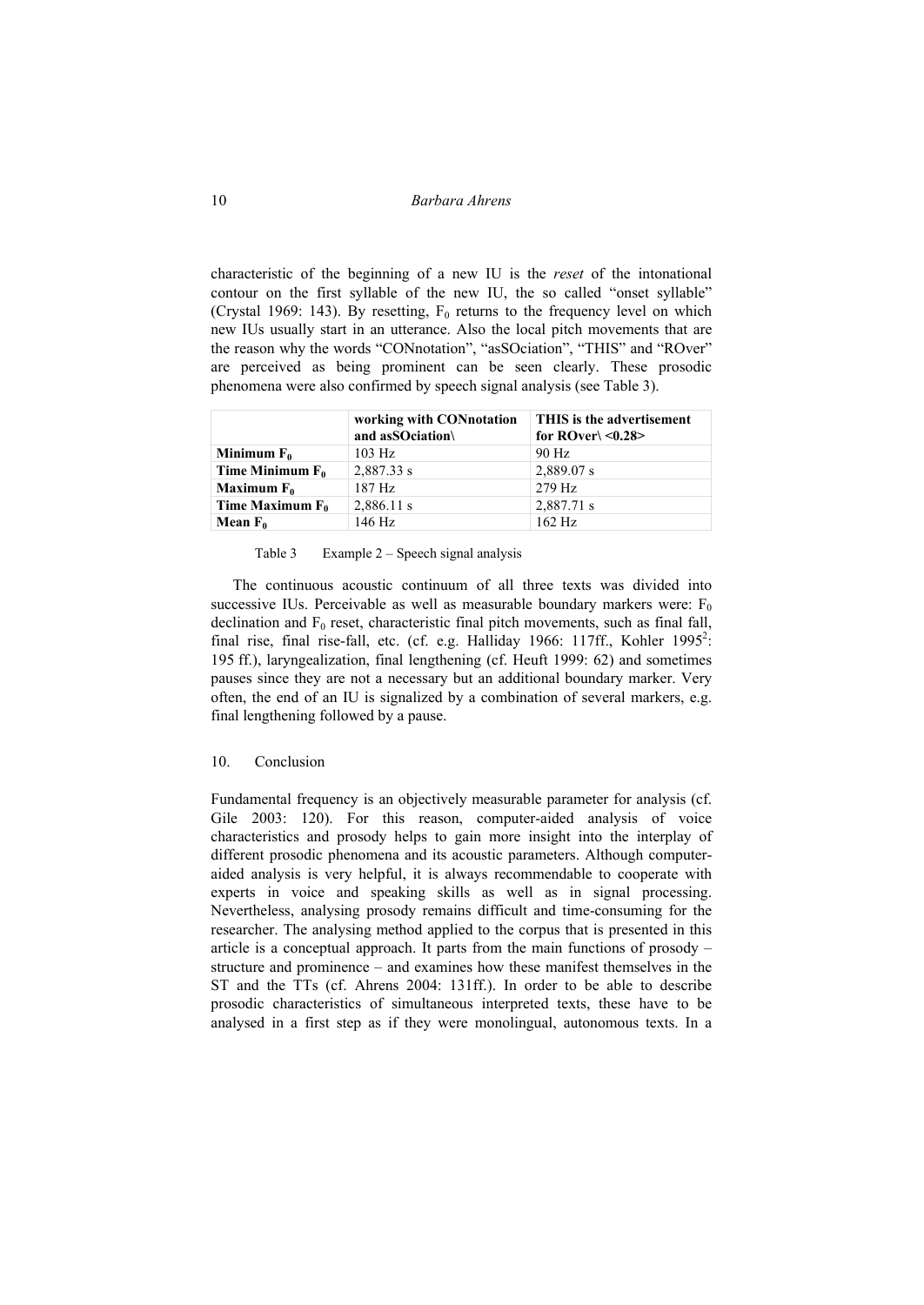second step, to be examined is if salient prosodic features relate to the ST or the interpreting process itself (e.g. because of ear-voice-span, hesitations of the ST speaker, waiting for new ST input). An analysis of this kind requires digital or digitized high-quality dual-track recordings.

Hopefully, studies like the one presented here will trigger more research into the most interesting field of prosody in simultaneous interpreting. Further improvements and modifications in the analysing method are necessary and welcome in order to achieve a commonly acknowledged approach to analysing prosody which has not been reached so far.

#### References

Ahrens B. (2004) *Prosodie beim Simultandolmetschen*, Frankfurt, Peter Lang.

- AIIC (s.t.) *Allgemeine Vertragsbedingungen für Konferenzdolmetscher*, Genf, Association Internationale des Interprètes de Conférence.
- Alexieva B. (1988) "Analysis of the simultaneous interpreter's output", in P. Nekeman (ed.), *Translation, our future. Proceedings, XIth world congress of FIT*, Maastricht, Euroterm, pp. 484-488.
- Alexieva B. (1990) "Creativity in simultaneous interpretation", *Babel* 36/1, pp. 1-6.
- Barik H.C. (1973) "Simultaneous interpretation: Temporal and quantitative data", *Language and Speech* 16/3, pp. 237-270.
- Barik H.C. (1975) "Simultaneous interpretation: Qualitative and linguistic Data", *Language and Speech* 18/3, pp. 272-297.
- Cartellieri C. (1983) "The inescapable dilemma: Quality and/or quantity in interpreting", *Babel* 29/4, pp. 209-213.
- Collados Aís Á. (1998) *La evaluación de la calidad en interpretación simultánea: La importancia de la comunicación no verbal*, Granada, Editorial Comares.
- Cruttenden A. (1997<sup>2</sup>) *Intonation*, Cambridge, C.U.P., 1st ed. 1986.
- Crystal D. (1969) *Prosodic systems and intonation in English*, Cambridge, C.U.P.
- Cutler A. (1983) "Speakers' conception of the function of prosody", in A. Cutler and D.R. Ladd (eds.), *Prosody: Models and measurements*, Berlin, Springer, pp. 79-91.
- Darò V. (1990) "Voice frequency in languages and simultaneous interpretation", *The Interpreters' Newsletter* 3, pp. 88-92.
- Déjean Le Féal K. (1990) "Some thoughts on the evaluation of simultaneous interpretation", in D. Bowen and M. Bowen (eds.), *Interpreting – Yesterday, today and tomorrow*, Binghamton, SUNY, pp. 154- 160.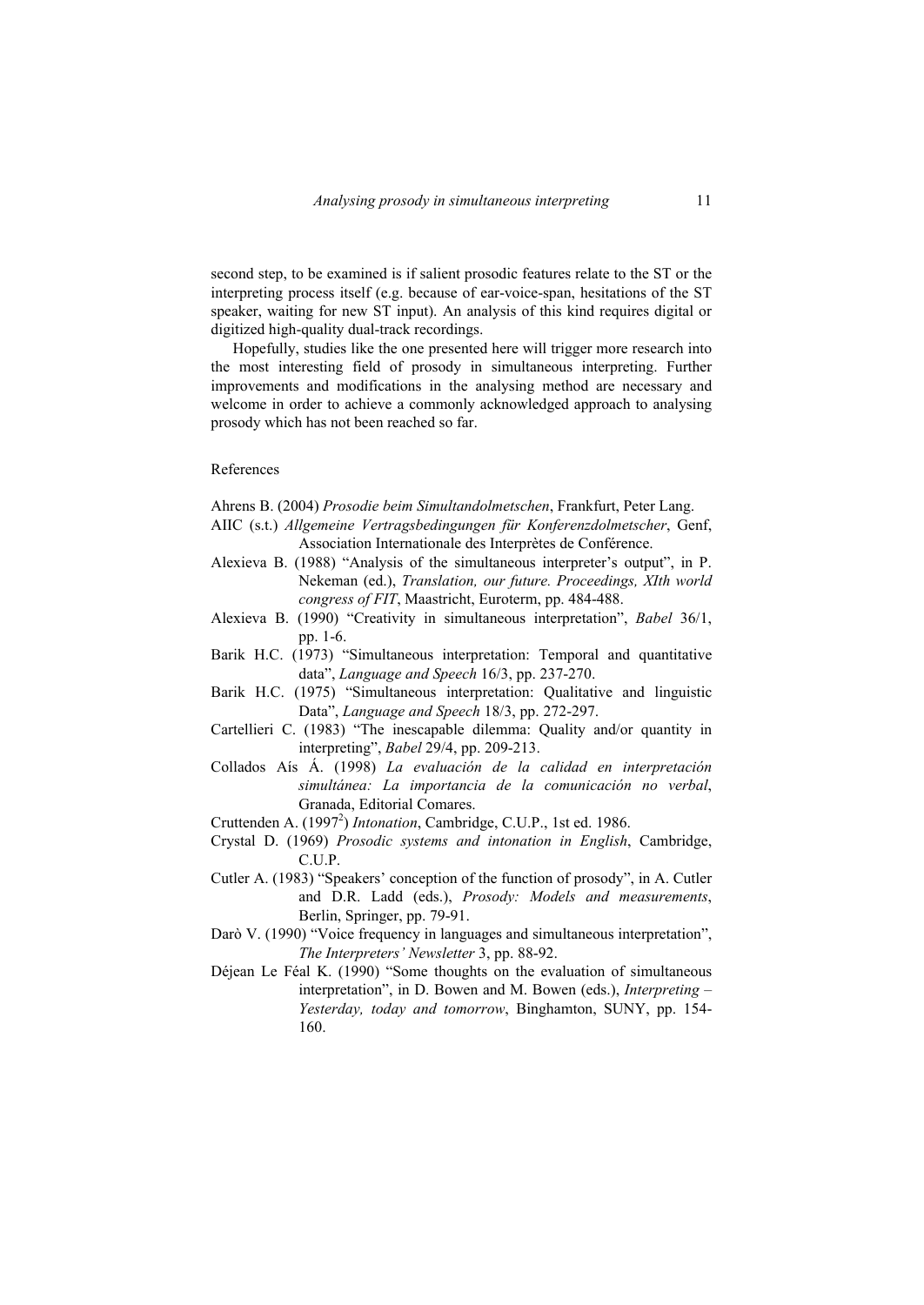- Du Bois J.W., Schuetze-Coburn S., Cumming S. and Paolino D. (1993) "Outline of discourse transcription", in J.A. Edwards and M.D. Lampert (eds.), *Talking data: Transcription and coding in discourse research*, Hillsdale, Lawrence Erlbaum Associates, pp. 45-87.
- Fiukowski H. (1986) "Zur Sprecherziehung für Konferenzdolmetscher", *Fremdsprachen* 30/3, pp. 186-191.
- Fiukowski H. und Ptok G. (1996) "Sprechstile ausgewählter Berufsgruppen", in H. Kalverkämper und K.-D. Baumann (Hrsg.), *Fachliche Textsorten – Komponenten – Relationen – Strategien*, Tübingen, Gunter Narr, pp. 663-682.
- Gerver D. (1969) "The effects of source language presentation rate on the performance of simultaneous conference interpreters", in E. Foulke (ed.), *Proceedings of the Second Louisville Conference on Rate and/or Frequency-Controlled Speech*, Louisville, Center for Rate-Controlled Recordings, University of Louisville, pp. 162- 184.
- Gile D. (1991) "Methodological aspects of interpretation (and translation) research", *Target* 3/2, pp. 153-174.
- Gile D. (2003) "Quality assessment in conference interpreting: Methodological issues", in Á. Collados Aís, M.ª M. Fernández Sánchez y D. Gile (ed.), *La evaluación de la calidad en interpretación: Investigación*. *Actas del I congreso internacional sobre evaluación de la calidad en interpretación de conferencias. Almuñécar, 2001*, Granada, Editorial Comares, pp. 109-123.
- Goldman-Eisler F. (1958) "Speech analysis and mental processes", *Language and Speech* 1, pp. 59-75.
- Goldman-Eisler F. (1961) "The significance of changes in the rate of articulation", *Language and Speech* 4, pp. 171-174.
- Goldman-Eisler F. (1967) "Sequential patterns and cognitive processes in speech", *Language and Speech* 10, pp. 122-132.
- Goldman-Eisler F. (1968) *Psycholinguistics: Experiments in spontaneous speech*, London and New York, Academic Press.
- Günther C. (1999) *Prosodie und Sprachproduktion*, Tübingen, Max Niemeyer.
- Halliday M.A.K. (1966) "Intonation systems in English", in A. McIntosh and M.A.K. Halliday, *Patterns of language: Papers in general, descriptive and applied linguistics*, London, Longmans, pp. 111- 133.
- Heuft B. (1999) "Eine prominenzbasierte Methode zur Prosodieanalyse und synthese", in W. Hess and W.Lenders (eds.), *Computer Studies in Language and Speech*, Vol. 2, Frankfurt am Main, Peter Lang.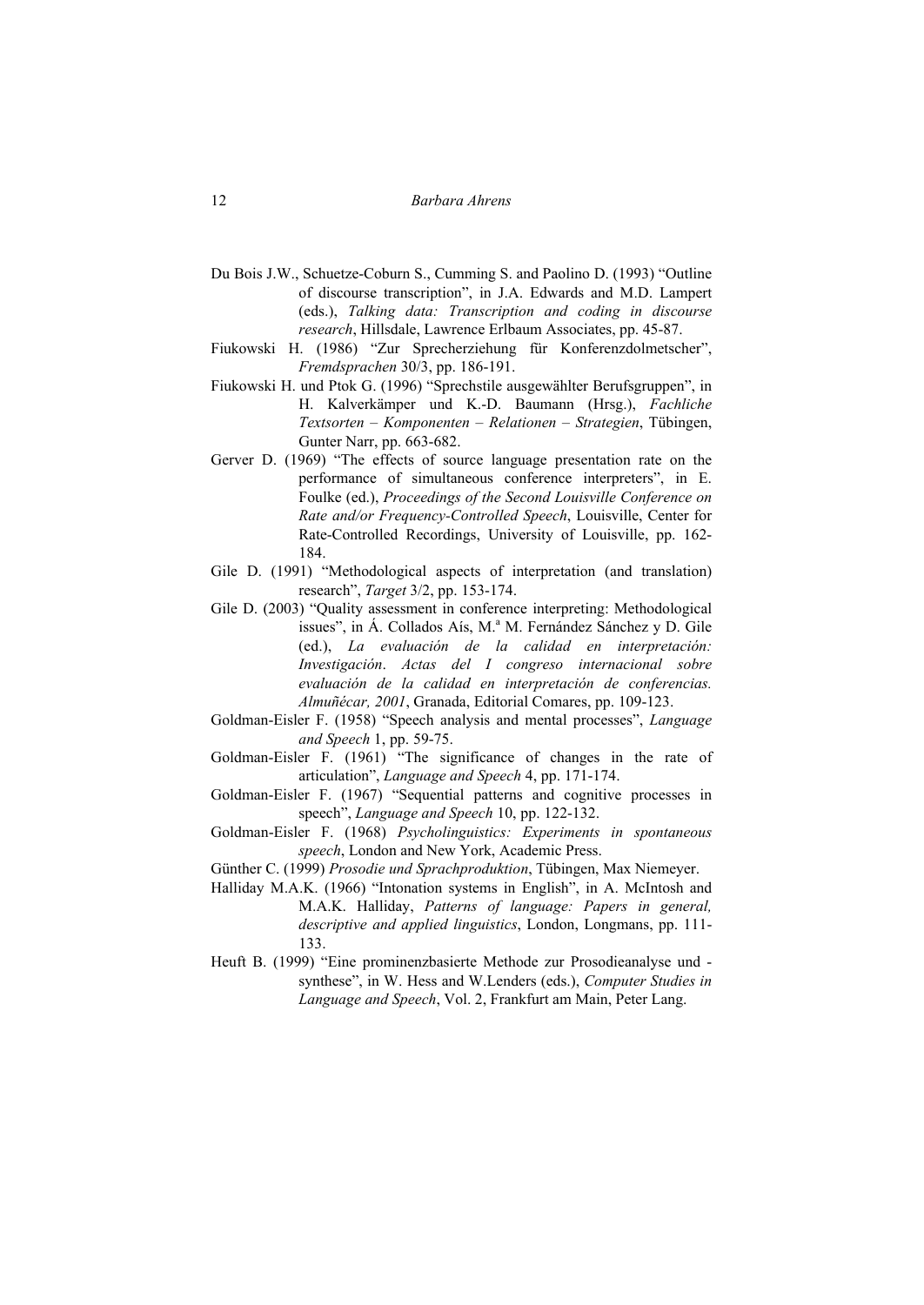- Huber D. (1988) *Aspects of the communicative function of voice in text intonation*, Ph.D. thesis, University of Göteborg.
- Jin F. (1990) *Intonation in Gesprächen. Ein Beitrag zur Methode der kontrastiven Intonationsanalyse am Beispiel des Deutschen und Französischen*, Tübingen, Max Niemeyer.
- Kade O. (1963) "Der Dolmetschvorgang und die Notation. Bedeutung und Aufgaben der Notiertechnik und des Notiersystems beim konsekutiven Dolmetschen", *Fremdsprachen* 7/1, pp. 12-20.
- Kalina S. (1994) "Analyzing interpreters' performance: Methods and problems", in C. Dollerup and A. Lindegaard (eds.), *Teaching translation and interpreting 2. Insights, aims, visions. Selected papers from the second "Language International" Conference, Elsinore, Denmark 4-6 June 1993*, Amsterdam-Philadelphia, John Benjamins, pp. 225-232.
- Kalina S. (1998) *Strategische Prozesse beim Dolmetschen: Theoretische Grundlagen, empirische Fallstudien, didaktische Konsequenzen,*  Tübingen, Gunter Narr.
- Kirchhoff H. (1976) "Das Simultandolmetschen: Interdependenzen der Variablen im Dolmetschprozeß, Dolmetschmodelle und Variablen im Dolmetschprozeß, Dolmetschmodelle und Dolmetschstrategien", in H.W. Drescher und S. Scheffzek (Hrsg.), *Theorie und Praxis des Übersetzens und Dolmetschens*, Frankfurt, Peter Lang, pp. 59-71.
- Kohler K.J. (1995<sup>2</sup>) *Einführung in die Phonetik des Deutschen*, Berlin, Erich Schmidt, 1st ed. 1977.
- Kreuzpaintner S. (2001) *Der Einsatz von prosodischen Elementen als Strategie beim Simultandolmetschen Eine Fallstudie im Sprachenpaar Spanisch-Deutsch*, Diploma thesis, University of Heidelberg.
- Lee T.-H. (1999) "Speech proportion and accuracy in simultaneous interpretation from English into Korean", *Meta* 44/2, pp. 260-267.
- Liebig G.-B. (1994) *Der Einsatz von Intonationsstrategien zur Optimierung des Dolmetschergebnisses beim Simultandolmetschen aus dem Englischen ins Deutsche*, Diploma thesis, University of Heidelberg.
- Pelz M. (1999) *Betonung in gelesenen Konferenzansprachen und ihre Bedeutung für das Simultandolmetschen: eine akustische Analyse (Englisch-Deutsch),* Diploma thesis, University of Vienna.
- Schönherr B. (1997) *Syntax Prosodie nonverbale Kommunikation: Empirische Untersuchungen zur Interaktion sprachlicher und parasprachlicher Ausdrucksmittel im Gespräch*, Tübingen, Max Niemeyer.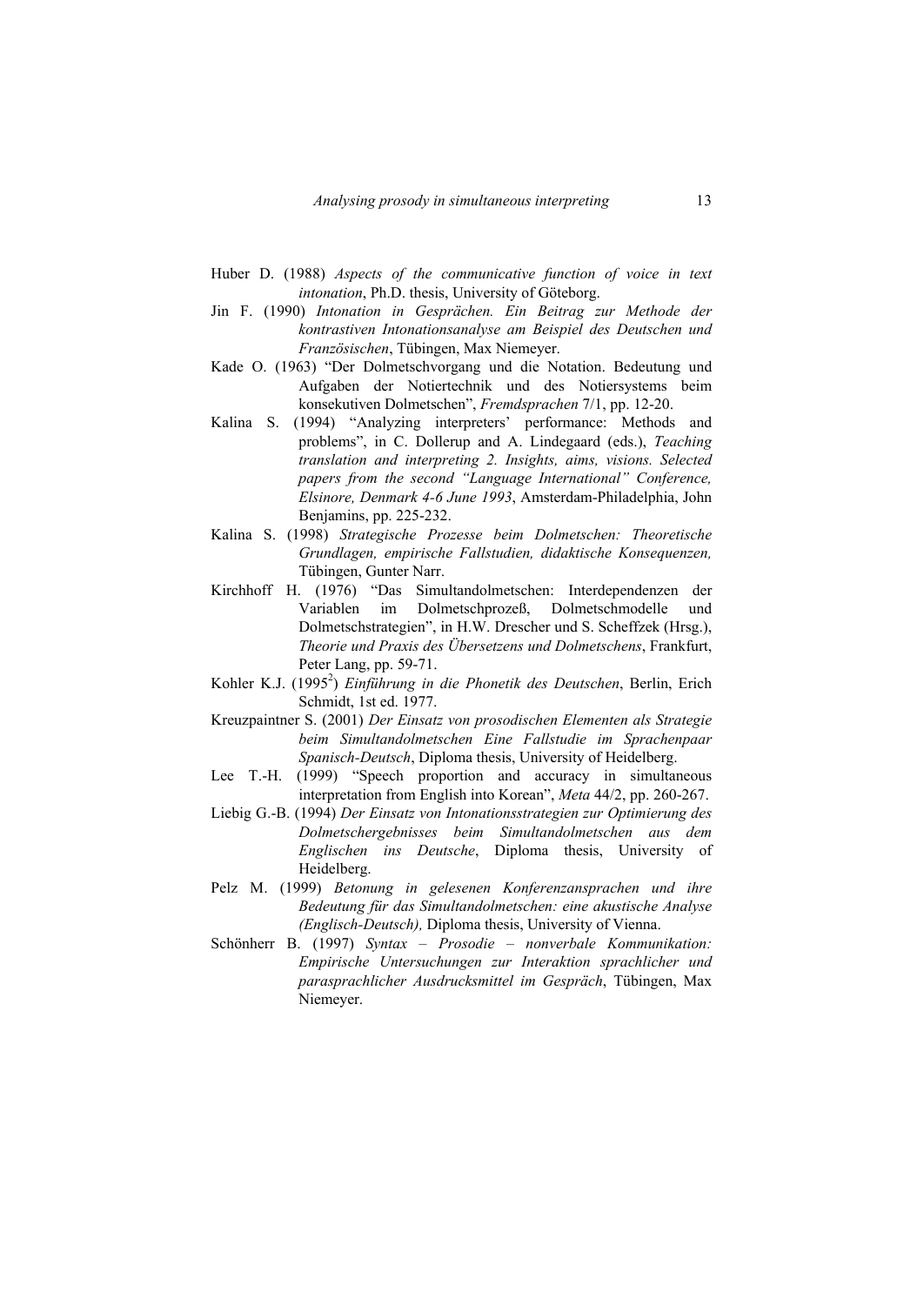- Selting M. (1995) *Prosodie im Gespräch. Aspekte einer interaktionellen Phonologie der Konversation*, Tübingen, Max Niemeyer.
- Setton R. (1994) "Experiments in the application of discourse studies to interpreter training", in C. Dollerup and A. Lindegaard (eds.), *Teaching translation and interpreting 2. Insights, aims, visions. Selected papers from the second "Language International" Conference, Elsinore, Denmark 4-6 June 1993*, Amsterdam-Philadelphia, John Benjamins, pp. 183-198.
- Shlesinger M. (1994) "Intonation in the production and perception of simultaneous interpretation", in S. Lambert and B. Moser-Mercer (eds.), *Bridging the gap: Empirical research in simultaneous interpretation*, Amsterdam-Philadelphia, John Benjamins, pp. 225-236.
- Vaissière J. (1983) "Language-independent prosodic features", in A. Cutler and. D.R. Ladd (eds.), *Prosody: Models and measurements*, Berlin, Springer, pp. 53-66.
- Willett R. (1974) "Die Ausbildung zum Konferenzdolmetscher", in V. Kapp (Hrsg.), *Übersetzer und Dolmetscher: Theoretische Grundlagen, Ausbildung, Berufspraxis*, Heidelberg, Quelle and Meyer, pp. 87- 109.
- Williams S. (1995) "Observations on anomalous stress in interpreting", *The Translator* 1/1, pp. 47-64.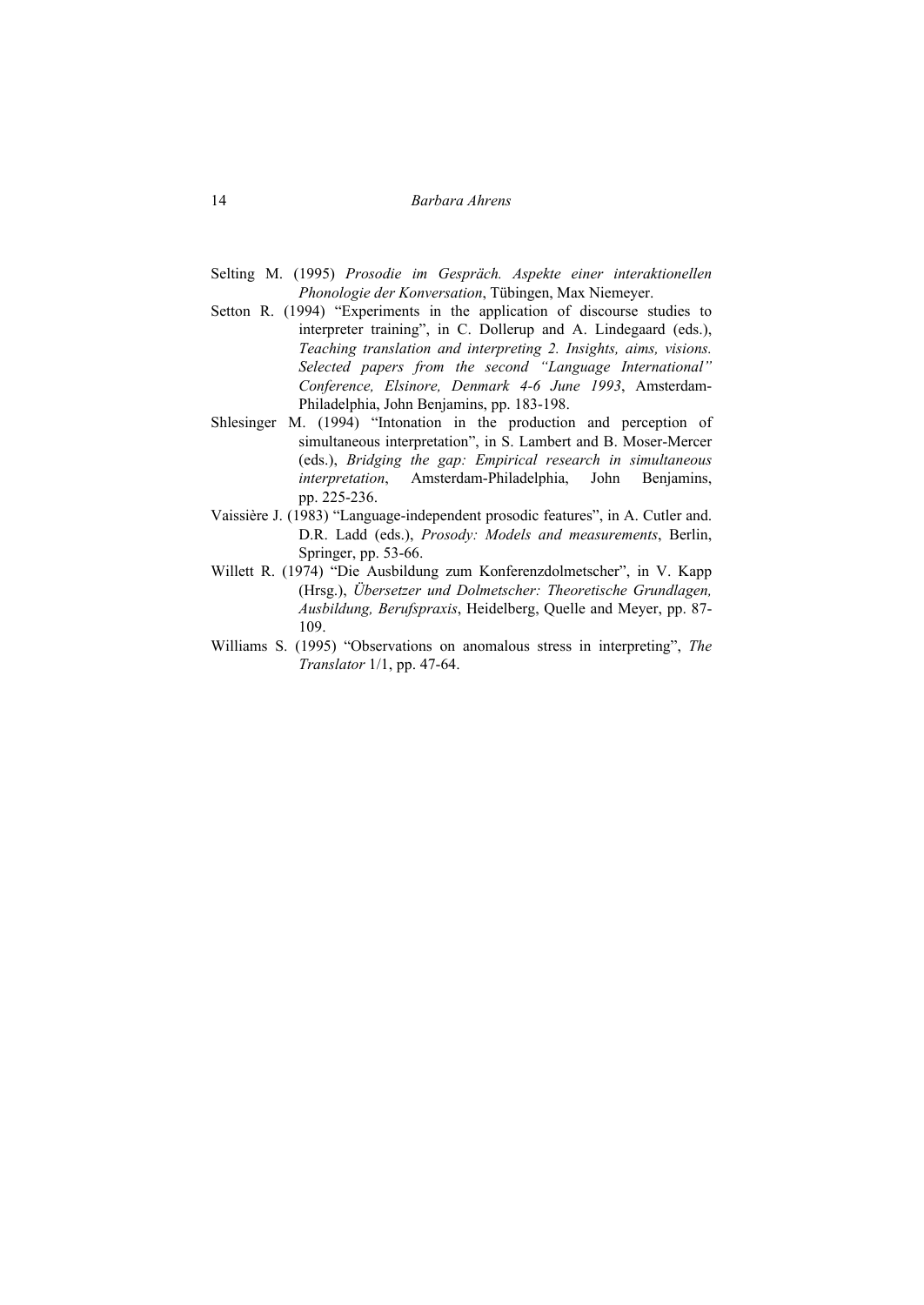## **LINGUISTIQUE DE L'ORALITÉ : DESCRIPTION DE LA PROSODIE ET ANALYSE INSTRUMENTALE**

Philippe Martin Université Paris 7 Denis Diderot

#### 1. L'écrit et l'oral

Depuis l'invention de l'écriture, le prestige de l'écrit est sans cesse réaffirmé, car, comme on le sait, « les paroles s'envolent, les écrits restent ». Rares sont les institutions qui confèrent un statut à l'oral. Pourtant aujourd'hui, l'oral peut se conserver dans le temps aussi bien que l'écrit, et peut-être est-il temps de réviser nos habitudes dans ce domaine.

En linguistique, l'idéologie de l'écrit se cache, d'une manière quelque peu insidieuse, dans le concept du « bien formé » utilisé en syntaxe générative. Est bien formée une séquence reconnue (ou produite) comme telle par tout locuteur natif de la langue considérée. Or, l'opinion du locuteur sur cette caractéristique de bonne formation, repose sur l'idéologie du convenable, de l'acceptable et renvoie donc à la connaissance scolaire du concept de « correction ». Est bien formée une séquence que l'on pourrait écrire à l'école (primaire) sans se faire réprimander par le maître, c'est-à-dire par la société. En définitive, le concept de bonne formation repose sur celle de l'écrit.

Ainsi la séquence suivante, extraite d'un corpus de français parlé (Coral Rom Project 2005), semble difficile à décoder lorsqu'elle apparaît sous sa seule forme écrite :

*bon alors le titre déjà denrée périssable alors dans le dictionnaire ça veut dire euh c'est un fruit à consommer tout de suite ben c'est un truc à consommer tout de suite une marchandise voilà donc déjà il y a consommer qui euh consommer l'amour enfin je sais pas ça me fait ça m'a fait bizarre et euh et périssable donc ben ça voilà je vais en parler quoi donc euh moi je pense que l'amour c'est une c'est une éternelle aventure c'est-à-dire qu' on sait jamais euh sait jamais ce qui va se passer c'est comme on peut jamais dire jamais ben là voilà il y a il y a une petite citation là qui est sympa d' un gars là euh il s' appelle Jean D'ormess Jean D' Ormesson* 

Notons qu'elle le serait plus encore, si les espaces entre mots graphiques étaient supprimés :

*bonalorsletitredéjàdenréepérissablealorsdansledictionnaireçaveutdireeu hc'estunfruitàconsommertoutdesuitebenc'estuntrucàconsommertoutdesuit eunemarchandisevoilàdoncdéjàilyaconsommerquieuhconsommerl'amour*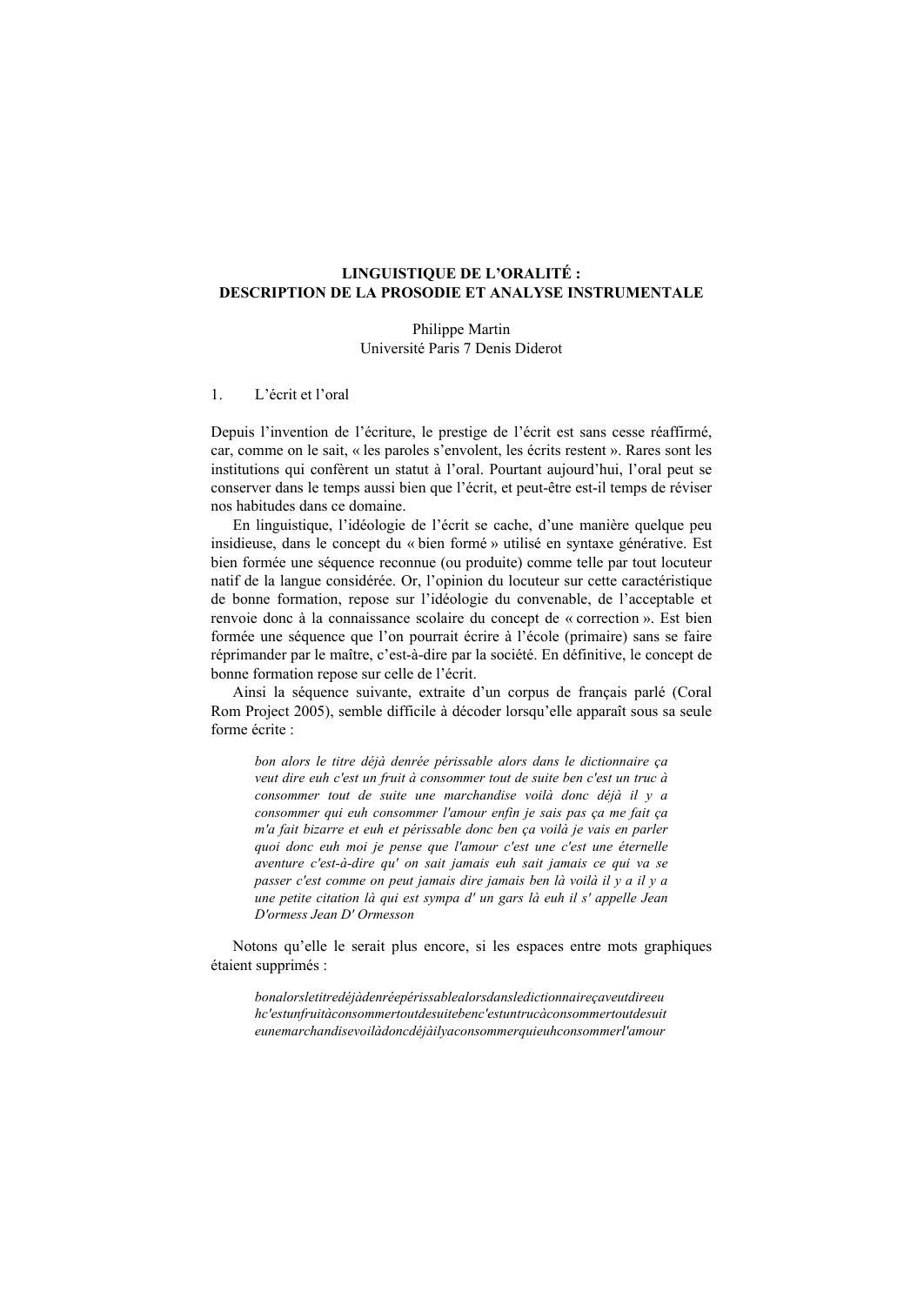## 16 *Philippe Martin*

*enfinjesaispasçamefaitçam'afaitbizarreeteuhetpérissabledoncbençavoilàj evaisenparlerquodonceuhmoijepensequel'amourc'estunec'estuneéternelle aventurec'estàdirequ'onsaitjamaiseuhsaitjamaiscequivasepasserc'estcom meonpeutjamaisdirejamaisbenlàvoilàilyailyaunepetitecitationlàquiestsym pad'ungarslàeuhils'appelleJeanD'ormessJeanD'Ormesson* 

Pourtant, l'écoute de l'enregistrement de ce texte le rend tout à fait compréhensible et ce, par la présence de la prosodie, rythmant et modulant les syllabes successives, et indiquant à l'auditeur les grandes unités à décoder (groupes accentuels) et la manière de les hiérarchiser.

En fait il est facile de se rendre compte que la production spontanée de parole, dans le sens où il ne s'agit plus de texte oralisé, ne répond presque jamais aux critères de la séquence « bien formée », comme on le constate dans l'exemple précédent. Comment se fait- il alors, que de l'oral spontané fidèlement transcrit, peu ou pas compréhensible lorsqu'il est lu, devient tout à fait interprétable une fois reproduit dans sa version orale ? C'est que la prosodie fonctionne comme les espaces graphiques délimitant les mots, tout en en indiquant la hiérarchie.

Dans un petit article succinct exposant les grands principes de cette interaction texte/prosodie qui rend l'incompréhensible facilement interprétable, Deulofeu, Martin et Boulakia (2001) montrent que le discours spontané émis, se laisse aisément décrire par des séquences de macro segments, constitués chacun d'unités syntaxiques « bien formées », et en relation de parataxe (combinaison) ou de rection (dépendance) entre elles.

Parmi tous les îlots macro syntaxiques d'une séquence, l'un d'eux possède une caractéristique particulière : sa modalité peut être modifiée sans affecter les autres segments macro syntaxiques. Ainsi, dans *« ma mère son salon c'est de la moquette le sol »,* on peut changer la modalité déclarative du macro segment *« c'est de la moquette »* en interrogation *« est-ce que c'est de la moquette ? »* ou *« est-ce de la moquette ? »* sans provoquer de modifications dans les deux macro segments *« ma mère », « son salon »* ou *« le sol »*. Les trois macro segments impliqués dans cet exemple sont en relation de parataxe : ils sont simplement combinés, juxtaposés sur l'axe temporel.

La même observation peut être faite pour ce qui est de la structure prosodique. Le changement de modalité déclarative en modalité interrogative, par un contour mélodique final montant au lieu de descendant qui n'entraînerait aucune modification prosodique sur les deux premiers segments, montre l'indépendance de ceux-ci par rapport à la structure prosodique du macro segments *« c'est de la moquette »*. Le jeu d'indication de relation de rection entre macro segment indiqué par la prosodie impliquerait par contre, un changement de sens des contours prosodiques terminant ces segments.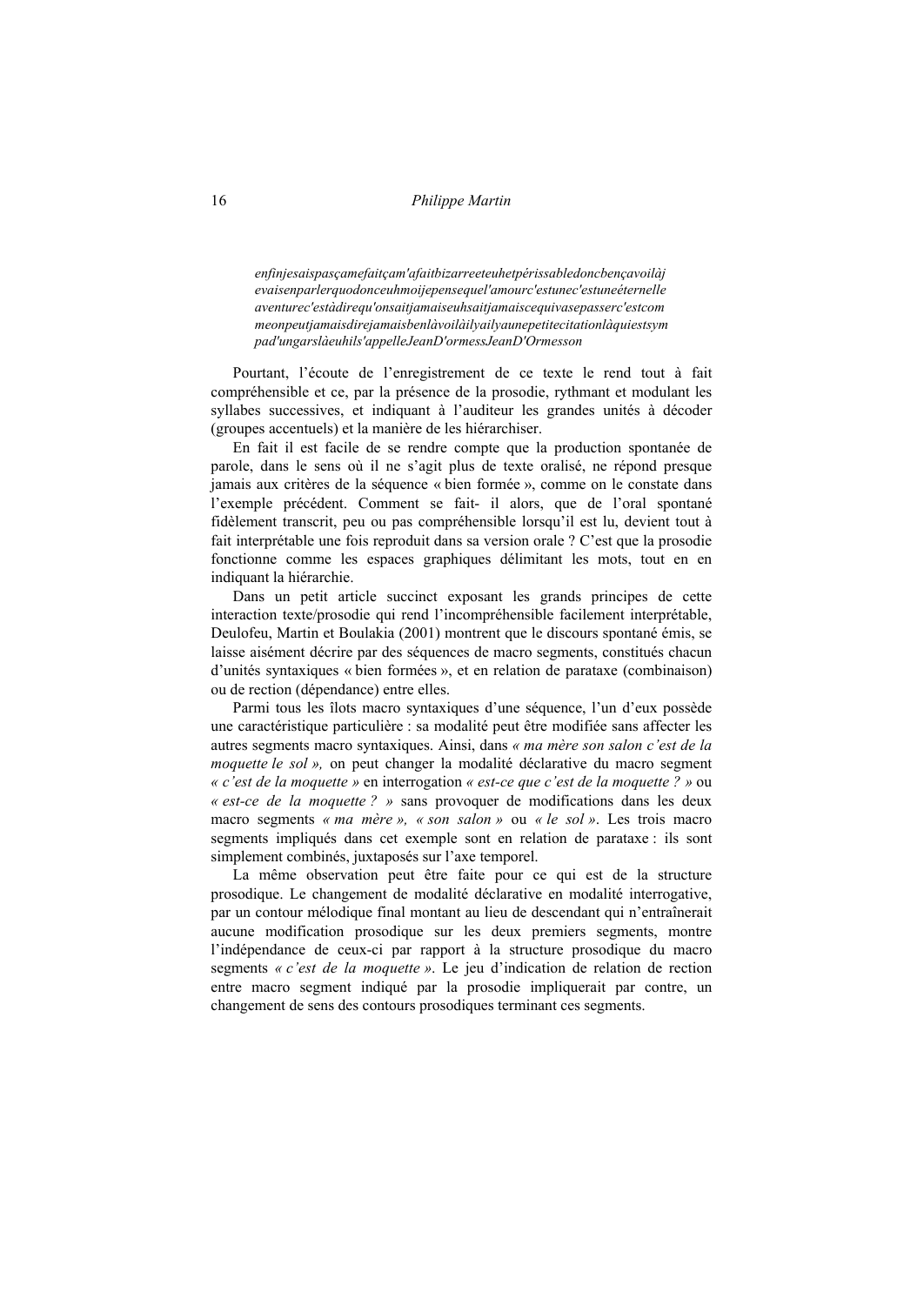#### 2. La traduction simultanée

Par prosodie de la phrase, on désigne l'ensemble des mécanismes oraux non segmentaux qui assurent l'indication de la cohésion et de la division entre unités, pour en indiquer une hiérarchie appelée structure prosodique. Dans le cas de la traduction simultanée, il s'agit de passer du décodage prosodique d'un système linguistique à un autre, tout en respectant certaines contraintes, et en particulier la contrainte respiratoire. Celle-ci impose au locuteur de positionner ses moments d'inspiration, évidemment essentiels, à des endroits spécifiques de la séquence d'unités émises, de manière d'une part à optimiser la durée des cycles d'expiration pour lesquels la génération de parole est seule possible, et à raccourcir le plus possible les cycles d'inspiration qui imposent le silence. Les segments temporels d'inspiration du cycle respiratoire ne pourront se faire, de manière privilégiée, qu'aux frontières de plus haut niveau de la structure syntaxique.

A côté de la contrainte physiologique imposée par le cycle de respiration, il existe un ensemble de caractéristiques propres au système de chaque langue, que le locuteur utilise pour indiquer la structure prosodique des énoncés. Ces caractéristiques sont constituées de marqueurs (indicateurs) qui fonctionnent de manière semblable pour des langues comme le français ou l'italien, mais en utilisant des mécanismes spécifiques. Ainsi le français utilise un mécanisme de contraste de pente mélodique à droite pour indiquer l'appartenance d'une unité prosodique à une unité plus grande, alors que l'italien fait usage d'un cadre indiqué par les contours mélodiques situés sur les syllabes accentuées (Martin 1987).

Les propriétés accentuelles des deux langues sont également différentes. Alors que le français réalise une syllabe accentuée (hors accent d'insistance ou accent emphatique) sur la dernière syllabe des groupes et mots prosodiques, l'accent lexical en italien résulte d'une dérivation impliquant le trait de longueur des syllabes du lexème composant le mot et les propriétés d'accentuabilité ou d'inaccentuabilité des suffixes éventuels qui suivent le lexème. La syllabe accentuée résultant de ce mécanisme ne se trouvant que rarement en position finale, les contours prosodiques indiquant la structure prosodique s'en trouveront affectés.

## 2.1. La prosodie dans l'interprétation simultanée

Les questions qui se posent d'emblée dans l'examen des interactions prosodiques dans le cas de l'interprétation simultanée :

1. Existe-t-il des endroits temporels privilégiés pour l'élaboration de la traduction par l'interprète ?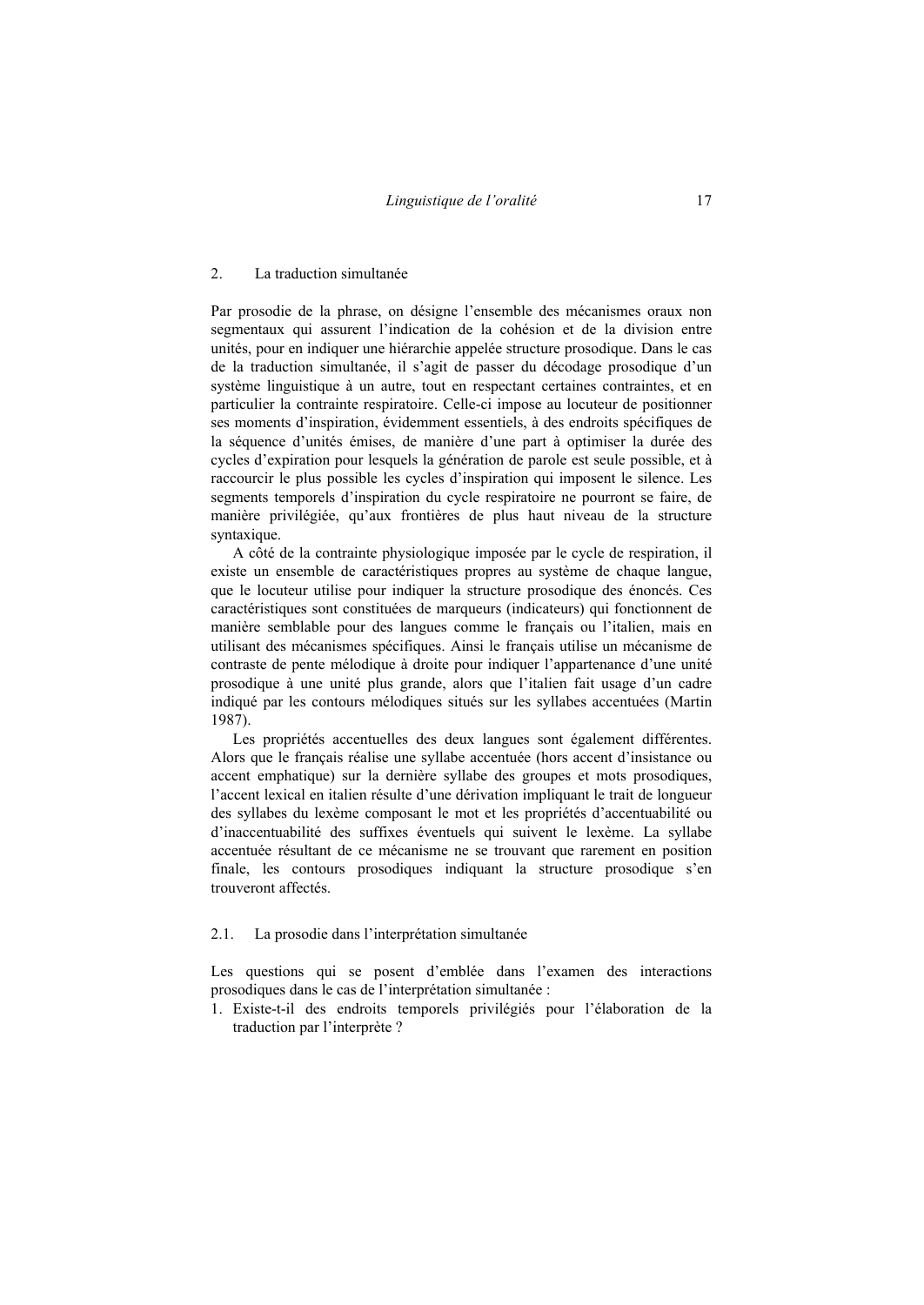## 18 *Philippe Martin*

- 2. Quelle est la taille des segments interprétés ? Ces segments sont-ils délimités par des catégories syntaxiques ou prosodiques particulières ?
- 3. La réalisation des structures prosodiques cibles suivent-elles les mécanismes prosodiques de la langue de départ ou de la langue cible, ou encore d'un autre système ?

#### 3. Le paradoxe du « bien formé » en interprétation simultanée

Puisque la production de parole par un locuteur ne peut se faire que pendant les temps d'expiration du cycle de respiration, la production de parole implique une stratégie complexe de planification des séquences syntaxiques à produire, de manière à faire correspondre le temps d'inspiration du cycle, évidemment nécessaire à la survie du sujet parlant, à une frontière syntaxiquement acceptable par l'auditeur dans le processus de décodage, c'est-à-dire une frontière majeure. Ainsi dans une phrase comme *Max adore Marie*, on évitera de placer un temps d'inspiration entre *Max adore* et *Marie*, cette insertion introduisant une disfluence dans la séquence produite.

L'analyse prosodique en interprétation de liaison (mais aussi dans une certaine mesure en traduction simultanée) présente un aspect semblable, impliquant en plus, pour l'interprète, le choix d'un endroit stratégique lui permettant le traitement de la séquence suivante à traduire. Autrement dit, le problème de la segmentation des unités successives traitées pendant la traduction simultanée, se pose doublement : 1) par le choix du temps d'insertion des séquences traduites ; 2) par le choix des unités syntaxiques à traiter, à la fois du point de vue de la langue de départ et de celui de la langue d'arrivée.

L'analyse des tours de parole (Martin et Yoo 2005) présente a priori quelques similarités avec celle de l'interprétation de liaison. En effet, la prise de parole dans une conversation entre deux locuteurs L1 et L2, peut se faire sans conflit (cas correspondant à la traduction séquentielle), soit avec conflit (cas présentant des analogies avec la traduction simultanée).

Dans la première situation, le locuteur L1 donne à L2 des indications qui peuvent être de nature prosodique (ou gestuelles) quant à son intention de lui céder son tour de parole (ce mécanisme peut, bien sûr, être initialisé aussi par un animateur, dans un show télévisé par exemple). De même, en traduction séquentielle, le locuteur L1 parlant dans la langue de départ, donne des indications gestuelles et/ou prosodiques au traducteur L2, pour lui laisser insérer la parole traduite.

La deuxième situation appliquée à la traduction n'est évidemment pas conflictuelle (encore que…) et le rapprochement est moins convaincant : le plus souvent L1 n'a qu'une conscience limitée de la présence d'un ou de plusieurs traducteurs effectuant une simultanée et ne cherche – normalement pas – à lui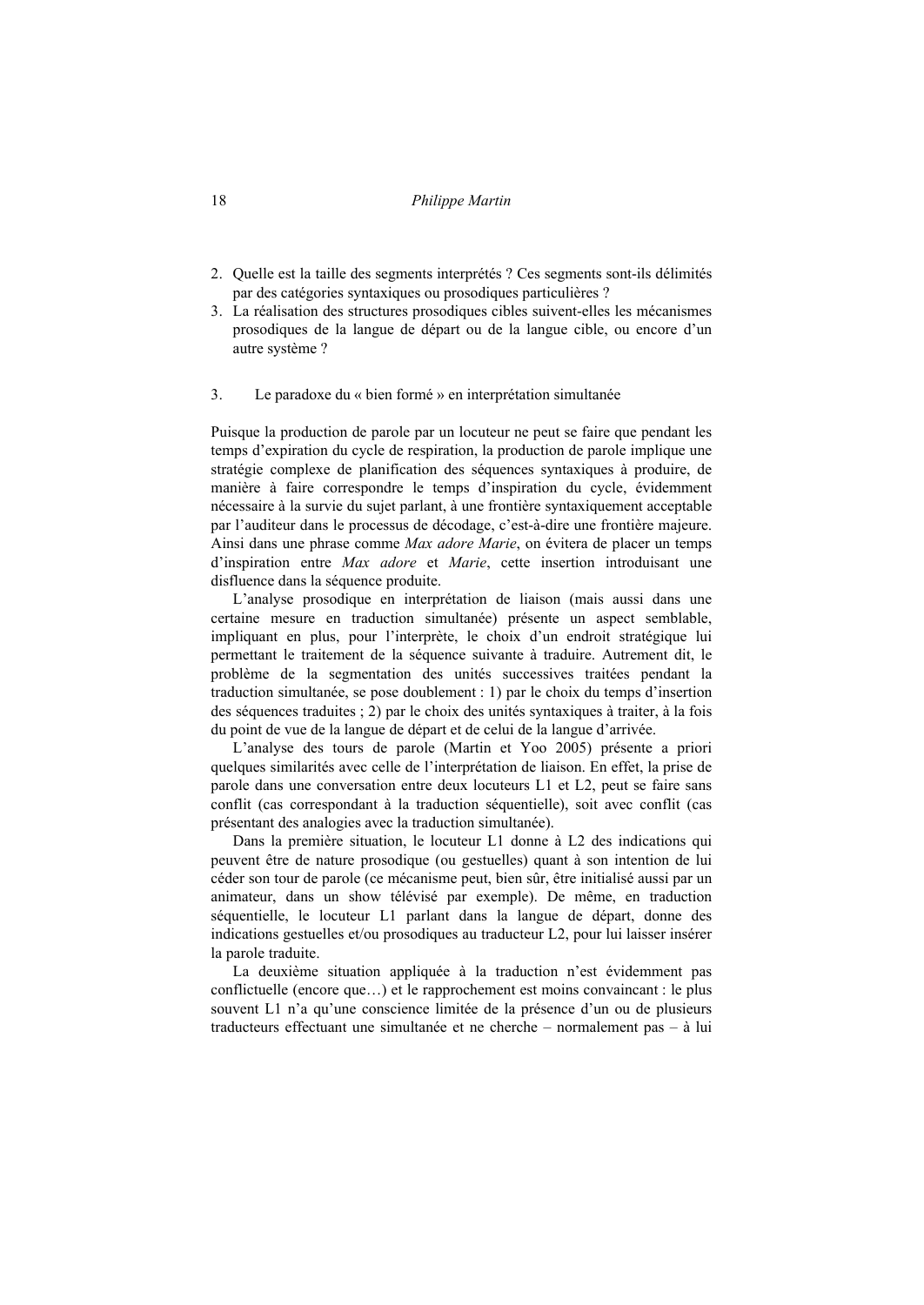voler son tour de parole. Il s'agit donc pour le traducteur L2, de pouvoir insérer ses séquences de production traduite aux moments opportuns, qui peuvent être signalés par des gestes (involontaires dans leur fonction, donc constituant des indices au sens de la communication linguistique) de L1, mais qui, le plus souvent, étant donné la configuration habituelle des sessions de simultanée mettant une distance géographique plus ou moins grande entre L1 et L2, sont signalés par les indices prosodiques. C'est précisément ces indices, mouvements mélodiques, changements de rythme syllabique et d'intensité, etc., qui font l'objet de l'analyse prosodique des sessions de traduction simultanée.

Cette stratégie d'insertion consiste donc essentiellement en une estimation par L2 d'une possibilité de mise à profit de l'apparition d'une pause, d'un ralentissement de rythme, etc. par le locuteur L1, pour générer la séquence préalablement traduite. A ce processus s'ajoute un choix par L2, de la grandeur et du type de séquence syntaxique à traiter. Le groupe syntaxique traduit doit être suffisamment grand, comporter assez d'unités pour ne pas provoquer trop d'interruptions dans la production du traducteur, et suffisamment petite pour permettre son analyse syntaxique (c'est-à-dire sa compréhension) sans utilisation excessive de la mémoire. On sait à ce propos que le maximum de niveaux hiérarchiques que l'on peut traiter est de 7.

A côté de l'étude des stratégies d'insertion, le processus de traduction luimême est évidemment dominant, de par sa complexité impliquant, entre autres, les décodages syntaxiques et lexicaux de la langue de départ L1, l'accès lexical et la génération syntaxique de L2, suivie de la production orale du résultat de toutes ces opérations. La durée globale d'une opération de base, sélection d'un segment produit par L1 – compréhension, traduction et production par L2 – sera d'autant plus efficace que le traducteur aura, au cours de son apprentissage, stocké dans sa mémoire, un grand nombre de séquences toutes prêtes, comme dans le cas d'un traducteur de l'écrit utilisant les ressources d'un système de traduction assistée contenant un très vaste catalogue de séquences déjà traduites.

## 4. La simultanée en production lue et spontanée

Pourquoi est-il plus facile pour un traducteur d'opérer sur un locuteur L1 qui énonce de manière spontanée plutôt que sur celui qui lit un texte ? On opterait a priori pour une hypothèse contraire : des phrases par définition bien formées, résultant d'une lecture oralisée, présenteraient toutes les caractéristiques propres à assurer un décodage lexical et syntaxique aisé, proportionnellement à la « qualité » de l'écriture et à la construction facile de la hiérarchie syntaxique.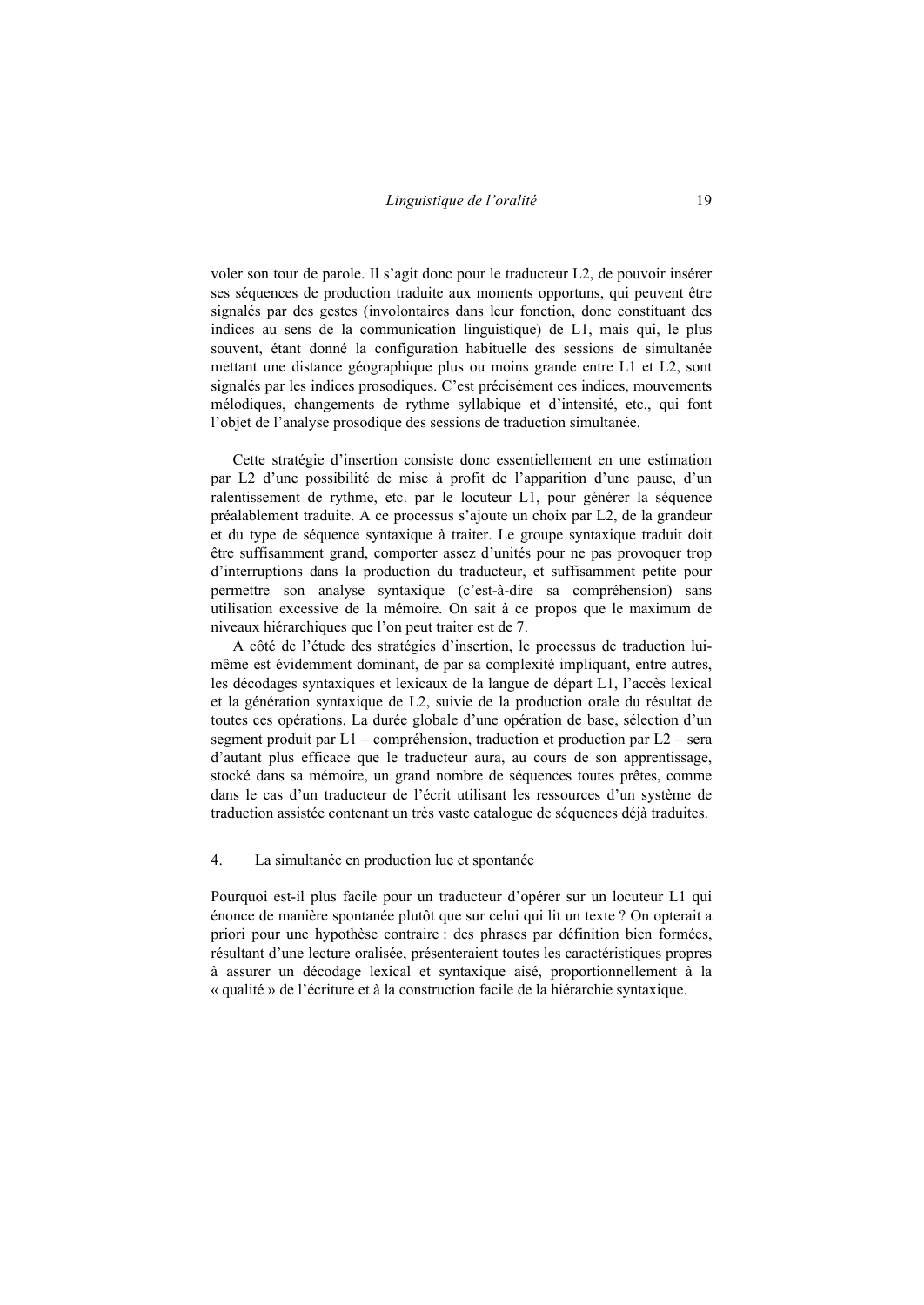Les praticiens de la traduction simultanée sont cependant presque tous unanimes pour affirmer le contraire, et les raisons pour trouver la simultanée à partir de l'oral spontané plus aisée, sont multiples.

Parmi les premières raisons qui viennent à l'esprit, citons :

- 1. les phrases écrites, quoique paradoxalement plus courtes, comparées aux phrases spontanées (Martin 2000), sont aussi plus complexes et peuvent impliquer de nombreuses parties subordonnées, imbriquées dans une structure syntaxique difficile à déchiffrer. Les phrases spontanées, par contre, présentent un grand nombre de segments courts, en relation de parataxe, c'est-à-dire simplement juxtaposés du point de vue de la structure (macro) syntaxique globale de la phrase ;
- 2. la lecture des phrases n'est pas toujours accompagnée d'une prosodie qui en rende la structure syntaxique plus facile à appréhender (autrement dit, les locuteurs de L1 ne sont pas nécessairement de bons lecteurs à haute voix). Du reste, l'appréhension de la hiérarchie de la phrase en lecture est un processus visuel très complexe impliquant, outre le repérage des signes de ponctuation, celui des verbes, simultanément à l'énonciation. La planification syntaxique étant imposée par le texte, le lecteur n'en a qu'une compréhension passive, au contraire de la production spontanée (qui peut cependant faire intervenir l'oralisation de macro segments tout « préparés » et ne demandant pas de génération syntaxique) ;
- 3. le rythme d'élocution est beaucoup plus rapide en lecture oralisée qu'en production spontanée, puisque le lecteur n'a pas besoin du temps de construction de la structure syntaxique et de l'accès lexical comme dans le cas du spontané. Il y a donc moins de temps pour le traducteur entre chaque segment traduit.

#### 5. Techniques d'observation et d'analyse

L'observation des données prosodiques et leur transcription constituent un problème ardu, mais l'apparition de logiciels d'analyse de la parole tels que Praat ou WinPitch facilite grandement cette entreprise. Le logiciel WinPitch (www.winpitch.com) a l'avantage d'incorporer des fonctions spécifiques pour l'analyse prosodique d'enregistrements de paroles en stéréo, particulièrement adaptées à notre étude, car elles assignent un canal d'enregistrement à la voix de la langue de départ et un autre à celle de la langue d'arrivée. Outre les nombreuses fonctions de navigation dans le fichier signal, permettant une analyse aisée de données de longue durée, ce programme affiche directement les courbes prosodiques (mélodie, durée, intensité) des deux canaux dans une même fenêtre, mais avec des couleurs différentes, ce qui permet la comparaison aisée et agréable des deux types de données simultanément.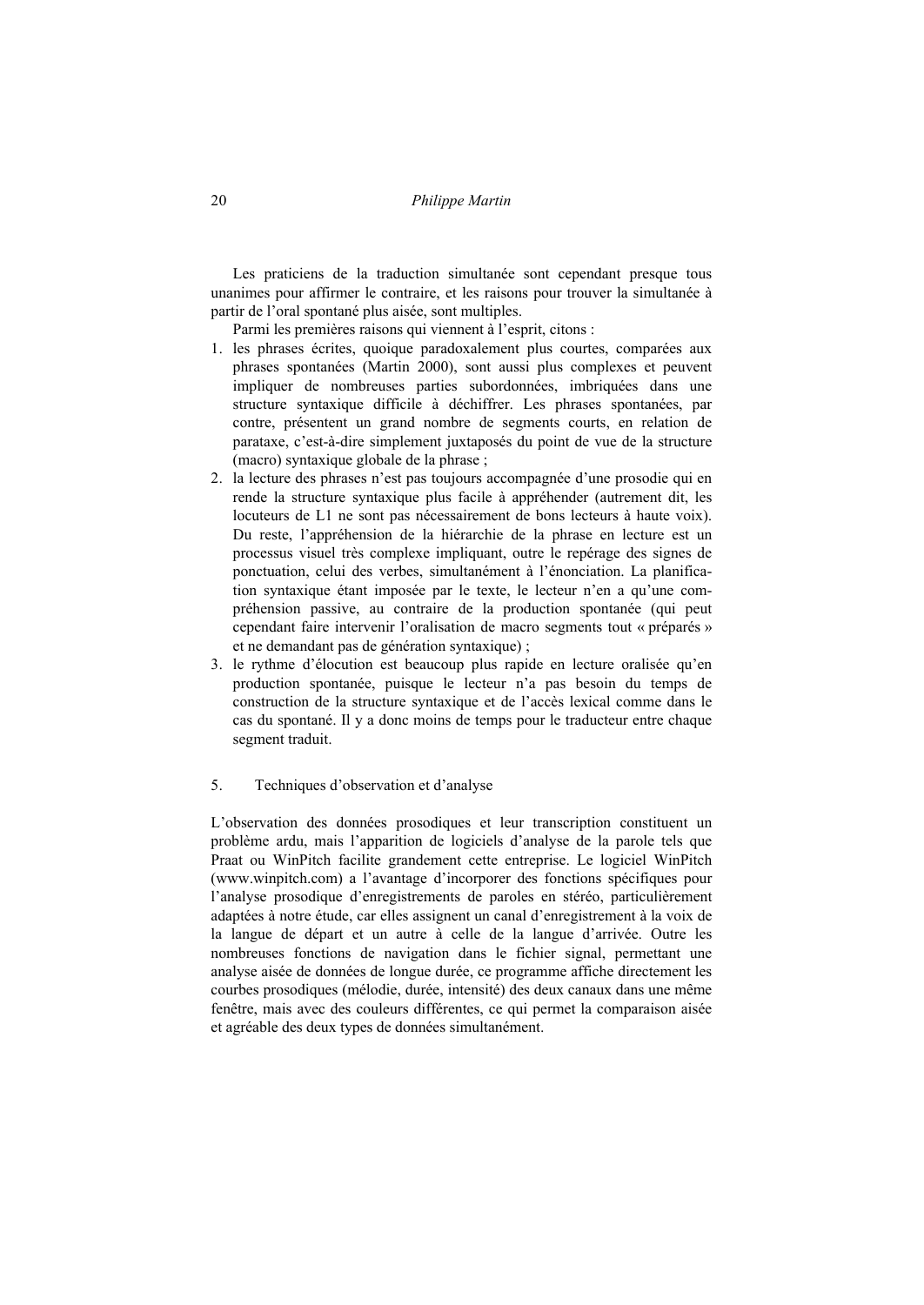Une autre caractéristique unique de WinPitch porte sur les nombreuses fonctions de transcription et d'alignement assisté, permettant une mise en forme rapide des données. Un lexique, un système d'interrogation des données textuelles sont également inclus. L'utilisation du programme pour l'analyse de données multimédia est possible, rendant possible l'étude des gestes accompagnant une session d'interprétation.

Si les phonéticiens sont parfois sourds à certains sons, au sens où des nuances particulières de consonnes ou de voyelles ou encore les modulations de la voix peuvent échapper à leur transcription, en revanche ils ne sont pas aveugles. Aussi la phonétique expérimentale s'est-elle développée essentiellement autour de l'analyse et de la représentation visuelle du signal de parole, analyse liée aux développements parallèles de l'électronique et de l'informatique, de manière à rendre visibles les détails parfois à peine discernables par l'oreille humaine, des sons. Ainsi a-t-on vu apparaître successivement, des spectrographes et des visualiseurs de mélodie, rendant la parole visible.

Or on sait depuis longtemps, et des domaines tels que la mécanique quantique ont particulièrement souligné cet aspect, que la réalité physique d'un phénomène n'existe qu'au travers de son observation, plus exactement à cause de l'observation qui en est faite. L'observation et partant, la description du signal de parole n'échappent pas à ce principe. Aussi, observer, décrire, modéliser des faits linguistiques en se basant sur des données obtenues autrement que par l'intercession du sujet parlant, mènent évidemment à une autre « réalité » des objets linguistiques décrits, ce qui se révèle particulièrement crucial pour les sons du langage (cf. Falbo 2005).

S'il est un objet sonore du langage singulièrement élusif, c'est bien la prosodie de la phrase, prosodie résultant d'une alchimie complexe entre fréquence laryngée, durée syllabique, intensité sonore, etc. Si des observateurs musiciens possèdent une certaine facilité pour percevoir et donc transcrire, les événements prosodiques d'une phrase, l'utilisation d'appareils de mesure par les phonéticiens ou les phonologues non musiciens s'impose, au risque d'entraîner des conséquences imprévues, du fait qu'implicitement, le point de vue adopté dans la procédure sera celui de l'appareil (ou du logiciel) de mesure.

Envisageons un exemple concret : la simple – apparemment – qualification de la syllabe d'une phrase comme proéminente ou non proéminente pose, dans une langue comme le français, d'énormes problèmes. Le problème vient du fait que l'accent phonologique de mot en français (l'accent lexical), n'est pas nécessairement réalisé, sa présence effective dépendant de facteurs tels que le nombre de syllabes non proéminentes successives, le débit de la phrase, etc. Ainsi dans *Julien adore Marie,* la réalisation d'un accent (d'une proéminence) sur la dernière syllabe de *adore* est facultative, alors qu'elle est ressentie comme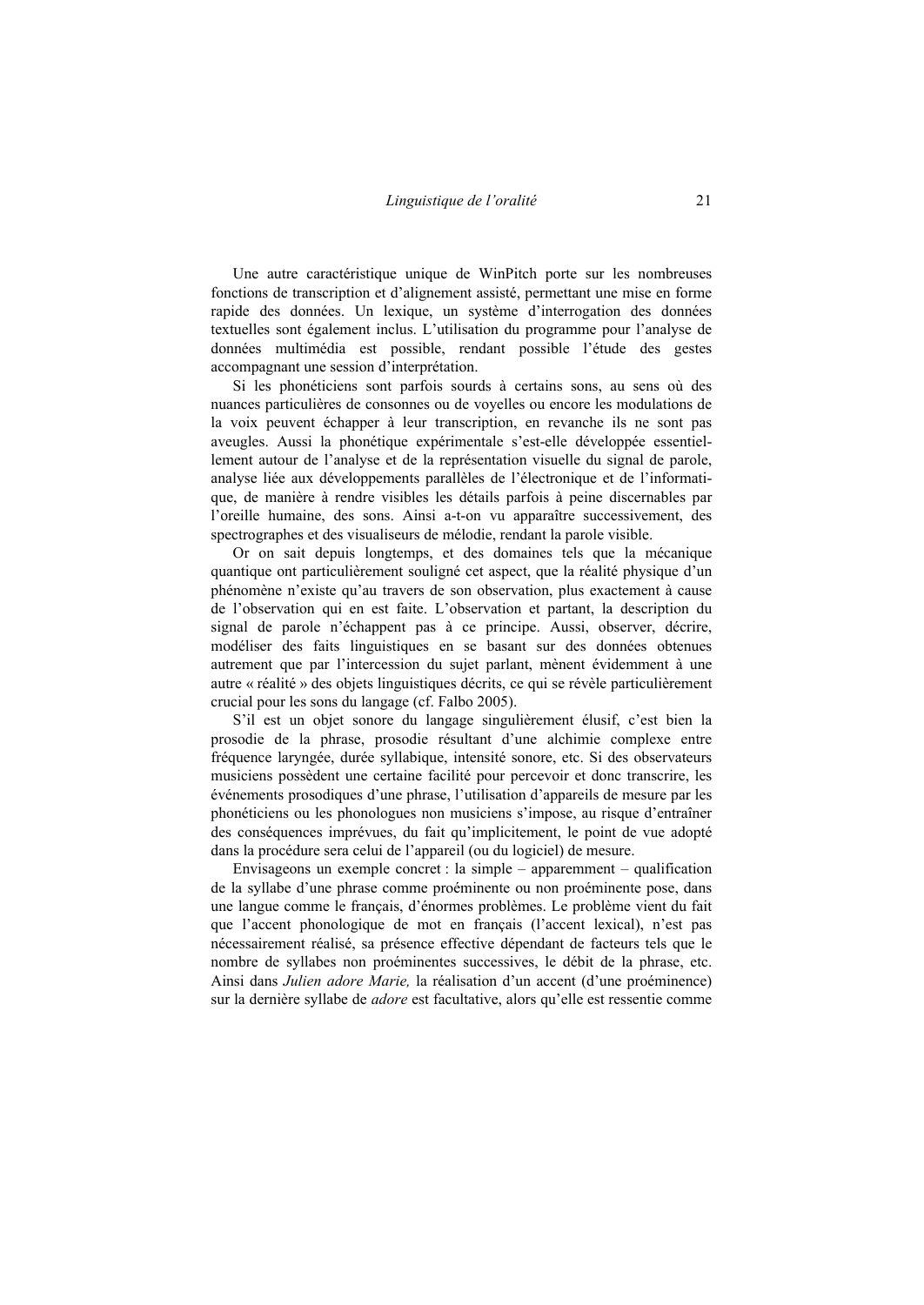22 *Philippe Martin* 

beaucoup plus nécessaire sur la syllabe finale de *avait adoré* dans *Julien avait adoré Marie*.

Tout descripteur, même pourvu d'une oreille aiguisée, ne pourra s'abstraire dans son activité, de notation des proéminences syllabiques, de sa connaissance des règles accentuelles du français ou de toute autre langue qu'il connaît. Il y aura donc, non seulement un filtrage éventuel au travers de la grille phonologique de la langue du descripteur, mais également interférence entre l'observation des données et la connaissance de règles d'attribution des phénomènes à observer.

L'affaire se complique davantage si des appareils d'observation interviennent dans le processus. Un instrument ou logiciel tel qu'un visualiseur de mélodie, donne des tracés – une valeur de la fréquence fondamentale correspondant à une estimation de la fréquence laryngée – dont les détails d'évolution ne sont pas nécessairement perçus par le sujet parlant, destinataire « normal » du signal de parole. Pire, de tels appareils donnent généralement une courbe physique « améliorée » par adoucissement des sauts, parfois détectés, de cycle à cycle laryngé, de manière à apparaître plus « agréables » à l'œil de l'observateur, au point que dans certains cas les courbes mélodiques obtenues sont bien éloignées de la réalité physique.

D'autres types d'analyse acoustique présentent chacun leurs problèmes. Ainsi le spectrographe, analogique ou numérique, est basé sur une méthode d'analyse spectrale, l'analyse de Fourier, qui par nature, est soumis au principe d'incertitude temps/fréquence : toute augmentation de la précision de mesure du temps entraîne nécessairement une perte de précision en fréquence et inversement.

Pour revenir à l'observation de la mélodie de la phrase, essentielle pour la description prosodique, l'utilisation de spectrogrammes nécessite un réglage dit à « bande étroite », pour distinguer les harmoniques des parties voisées du signal et suivre ainsi les évolutions de la fréquence laryngée, réglage qui, nécessairement, rend l'estimation des faits temporels liés à cette fréquence imprécise (ce phénomène est tout simplement dû à l'épaisseur temporelle du signal qui est nécessaire pour effectuer le calcul de la transformée de Fourier, avec une précision sur la fréquence suffisante).

Il reste que, ces précautions épistémologiques prises, tous ces instruments d'analyse acoustique sont universellement utilisés, car moins complexes à mettre en oeuvre que des instruments de mesure physiologique. En fait, visualiseurs de mélodie et spectrographes sont complémentaires, et sont du reste affichés simultanément dans des logiciels tels que Praat ou WinPitch. L'avantage d'une telle configuration vient de ce que la mesure de la fréquence fondamentale du signal de parole peut s'avérer erronée dans des parties spécifiques du signal, lors de la présence d'un bruit de fond important, d'un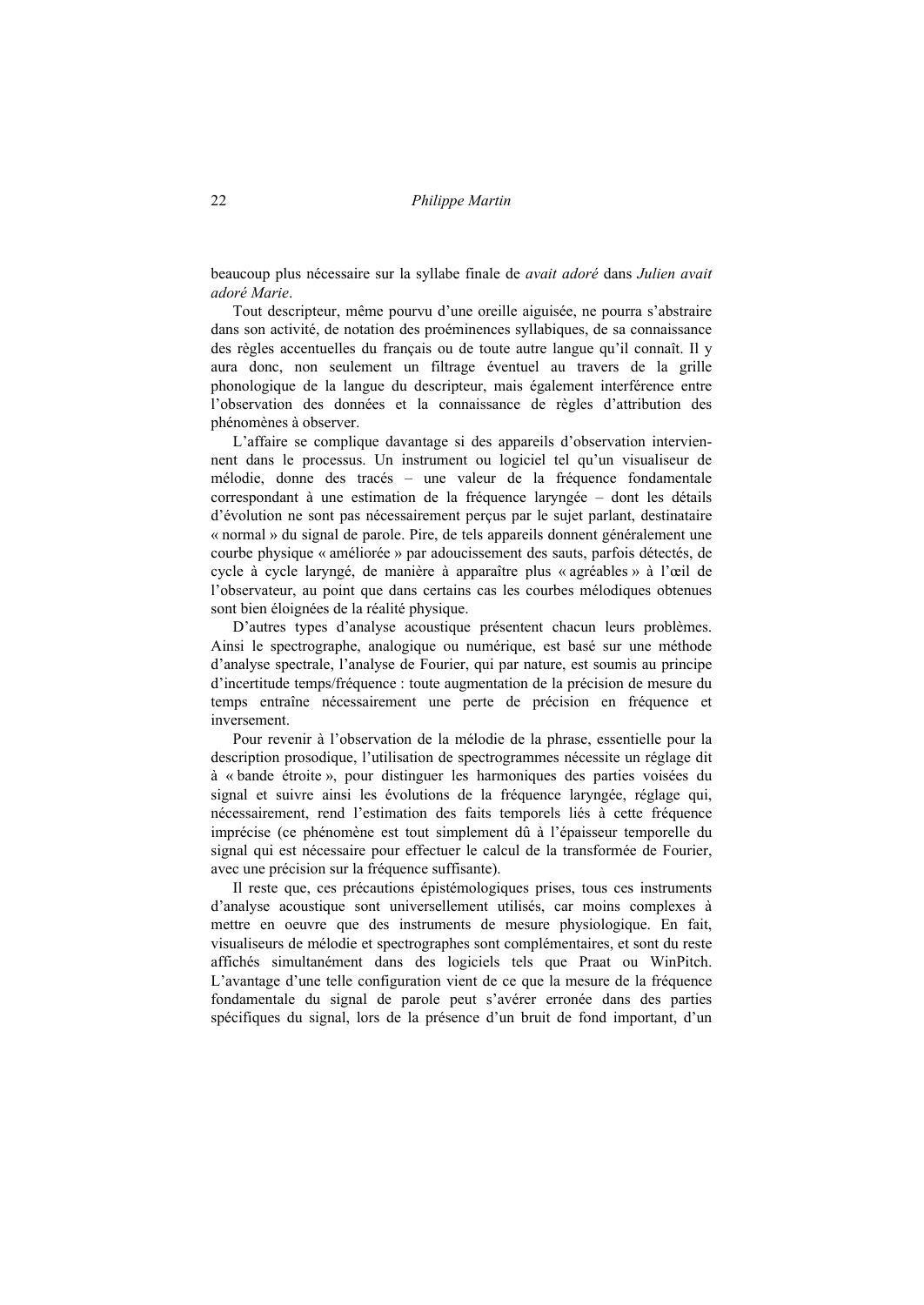filtrage excessif des basses fréquences, ou encore lors de la présence d'une autre source sonore (chevauchement de voix).

Le logiciel WinPitch est particulièrement bien adapté à l'analyse des données prosodiques de la traduction simultanée. En installant les enregistrements des voix source et traduite sur les deux canaux d'un signal stéréo (ce qui peut s'effectuer facilement à partir de deux enregistrements mono séparés), on peut faire apparaître les courbes mélodiques simultanément sur la fenêtre d'analyse, chacune dans une couleur différente, de même que les courbes oscillographiques et d'intensité. L'étude des interactions source/traduction est alors particulièrement aisée.



Fig. 1 Exemple de fenêtre d'analyse instrumentale d'un segment de traduction simultanée. Le logiciel WinPitchPro permet la sélection et l'analyse acoustique simultanée d'un enregistrement stéréo, dont la piste gauche est allouée à la production de L1 (langue originale), et la piste droite à la langue interprétée L2. La fenêtre d'analyse affiche les courbes d'intensité et de mélodie dans des couleurs différentes.

WinPitch permet la transcription directe (création du texte par écoute de segments de parole successifs) et l'alignement à la volée (alignement de segments successifs d'un texte préexistant). L'affichage instantané des spectro-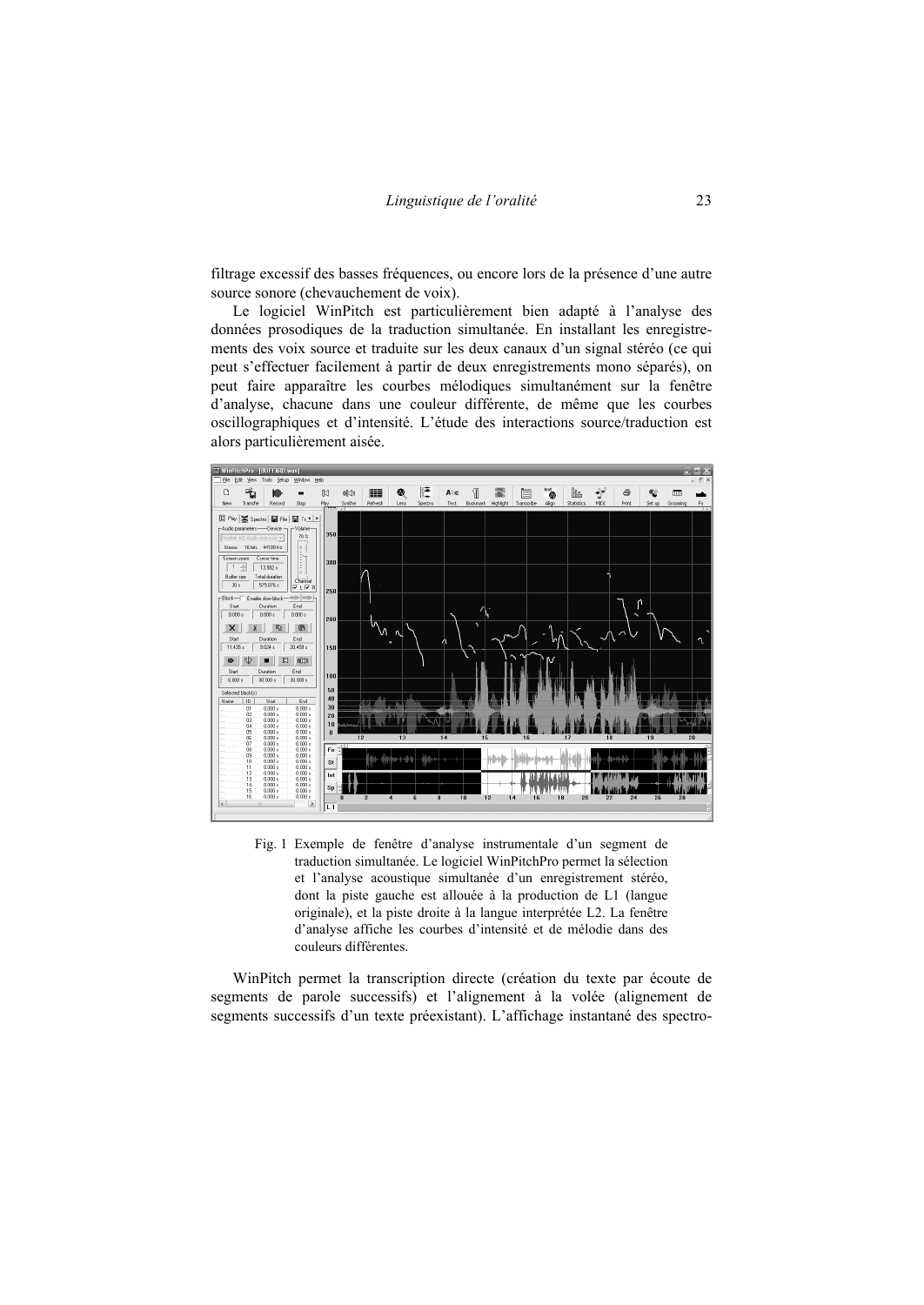## 24 *Philippe Martin*

grammes correspondant au segment transcrit permet en outre, de démêler des voix qui se chevauchent, par l'observation sur le spectrogramme des harmoniques entremêlées, mais évoluant dans des directions différentes. De nombreuses fonctions rendent en outre aisé l'ajustement fin de la segmentation. Enfin, ce logiciel est multimodal, et fonctionne également avec des fichiers multimédia standards.

La transcription et l'alignement à la volée sont grandement facilités par la possibilité de ralentir la parole par un facteur pouvant aller jusqu'à 7 fois, sans déformation notable (le ralentissement est effectué par un des trois algorithmes disponibles, au choix de l'utilisateur : Psola, autocorrélation ou vocodeur de phase).

## 6. Conclusion

L'analyse et la description des processus complexes impliqués dans la traduction simultanée font appel à tous les domaines de la linguistique : prosodie, phonologie, morphologie, syntaxe, sémantique, aussi bien pour la langue originale L1 que pour la langue interprétée L2. Tous les mécanismes cognitifs d'accès au lexique, de planification syntaxique, de décodage prosodique, etc. interviennent. Aussi, est-ce un champ d'étude passionnant qui s'ouvre dans ce domaine, qui mettra à l'épreuve les théories et modèles liés à chacun de ces domaines, pour nous en donner une meilleure compréhension et permettre une formation encore plus efficace des différents intervenants de la traduction simultanée.

# Références

Coral Rom Project (2005) http://lablita.dit.unifi.it/coralrom/

- Deulofeu J., Martin Ph. et Boulakia G. (2001) "Quand la prosodie bien-forme des énoncés mal formés", *Colloque Journées Prosodie 2001*, Grenoble, 10-11 octobre 2001.
- Falbo C. (2005) "La transcription: une tâche paradoxale", ce volume.
- Martin P. (1987) "Prosodic and Rhythmic Structures in French", *Linguistics*, Vol. 25-5, pp. 925-949.
- Martin P. (2000) "L'intonation en parole spontanée", *Revue Française de Linguistique Appliquée*, Vol. IV-2, pp. 57-76.
- Martin P. et Yoo H-Y. (2005) "Turn taking by contours", *Atelier Modélisation du Dialogue et Grammaire*, Université Paris 7, 9-10 mars 2005.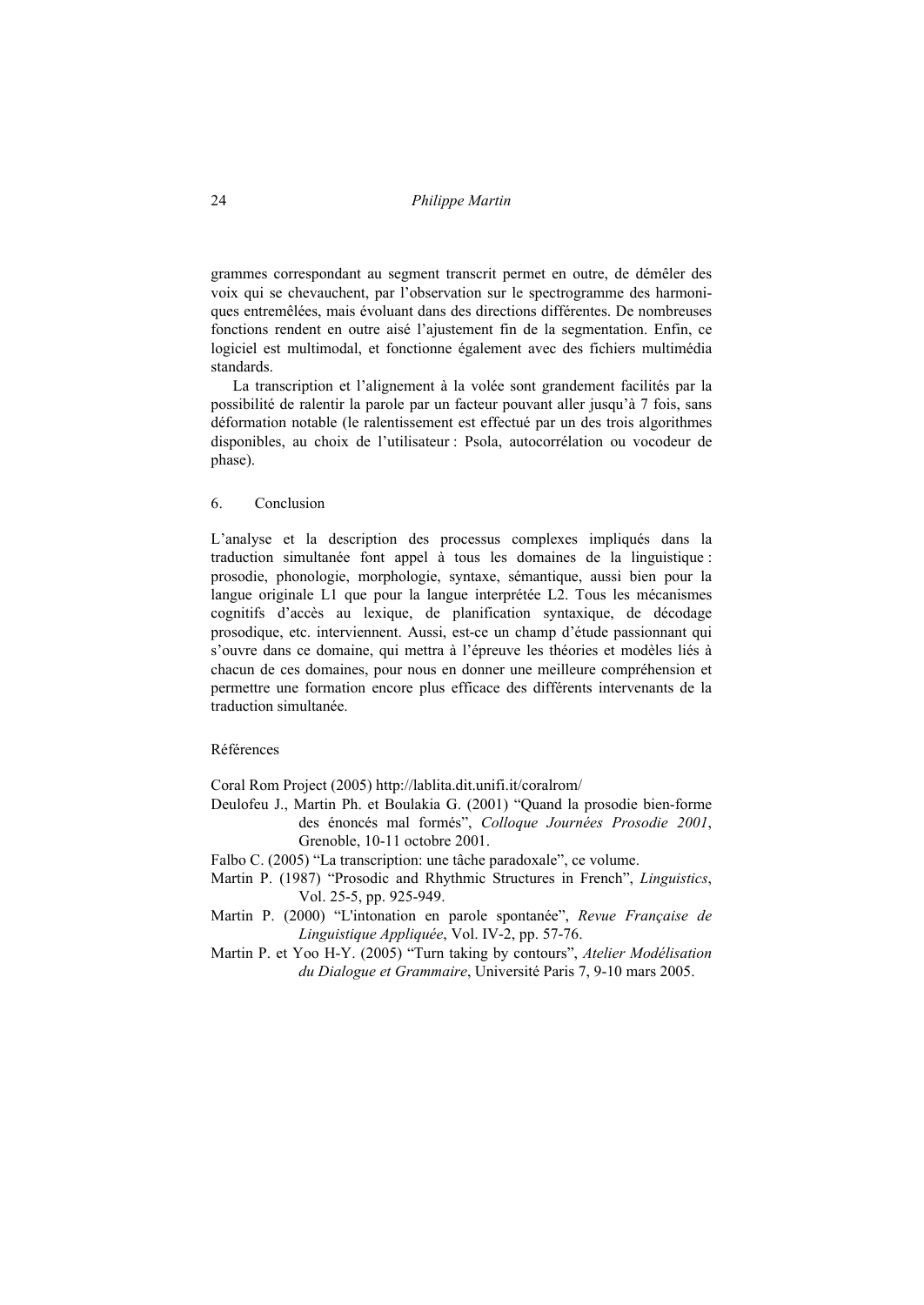# **LA TRANSCRIPTION : UNE TÂCHE PARADOXALE**

## Caterina Falbo SSLMIT Université de Trieste

#### 1. Introduction

La collecte d'un corpus parallèle d'interprétation implique la transcription de textes produits par l'interprète (TI) et des textes originaux (TO) correspondants. Étape obligée et apparemment facile à surmonter, la transcription se révèle bientôt parsemée d'embûches pouvant absorber une quantité énorme de temps et d'énergie. Ces difficultés apparaissent quand on se fixe l'objectif tout à fait paradoxal de recourir à la transcription : rendre visible et lisible ce qui par définition n'est qu'audible, fixer l'évanescence de l'oral, rendre l'éphémère durable.

Dans ces pages nous présentons d'abord (2.) les méthodes de transcription adoptées par la plupart des auteurs en cinquante ans de recherche sur l'interprétation. Nous essayons ensuite (3.) de mettre en évidence les problèmes posés par la transcription tout en soulignant les liens qui existent entre méthode de transcription choisie et résultats possibles, découlant de l'analyse. Nous concluons (4.) par des exemples qui illustrent concrètement les choix que le(s) transcripteur(s) est (sont) constamment appelé(s) à opérer.

## 2. La transcription en littérature

Depuis les débuts de la recherche en interprétation la transcription a toujours constitué une condition nécessaire à l'analyse du TI et éventuellement à sa comparaison avec le TO correspondant.

Il est probable que les premières transcriptions ont été effectuées par les psychologues cognitivistes qui au cours des années 60-70 ont commencé à réfléchir sur l'interprétation simultanée à en étudier la qualité, certains facteurs temporels comme le décalage et le degré de simultanéité entre TO et TI, et à présenter, pour ce faire, dans leurs articles des exemples (écrits et donc transcrits) de TI (cf. Barik 1971, 1972, 1973, 1975; Gerver 1971, 1974a, 1974b, 1976; Goldman-Eisler 1967, 1972; Goldman-Eisler et Cohen 1974; Oléron et Nanpon 1964). Cependant ces chercheurs ne s'arrêtent pas, dans leurs écrits, sur le système de transcription adopté. Nous n'avons relevé qu'un seul passage dans lequel Oléron et Nanpon (1964: 75) font indirectement allusion à la transcription, lorsqu'ils affirment avoir éliminé les enregistrements d'interprétations réelles produites par des interprètes professionnels de l'UNESCO à cause de la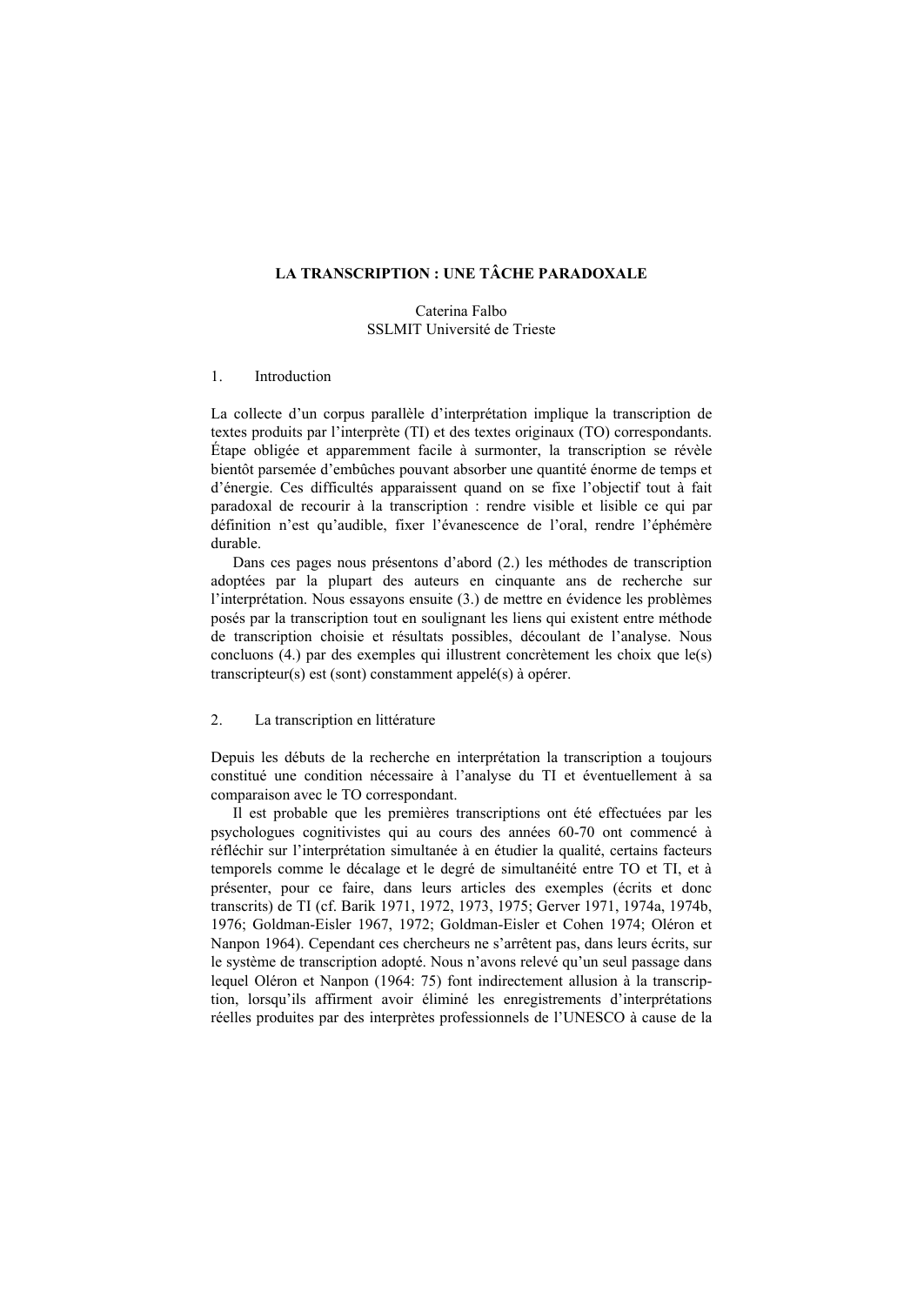présence, dans les TO, "de multiples bavures (hésitations, répétitions, incorrections) qui écartent les textes de l'organisation 'normale' de la langue et retentissent sur l'interprétation". Marianne Lederer (1981), quant à elle, présente un corpus formé par la transcription de 63 minutes d'interprétation accompagnée du TO correspondant, mais elle ne fournit aucun renseignement sur la méthode adoptée. Toutefois, en lisant les transcriptions annexées à *La traduction simultanée*, il est facile de remarquer que grâce à l'utilisation de la ponctuation l'oral est complètement assimilé à l'écrit<sup>1</sup>.

Le même système de transposition de l'oral à l'écrit nous le retrouvons plus ou moins chez tous les auteurs qui se sont penchés sur l'investigation du produit de l'interprétation, c'est-à-dire sur le TI.

À partir des années 90 environ, nous assistons au début du questionnement, quoiqu'encore implicite, en matière de transcription. Un bon exemple nous vient de Meyer (1998: 78) qui essaie de démontrer le pouvoir 'herméneutique' de la transcription: "transcribing – following the HIAT-conventions – is more than simply writing down the linguistic surface structure". En effet le système de transcription HIAT (Heuristic Interpretative Auditory Transcription)<sup>2</sup> donne au chercheur la possibilité de représenter par écrit les aspects verbaux, paralinguistiques, non-verbaux et gestuels (actional) et de synchroniser la parole de l'interprète avec celle de l'orateur.

Il est aisé de reconnaître, dans le recours à ce système de transcription, le désir de représenter la totalité de l'interprétation en tant que forme particulière de l'oralité, avec ses aspects linguistiques et pragmatiques.

Ce que Meyer (1998) semble vouloir dénoncer, sans toutefois le dire explicitement, c'est que jusque là, la trascription, tout en voulant représenter l'interprétation effectuée (TI), n'en relevait en réalité que l'aspect linguistique, sous forme de simple chaîne de mots produits par l'interprète. La notation de la synchronisation entre le TI et le TO, par contre, affiche la segmentation – et donc le plan – opéré par le locuteur, qu'il soit l'orateur ou l'interprète. Il en va de même des hésitations, des pauses et des répétitions : les marquer revient à fixer des points de repère pour essayer de dégager le processus (mental) qui en est à l'origine. Le but poursuivi par Meyer (1998: 80) est de remonter aux processus cognitifs qui déterminent la performance de l'interprète; pour atteindre cet objectif il se sert de "authentic data represented in transcripts". C'est justement cette transcription conçue comme représentation authentique de l'interprétation qui doit retenir toute notre attention (cf. 2.1).

Setton (1999: 111) offre des transcriptions très soignées et très détaillées. Le texte original et le texte interprété sont enregistrés sur magnétophone à deux

 $\overline{a}$ 

<sup>1</sup> Eggins et Slade (1997) adoptent le système proposé par Halliday et utilisent la ponctuation en tant que signalisation du rhytme et de l'intonation de l'oral.

<sup>2</sup> Ce système trouve son application informatique grâce au logiciel *syncWRITER*.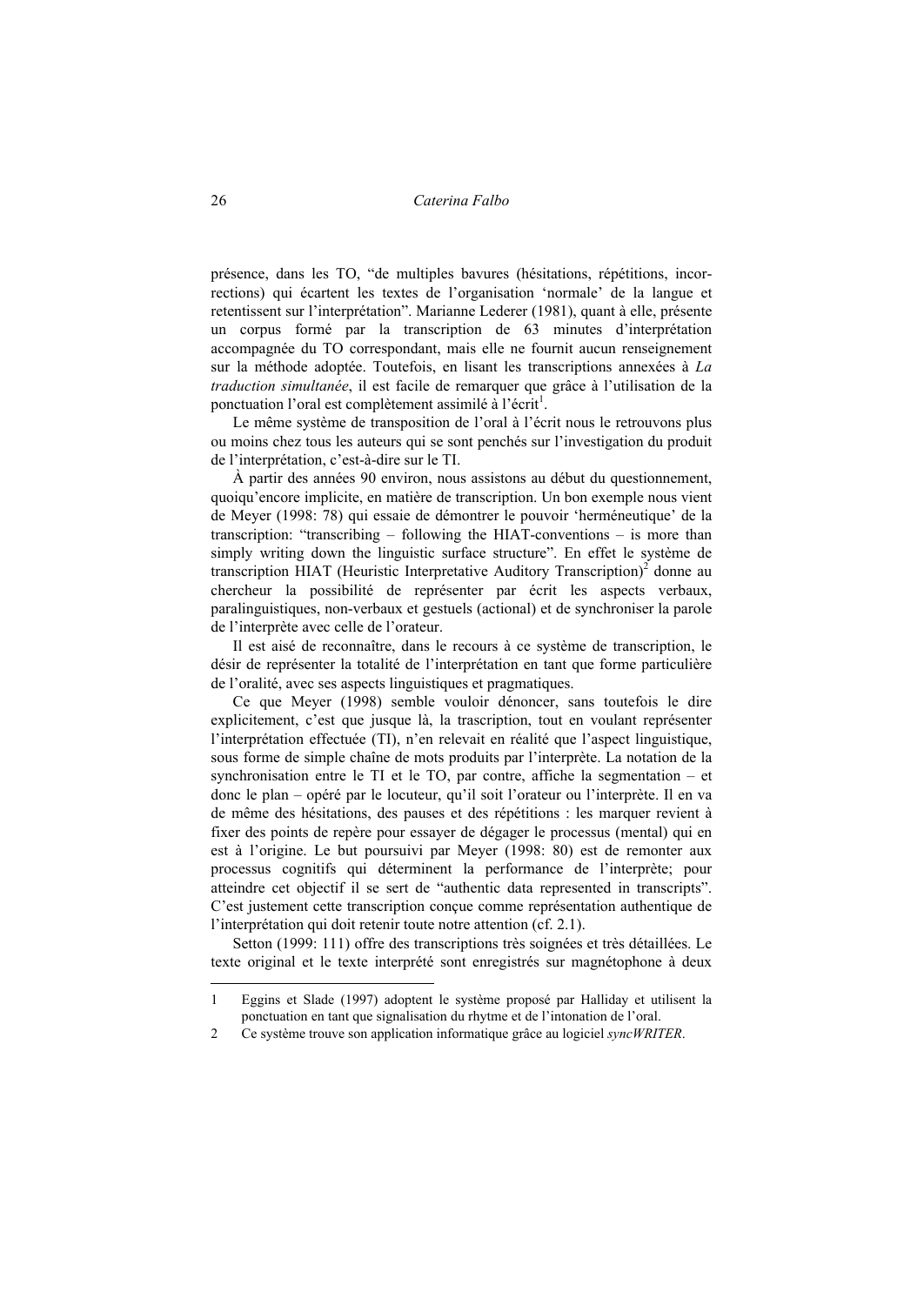pistes, synchronisés<sup>3</sup> et présentés de façon interlinéaire, le texte interprété transcrit apparaît au dessous de la transcription du texte original. L'auteur explique les conventions adoptées qui comprennent la notation des syllabes accentuées, de l'intonation montante/descendante, des pauses, de la respiration audible, des allongements, etc., mais, comme la plupart des chercheurs en interprétation, il n'évoque pas la procédure suivie pour transcrire, pour affronter les doutes de perception, il ne dit rien du nombre de transcripteurs.

En revanche, Pöchhacker (1994: 157-158) précise le caractère subjectif des transcriptions qu'il a personnellement effectuées et dans lesquelles on pourra retrouver, inévitablement, la perception que le transcripteur a eue du signal acoustique. L'auteur choisit une transcription orthographique pour d'évidentes raisons de lisibilité, mais aussi à cause du caractère partiel de la transcription phonétique : celle-ci en effet n'est pas non plus en mesure de représenter le rythme d'élocution ou les traits suprasegmentaux. Et même si cela était possible, le "lecteur" serait appelé, lors de la "lecture", à reconstruire la tonalité du texte. L'argumentation de Pöchhacker ne fait que réitérer la nécessité, pour le chercheur, de conjuguer le texte transcrit avec le texte oral correspondant. Dans la présentation des conventions adoptées, l'utilisation de quelques signes de ponctuation (par exemple le point final pour signaler une intonation descendante et donc la fin de phrase) révèle, à notre avis, une contamination, voire une assimilation entre l'écrit et l'oral, confirmée par l'explication donnée par l'auteur : comme plusieurs textes de son corpus existaient sous forme de manuscrits, dont les orateurs s'étaient servis lors de leurs interventions, des signes de ponctuation ont été adoptés, afin d'en respecter le registre plus écrit qu'oral<sup>4</sup>.

La transcription retient surtout l'attention des chercheurs qui se penchent sur l'intreprétation de liaison. En général ce sont les systèmes de notation développés dans le cadre de l'analyse de la conversation qui sont adoptés. Le système mis au point par Gail Jefferson (Atkinson et Heritage 1999), ainsi que celui proposé par Traverso (1999) répondent aux exigences liées à la représentation de la conversation, c'est-à-dire à un TI produit par plusieurs locuteurs dont les énoncés se suivent les uns après les autres ou se chevauchent. Les temps des tours de parole et les pauses entre deux tours, la superposition des locuteurs ainsi que les interruptions demandent une notation rigoureuse capable de révéler les dynamiques conversationnelles en cours. A cet effet, la notation de la gestuelle ou de la direction du regard pourrait être essentielle pour le questionnement auquel on va soumettre le corpus collecté et transcrit. En outre,

 $\overline{a}$ 

<sup>3</sup> L'auteur s'étend sur les difficultés de synchronisation.

<sup>4 &</sup>quot;Da vielen Reden ein schriftliches Manuskript zugrundelag bzw. die Redner sich eher eines schriftsprachlichen Registers bedienten, wurde so weit wie möglich eine schriftnahe Gliederung (Interpuktion) verwendet" (Pöchhacker 1994: 158).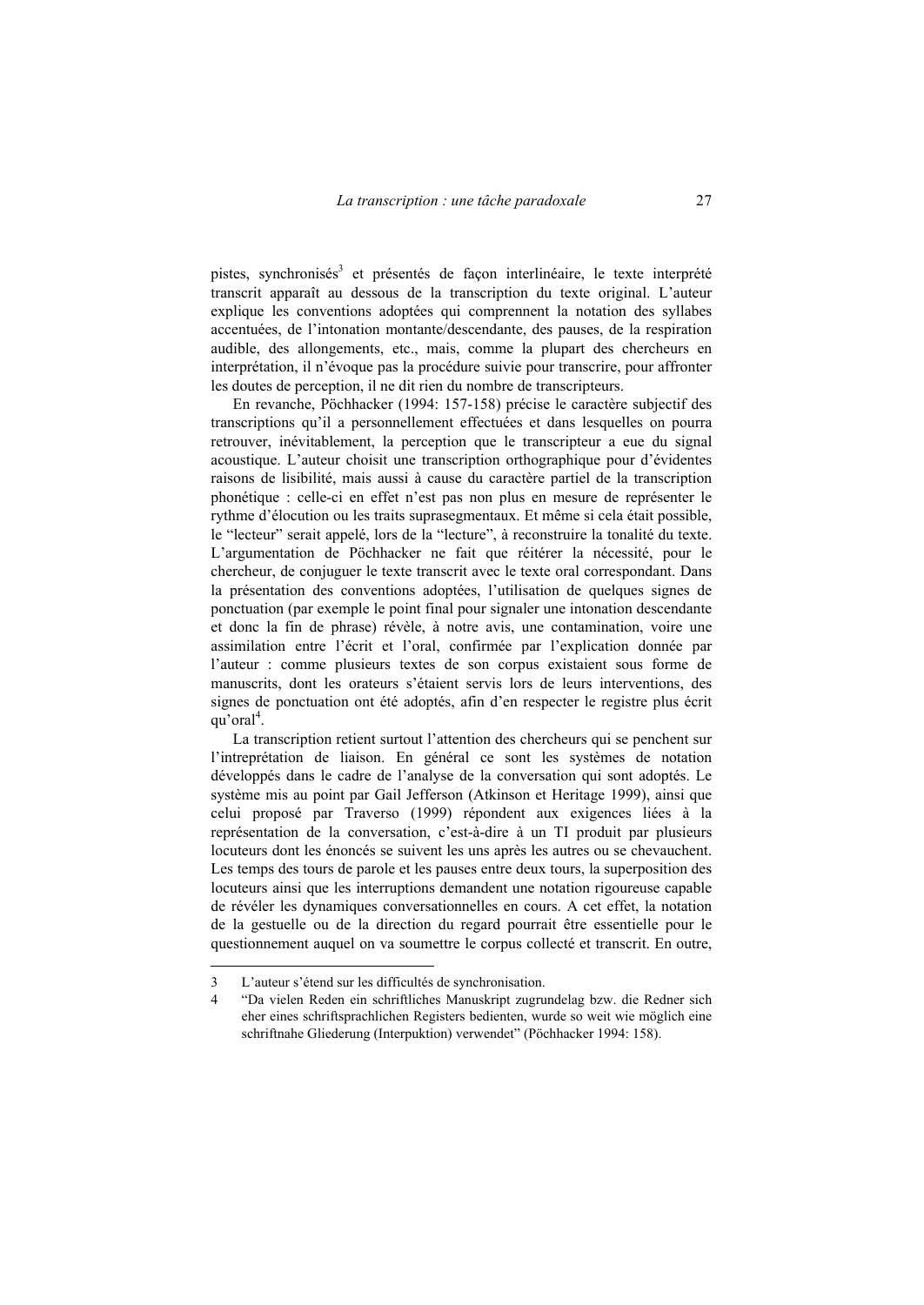28 *Caterina Falbo* 

il est essentiel, comme d'ailleurs pour toute recherche sur corpus, d'utiliser des symboles présents parmi les caractères 'connus' par l'ordinateur, afin de faciliter le traitement informatique des données et éventuellement l'échange de corpus.

Nous concluons cet aperçu rapide par les mots de Cecot (2001: 73) : "The transcription of texts caused difficulties because of the absence of codified and established transcription norms". Face à cette résignation, nous répondons par un doute : peut-être existe-t-il des difficultés intrinsèques à la transcription dont le manque de conventions codifiées et univoques n'est qu'une conséquence naturelle.

## 3. Le paradoxe de la transcription

Dans notre culture imprégnée d'écriture, ce paradoxe apparaît de prime abord sans raison d'être, car tout ce qui est dit nous le retrouvons très souvent et facilement écrit noir sur blanc. Nous assistons quotidiennement à ce passage du dit à l'écrit sans nous rendre compte des changements qui se glissent dans la nature même des choses "racontées". Ce que l'on oublie très souvent c'est que seuls les mots, entités physiques identifiables et identifiés, entre autres, grâce à l'écriture – puisqu'à l'oral il n'existe qu'une chaîne parlée – peuvent être fixés définitivement sur le papier ou sur un support électronique. Or, l'oralité, le parlé se compose de plusieurs éléments, dont les mots n'en représentent qu'un. Comment rendre compte, comment représenter par écrit l'intonation, le volume, l'emphase ou les allongements qui rendent les mêmes paroles si différentes les unes des autres, si elles sont prononcées plusieurs fois de suite et/ou par plusieurs locuteurs?

C'est face à ces questions que le projet de rendre le parlé, écrit, de capter et garder l'oral sous forme écrite, apparaît dans toute sa complexité.

## 3.1. Les pièges de la transcription<sup>5</sup>

La transcription en interprétation a toujours servi les exigences des chercheurs dans la mesure où elle fournissait un texte 'sur papier' prêt à être analysé. Cette phase préalable à toute étude sur le TI cache néanmoins des difficultés, voire de véritables pièges au niveau de l'écoute ainsi qu'au niveau du traitement du texte transcrit.

La première difficulté est représentée par l'enregistrement lui-même qui, comme le disent Blanche-Benveniste et Jeanjean (1987: 93 et suiv.) poursuit

<sup>5</sup> Ce paragraphe se fonde essentiellement sur les ouvrages de Blanche-Benveniste et Jeanjean (1987) et Blanche-Benveniste (1997).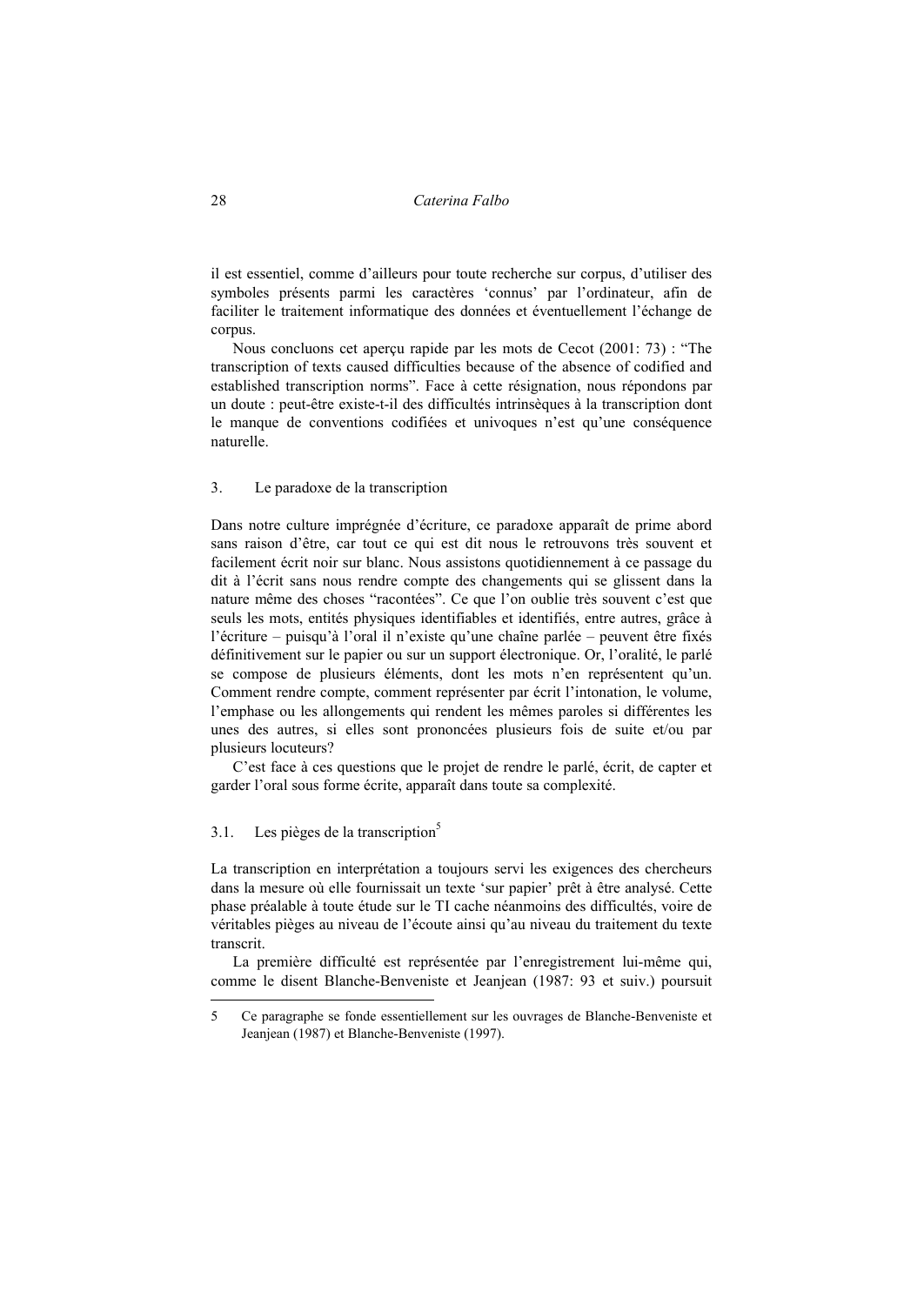exactement le même but que la transcription : arrêter l'évanescence de l'oral. Si aujourd'hui nous ne sommes plus confrontés à toute une série de problèmes techniques qui influent sur la qualité de l'enregistrement (bruits excessifs, mono vs. stéréo, etc.), il n'empêche que l'enregistrement reste une source indirecte, la directe étant l'interaction verbale réelle. Il existe toujours un décalage entre le *hic et nunc* d'un échange verbal et son enregistement, ne serait-ce que la clarté et la qualité du son. Contrairement à ce qui se produit au cours des conversations spontanées quotidiennes, caractérisées en général par un degré d'articulation relativement bas, on a tendance à croire que les TI produits par des professionnels de l'interprétation sont caractérisés par une élocution très articulée et donc claire, pourvu que les conditions dans lesquelles l'interprète travaille le permettent (possibilité de bien entendre l'orateur, rythme d'élocution acceptable – 100-120 mots/minute –, etc.). Les exceptions toutefois ne font pas défaut. Le trac, l'émotivité qui peut entraîner le manque de contrôle de la voix et/ou un manque de concentration, rendent le TI parfois difficile à écouter, voire inaudible. Dans ces cas, la transcription devient particulièrement laborieuse parce que l'écoute est ardue et confrontée à des sons (mots) mal prononcés voire prononcés à demi<sup>6</sup>.

Au-delà des problèmes techniques d'écoute illustrés plus haut, l'oreille peut être considérée comme le deuxième facteur de difficulté. Blanche-Benveniste et Jeanjean (1987: 102) n'ont aucune hésitation à affirmer que "l'oreille est un traître; on écoute ce qu'on s'attend à écouter". Bilger *et al.* (1997: 58) confirment cette célèbre affirmation tout en précisant que "l'oreille n'est pas un traître, elle est surtout asservie à la recherche de signification". Les connaissances préalables du transcripteur sur le sujet traité dans l'échange verbal enregistré ainsi que ses attentes sur ce qui va être dit<sup>7</sup>, vont sans aucun doute aider le transcripteur dans son travail d'écoute-reconnaissance, la perception étant "un processus actif qui s'appuie sur la compréhension des

 $\overline{a}$ 

<sup>6</sup> Bien qu'intelligible, l'interprétation simultanée du discours tenu par le frère de la Princesse Diana lors des funérailles de cette dernière, était inacceptable du point de vue des caractéristiques prosodiques de l'interprète: voix tremblante, soupirs, ton agité qui révèle un degré excessif de nervosité (Stimoli 2001). Un exemple de difficulté de décodification du dit est représenté par l'interprétation qu'a founie une professionnelle de langue maternelle française assurant l'interprétation en italien du modérateur, lors du débat présidentiel entre Jacques Chirac et François Mitterrand, passé sur Rai 3 le 28 avril 1988.

<sup>7</sup> Il faut remarquer que le transcripteur, qui a pourtant la possibilité de revenir plusieurs fois sur le même bout d'enregistrement, procède néanmoins à la première écoute de façon linéaire, exactement comme n'importe quel écouteur. Par conséquent, ce qui n'a pas encore été entendu est assujetti aux attentes du transcripteur.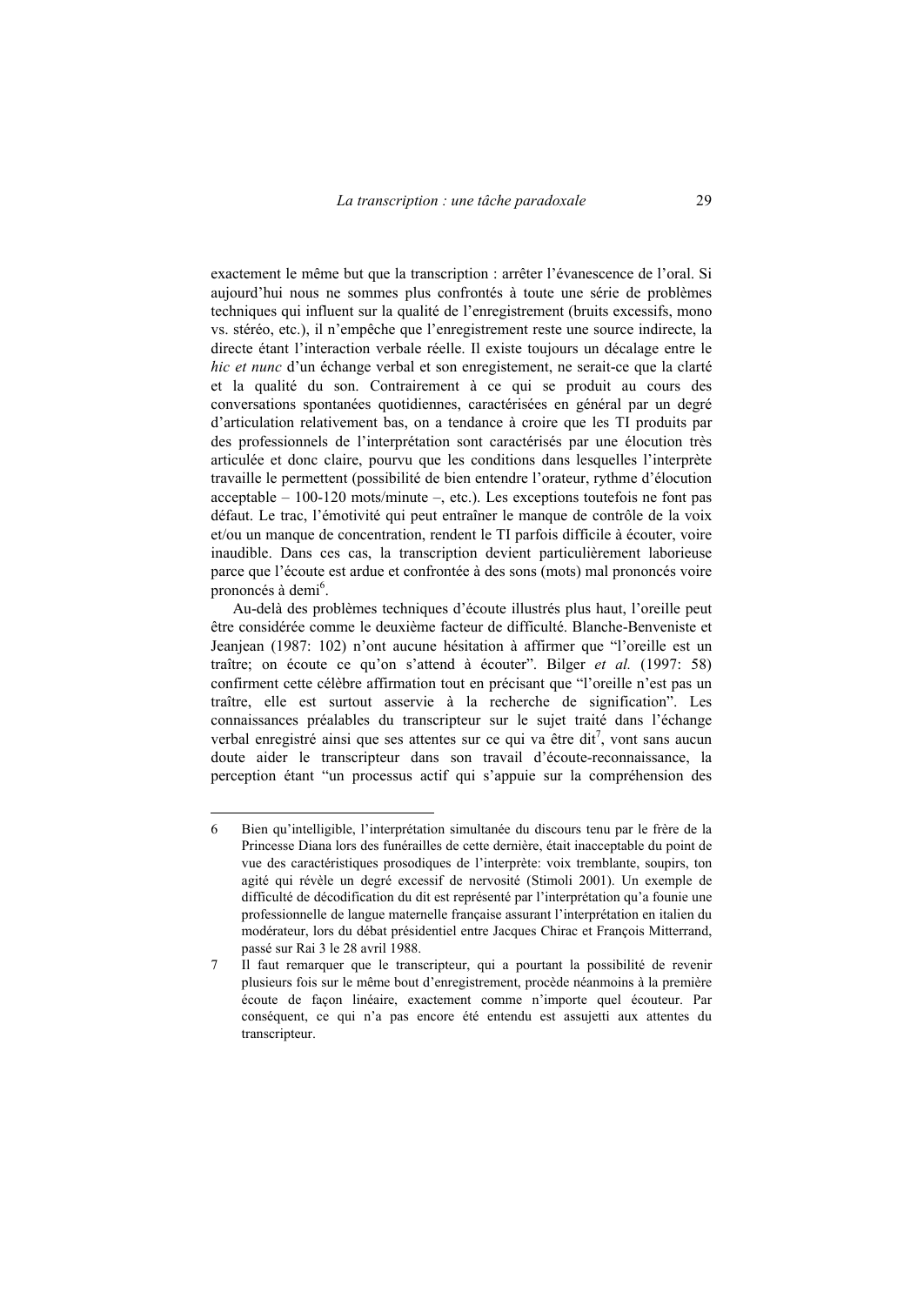30 *Caterina Falbo* 

énoncés" (Blanche-Benveniste et Jeanjean 1987: 103). Il sera plus facile, par exemple, pour un transcripteur qui connaît de façon approfondie ce qui se passe sur la scène socio-politique aux Etats-Unis d'entendre, et donc de reconnaître, les noms des personnes à la une du moment<sup>8</sup>. Cet avantage toutefois, peut se transformer en un véritable piège pour le transcripteur en général, et pour le transcripteur-interprète en particulier. Le danger est de transcrire ce que l'on veut entendre et non pas ce que l'on écoute vraiment. On peut remédier à cet effet pervers en multipliant le nombre de transcripteurs : Blanche-Benveniste et Jeanjean (1987: 101, *multiécoute*) en recommandent au moins quatre. Chez le transcripteur-interprète qui a préparé une expérience en laboratoire pour la collecte de TI et sélectionné les TO à soumettre à interprétation, ou qui tout simplement connaît les TO, le risque d'écouter et d'entendre ce qu'il sait déjà est accru. Dans ce cas les connaissances préalables n'accélèrent pas le processus de reconnaissance du dit, mais se superposent au TI écouté et en influencent la compréhension.

Un autre piège de la transcription est représenté par la tentation du transcripteur de corriger ce qu'il entend suivant la norme de l'écrit. Très souvent, les lapsus linguae ainsi que les fautes de cohésion<sup>9</sup> présents à l'oral, font l'objet de corrections de la part du transcripteur. Il est aisé d'expliquer cette procédure presque automatique par les habitudes que, chez tout être humain, des siècles de formation linguistique ont façonnées vis-vis de l'écrit (Ong 1986). De même pourrait-on être tenté d'éliminer, et donc de "nettoyer" le TI de toutes les répétitions ou tentatives d'élocution (*stalling*) d'un mot. Il est entre autres très difficile, au rythme spontané d'élocution, de rendre compte de toutes les répétitions ou tentatives d'élocution. L'oreille est attirée par la version définitive du mot, du syntagme, et incapable de dénombrer les différentes tentatives qui se succèdent, en général, très rapidement.

À la lumière de tous les obstacles évoqués jusqu'ici et des remèdes visant à les surmonter – multi-écoute en tête – nous pensons avoir le droit et le devoir de

 $\overline{a}$ 

<sup>8</sup> Un exemple est donné par les difficultés rencontrées par des étudiantstranscripteurs aux prises avec les TI correspondant au débat passé à la télé entre les candidats aux élections présidentielles de 1984 (Reagan-Mondale) et de 1992 (Bush-Clinton-Perot). Lorsque les candidats faisaient allusion à des faits divers ou à des personnages peu connus du grand public étranger, le transcripteur était incapable de détecter les sons qui composaient les noms propres en questions. Seule une recherche successive à permis de retrouver les noms mentionnés et seulement à ce moment-là ils sont devenus intélligibles au(x) transcripteur(s).

<sup>9</sup> Par fautes de cohésion nous entendons l'absence d'accord grammatical (genre et nombre) entre sujet et verbe, nom et adjectif, conjonction et verbe, etc. Aucune allusion n'est faite à l'organisation syntaxique de la langue orale par rapport à l'écrit (cf. Blanche-Benveniste 1997).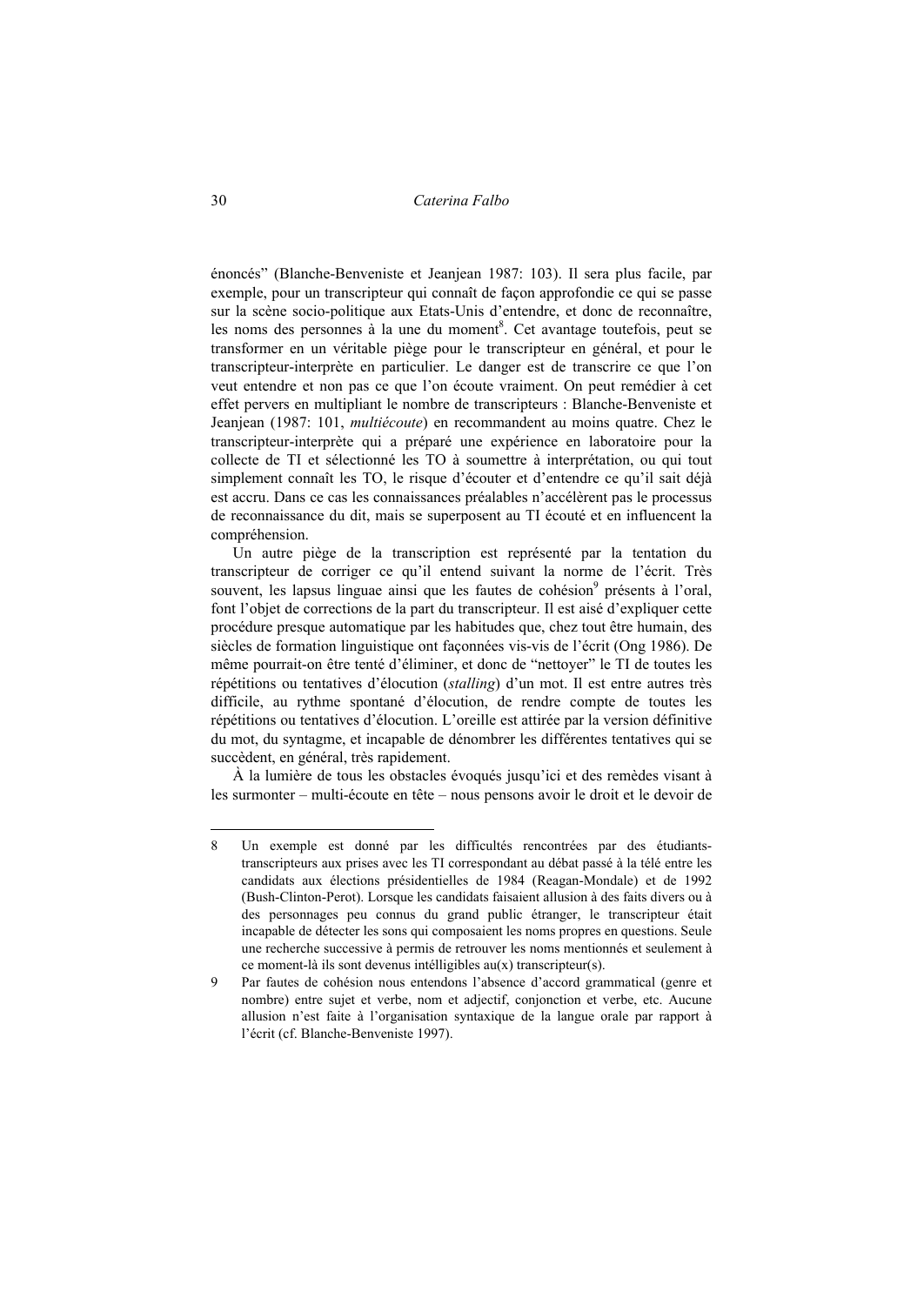poser une question fondamentale. Cet interrogatif concerne l'authenticité du texte transcrit, sa correspondance avec le texte oral dont il se veut être l'image, à l'écrit. Notre réponse est qu'il serait faux de croire que la transcription puisse permettre d'aboutir à une copie authentique, absolument fidèle au texte oral. Il serait faux de croire pouvoir avoir entre les mains, écrit noir sur blanc, le texte oral lui-même. La transcription est en effet un problème de choix, de décisions à prendre au fur et à mesure que l'on écoute et que l'on transcrit. Elle est par conséquent assujettie à la subjectivité du sujet transcripteur. Avant tout, le transcripteur est appelé à choisir entre une transcription phonétique et une transcription orthographique. Il semble naturel de penser qu'une transcription phonétique puisse mieux représenter le texte oral et par conséquent lui être plus fidèle qu'une transcription orthographique. Or, il n'en est rien. S'il est vrai que la transcription phonétique fournit une représentation plus proche de la réalité 'sonore' qu'une transcription orthographique, il est tout aussi vrai que la phonétique ne peut rendre compte de "l'ensemble sémiologique d'un acte de communication" (François cité par Blanche-Benveniste et Jeanjean 1987: 120). De plus, il est illusoire de croire pouvoir avoir entre les mains le texte oral que l'on vient de transcrire. Tout interprète – au sens d'écouteur, de lecteur, voire de transcripteur – "déforme" le texte par le simple fait de l'écouter et/ou de le lire. Tout acte de réception d'un texte advient à partir de la subjectivité et de l'univers personnel du sujet. Tout cela est confirmé également par Ochs (1999: 167) qui souligne la prise de décision à laquelle, tôt ou tard, tout transcripteur est confronté:

[...] the problems of selective observation are not eliminated with the use of recording equipment. They are simply *delayed* until the moment at which the researcher sits down to transcribe the material from the audioor video-tape. At this point, many of the classic problems just emerge.

Ce souci de fidélité authentique au texte "réel" doit forcément se conjuguer avec l'exigence de lisibilité propre à tout objet d'analyse. Et c'est là qu'encore une fois le paradoxe de la transcription ressort dans toute son ampleur:

Transcrire de la langue parlée tient un peu du paradoxe : garder dans une représentation écrite certaines caractéristiques de l' "oralité" ; faire le "rendu" de la chose orale tout en restant dans des habitudes de lecture établies depuis longtemps pour la chose écrite … On va se trouver tiraillé entre deux exigences : la fidélité à la chose parlée et la lisibilité de son rendu par écrit. (Blanche-Benveniste et Jeanjean 1987: 115)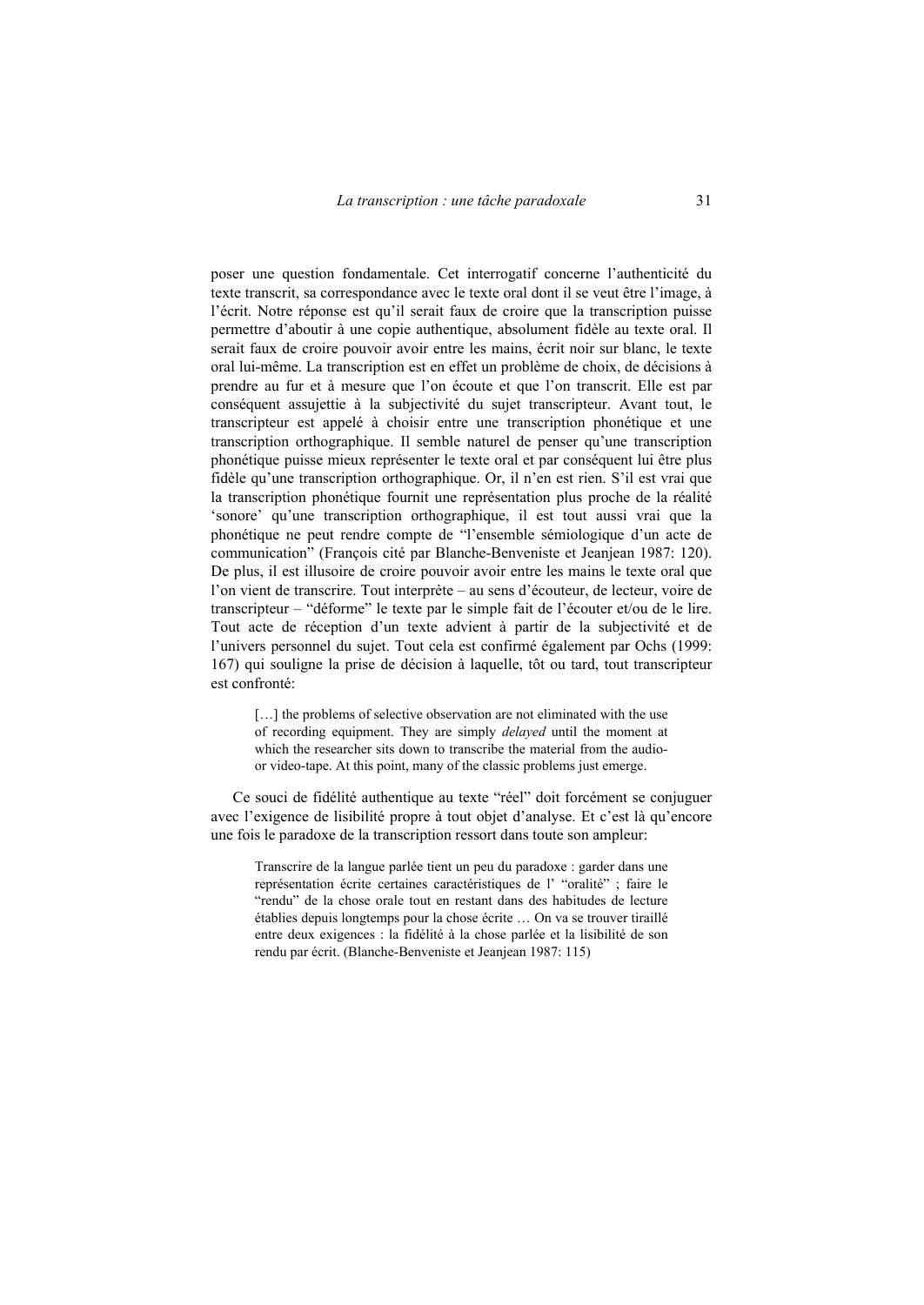C'est l'exigence de faire une transcription "utilisable", lisible, qui fait privilégier la transcription orthographique, au moins dans le cadre de la recherche en interprétation<sup>10</sup>.

Tout choix opéré par le transcripteur – ne serait-ce que la volonté de tout noter (sons, gestes, regards, intonation, etc.) – comporte un appauvrissement de la réalité communicationnelle.

Il est clair à ce point que la transcription n'est que la trace du résultat d'une élocution; une trace concrète, tangible, dans laquelle observer des phénomènes, réfléchir, étudier l'oral.

Ce n'est qu'à partir des années 50 que la linguistique a commencé à s'intéresser à la langue parlée. Très souvent l'oral a été étudié de façon plus ou moins avouée par rapport à l'écrit, ce dernier étant considéré comme le point de repère, l'étalon à partir duquel dégager les analogies et les différences. C'est à cause de cette méthode comparative, où l'un des termes constituait par définition la norme, que la langue parlée a eu droit à toute une série d'étiquettes peu attractives : imparfaite, fautive, mauvaise (cf. Blanche-Benveniste et Jeanjean 1987 : 20-28; Blanche-Benveniste 1997).

Après plusieurs décennies d'études et de réflexions orientées, entre autres, à réhabiliter la langue parlée/l'oralité en tant qu'état particulier sur le continuum écrit-écrit vs. parlé-parlé, le danger demeure de traiter la transcription comme un texte écrit. Il suffit par exemple de se pencher rapidement sur les différentes grilles proposées en littérature pour l'analyse des erreurs en interprétation (Barik 1971; Altman 1994). Ce risque ressort aussi clairement du fait que l'on oublie assez fréquemment la dimension prosodique qui caractérise les études sur les textes interprétés (Falbo 1999), ou tout simplement, du fait que les analyses sont menées exclusivement sur les aspects purement "linguistiques" (lexique, formulation syntaxique) du discours-interprète et fondées sur une comparaison avec la langue de départ. Ce danger est depuis toujours bien évident aux yeux des professionnels de l'interprétation qui refusent de consentir à l'enregistrement, à la transcription et à la publication de leurs interprétations.

Il va de soi que la transcription ne peut pas être considérée comme la forme écrite d'un texte oral. Elle n'est qu'un support matériel rappelant l'oral évanescent. Et dans une telle optique, il est alors naturel de transcrire l'intégralité du dit avec toutes les "bavures" qui le caractérisent : la nécessité d'accompagner le texte transcrit de sa dimension orale est ressentie par le chercheur comme une conditio sine qua non à toute analyse.

<sup>10</sup> Il va de soi que les spécialistes de phonétique/phonologie ont des exigences bien différentes de représentation.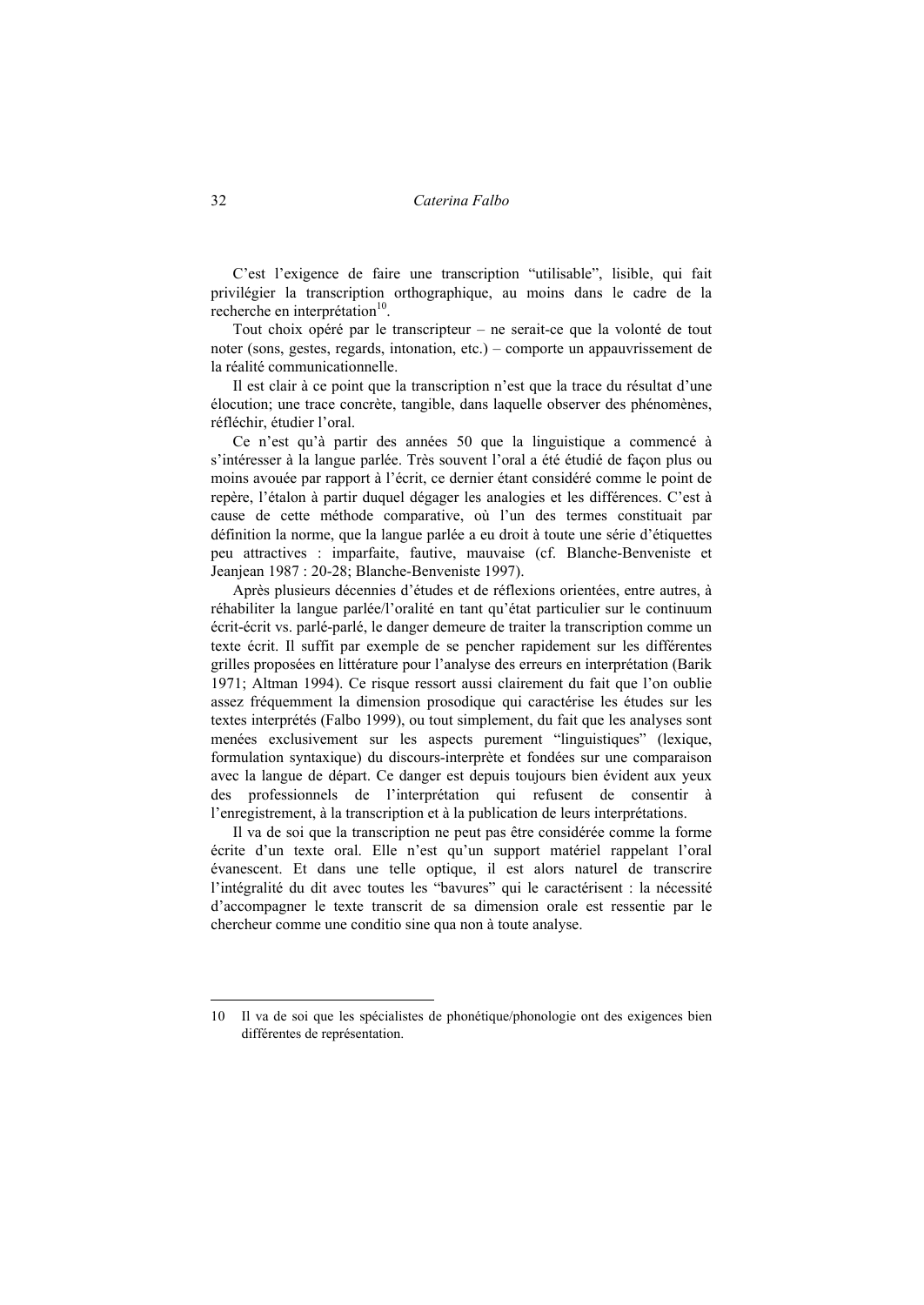#### 4. La transcription d'un grand corpus

C'est à la lumière de cette problématique que nous nous sommes attachée à la transcription d'un grand corpus d'interprétation recueilli par Francesco Straniero Sergio (1999; 2003; Straniero Sergio et Katan 2001) à partir de 1998 et qui comprend presque toutes les interprétations (1200 environ) passées à la télévision italienne (RAI, Télé satellitaires, chaînes privées) des années 50 à nos jours. Il s'agit d'un corpus ouvert (puisqu'on ajoute au corpus toute nouvelle apparition d'interprètes à la télé), multilingue (les textes interprétés sont en langue italienne; les correspondants originaux en différentes langues étrangères), à l'intérieur duquel on peut distinguer plusieurs sous-corpus, à partir de la typologie de l'événement-objet d'interprétation : du premier pas de l'homme sur la lune, en passant par les funérailles de la Princesse Diana et de Mère Térésa, jusqu'à la guerre en Irak.

### 4.1. Les instruments pour la transcription

Il y a encore peu de temps le seul moyen de conserver l'oral à côté de sa transcription, c'était de recourir à l'enregistrement. Depuis quelques années, le développement de logiciels spécifiques (Praat, Transcriber, WinPitch) permet d'informatiser le son par la création de fichiers son et de procéder à la transcription en se servant d'un seul outil : l'ordinateur. Le texte transcrit est ainsi accompagné du texte oral. Le logiciel dont nous nous servons et qui a été modifié et adapté pour répondre aux exigences propres à l'interprétation (textes assez longs, synchronisation entre texte original et texte interprété, gestion des chevauchements dans l'interprétation de liaison, par exemple) est WinPitch, mis au point par Philippe Martin, Professeur à l'Université de Paris VII. Ce logiciel offre au transcripteur la possibilité de ralentir le débit du texte sans que la voix soit déformée, de façon à mieux comprendre et mieux coordonner écoute et écriture<sup>11</sup>. Au fur et à mesure que l'on transcrit, le texte écrit, ainsi produit, est automatiquement aligné, c'est-à-dire 'lié', 'mis en relation permanente', avec le segment audio correspondant. Une fois l'alignement terminé, la possibilité existe de se déplacer dans le texte transcrit/oral et d'écouter en voyant ou de voir en écoutant le résultat du travail effectué. En effet, pendant l'écoute, il est possible de voir à l'écran, le texte transcrit correspondant, ainsi que l'image de la courbe mélodique  $(F_0)$ . Le caractère performant de WinPitch consiste, entre autres, à gérer et à aligner des transcriptions toutes faites. Les textes en Rich Text Format peuvent être utilisés pour l'alignement avec le texte oral

<sup>11</sup> Nous ne signalons ici que les aspects les plus innovants et les plus utiles au transcripteur, renvoyant à Martin (2001) pour une présentation exhaustive.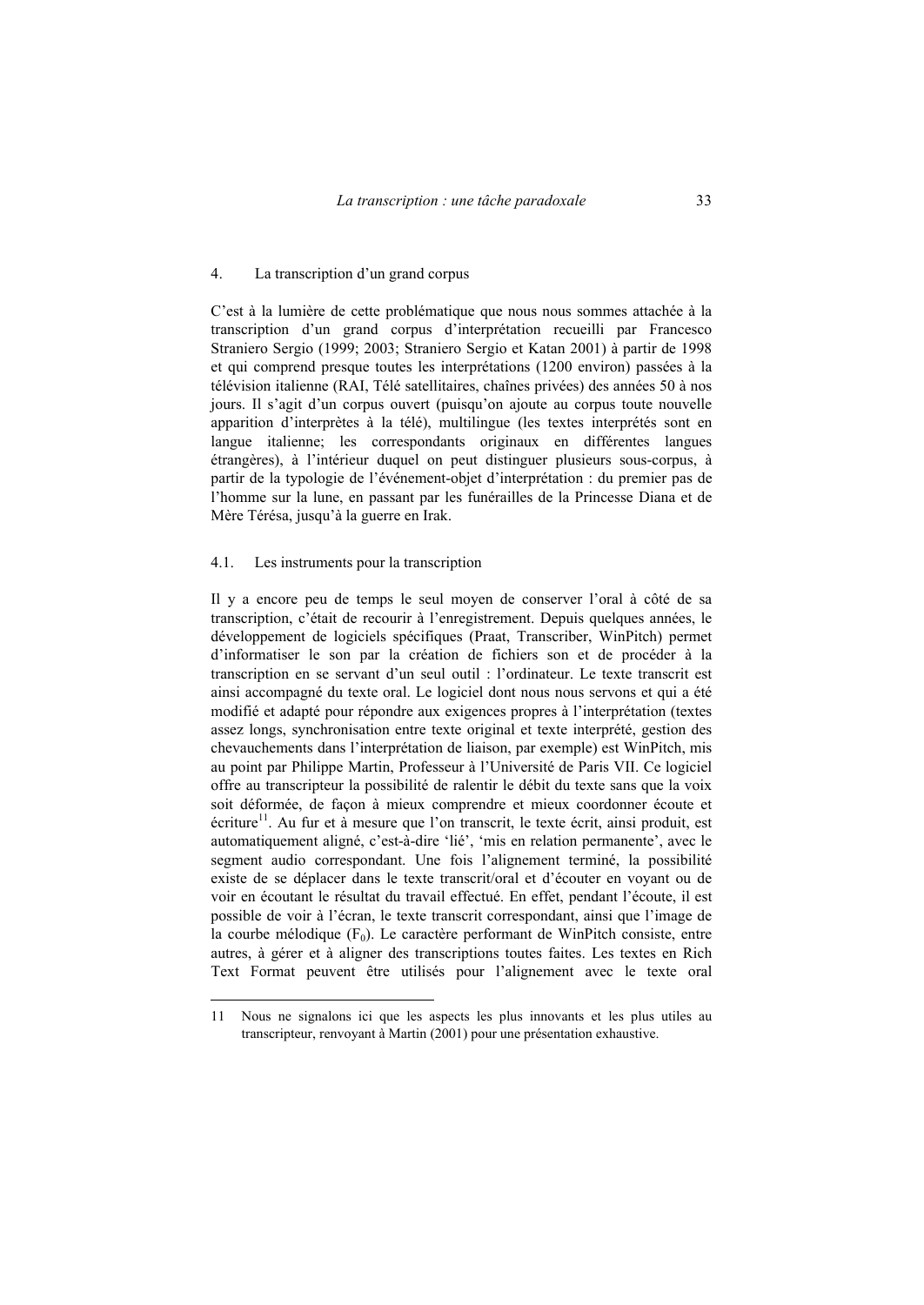# 34 *Caterina Falbo*

correspondant, sans devoir passer par une deuxième transcription. Évidemment toute transcription peut être corrigée, si besoin en est. En outre, il est possible de transformer un texte transcrit aligné en une 'transcription traditionnelle' répondant aux exigences de publication. Il est clair que WinPitch représente un instrument très utile qui facilite énormément la tâche onéreuse du transcripteur.

L'utilité du logiciel est apparue dans toute son évidence lors de la correction des transcriptions effectuées par un groupe d'étudiantes qui préparaient leurs mémoires de thèse. Les problèmes que nous avons eu l'occasion de relever sont de deux ordres: difficultés liées à la perception et doutes concernant la notation de certains phonèmes.

## 4.2. Problèmes de perception

Dans les transcriptions effectuées par des étudiantes au moyen d'un simple magnétophone, nous avons pu constater, au moment de la correction sur WinPitch, qu'il manquait des portions de texte. Ces blancs pourraient s'expliquer par l'approche plus ou moins rigoureuse et soignée que les différentes étudiantes auraient adoptée, mais la présence du même phénomène chez toutes les étudiantes-transcripteurs semble montrer que le problème est, dans une certaine mesure, indépendant du transcripteur et inhérent au processus d'écoute/perception. Grâce à l'utilisation du ralentisseur, nous avons pu nous rendre compte de ce que les étudiantes avaient très probablement entendu, mais qu'elles avaient "oublié" de transcrire<sup>12</sup>.

Ainsi, avons-nous été à même de rétablir les parties qui n'avaient pas été transcrites et dont nous présentons ci-dessous quelques exemples $^{13}$  :

- des tours de parole: "grazie una domanda", "sono d'accordo";
- des segments plus ou moins longs : "ecco ne abbiamo uno qui"; "no no non c'è bisogno di fare polemiche"
- des tâtonnements de l'interprète (les parties qui n'apparaissaient pas sont en majuscule) : "un UN indebitamento"; "ogni A- OGNI giorno"; "colpevole

<sup>12</sup> Nous avons remarqué que très souvent, même lorsqu'on utilise le dictaphone avec la possibilité de reécouter facilement le même bout de texte plusieurs fois, le transcripteur est obligé de garder en mémoire plusieurs mots à la fois. L'effort de mémoire est renforcé mais aussi surchargé par l'opération de reécoute qui doit se conjuguer en même temps avec la tâche d'écriture. Cela parfois amène le transcripteur à confondre ce qu'il écoute et ce qu'il écrit. Evidemment il est possible de revenir sur la transcription et de la corriger, mais très souvent la fatigue et la patience dont doit faire preuve le transcripteur(-étudiant) découragent toute hypothèse de correction de la part de l'étudiant lui-même.

<sup>13</sup> Les exemples sont tirés de la transcription du débat présidentiel entre Bush, Clinton et Perot de 1992.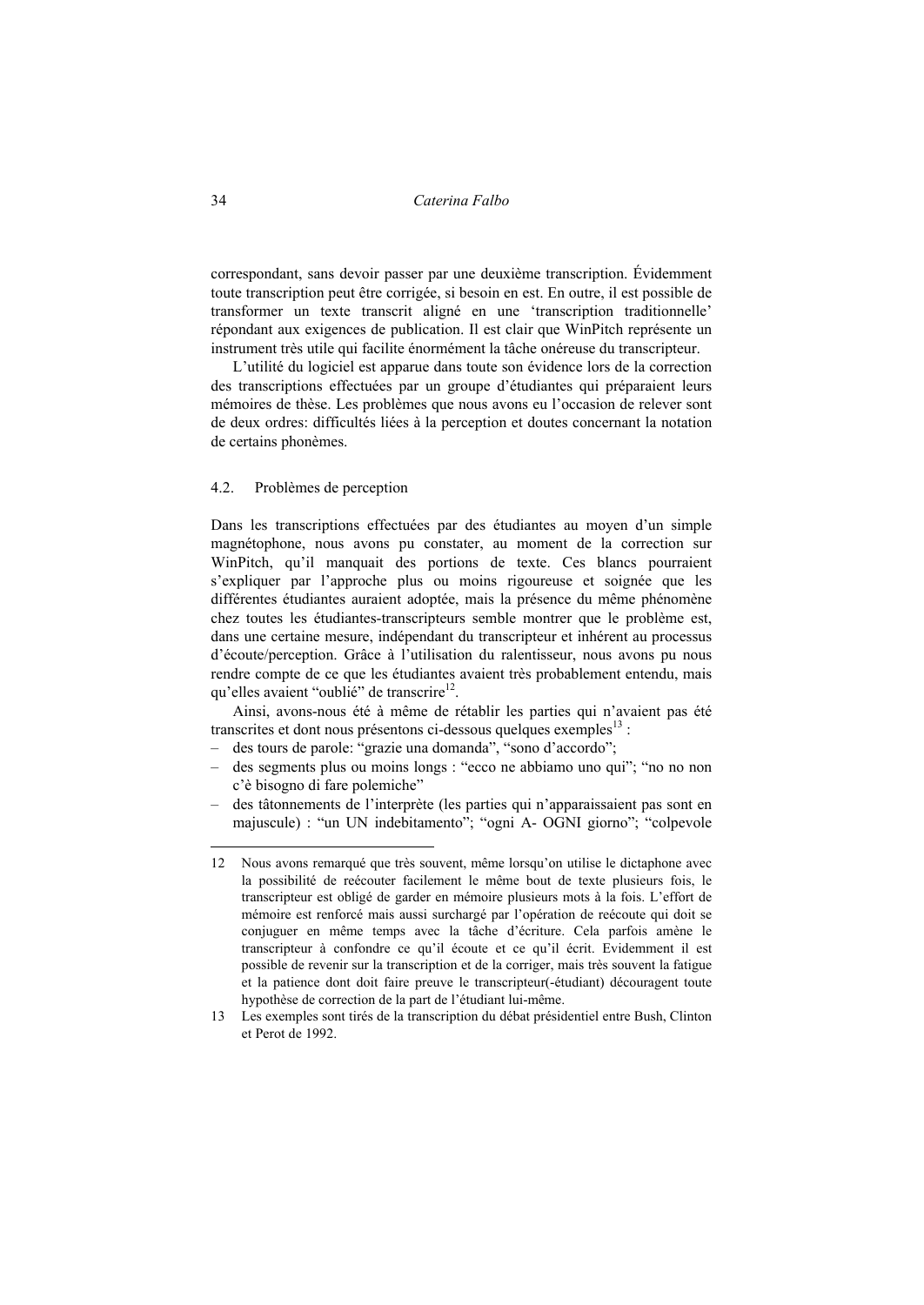CHI chi è stato"; "a ventidue ANNI ventiquattro anni"; "eh eh EH L- cosa accade"; "il DAL- il dollaro"; "e quindi non è COLPA ancora una volta il colpevole"; "questa sera con UN CON degli aspetti".

Nous avons pu également repérer des parties qui avaient été notées comme incompréhensibles :

– "in piccionaia"; "New Hampshire".

### 4.3. Problèmes de notation

Les problèmes de notation dont nous nous occupons ici, cachent en réalité de véritables problèmes d'interprétation (cf. Bilger *et al.* 1997). Parfois il est facile de reconnaître un phonème ou une séquence de phonèmes, mais leur notation n'est pas aisée, à cause de l'homophonie qui existe à l'intérieur de la langue et qui concerne les différentes parties grammaticales. Lorsque nous entendons [la], nous reconnaissons l'article (italien) défini féminin singulier<sup>14</sup>. Notre certitude disparaît lorsque nous prenons en considération le segment textuel : "per [la] l'arresto". Il est évident que les interprétations à donner à [la] peuvent être au moins deux : "per la l'arresto" ou bien "per l'a- l'arresto". Dans la première hypothèse, l'interprète "prévoyait" un substantif féminin; il renonce (autocorrection) et replanifie son énoncé; dans la deuxième hypothèse il tâtonne, il essaie de prononcer la séquence "l'arresto", mais il réussit seulement à la deuxième tentative. Cela pourrait apparaître aux yeux de ceux qui ne se sont jamais occupés de transcription comme une sorte d'élucubration sur le sexe des anges. Mais que dire devant une étude portant sur les hésitations de l'interprète? Il est évident que toute décision prise par le(s) transcripteur(s) va avoir des retombées sur les résultats de l'analyse. Dans le cas présenté ici, une écoute ralentie a révélé la présence d'une répétition de [la], ce qui pourrait nous faire trancher pour l'hésitation. Toutefois suivant l'exemple de Blanche-Benveniste et Jeanjean (1987: 143) nous avons préféré rendre compte de cette double interprétation en choisissant la *multi-transcription* et donc l'écriture "per la/l'ala/l'a- l'arresto". Les exemples sont nombreux; nous n'en présentons que quelques uns :

- contro /la, l'a-/ /la, l'a-/ l'avvicinamento";
- "che è /al, all-/ all'interno";
- "/del, dell-/ dell'umanità";
- "/nel, nell-/ nell'aria";

 $\overline{a}$ 

– "gli iracheni /ah, ha, ha-/ sembrano hanno chiesto"; la présence d'un sujet pluriel renforce à notre avis l'interprétation "ha-"; cette hypothèse est soutenue par la présence de "sembrano" et le changement successif de

<sup>14</sup> Le contexte exclut le sens "note musicale".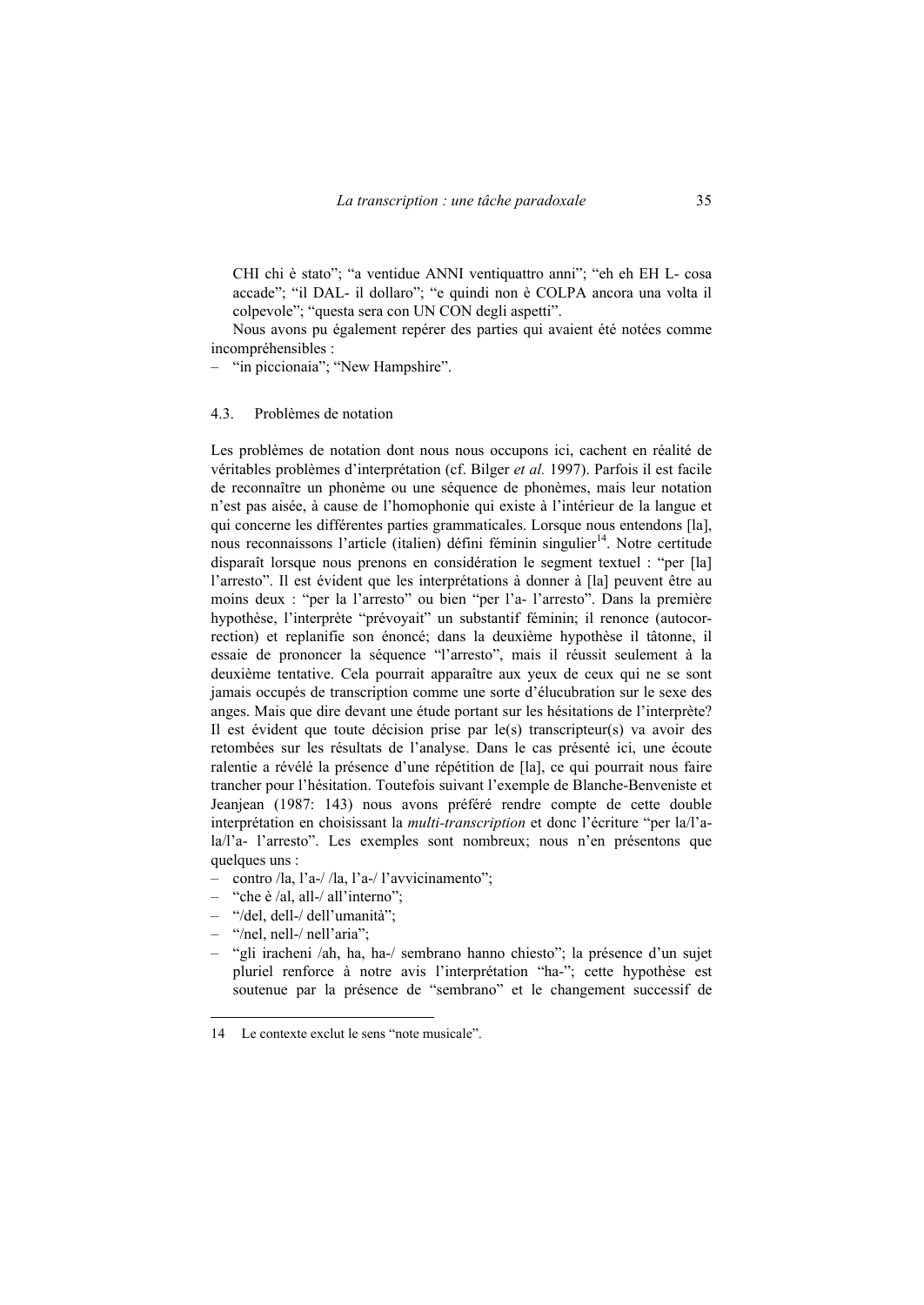36 *Caterina Falbo* 

planification opéré par "hanno"; mais le choix le plus difficile est entre "ah" hésitation et "ha" verbe avoir;

- "aggiunta di una scadenza a questa risoluzione e:/eh non vorrei suggerirle";
- "si /eh, e-:/ ebbe"; un [e] avec allongement vocalique se confond parfaitement avec une hésitation.
- 5. Conclusion

Les problèmes concernant la perception et les doutes qui surviennent lors de la notation révèlent encore une fois, si besoin en est, la subjectivité de la transcription. La réflexion sur les différentes hypothèses concernant la notation et leur évaluation, offrent un apport indéniable et indispensable pour avancer dans la voie d'une représentation de plus en plus objective de l'oral. Certes, la transcription est et reste à ce jour une image estompée de l'oralité. Ceci étant, il est aisé de comprendre que paradoxalement la transcription ne pourra jamais atteindre le but qui est en même temps sa véritable raison d'être, à savoir : effacer le caractère éphémère et évanescent de l'oralité en la transformant en écrit. S'il est vrai que l'observation des transcriptions nous permet de "voir" ce que nos oreilles sont incapables d'entendre (cf. Meyer 1998), il est tout aussi vrai que jamais le texte transcrit ne saura être considéré comme l'équivalent du texte oral.

La possibilité de rendre l'exécution de la transcription plus aisée et plus rapide, grâce à un outil comme WinPitch, ne dissipe pas la complexité du problème. Au contraire, le recours à un logiciel capable d'aligner texte transcrit et texte oral correspondant, confirme l'impossibilité d'assimiler l'oral à l'écrit en transformant le parlé en écrit et révèle, chemin faisant, toute l'autonomie et le respect que mérite l'oralité.

### Bibliographie

- Altman J. (1994) "Error analysis in the teaching of simultaneous interpreting: A pilot study", in *Bridging the Gap. Empirical Research in the Teaching of Simultaneous Interpreting*. Ed. by S. Lambert and B. Moser-Mercer, Amsterdam-Philadelphia, John Benjamins, pp. 25- 38.
- Atkinson J.M. and Heritage J. (1999) "Jefferson's transcript notation", in *The Discourse Reader*. Ed. by A. Jaworski and N. Coupland, London and New York, Routledge, pp. 158- 166.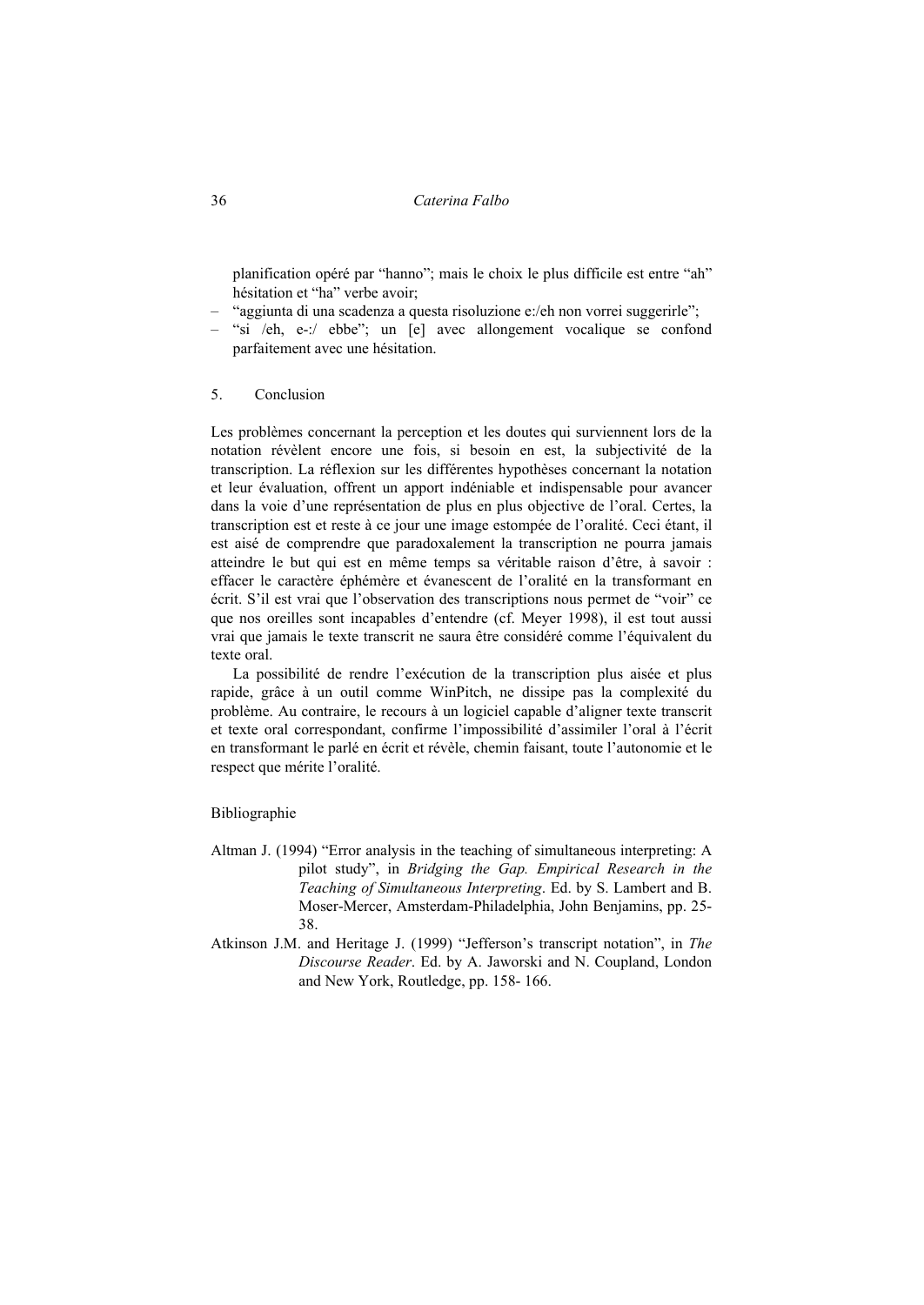- Barik H. (1971) "A description of various types of omissions, additions and errors encountered in simultaneous interpretation", *Meta*, XVI, pp. 199-210.
- Barik H. (1972) "Interpreters talk a lot among other things", *Babel*, 1/ XVIII, pp. 3-10.
- Barik H. (1973) "Simultaneous interpretation: temporal and quantitative data", *Language and Speech*, 16, pp. 237-270.
- Barik H. (1975) "Simultaneous interpretation: qualitative and linguistic data", *Language and Speech*, 18, pp. 272-297.
- Bilger M., Blasco M., Cappeau P., Pallaud B., Sabio F., Savelli M.-J. (1997) "Transcription de l'oral et interprétation. Illustration de quelques difficultés", *Recherches sur le français parlé*, 14, pp. 57-86.
- Blanche-Benveniste C. et Jeanjean C. (éd.) (1987) *Le français parlé. Transcription et édition*, Paris, INALF, Didier Erudition.
- Blanche-Benveniste C. (1997) *Approches de la langue parlée en français*, Paris, Ophrys.
- Cecot M. (2001) "Pauses in simultaneous interpretation", *The Interpreters' Newsletter*, 11, E.U.T, pp. 63-85.
- Eggins S. and Slade D. (1997) *Analysing Casual Conversation*, Cassel, London and Washington.
- Falbo C. (1999) "Interprétation : une forme particulière d'oralité", *Revue française de linguistique appliquée*, IV/2, pp. 99-112.
- Gerver D. (1971) *Simultaneous and Consecutive Interpretation and Human Information Processing*, Social Science Research Council, Department of Psychology, University of Durham.
- Gerver D. (1974a) "The effects of noise on the performance of simultaneous interpreters: accuracy of performance", *Acta Psychologica*, 38, pp. 159-167.
- Gerver D. (1974b) "Simultaneous listening and speaking and retention of prose", *Quarterly Journal of Experimental Psychology*, 26, pp. 337-341.
- Gerver D. (1976) "Empirical studies of simultaneous interpretation: a review and a model", in *Translation. Application and research*. Ed. by R.W. Brislin, New York, Gardner Press, pp. 165-207.
- Gerver D. and Sinaiko H.W. (1978) *Language Interpretation and Communication*, New York and London, Plenum Press.
- Goldman-Eisler F. (1967) "Sequential temporal patterns and cognitive processes in speech", *Language and Speech*, 10, pp. 122-132.
- Goldman-Eisler F. (1972) "Segmentation of input in simultaneous translation", *Journal of psycholinguistic Research*, 2/1, pp. 127-140.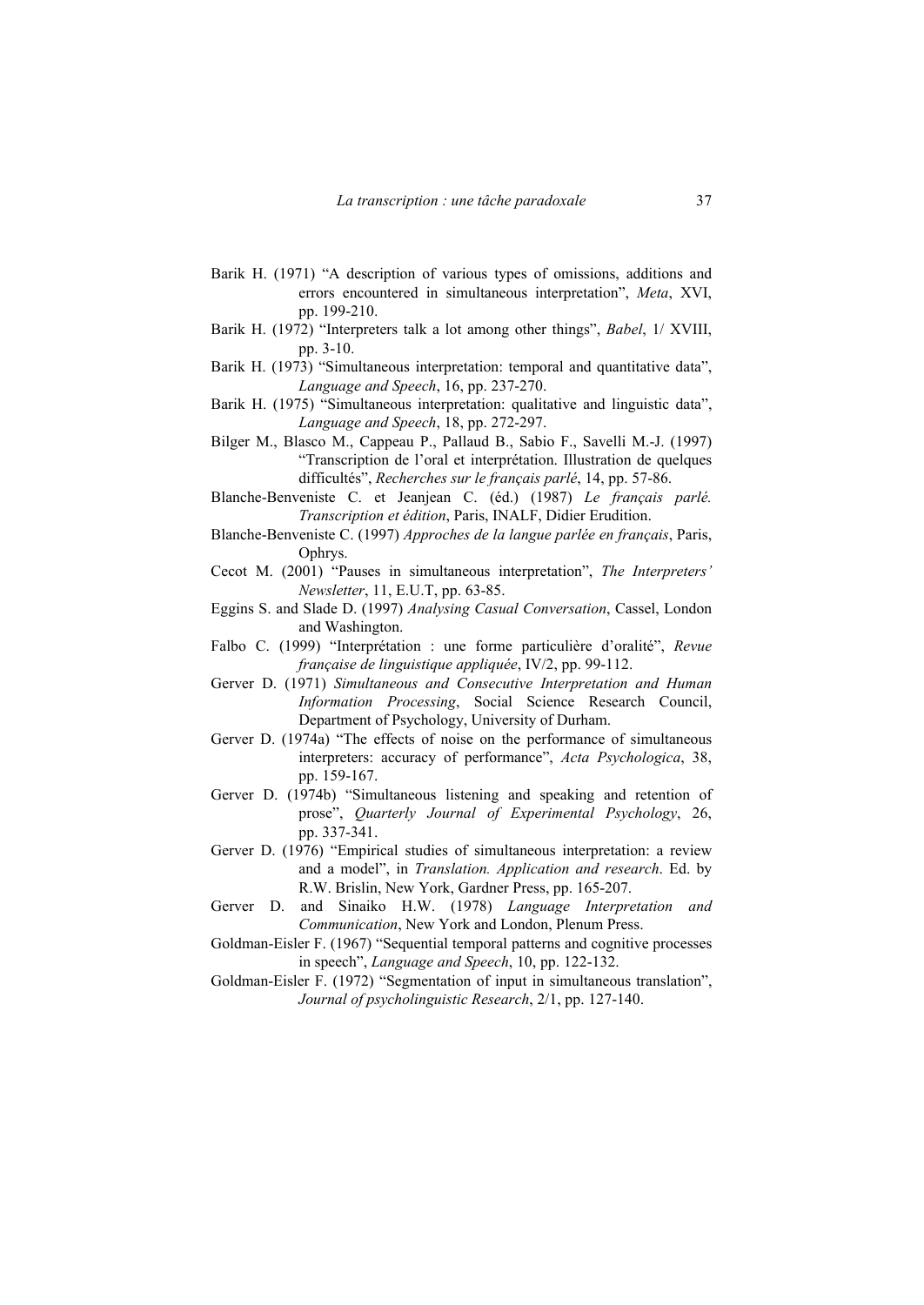- Goldman-Eisler F. et Cohen M. (1974) "An experimental study of interference between receptive and productive processes relating to simultaneous translation", *Language and Speech*, 17, pp. 1-10.
- Lederer M. (1981) *La traduction simultanée*, Paris, Minard.
- Martin P. (2001) "Une méthode d'alignement texte-parole de grands corpus", in *Oralità nella parola e nella scrittura*. A cura di M. Margarito, E. Galazzi e M. Lebhar Politi, Torino, Edizioni Libreria Cortina, pp. 305-318.
- Meyer B. (1998) "What transcriptions of authentic discourse can reveal about interpreting", *Interpreting*, 3, pp. 65-83.
- Pöchhacker F. (1994) *Simultandolmetschen als komplexes Handeln*, Tübingen, Gunter Narr.
- Ochs E. (1999) "Transcription as theory", in *The Discourse Reader*. Ed. by A. Jaworski and N. Coupland, London and New York, Routledge, pp. 167-182.
- Oléron P et Nanpon H. (1964) "Recherche sur la traduction simultanée", *Journal de psychologie normale et pathologique*, 62, pp. 73-94.
- Ong W.J. (1986) *Oralità e scrittura: le tecnologie della parola*, Bologna, Il Mulino, trad. di A. Calanchi, rev. di R. Loretelli.
- Setton R. (1999) *Simultaneous Interpretation. A Cognitive-Pragmatic Analysis*, Amsterdam/Philadelphia, John Benjamins.
- Stimoli L. (2001) *Interpretazione simultanea di un evento mediale. I funerali di Lady Diana in Italia, Austria, Germania e Spagna*, Trieste, SSLMIT, Unpublished dissertation.
- Straniero Sergio F. (1999) "The interpreter on the (talk) show", *The Translator*, 5/2, pp. 303-326.
- Straniero Sergio F. (2003) "Norms and quality in media interpreting: the case of formula one press-conferences", *The Interpreters' Newsletter*, 12, pp. 135-174.
- Straniero Sergio F. and Katan D. (2001) "Look who's talking", *The Translator*, 7/2, pp. 213-237.
- Traverso V. (1999) *L'analyse des conversations*, Paris, Nathan.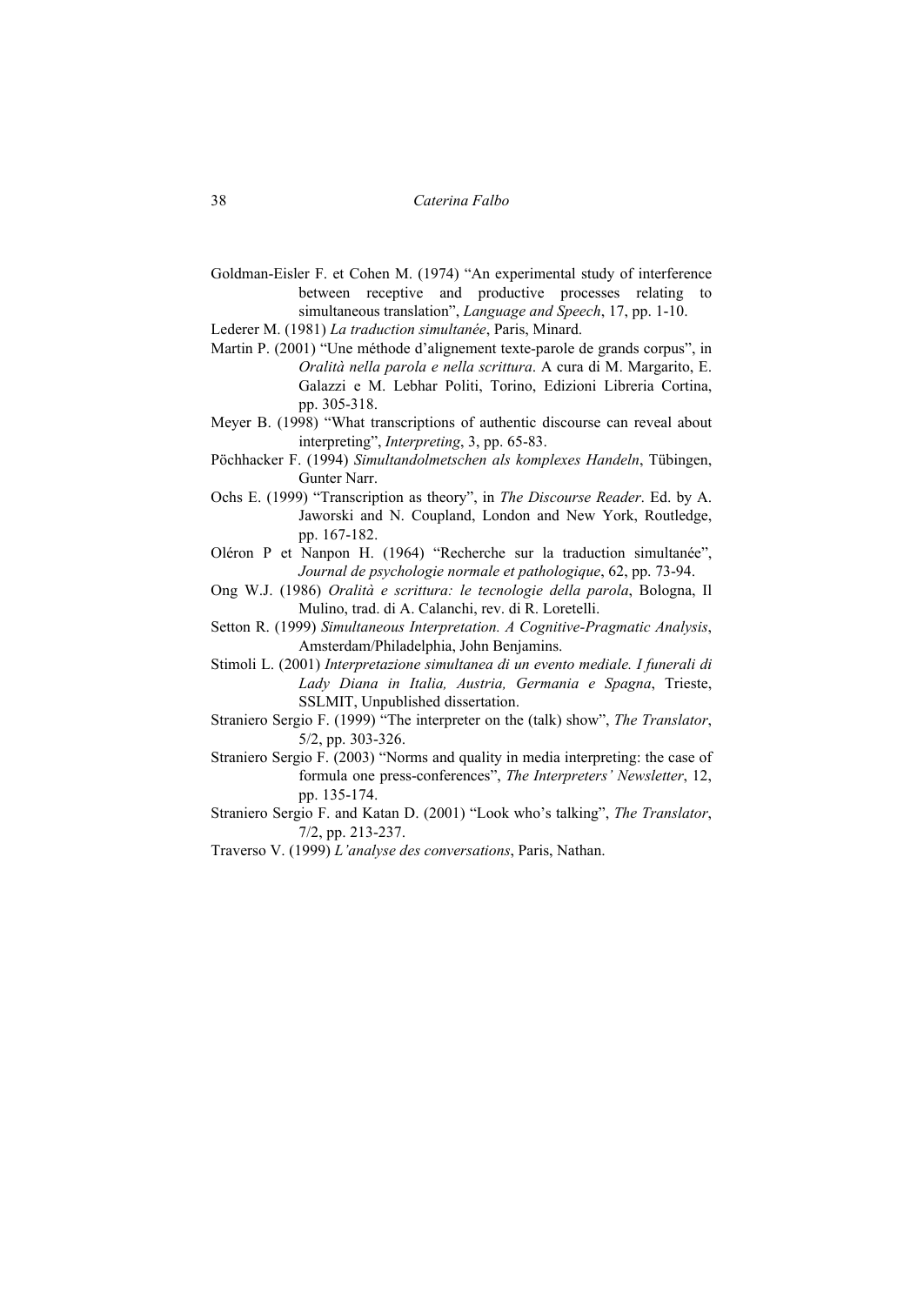# **METHODOLOGICAL ISSUES IN THE STUDY OF INTERPRETERS' FLUENCY**

Peter Mead SSLiMIT, Forlì, University of Bologna

Two o'clock A.M. — The experiment has been tried. With what result, I am now to describe. Wilkie Collins, *The Moonstone* (1868)

#### 1. Introduction

This article illustrates a possible methodology for assessing interpreters' fluency. The rationale for such assessment is briefly introduced, after which an ongoing empirical study of consecutive interpreting from English to Italian is outlined and discussed. Methods and results, which usually form two distinct parts of a research report, are in this case presented together to illustrate how the methodology is applied in actual practice. For this purpose, though the ultimate aim of the study is to compare fluency in a sample of consecutive interpretations by students and professional interpreters, only one interpretation is examined here. An account of data for the entire sample is planned for a future article.

Assessment of interpreting is no easy task, even for experienced assessors. A case in point is Flavia Evandri's (1998) study of how seven interpreting teachers at Italian and Austrian universities were asked to assess Italian-to-German interpretations by five students from the University of Bologna, who each recorded a simultaneous and a consecutive interpretation. The teachers did not know the students and assessed them from the recordings of their interpretations. Lack of consistency between the various assessments indicates considerable variability in standards and priorities from one assessor to another. It was emblematic, for example, that there was unanimity about awarding a pass or a fail for only three out of ten interpretations. Another interesting finding was that almost none of the seven assessors could generally be identified as a consistently higher (or lower) marker than others.

This lack of consensus among different assessors can, to a certain extent, be linked to discussion of two important related issues. The first of these is whether interpretation can be judged in isolation from a real communicative setting, with no regard for possible interpreting strategies or how successfully they are used. Taking the communicative setting into account involves a number of important variables, such as delegates' ability to complement what the interpreter says with information conveyed in handouts and slides. A second issue which can be usefully focused on is the recognition that the assessor's judgment may differ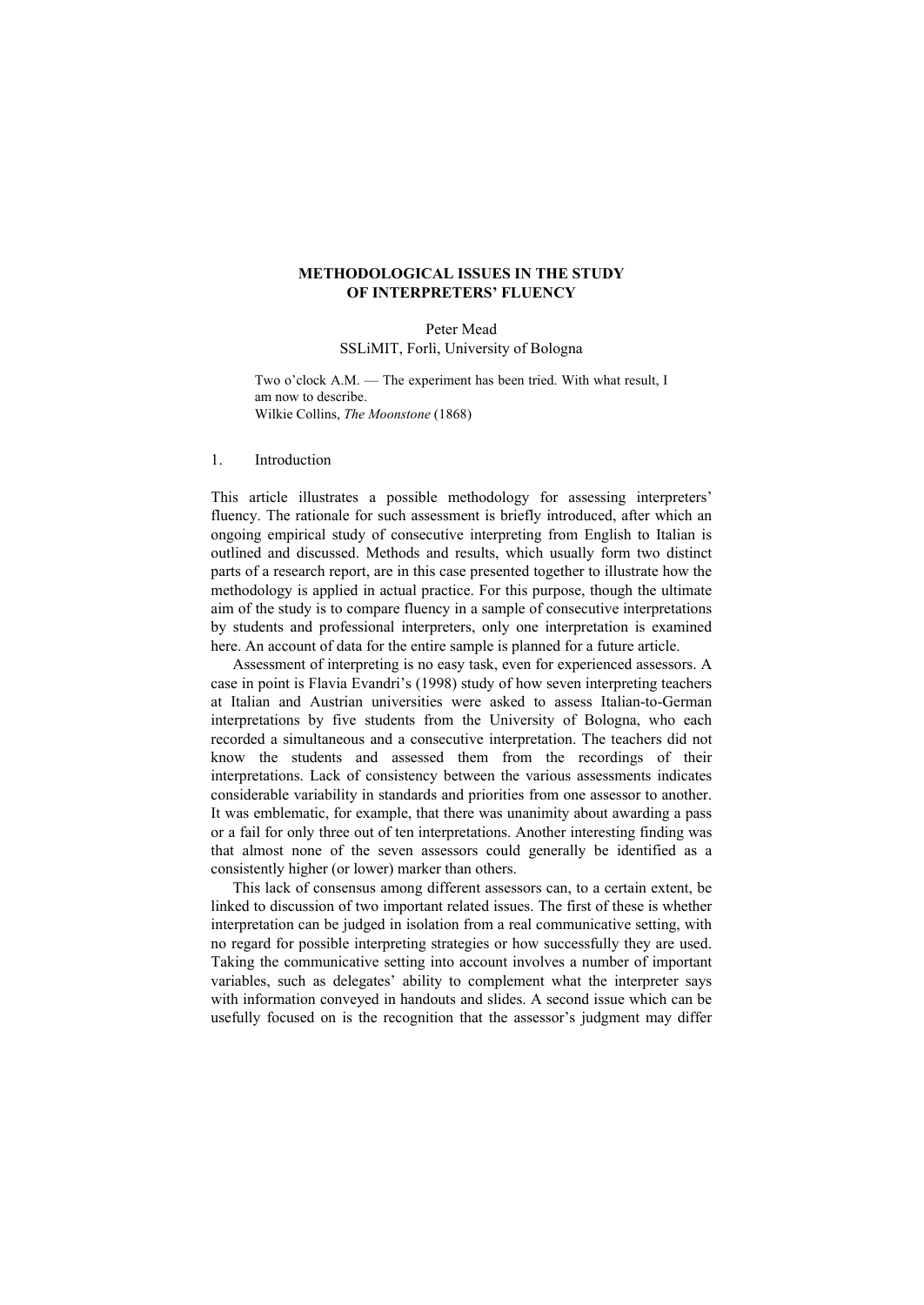considerably according to whether s/he reads a transcript or (as in Evandri's study) listens to a recording of the interpretation (Gile 1999).

Even in "real" conference settings, however, surveys among delegates in different subject areas highlight a variety of opinions on the relevance of evaluation criteria such as terminological correctness and overall fidelity (Kurz 1993). This suggests that variability in assessment standards probably to a certain extent reflects lack of consensus on *what* to assess.

One possible approach is to give points for qualities such as clarity of expression, though this raises the problem that definitions of what is acceptable, comprehensible or complete are often based on "fuzzy" or subjective criteria. An alternative is to judge by default, counting errors and omissions, as in Henri Barik's (1973, 1975) early experimental work on simultaneous interpreting. The suitability of this approach is debatable, and definitions (e.g. of omissions) can again prove difficult.

Assessment need not be subject to differing opinions of what is right, wrong or missing if parameters amenable to objective measurement are taken into account – for example, duration of pauses or speech rate. Two provisos are necessary in this respect, First, such assessment should be based on instrumental measurement, since identifying features like pauses by ear alone entails the same risk of inconsistency among different assessors as focusing on more obviously subjective criteria. Second, pauses and other objectively measurable parameters may ultimately tell us little about the quality of interpretation unless content too is taken into account. However, a quantitative perspective on different features of interpreting can contribute to overall assessment of quality – for example, at a very simple level, by comparing duration of a consecutive interpretation with that of the original speech.

Provided that quantitative analysis is seen in perspective, as only a part of overall evaluation, it offers the distinct practical advantage that it is on the whole more clear-cut than assessment of content-related parameters like completeness or correctness. Admittedly, it is not always as straightforward as might seem at first sight, and will entail methodological choices – for example, choosing between syllables and words as the unit of measurement for speech rate (Pöchhacker 1993; and see section 3, below), or identifying a minimum duration below which pauses are not counted (see section 2.3.2, below). However, any such problems in quantitative analysis can generally be addressed by clear statement and consistent application of the criteria and/or methods chosen. By contrast, content-related parameters are ultimately more difficult to pin down and their evaluation may differ from one assessor to another.

Fluency lends itself to quantitative assessment through a number of indices, sometimes referred to as "temporal variables". One of these is speech rate, though this does not mean that fluency can be automatically equated with speed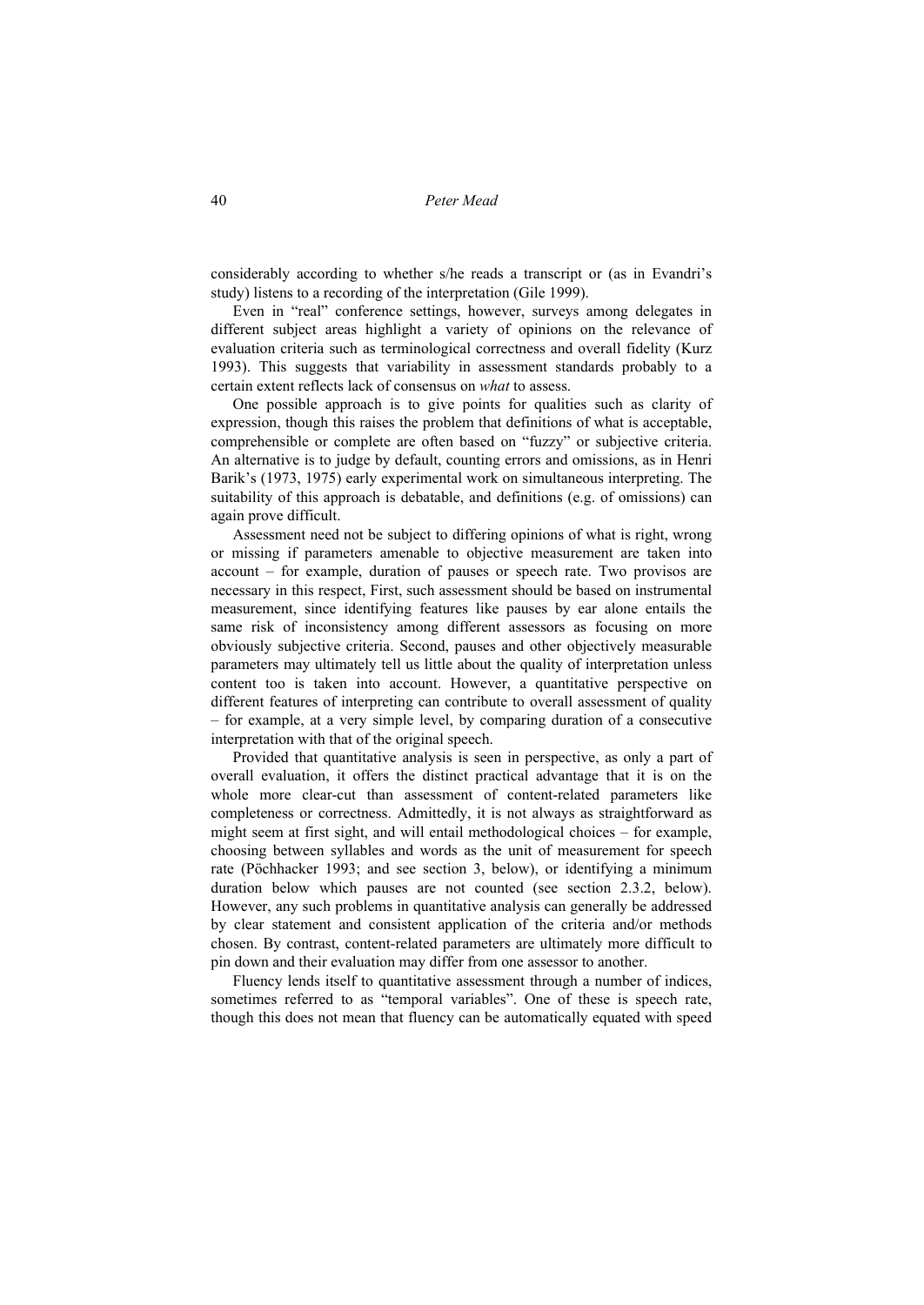– rapid speech may be formally inaccurate and/or incomprehensible. Other temporal variables make it possible to examine fluency by evidence of its absence, a perspective suggested by Erving Goffman's (1981: 172) statement of the following basic rule in public speaking:

[speech] segments must be patched together without exceeding acceptable limits for pauses, restarts, repetitions, redirections, and other linguistically detectable faults.

Goffman considers that these features of speech reflect the efforts of reasoning and formulation which accompany linguistic production. The skill of professional speakers such as the lecturer or radio announcer is to hide these efforts and any resulting hesitations, so that no "production crisis" or "backstage considerations" (Goffman 1981: 172) will be allowed to betray moments of doubt or distraction.

It is interesting that the various "errors of performance" examined in Andrzej Kopczynski's (1981) study of interpreting quality coincide to all intents and purposes with Goffman's "linguistically detectable faults". This underlines that fluent speech production can be analysed from a similar perspective in both interpreting and public speaking. Just as Goffman argues that the lecturer's fluency will keep the curtain drawn on any production problems backstage, difficulties with any part of the interpreting process need not actually be apparent as such if the interpreter addresses them promptly and discreetly.

Against this background, professional public speaking ability tends understandably to be considered part and parcel of the interpreter's skills (Jones 1998: 40). Ingrid Kurz's (1993) survey of how different user groups and interpreters rate various features of conference interpreting is emblematic in this respect, with fluency placed fifth out of eight items in the overall ranking – ahead of correct grammatical usage, native accent and a pleasant voice. In other words, while fluency ultimately provides no guarantee of the interpreter's reliability, it is an important feature of successful interpretation.

## 2. Procedures

## 2.1. Source speech and interpretation

Information in this very brief section is intended only to outline the experimental setting in which the research was carried out, not to present the overall study sample.

The material examined here is a consecutive interpretation by a student working from English "B" into Italian "A", based on a short recorded extract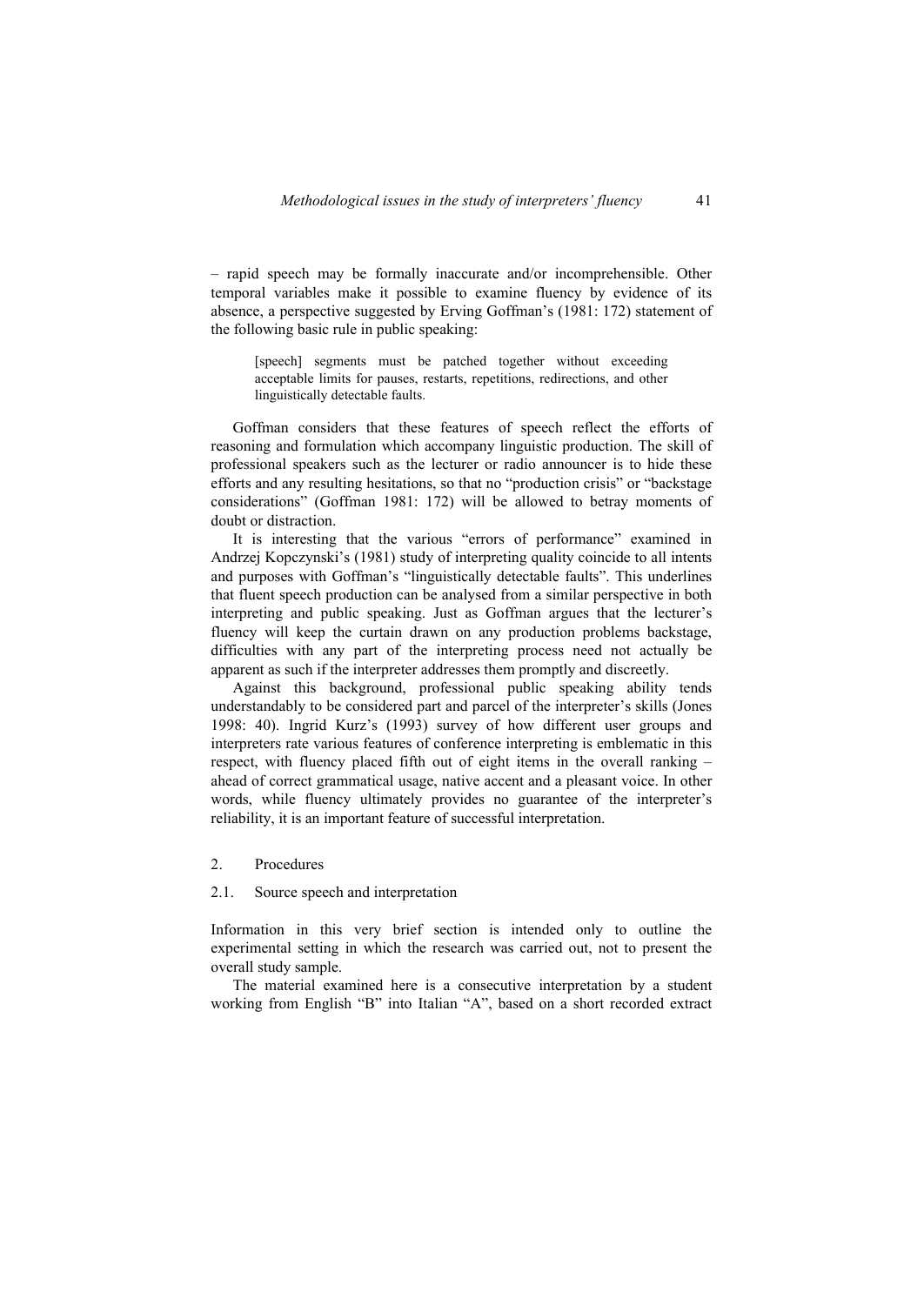from the opening of a speech on British attitudes to Europe. The speaker was an English lecturer, addressing a non-specialist audience of Italian students.

According to the definitions of speech presentation modes used by Lehtonen (1982: 40), this was an extemporaneous delivery – planned in advance but presented freely, not read. Use of an extemporaneous speech for the experiment was preferred to manuscript delivery, which would probably have proved very difficult for beginner students like the one whose interpretation is examined here.

A transcription of the source speech, punctuated for ease of reference, is provided in Appendix 1.

The analysis of methodological issues in the following paragraphs does not examine the student's retrospective comments on silences and hesitations in the interpretation, made while listening to it on tape immediately afterwards. This aspect of the study will be touched on only very briefly in the final discussion, since it has already been examined in detail elsewhere (Mead 2002).

### 2.2. Transcription and computer processing of the recorded interpretation

The recording of the interpretation was transcribed without punctuation, including all words or parts of words identified by close listening. Hesitation noises with no phonemic value were simply transcribed as "eh" or "mm", to indicate their oral or nasal character respectively. No attempt was made to indicate their duration in this initial transcription, which was intended simply as a first step towards more detailed noting of pauses.

The next step was to transfer the recording on to the hard disk of a Macintosh iMac™, using a programme for visualisation and editing of audio files (SndSampler 3.7.1™, © Alan Glenn, Midland Mi, USA). This software makes it possible to convert an acoustic signal into an oscillogram, visualising sounds as a continuous wave pattern on which any segment can be highlighted and matched with the corresponding recording. At a sampling frequency of 44 kHz, duration of different speech features can be measured in hundredths of a second. Similar programmes can be readily found for a Windows environment – for example, Adobe Audition™. Accuracy to a thousandth of a second can be achieved on some programmes, though this is necessary only for detailed phonetic study.

For the present analysis, the interpretation was divided into eleven 20 second segments and one final 6-second segment (totalling 3'46"). Each segment thus created could be visualised as a single oscillogram, so that all pauses could be identified and measured (see section 2.3.3, below). Some programmes of this kind have a zoom facility, which makes it possible to focus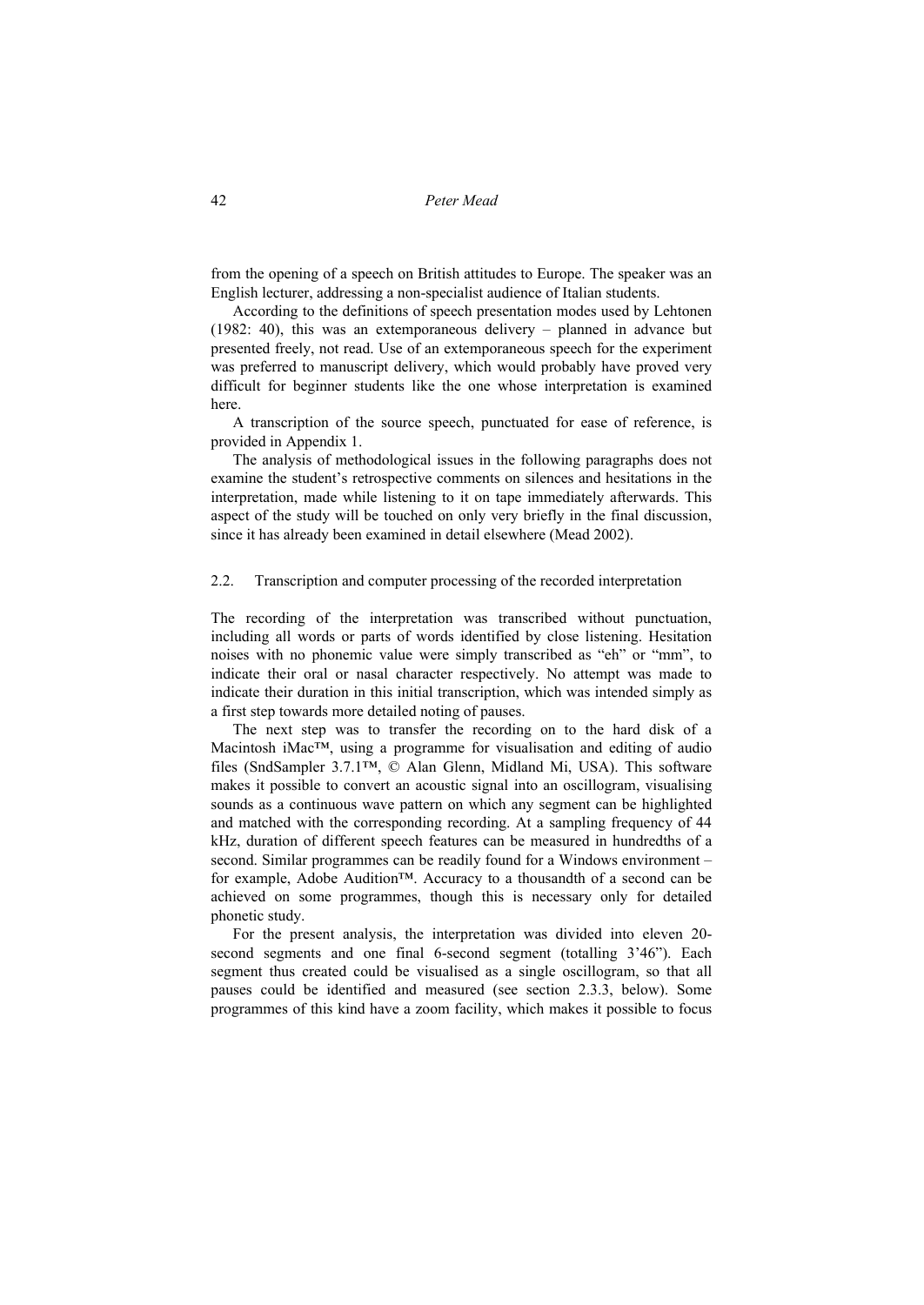on any part of the speech without first having to segment it into a sequence of smaller files.

The detailed transcription including pause data obtained from the oscillograms is reproduced below. An English gloss is provided immediately below the Italian text. This gloss is basically a word-for-word translation, with only minor adjustments where too literal a translation might prove difficult to understand. For example, in lines 8-9, the literal translation of "penso che siano necessarie le [0,18] le mie scuse" would be "I think that are necessary the the my apologies"; for purposes of clarity, this has been modified to "I think that there is need for my apologies".

For convenience of reference, lines in the transcription have been numbered on the right. All pauses are indicated in square brackets, those of at least 0.25 sec. (see section 2.3.2, below) being highlighted in bold type. Pause durations are shown in seconds. A simple indication of duration (e.g. [0.43], in l. 1) represents a silent pause. To indicate filled pauses (commonly referred to as "ums and ahs"), the duration is in each case shown alongside the corresponding vocalisation (e.g. [mm 0.51], in l. 2). A "mixed" pause, comprising an uninterrupted sequence of a silent and a filled pause, is indicated by a hyphen before or after a vocalisation (as in the first pause in l. 1). Underlined pairs of words (e.g., della del, in l. 6) are repetitions, in each case counted as two words (see section 2.3.1, below).

Table 1 Transcription of the interpretation, complete with English gloss

| buongiorno [- eh 1.89] l'ultima volta che ho partecipato a un convegno è stato [0.43] a                                                                                         |   |
|---------------------------------------------------------------------------------------------------------------------------------------------------------------------------------|---|
| hello<br>the last time that I participated in a conference was<br>in                                                                                                            |   |
| [mm 0.51] Bruxelles [0.47] dove gli interpreti mi hanno detto [eh 0.73] che stavo parlando<br><i>Brussels</i><br>where the interpreters told me<br>that I was speaking          | 2 |
| troppo velocemente e stavo dicendo delle stupidaggini [0.87] quindi nel caso ciò<br>too quickly<br>and I was talking nonsense<br>so in the event that                           | 3 |
| succedesse anche questa volta vi prego di dirmelo in modo che possiamo comunicare senza<br>should happen this time too I ask you to tell me so that we can communicate without  | 4 |
| molti problemi $[0.83]$ innanzitutto $[0.25]$ vorrei iniziare con $[\text{eh } 0.43]$ le mie scuse<br>many problems<br>first of all<br>I'd like to start with<br>my apologies   | 5 |
| [- eh 1.02] vorrei scusarmi per il comportamento della del mio staff per la sua stupidità nei<br>I would like to apologise for the behaviour of my staff for their stupidity in | 6 |
| confronti dell'Europa e nei vostri confronti [1.57] la storia che vi racconterò comunque ha<br>regard to Europe and towards you<br>the story that I'll tell you however has     | 7 |
| una $[0.99]$ un finale positivo $[eh - 1.68]$ comunque penso che siano necessarie le $[0.18]$ le<br>nevertheless I think that there is need for<br>a positive ending            | 8 |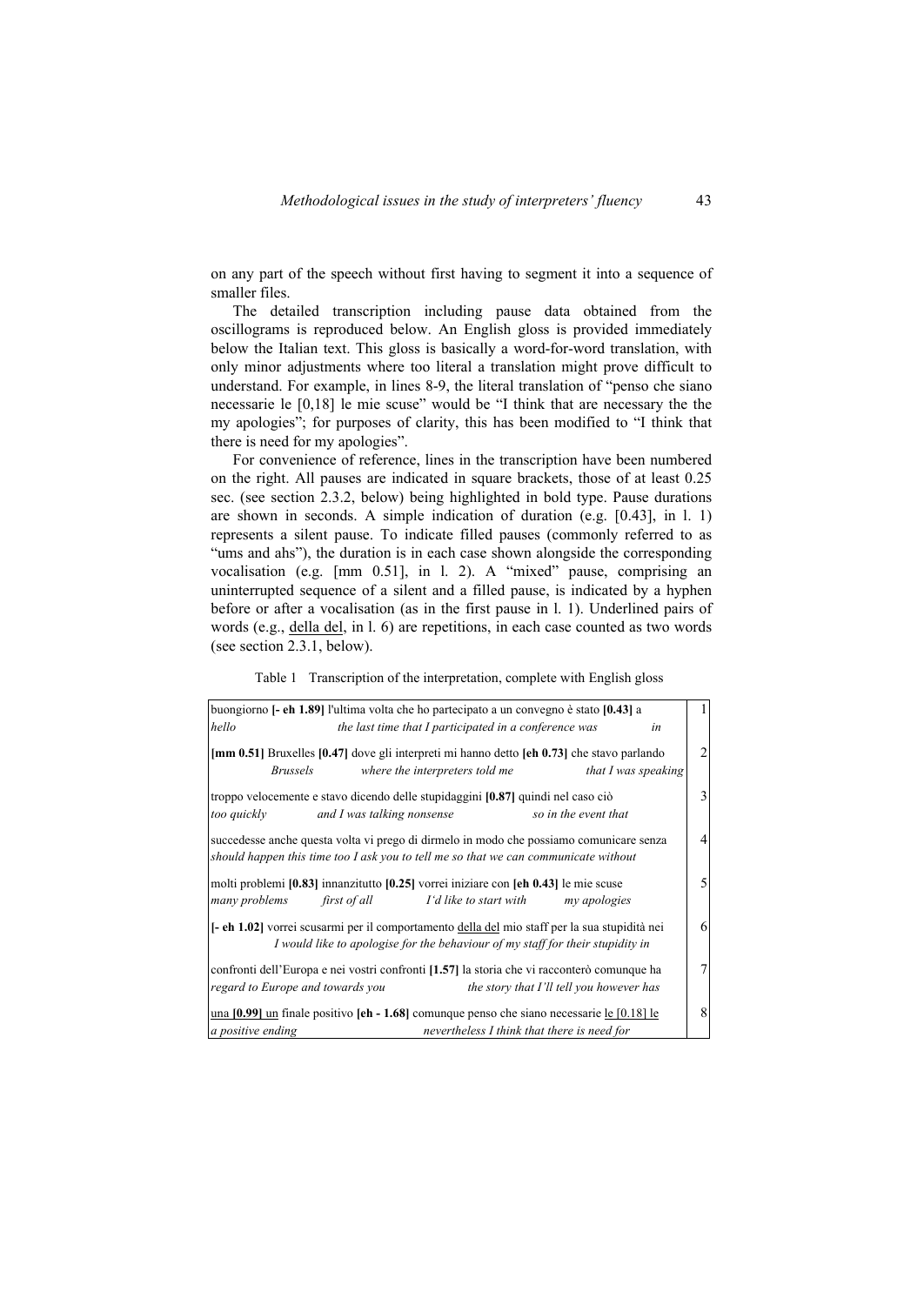| mie scuse ancora una volta per quello che [eh 0.40] i miei concittadini hanno fatto nei<br>my apologies once more for what<br>my fellow-citizens have done in                                 | 9   |
|-----------------------------------------------------------------------------------------------------------------------------------------------------------------------------------------------|-----|
| vostri confronti e all'interno della [0.33] politica dell'Unione Europea [- eh 1.93] il mio<br>regard to you and within the politics of the European Union<br>$m$ y                           | 10  |
| $[0.55]$ discorso $[eh\ 0.54]$ è diviso in in due parti principalmente vi vorrei $[0.40]$ parlare un<br>is divided into two parts mainly<br>I'd like to talk to you a<br>speech               | 11  |
| po' [eh 0.22] delle date più importanti che riguardano la creazione [0.26] dell'Unione<br>little<br>about the most important dates which concern the creation of the                          | 12  |
| Europea e i rapporti della Gran Bretagna nell'Unione [0.15] con l'Unione Europea [0.36] e<br>EU and the relations of Great Britain in the Union<br>with the EU<br>and                         | 13  |
| poi [eh 0.43] darvi alcune spiegazioni per quanto riguarda [0.54] il ruolo che ha svolto<br>give you some explanations regarding<br>then<br>the role played                                   | 14  |
| [0.22] il mio stato all'interno dell'Unione Europea [- eh 2.11] il comportamento della<br>by my state within the European Union<br>the behaviour of                                           | 1.5 |
| [eh 0.62] Gran Bretagna può [eh 0.44] sembrare un po' strano [- eh 2.95] forse difficile da<br>Great Britain may<br>seem a little strange<br>maybe difficult to                               | 16  |
| comprendere da parte degli altri membri dell'Unione Europea soprattutto [eh 0.36] prima<br>understand by the other members of the European Union<br>above all<br>before                       | 17  |
| che la Gran Bretagna [eh 0.37] diventasse [mm 0.66] membro dell'Unione Europea<br><b>Great Britain</b><br>member of the European Union<br>became                                              | 18  |
| <b>[- eh 1.02]</b> la prima data <b>[eh 0.59]</b> importante il primo evento di cui vi voglio parlare è il<br>the first important date the first event of which I want to speak to you is the | 19  |
| discorso tenuto da Churchill a Zurigo nel millenovecentoguarantasei [1.64] dove [0.15]<br>speech given by Churchill in Zurich in nineteen forty-six<br>where                                  | 20  |
| Churchill ha [- eh 1.13] parlato [eh 0.47] della situazione del della Gran Bretagna<br>of the situation of of Great Britain<br>Churchill spoke                                                | 21  |
| affermato che [eh 0.62] la Gran Bretagna non era ancora pronta per entrare a far parte<br>stated that<br>Great Britain was not yet ready to enter and become part                             | 22  |
| dell'Unione Europea [0.55] la seconda data [ch 0.48] fondamentale per la creazione<br>of the European Union<br>the second date<br>fundamental for the creation                                | 23  |
| dell'Unione Europea e per [0.29] il ruolo della Gran Bretagna all'interno dell'Unione è il<br>of the European Union and for the role of Great Britain within the Union is                     | 24  |
| millenovecentocinquantotto in cui è stato [0.29] firmato il [eh 0.26] Trattato di Bruxelles<br>nineteen forty-eight<br><b>Treaty of Brussels</b><br>with the signing<br>of the                | 25  |
|                                                                                                                                                                                               |     |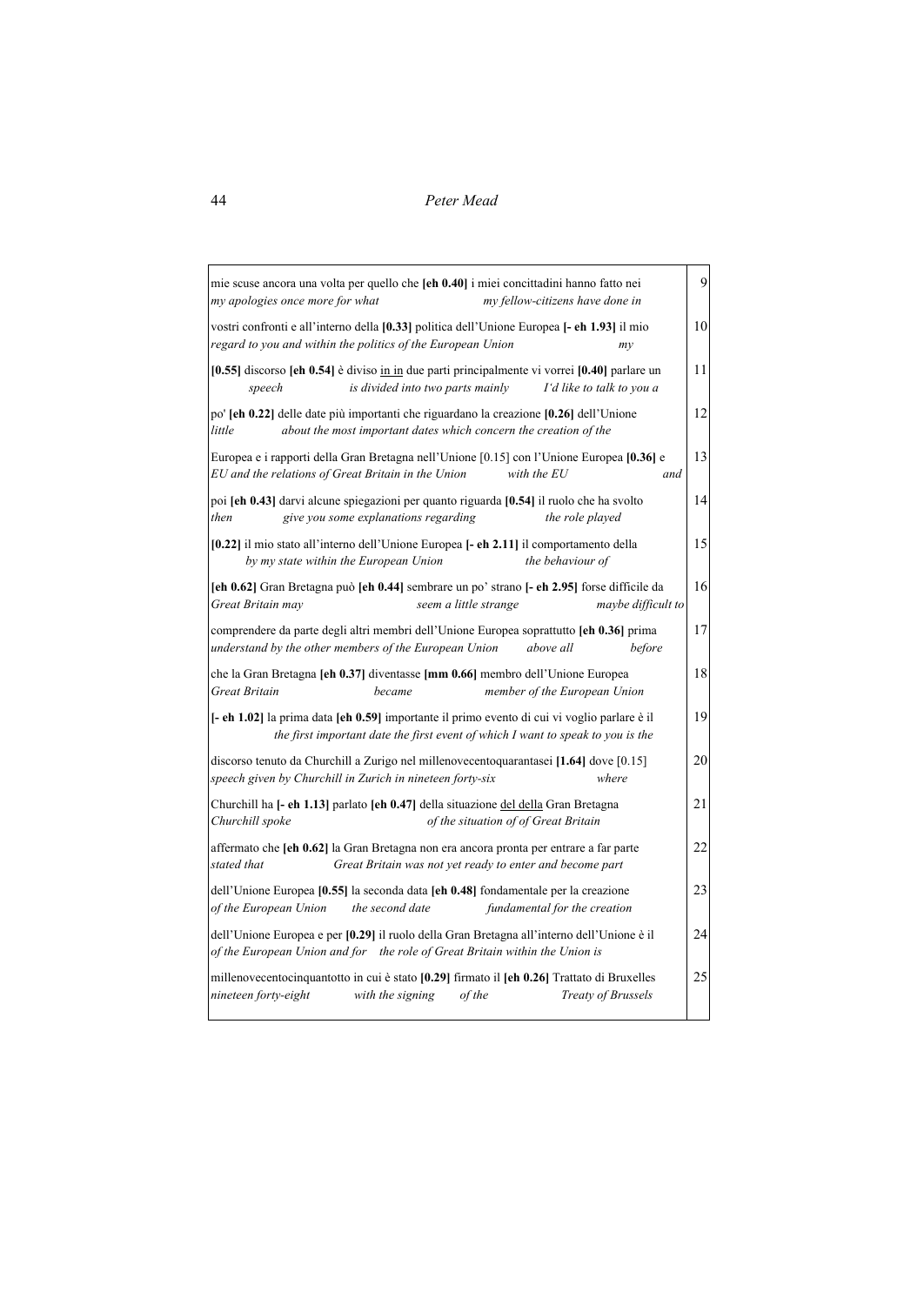| $[0.80]$ ed è stato creato il $[eh 0.26]$ Consiglio Europeo $[0.69]$ che secondo l'Unione doveva<br>and the creation of the European Council which according to the Union had to | 26 |
|----------------------------------------------------------------------------------------------------------------------------------------------------------------------------------|----|
| svolgere un [eh 0.47] un ruolo [eh 0.26] sovrannazionale quindi di controllo<br>a supranational role<br>play<br>thus of control<br>$\boldsymbol{a}$                              | 27 |
| sovrannazionale [- eh 1.31] la Gran Bretagna [0.22] si è opposta alla decisione del<br>[at] supranational [level] Great Britain<br>opposed the decision of the                   | 28 |
| consiglio e ha $[0.32]$ affermato che $[eh 0.51]$ il Consiglio Europeo dovrebbe $[0.32]$ più che<br>council and stated that<br>the European Council should more than             | 29 |
| altro avere un ruolo internazionale [1.53] il [mm 0.48] l'atteggiamento della Gran Bretagna<br>anything have an international role<br>the<br>the attitude of Great Britain       | 30 |
| $[-eh 1.79]$ è $[0.69]$ sembrato arrogante $[-eh - 2.15]$ visto che $[ehmm 1.31]$ i cittadini<br>seeing that the English citizens<br>seemed arrogant                             | 31 |
| inglesi e il governo $[eh 0.40]$ inglese $[eh 1.31]$ pensava $[0.22]$ che l'Unione Europea aveva<br>and the English government<br>that the European Union<br>thought             | 32 |
| bisogno della [- eh 1.02] Gran Bretagna [0.18] per [eh 0.22] aiuti economici [eh - 2.01] per<br>needed<br>Great Britain<br>economic help<br>for<br>to                            | 33 |
| [eh 0.66] risollevare la situazione [0.36] così negativa del [eh 0.44] dell'Europa<br>boost the situation [which was] so negative of<br>of Europe                                | 34 |
| [- eh - 2.62] infatti in tutto l'arco [eh 0.33] degli anni cinquanta l'economia [0.37] europea<br>indeed in the whole period<br>of the fifties<br>the European economy           | 35 |
| [eh 0.41] non aveva [mm 0.74] mostrato grandi miglioramenti e la situazione era piuttosto<br>hadn't shown great improvements<br>and the situation was rather                     | 36 |
| negativa<br>negative                                                                                                                                                             | 37 |

## 2.3. Analysis of temporal variables

As explained above, information which reports of empirical research usually separate into distinct "methodology" and "results" sections is presented here as a single illustrative example for each stage of the study.

The following temporal variables will be examined in this way: speech rate (number of words or syllables spoken per minute), duration of pauses, phonation/time ratio (the percentage of speech time used for actual speech production, as opposed to pauses), articulation rate (number of words or syllables spoken per minute, but not counting pauses as part of speech production time) and mean length of run (the mean number of words or syllables between pauses).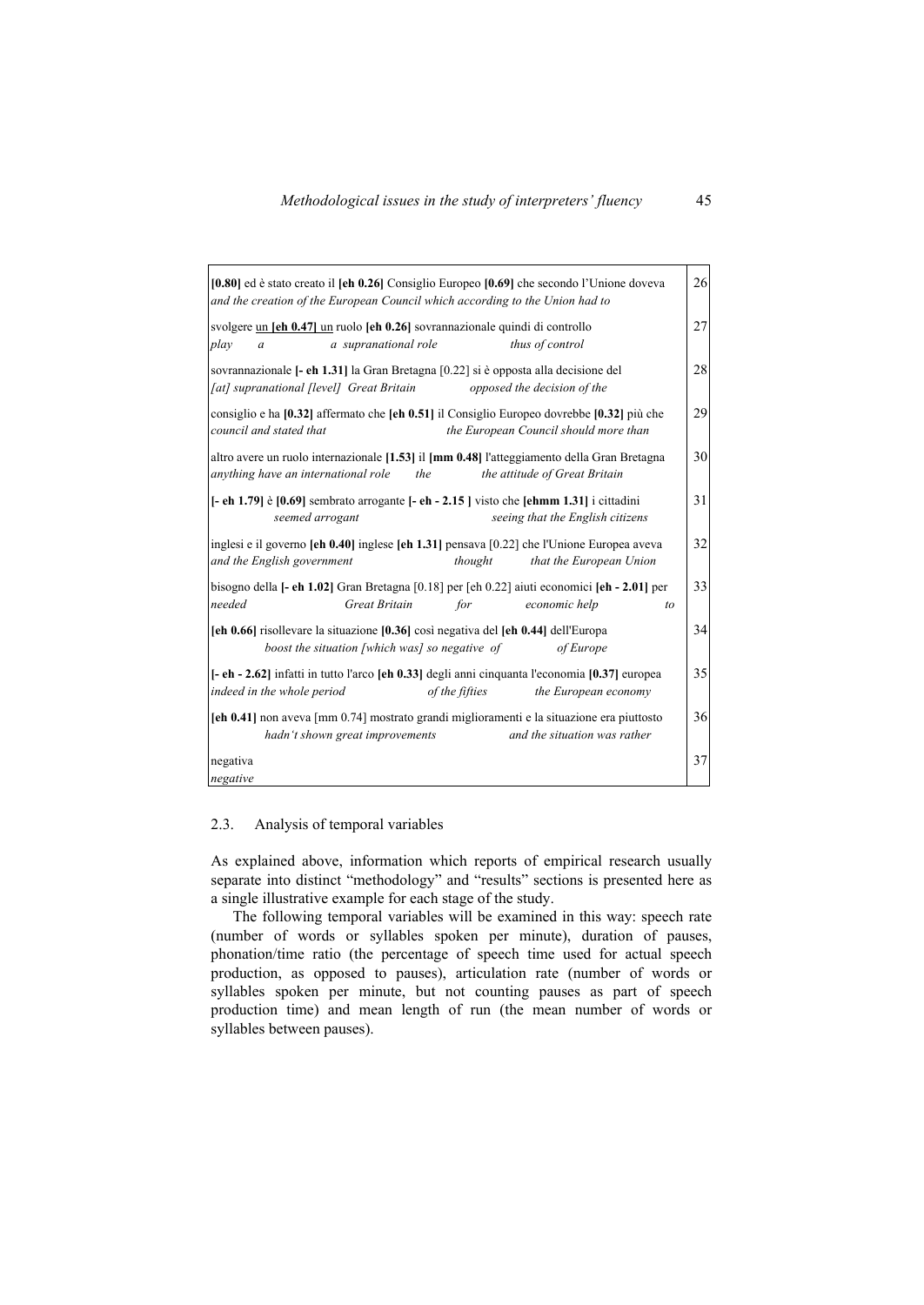Of Goffman's "linguistically detectable faults", only pauses are included in the above list. Other disfluencies such as false starts and repetitions, referred to by Goffman (1981: 172) as "restarts […] redirections", are related as much to content as to rhythm and will thus not be examined in this initial exploration of interpreters' fluency. Drawls (drawn-out vowels, often in final position, as when /i:/ becomes /i:::/ in the phrase "for me") are also excluded, mainly because their identification is to a certain extent subjective.

Several problems of content in the interpretation examined here can be readily identified from even a rapid examination of the transcribed target text – e.g., anachronistic references to the European Union, confusion between the Council of Europe and the European Council. However, these are not relevant to the type of analysis proposed.

For illustrative purposes, data on the different variables considered here will be briefly compared with those provided in studies using similar methodology for assessment of fluency in unprepared speech (see below, sections 2.3.1, 2.3.3 and 2.3.5). Speech production mode is obviously an important factor to be considered when comparing temporal variables in different speech samples – distinguishing, for example, between reading aloud, impromptu speech and consecutive or simultaneous interpretation. Even within a given production mode, a number of other factors should be borne in mind – language, register and topic being obvious examples. While isolated research efforts on temporal variables in relation to these features of speech production date back even decades (e.g. Goldman-Eisler 1967), the topic remains relatively little explored and available data are limited.

#### 2.3.1. First temporal variable: speech rate

The expression "speech rate" is that used by Manfred Raupach (1980), whereas Richard Towell, Roger Hawkins and Nives Bazergui (1996) use "speaking rate" in their comparison of unprepared English and French oral production by twelve English students studying French at university. Luca Onnis (1999) also uses "speaking rate" in his study of English and Italian production by eight late English-Italian bilinguals (i.e. native speakers of English who have lived their adult life in Italy and acquired an excellent command of Italian).

All that is needed to calculate speech rate is a recorded speech sample and a measurement of its duration. A programme like SndSampler 3.7.1™ makes it possible to measure duration with great precision, but even a stopwatch is enough for reasonably accurate measurement of a speech sample's overall duration in minutes and seconds.

Dividing the total number of words or syllables in the speech sample by its duration in minutes or seconds gives the speech rate. Both words and syllables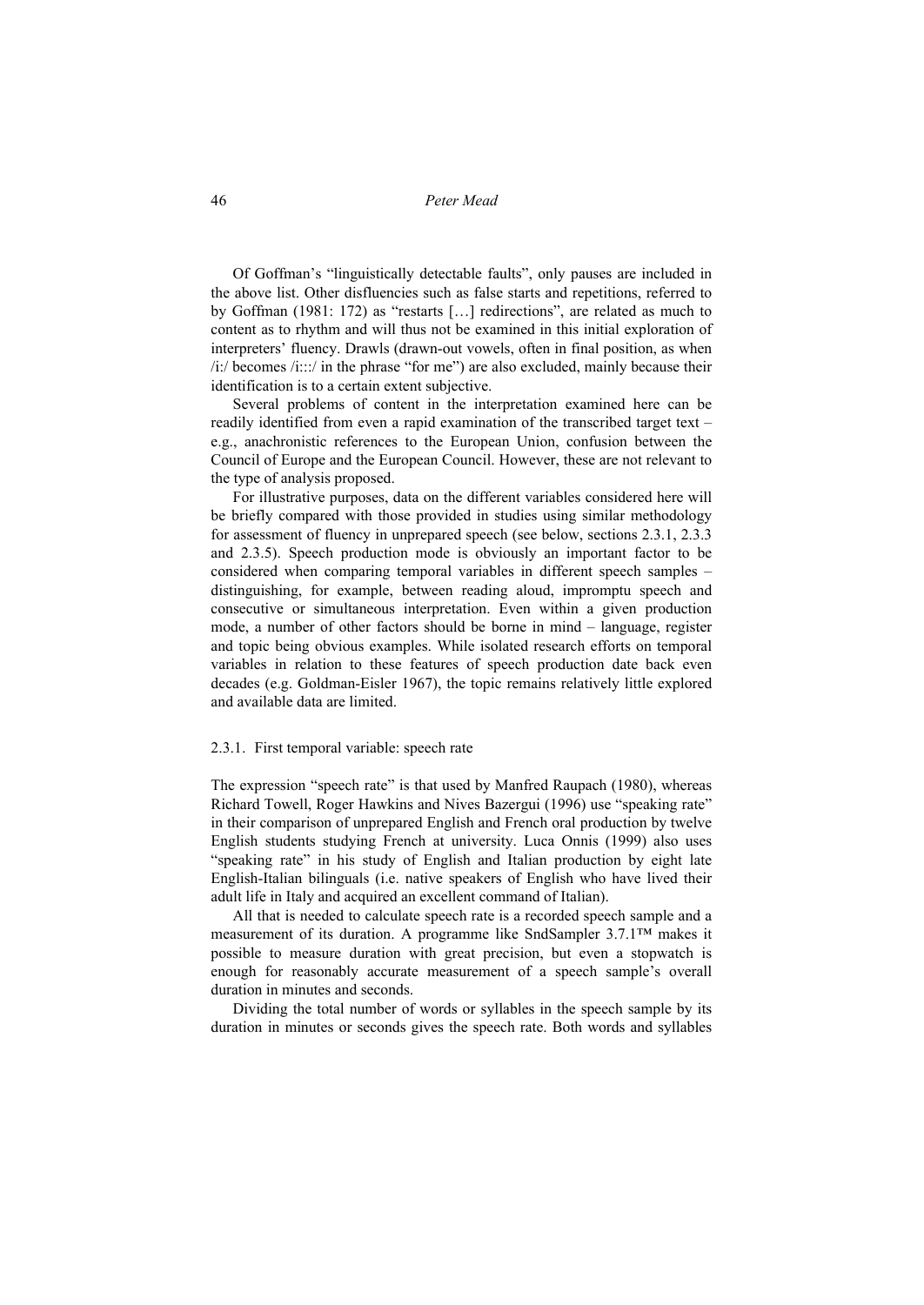were counted in the present study. The choice between the two units of measurement, together with problems of definition and method raised by use of the syllable, will be commented on below (see section 3).

The word count includes all complete words, even if these are part of a false start or repetition (as in the six cases underlined, in lines 6, 8, 11, 21 and 27 of the transcription). Incomplete words are not counted (though they would be included in a *syllable* count). It is far more convenient to use the word counter of a word processing programme than to do a visual count, though a subsequent check is necessary to identify any incomplete words which the programme will have included in the count. For the present study, this check was also used to ensure that all apostrophised forms except the definite article *l'* were counted as separate words. For example, "dell'Unione" (in l. 12 of the transcription) and "nell'Unione" (l. 13) were each treated as two words, though the automatic word count considered them as one.

The total count thus obtained for the interpretation was 394 words. To calculate speech rate in words per minute (w.p.m.), this total was divided by the interpretation's overall duration in seconds (226) and multiplied by 60. The resulting speech rate is 104.60 w.p.m. The syllable count is 880, giving a speech rate of 233.63 syllables per minute.

Like all the results presented below, this information means little out of context. One possibility is to look at it in relation to data for other individuals – either within the same sample or in other studies. For example, the mean speech rate of Onnis' (1999) eight bilinguals in Italian (99.50 w.p.m.) is fairly close to that of the student whose interpretation is examined here, while it is much lower in the study by Towell, Hawkins and Bazergui (1996) (186.92 syllables per minute in English). Comparability of speech rates in the three studies is to a certain extent limited by differences in units of measurement – Onnis counts in words, while Towell, Hawkins and Bazergui use syllables. The languages examined in the three studies also differ, as do at least two other important variables: (i) presumed level of competence (Italian is the interpreting student's native language in the present study, but the weaker of the late bilinguals' languages in Onnis' sample); (ii) experience in oral presentation (the interpretation analysed here is by a beginner student, while Onnis' subjects are teachers).

While caution is needed in comparing speech rate data across different samples, a potentially interesting alternative for future research is to look at speech rate in relation to other variables in interpretations by the same individual or group – for example, examining whether the interpreter's linguistic control is tighter or slacker at different speeds.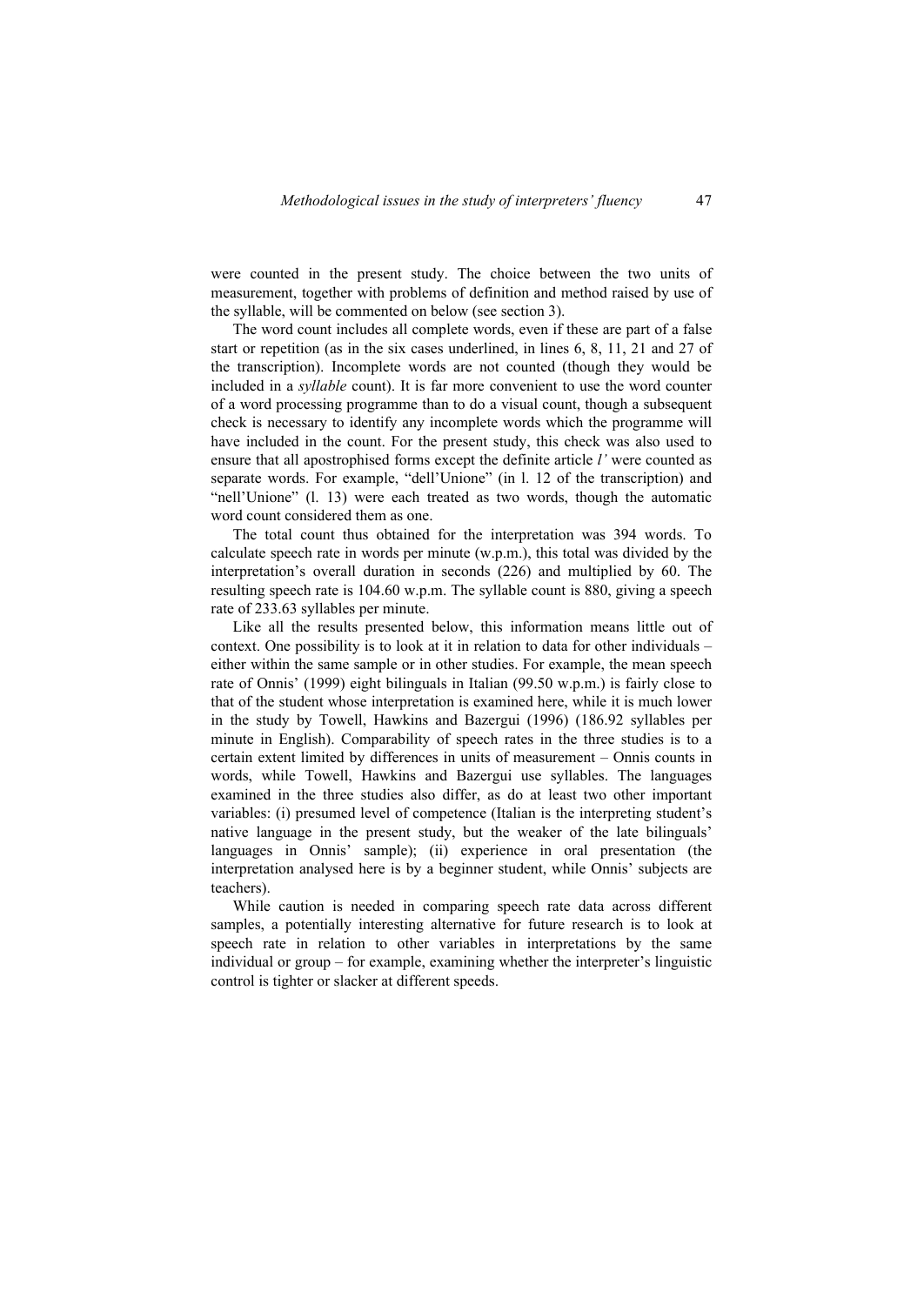### 2.3.2. Second temporal variable: duration of pauses

The oscillograms created on the SndSampler 3.7.1™ programme (see 2.2, above) made it possible to isolate both filled pauses and silent pauses. While filled pauses are often thought of as disfluencies (e.g. Duez 1982), silent pauses can either go unnoticed or actually help the listener – for example, by holding back new information long enough for what has just been said to sink in. Silent pauses at natural syntactic breaks thus favour efficient segmentation of the incoming message by the listener – while at the same time affording the speaker an opportunity for discreet planning of what comes next (Butterworth 1980: 157; Deese 1980: 84).

Overall times for silent and filled pauses were calculated separately, while mixed sequences of silent and filled pauses (e.g. "[ ]eh[ ]") were considered as filled pauses. Thus, an initial silent pause of 0.50 sec. merging into a filled pause of 0.20 sec. and another silent pause of 0.50 sec. would be counted as a single filled pause of 1.20 sec. The reason is that there is little likelihood of each silent or filled part within the sequence being perceived as a pause in its own right. How these "mixed" pauses are transcribed has already been explained in the introductory remarks to Table 1.

There is some debate about the most appropriate minimum cut-off point for pause measurement. Towell, Hawkins and Bazergui (1996) set the threshold at 0.28 seconds, while Onnis (1999) uses 0.10 seconds. The minimum cut-off point used in the present illustration is 0.25 sec., as in a number of earlier studies (e.g. Goldman-Eisler 1958). This means that shorter pauses, though shown in the transcription, are not included in the calculation of pause duration. The upper cut-off point is less debated in the literature; 3 sec., the limit agreed on by a number of authors (Towell, Hawkins and Bazergui 1996; Onnis 1999), has been applied here – though all pauses in the interpretation analysed are well below this limit.

Once each pause had been identified and measured, total duration of silent and filled pauses for the interpretation as a whole was obtained by adding up all the individual pauses of at least 0.25 sec. (marked in the transcription, in bold type: see Table 1, above). In all, there were 68 (25 silent pauses, 43 filled pauses). Their total duration was 15.70 sec. and 40.12 sec., for silent and filled pauses respectively – in other words, almost a minute (55.82 sec.) of overall pause time.

Comparison with pause duration in other speech samples or interpretations should be based on a common denominator. In other words, total pause time (55.82 sec. in this case, 57.98 sec. in another student's interpretation of the same speech) should be examined in relation to the overall duration of each interpretation (3'46" and 3'17", respectively). Given this information, one way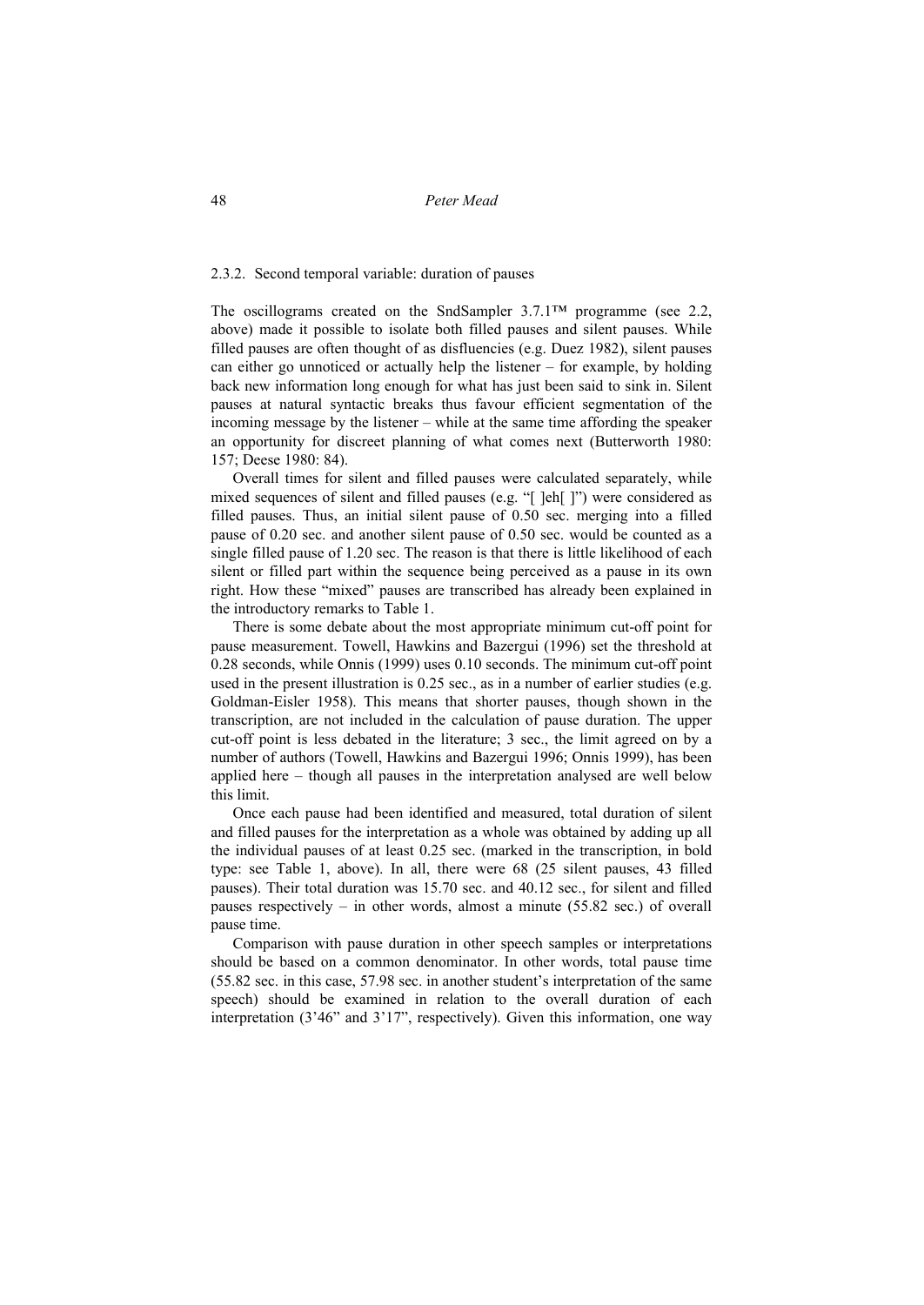of comparing pause time in the two interpretations is to calculate it in each case as a percentage of the total speech times: 24.70% and 29.43% respectively. This shows that pause time, quite similar in the two cases if simply quantified in seconds, in fact differs as a proportion of overall speaking time. Another possibility is to calculate pause duration per minute – in this case, 14.82 secs. vs. 17.66 secs. These pause times may at first sight seem high if there is no yardstick to measure them by, but they will now be considered in relation to data from other studies.

One problem in comparing pause data from different studies is that some authors consider filled pauses as non-phonemic syllables and do not include them in the calculation of pause time. If this methodology is adopted, the pause times in the two interpretations compared above are thus 15.70 sec. and 15.77 sec. Silent pause duration in the two cases thus differs very little, as reflected in the corresponding percentages: 6.95% vs. 8.00%.

Among those who include only silent pauses in calculation of pause time are Towell, Hawkins and Bazergui (1996), while Onnis (1999) takes both silent and filled pauses into account.

In both these studies, pause duration is just one parameter of fluency and does not necessarily give much information if considered in isolation from other variables such as speech rate and average length of pauses. There is also the problem that, ultimately, the researcher has no sure way of distinguishing between hesitation pauses (to allow speech planning) and functional pauses (to help the listener or create rhetorical effect).

Detailed examination of such debate, which remains at best speculative, is beyond the scope of the present study. Pause duration can nevertheless provide an interesting point of comparison as an important determinant of speech rhythm in different samples. In the next section (2.3.3), pause duration and phonation/time ratio in the present study are tentatively compared with data from the studies by Towell *et al*. and Onnis.

First, however, phonation/time ratio should be briefly explained. Since it simply gives the same information as pause time from a different perspective, how these data relate to those reported by other authors can then be discussed for the two variables together.

# 2.3.3. Third temporal variable: phonation/time ratio

Phonation/time ratio (PTR) is the percentage of speaking time used for phonation, or actual speech production, as opposed to pauses. It adds no real information to that provided by the calculation of pause time as a percentage of speaking time, since it is simply the calculation of the balance left when pause time is subtracted.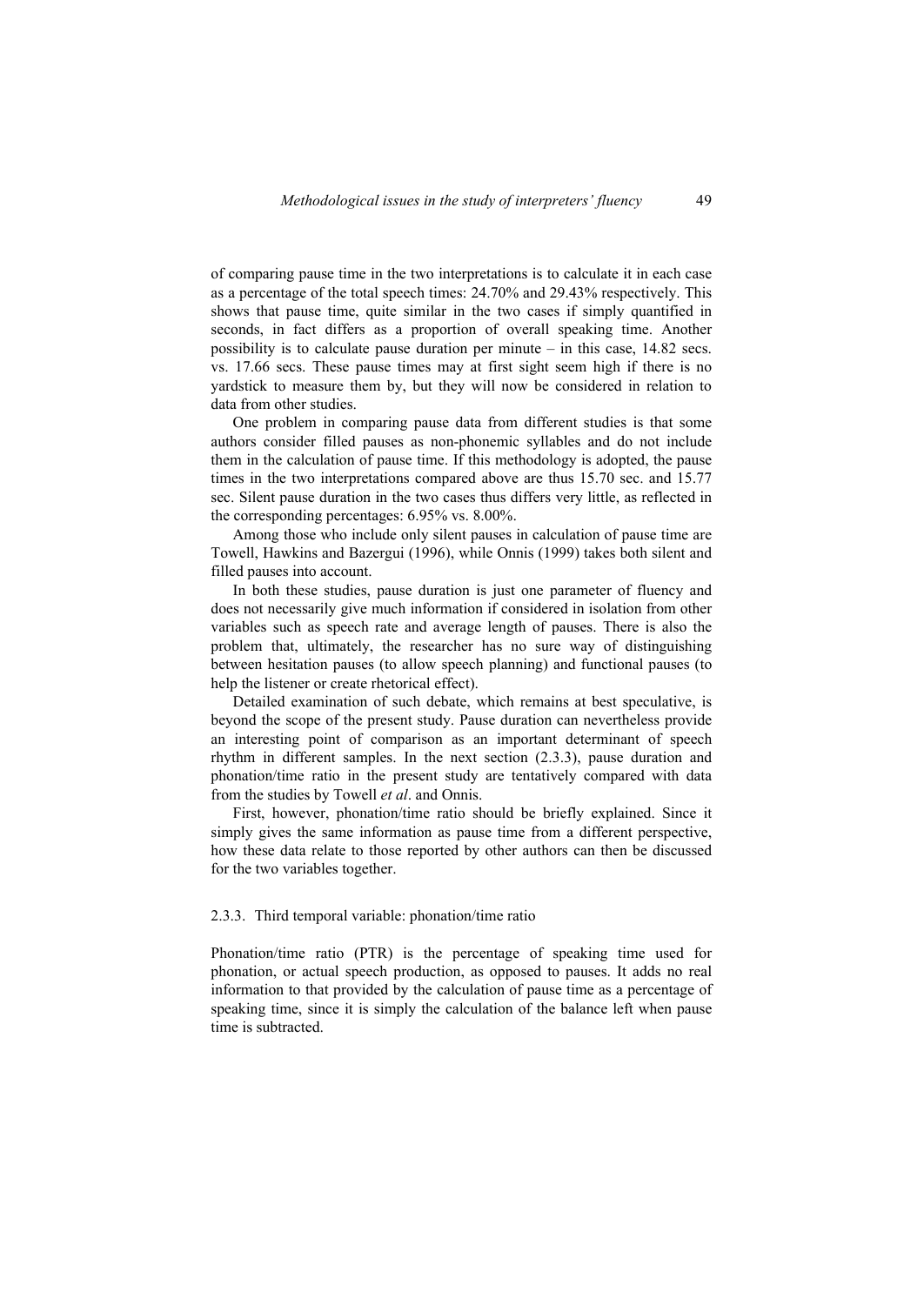In the above example, pause times for the two subjects are 6.95% and 8.00% if only silent pauses are included in the calculation, or 24.70% and 29.43% if all pauses are taken into account. PTR is thus 93.05% (100 - 6.95) and 92% (100 - 8) in the first case, 75.30% (100 - 24.70) and 70.57% (100 - 29.43) in the second.

Towell, Hawkins and Bazergui (1996) identify a mean PTR of about 66% in impromptu production of English as a native language by their 12 subjects, the calculation being based on *silent* pauses of at least 0.28 sec. Though PTR in French increases (from 57% to 62%) after the students have spent several months in France, it remains slightly lower than in English. Mean PTR in the impromptu English and Italian speech of the eight late bilinguals studied by Onnis (1999) is about 65% in both languages, the calculation being based on *silent and filled* pauses of at least 0.10 sec. The PTR calculated in the present study can be tentatively compared with that in Towell, Hawkins and Bazergui (1996), the minimum cut-off point being fairly close in the two cases. If PTR in the present study is based on silent pauses alone, it is greater than 90%. This means that it is considerably higher than in the impromptu production analysed by Towell, Hawkins and Bazergui. Such a comparison can be at best tentative, for two reasons: (i) only two interpretations have been considered here, as opposed to 12 subjects in the Towell, Hawkins and Bazergui study; (ii) different languages are involved (English and French in one case, Italian in the other). It is nevertheless possible to formulate a provisional hypothesis that unprepared monolingual production, unlike consecutive interpretation, requires "on line" planning of speech content and thus involves more pausing.

This would be consistent with Daniel Gile's (1995: 89) argument that:

L'interprète [en consécutive] connaît l'ensemble du segment de discours qu'il va interpréter avant d'en commencer la reformulation: Sur ce plan, il est parfois en meilleure situation que l'orateur, à qui il arrive de devoir improviser. (my emphasis)

It is also in line with the speech rate data discussed above (section 2.3.1), higher in consecutive interpretation than in the Towell, Hawkins and Bazergui study. Onnis' speech rate data, however, are also much higher than those reported by Towell, Hawkins and Bazergui. This underlines the need to weigh up even the most tentative conclusions against a variety of data, and also to assess how far the comparison is subject to other variables – for example, as mentioned at the end of section 2.3.1, Onnis' subjects are teachers and can thus be presumed to have greater experience of monological speech than a novice interpreting student.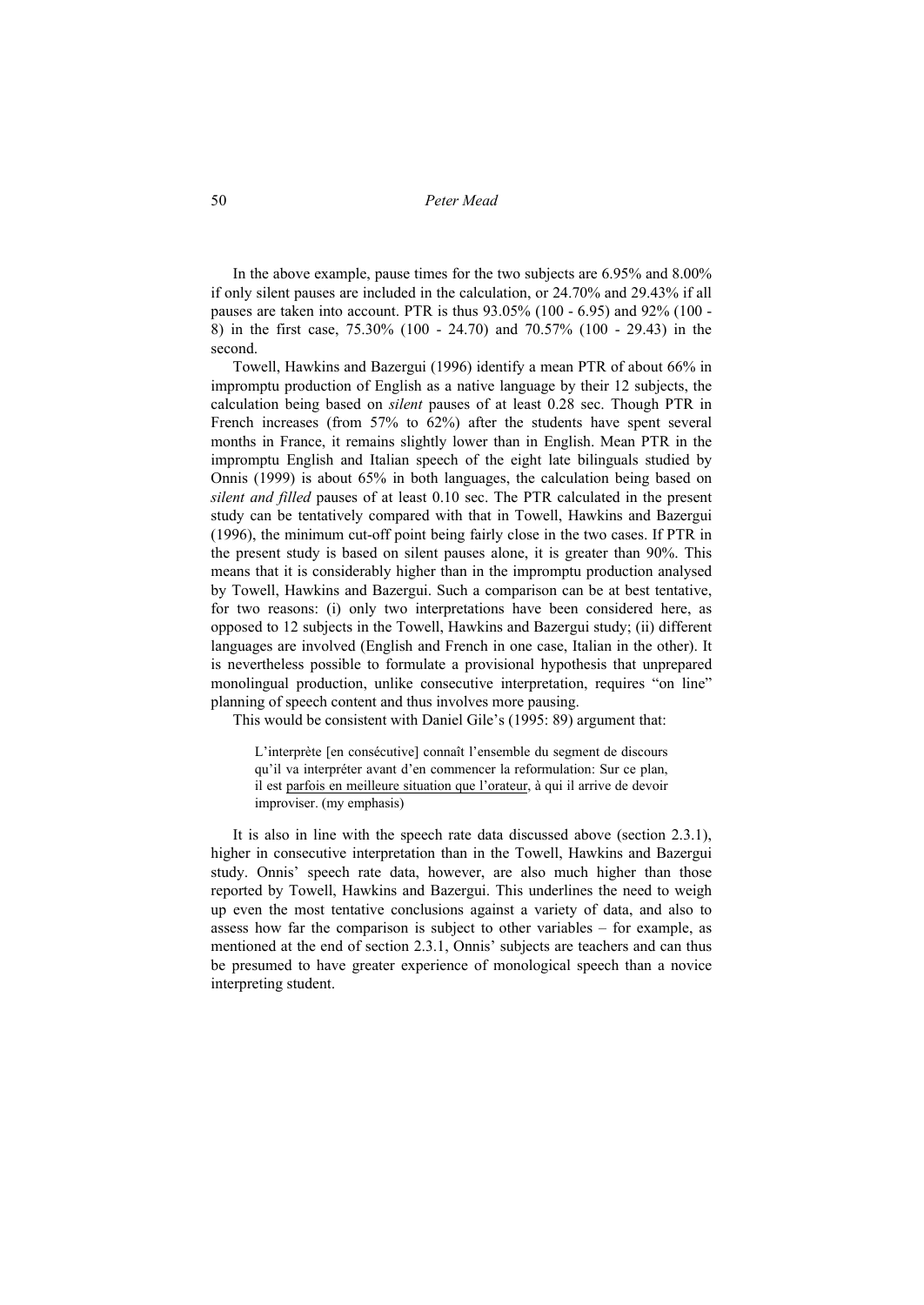#### 2.3.4. Fourth temporal variable: articulation rate

The concept of phonation time  $-$  i.e. the time actually dedicated to speech production, calculated by removing pause time from the total duration of the speech – has already been illustrated. The question of whether pause time includes all pauses or only silent pauses has also been explained. In the interpretation analysed for the present study, what must be subtracted from the total duration of 226.00 sec. (i.e. 3'46") is either 15.70 sec. (duration of silent pauses) or 55.82 sec. (duration of silent and filled pauses combined). Phonation time will thus be 210.30 or 170.18 sec. respectively. The total word count, divided by phonation time, gives articulation rate: 108.70 w.p.m. if pause time includes only silent pauses; 134.33 w.p.m. if it includes all pauses.

Compared with pause duration and PTR (discussed in sections 2.3.2 and 2.3.3), data on articulation rate afford a different perspective on fluency. Essentially, however, the information provided is the same. Speech rate is obviously lower than articulation rate, which involves dividing the word or syllable count by only a part of the total duration, but it is interesting to see how much the two rates differ. In this example, speech rate is conspicuously lower than articulation rate only when filled pauses are included in pause time: a speech rate of 101.15 w.p.m. does not differ greatly from an articulation rate of 108.70 w.p.m. (subtracting only silent pauses from total speech production time), but is almost a third lower than an articulation rate of 134.33 w.p.m. (with filled pauses also included in pause time). This indicates that the interpreter's *filled* pauses make up an appreciably greater proportion of production time than *silent* pauses – in other words, "ums" and "ahs" are very noticeable.

The same information is, of course, given by the pause times and PTR, the only difference being that the articulation rate highlights a possible target level to measure actual speech rate against. Whether this target level can actually be taken as a realistic goal is debatable, since a possible side effect of striving to accelerate speech rate by avoiding pauses might be a clipped – and, in some languages, particularly unnatural – delivery. Limiting *filled* pauses, however, can be a relevant goal for interpreters (indeed, for all speakers) as they become more experienced and confident.

Articulation rate data will not be compared with those from other studies. This is because Onnis' methodology specifies a particularly low cut-off in pause duration  $(> 0.10 \text{ sec.})$  for the calculation of phonation time, while Towell, Hawkins and Bazergui calculate articulation rate in syllables per second.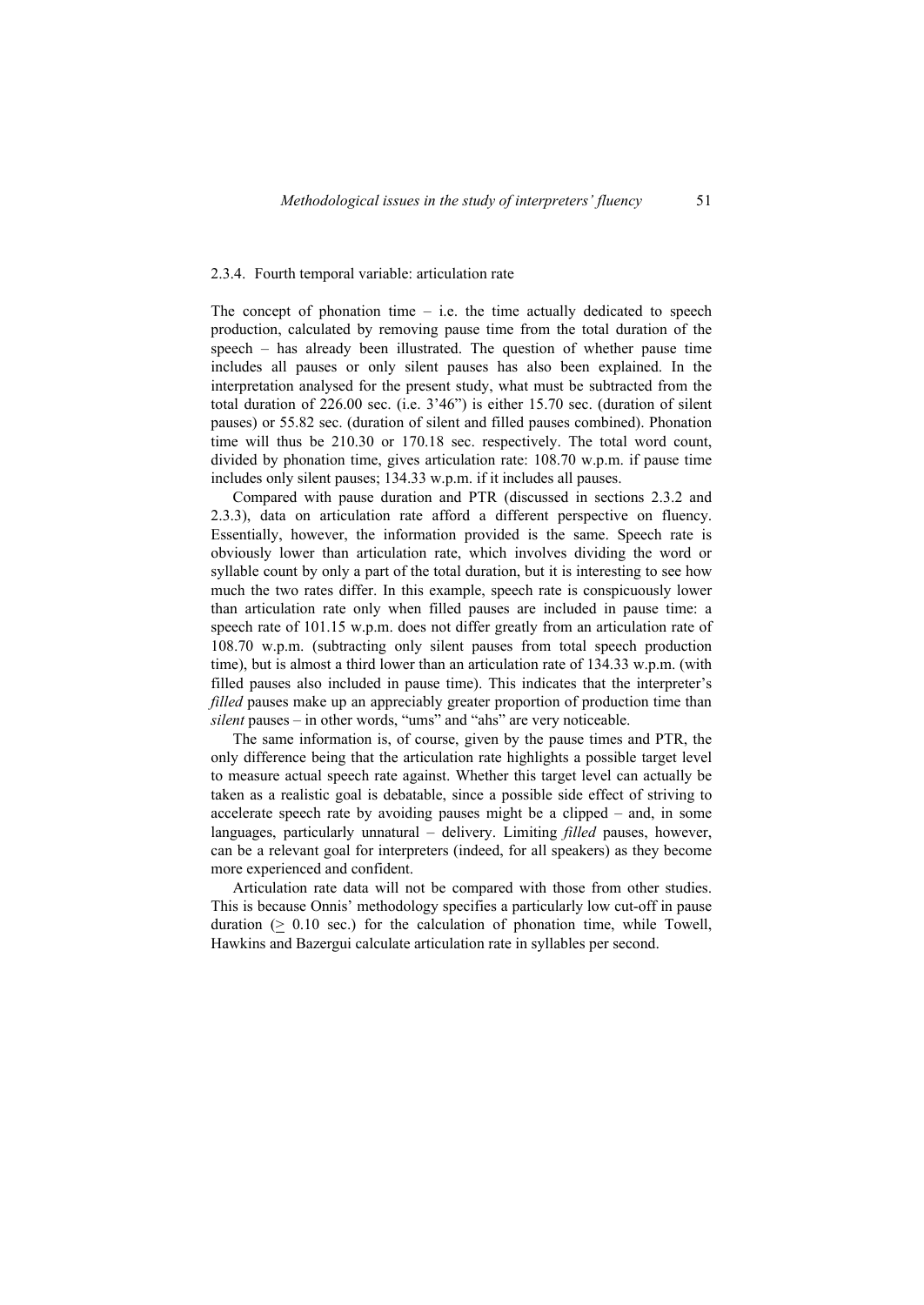## 2.3.5. Fifth temporal variable: mean length of run

A *run* is a segment of speech uninterrupted by pauses. Mean length of run (MLR) is sometimes included in the temporal variables through which fluency is assessed, just as mean length of utterance is used as an index of grammatical proficiency in investigation of language development. However, a major methodological issue associated with the MLR is the problem of how to define a run – in other words, is it delimited only by silent pauses (the view taken by Towell, Hawkins and Bazergui 1996), or also by filled pauses (as in Onnis 1999)? Another methodological issue, which will be discussed in the following section, is the unit of measurement (words or syllables). Both these questions have obvious repercussions on comparability of data from different samples, though the issue of definition is the more important of the two.

In the present study, both silent and filled pauses are taken as the possible start or finish of a run. The number of runs identified in this way is 69. Dividing the word count of 394 by 69 gives a MLR of 5.71 words; if syllables are used, the MLR is  $880/69 = 12.75$ . A problem in comparing this with data in Towell, Hawkins and Bazergui (1996) is the different definition of a run in the two studies. If only segments between silent pauses are considered as runs, the MLR in the present study is  $394/26 = 15.15$  words (or  $880/26 = 33.85$  syllables). The 12 individuals studied by Towell, Hawkins and Bazergui have a far lower MLR, averaging only 7.25 syllables. It is difficult to understand why this result differs so much in the two studies, as the difference in the languages involved would hardly account for such an enormous gap. The hypothesis that consecutive interpretation is in a sense less demanding than unprepared monolingual production, because the interpreter does not have to plan speech content "on line", has already been tentatively advanced in section 2.3.3. Even this hypothesis, however, offers no satisfactory explanation of why MLR in the present study is so much higher than in the sample studied by Towell, Hawkins and Bazergui.

Comparison with the study by Onnis (1999) does not involve the problem of definition, since he considers that runs can start and end with either silent or filled pauses. The problem in this case is that Onnis calculates MLR on all segments between pauses of at least 0.10 sec. It is thus hardly surprising that the MLR in the present study (5.71 words) proves appreciably higher than in Onnis' sample (4.8 words in English, 3.6 words in Italian). As the pause criterion is so different in the two studies, it makes little sense to compare data in relation to such variables as production mode (consecutive interpreting in one case, extemporaneous speech in the other) or language proficiency in Italian (native command in one case, late acquisition in the other).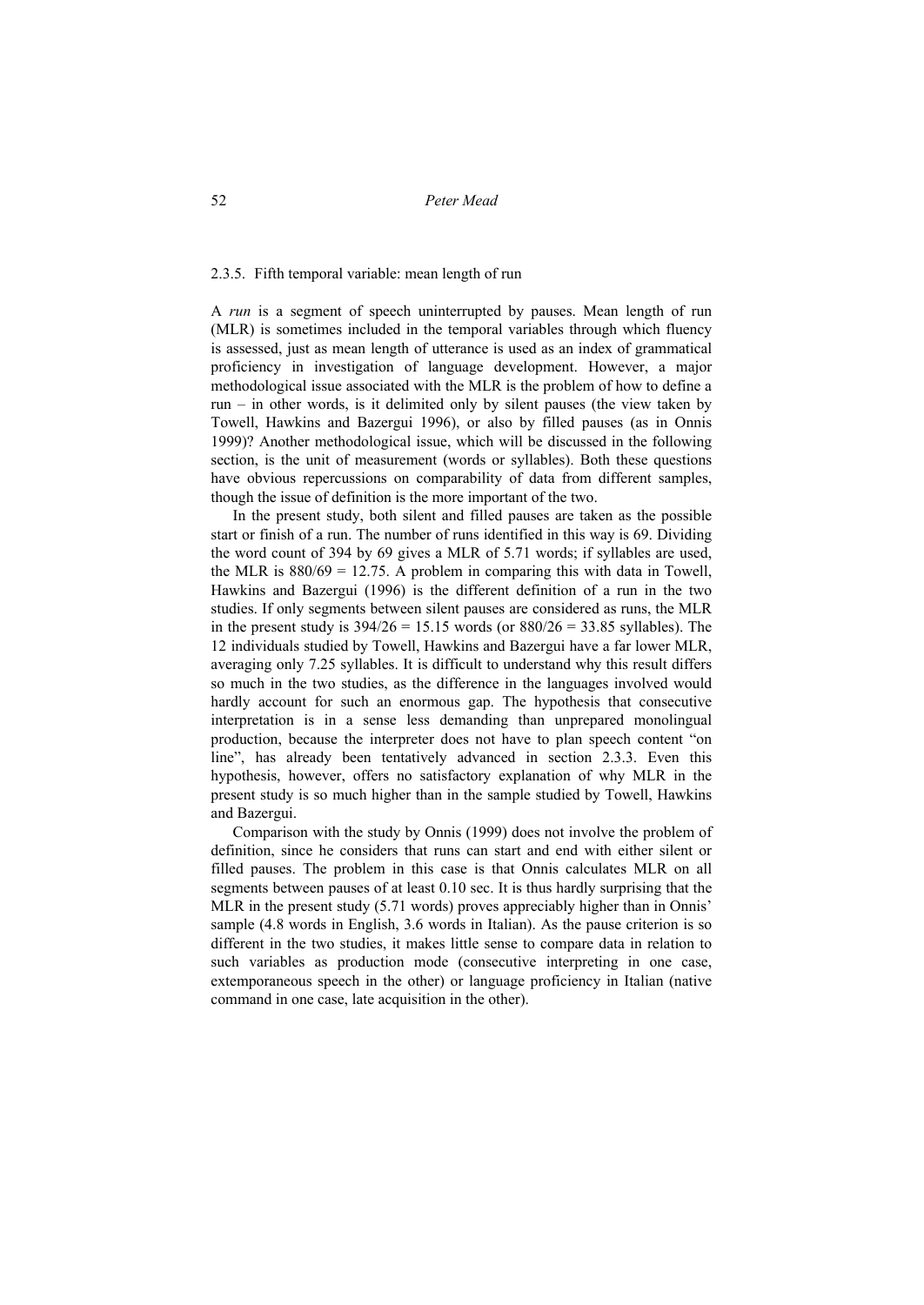### 3. Discussion

# 3.1. Words or syllables as the unit of measurement

Franz Pöchhacker (1993) points out that, if some interpreting researchers measure speech length in syllables and others use words, there can be little basis for comparing data from different research groups. Since the average syllable count per word can differ considerably in different languages (and also in relation to other variables  $-$  e.g., sector, register, read texts vs. off-the-cuff speech), Pöchhacker suggests that the syllable is probably a better standard international unit of measurement than the word. He also reports examples of research, including his own work, in which both syllable and word counts have been obtained so that the ratio of syllables to words can be calculated. This approach has been maintained in the present study. If this practice became widespread, it would provide a good basis for more systematic study of how the conversion factor between the two units of measurement varies in different samples.

Pöchhacker (1993: 57) rightly acknowledges that syllables are not in themselves "an 'objective' yardstick of speed, let alone a measure of 'information' per time unit". An objection to measurements in syllables for comparisons across languages is raised by Onnis (1999: 87), who suggests that focusing on syllables alone can give a misleading idea of information content and that syllable counts should therefore be accompanied by ratios for converting them into words. To illustrate this point, Onnis hypothesises an extreme case of an English speech sample possibly having fewer syllables but more words than a sample of Italian.

However, argument on the respective merits of words and syllables is ultimately inconclusive – starting from the same basic observation that word/syllable ratios vary from language to language, Pöchhacker supports the syllable while Onnis prefers the word. There thus seems to be a strong case for systematically using both, as in Pöchhacker's (1993) article and in the present study. The considerable work this entails will surely be justified if it brings to light much-needed data on the conversion ratio between words and syllables.

The practice of counting syllables raises two important practical issues – whether to count the syllables indicated in dictionaries or those actually pronounced, and *how* to count them. On the first issue, it seems prudent to use a notional syllable count. Identification of how many syllables are actually pronounced depends either on the individual researcher's perception (with "topdown" processing making it difficult to distinguish between what s/he actually hears and what s/he expects to hear) or on very detailed instrumental testing of sound samples. Neither option is satisfactory – the first being unreliable, the second too demanding of time and resources. However, the approximation of a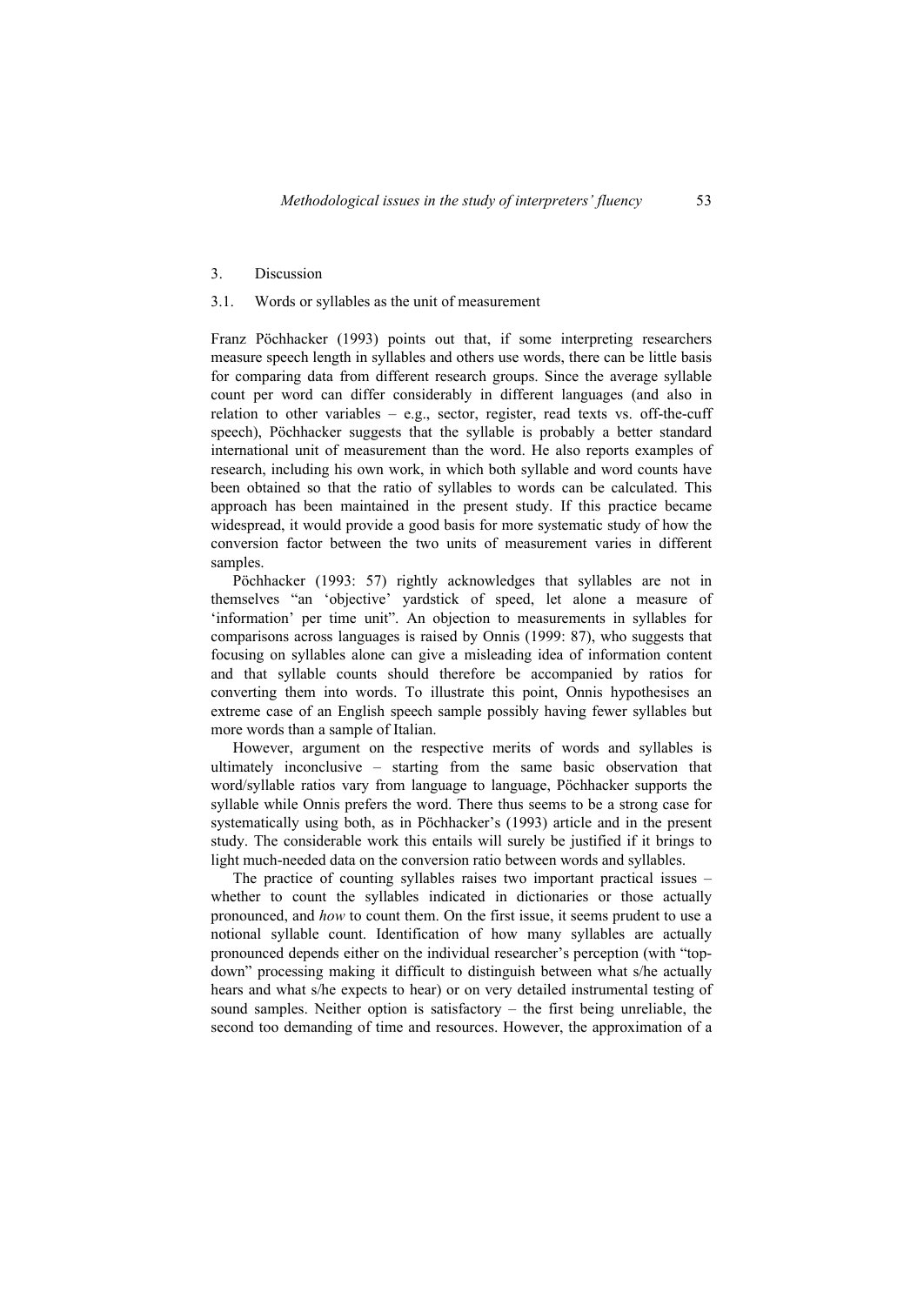syllable count based on the "presumed" number of syllables in a given word at least offers the practical advantage of a readily accessible, standardised methodology.

The other practical issue is whether syllables, like words, can be counted automatically on the computer. For the present study, the first step was to create a text file of the transcription and divide words manually into syllables, which the programme was then able to count as if they were words. A practical limitation of this method is that dividing words into syllables with a cursor on a computer screen would obviously prove too laborious and eye-straining for longer speech samples.

The syllable counts for the consecutive interpretation examined above have already been indicated in the sections on speech rate and mean length of run. The syllable/word ratio for the interpretation as a whole is 2.23 and, as the study progresses, it will be interesting to compare this with the ratio in interpretations by other subjects.

### 3.2. Which parameters?

Five temporal variables have been examined in this study (speech rate, duration of pauses, phonation/time ratio, articulation rate, mean length of run).

For practical purposes, three of these (speech rate, duration of pauses and MLR) are probably enough. The reason is that, as explained above, PTR and articulation rate add no new information to that on pause duration – they simply offer different perspectives on the same data. In other words, pause duration indicates what proportion of speaking time the interpreter spends pausing, while PTR is the remaining proportion of speaking time. This is seen most clearly if both are expressed as percentages of total speaking time, in which case they add up to 100 (24.70% pause duration and 75.30% PTR, in the interpretation examined above). On the other hand, if pause duration were expressed in seconds per minute (in this case, 14.82 s.p.m.), no immediate relationship with a PTR of 75.30% would be apparent. Articulation rate is more complicated to calculate, but simply means how fast the interpreter speaks during phonation (in other words, when not pausing). As explained above, the potential interest of this parameter from the trainee interpreter's perspective is that it can very tentatively be taken as a theoretical speech rate to aim for by limiting pause time (see 2.3.4). It is useful for the trainee to appreciate to what extent "ums" and "ahs" can detract from fluency, though over-zealous outlawing of all pauses should not be encouraged.

Speech rate, pause duration and length of run can thus be highlighted as the most relevant of the parameters suggested above. At the same time, they can be complemented by other information not examined in this study.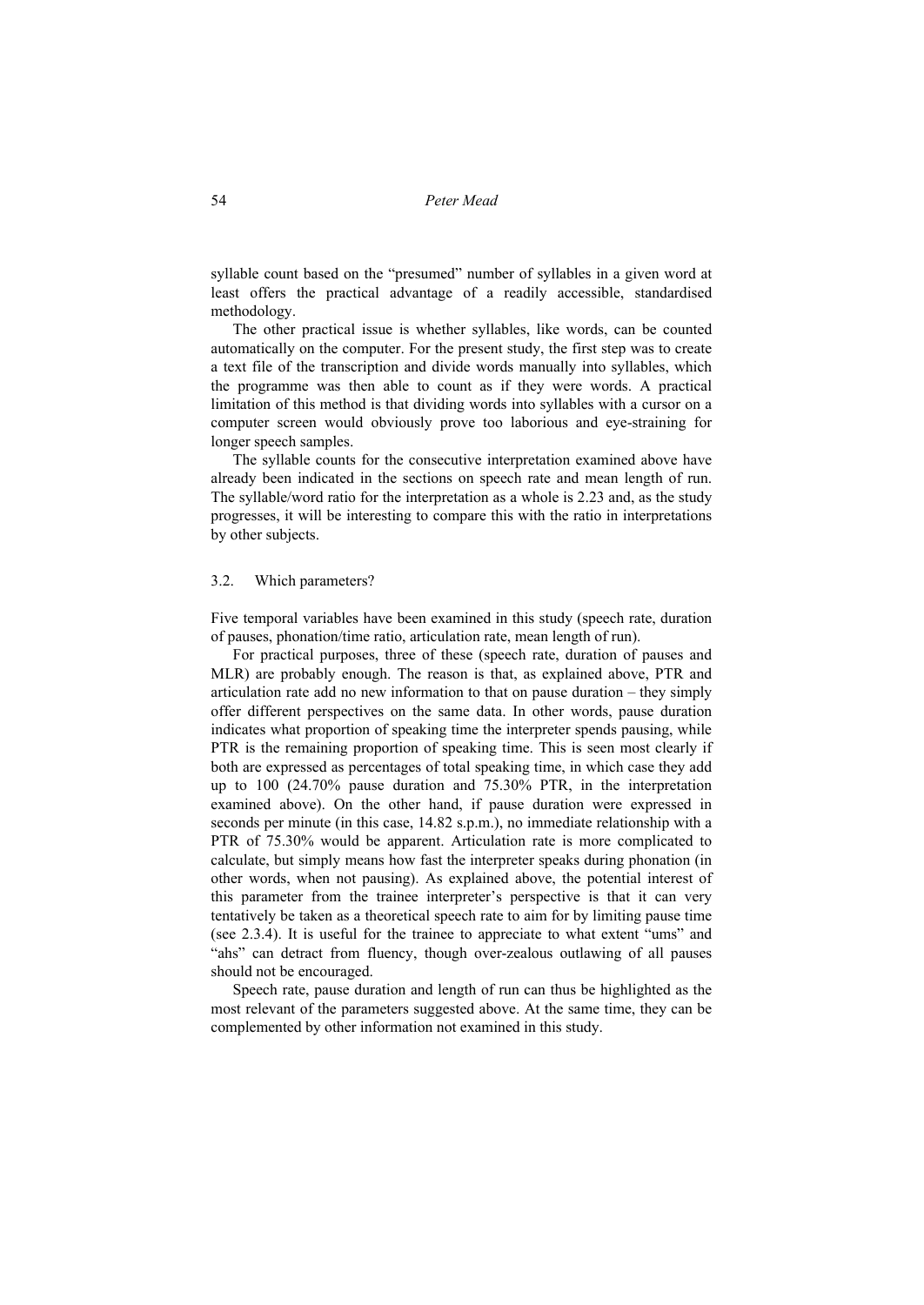#### 3.2.1. Further analysis of pause duration

One option is to examine pause duration in greater detail. For example, Towell *et al.* (1996) and Onnis (1999) calculate the average length of pause (ALP) as a complement to overall pause duration. Examining the two parameters together makes it possible to see whether differences in pause duration from one speech sample to another are more related to the frequency of pauses or to ALP (Towell, Hawkins and Bazergui 1996). In the present study, ALP based on pauses of at least 0.25 sec. was 0.63 sec. for the 25 silent pauses and 0.93 sec. for the 43 filled pauses. While it is difficult to comment on these data in isolation, without other interpretations to provide a basis for comparison, they again underline the preponderance of filled pauses – in terms of both frequency and duration.

Another option is to examine the range of individual pause durations. For example, more than half the silent pauses identified in this study were less than half a second in duration, while only three (i.e. 12%) lasted more than a second. Of the 43 filled pauses, as many as 16 (i.e. almost 40%) lasted more than a second (including  $5 - i.e.$  over  $10\%$  – which lasted more than 2 seconds). This information complements the message which has already emerged from the data on pause duration and frequency  $-$  i.e., that the student concerned should keep a tighter rein on filled pauses.

Detailed analysis of pause duration also suggests that a run may in practice be a very disfluent speech segment if the only landmarks used to identify it are initial and final silent pauses (as in Towell, Hawkins and Bazergui 1996). For example, the first 29 words in lines 1-3 of the transcription in Table 1 read as follows:

buongiorno [- eh 1,89] l'ultima volta che ho partecipato a un convegno è stato [0,43] a [mm 0.51] Bruxelles [0,47] dove gli interpreti mi hanno detto [eh 0,73] che stavo parlando troppo velocemente e stavo dicendo delle stupidaggini [0,87]

Here, there are four silent pauses and two filled pauses. If runs are defined as segments between silent pauses, three can be identified here:

- 1. buongiorno [- eh 1,89] l'ultima volta che ho partecipato a un convegno è stato [0,43] (11 words)
- 2. a  $\lceil \text{mm } 0.51 \rceil$  Bruxelles  $[0,47]$   $(2 \text{ words})$
- 3. dove gli interpreti mi hanno detto [eh 0,73] che stavo parlando troppo velocemente e stavo dicendo delle stupidaggini [0,87] (16 words).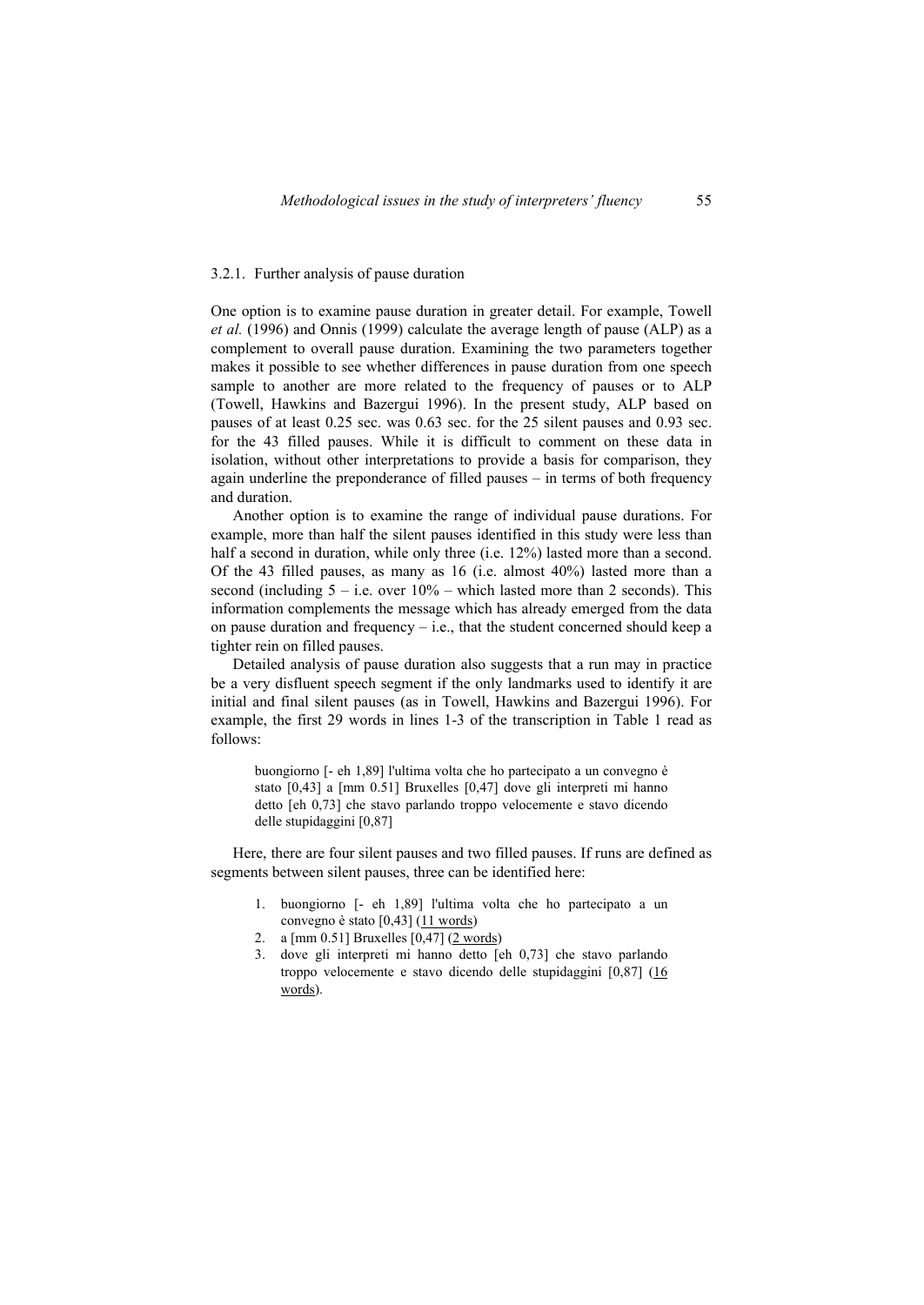However, if runs are considered to start and finish with either silent or filled pauses, their number doubles:

- 1. buongiorno [- eh 1,89] (1 word)
- 2. l'ultima volta che ho partecipato a un convegno è stato [0,43] (10 words)
- 3. a [mm 0.51] (1 word)
- 4. Bruxelles  $\left[0,47\right]$   $\left(1 \text{ word}\right)$
- 5. dove gli interpreti mi hanno detto [eh 0,73] (6 words)
- 6. che stavo parlando troppo velocemente e stavo dicendo delle stupidaggini [0,87] (10 words).

The choice between the two definitions thus makes a considerable difference to both the number of runs (3 vs. 6) and the MLR (9.7 vs. 4.8 words). For the interpretation as a whole, the number of runs can be counted as 26 or 69 according to which definition is used, while the corresponding MLR is. 15.15 or 5.71 words. Given that long filled pauses such as those in the above example can on the whole be readily identified as disfluencies by the listener, there is a strong argument for considering them as cut-off points for segmentation into runs, not as non-phonemic syllables within runs.

# 3.2.2. Pause position

A final point of interest is the question of where pauses occur. Towell, Hawkins and Bazergui (1996) do not address this issue, while Onnis (1999) catalogues pause distribution in relation to syntactic position (e.g., between clauses or phrases, within phrases) but does not discuss the question in much detail.

In the present study, position of pauses was classed very simply as: (i) at sentence boundaries; (ii) at clause or phrase boundaries; (iii) just after the initial conjunction of a clause; (iv) within a clause; (v) within a phrase. The syntactic units referred to might lend themselves to criticism as having been borrowed from conventional grammatical analysis (of the written language), but they are intended only to provide a crude framework for a cursory analysis of pause distribution.

Distribution of the five classes of pause in the interpretation, shown in Appendix 2, breaks down as follows:

- (i) at sentence boundaries: 13 pauses (e.g., [- eh 1,89] l'ultima volta che ho partecipato a un convegno, in l. 1);
- (ii) at clause or phrase boundaries: 11 pauses (e.g., innanzitutto  $[0,25]$  vorrei iniziare, in l. 12);
- (iii) just after the initial conjunction of a clause: 7 pauses (e.g., per quello che [eh 0.40] i miei concittadini hanno fatto, in l. 9);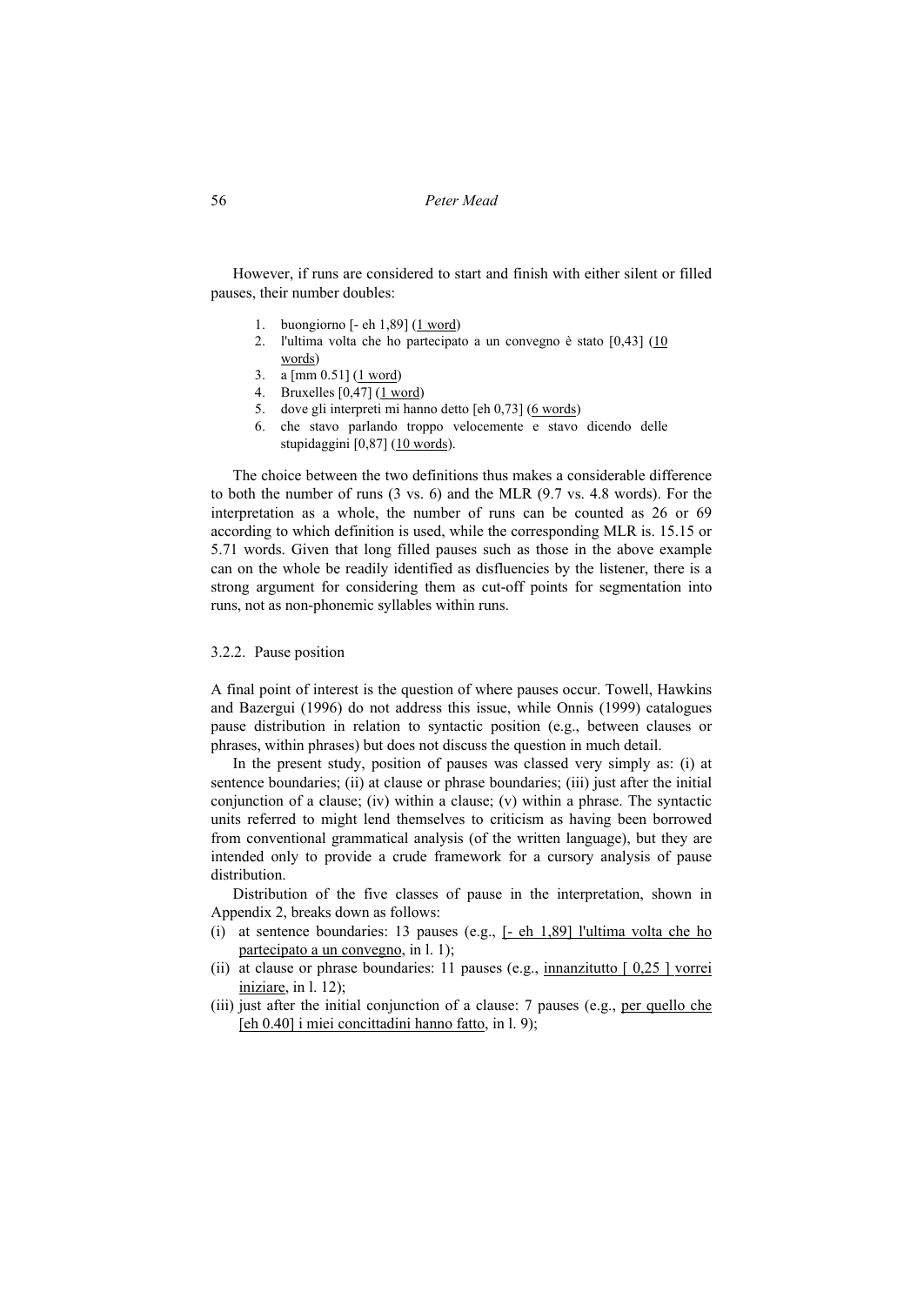- (iv) within a clause: 11 pauses (e.g., prima che la Gran Bretagna [eh 0.37] diventasse, in l. 17-18);
- (v) within a phrase: 26 pauses (e.g., iniziare con [eh 0.43] le mie scuse, in l. 5).

Consistent with Goffman's advice that the public speaker should make any disfluencies as unobtrusive as possible (see above, Introduction), pauses at major syntactic boundaries (classes i and ii) make up about a third of the total. If pauses just after the first word of a clause (class iii) are also included in this category, it accounts for almost half the overall count. However, most of the pauses in the interpretation belong to classes (iv) and (v). Those in class (v), the most obtrusive, are the most frequent of all.

- The breakdown for silent and filled pauses is shown below:
- (i) at sentence boundaries: 5 silent pauses, 8 filled pauses;
- (ii) at clause or phrase boundaries: 6 silent pauses, 5 filled pauses;
- (iii) just after the initial conjunction of a clause: 1 silent pause, 6 filled pauses;
- (iv) within a clause: 2 silent pauses, 9 filled pauses;
- (v) within a phrase: 11 silent pauses, 15 filled pauses.

The only classes for which silent pauses compete on more or less equal terms with filled pauses are the first two, which suggests that pauses at major syntactic boundaries are in many cases "physiological" and well controlled. The severe imbalance in favour of filled pauses for the remaining three classes indicates that the interpreter often fails to follow Goffman's advice about keeping difficulties backstage when there is no convenient syntactic break to take advantage of (if only as a breathing space). In such cases, pauses tend increasingly to be voiced as "ums" or "ahs" and betray what Goffman calls a "production crisis" (see above, Introduction).

### 3.2.3. Taking the interpreter's retrospective comments into account

As explained in the initial presentation of the experimental procedure (section 2.1), the present study does not include a description of the methodology for collection of interpreters' retrospective comments.

It is, however, interesting to look briefly at how information collected in this way can complement the data on pause duration and distribution. One obvious consideration is that the interpreter's perception of problems with aspects such as reading notes and coping with difficulties of reformulation can help identify possible causes of any "production crises" which mar the quality of the interpretation. Analysing the interpreter's comments side by side with the evidence of disfluencies in the interpretation can also afford insight into the interpreter's understanding of these difficulties and ability to address them. In addition, it can offer a basis for hypotheses about difficulties which, though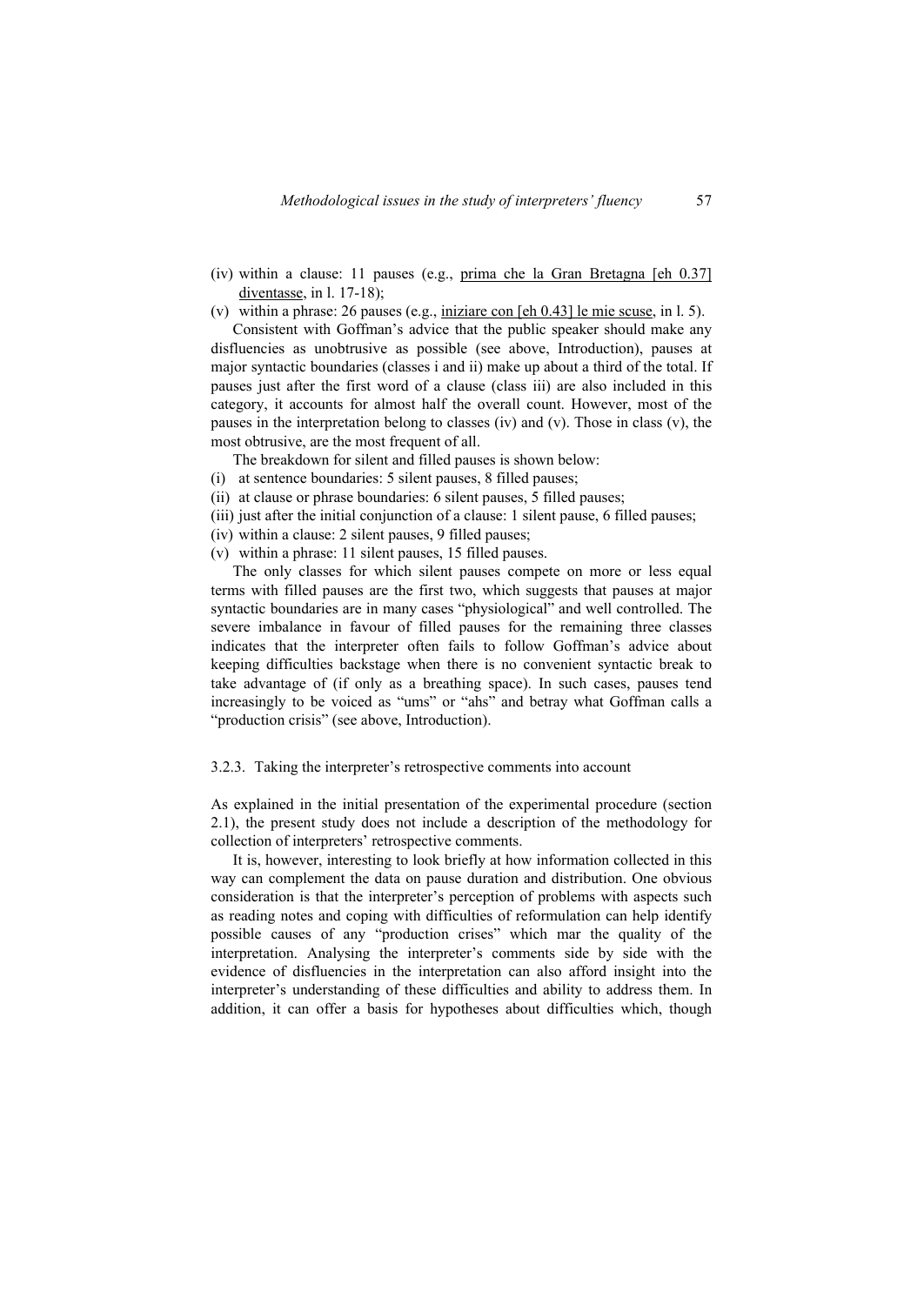successfully managed, might create a "knock-on" effect in other speech segments.

One way of using the interpreter's comments is to focus on whether they indicate types of difficulty which coincide with frequent and/or prolonged pausing. To give a simple example, about a third of the interpreter's comments in this case focus on language difficulties (as opposed to problems in managing notes and/or in following the speaker's logic). These difficulties are mentioned when the interpreter focuses on phrases such as "è stato [0.43] a [mm 0.51] Bruxelles" (for "was in Brussels"), "vorrei iniziare con [eh 0,43] le mie scuse [ eh 1,02] vorrei scusarmi" (for "I have to give you a very apologetic lecture; I've got to apologize"), "ha una [0.99] un finale positivo" (for "has a happy ending") and "svolgere un [eh 0,47] un ruolo [eh 0,26] sovrannazionale quindi di controllo sovrannazionale" (for "to be in some degree supranational"). The comments indicate various types of language difficulty (doubts about whether Brussels is "Bruxelles"; problems in finding an equivalent for "apologetic" and "apologise", perceived as more grandiloquent than "scuse" and "scusarmi"; hesitation as to whether the English form "happy end[ing]", often used in Italian, is suitable here; the problem of finding an Italian equivalent for "supranational", specific to the discourse field of international relations). In this respect, having the student focus on which difficulties have been associated with comparatively long pauses can help ensure that the language points concerned are appropriately addressed.

Students should understand the importance of recognising potential problems during a consecutive interpretation well before they have to reformulate the speech segments concerned. Though it is counterproductive to focus exclusively on these at the expense of listening, note-taking and reformulation, it is better to think about possible solutions beforehand than simply to stumble across unforeseen surprises when glancing down at the notepad during reformulation. If the interpreter can avoid last-moment hesitation in assessing the possible need for strategic choices such as paraphrases or omissions, s/he can achieve an acceptable trade-off between completeness and a fluent, agreeable presentation.

# 4. Conclusion

The methodology described in the previous sections is intended to provide a practical approach to fluency assessment in interpreting. While the methodology should also lend itself to research on fluency in simultaneous interpreting, the interpreter is obviously subject to different constraints in the two modes. Fluency in simultaneous is more subject to the quality of source speech delivery; in consecutive, the interpreter must achieve a good balance of careful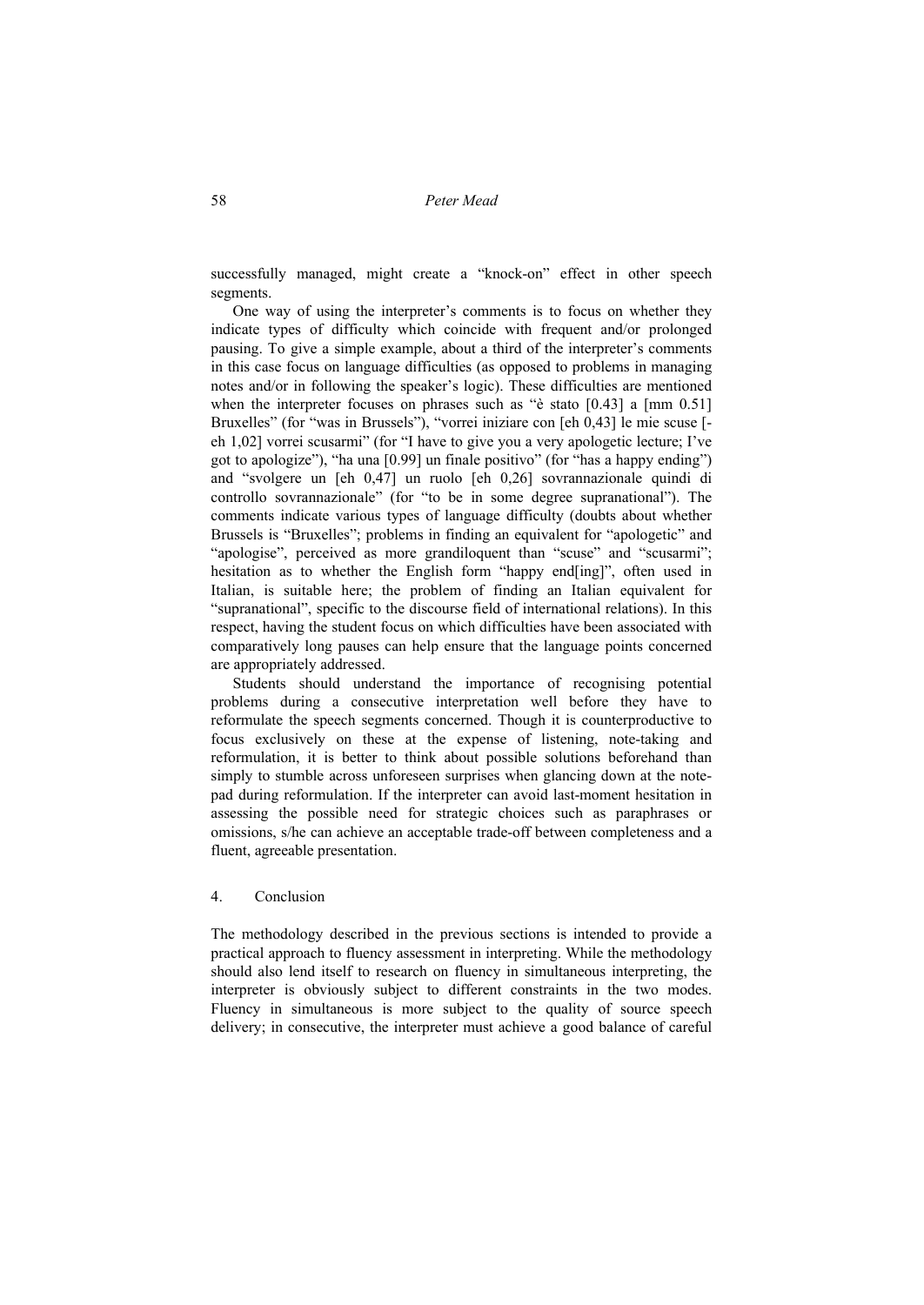listening and judicious use of notes, with ability to read notes at a glance and speaking skills coming to the fore during reformulation.

This kind of study takes time, and envisaging its use for (self-)assessment during training is probably unrealistic. On the other hand, the kind of software required for research of this kind is readily available and relatively inexpensive. Studies of fluency could thus be undertaken in many different settings. This would make it possible to pool data in relation to a range of variables, offering an interesting point of contact and exchange with mainstream linguistics research. An important proviso in this respect is the need to recognise any limitations in terms of comparability because of methodological differences. This has been clearly seen, for parameters like PTR and MLR, in a number of examples analysed above.

Research on fluency in interpretation, though still in its infancy, is an exciting area of study. It offers considerable interest, not only for purposes of academic debate but also for what should surely be the ultimate goal of interpreting studies – increasingly informed insight into how trainee interpreters can be helped to negotiate the many difficulties of the learning process.

## Appendix 1: Source text for the consecutive interpretation

The last time that I was in a simultaneous translation situation, it was in Brussels, at a committee of the European Union, and I heard the translator saying, 'This man is talking too fast and I think he's talking nonsense'. So if I talk too fast or if I use obscure words, please do, as suggested, interrupt in any way and we can have questions afterwards.

I have to give you a very apologetic lecture; I've got to apologize for my country for its diplomatic stupidity, I think, as I shall show, over the last 50 years in relation to Europe.

I think that the story I'm going to tell you has a happy ending, or there's a chance of it having a happy ending, but meanwhile I just have to apologize, in a sense, for what my country and its leaders have done, people of all parties, in relation to European politics over the last 50 years. Now what I'm going to do is to go very fast through the list of dates on the handout I have given you and then I'm going to try and seek explanations for what has happened in Europe. Britain has been an awkward partner in relation to Europe, before and since we became members of the European Economic Community and now the European Union.

The first date I put on my list was 1946, Winston Churchill's speech in Zurich, where he called for a United States of Europe. And then he said, but he meant that just for the Europeans, and Britain of course doesn't really quite know whether it's in Europe or not ; Europe begins at the English Channel, in a large amount of English discourse about politics. We didn't think that we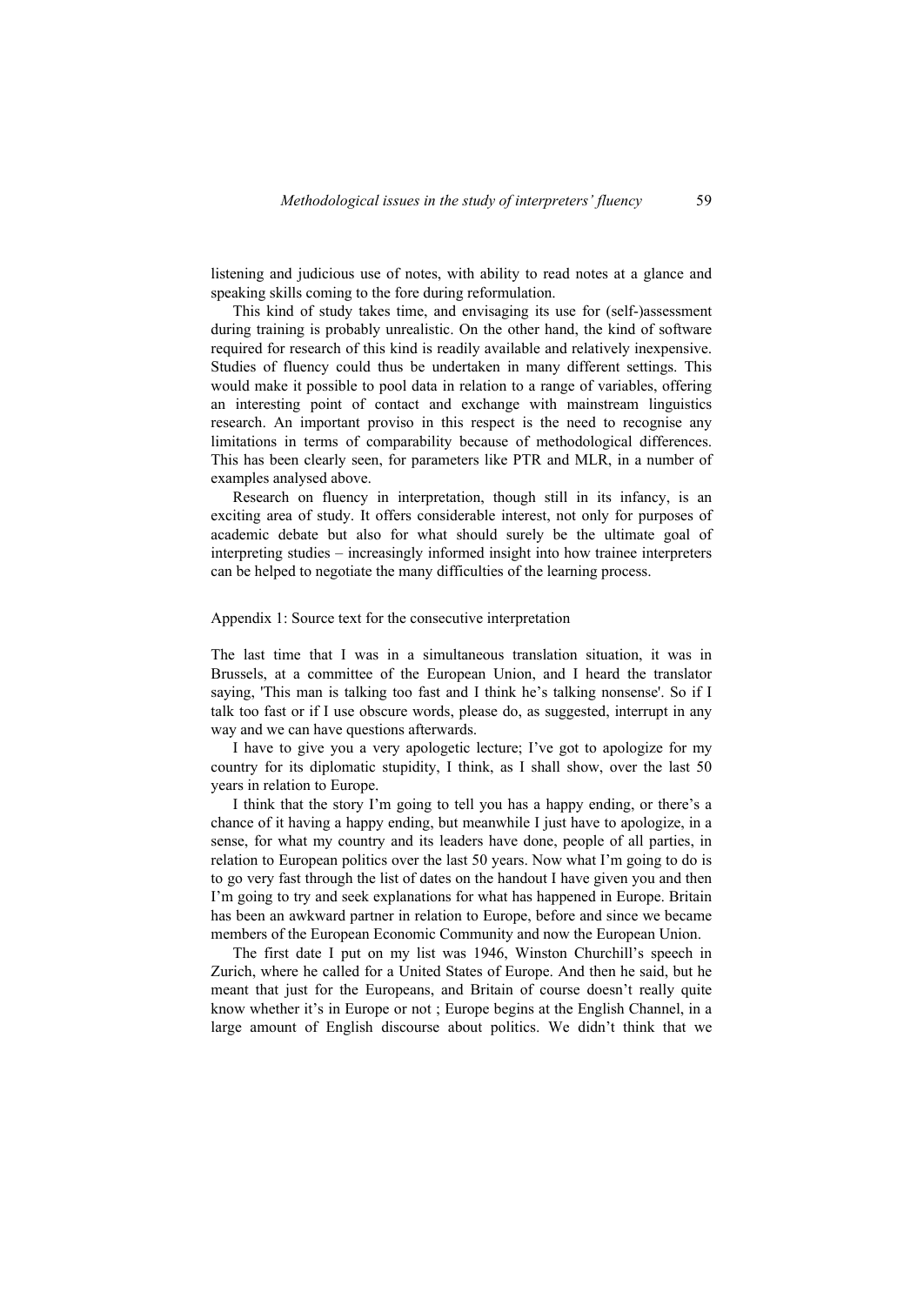wanted, or we were not prepared to involve ourselves fully in Europe. In 1948, there was the Brussels Treaty, a defensive treaty, with the Benelux countries and France, and the Council of Europe was set up. The French wanted the Council of Europe to be in some degree supranational, but the British insisted on it being purely international. And so we were reluctant when people were trying to get on with things then.

The British at that stage, I think, had the arrogance to believe that they were still the richest country in Europe, less damaged by the war than any other Western European country, and that the wretched Europeans were trying to import our strength to compensate for their weakness. Now, of course, the tables were fairly rapidly turned. And the rate of economic growth in Western Europe in the course of the 1950's turned Britain from the top nation in Europe, in terms of economic measurements, economic success, into a relatively middle of the road nation, in terms of economic success. We were dropping down the growth league all the time. But we didn't recognize that at the beginning, when we were being difficult.

### Appendix 2: Distribution of pauses in the interpretation

*Pauses of at least 0.25 sec. are indicated in bold type. Five classes have been identified, according to where they occur:* 

- (i) *pauses between sentences are shown against the left margin, with no accompanying symbol*;
- (ii) *pauses between clauses are indicated with one asterisk* (\*);
- (iii) *pauses just after the initial conjunction of a clause are indicated with two asterisks* (\*\*);
- (iv) *pauses within a clause are indicated with three asterisks* (\*\*\*);
- (v) *pauses within a phrase are indicated with four asterisks* (\*\*\*\*).

#### buongiorno

- **[- eh 1,89]** l'ultima volta che ho partecipato a un convegno è stato **\*\*\*\*[0,43]** a **\*\*\*\*[mm 0.51]** Bruxelles **\*[0,47]** dove gli interpreti mi hanno detto **\*[eh 0,73]** che stavo parlando troppo velocemente e stavo dicendo delle stupidaggini
- **[0,87]** quindi nel caso ciò succedesse anche questa volta vi prego di dirmelo in modo che possiamo comunicare senza molti problemi
- **[0,83]** innanzitutto **\*[0,25]** vorrei iniziare con **\*\*\*\*[eh 0,43]** le mie scuse **[- eh 1,02]** vorrei scusarmi per il comportamento della del mio staff per la
- sua stupidità nei confronti dell'Europa e nei vostri confronti
- **[1,57]** la storia che vi racconterò comunque ha una **\*\*\*\*[0,99]** un finale positivo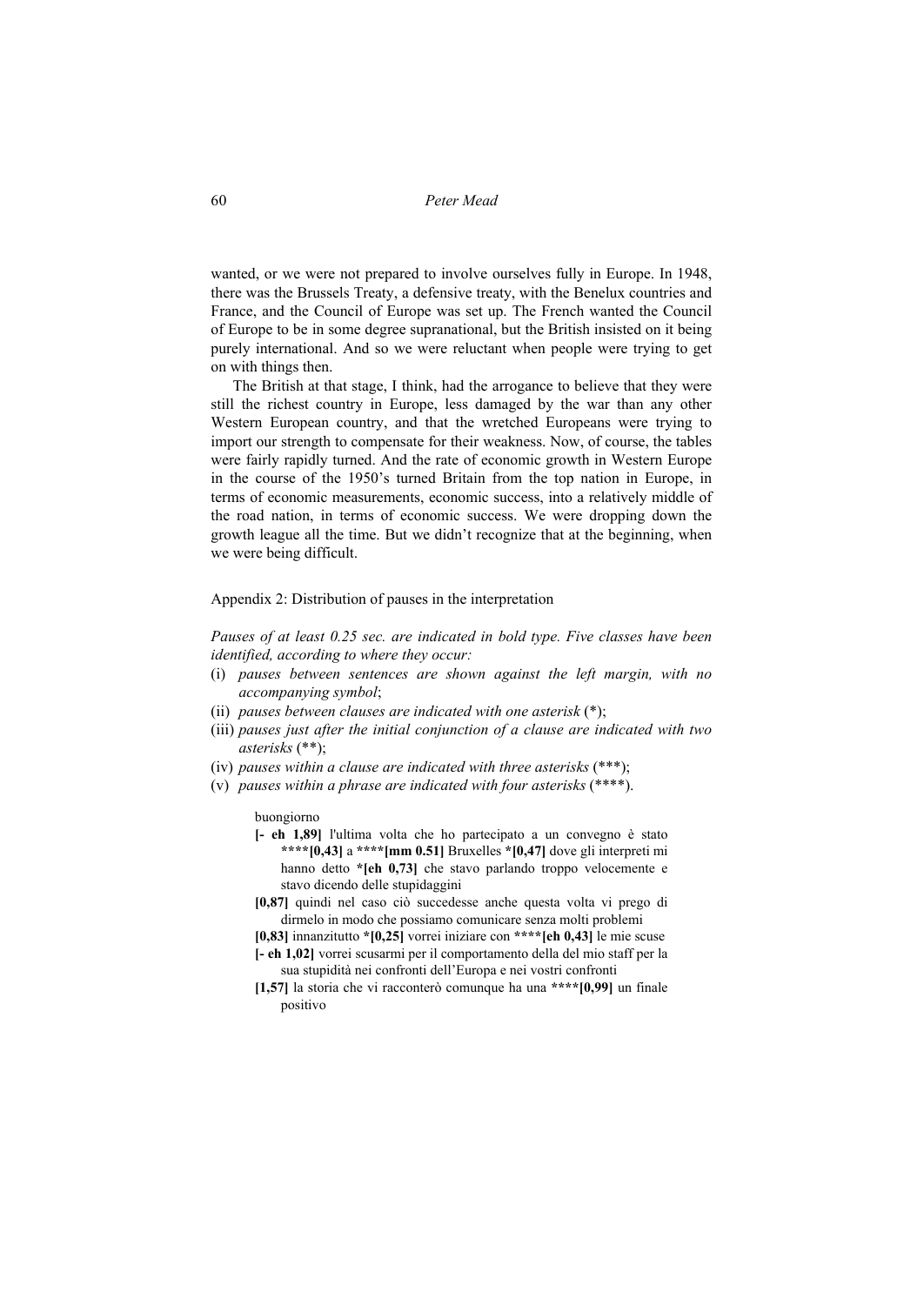- **[eh 1,68]** comunque penso che siano necessarie le [0,18] le mie scuse ancora una volta per quello che **\*\*[eh 0,40]** i miei concittadini hanno fatto nei vostri confronti e all'interno della **\*\*\*\*[0,33]** politica dell'Unione Europea
- **[- eh 1,93]** il mio **\*\*\*\*[0,55]** discorso **\*\*\*[eh 0,54]** è diviso in in due parti principalmente vi vorrei **\*\*\*[0,40]** parlare un po' [eh 0,22] delle date più importanti che riguardano la creazione **\*\*\*\*[0,26]** dell'Unione Europea e i rapporti della Gran Bretagna nell'Unione [0,15] con l'Unione Europea **\*[0,36]** e poi **\*\*[eh 0,43]** darvi alcune spiegazioni per quanto riguarda **\*\*[0,54]** il ruolo che ha svolto [0,22] il mio stato all'interno dell'Unione Europea
- **[- eh 2,11]** il comportamento della **\*\*\*\*[eh 0,62]** Gran Bretagna può **\*\*\*[eh 0,44]** sembrare un po' strano **\*[- eh 2,95]** forse difficile da comprendere da parte degli altri membri dell'Unione Europea soprattutto **\*[eh 0,36]** prima che la Gran Bretagna **\*\*\*[eh 0,37]** diventasse **\*\*\*[mm 0,66]** membro dell'Unione Europea
- **[- eh 1.02]** la prima data **\*\*\*\*[eh 0,59]** importante il primo evento di cui vi voglio parlare è il discorso tenuto da Churchill a Zurigo nel millenovecentoquarantasei **\*[1,64]** dove [0,15] Churchill ha **\*\*\*\*[ eh 1,13]** parlato **\*\*\*[eh 0,47]** della situazione dell della Gran Bretagna affermato che **\*\*[eh 0,62]** la Gran Bretagna non era ancora pronta per entrare a far parte dell'Unione Europea
- **[0,55]** la seconda data **\*\*\*\*[eh 0,48]** fondamentale per la creazione dell'Unione Europea e per **\*\*\*\*[0,29]** il ruolo della Gran Bretagna all'interno dell'Unione è il millenovecentocinquantotto in cui è stato **\*\*\*\*[0,29]** firmato il **\*\*\*\*[eh 0,26]** Trattato di Bruxelles **\*[0,80]** ed è stato creato il **\*\*\*\*[eh 0,26]** Consiglio Europeo **\*[0,69**] che secondo l'Unione doveva svolgere un \*\*\*\***[eh 0,47]** un ruolo **\*\*\*\*[eh 0,26]** sovrannazionale quindi di controllo sovrannazionale
- **[- eh 1,31]** la Gran Bretagna [0,22] si è opposta alla decisione del consiglio e ha **\*\*\*\*[0,32]** affermato che **\*\*[eh 0,51**] il Consiglio Europeo dovrebbe **\*\*\*[0,32]** più che altro avere un ruolo internazionale
- **[1,53]** il **\*\*\*\*[mm 0,48]** l'atteggiamento della Gran Bretagna **\*\*\*[- eh 1,79]** è **\*\*\*\*[0,69]** sembrato arrogante **\*[- eh - 2,15 ]** visto che **\*\*[ehmm 1,31]** i cittadini inglesi e il governo **\*\*\*\*[eh 0,40]** inglese **\*\*\*[eh 1,31]** pensava [0,22] che l'Unione Europea aveva bisogno della **\*\*\*\*[- eh 1,02]** Gran Bretagna [0,18] per [eh 0,22] aiuti economici **\*[eh - 2,01]** per **\*\*[eh 0,66]** risollevare la situazione **\*\*\*\*[0,36]** così negativa del **\*\*\*\*[eh 0,44]** dell'Europa
- **[- eh 2,62]** infatti in tutto l'arco **\*\*\*[eh 0,33]** degli anni cinquanta l'economia **\*\*\*\*[0,37]** europea **\*\*\*[eh 0,41]** non aveva **\*\*\*\*[mm 0,74]** mostrato grandi miglioramenti e la situazione era piuttosto negativa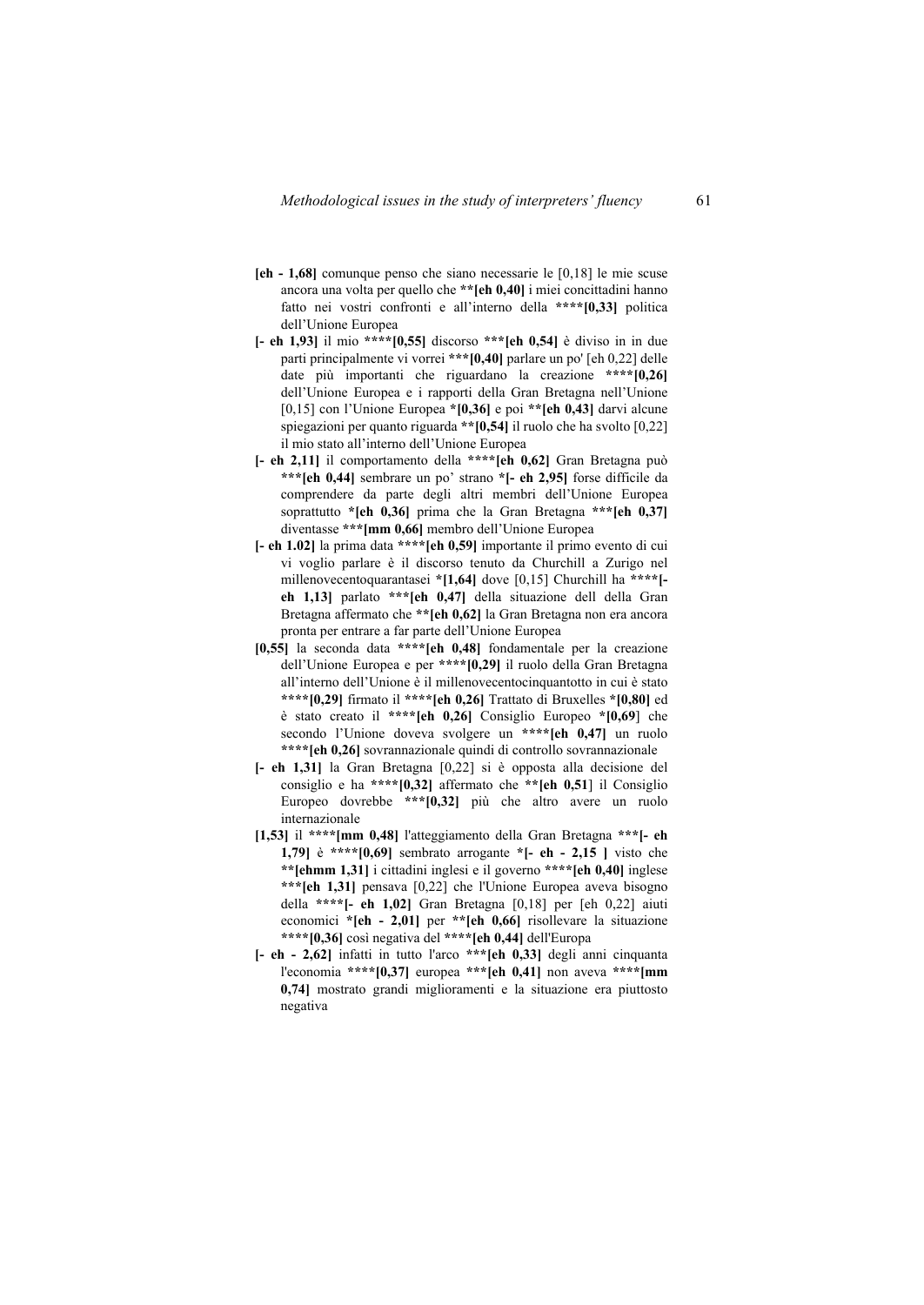References

- Barik H.C. (1973) "Simultaneous interpretation: temporal and quantitative data", *Language and Speech* 16/3, pp. 237-270.
- Barik H.C. (1975) "Simultaneous interpretation: qualitative and linguistic data", *Language and Speech* 18/3, pp. 272-297.
- Butterworth B. (1980) "Evidence from pauses in speech", in *Language Production*, vol. 1, *Speech and Talk*. Ed. by B. Butterworth, London, Academic Press, pp. 155-176.
- Butterworth B. (ed.) (1980) *Language Production*, vol. 1, *Speech and Talk*. London, Academic Press.
- Dechert H.W. and Raupach M. (eds.) (1980) *Temporal Variables in Speech*, The Hague, Mouton.
- Deese J. (1980) "Pauses, prosody, and the demands of production in language", in *Temporal Variables in Speech*. Ed. by H.W. Dechert and M. Raupach, The Hague, Mouton, pp. 69-84.
- Duez D. (1982) "Silent and non-silent pauses in three speech styles", *Language and Speech* 25/1, pp. 11-28.
- Enkvist N.E. (ed.) (1982) *Impromptu Speech: a Symposium*, Åbo, Åbo Akademi.
- Evandri F. (1998) *La resa interpretativa: problemi di valutazione*, unpublished thesis, Università degli Studi di Bologna, Scuola Superiore di Lingue Moderne per Interpreti e Traduttori.
- Garzone G. e Viezzi M. (eds.) (2002) *Interpreting in the 21st Century. Challenges and Opportunities*, Amsterdam/Philadelphia, John Benjamins.
- Gile D. (1995) *Regards sur la Recherche en Interprétation de Conférence*, Lille, Presses Universitaires de Lille.
- Gile D. (1999) "Variability in the perception of fidelity in simultaneous interpretation", *Hermes* 22, pp. 51-79.
- Goffman E. (1981) *Forms of Talk*, Philadelphia, University of Pennsylvania Press.
- Goldman-Eisler F. (1958) "The predictability of words in context and the length of pauses in speech", *Language and Speech* 1, pp. 226-231.
- Goldman-Eisler F. (1967) "Sequential temporal patterns and cognitive processes in speech", *Language and Speech* 10, pp. 122-132.
- Jones R. (1998) *Conference Interpreting Explained*, Manchester, St Jerome Press.
- Kopczynski A. (1981) "Deviance in conference interpreting", in *The Mission of the Translator Today and Tomorrow. Proceedings of the 9th World Congress of the International Federation of Translators*.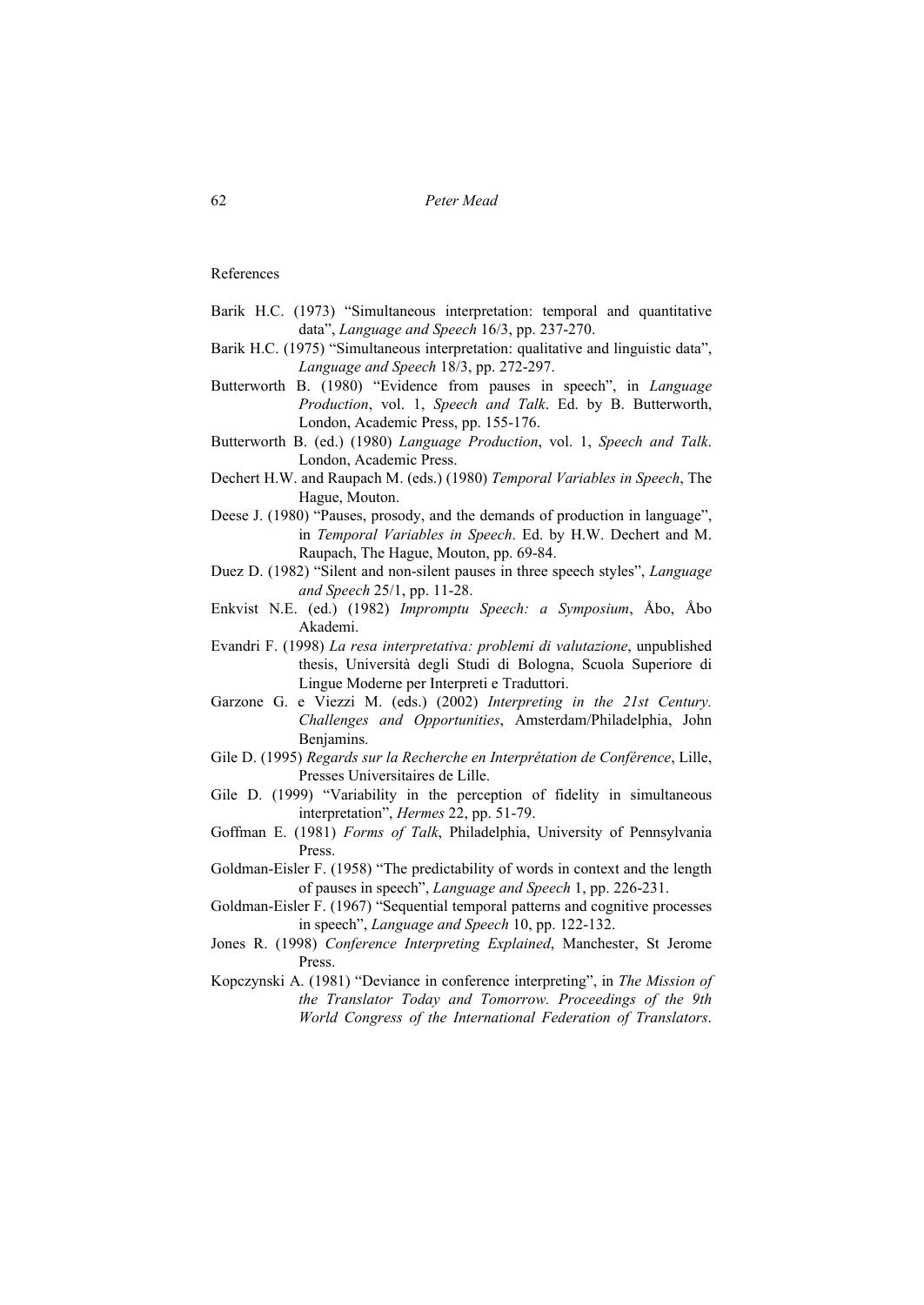Ed. by A. Kopczynski, A. Hanftwurcel, E. Karska and L. Rywin, Warsaw, Polska Agencja Interpress, pp. 399-404.

- Kopczynski A., Hanftwurcel A., Karska E. and Rywin L. (eds.) (1981) *The Mission of the Translator Today and Tomorrow. Proceedings of the 9th World Congress of the International Federation of Translators*, Warsaw, Polska Agencja Interpress.
- Kurz I. (1993) "Conference interpretation: expectations of different user groups", *The Interpreters' Newsletter* 5, pp. 3-16.
- Lehtonen J. (1982) "Non-verbal aspects of impromptu speech", in *Impromptu Speech: a Symposium*. Ed. by N.E. Enkvist, Åbo, Åbo Akademi, pp. 33-45.
- Mead P. (2002) "Exploring hesitation in consecutive interpreting: an empirical study", in *Interpreting in the 21st Century. Challenges and Opportunities*. Ed. by G. Garzone and M. Viezzi, Amsterdam/ Philadelphia, John Benjamins, pp. 75-84
- Onnis L. (1999) *On Processing Language in Real Time: Fluency in Native and Non-Native Speakers*, unpublished thesis, Università degli Studi di Bologna, S.S.Li.M.I.T.
- Pöchhacker F. (1993) "On the *science* of interpretation", *The Interpreters' Newsletter* 5, pp. 52-59.
- Raupach M. (1980) "Temporal variables in first and second language speech production", in *Temporal Variables in Speech*. Ed. by H.W. Dechert and M. Raupach, The Hague, Mouton, pp. 263-70.
- Towell R., Hawkins R. and Bazergui N. (1996) "The development of fluency in advanced learners of French", *Applied Linguistics* 17/1, pp. 84- 115.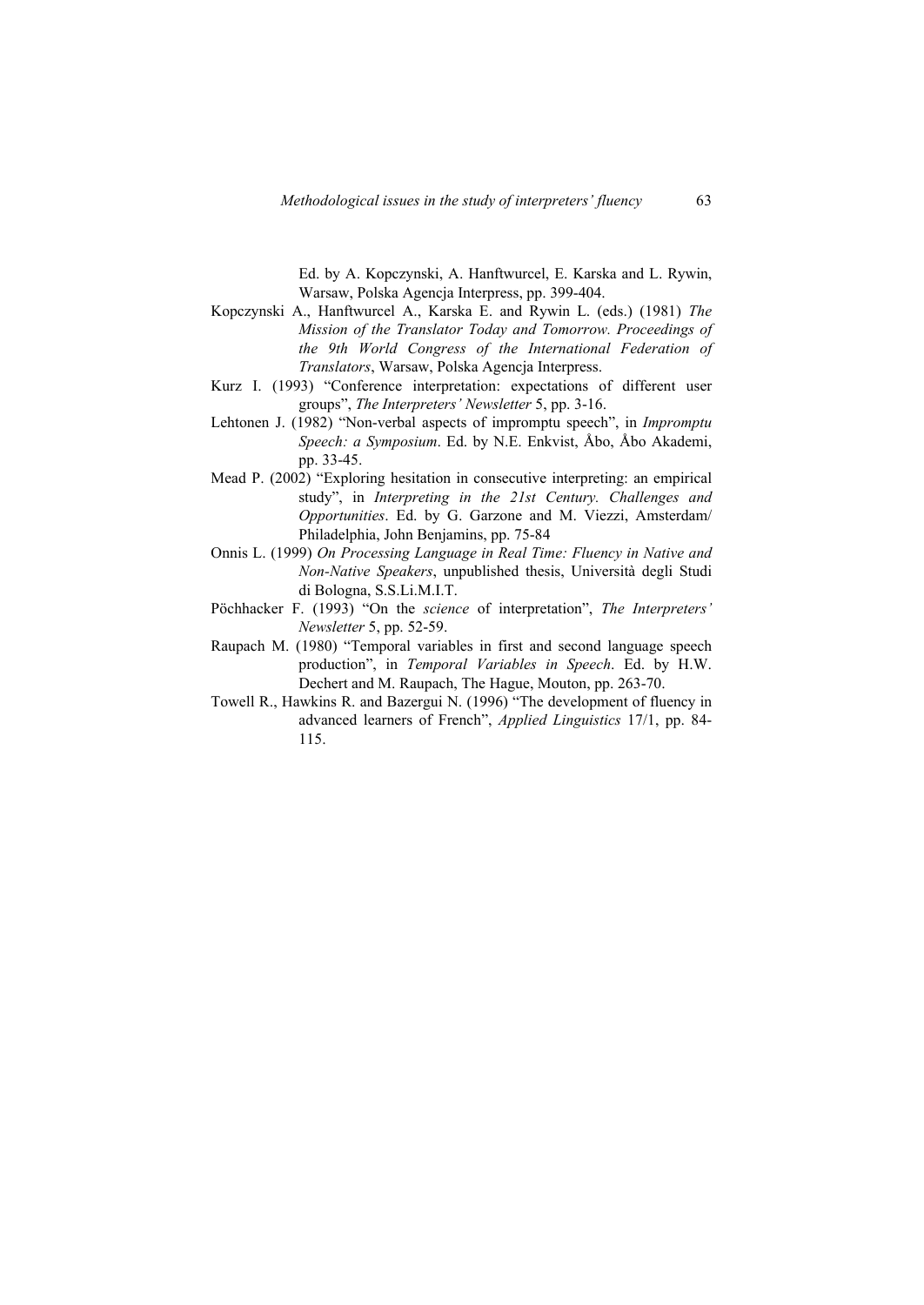# **CORPUS LINGUISTICS METHODS IN INTERPRETING RESEARCH: A CASE STUDY**

Šárka Timarová Charles University, Prague

#### 1. Introduction

Among the central issues in interpreting research methodology is the question of how to approach and analyse experimentally collected data. Computer-aided analysis (cf. Pöchhacker 2004: 199) and corpus-linguistic methods in particular are one possible path (Pöchhacker 2004: 202). The use of corpus managers for analysis of large data files has been proposed more than once in translation studies by Baker who also published several empirical studies with examples of such analyses (e.g. Baker 1993, 1995, 2000). A similar proposal for interpreting studies was made in Shlesinger (1998). In this paper, I would like to describe some contributions and implications of the corpus-linguistic methods for interpreting research, and show two detailed step-by-step analyses to encourage more ideas.

## 2. Corpus Managers

The first and most obvious advantage of corpus managers (CM), the basic software tool, is their speed and capacity to process large amounts of data. Many previously laborious steps in data analysis can be done as, literally, one-click operations on a large number of data files. CMs also have many in-built functions. Some of those that only require pressing one button include list generation of all words found in the files, in alphabetical or frequency order, basic statistics on the total number of words (*tokens*), number of different words (*types*), number of sentences, average number of sentences per text, average number of words per sentence, number of sentences with 3, 4, 5 ... words. When searching for a particular item (a word, phrase ...), functions such as concordance (displays the item in a context of e.g. 5 preceding and 5 following words) or plotter (shows the distribution of the item throughout the text) are of great assistance. All statistics and searches can be done on a very large amount of individual files at the same time (i.e. all participant outputs). This list, already quite long, still does not cover all basic functions.

Perhaps the major challenge for the use of CMs in interpreting research is the need for availability of the data in an electronic format. This requires that the researcher still undertake a rather laborious transcription of the audio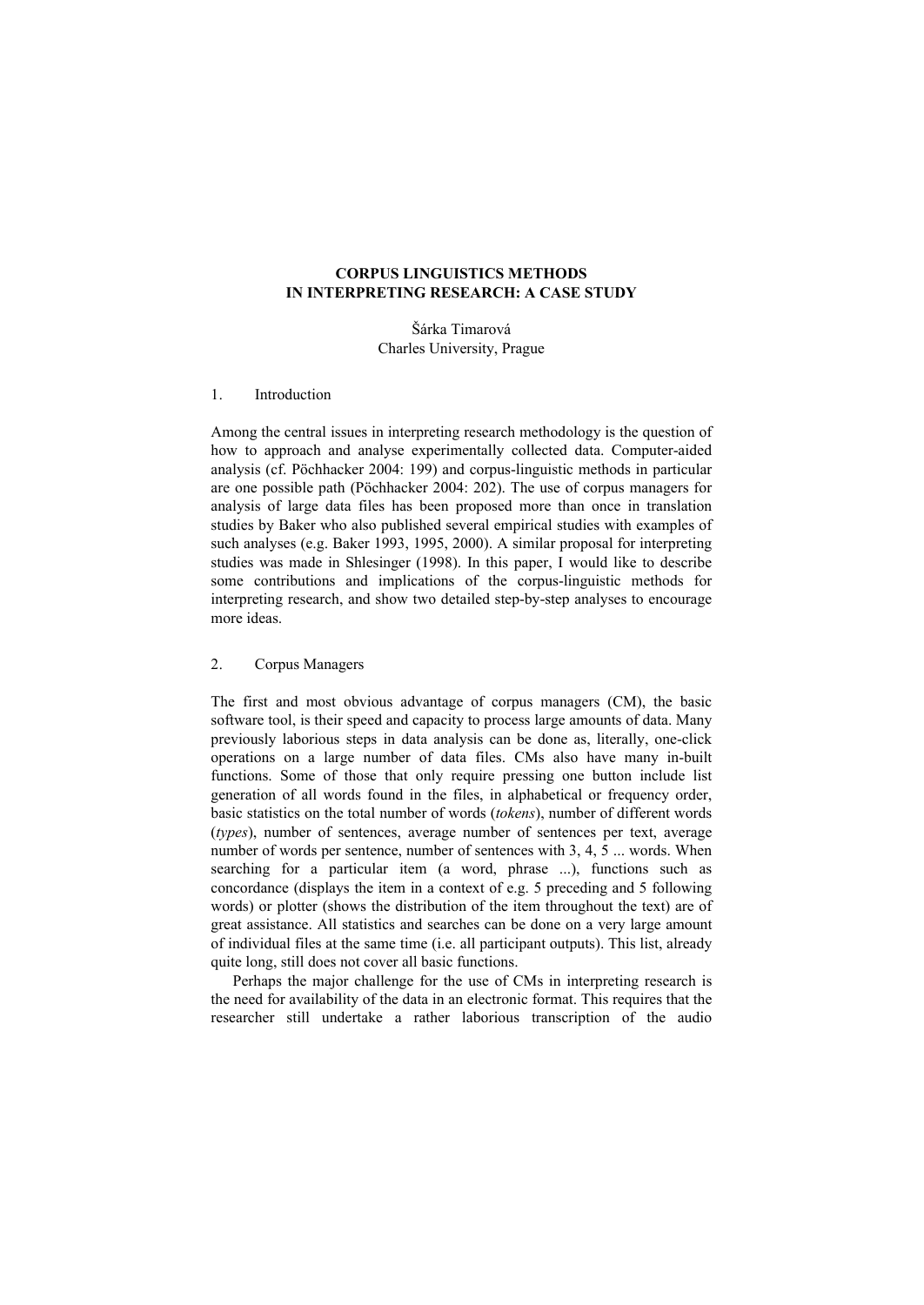66 *Šárka Timarová* 

recordings. At the moment, there are no reliable speech-to-text converting tools for many languages. Also the transcription requires that the researcher stop and think beforehand what exactly she wishes to investigate. Common CMs were primarily developed for processing written texts. This implies that they are not able to "read" the text in other than orthographic form. The transcript of audio output cannot therefore include any extralinguistic features (marks), such as intonation rise or hesitation within a word (e.g. *presi↑dent* would not be recognised as *president*), and a sentence would not be recognised if it does not start with a capital letter and end with full stop. Similarly, any unfinished words will not be recognised as such, but rather as words in their own right (delimited by a space on each end of the letter string, e.g. *I would like to co*[me] *go home*., where the unfinished *co* for *come* would be recognised as a word per se).

CMs can indeed be of great help for quantitative analysis, but one must bear in mind that they are only tools. The possession of an oven and a cookery book does not mean one has a meal, and having the most advanced text editor still means one has to write all papers oneself. Similarly, even with a CM, the researcher must have a very clear idea of what she wants to look for and how to look for it. In the following section, I will describe two analyses with emphasis on all major decisions that had to be made throughout the process to arrive at the desired result.

### 3. Sample Analyses

#### Participants

There were 18 participants: interpreting students who had completed their interpreting training and graduates with a maximum of 3 years of professional experience.

### Materials

 $\overline{a}$ 

Two genuine recordings of conference speeches in English were used as source texts. Interpreting was recorded on common audio cassettes. A standard MS Office package was used for transcriptions (MS Word) and partial data analysis  $(MS$  Excel). WordSmith Tools<sup>1</sup>, a corpus manager, was used for data analysis.

<sup>1</sup> The corpus manager employed in these analyses was WordSmith Tools published by Oxford University Press. Very helpful tutorials and support materials are available at the author's web pages. Mike Scott's webpage can be found at http://www.liv.ac.uk/~ms2928/wordsmith/screenshots/index.htm.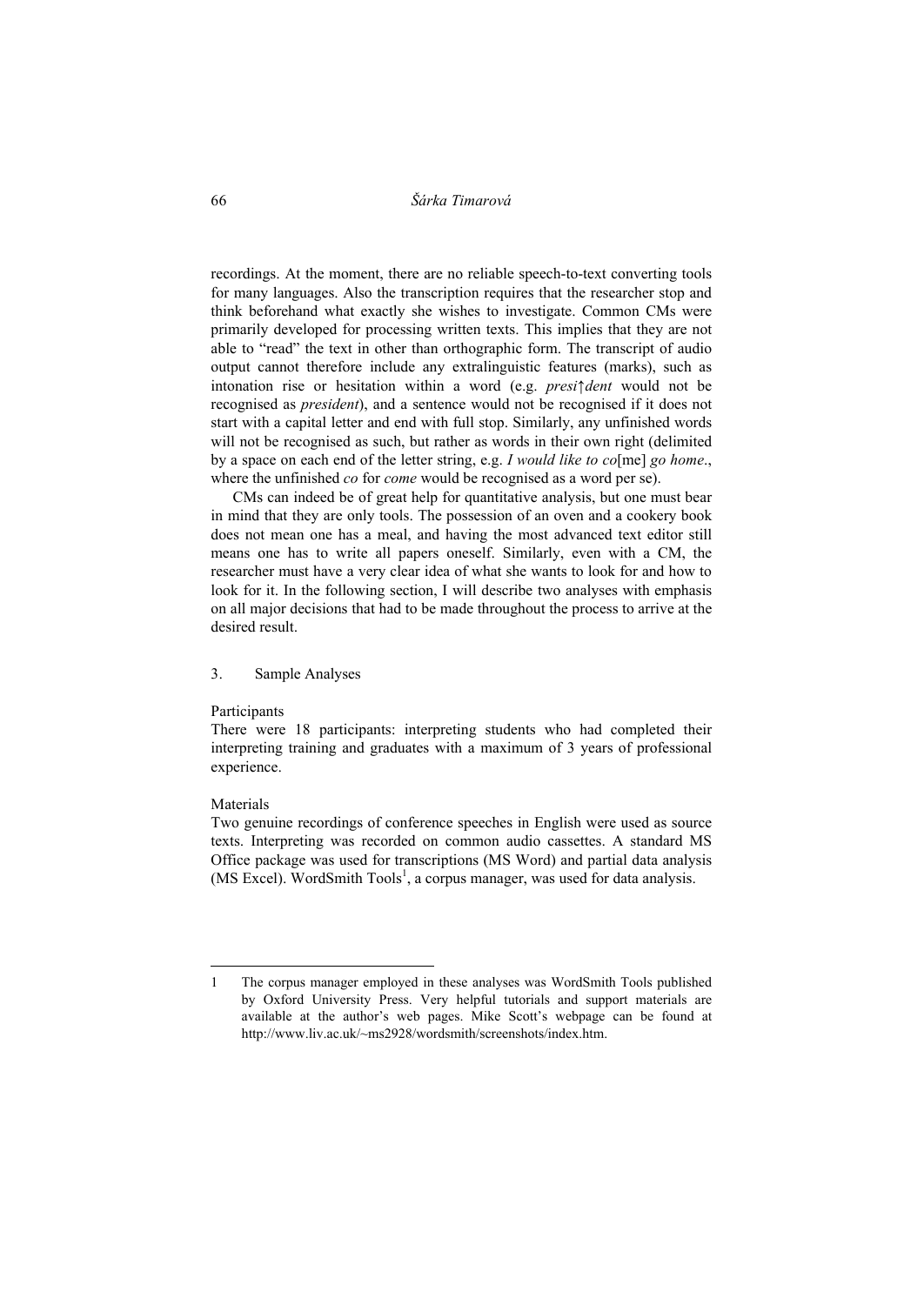### Procedure

Each participant interpreted two source texts: one consecutively and one simultaneously, from English into Czech (C to A). The output was 36 recordings divided into four groups according to text and mode (text 1 consecutively, text 1 simultaneously, text 2 consecutively, text 2 simultaneously).

### 3.1. Analysis 1: Text Length

## Rationale

As a first step in analysing differences between CI and SI, I decided to measure the length. In interpreting research, length is measured either in terms of words or syllables (word count is more frequent, but some authors have serious reservations, cf. Čeňková, 1988:101-102). As English words are generally shorter than Czech words, and as there are e.g. no articles in Czech, it seemed that a mere comparison of the ST and TT number of words would not be informative. Therefore, I decided to take both counts, words and syllables.

### Procedure

The first decision had to be made at the stage of transcription. As I decided early on to use a CM for analysis, it was obvious I would transcribe the texts orthographically. For purposes of measuring the length of the output, I decided to include in the transcription everything the interpreters said, including unfinished words. For purposes of the syllable count, I also had to transcribe some abbreviations (such as *USA*) as pronounced so they might be recognised as three syllables (*u es a*). Transcribed TTs (30,000 words, over 60 printed pages!) were then uploaded into the CM. One click produced an overview of the number of words for each TT and a total for a group of TTs (grouped according to text and mode). This operation took about 10 seconds. Counting the syllables was slightly more difficult, as the CMs are not able to recognise syllables. The decision that was made<sup>2</sup> is a good example of how to come up with a procedure which the tool is suited for. In Czech, all syllables are centered around a vowel. with only two relatively infrequent exceptions of diphthongs. Hence, I asked the CM to find all instances of A, E, I, O, U, etc., regardless of what came before or after them (whether they were at the beginning of a word, at the end of it, preceded/followed by other letters). The total number of instances found was the desired number of syllables (I still had to discount the diphthongs, using the same method, this time looking for AU and OU combinations). The most difficult part was coming up with the procedure: the search and count itself was

<sup>2</sup> For this idea I am indebted to Mirek Pošta, a colleague and a corpus-linguistics enthusiast.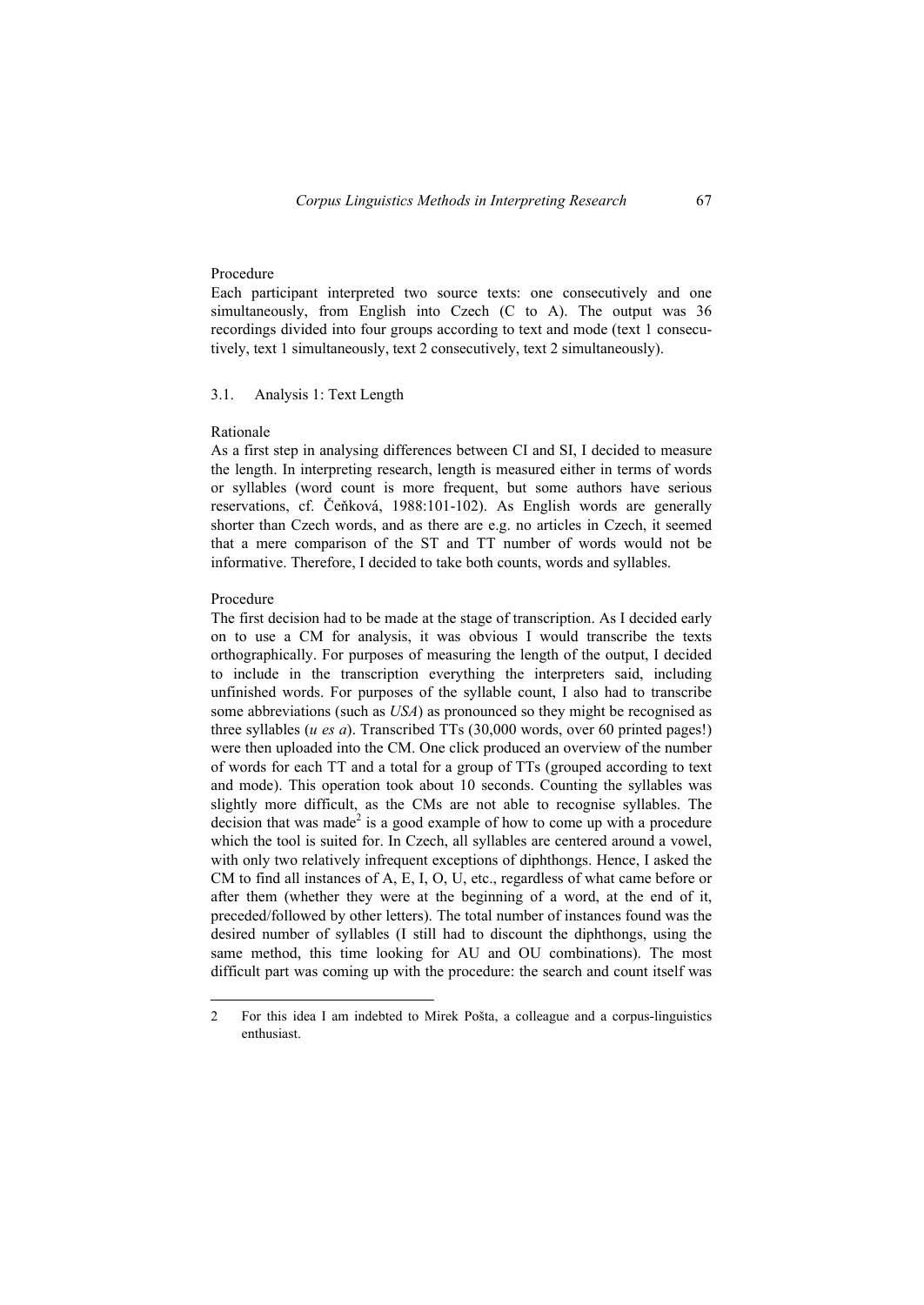68 *Šárka Timarová* 

again a matter of several seconds. Of course, this method will not work for every language. I am just trying to illustrate how the functions of a CM can be used, and how to adapt a research question into a workable procedure.

#### 3.2. Analysis 2: Lexical Density

#### Rationale

Lexical density is one of the key quantitative corpus parameters (Stubbs, 2002:39). The parameter is based on the fact that languages are composed of content words which are the primary carriers of meaning (nouns, adjectives, verbs, etc.) and function words (auxiliary verbs, pronouns, conjunctions, etc.). Lexical density is calculated as a ratio of the number of content words to the total number of words in a text and is expressed as a percentage, or

lexical density = 100 x number of content words/ total number of words

Lexical density is known to be higher in written texts than in spoken texts. Within the domain of spoken text, Stubbs (1996) found differences in lexical density between texts delivered in an environment with or without a direct contact with the listener. Genres where there is no feedback from the audience, such as answering machine messages or radio commentaries have a higher lexical density than genres where there is such feedback, such as public speeches or radio discussions (Stubbs, 1996:74). This raises an interesting question as to whether there would be a difference in lexical density between consecutive interpreting and simultaneous interpreting output: the consecutive interpreting environment allows for feedback and contact between the interpreter and her audience, while simultaneous interpreting does not. The following analysis describes a procedure for answering this question using a CM.

#### Procedure

The same small corpus of 36 samples was used. First of all, the transcriptions needed to be adjusted from the previous analysis (*u es a* back to *USA* to be counted as one word, etc.). The 36 files were uploaded to the CM and using the word list function a list of all different words (*types*) was obtained. The word list function produces a list of all words found at least once in at least one file. For each file, it will show how many times a given word appears in the file. The samples had a total of 30,000 words (*tokens* in CM terminology), but because many of them appeared more than once, there were only 3967 different words (*types*). Hence the CM reduced the total number of words the researcher needed to process by a factor of 7.5. The next step was to separate function and content words: I decided to isolate the function words, as their number is much lower than the number of content words. This step had to be done manually by going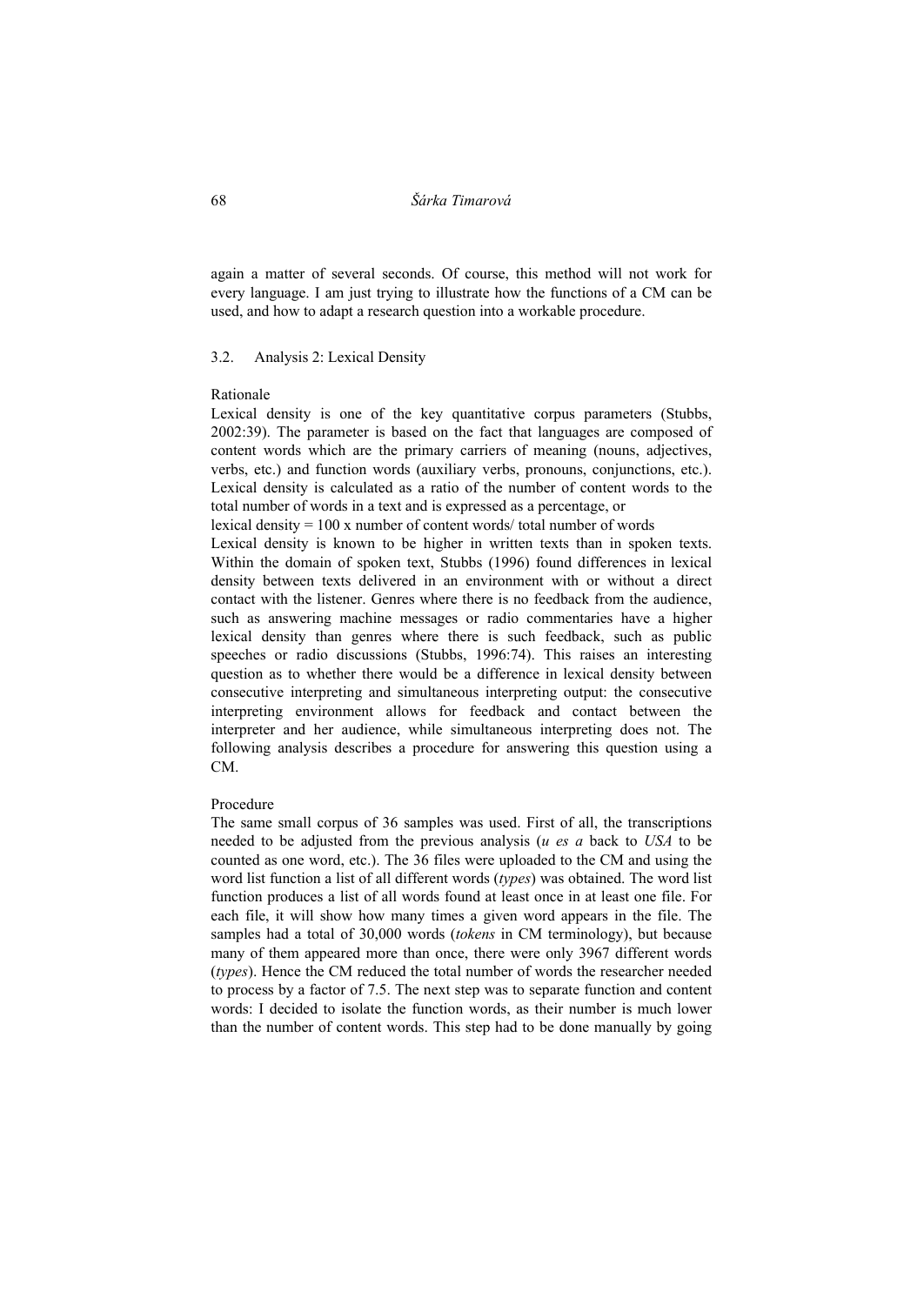through the list of 3967 words. By deleting the "unwanted" content words from the list, the resulting product was a list containing function words amounting to only 447 items. The list was exported into MS Excel and converted to a text file with individual words separated by a comma and a space. The result was a small text file composed solely of function words, which could be included among the "normal" files and serve as a reference file. The text file was uploaded to the CM and a new word list was generated. Clearly, this time the word list contained only function words, as there were no content words in this file.

The 36 tested files were divided into 4 groups according to mode (simultaneous, consecutive) and text (text 1, text 2). The CM generated a word list for each group, and the four word lists together with the function word list were compared: the CM produced a combined overview of all words from the corpus and their frequencies in each of the five word lists. The overview was exported again to MS Excel and ordered according to the function word list. This produces a list where the first 447 lines contained frequencies of function words, and the remaining 3520 lines with content word statistics were deleted. A total number of function words per group was calculated by adding up all frequencies, and slotted into the modified formula for lexical density, where the number of content words was expressed as the total number of words minus number of function words. As a result, four scores of lexical density (one for each group) were obtained.

While the above description may sound somewhat complicated, the actual procedure is rather straightforward. As in analysis 1, the important step is the operationalisation of the research question.

#### 4. Conclusion

The aim of this paper was to provide some practical examples of the use of corpus linguistics methods and its tools in interpreting research, and hopefully to encourage researchers to explore the possibilities corpus managers have to offer for data processing. While primarily designed for quantitative research, corpus managers can help with some aspects of qualitative research as well. It is my belief that corpus linguistics methodology offers valid tools for interpreting research.

#### References

Baker M. (1993) "Corpus Linguistics and Translation Studies. Implications and Applications", in *Text and Technology*. Ed. by M. Baker, F. Gill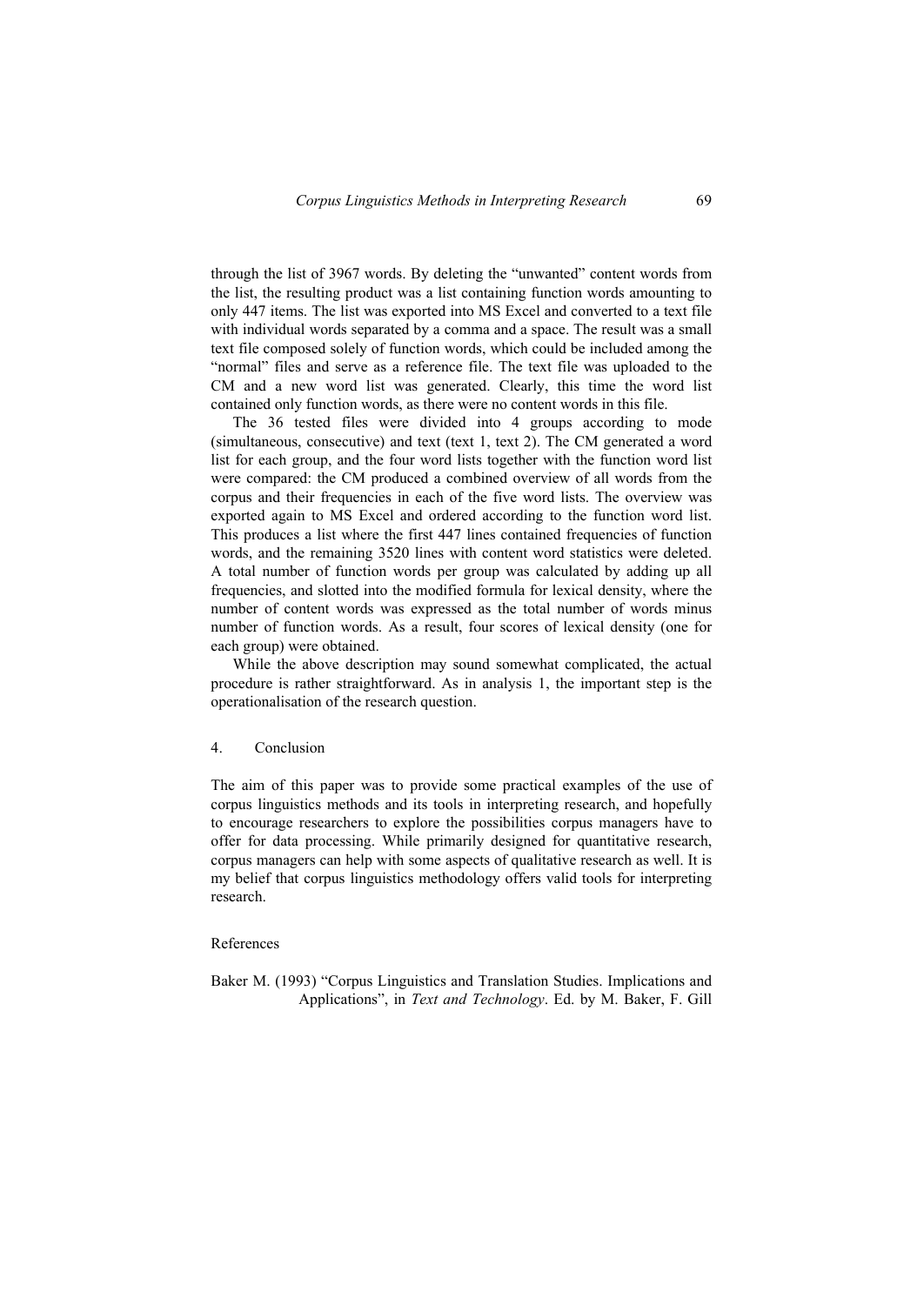and E. Tognini-Bonelli, Amsterdam-Philadelphia, Benjamins, pp. 233-250.

- Baker M. (1995) "Corpora in Translation Studies: An Overview and Some Suggestions for Future Research", *Target* 7: 2, pp. 223-243.
- Baker M. (2000) "Towards a Methodology for Investigating the Style of a Literary Translator", *Target* 12: 2, pp. 241-366.
- Čeňková I. (1988) *Teoretické aspekty simultánního tlumočení* [Theoretical Aspects of Simultaneous Interpreting], Praha, Univerzita Karlova.
- Pöchhacker F. (2004) *Introducing Interpreting Stud*ies, London and New York, Routledge.

Shlesinger M. (1998) "Corpus-based Interpreting Studies as an Offshot of Corpus-based Translation Studies", *Meta* XLIII, 4, pp. 486-493.

Stubbs M. (1996) *Text and Corpus Analysis*, Oxford, Blackwell.

Stubbs M. (2002) *Words and Phrases. Corpus Studies of Lexical Semantics*, Oxford, Blackwell.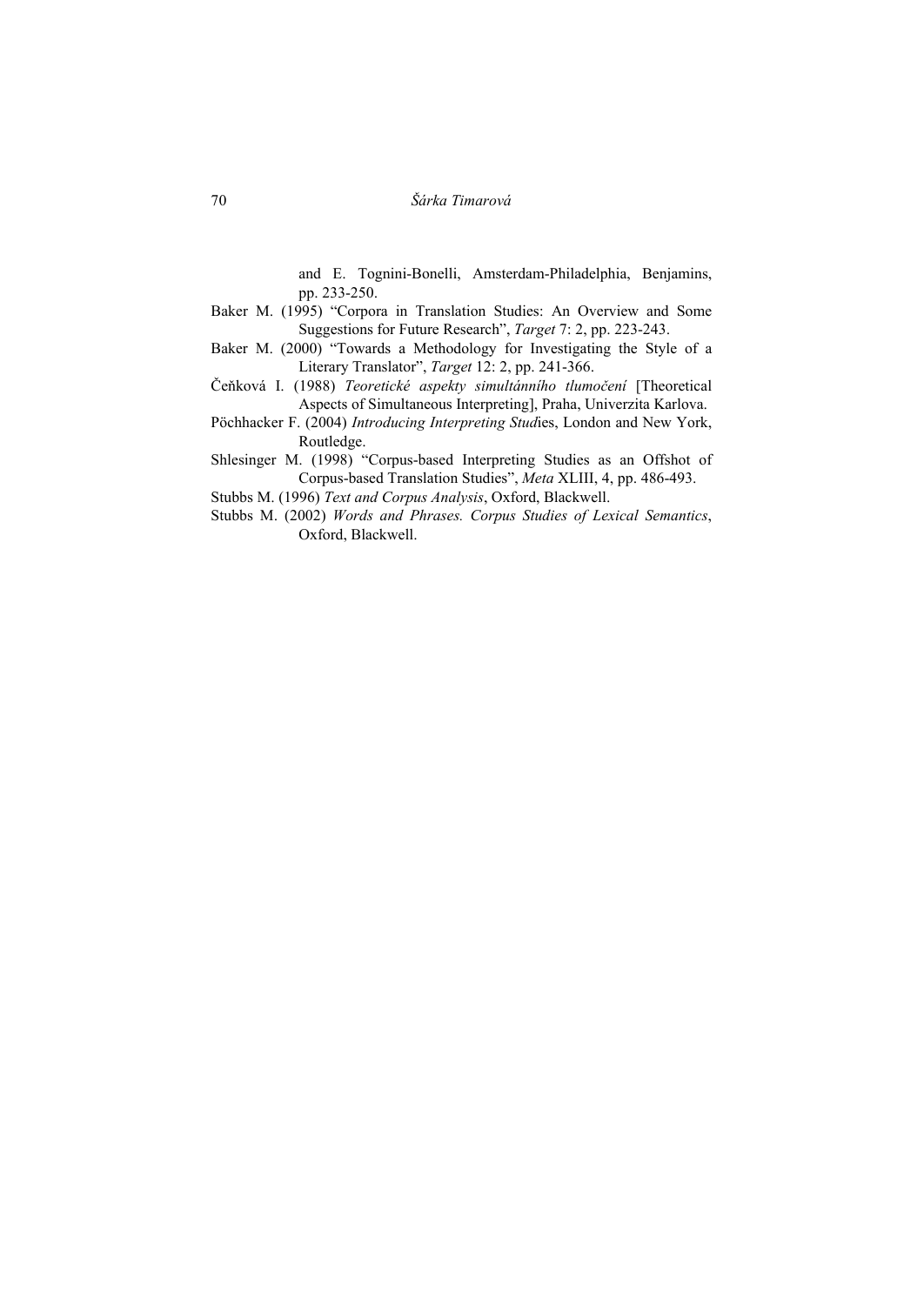## **FROM VOICE TO GESTURE: METHODOLOGICAL ASPECTS IN THE COMPILATION OF A TERMINOLOGICAL, TRI-LINGUAL, MULTIMODAL DICTIONARY**

Cynthia Jane Kellett Bidoli SSLMIT, University of Trieste

#### 1. Introduction

The First Forlì Conference on Interpreting Studies held in November 2000, highlighted the growing importance of community interpreting within the interpreting profession today (Garzone and Viezzi 2002: 296). Sign language interpreting falls within this context, and over the past ten years has gained greater recognition in Italy mirrored in research articles and a growing number of educational and training initiatives offered by both state and privately run institutions (see Amorini *et al*. 2000, Cameracanna and Franchi 1997, Carli *et al*. 2000, Gran and Kellett Bidoli 2000, 2001, Kellett Bidoli 2001, 2002, 2004a, 2005, forthcoming a, b, Stocchero 1995, Woll and Porcari Li Destri 1998). An Italian Sign Language (*Lingua dei Segni Italiana* - LIS<sup>1</sup>) course was introduced at the Advanced School of Modern Languages for Interpreters and Translators (SSLMIT) of the University of Trieste in 1998 generating curiosity and enthusiastic participation among students, as well as several interesting graduate dissertations.

Over the past two years, a seemingly unrelated investigation has been conducted by several research units throughout Italy, within a MIUR COFIN national project entitled *Intercultural Discourse in Domain-specific English*  coordinated by Professor M. Gotti<sup>2</sup>, into how and to what extent the English language influences cultural and linguistic communication in contact with Italian. Among the research groups, Trieste has been represented within the University of Turin unit investigating *Intercultural Practices and Strategies of Textual Recasting* to verify whether the production/reception of written and oral English discourse within a number of different domains leads to a propensity for cultural and linguistic intrusion from English into Italian. Italian society includes a particular 'community of practice' within its confines, that of the

<sup>1</sup> Although LIS stands for *Lingua Italiana dei Segni* the Italian Deaf prefer to call it *Lingua dei Segni Italiana.* This is because the former version could imply that one is referring to a signed version of Italian rather than a sign language with its own rules of grammar adopted in a specific geographical area.

<sup>2</sup> See: http:/www.unibg.it/cerlis/progetti.htm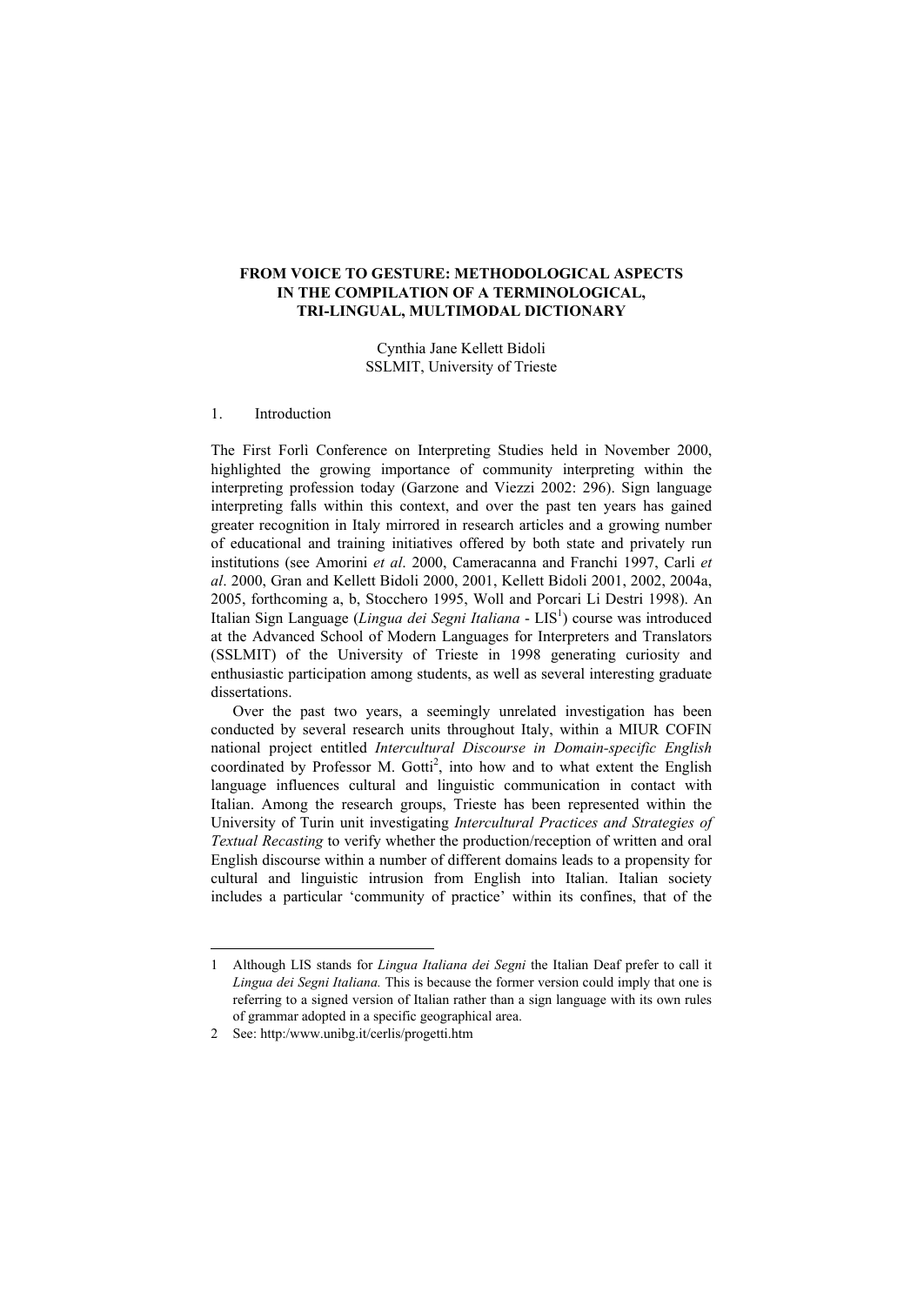Italian Deaf<sup>3</sup> community, which was targeted by the Turin unit as a very particular area of interlinguistic/cultural contact to study.

Contact with the English-speaking world within the Italian Deaf community almost exclusively depends on written Italian sources: translated books and articles, subtitled films, Italian websites on British or American issues and press reports from English-speaking countries found in newspapers or on TV news which at set times of the day are delivered in simultaneous sign language (translated from the Italian bulletin) during brief news broadcasts on some TV channels (Kellett Bidoli 2004 a: 129). But direct contact between the Italian Deaf and English may occur on the Internet, during English language lessons at school or university (see Ochse 2001, 2004), during study abroad on cultural exchanges (Socrates, Erasmus or Fulbright Scholarships) or at public conferences on deaf issues in the presence of English native speakers. If necessary the Deaf may resort to help through specialized teaching assistance and/or the services of professional sign-language interpreters in all those instances of direct intercultural and interlinguistic interaction with the Englishspeaking world.

Until recently, the nature and extent of cross-cultural encounters between English and the Italian Deaf signing community had not been investigated. To this purpose a survey was conducted in 2003 among professional Italian signlanguage interpreters to determine the extent of English to LIS interpretation in Italy and discover which genres are commonly involved in order to better understand the market requirements of this specialized form of oral translation (Kellett Bidoli 2005). Data analysis revealed that interpreters with an active knowledge of English, who could if necessary mediate from English to LIS, are more numerous than expected, but interpretation is normally filtered through Italian; the source language (English) passes through Italian and is thus relayed from an aural/oral mode through headphones to the LIS interpreter who transfers the received message into a gestural/visual mode for the Deaf. Several genres emerged from the survey, the most common not within the context of community interpreting as might have been expected, but within conference interpreting in which a number of specific specialist fields were identified, and in particular the field of linguistics (conferences on various linguistic aspects of sign language).

After this first stage of investigation, four oral speeches in English (delivered by American native speakers) were subsequently selected, in the form of 115

 $\overline{a}$ 

<sup>3</sup> It is an accepted convention in the literature to use "deaf" (with a lowercase "d") to refer to the audiological condition, while "Deaf" is used to refer to those deaf people who share a sign language and distinct cultural values.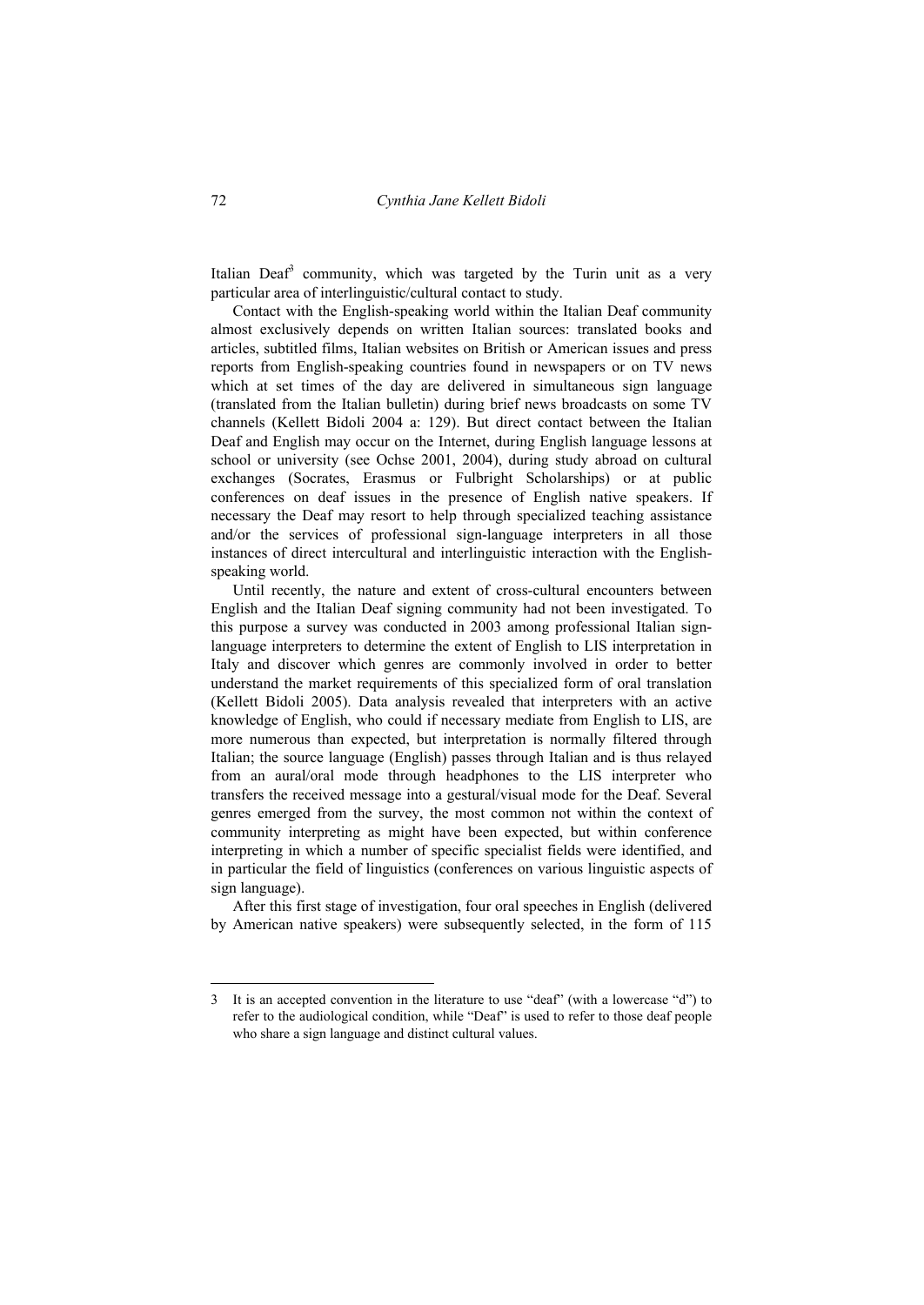minutes of video recordings taken in authentic conference settings<sup>4</sup>. The small corpus of speeches was composed of linguistics related topics containing 12,616 tokens of which there were 3,075 types. The speakers were video-recorded in small insets and a wide screen view of simultaneous interpretation into LIS provided a combination of multimodal parallel visual, oral/aural and gestural elements to analyse. The original video recordings in VHS were transformed into a digital corpus for electronic analysis of intercultural and interlinguistic features. Parallel corpora resulted in the form of:

- *a written transcription in English of the original spoken discourses;*
- *transcribed glosses of the signs in LIS;*

 $\overline{a}$ 

- *a written 'interpreted' version in English of the signed corpus;*
- *a written 'interpreted' version in Italian of the signed corpus.*

Detailed, contrastive, microtextual analysis was undertaken by aligning the parallel corpora to unveil intercultural and linguistic aspects of textual recasting during the mediation process from English to LIS. Alignment of the English and LIS transcriptions revealed evidence of disparity in the form of omissions and additions of information (from lexical items to whole chunks) leading to occasional instances of intercultural communicative failure through semantic misrepresentation or distortion. Detailed comparison of segments at microtextual level focussed on: word order asymmetries to detect syntactic anomalies; grammatical textual cohesion devices such as temporal succession, tense use and reference; substitution; intrusions; as well as lexical and cultural features of interest (see Kellett Bidoli forthcoming a and b). A few instances of cultural and linguistic intrusion from English were found but on the whole clear evidence emerged of awareness by the English-LIS interpreters of the need for adjustment during the mediation process to the specific linguistic and cultural traits of the target language.

The LIS corpus (composed of sign language glosses) was checked with the assistance of both a professional LIS interpreter and a deaf teacher of LIS. Several instances were found of unclear, ambiguous signing or even omission of technical phrases and lexical items related to linguistics. The perplexity and doubt experienced by the deaf expert made us wonder how much of the original

<sup>4</sup> W.C. Stokoe, a paper on the evolution of sign language, presented at the First National Conference on Sign Language, *Studi, esperienze e ricerche sulla lingua dei segni in Italia*, ENS, Trieste 13-15 September 1995, published in Italian in Caselli and Corazza 1997; W.P. Isham, "Research on Interpreting with Signed Languages", C.J. Patrie, "Sequencing Instructional Materials in Interpreter Education", and B. Moser-Mercer, "The Acquisition of Interpreting Skills", all three papers presented at the International Conference "*Meeting of Sign and Voice*", University of Trieste, Trieste 12-13 December 1997, published in Gran and Kellett Bidoli 2000.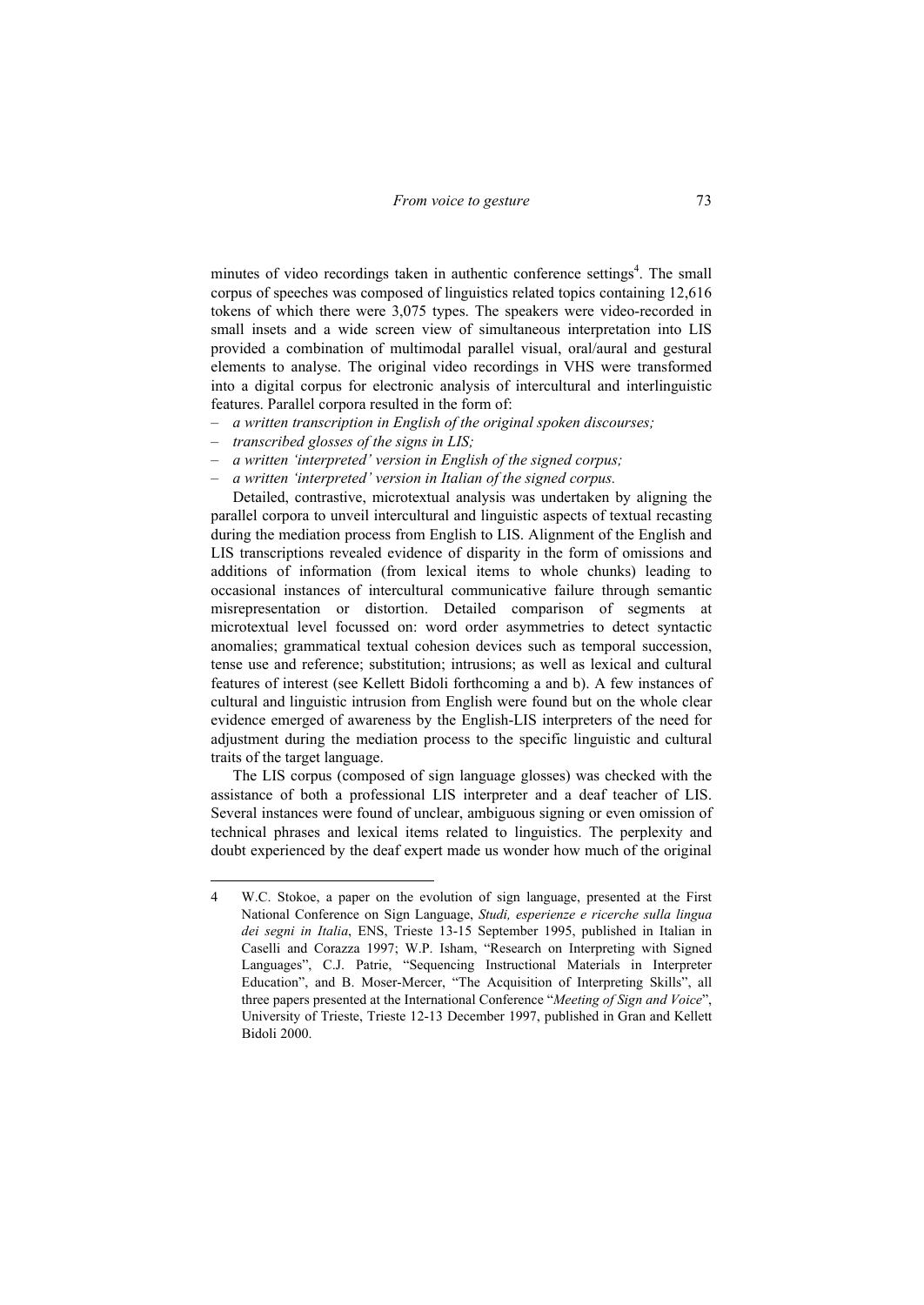message reaches the Deaf end-user at a conference and sparked the idea that some form of didactic support could be developed for trainee interpreters to enhance their signing ability in this specialist field as well as bridge the gap between English and LIS.

During electronic analysis of the corpus, word counts, word frequencies and concordances were run of both the English and LIS (glosses) to detect lexical items related to the field in question and to determine language use and translation strategies in context. It was soon realized that this data could also be turned to good advantage to enable the compilation of the didactic support we were looking for, or rather, the compilation of a multimodal terminological data bank or glossary to be used by students. Hence, a pilot version of a trilingual terminological glossary of linguistics in English, Italian and LIS was produced in electronic format on CD-ROM to be used as a teaching aid targeted at interpreter trainees of LIS (Kellett Bidoli 2004b).

10 lexical items were initially selected to produce over 60 entries (including synonyms and cross-references) across the three languages, each accompanied by phonetic transcription in English, a definition, examples of usage in context selected from the concordances, linguistic comments and easily accessible images of signs illustrated singly or in signed sentences in context. This paper briefly discusses existing LIS dictionaries available to interpreters before passing on to methodological aspects encountered during the glossary compilation.

## 2. Italian Sign Language dictionaries

Traditional dictionaries are today increasingly based on large and diverse corpora of written and spoken text as their primary data source, providing lexicographers with a limitless tool to compile up-to-date core vocabulary as well as collecting less frequently used words. Because of the three dimensional, kinetic nature of sign languages and the frequent lack of word-to-sign equivalence, there are difficulties involved in representing, transcribing or simply illustrating them 'on paper', compared to oral languages that can be represented graphically through conventional alphabets more easily. Dictionary compilation of signed languages is extremely arduous and intricate as they are composed of individual signs that convey meaning predominantly through arm and hand movements but also through simultaneous non-manual features such as posture, eye movement, gaze, head, lip and shoulder movements and much varied facial expression. Each sign is distinguished from another through four universally recognized parameters: handshape, palm orientation, movement and location. Generally, in traditional sign language paper-based dictionaries, each entry consists in a rudimentary sketch or photograph of a signer waist up, with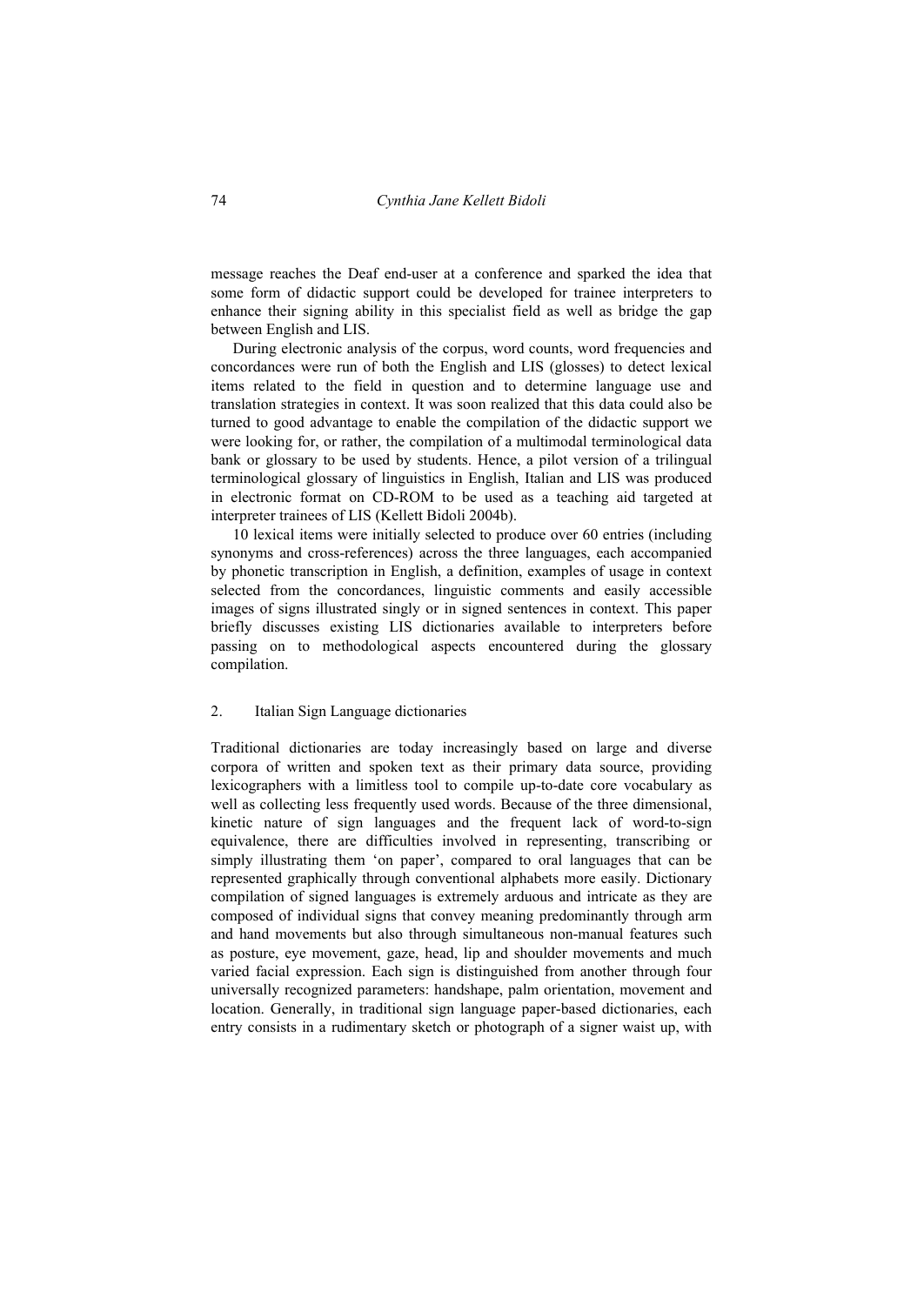arrows indicating movement, and transcription graphics chosen from one of the numerous notation systems that have been devised added below. A gloss of the meaning or nearest equivalent in spoken language is offered, but to the untrained eye, the whole resembles a mix of indecipherable Roman letters, numbers and abstract symbols. The average dimension of each static illustration is approximately 4x4 cm, which leads to a serious limitation in the number of signs presented per page, which is further reflected in the overall limited volume of entries offered in most printed sign language dictionaries. To further complicate matters, just as in spoken languages, compounds exist in sign languages, composed of more than one sign representing a single referent or concept. For example, in LIS the term 'intelligent' is composed of the signs 'HEAD+YES' in quick succession, requiring a more complex graphic representation because the four parameters of each of these signs differ. The parameters in some compounds may differ so much that arm and hand positions may have to be duplicated or triplicated in staggered stages in the same sketch (Radutzky 1992: 33). Therefore, because of the combined difficulties of graphic representation and space, the average size of sign language paper-based dictionaries is restricted and hence, of generic nature (Angelini *et al.* 1991, Magarotto 1995, Radutzky 1992, Romeo 1991). They are certainly of considerable use to students learning basic sign language, but of little help to the interpreter grappling with conference papers on topics such as: *The role of bilingualism* (words and signs) *in the teaching of mathematics to deaf school children* or *Speech therapy as an aid to cognitive development in deaf infants*.

Specialist dictionaries and glossaries in LIS are lacking. The reason for this is that sign language evolves at home and in clubs where non-technical everyday 'vocabulary' is used to discuss daily events. At work, deaf people find themselves isolated in a hearing environment and are thus obliged to communicate through speech and lip-reading. They may have access to specialized terminology for their job but they rarely need to use it when signing outside the workplace. Therefore, signs do not evolve and spread rapidly through the Deaf community to describe technical language during signed 'conversation'. Indeed, standard signs may not exist in LIS for numerous technical and complex terms found in spoken Italian or English. Interpreters may be hard-pushed to find an adequate solution to express an unfamiliar Italian term by joining together existing signs or inventing a new one. Newly coined signs will only catch on and be repeated in future if they are transparent enough to convey meaning to the Deaf and if frequently used by other interpreters. Often 'technical' signs differ in their configuration from one interpreter to another causing perplexity among the Deaf, as was discovered on analysing the corpus of conference speeches. Only one dictionary of specialized nature is known to the author containing religious lexis (Puricelli *et al.* 1993).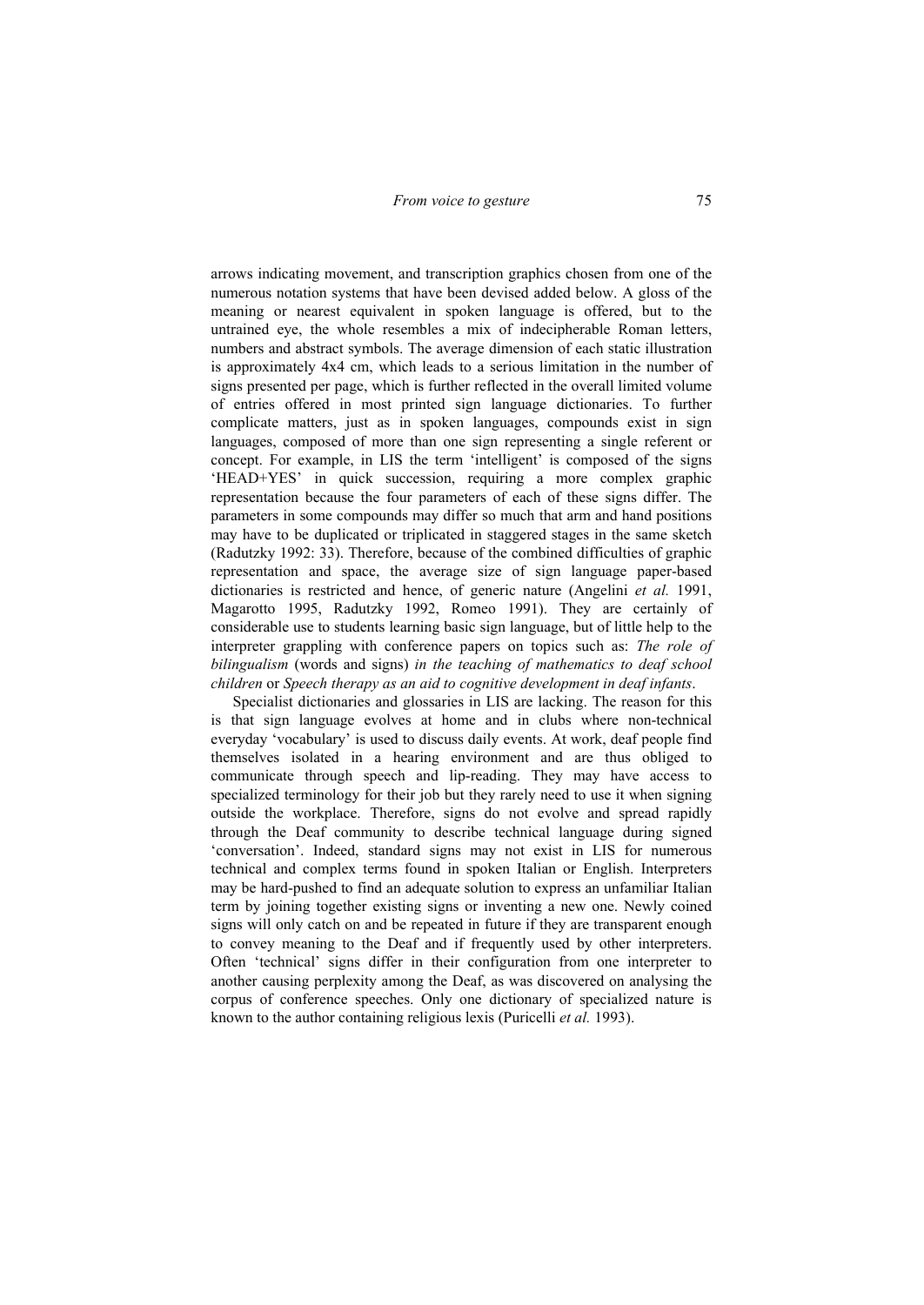Today the problems of graphic representation and space can be overcome thanks to computer technology and the widespread adoption of alternative media such as CD-ROMs and DVDs to provide dynamic images of signs together with superimposed written information or hypertextual links. Electronic dictionaries of this kind have started to make an appearance in Italy, such as *Dizionario mimico gestuale* (Pignotti 1997) and *Dizionario Italiano/LIS* (Piccola Cooperativa Sociale "Alba" 2003).

Advantages in using an electronic format in this particular tri-lingual spoken signed combination are evident:

- the possibility to include dynamic illustration of sign language terminology and its exemplification in context as opposed to its static representation in paper-based dictionaries;
- the speed of instant access through hyperlinks to translation equivalents and related terms, versus turning over numerous printed pages;
- unlimited space to provide definitions and examples which are normally lacking in multilingual paper-based specialized dictionaries (Bowker 2003: 159): often only headwords and their multilingual equivalents are listed;
- graphics can be varied and made more interesting through the use of colour, insets and numerous creative visual as well as acoustic devices.

Video and/or CD-ROMs are an ideal, innovative media for conveying sign languages or any didactic support materials for the training of sign language interpreters.

## 3. Tri-lingual multimodal electronic glossary compilation

The basic starting point of the English-Italian-LIS glossary was a breakdown of the 12,616 tokens obtained from the linguistics corpus. As the corpus is a very small one it was not too problematic to visually scan the list to eliminate the most frequently used words in English which, as expected, were: the definite and indefinite articles, and, to, that, is, pronouns and prepositions; of no use for the purpose of this particular glossary.

Different styles of interpreter signing were apparent during observation of the videos and highlighted by the 'word count' of the LIS glosses. In one interpretation the use of the '*c'è*' sign (there is), a common LIS sign, resulted as being the most frequently used. It occurred disproportionately 113 times compared to 55, 28, and 19 in the other three interpretations. Also '*ma*' (but) was found to be the third most frequent sign used by an interpreter (28 occurrences compared to 14,13 and 13). The mouthed "*pà, pà, pà*" and accompanying hand gesture (parallel divided vertical palms) - which is a deictic marker that changes meaning according to context, often meaning 'thus', 'done this way', 'set out this way', 'so, so, so' - was the most frequently used sign in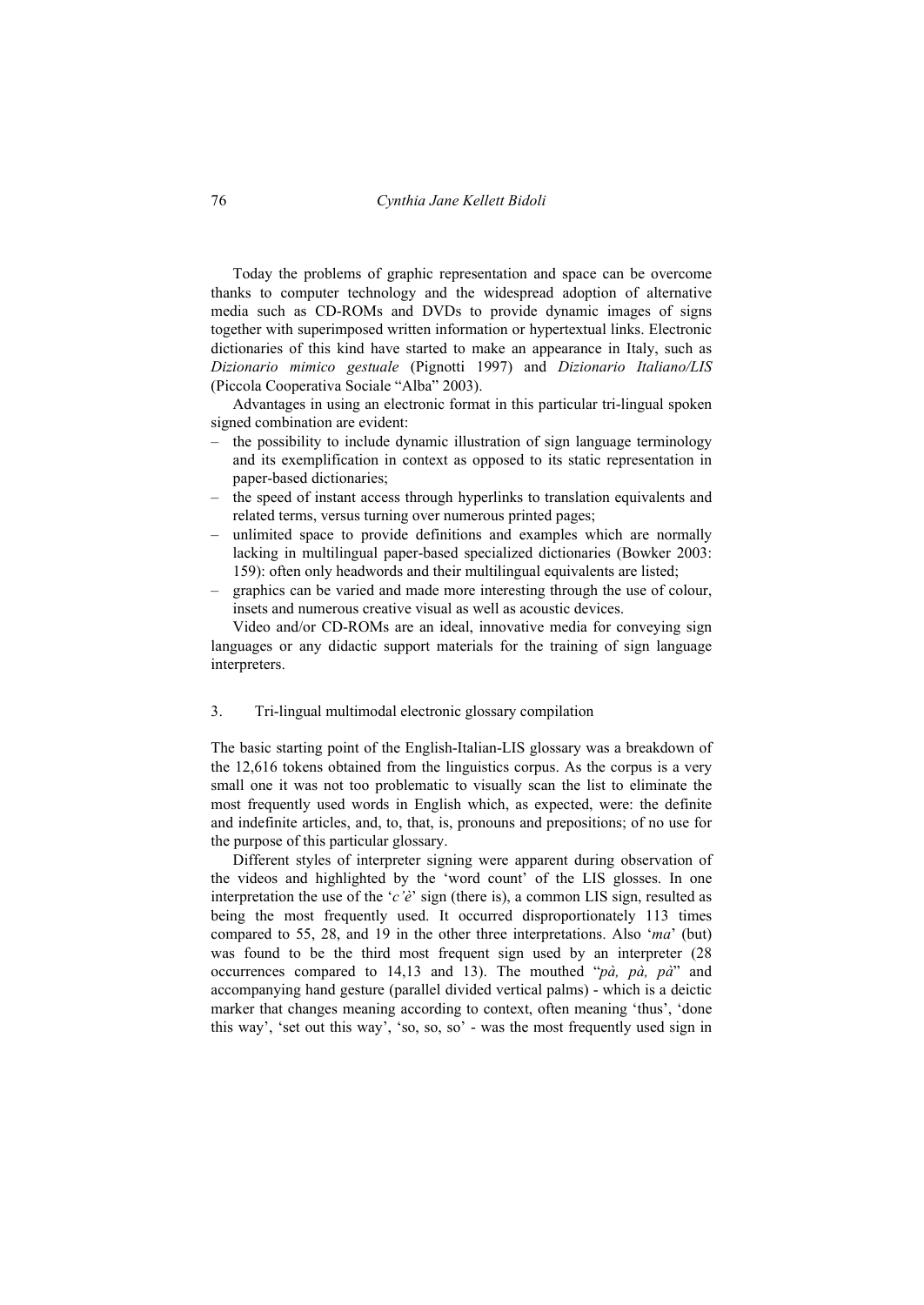the rendering of the Patrie speech with 51 occurrences compared to 3 in the Stokoe discourse and none in the others. However, in contrast to the other texts the Patrie text, on sequencing of interpreter teaching materials, did call for a means to transfer the idea of '*things'* (texts, exercises, skills etc.) being presented in temporal succession; not such a necessary requirement in the other interpretations, for example:

## "*pà, pà, pà*"

# MATERIAL ACTIVITY TEACHER MUST ORDER IMPORTANT.

**Interpreted as**: A teacher has to sequence teaching materials and activities in an orderly manner.

However, the aim of this particular glossary is to offer a selection of English technical entries within the subject field of linguistics (from the subfields of sign language and interpretation) in the conference setting and render them in Italian and LIS. Thus, almost 300 lemmata were accordingly selected from the 3,075 types and concordances run for each using *Wordsmith Tools*. It was decided to produce a pilot version of the glossary in electronic format on CD-ROM to test it before compiling a full version (Kellett Bidoli 2004b). Only 10 English lemmata out of the 300 were selected that are commonly used in discourses on spoken and/or signed interpretation and language:

| chunk       | fingerspell |
|-------------|-------------|
| classifier  | gesture     |
| consecutive | interpret   |
| décalage    | language    |
| field       | negation    |

which were extended to 27 items through the addition of synonyms and related terms:

**chunk (verb) -** chunk (noun). **classifier consecutive (noun) -** consecutive (adjective), consecutive interpretation, consecutive interpreting, consecutively. **décalage -** ear-voice span, lag, lag time. **field fingerspell -** fingerspelling. **gesture (noun) -** gesture (verb). **interpret** - interpretation, interpreter, interpreter education, interpreter training, interpreting, interpreting booth, booth.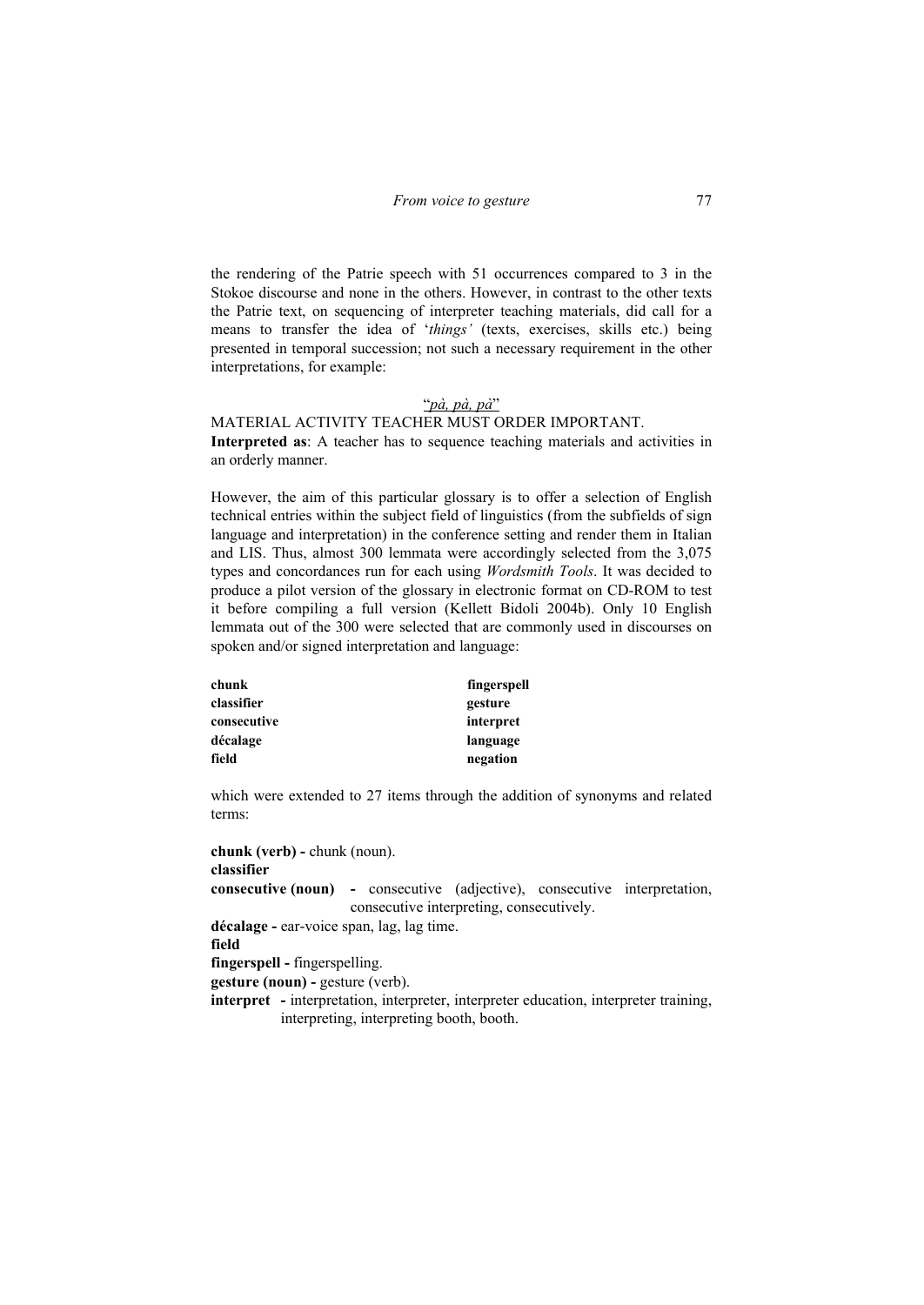# **language negation**

The glossary was initially compiled as an 18-page Microsoft Word document before transfer into hypertextual format. An application in HTML was chosen to use a 'cross-browser' approach that permits access to the glossary through a wide choice of browsers and operative systems. Once the document in Word was transferred into hypertext the contents were split up into 87 separate HTML pages, all generated from the original 10 lemmata apart from 6 pages including the title, indices etc.

To view the CD-ROM one starts from a main menu by clicking on one of the following options:

*Premessa* (front matter or foreword in Italian, containing background information on the research project and its aims, followed by a bibliography) *Indice dei termini in inglese* (index of English terms) *Indice dei termini in italiano* (index of Italian terms) *Indice delle glosse in LIS* (index of LIS glosses).

A semasiological approach, which seems to be the dominant ordering in thesauri and dictionaries containing the specialized terminology of language for special purposes (LSP) was chosen, leading to an alphabetical ordering of the three separate indices. However, during initial compilation in Word format, headwords and corresponding articles in each of the three languages were ordered vertically and alphabetically irrespective of language. It was only through colour coding that the languages could be quickly, visually identified during compilation. On the pilot CD-ROM version after each headword, the corresponding 'clickable' equivalents in Italian and LIS are also colour coded. In the following example there are three monochrome articles for the lemma **fingerspell.** Where the word IMMAGINE (image) is located, the trainee interpreter can find an icon on which to click in order to obtain a dynamic image of the correctly signed lexical item, or a fully signed version of the example provided below the definition, in order to learn correct word order sequences and collocations that more often than not differ from English or Italian:

#### \*\*\*\*\*\*\*\*\*\*

INGLESE fingerspell verb  $\lceil \cdot \text{f} \cdot \text{f} \cdot \text{f} \cdot \text{f} \cdot \text{f} \cdot \text{f} \cdot \text{f} \cdot \text{f} \cdot \text{f} \cdot \text{f} \cdot \text{f} \cdot \text{f} \cdot \text{f} \cdot \text{f} \cdot \text{f} \cdot \text{f} \cdot \text{f} \cdot \text{f} \cdot \text{f} \cdot \text{f} \cdot \text{f} \cdot \text{f} \cdot \text{f} \cdot \text{f} \cdot \text{f} \cdot \text{f} \cdot \text{f} \cdot \text{f} \cdot \text$ eseguire in dattilologia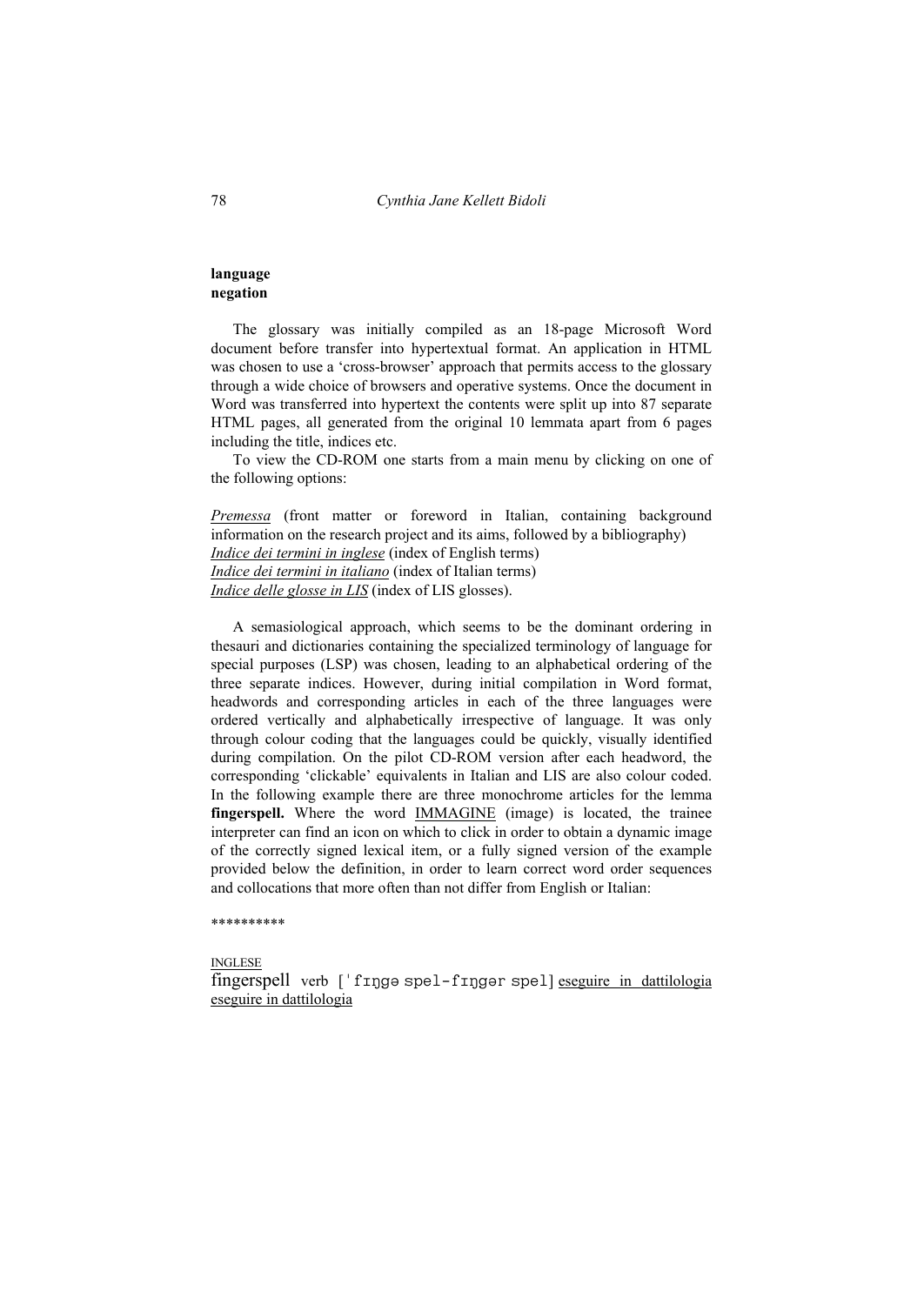The use of the manual alphabet to spell out unfamiliar proper names and terms.

*They fingerspelled for half an hour to practise word recognition, which is the single most difficult thing for sign language learners.* 

**Note:** Past tense and past participle: 'fingerspelled' or 'fingerspelt' (mainly in British English).

\*\*\*\*\*\*\*\*\*\*

#### ITALIANO

eseguire in dattilologia sintagma verbale fingerspell eseguire in dattilologia

Utilizzare l'alfabeto manuale per indicare l'ortografia di nomi propri o di termini non familiari.

*Una delle cose più difficili da imparare per gli studenti della lingua dei segni è eseguire esercizi di dattilologia.* 

#### *\*\*\*\*\*\*\*\*\*\**

#### LIS

eseguire in dattilologia eseguire in dattilologia fingerspell

Utilizzare l'alfabeto manuale per indicare l'ortografia di nomi propri o di termini non familiari. IMMAGINE

*Una delle cose più difficili da imparare per gli studenti della lingua dei segni è eseguire esercizi di dattilologia.* IMMAGINE

**Nota**: Nella LIS per segnare **ESEGUIRE** si muove il braccio per arrivare allo spazio del segno **DATTILOLOGIA**.

#### \*\*\*\*\*\*\*\*\*\*

Each article is headed by a main lemma (originally selected from the English corpus) followed by its syntactic category in English and Italian but not in LIS, as signs are often not the equivalent of single words but may often convey concepts expressed by whole phrases in spoken language. Abbreviations were avoided given the space a CD-ROM offers. Thus all abbreviations are made explicit with no need for an explanatory list.

Phonetic data is provided through phonetic transcription of the English lemmata in the International Phonetic Alphabet, first in British English followed by any American variant on the right where applicable. Computers permit the insertion of sound clips of the correctly pronounced lexical items, which can be accessed by the user through a click of the mouse on the phonetic spelling. Though not included in the pilot sample of the glossary, it is planned to make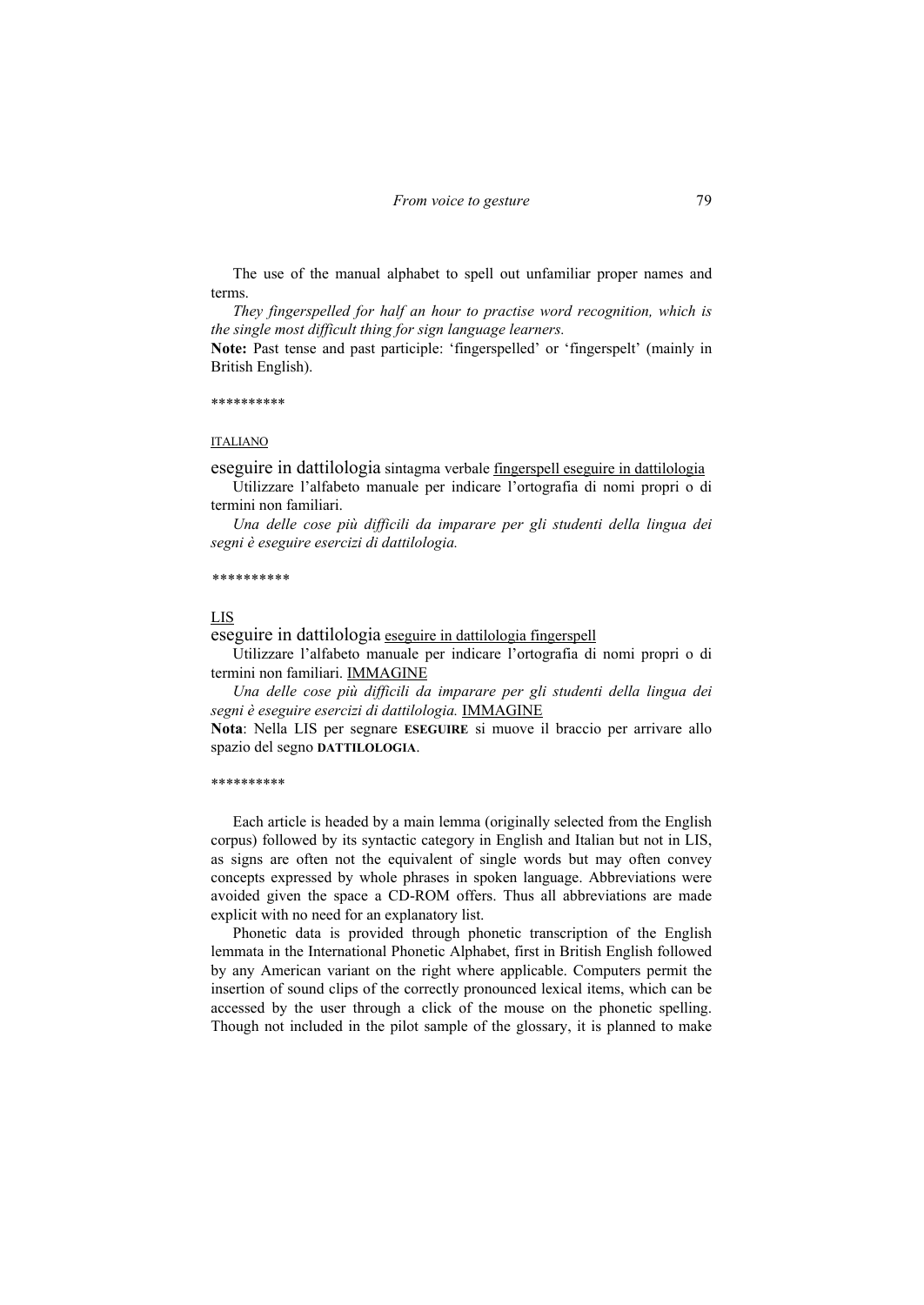sound recordings available in British and American English in the full version. Phonetic information on the Italian was deemed superfluous as the end users of the glossary are intended to be native speakers of Italian: Italian, hearing, interpreter trainees.

Following on from the phonetic data are bi-lingual translation equivalents of the headword, which are distinguished by colour. Though there may seem to be no difference between the Italian and LIS equivalents, by clicking on one or the other, bi-directional access can be obtained to separate articles which have the same definitions and examples but different notes, and the addition of imagery in the case of the LIS articles. The glossary is tri-directional, in that starting from an index or entry article in any of the three languages one can access information in the other two.

Next there follows a sentential definition of the headword to conceptually describe its individual denotational meaning in the context of linguistics, in as short, simple and unambiguous manner as possible.

Exemplification in context was obtained from concordances run to show all occurrences in the corpus for each lexical item as illustrated in the extract of concordances for **field** below:

rpreters but really its, it tries to be very comprehensive of the sign language **field** and it is pretty comprehensive. So I recommend that you get it. As I menti

e of scope that is an overview of research from fields other than my particular **field**. I also used um, availability in some of the choices I made, papers that I

've cited are either from the spoken language field, or not in the interpreting **field**, linguistics or psychology. So we're really very behind in research, there

ow what could we do to use this new language? Two important developments in our **field** of interest are, first recognizing that all children communicate gesturall

search that there is little to begin with. We are all kind of beginners in this **field** of research of interpreting and the quality is uneven. However, I think th

semiotics and writes well about it. It's of course the scientific discipline or **field** of study that considers signs generally, most generally. Thus, in semiotic.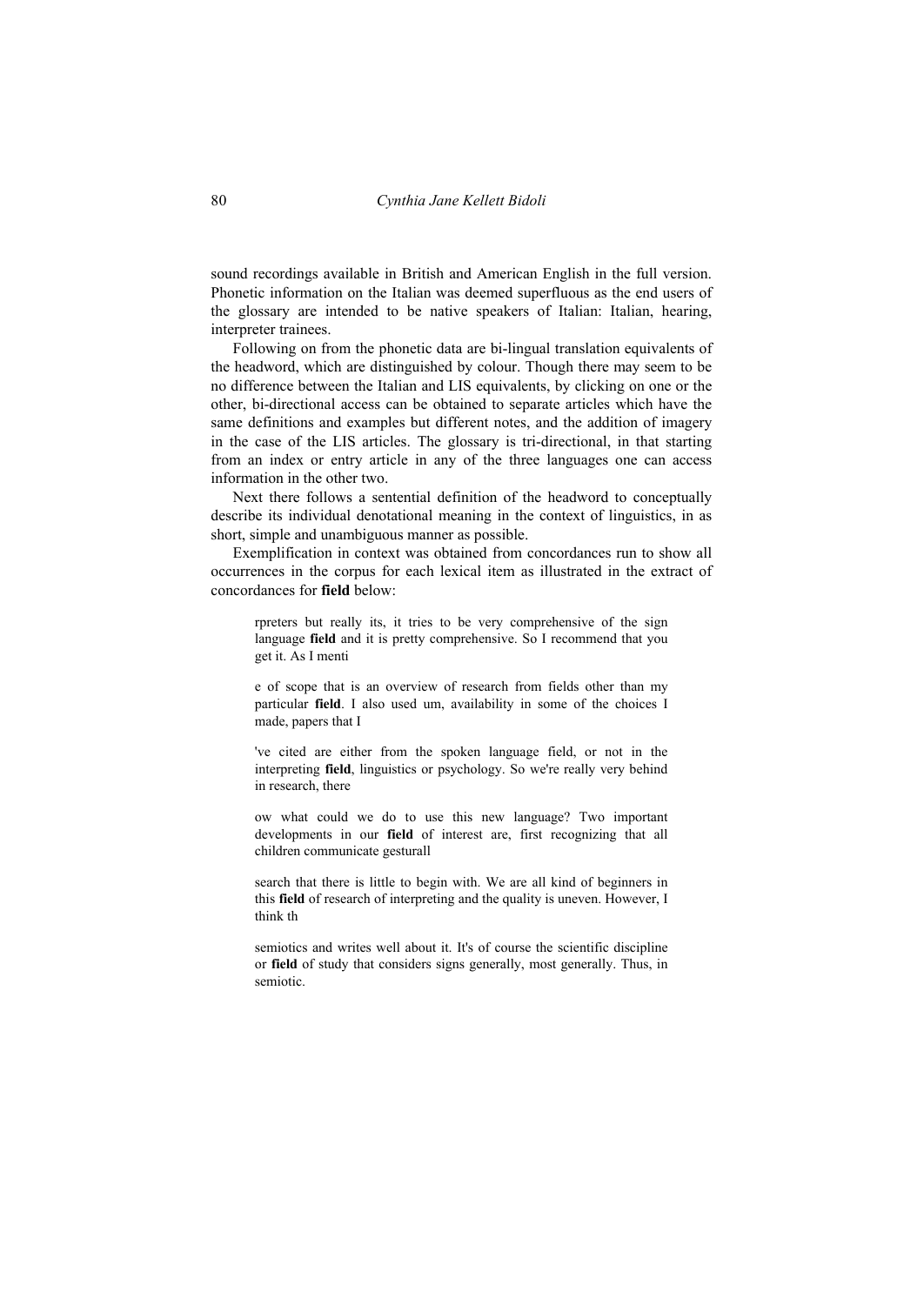The concordances provided a wide choice of examples, often several pages long, which led to the difficult task of selecting only one or two of the most representative and interesting.

Cross-reference entries (synonyms, related terms, compounds and derivations of interest) are included as separate text pages, sometimes without a complete entry, but guide the user to a headword with a complete one. For example:

\*\*\*\*\*\*\*\*\*\*

INGLESE consecutive interpretation noun/ uncountable  $[k \leftrightarrow n$  sekutly  $[n \ t \ prite \Sigma \leftrightarrow n]$ interpretazione consecutiva interpretazione consecutiva See: consecutive (noun)

\**\*\*\*\*\*\*\*\*\** 

Concordances revealed patterns of language usage, which led to the compilation of notes providing information on spelling variants and linguistic or semantic features of interest to interpreters. For example in the case of the head word **language** there are four separate observations noted:

Note:

- In Italian there are two separate terms for the above definitions: 1) *lingua* and 2) *linguaggio*. Also in LIS there two different signs;
- frequently related pre-modifiers are: *A -, American sign -, B -, British sign -, conventional -, first -, gestural -, Italian sign -, local -, political -, real -, second -, sign -, signed -, source -, speech-based -, spoken -, target -, working -*;
- frequently related verbs: *to acquire, to adopt, to check, to define, to find out about, to go between two, to hear, to interpret, to listen to, to produce, to see, to sign, to shadow, to speak, to talk about, to test, to use, to work into, to work from, to write about*;
- related expressions: *language acquisition, language competence, language experience, language field, language interpreters*.

The dynamic images provided by a deaf signer (a teacher of LIS) and inserted in the LIS text frames, were filmed with a digital camera in a naturally illuminated classroom. He wore dark cloths to contrast with the white wall behind him to highlight his signing. For each entry in LIS he signed the headword and then the full example. Each headword and example were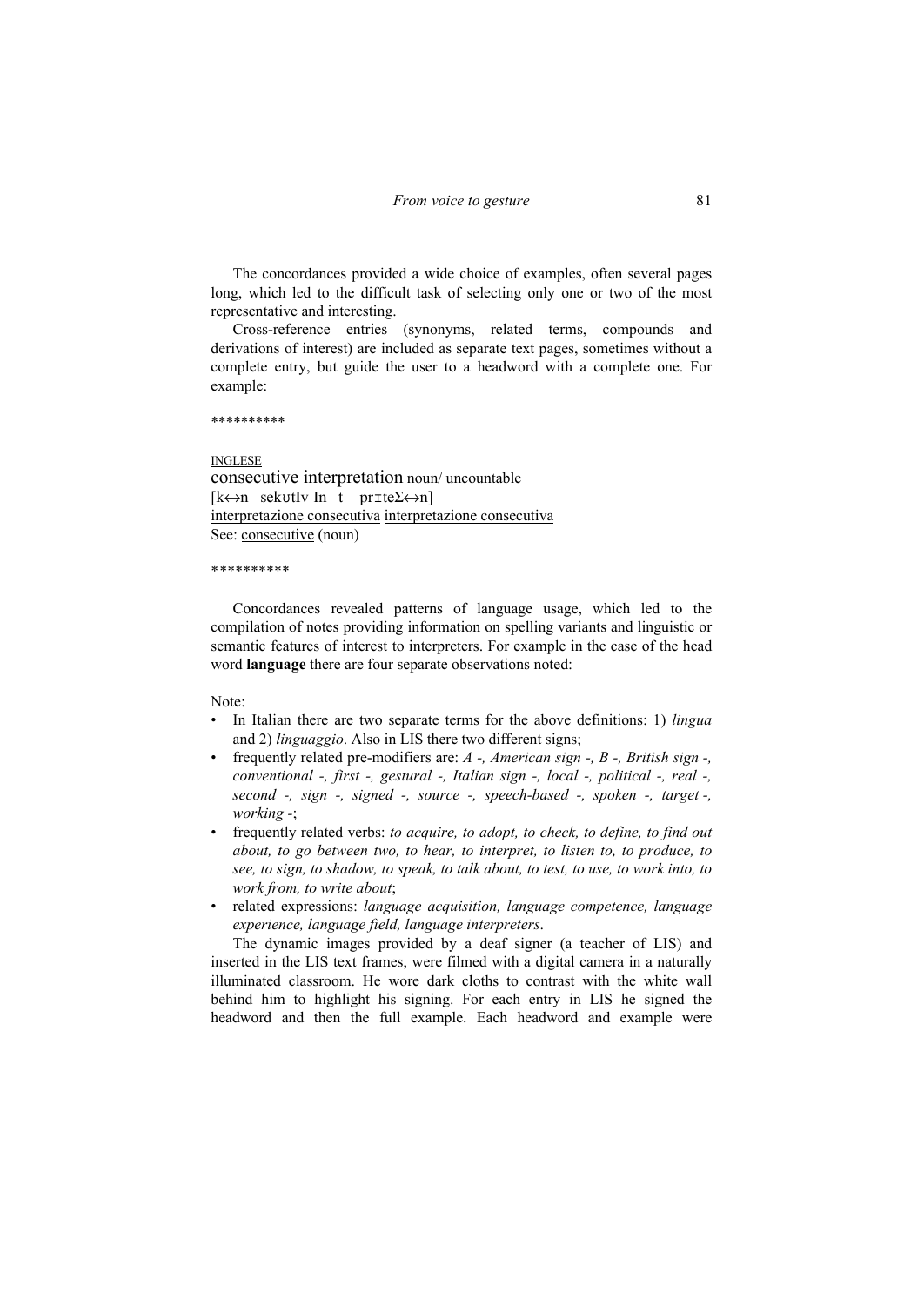numbered and during filming separated by a rudimentary clapper board (small blackboard and chalk) to enable the spliced segments to be correctly positioned in the glossary. The 'clapper board' was invaluable as often several takes were made for each item to be filmed. Problems included false starts, loss of memory while signing long or more complex examples, signs that were too wide, high up or low down that exited the film frame and the author's elbow or arm that occasionally invaded the screen while juggling with the tools of the trade between each take: blackboard, chalk, duster and a large font size list of the terms and examples to be filmed. This list, contrary to plans, could not be used as a prompt during the filming, because it diverted the signer's gaze laterally instead of straight at the camera. Hence the signer's mnemonic capacity was occasionally stretched to the limit.

The methodology described above is essentially straightforward and simple and can be applied to any terminological dictionary including a signed language once a subject field has been identified and the lexis collected. Multilingual transcription of the original corpus was by far the most time consuming and arduous phase of the research (Kellett Bidoli forthcoming a).

## 4. Conclusion

Interpreters and translators alike rely on general and terminological dictionaries (specialist glossaries) for their work, and trainees even more so, lacking the years of experience that build up an expert's individual, subconsciously assimilated, lexical and world knowledge. Interpreters need so-called active or production-oriented dictionaries, those that provide translation equivalents in context in languages other than one's mother tongue.

Dictionaries other than general-purpose dictionaries in the Italian-LIS language combination are lacking in the area of LSP. The technical problems involved in the compilation of paper-based LIS dictionaries, which must convey linguistic information about a gestural three-dimensional language in twodimensional format, are being overcome by the advent of the electronic dictionary through the application of sophisticated computer technology which has opened the way to a revolutionary means of processing and representing multimodal data. Any such electronic audio-visual support in this direction would be an invaluable aid for anyone involved in sign language interpreter training, not only from Italian to LIS, the common interpreting directionality in Italy, but also from English to LIS in view of the unceasing spread of English as an international language of communication or in other spoken language combinations. Trainee interpreters need stimulating material abreast of our technological times. When in doubt as to the semantic meaning of a word or sign, when in need of correct pronunciation or when tormented by polysemic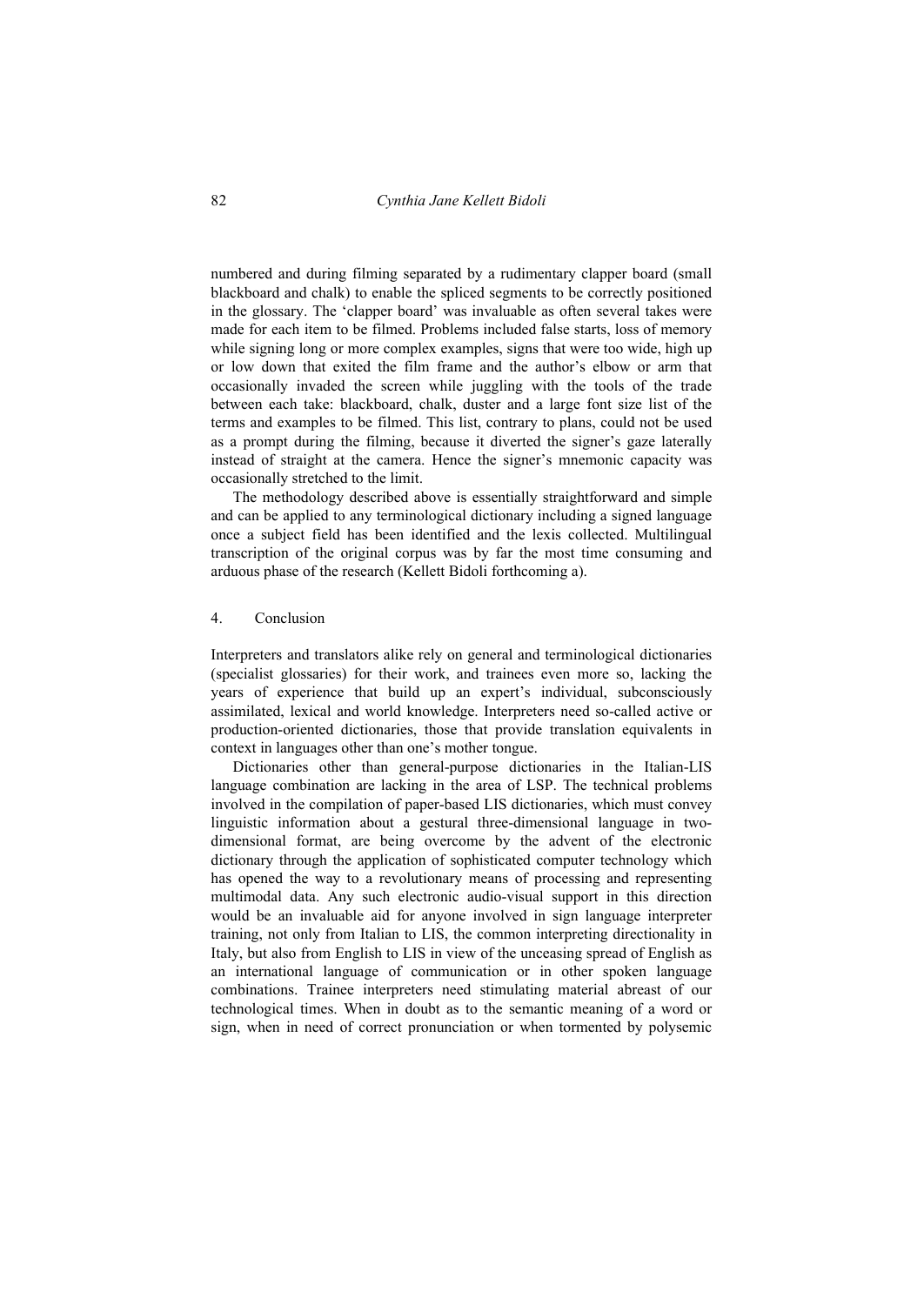equivalence, they need swift access to dictionaries based on the real language of native speakers and signers.

Computer corpora provide a huge quantity of written or spoken material for lexicographers to process and interpreters to use, but also an incredible speed with which to select and sort lexical items compared to the card archives of the past. Corpus data once analysed and selected for the compilation of dictionaries, thesauri and glossaries can now be stored and presented on line, on CD-ROM or DVD, which provide limitless space and technological wizardry in the form of hyperlinks, acoustic, and visual features.

Corpus analysis of interpreted discourse in specialist subject fields is expected to yield a wealth of intercultural/linguistic features, that commonly emerge during interpretation from English to LIS. It is hoped that such findings will lead to the future compilation of invaluable, terminological, didactic tools in multimodal format for the training of future interpreters of sign language.

#### References

- Amorini G., Corazzi M.C. and Eletto G.M. (2000) "Idiomatismi e metafore nell'interpretazione in e dalla LIS", in *Viaggio nella città invisibile. Atti del 2° Convegno nazionale sulla Lingua Italiana dei Segni*. Ed. by C. Bagnara, P. Chiappino, M.P. Conte and M. Ott, Pisa, Edizioni del Cerro, pp. 181-194.
- Angelini N., Borgioli R., Folchi A. and Mastromatteo M. (1991) *I primi 400 segni. Piccolo dizionario della Lingua Italiana dei Segni per comunicare con i sordi*, Firenze, La Nuova Italia.
- Bowker L. (2003) "Specialized Lexicography and Specialized Dictionaries" in *A Practical Guide to Lexicography*. Ed. by P. van Sterkenburg, Amsterdam/Philadelphia, John Benjamins, pp. 154-164.
- Cameracanna E. and Franchi M.L. (1997) "Considerazioni sull'interpretariato al termine di un corso per interpreti di LIS", in *LIS. Studi esperienze e ricerche sulla Lingua dei Segni in Italia. Atti del 1° Convegno Nazionale sulla Lingua dei Segni*. Ed. by M.C. Caselli and S. Corazza, Tirrenia (Pisa): Edizioni del Cerro, pp. 281-285.
- Carli F., Folchi A. and. Zanchetti R. (2000) "Processi di interpretazione dei proverbi", in *Viaggio nella città invisibile. Atti del 2° Convegno nazionale sulla Lingua Italiana dei Segni*. Ed. by C. Bagnara, P. Chiappino, M.P. Conte and M. Ott, Pisa, Edizioni del Cerro, pp. 67-71.
- Caselli M.C. and Corazza S. (eds.) (1997) *LIS. Studi esperienze e ricerche sulla Lingua dei Segni in Italia. Atti del 1° Convegno Nazionale sulla Lingua dei Segni*, Tirrenia (Pisa): Edizioni del Cerro.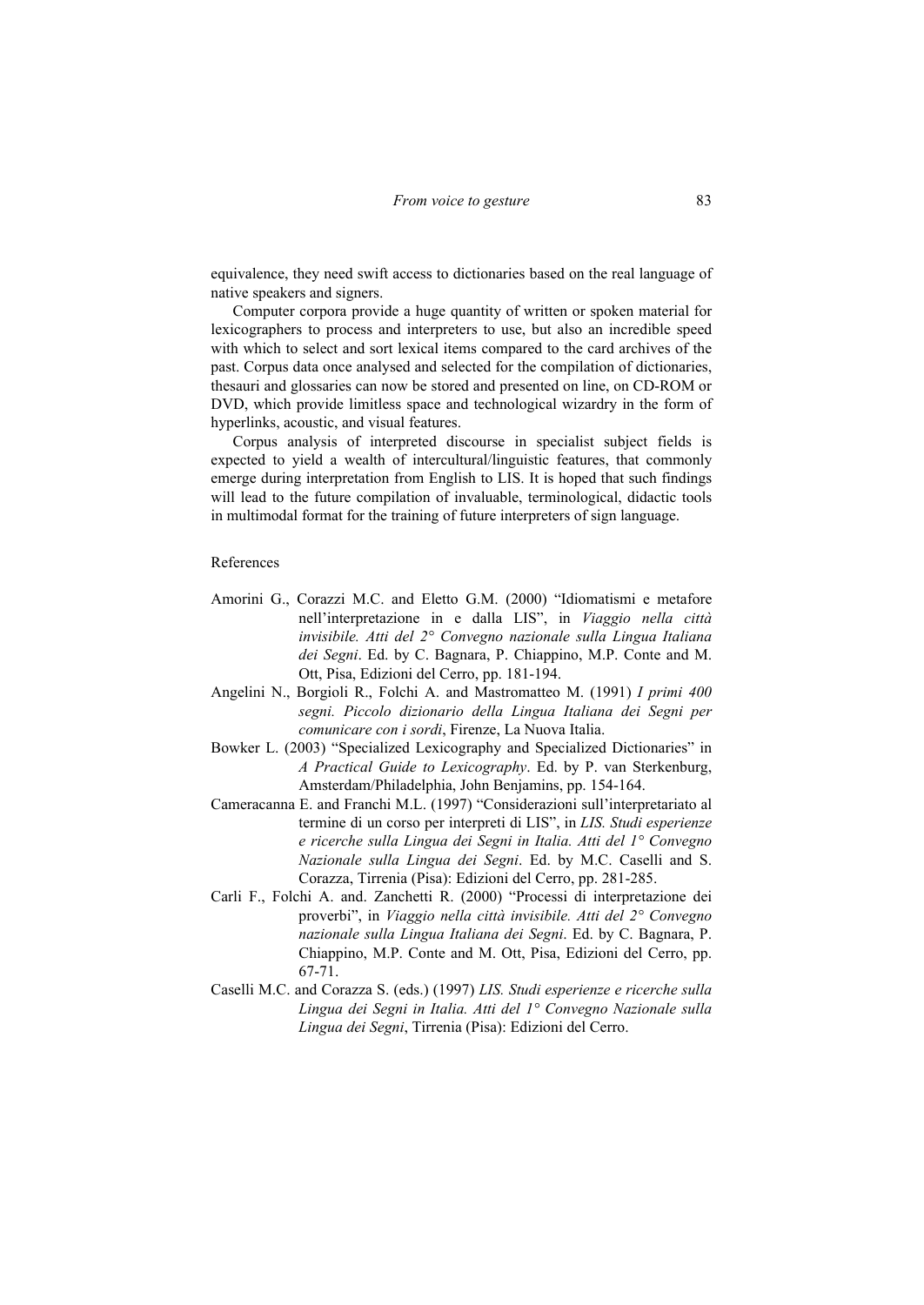- Garzone G. and Viezzi M. (eds.) (2002) *Interpreting in the 21st Century. Challenges and Opportunities*, Selected papers from the 1st Forlì Conference on Interpreting Studies, 9-11 November 2000, Amsterdam/Philadelphia, John Benjamins.
- Gran L. and Kellett Bidoli C.J. (eds.) (2000) *Signed-Language Interpretation and Training: Theoretical and Practical Aspects*, Proceedings of the International Conference "Meeting of Sign and Voice" in Trieste, December 12-13, 1997*,* Trieste, Edizioni Università di Trieste.
- Gran L. and Kellett Bidoli C.J. (2001): "Sign language interpretation: a newcomer to Italian university studies", in *"Languaging" in and across Human Groups, Perspectives on Difference and Asymmetry.* Ed. by G. Cortese and D. Hymes, in *Textus* Vol. XIV no. 2 Genoa, Tilgher, pp. 421-446.
- Kellett Bidoli C.J. (2001) "Sign Language Interpretation: a newcomer to the interpreting forum", *The Interpreters' Newsletter* 11, DSLIT, Università degli studi di Trieste, Trieste, pp. 131-151.
- Kellett Bidoli C.J. (2002) "Spoken-language and Sign-language Interpretation: are they really so different?", in *Interpreting in the 21st Century. Challenges and Opportunities*, Selected papers from the 1st Forlì Conference on Interpreting Studies, 9-11 November 2000. Ed. by G. Garzone and M. Viezzi, Amsterdam/Philadelphia, John Benjamins, pp. 171-179.
- Kellett Bidoli C.J. (2004a) "Intercultural Features of English-to-Italian Sign Language Conference Interpretation: A Preliminary Study for Multimodal Corpus Analysis", in *Intercultural Discourse in Domain-specific English,* in *Textus,* Vol. XVII no. 1. Ed. by C. Candlin and M. Gotti, Genoa, Tilger, pp. 127-142.
- Kellett Bidoli C.J. (2004b) *Glossario inglese italiano lingua italiana dei segni (LIS). La lingua dei segni e l'interpretazione: il linguaggio delle conferenze,* (progetto pilota), on CD-ROM, Turin, Piccola Cooperativa Sociale "Alba" a r.l – O.n.l.u.s.
- Kellett Bidoli C.J. (2005) "Investigation into Linguistic and Cultural Mediation between the English-speaking World and the Italian Deaf Signing Community", in *Cross-cultural Encounters: Linguistic Perspectives*. Ed. by M. Bondi, N. Maxwell, Roma, Officina Edizioni.
- Kellett Bidoli C.J. (Forthcoming a) "A Multimodal Approach in a Multilingual Context: Interpretation from English to Italian to Italian Sign Language". Paper presented at the  $25<sup>th</sup>$  ICAME Conference, *Corpus linguistics: the state of the art twenty-five years on*, University of Verona, Italy 19-23 May 2004.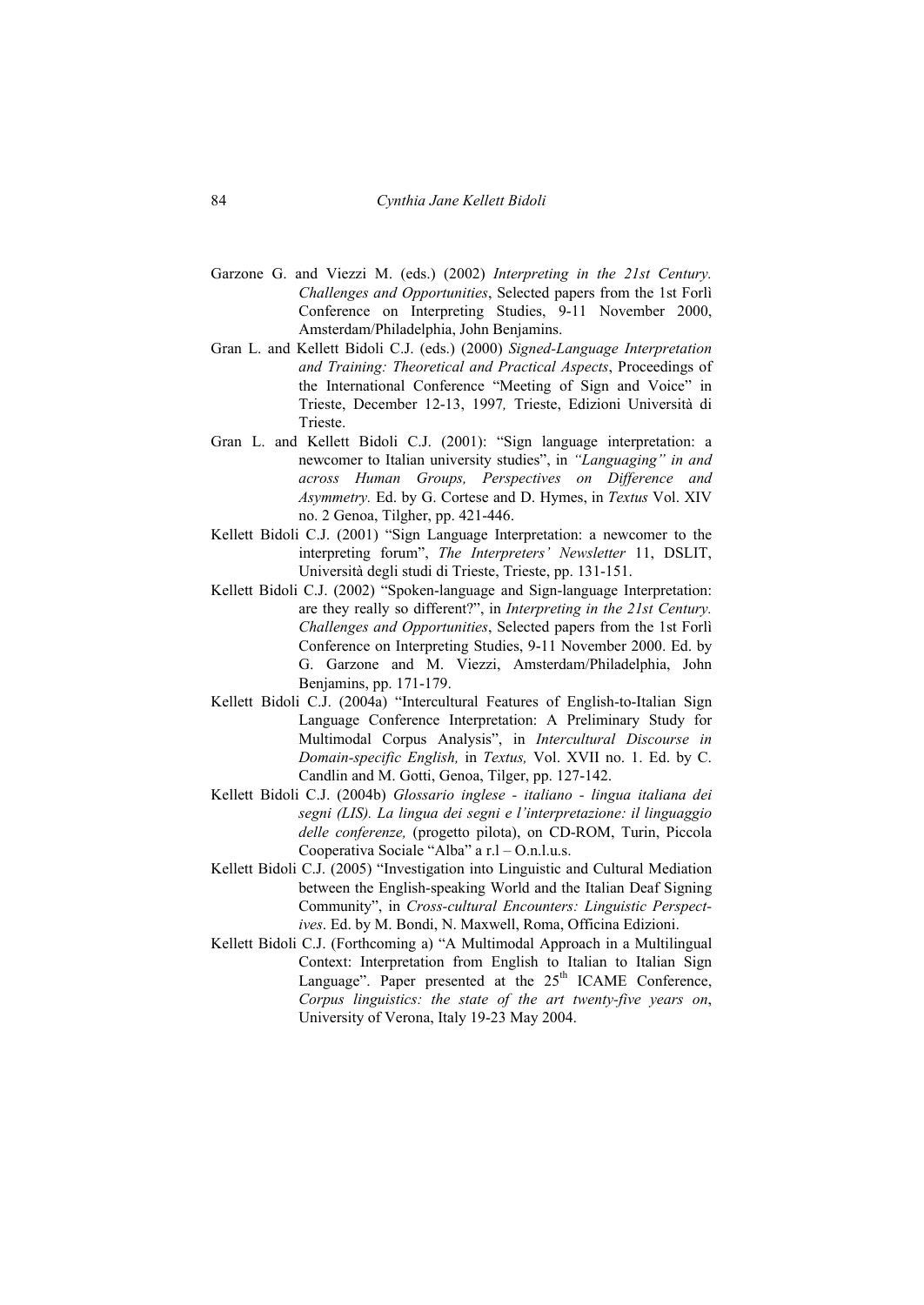- Kellett Bidoli C.J. (Forthcoming b) "The Linguistics Conference Setting: A Comparative Analysis of Intercultural Disparities during English to Italian Sign Language Interpretation", in *The Role of English in Institutional Settings: An Intercultural Perspective*. Ed. by G. Garzone. and C. Ilie, Bern, Peter Lang.
- Magarotto C. (ed.) (1995) *Vocabolario della lingua gestuale italiana dei sordi*, Rome, Armando Editore.
- Ochse E. (2001) "EFL with Adult Deaf Students: Two Cultures, Two Approaches". Ed. by G. Cortese and D. Hymes, *"Languaging" in and Across Human Groups Perspectives on Difference and Asymmetry*. In *Textus. English Studies in Italy*. 14/2, Genoa: Tilger, pp. 447-471.
- Ochse E. (2004) "Language English Difficult//Question You Think What?". Ed. by C. Candlin and M. Gotti, *Intercultural Discourse in Domain-specific English*. In *Textus. English Studies in Italy*. 17/1, Genoa, Tilgher, pp.143-158.
- Piccola Cooperativa Sociale "Alba" (2003) *Dizionario Italiano/LIS*, on CD-ROM, Turin, Piccola Cooperativa Sociale "Alba" a r.l – O.n.l.u.s.
- Pignotti G. (ed.) (1997) *Dizionario mimico gestuale* (CD-ROM), Ascoli Piceno, Rinascita.
- Puricelli E., Marcioni M., Domini M. and Leogrande E. (1993) *Anch'io voglio comunicare. Manuale dei principali segni religiosi*, Milan, Arte Grafica 2B.
- Radutzky E. (ed.) (1992) *Dizionario bilingue elementare della Lingua Italiana dei segni*, Roma, Kappa.
- Romeo O. (1991) *Dizionario dei segni. La lingua dei segni in 1400 immagini*, Bologna, Zanichelli.
- Stocchero I. (1995) "L'interprete come intermediario tra sordi e udenti", *Sociologia della comunicazione*, 20, pp. 61-66.
- Woll B. and Porcari Li Destri G. (1998) "Higher Education interpreting", in *Proceedings of the 18th International Congress on Education of the Deaf*. Ed. by A. Weisel, Tel Aviv University, Ramot Publications.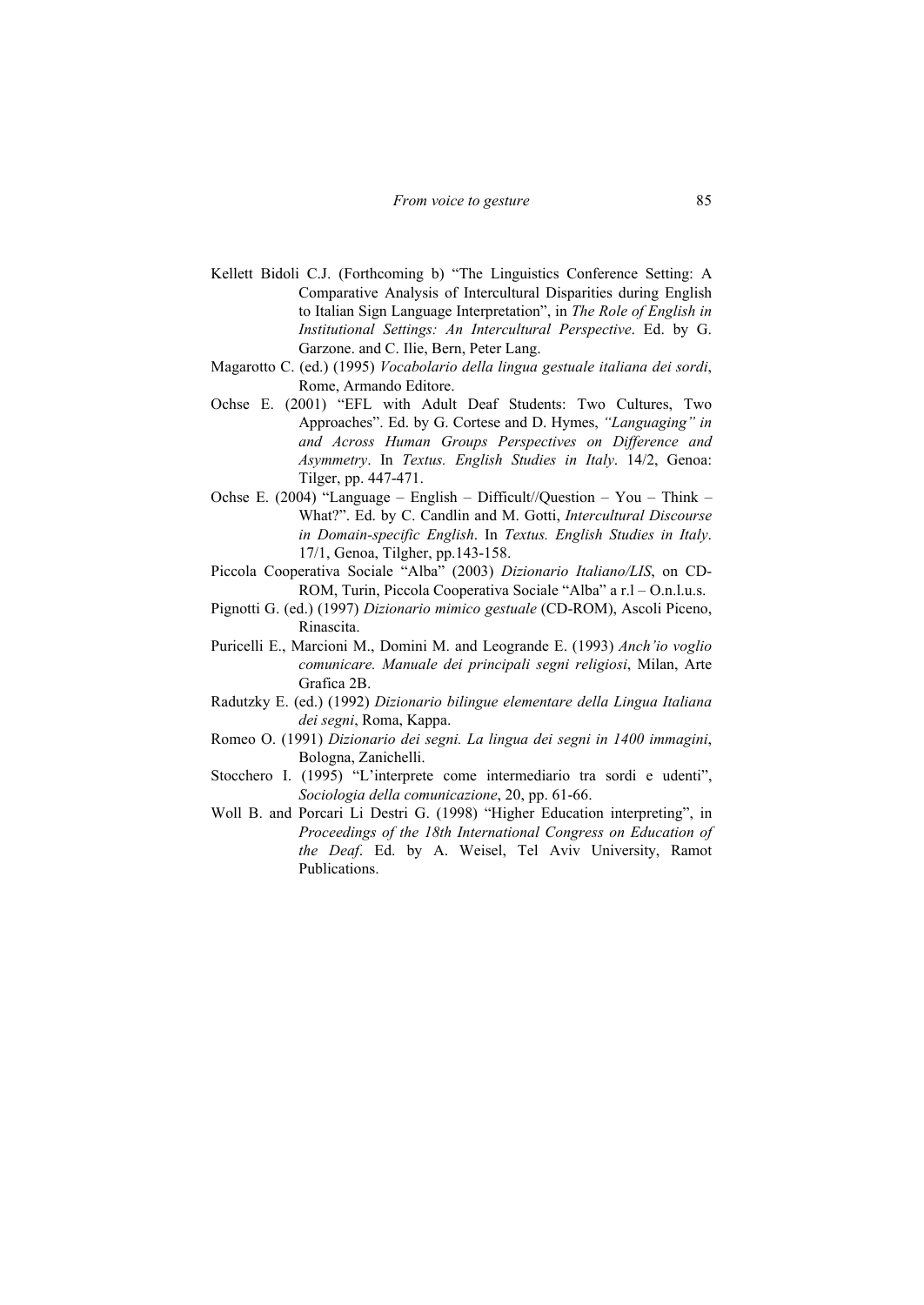#### **ON NORMS AND ETHICS IN THE DISCOURSE ON INTERPRETING**

## Carlo Marzocchi SSLMIT, University of Trieste

This paper deals in general terms with the way the notion of "translational norm" has been used in research on interpreting, mainly in papers by Shlesinger (1989 and 1999), Harris (1990), Schjoldager (1995), Gile (1999), and, more recently, Garzone  $(2002)$ .<sup>1</sup> I shall then advance reasons why this notion could find wider application, or at least be made more explicit. I shall not be looking, yet, at a corpus of scholarly or non-scholarly discourse *stating* more or less implicitly what the norm is,<sup>2</sup> although this body of "extratextual" pronouncements" is, as Shlesinger (1999) noted, an important source of evidence for the norms operating in interpreting (with some caveats concerning the gap between normative discourse and norms in practice, as recalled in Toury 1998). A recent example of how prevailing norms for a given setting, conference interpreting, can be elicited from discourse and then compared with actual behaviour is provided in the study by Diriker (2004). For the time being, however, I shall keep within the limits of a broad and admittedly abstract argument in favour of a "thicker" description of norms in interpreting, substantiated by anecdotal evidence that I hope will be deemed relevant.

# 1. Norms as the key to variability in Descriptive Translation Studies

The main result of the strand of research known as Descriptive Translation Studies<sup>3</sup> may well lie in the fact that it has "discovered the complexity of translation" as a sociocultural product; in this way, translation appears as "characterised precisely by its variability" (Toury 1998:12), whereas essentialist

<sup>1</sup> This paper documents a step in my ongoing research on interpreting within the framework of the EU institutions (moving from Marzocchi 1998). I am indebted to Miriam Shlesinger and Franz Pöchhacker for inspiration, for their constructive criticism on previous drafts and for drawing my attention to relevant literature. My thanks also go to the Editors for their valuable support. Of course, I remain solely responsible for the arguments put forward.

<sup>2</sup> An interesting corpus to this end could consist in the early writings on interpreting  $(1930 - 1970)$  that were the object of a recent study by Falbo (cf. in this respect 2004: 21 ff. and *passim*).

<sup>3</sup> Hereinafter DTS, although the acronym misleadingly suggests a monolithical school of thought.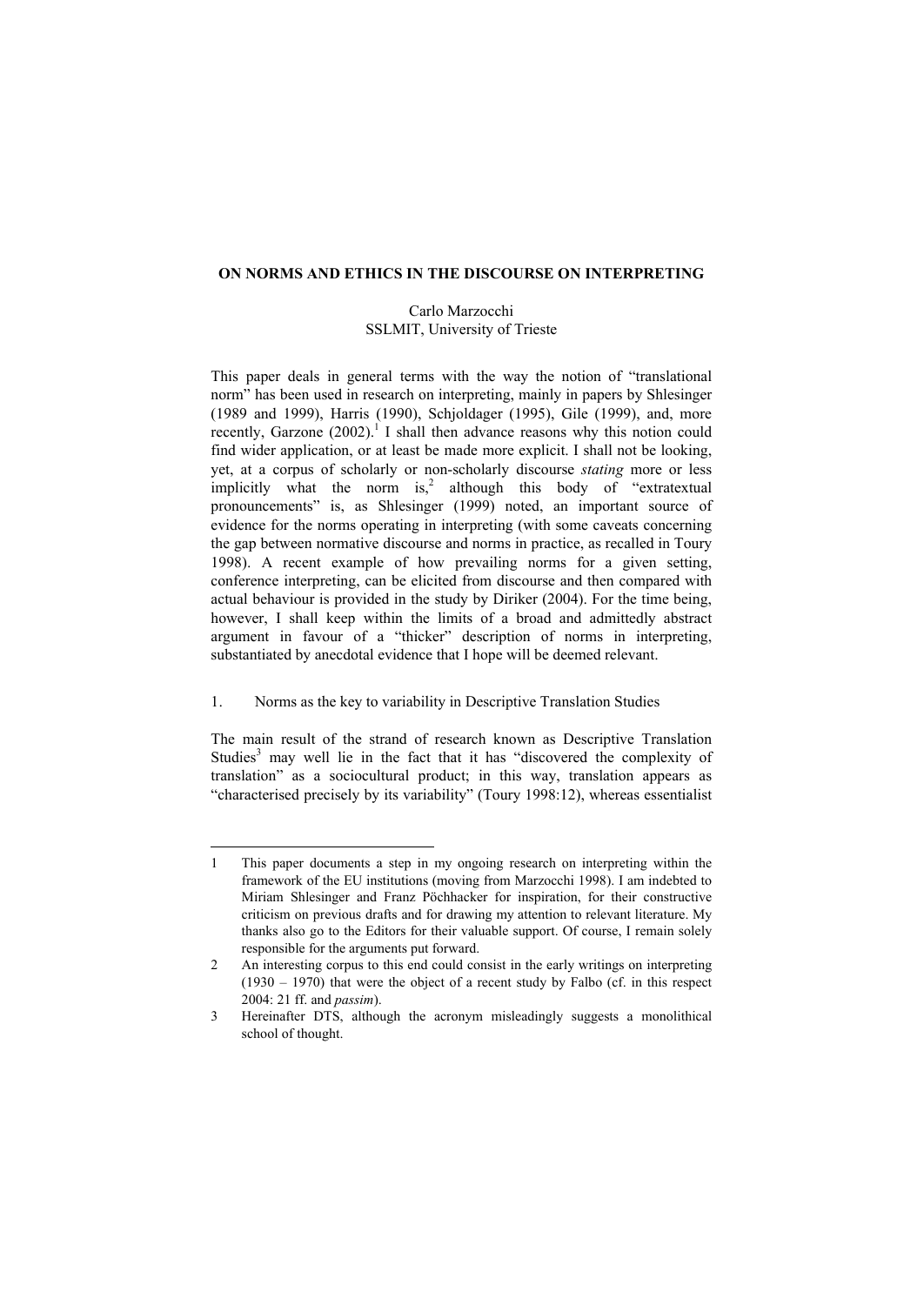statements as to what constitutes true or faithful translation are determined by historical contingencies and are culture- and period-bound.

Accordingly, the move towards awareness of the historical variability of the object of study can be said to have implied a radical *undefining* of translation. A-priori definitions were felt by DTS scholars to project the researcher's own assumptions on translation onto a corpus that was often culturally and historically distant; this would involve the risk of circular reasoning, as translational corpora selected according to a particular definition of translation are bound to confirm the definition (cf. Hermans 1999, ch. 4).

An instrument of the attempt to have "variability in all its facets *introduced into the notion of translation itself*" (Toury 1998:13) is the notion of norms, used as an explanatory tool to account for the diverse ways translation is historically, socially and culturally determined. Norms can be defined as regularities of translatorial behaviour, departure from which implies some form of social sanction, that in turn reflect the values shared by a social group. Historical instances of translational behaviour can then be explained in terms of

- preliminary norms*,* governing for example the choice of source texts, of source languages, the option to translate directly or through a relay language, or to translate into the foreign language; in other words, what Toury terms "translation policy";
- initial norms*,* governing a very broad orientation towards *adequacy* with respect to the source text or *acceptability* within the target culture;
- operational norms*,* that guide decision-making during the process of translation at macro- and micro-structural level (cf. Toury 1995, ch. 2).

Different articulations of the concept have been proposed, notably by Chesterman (1993), who suggested a distinction between norms operating at the level of the translator's role and of the relationship between ST and TT (professional norms) and norms pertaining to what is expected from a translation product to be recognized as such (expectancy norms).

## 2. Norms in interpreting: early doubts and explorations

The beginning of *explicit* discussion on translational norms in interpreting can be traced back to a programmatic contribution by Miriam Shlesinger (1989) in the 'Forum' section of the inaugural issue of *Target*. Shlesinger's paper strikes the reader – this reader at least – for its methodological insight and scepticism at the same time. On the one hand it cast light on the methodological advantages, for TS as a whole, of extending the concept of norms to interpreting, in a way that was entirely in line with the systemic approach of DTS and fitted neatly within the general framework of TS as charted by Holmes in the 1970s. On the other hand Shlesinger discussed doubts as to how to elicit norms and even as to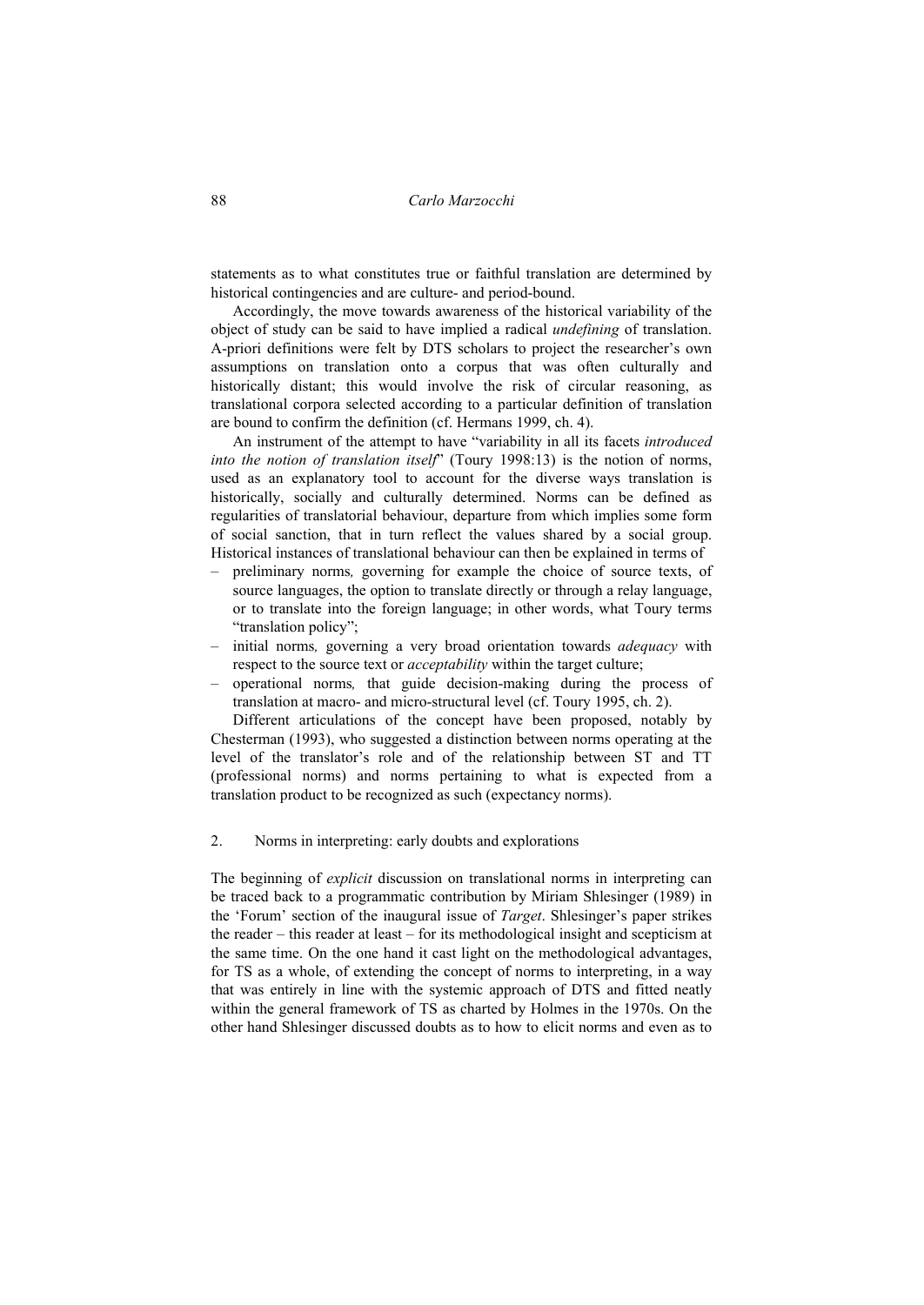whether norms do operate in conference interpreting, that is, as to whether interpreters' translatorial behaviour is determined by anything else than personal preference or cognitive constraints (cf. her later paper on this subject, 1999). Shlesinger's doubts were motivated by the size and scattered distribution of the profession, thought not to favour the socialization processes by which norms emerge and are passed on; however, the fact that interpreter training is (was, rather) concentrated in a few institutions could in fact lead to more consistent transmission of norms to future interpreters. On balance, this led Shlesinger to conclude that norms may well govern interpreter behaviour, despite the difficulties in eliciting them.

Other methodological considerations advanced by Shlesinger concerned the difficulties in finding and designing corpora, legal obstacles to recording performances, and the impact of monitoring on performance. Apart from these, however, a key insight in Shlesinger's paper – again, firmly within a DTS framework – is that in order to study norms in interpreting one needs to place interpreting within a 'system'. Given the interactional nature of interpreting, the system cannot be defined at the level of the ST, nor at the level of a vaguely defined receiving culture, and must therefore be conceptualised at the level of the interpreting event or setting. A thread may be seen running from Shlesinger's call for a systemic look at interpreting settings to later research, such as Pöchhacker's detailed analysis of the context of his case–study (1994), or to Alexieva's (1997) reasoned typology of interpreter–mediated events. Although Alexieva draws her analytical tools from sources other than DTS, her analysis of settings in terms of sociolinguistic parameters could be complemented by looking at the different professional and expectancy norms associated with each constellation of parameters.

A response to Shlesinger's early methodological doubts came very quickly from Harris (1990). In Harris' reply, observations from specific sectors of practice, that testify to the variability of norms in different interpreting settings are somewhat inconsistently juxtaposed to an essentialist statement as to a "fundamental norm" constituting all translatorial activity, that of acting "as a honest spokesperson". The opening statement illustrates how norms not only govern interpreters' behaviour, but are also *expected to do so* by fellow practitioners and scholars, in other words, it testifies to the 'psychological reality' of norms: Harris states that norms do in fact operate in interpreting, and that "anybody well acquainted with the activity could point to some of [them]" (1990: 115). He then moves on to name a few 'norms' organized around binary oppositions:

1. professional vs. natural interpreting (the respective norms being speaking in the first person vs. reporting speech);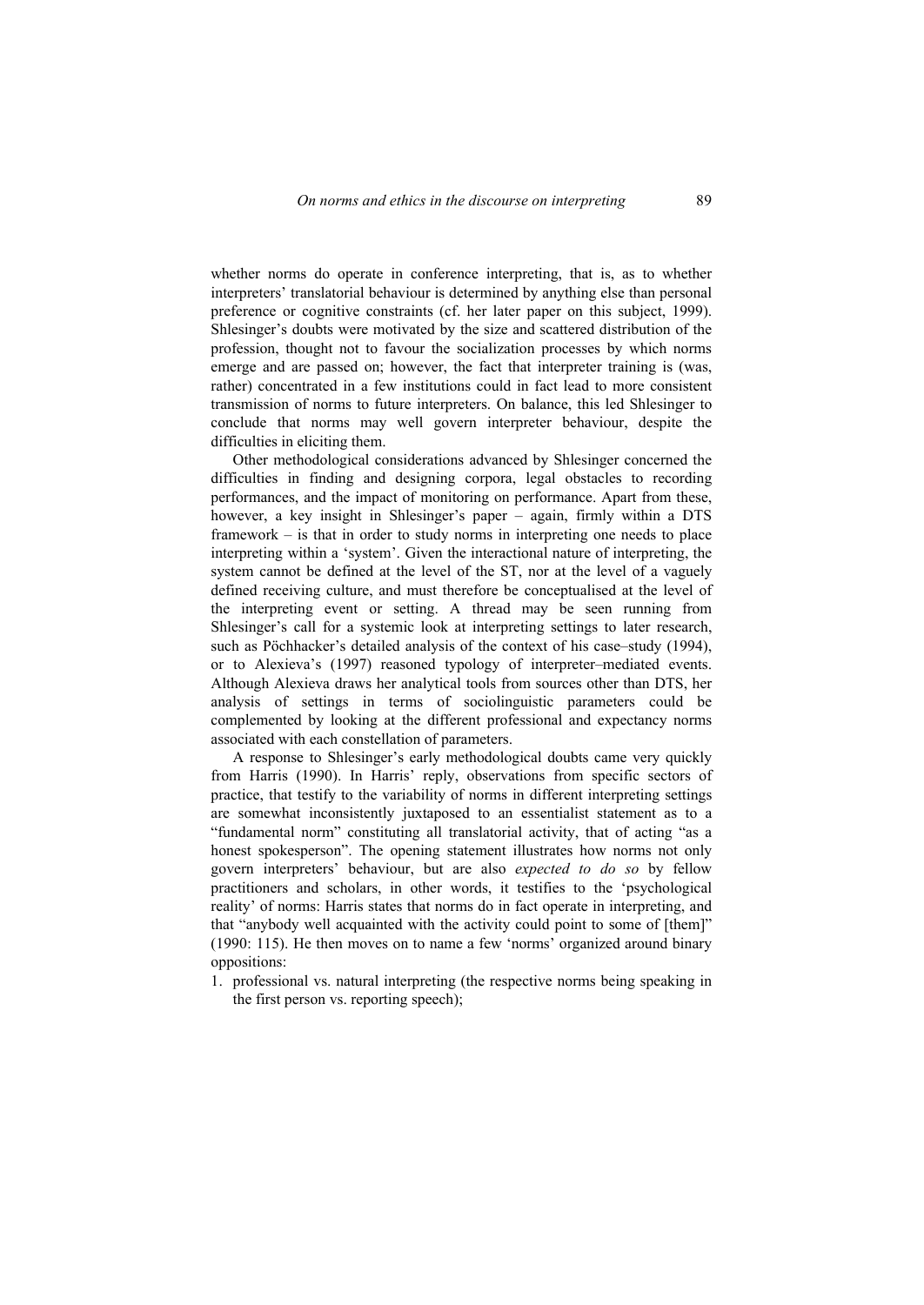- 2. conference interpreting (CI) vs. TV interpreting (the norms being "conventional fictions" in CI such as 30-minute turns regardless of change of speaker, vs. preference for consistency of voice, gender and prosodic features on TV);
- 3. his own training experience at Ottawa, and Russian tradition, vs. Western, AIIC practice when it comes to encouraging or frowning upon interpreting into the B language;
- 4. interpreted speech vs. written translation (production errors and calques being more acceptable in the former than in the latter).

The examples presented by Harris actually represent different levels on a continuum between habits, preferences and socially sanctioned norms, but also raise the issue of how to distinguish between the statement of a norm and its practical operation, and between stating that there is a norm and eliciting it from textual data.

The same lack of a clear distinction between habitual behaviour and a socially sanctioned norm can be found years later in a paper by Schjoldager (1995). This paper is a more articulated attempt to infer an initial norm from the way interpreters treat a particular cultural item in a corpus of Danish–English interpretation. However, the fact that the author's research project underwent changes in progress explains a certain inconsistency: the stage is set in an evaluative framework, where performances by two groups of subjects are to be compared in terms of equivalence, in a search for interpreting *quality*. The conclusions are then drawn in a descriptive framework, in terms of norms governing the choice of how to treat the cultural item while coping with processing constraints. Nevertheless, the pattern that emerged deserves further study, even though the author formulates it rather sweepingly as a generally valid norm: "[The interpreter] is allowed to say something which is *apparently unrelated to the source text* […] provided s/he can say something that is contextually plausible" (Schjoldager 1995:310, my emphasis – the normative discourse is implicit for example in "is allowed to"). In fact, apart from the limited size of the corpus, it is the lack of information on the social acceptance of this translatorial behaviour that makes me hesitate to call this a norm governing interpreting. It would have been interesting to have Schjoldager's subjects comment on their performance, or have other students or trainers assess the performance, before concluding that the subjects' behaviour was in line with a norm.

Going back to Harris's response to Shlesinger, as could be expected from a scholar coming from an entirely different background, no notion of system comes to organize relations in Harris' examples, although Harris identifies different social agents as those who actually set the norms: TV managers, conference organizers, trainers, institutions. Yet it is precisely the apparently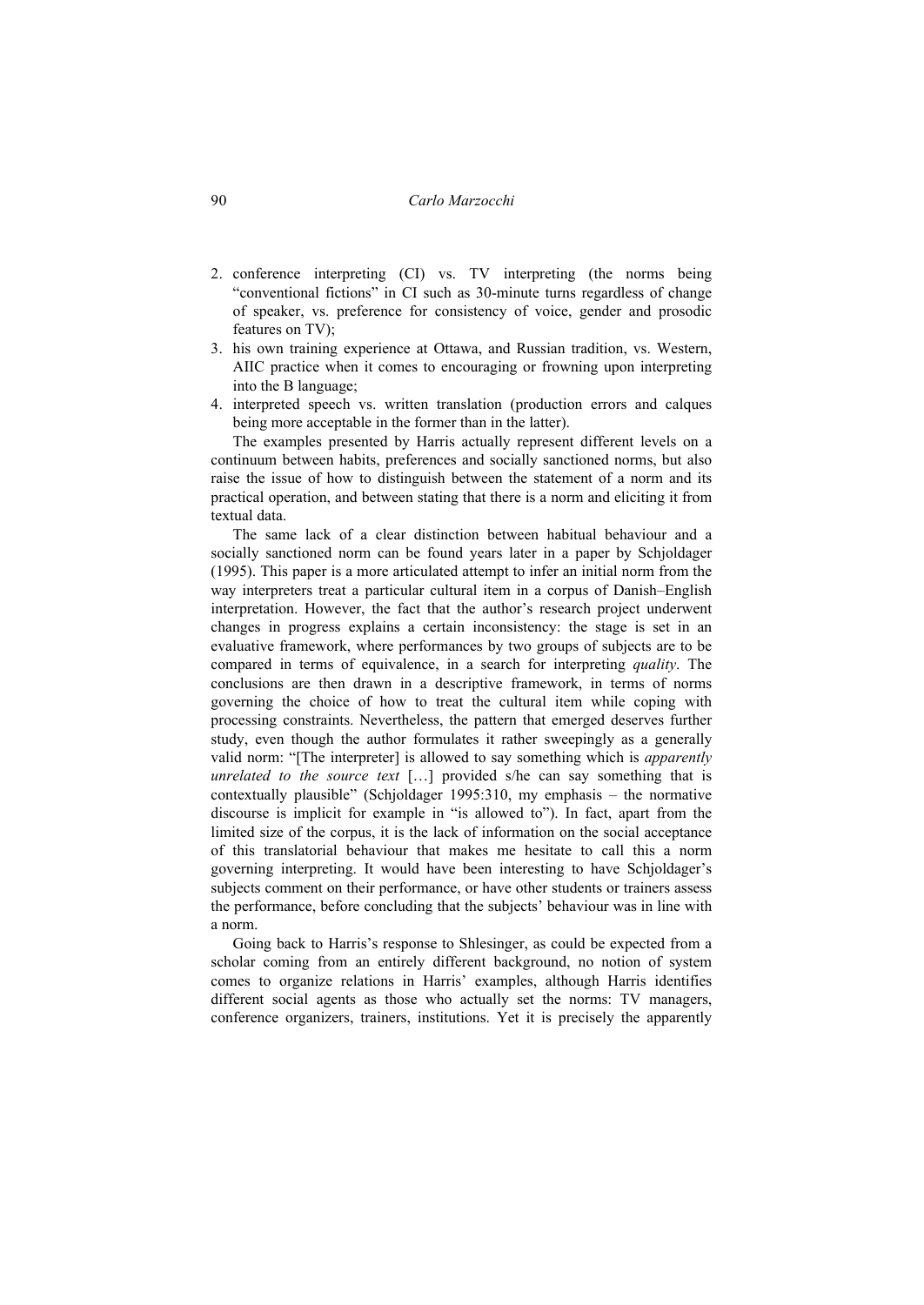heterogeneous character of Harris' reply that illustrates the *undefining* potential of the notion of norms. Examples in the very short response given by Harris range from what is known as natural interpreting, performed by children in bilingual communities, through interpreting in conference and diplomatic settings, to legal and TV interpreting; the author introduces them stating that "norms will not be the same everywhere" (Harris 1990:115). In other words, the simple fact of reflecting rather loosely on norms in interpreting elicited an academic discourse that began building bridges between different interpreting settings, otherwise still marked by different social and academic prestige and by separate research paradigms, with a cognitive and process-based one prevailing in conference interpreting and a more socio-culturally oriented and discoursebased one in court and community interpreting (despite unifying efforts notably by Pöchhacker in his more recent work, and by Diriker 2004).

Gile, in a contribution to a discussion on translational norms in 1998, also saw the research potential in a norm-based approach to interpreting. He saw it from two points of view:

- as a way to open up the object of study to paradigms that had not figured prominently in his conceptual toolbox, or at least had gone unnoticed in the reception of his writings; to him, norms could be a tool to "foster more empirical research into interpreting and more interdisciplinarity, in particular with sociology and with research on written translation" (1998:99);
- as a way to have research itself undergo a relativizing scrutiny: research is seen as norm–governed behaviour and, at least to judge by the following sharp criticism, the prevailing paradigms loose any aura of intrinsic, objective adequacy: "research in the field has been increasingly governed by status-oriented norms at the expense of problem-solving. Becoming aware of these norms and their operation is important for researchers in the field" (1998:99).
- 3. Norms in cognitive paradigms and in the social construction of interpreting

A shared concern in Gile's and in Shlesinger's contribution – perhaps the main concern – is the extent to which norm-governed behaviour on the part of research informants can interfere with the results of experimental or observational studies; this is a problem inasmuch as the studies were originally designed to relate behaviour to *cognitive* constraints. Gile (1998) reports an experiment on the variability of fidelity perceptions, looking at how targetspeech segments were reported by participants as errors or omissions; among the results, he found that the same TT segments were by no means reported as errors or omissions by all assessors, and wondered whether they were simply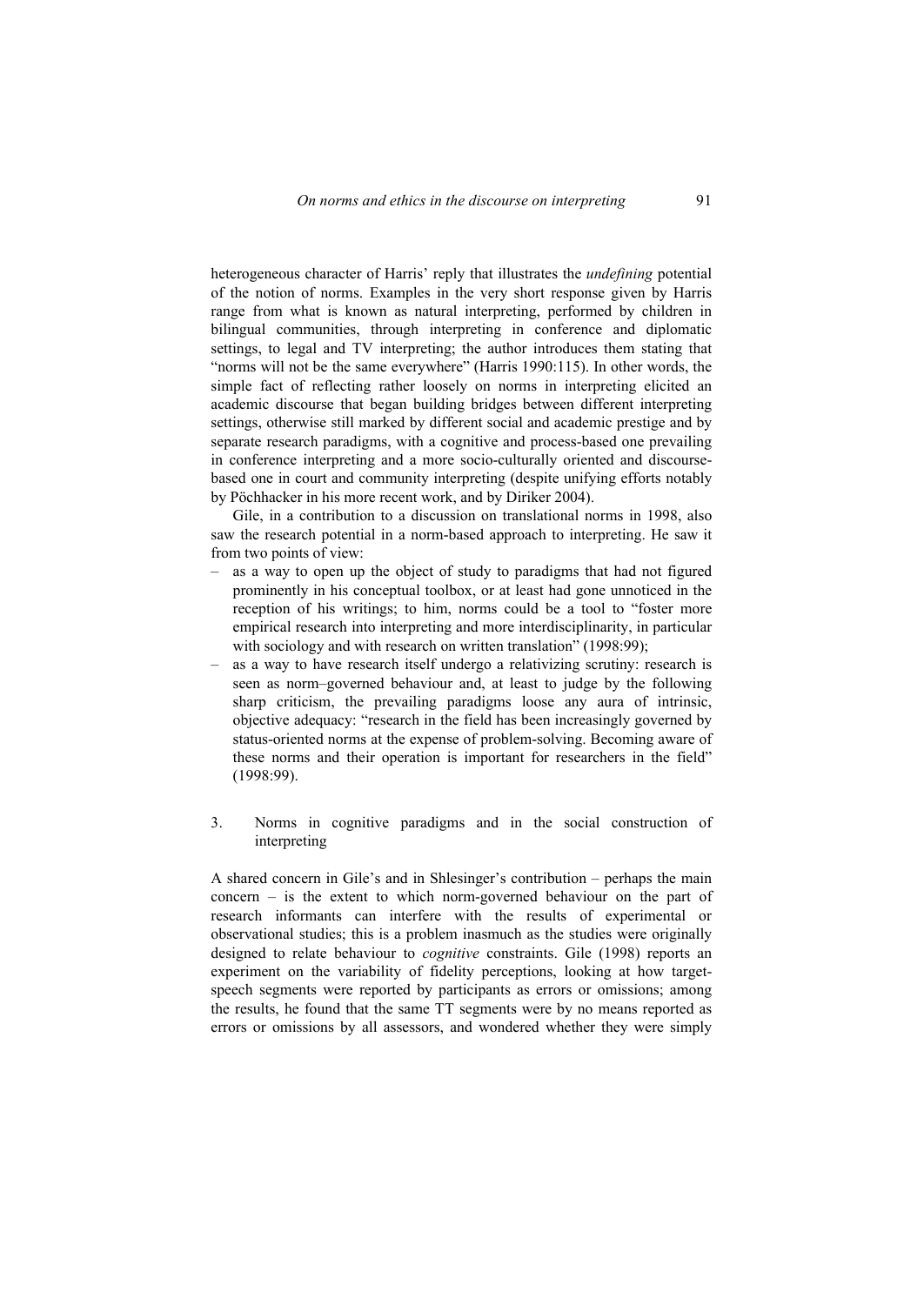missed or whether the different appreciation reflected different fidelity norms. Similarly, the lack of correlation between the number of errors identified and the general impression of fidelity reported by the assessors led Gile to hypothesize that something else – the operation of a norm – must account for the way an overall performance is evaluated, possibly overruling the perception of individual errors at micro level.

Gile also noted that norms should be taken into consideration in studies comparing ST and TT on the basis of propositional analysis, if results are not to be distorted by deliberate, norm-based departures from literalness. In Gile's terms, norms presiding over the assessment of performance should enter into the picture in such studies because otherwise

the metric chosen by researchers […] may measure the opposite of what it is supposed to measure. A correct identification of norms is necessary in order to calibrate the propositional or other metrics used (Gile 1998:99).

Along very similar lines, Shlesinger's (1999) concern in a study of how interpreters handle long strings of modifiers is how to "tease apart" omissions or rearrangements that are due to cognitive overload from those that reflect the norms governing what is sufficient output in simultaneous interpreting. In a move that illustrates how experimental and discoursal data can be analyzed to elicit norms, Shlesinger then surveys the literature on interpreting, in search of normative statements that could account for her subjects' behaviour. This leads her to the very sensible conclusion that interpreters abide by what could be termed a "condensation norm", that "not only condones but often encourages strategic macroprocessing", so that "not every element of every proposition in the source text needs to be reproduced as such. It is appropriate for a simultaneous interpreter to produce the underlying meaning of the proposition" (Shlesinger 1999:69). Intuitively, this is corroborated by training experience (condensation techniques figure equally prominently in the curriculum in Trieste and in recent research on strategies adopted by students, cf. Donato 2003); it is also in line with the long-standing discourse on conference interpreting as documented in professional literature and analyzed by Diriker (2004) and Jones' recent *Conference Interpreting Explained.* However, in addition to seeing the operation of norms in interpreting as a "how-to-tease-apart-from-the-cognitive" issue, the institutional and social construction of norms should also be investigated, e.g. the role of training and professional institutions in shaping and passing on this and other norms. It may also be the case that norms start their 'lifecycle' as a strategy to cope with cognitive constraints in a given situation and are then interiorized and generalized, as could have been the case with condensation or "macro-processing".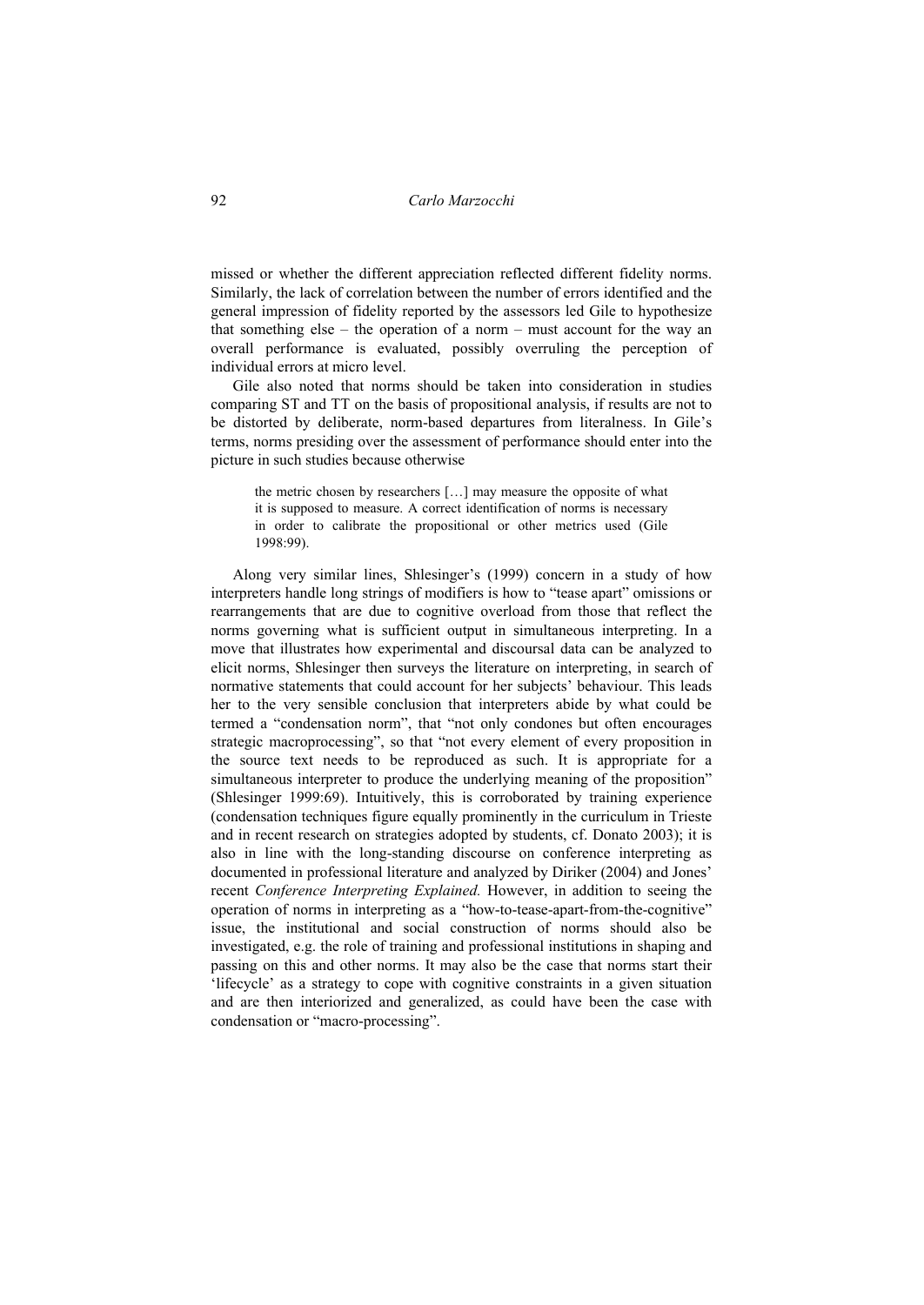Things become more problematic, in my opinion, when professional or academic discourse elevates a particular norm to a defining trait of (segments of) the interpreting profession, i.e. a tool to maintain self-perception, as is testified by the countless statements routinely heard to the effect that translators *say it all*, word for word, whereas conference interpreters get the "real" message across (if possible in a polished, TL-idiomatic version). Diriker (2004: 32 ff.) shows how in the discourse on interpreting condensation and "macroprocessing" coexist side by side with ambitious claims to true "fidelity"; this is taken to distinguish interpreting from a received idea of written translation as a word-for-word exercise. This could be dismissed as a hasty but innocuous generalization were it not for the fact that it may have been instrumental in sustaining a status and prestige gap between the different language professions. One often finds, among language professionals, evaluative discourse that attributes different norms to different settings, even within the limited field of oral translation. The "getting the message" vs. "word-for-word" argument, for example, has been invoked in discourse by opposite camps: to underscore the interpreter's sovereign intellectual command of the ST and its cultural implications as opposed to the translator's purported literalness (again, see Diriker 2004 for quotes from professionals and organizations employing interpreters), but also to suggest an entirely different hierarchy, as is illustrated by the introduction to a standard work on court interpreting:

Court interpreters must conserve the tone of the language, the timbre of the vocabulary with a fidelity that distinguishes the *truly great literary translations*; conference interpreting is first draft translating, Court interpreting is polished translation (Gonzales *et al.* 1991: 27, my emphasis).

In a interesting search for intellectual legitimacy, we see here leading scholars marking a milestone in the academic and institutional consolidation of their field by linking it to one of the most prestigious types of language work in Western tradition, literary translation, with a discourse of, predictably, fidelity and truth.

To understand how statements like the one above are best read as instrumental to socio-professional needs, it is perhaps worth contrasting them with the landscape of norms on the field. In a study on court interpreting in Italy (Siviero 2003), normative statements were elicited in interviews with interpreters working in courts in Trieste and Rome. Some of them, mostly selftaught native speakers from immigrant communities, practising ad-hoc and with low professional status, did in fact play down their role and responsibility in the proceedings by denying precisely the operational norm of completeness (akin to what Gonzalez et al. would call "conservation"). Rather, they reported that their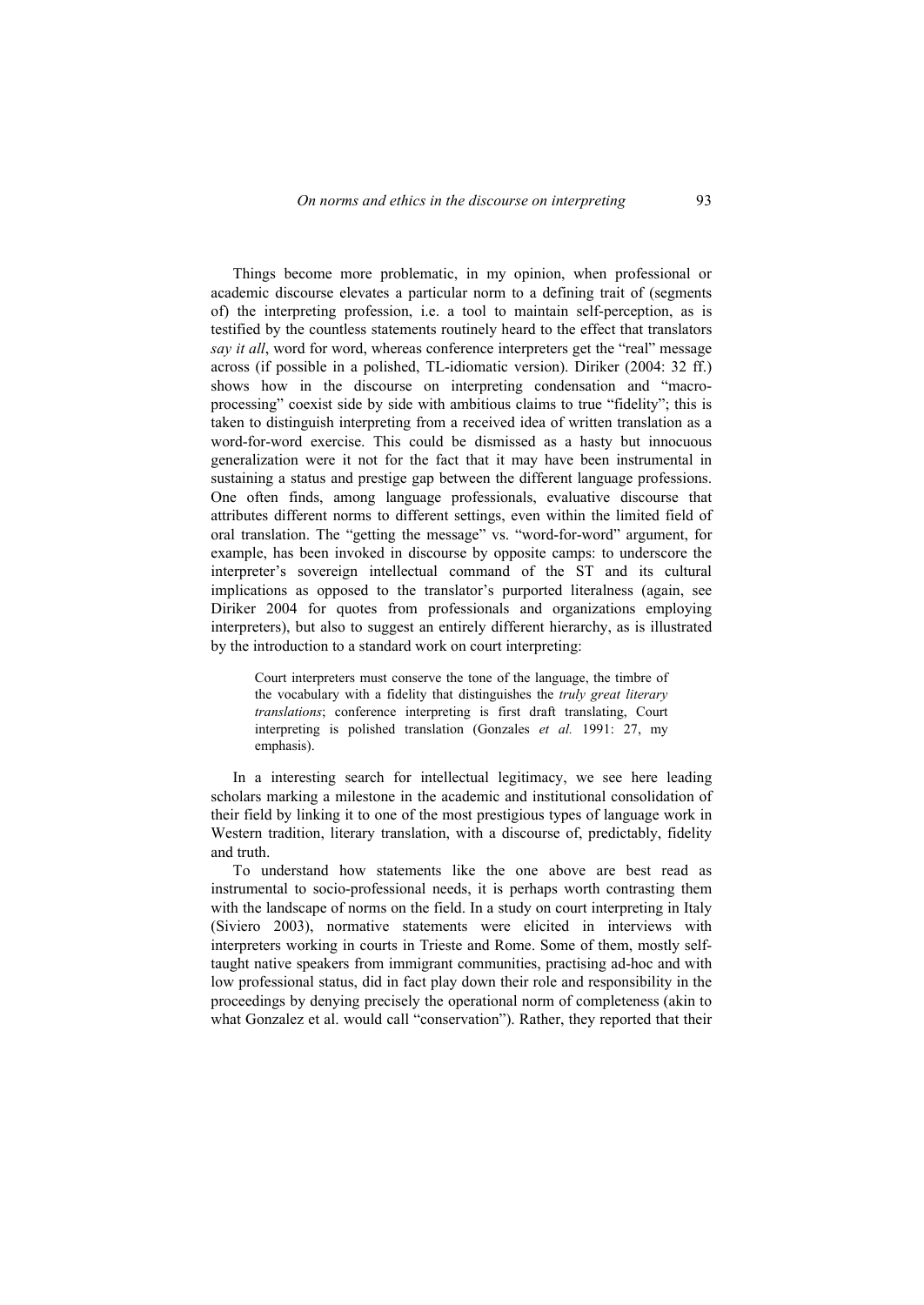task was simply to 'get the gist across', and in *plain* language for that matter, since they mostly interpreted for uneducated defendants. In a previous study, interpreters with higher levels of education and permanent status within the court in an officially bilingual region reported norms that they perceived as more demanding, for example in terms of completeness, fidelity, and role delimitation (cf. Roncalli 2001). A difference in actual behaviour was also found: interpreters surveyed in the former study often extended their role into various forms of interaction with and advocacy for defendants – without other participants objecting, for that matter. In the latter study this was not the case, although the comparison is made less relevant by the fact that the role of interpreters there was much more limited, as almost all other participants were bilingual too.

This difference in reported norms between the standard discourse on court interpreting in the USA and the one produced by some practitioners in Italy may well be explained, at least partly, by the different levels of professionalization achieved by court interpreters in the two countries; an explanation may also lie in the different legal systems: Italian proceedings are still largely paper-based rather than relying on interaction as in an adversarial system. However, the difference may also hint at a discrepancy in the discourse on norms between the grassroots and the more established segments of the profession.

Contextualized studies of conference interpreting also show a discrepancy between (assumed) norm and practice. Among the scholars in interpreting more aware of methodological issues, Pöchhacker has consistently used concepts from TS, in particular from the functionalist approaches of Vermeer and Holz-Mänttäri (cf. 1994, 1995). Some features of his corpus of interpreted speech, such as the choice of forms of address, were easily accounted for in terms of an initial norm prescribing "adaptation to target cultural conventions" in professional conference interpreting (1995: 47-49). Moving from this assumption, Pöchhacker then noted that interpreters may fail to adapt instances of culture-bound communication – such as humour – to target cultural conventions, since this would involve segmenting the source text in larger units, which is at odds with the constraints of time and linearity typical of simultaneous interpreting. Interpreters would then be left in the ironic situation of being inherently unable to comply with the very initial norm they set themselves.

Pöchhacker's solution to this paradox lay in suggesting that "cultural transfer" would not be a relevant norm in settings marked by a shared, supranational socio–professional culture. As a corollary, Pöchhacker doubted that *Skopos*–theoretical concepts were fully applicable to interpreting. Elsewhere I suggested – although at that time not on the basis of the notion of norms, cf. Marzocchi 1998 – that a solution could also lie in pointing at possible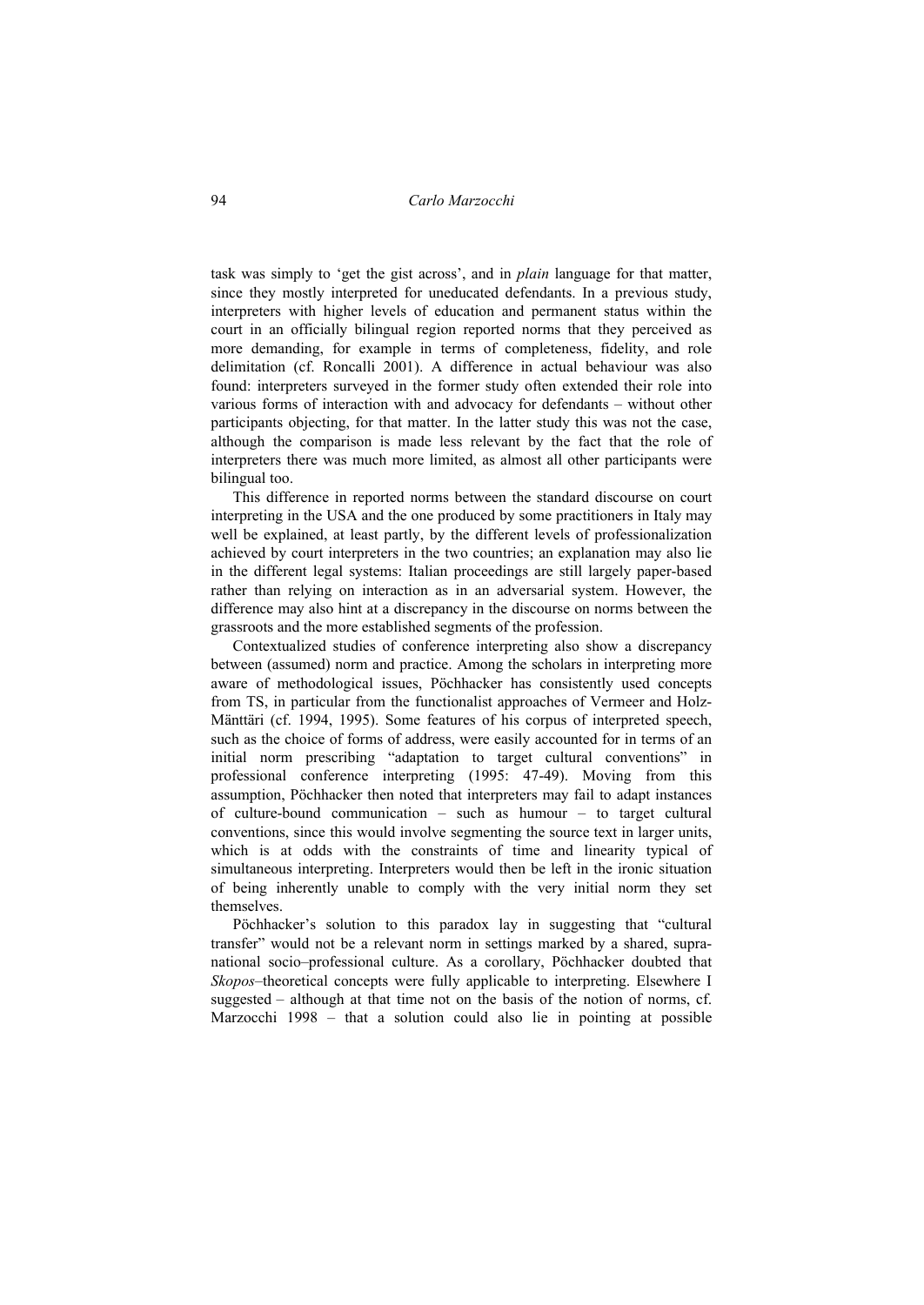alternatives to adaptation to the target culture, namely at *documentary translation* as a viable initial norm for interpreting, at least in some settings. In other words, I was arguing for more caution in assuming that a fully *instrumental* initial norm is viable for conference interpreting, although it may appear frequently in professional discourse.4

The distinction between instrumental and documentary translation was put forward by Nord and is well known in Translation Studies (obviously, it also partly overlaps with dichotomies such as *covert/overt*, *dynamic/formal*, *domesticating/foreignizing*):

We find two basic types of translation processes. The first aims at producing in the target language a kind of *document* of (certain aspects of) a communicative interaction in which a source-culture sender communicates with a source-culture audience via the source text under source-culture conditions. The second aims at producing in the target language an *instrument* for a new communicative interaction between the source-culture sender and a target-culture audience, using (certain aspects of) the source text as a model (Nord 1997: 50).

In a documentary strategy, SI would then no longer attempt to mask features of the original speech such as idioms, humour, intertextual reference, perhaps even forms of address by *replacing* them with supposed cultural equivalents but would resort to a visible intervention by the interpreter to mediate them.<sup>5</sup>

A further reason to refrain from assuming a single initial norm lies in the fact that, as already suggested by Shlesinger (1989), the interpreting setting is best construed as a system in order to study norms. But if this is the case, a broad socio-professional label like 'conference interpreting' can hardly be construed

 $\overline{a}$ 

<sup>4</sup> Individual aspects of interpreting behaviour in a given setting may very well respond to a norm prescribing instrumental translation: in an interesting study that deserves a more thorough discussion, Turrini (2004) analyzed the way interpreters handle set and creative metaphors in a corpus of SI at a plenary session of the European Parliament. Turrini found a trend towards translating set metaphors nonliterally, i.e. with idiomatic equivalents. It would be interesting, however, to check whether *realia*, idioms, forms of address and humour are also translated in a TLoriented, idiomatic way or whether they sometimes lead to a non-functional output as in Pöchhacker's corpus. As Turrini rightly recalls, the EP plenary is a *sui generis* setting in view of the notorious speed of delivery, planned speeches and unshared knowledge; however, I wonder if these very features do not make it a suitable setting for research into norms, as cognitive constraints can be taken to be at their relative peak for *all* interpreters involved.

<sup>5</sup> I have developed this argument with reference to the treatment of idioms in a more didactic paper to appear in the online *Translation Journal* (Marzocchi forthcoming b).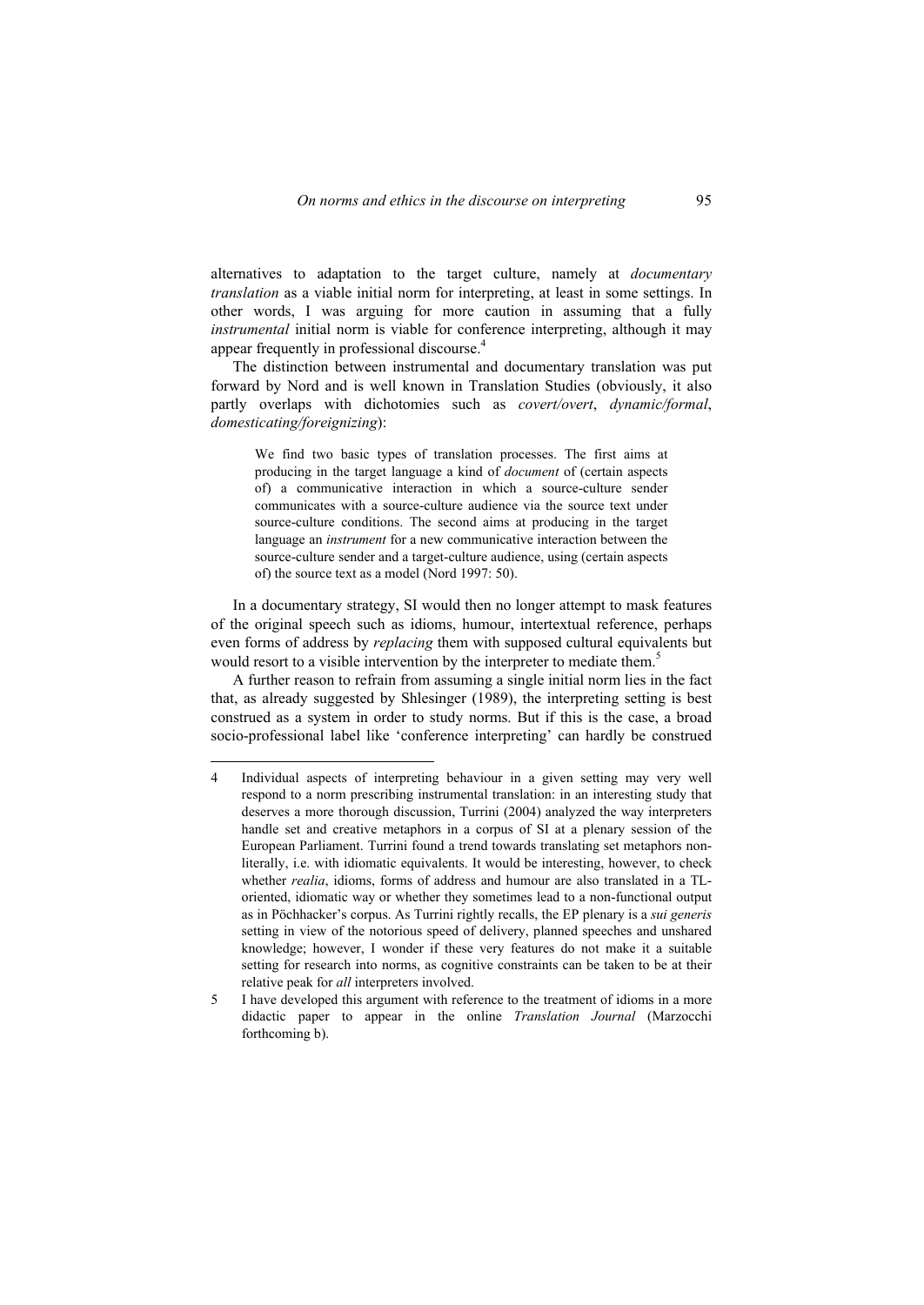as single system, to which one could associate a single*,* default initial norm. This is obvious if one thinks of how this label actually covers (covers up, to a point) a wide variety of settings, ranging from the one-off conference serviced by highly mobile free-lance interpreters, to national or international organizations where staff interpreters serve for a whole career in a known range of meetings and for well-known customers, to settings that are in fact court proceedings, albeit at international level. The fact that the range of settings designated by 'conference interpreting' cannot be construed as a single system does not mean that some elements have no systemic, potentially normative effects across the range of settings: training institutions and professional associations come to mind as an example. But pretending that it is possible to formulate norms at the level of "conference interpreting" as a whole, and only at that level, means neglecting all the elements of each specific setting (institutional status and goal, membership, specific language policy a.o.) that enter, within the boundaries of the setting, into a systemic relationship with interpreting. The example discussed in the next section shows that it is at this level, and not at the level of a generic notion of "interpreting", that norms emerge.

# 4. Norms, institutions and ethics

Both Gile and Shlesinger seem to take up the norms issue for its methodological potential, but somehow still as a by–product of studies focusing on cognitive aspects. This is of course in line with the researchers' background and interests, and is reflected in the fact that both authors organize most of their examples of norms operating in interpreting around the quantitative metaphors of *addition,*  omission, condensation, completeness, leaving out etc.<sup>6</sup> My impression, however, is that the real potential of "norms" as a conceptual tool does not lie exclusively in the fact that it allows us to tune cognitive paradigms more finely, leading to "better calibrated metrics" in Gile's terms. A wider significance of the notion of norms lies in the fact that it evokes the issue of *ethics*. I use the term still rather tentatively to designate both the body of codes of ethics, but also, more generally, any discourse relating translatorial choices to socially shared *values*.

To build this argument, one has to develop an insight that emerged in Shlesinger's 1999 contribution and, perhaps only implicitly so, in Gile's 1998

 $\overline{a}$ 

<sup>6</sup> This is only partly the case for Gile, who lists a series of statements that he sees as candidate to norm-status in interpreting. One of these statements, "maximizing the communication impact of the speech" (1998: 99), can be read as a TT-oriented initial norm.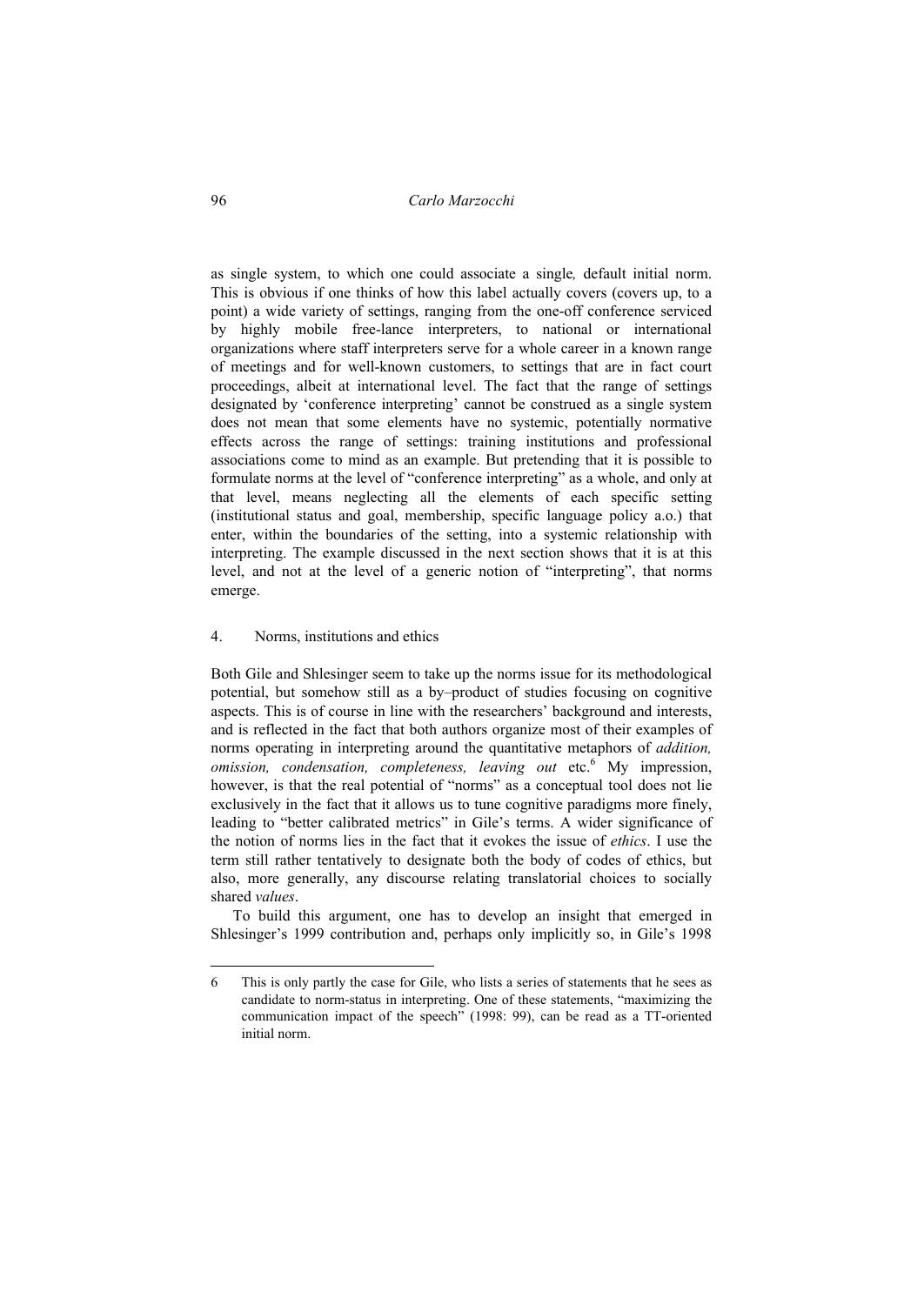paper. From her review of normative statements in the literature on interpreting in court and community settings, Shlesinger rightly observes that norms potentially collide*,* especially in institutional settings. Shlesinger sees

a potential conflict between two sets of norms: expectancy norms implicitly or explicitly projected by the court, and performance norms based on the interpreter's own perceptions of her role and of what she ought to do to fulfil it (1999: 66).

The realization of the potential conflict of norms brings in another key actor, although only mentioned in passing in Shlesinger's paper: *institutions* and the way they shape the norms interpreters are supposed to abide by.

Again, court interpreting provides interesting examples: with the development of court interpreting in the US an explicit translational norm – the *verbatim requirement,* in fact a very strict initial and operational norm in Toury's terms – was inserted into many of the codes of ethics adopted by courts and professional bodies (cf. Gonzales *et al*. 1991, Mikkelson 1996). The verbatim norm prescribes a very ST-oriented translation, including, as was mentioned above, the conservation (that is, the reproduction in the TT) of paralinguistic features, pauses, hedges, hesitations and the like. Its controversial adoption by the profession has accompanied a gain in status and the growing professionalization of the sector. At the same time, by framing interpreting within the usual conduit metaphor, the verbatim requirement seems to safeguard the different roles in the courtroom, protecting other actors from a potentially intrusive role of the interpreter as a would-be mediator or cross-cultural consultant.

An initial norm comparable to the verbatim requirement is prescribed by the Code of Ethics for Interpreters and Translators adopted in 1999 by the International Criminal Tribunal for the Former Yugoslavia, a body whose staff comprises both interpreters coming from the mainstream "conference" circuit in Europe and ad-hoc interpreters of a more "community" profile. The content of the Code ranges from fairly simple prescriptions on courtesy and timeliness, professional integrity and development, role delimitation vis-à-vis legal counsel to, on the other hand, a more sophisticated attempt to enforce complete conservation of all linguistic and paralinguistic features of the ST. The rule stems from a reference to "truth and completeness" in the crucial article 10 (note the reference to the *wording*); at the same time the Code seems to provide for some latitude and visibility for interpreters: paralinguistic clues are deemed relevant if they "facilitate the understanding", and rectifying own errors as well as asking for clarifications are explicitly prescribed practices: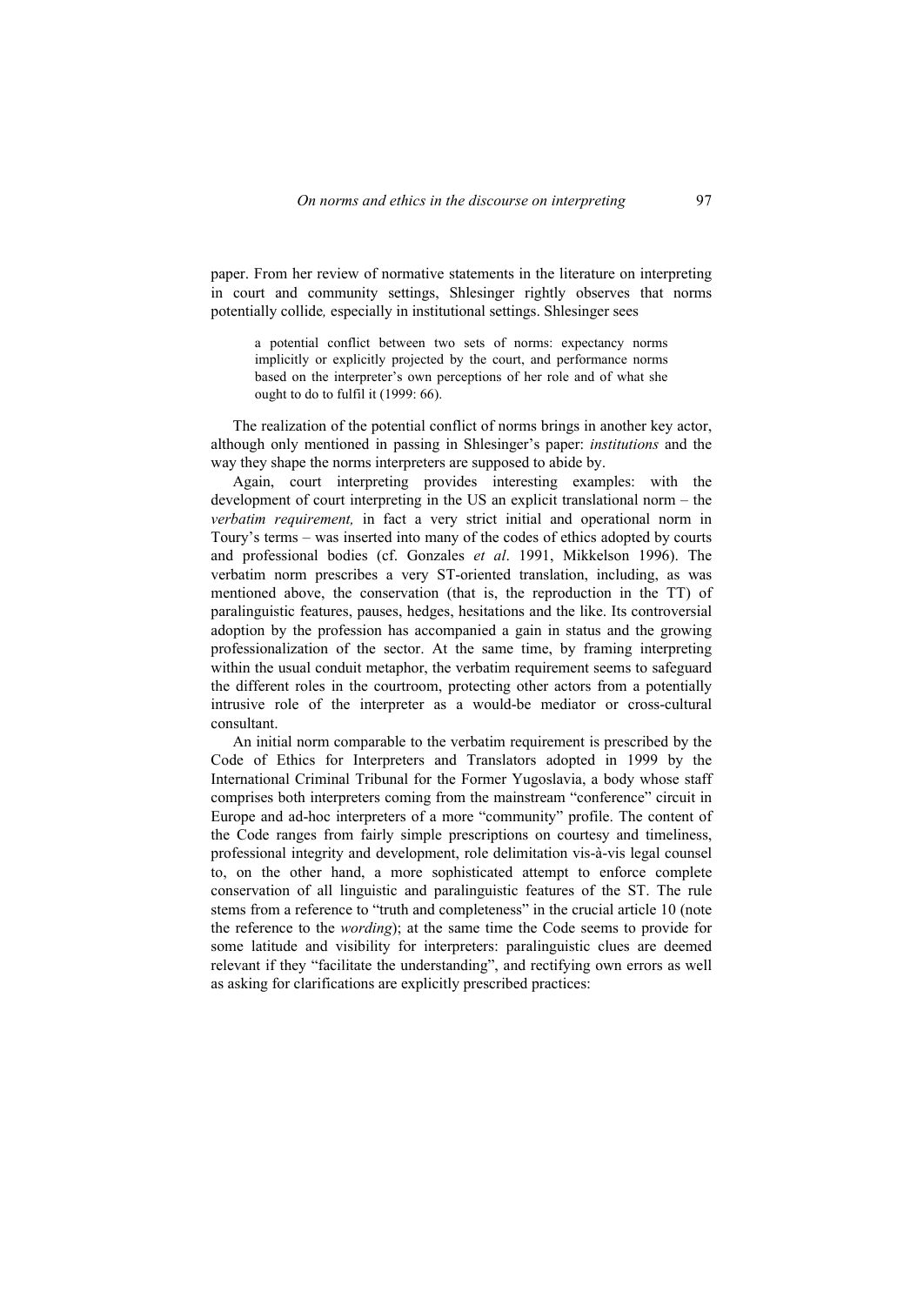- 1. (a) Interpreters and translators shall convey with the greatest fidelity and accuracy, and with complete neutrality, the wording used by the persons they interpret or translate.
- 1. (b) Interpreters shall convey the whole message, including vulgar or derogatory remarks, insults and any non-verbal clue, such as the tone of voice and emotions of the speaker, which might facilitate the understanding of their listeners.
	- […]
- 2. (a) Interpreters and translators shall acknowledge and rectify promptly any mistake in their interpretation or translation.
- 2. (b) If anything is unclear, interpreters and translators shall ask for repetition, rephrasing or explanation [my emphasis throughout].

The case of the verbatim requirement is a powerful illustration of how norms and ethics can interact. In the first place, it shows how ethical discourses in different settings go into varying degrees of detail in prescribing translational norms, be they initial or operational; indeed, the Tribunal establishes a clear link between the judicial setting and ethical discourse, when in the second recital it "considers that being subject to a Code of Ethics is an integral attribute of being an interpreter and translator employed in a judicial environment". By contrast, the conference interpreting profession in Europe does not seem to have felt the need to spell out any initial norm in its code of ethics, apart from the generic appeal to faithfulness and professionalism (see Diriker 2004: 29-30 for a brief analysis of the AIIC code). Historians of the profession may wish to account for the different development.<sup>7</sup> Secondly, the case of the verbatim requirement illustrates how the conflict between initial norms takes place at the level of ethics. The criticism of the verbatim requirement came out of value-based stances, pertaining to what kind of interpreting and how visible an interpreter role and status is better suited to serve the rights of the defendant or of whole ethnic communities, or even out of a more abstract idea of *fair trial* and *justice*. 8

 $\overline{a}$ 

<sup>7</sup> My own very idiosyncratic explanation, partially confirmed by the material analyzed by Falbo (2004), is that early scholarly writings on conference interpreting in Europe, written by recognized professionals and providing plenty of practical advice, did in fact replace an explicit translation norm in ethical discourse; they have since shaped the the self-perception of conference interpreters in Europe in much in the same way as explicit codes of ethics have done for court interpreting and other non-conference settings in the United States and elsewhere. Of course this is an interpretive hypothesis that cannot be retrospectively falsified.

<sup>8</sup> Similarly, in the discussion of translation within the European Institutions one finds the same narrative of conflicting norms (roughly literalist vs. functional) over-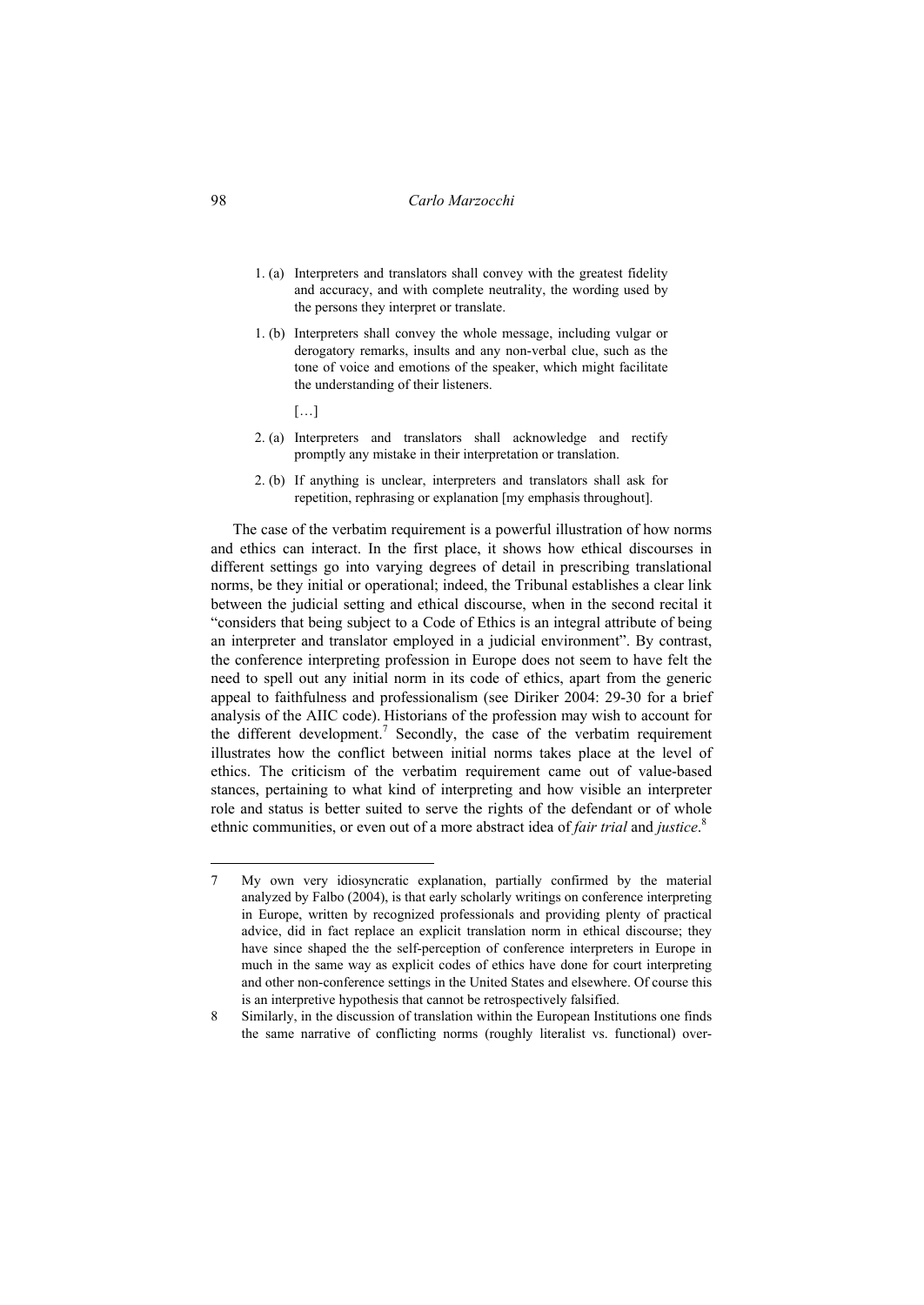A further, anecdotal, illustration of how the discussion on norms almost automatically implies a discussion of ethical stances can be found in the following excerpts from an article by a professional in a semi-scholarly journal; here, the comments on a colleague's conduct very quickly turn from an expert register ("inaccurate", "key term", "comparison") to a discourse of values, rights and indeed sins ("entitlement", "dirty lie"). Note that the controversy apparently starts with an issue of completeness (the colleague had omitted some embarrassing remarks, i.e. he had violated a norm prescribing completeness in sensitive settings) but then the ethical dimension prevails, to the extent that one section of the article carries the heading "Trust":

On a fine day in Windhoek, Namibia, the President ad-libbed a few remarks, as is his wont. At a certain point the interpreter stopped translating, looked at the President, and interrupted: "Presidente, não estou entendendo", a remark that can be construed both as *Mr. President, I cannot understand what you say* or *Mr. President, I cannot understand why you are saying this*. […] The President must have heard his interpreter, since he repeated the phrase and added a second phrase, so as to build a comparison. The interpreter then provided what would usually be considered an inaccurate rendering of the first part of the comparison and omitted what would generally be considered a key term from the second. […] Now, why isn't the wilful deletion of a couple words from a presidential speech considered *a lie* [..]*? A lie is a lie*, of course, and although there may be cases where a *lie is ethically justified*, such as when a life is in danger, we should be really careful with exceptions. [...] I am sure the audience wants to know what the President of Brazil said, not what his interpreter thought he ought to have said instead. I would go farther than that: the audience is *entitled* to know what the President said (Nogueira 2004, my emphasis).

It is also worth noting that Nogueira's account is sophisticated enough to reconcile a completeness norm, named here an "exact translation", with the ethical stance that he concedes as a possible line of conduct for the interpreter, i.e. to "try and prevent fights". The reconciliation is possible by stretching the interpreter's role into that of a neutral but visible intercultural consultant who is the principal of some communicative acts ("letting the parties understand"), as appears from the following excerpt (note also that the discourse is about participants having rights: "I am *entitled*"):

[colleagues] told stories of how an interpreter prevented a fight by omitting insulting statements from the translation. Great. But, first, if

arched, for example in Wagner *et al*. 2002, by a value-based discourse on the function of institutional communication with citizens (cf. also Marzocchi 2004).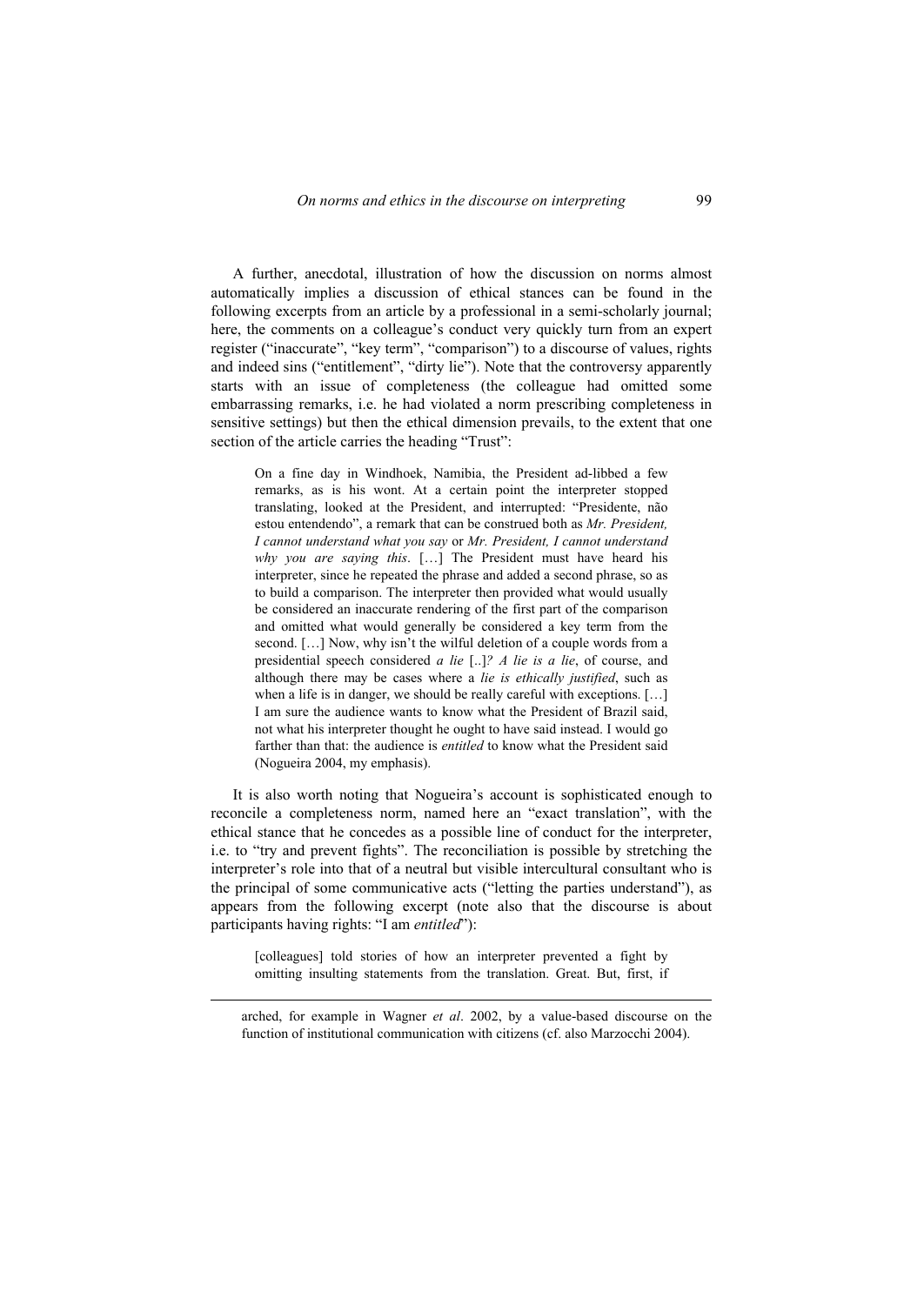someone calls me an  $&\frac{1}{2}$  (1). It is my face in a foreign language I believe I'm entitled to know what he said and, second, the purpose of avoiding a fight might have been equally well served by *providing an exact translation* and *letting the parties understand* that the other guy was mad as hell and meant business, too (Nogueira 2004, my emphasis).

### 5. Three reasons to step up research on norms in interpreting

Up to now I have argued, with the help of a few illustrations from scholarly and professional discourse, that norms are not only a complement to cognitive paradigms, that norms have to do with institutions, and that they also have to do with ethics, i.e. with the values presiding over translation. There are three further reasons why I insist on advocating a fuller use of the notion of norms (we might as well call for a "thicker" notion) in research on institutional and social aspects of interpreting.

Firstly, if we look for an ethical construct<sup>9</sup> that can inform interpreting behaviour across the range of modes and settings, the lack of an explicit translational norm in ethical discourse is a missing link, a grey area in the way the conference interpreting profession depicts itself. Investigating ethical discourses that include an explicit initial norm as developed in other fields of interpreting can help the profession fill this gap – court interpreting, but also Sign Language interpreting are obvious candidates for this exercise. Ultimately, I would like to see norms emerge from the way the profession perceives the communicative needs of a given setting, rather than being dictated by purely institutional needs – as was probably the case with the verbatim requirement in US court interpreting – or simply taken for granted with a vague reference to fidelity, as is the case today in conference interpreting.

Let me exemplify what I mean by the latter: elsewhere (Marzocchi forthcoming a) I have suggested that the defining feature of the EU institutions as a setting for language work is the complex configuration of languages in contact that prevails in the daily life of the institutions, despite official discourse focusing on isolated languages and identities. I have argued that relevant translational norms should be inspired by this feature, and that interpreting in such a setting cannot possibly be based upon the assumption that languages and cultures are isolated and that official language and mother tongue coincide. In other words, an initial norm should be elaborated that builds on and acknowledges the highly stratified language repertoire skilfully exploited by (some) speakers in that setting, as was documented in another thesis at Trieste

<sup>9</sup> In fact, this has been my own (re)search as a professional prior to any scholarly endeavour.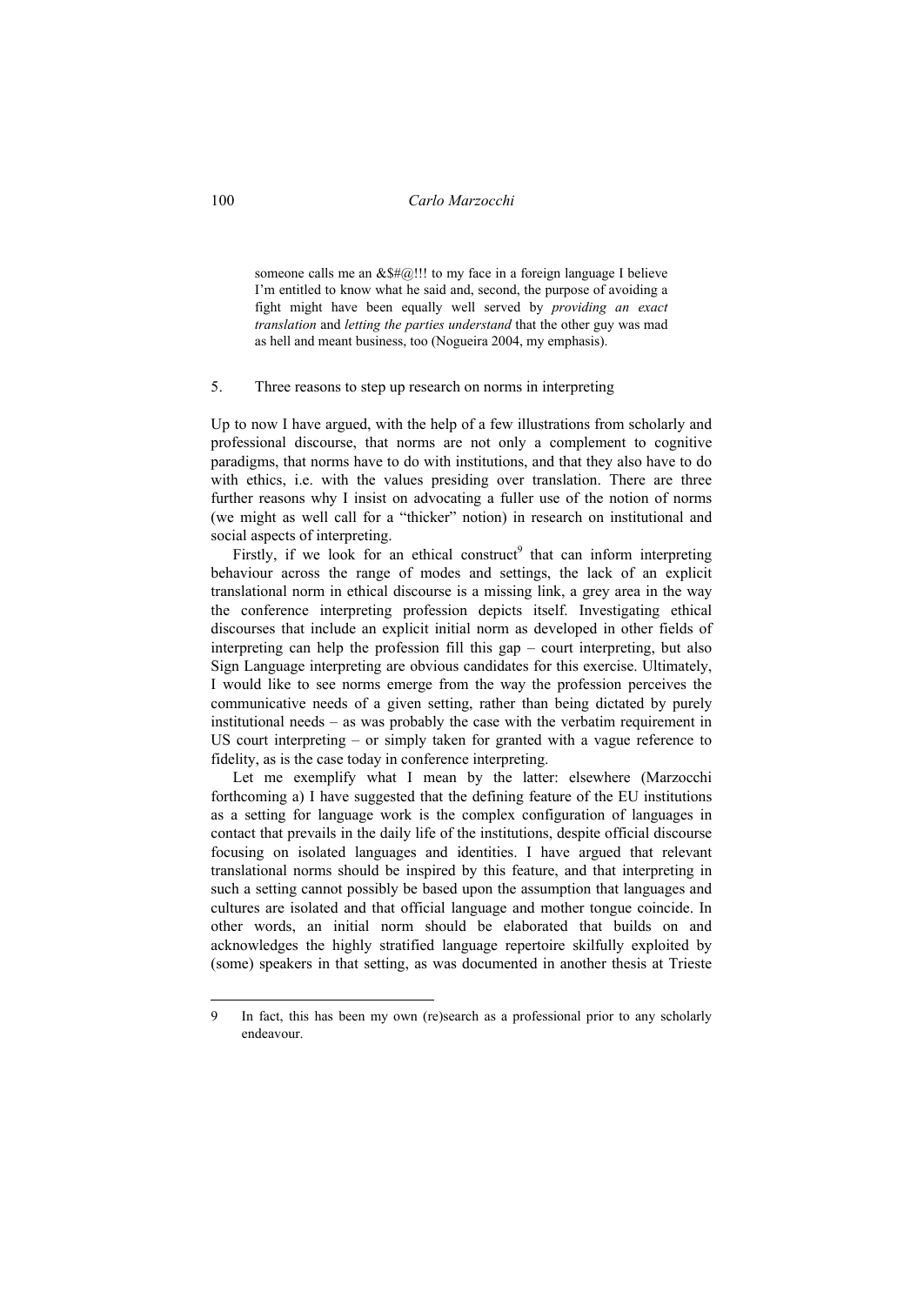(cf. Aquino 2001) on a corpus of speeches from the European Parliament plenary.

Secondly, a fresh normative elaboration by the profession could overcome some paradoxes between interpreter behaviour and norms governing language work in the same institutional setting, which I see particularly in the treatment of idioms and *realia*. Another anecdote can illustrate this point: European Court of Justice, spring 2004, novice colleagues from Poland are practising in the dummy booth. Suddenly one of the parties in the hearing uses the English expression "the proof of the pudding is in the eating". The Polish colleague, who later reported thinking "we don't say that in Polish" and "I cannot possibly talk about puddings in Polish", renders the idiomatic expression in plain language, neutralizing the idiom. Later on another participant refers to what the previous speaker has said, takes up the "pudding" image again and in a perfect instance of intertextual reference develops it, half-jokingly, for a couple of sentences. The other colleague on the microphone at the moment cannot refer back to anything similar to puddings in the previous output of her booth mate. In normative terms, and excluding for the moment cognitive constraints,<sup>10</sup> the first colleague seems to have been trying to adhere to a 'full cultural transfer' norm prescribing idiomaticity and proscribing a hybrid TT. For some reason she could not come up with a more literal or mediated solution, that would have provided material for intertextual reference in the TT (for example framing it as in: "as they say in English, the proof of the pudding…").

The anecdote is particularly telling since it involved trainee interpreters, who are arguably more prone to norm-compliant behaviour. This contrasts sharply with an institutional setting that frequently resorts to literalist solutions leading to a strikingly hybrid TT, especially as regards the written translation of a specific type of realia, i.e. names of institutional bodies in legal texts. The striking juxtaposition of languages begins already on the cover pages of case documents, where a uniform layout tells us what the original language was as well as the official denominations of the parties and of the referring jurisdiction in their respective languages. The body of the translations illustrates the practice of keeping institutional names in the original language, possibly adding an explanation in brackets, even when the translation between cognate languages could allow for a calque; this is now an explicit norm of written translation at the ECJ and is visible in all case documents available to interpreters. One wonders, then, how powerful the idiomaticity norm must be to prevent my trainee colleagues from producing even a slightly hybrid output, for example

 $\overline{a}$ 

<sup>10</sup> The comments made by the colleague afterwards led me to explain the anecdote with a deliberate choice of idiomaticity of the TT rather than of lack of processing resources to come up with equivalents for, say, the lexical item "pudding" (cf. also Marzocchi forthcoming b).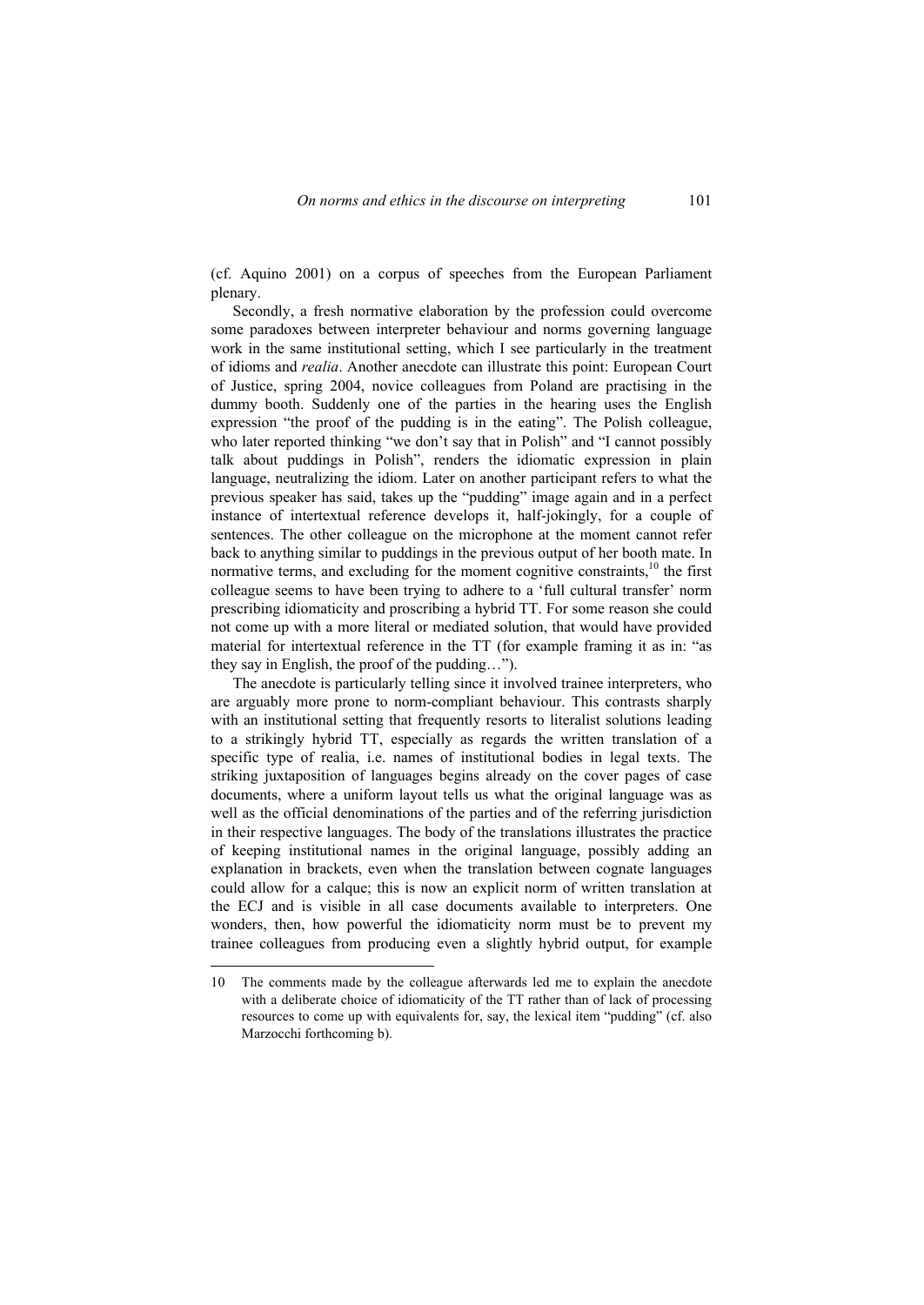importing what is after all a fairly transparent idiom; and this in a setting where they are surrounded by an extremely visible translation practice (considering the pile of documents that ECJ interpreters are supposed to go through to prepare for the hearing) that displays its hybrid features on every page of the documents.

Anecdotes like this one also reinforce the doubts on cultural adaptation as a viable norm for interpreting, especially in settings where language contact is so obvious and interaction so structured that intertextual reference is the rule rather than the exception. To tackle this issue, research should not be limited to operational norms (e.g. Shlesinger's "condensation" norm) and should venture into the ethically mined field of initial norms, that imply a basic option as to what translators and interpreters are there for in a given setting.

A final reason why research into norms and interpreting should be linked to ethical discourse has to do with an overtly personal and possibly misplaced dissatisfaction with the following: we 'inherited' the notion of norms from DTS scholars who had used it, not without some intellectual daring, to legitimize variability in translatorial behaviour as the object of study in TS; in the study of interpreting, however, I see the risk of it being applied in an innocuous version that does not challenge the core of our received wisdom. This was already partly the case in Harris' (1990) reply to Shlesinger. Harris first listed several examples of variability in interpreter behaviour as evidence for the operation of different norms in different settings; yet he then made his case irrelevant with a final statement to the effect that "under all circumstances" all interpreters are assumed to serve as an "honest spokesperson", and convey the "ideas and manner of the speaker" as accurately as possible.

 There is some merit in an ethics centred around the notion of "honesty", in a move not unlike Nord's proposal of "loyalty" as an overarching principle that informs translatorial behaviour within her functional approach (Nord 1997, ch. 8); at least, this would be in line with the traditional discourse based on the virtue of the *fidus interpres*. However, the problem with such a statement is that a single explicit accuracy criterion – an initial norm – cannot automatically be derived from the qualification as a "honest spokesperson"; and this is precisely because of the operation of socially and historically determined norms; in other words, the same bona fide honest spokesperson will perform in (slightly?) different ways in different settings. Denying this, and subsuming all forms and settings of interpreting under the umbrella of an undefined notion of fidelity "to the ideas and manners" of the speaker, means adopting the notion of norms only superficially. It amounts to neglecting the main lesson that can be derived from its application, precisely a lesson in *undefining.* 

The same could be said of a more recent contribution by Garzone (2002), that deserves a closer look. The author reviews the debate on quality in simultaneous interpreting and traces the move from early, error-based notions of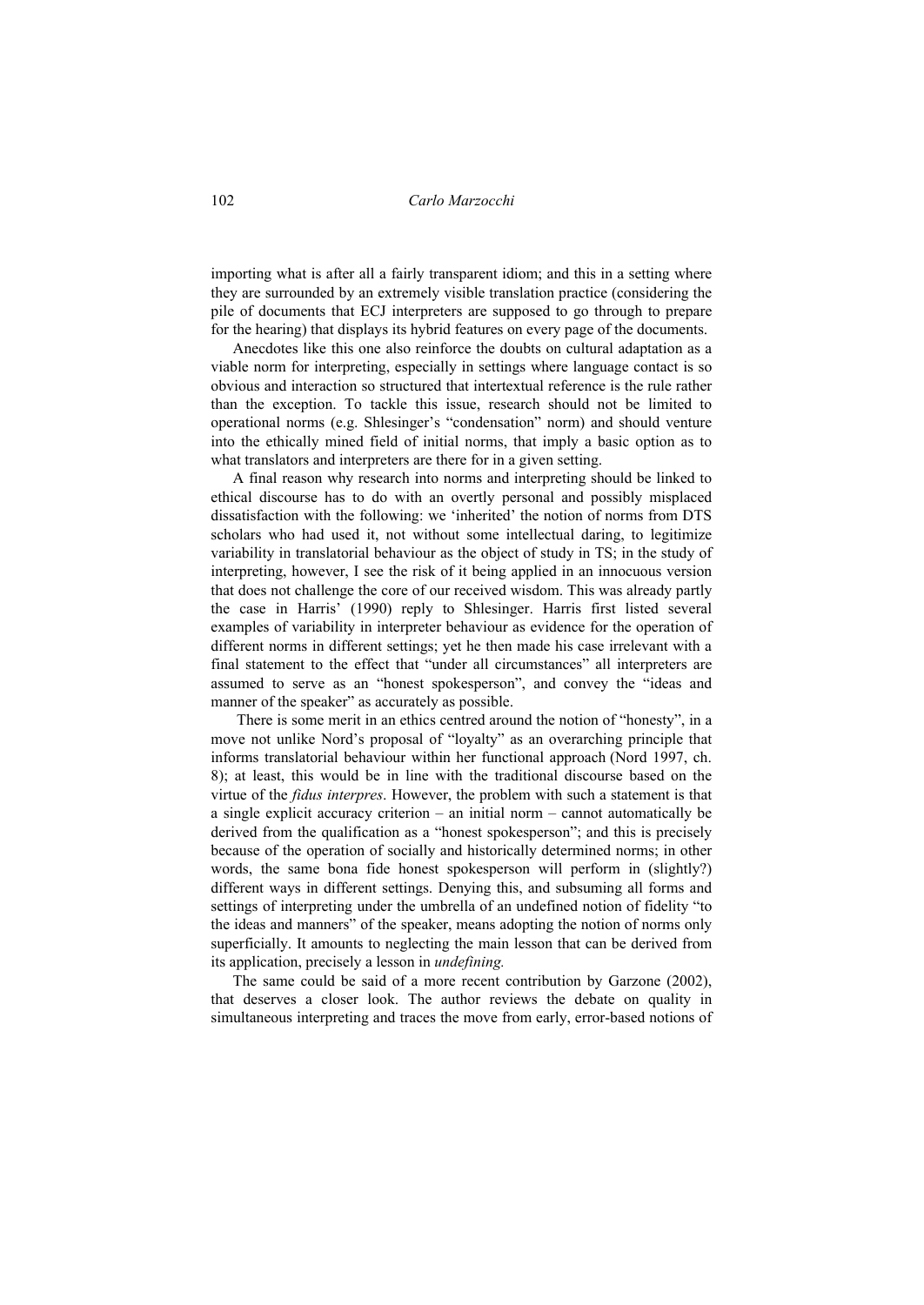quality to more recent, context-aware approaches that raise the issue of how to model all relevant variables; she puts forward the notion of norms as the principle

located at a sufficiently high level of generalization to explain the rationale underlying the interpreter's behaviour and choices, thus providing a basis for understanding the intrinsic quality of a given SI performance as well as the user's quality expectations (Garzone 2002: 110-111).

Garzone then identifies case- and corpus studies on interpreted speech, together with the analysis of discourse on interpreting, as the source of evidence for norms. She illustrates the socio-cultural specificity and the instability of preliminary norms by reference to the norm favouring interpretation into the mother tongue (specific to Western international organizations and increasingly challenged with, for example, the successive enlargements of the EU). Her discussion of operational norms focuses on the issue of completeness. In slight contradiction to Shlesinger (1999), Garzone states that

One of the basic norms shared by the interpreting community is that the interpreter should give a complete rendition of the ST, which in theory would rule out omissions (Garzone 2002: 114).

Departures from this norm, which are widely documented in literature, are then seen as "repair and emergency strategies which contribute to assuring the quality of the final product" (2002: 115). A section is then dedicated to the "variability of norms and quality criteria across cultures, space and time": quality, both from the interpreter's and the user's perspective, is redefined in terms of the negotiation between ideal norm and repair strategies (the latter made necessary, according to Garzone, by the fact that "most of the time" interpreters work in an "emergency situation", 2002:  $117$ ).<sup>11</sup>

Although one cannot but agree with Garzone's reasoning on quality and possibly with its didactic implications, something is missing in her discussion. Garzone does not mention Toury's category of initial norms (1995: 56), those governing a broad orientation towards the source or the target system, i.e. orienting a translator's decision in solving the tension between adequacy and acceptability. I would argue that initial norms are highly relevant, as they are the ones more closely related to ethical discourse on translation.

The reason for this omission may be linked to the end of her paper. The conclusion reached by Garzone is that user surveys on quality criteria are prone to ideological distortion, because of the gap between the ideal norm and the repair strategies that users too are willing to deploy to maintain communication.

 $\overline{a}$ 

<sup>11</sup> Perhaps an overestimation of objectively difficult working conditions.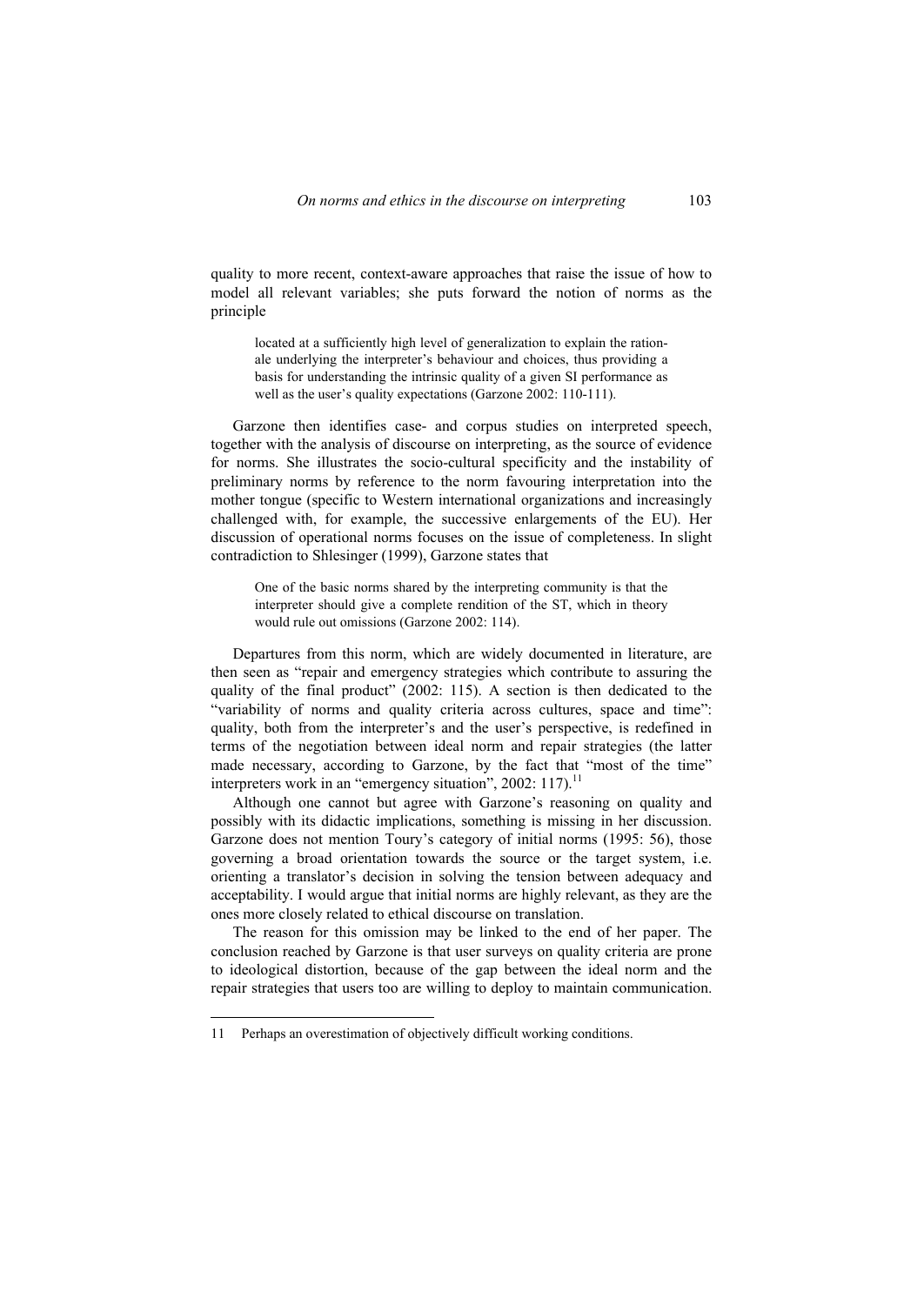A consequence of this is that "quality assurance rests exclusively on interpreters", as the only "guarantors of the intrinsic quality and fidelity of the TT to the ST"; at the same time they have to make sure the finished product is "sufficiently fluent, plausible and coherent" not to lose the user's confidence. However this "formal" criterion should not be used as a substitute for "*real* fidelity to the ST" (all quotes from 2002: 118, emphasis in the original). In my reading, Garzone thus places the ultimate responsibility back on the interpreter, so it is only to be expected that her paper should end with a discussion of ethics. However, in a slightly inconsistent ending, the author insists on a conceptual distinction between ethics and deontology that effectively *defuses* the potential for variability inherent in a norm-based approach, just as happened in the end of Harris's paper. Deontology is taken to refer to the professional commitment to provide the best possible product; ethics would then refer to the moral orientation informing the choices made by an "upright person" outside the professional sphere but possibly "interfering" with deontology. The distinction is then developed by stating that the "formal acceptability" of the TT would be prescribed by professional deontology, whereas a properly ethical stance would also prescribe "fidelity to the letter and spirit" of the ST (2002: 119).

Garzone's goal in upholding this distinction may well be to put a conceptual emergency brake againonst the relativistic drift hidden in a socially determined notion of quality; if this is the case, the goal is certainly worth sharing. Yet I doubt that it can be reached through the idea of an *intrinsic* quality of interpreting across the whole range of settings, framed in terms of an unspecified *fidelity to the letter and the spirit* of the ST, reminiscent, among other things, of Harris's "honest spokesperson". This would mean precisely that the descriptive scholar would nevertheless approach interpreting with a *built-in* norm, thereby wasting the whole intellectual effort invested in the move to a descriptive, norm-based approach in the first place.

Awareness of norms could also inform the selection of hypotheses and the way they are formulated in our own scientific rhetoric. This can be illustrated by reference to an interesting corpus-based study by Van Besien and Meuleman (2004), where they look at the way two simultaneous interpreters handle repaired and unrepaired speech errors by the speaker in a corpus of Dutch into English interpreting. Confirming their main hypothesis, their finding is that "in more than 4 out of 5 cases interpreters correct speakers' unrepaired errors and translate speakers' repairs without translating the original utterance", which is in line with experience and teaching practice in conference interpreting (but would go against apparent norms in some court settings, as we have seen). Whereas I by no means question the relevance or plausibility of the result, there may be something slightly circular in the evaluative discourse in which they frame it: the hypothesis that interpreters, being listener/client-centred, "will always try to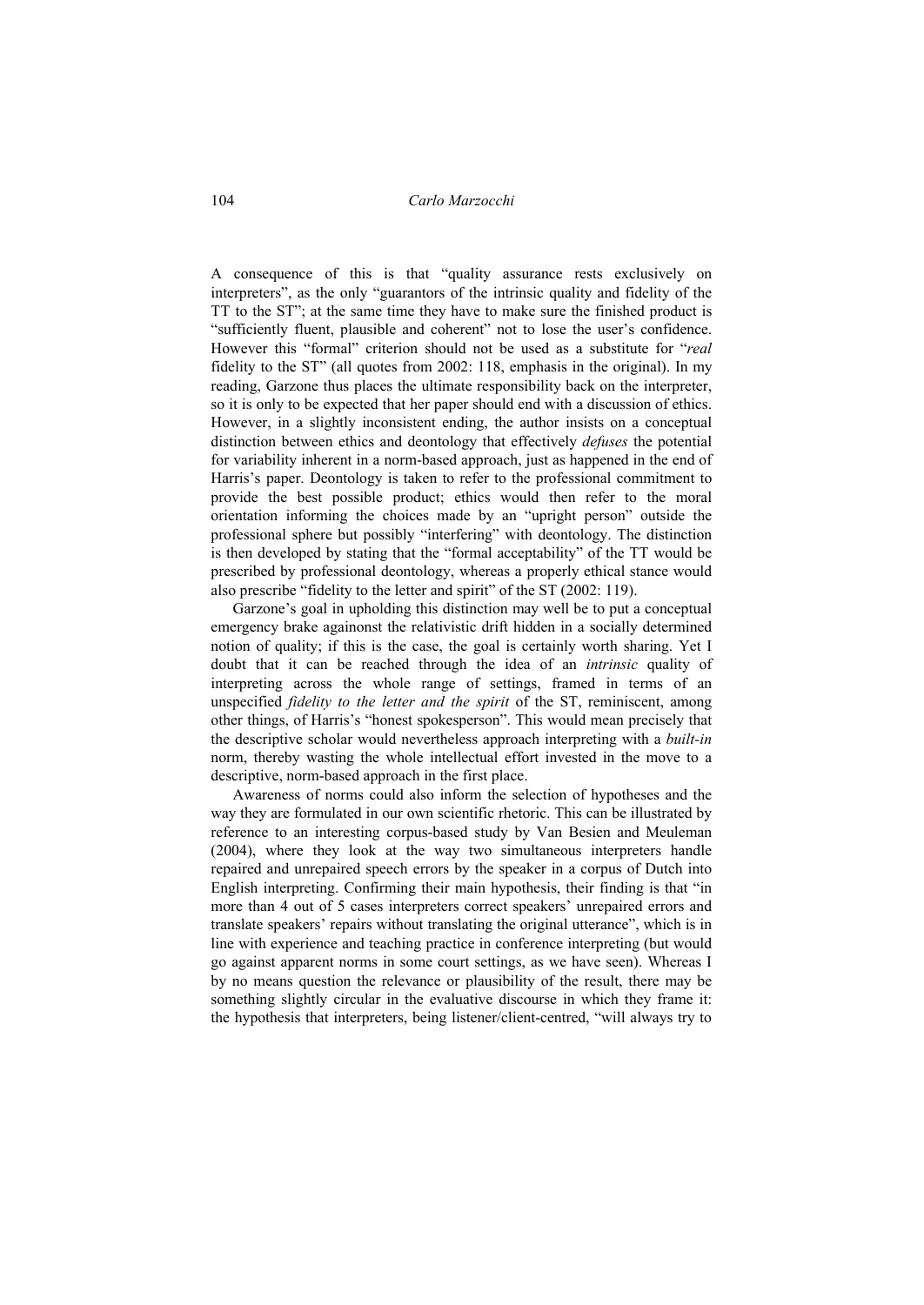produce a correct and unambiguous message", i.e. they will not reproduce speech errors, is related at the outset to a distinction between "good" and "notso-good" interpreters (2004: 65). Instances where the interpreters, seemingly without much effort, only translated the repaired utterance are repeatedly labelled as "successful translation" (2004: 77). More awareness of different norms would probably have led the authors to frame their finding, in itself a relevant one, in more detached terms.

The point in approaching interpreting as norm-governed behaviour, in conclusion, is to acknowledge and account for the fact that "fidelity to the letter and the spirit", or the difference between good and not-so-good, means different things in different settings (again, perhaps only *slightly* different things). While the interpreting profession developed in different settings in society, the translation-normative discourse that accompanied it has intertwined with ethical issues to such an extent that there is not much methodological point in adopting the concept of norms without accepting the undefining potential, the awareness of variability, and ultimately the risk of relativism that it carries with it from TS.12 This variability extends all the way up to the choice of initial norms and to the ethical, value-based definition of the interpreter's role in each specific setting. Excluding from the scope of socially- and historically determined norms an undetermined essential *quid*, that should characterize all interpreting under all circumstances (Harris' "honest spokesperson", Garzone's ethics of "fidelity to the letter and the spirit") implies making the notion of norms a blunt conceptual tool, without much "added value", i.e. additional explanatory power, compared to less abstract and more process-oriented notions such as *techniques* and *strategies*.

#### References

 $\overline{a}$ 

- Alexieva B. (1997) "A Typology of Interpreter–Mediated Events", *The Translator* 3:2, pp. 153-174.
- Aquino R. (2001) "La percezione dei fenomeni linguistici e traduttivi in una organizzazione multilingue attraverso i dibattiti al Parlamento europeo", unpublished thesis, Trieste, SSLMIT.

<sup>12</sup> A different story is of course how to tackle relativism in an academic field that needs to be at least as normative as to teach students know-how. The conceptual solution may well lie, rather than in an undefined essence of translation, in shared values that are defined outside and above translation (conflicting examples that come to mind: "intercultural understanding", "language purity", "experiencing the other", "low translation costs", "minimal effort" and many more)*.*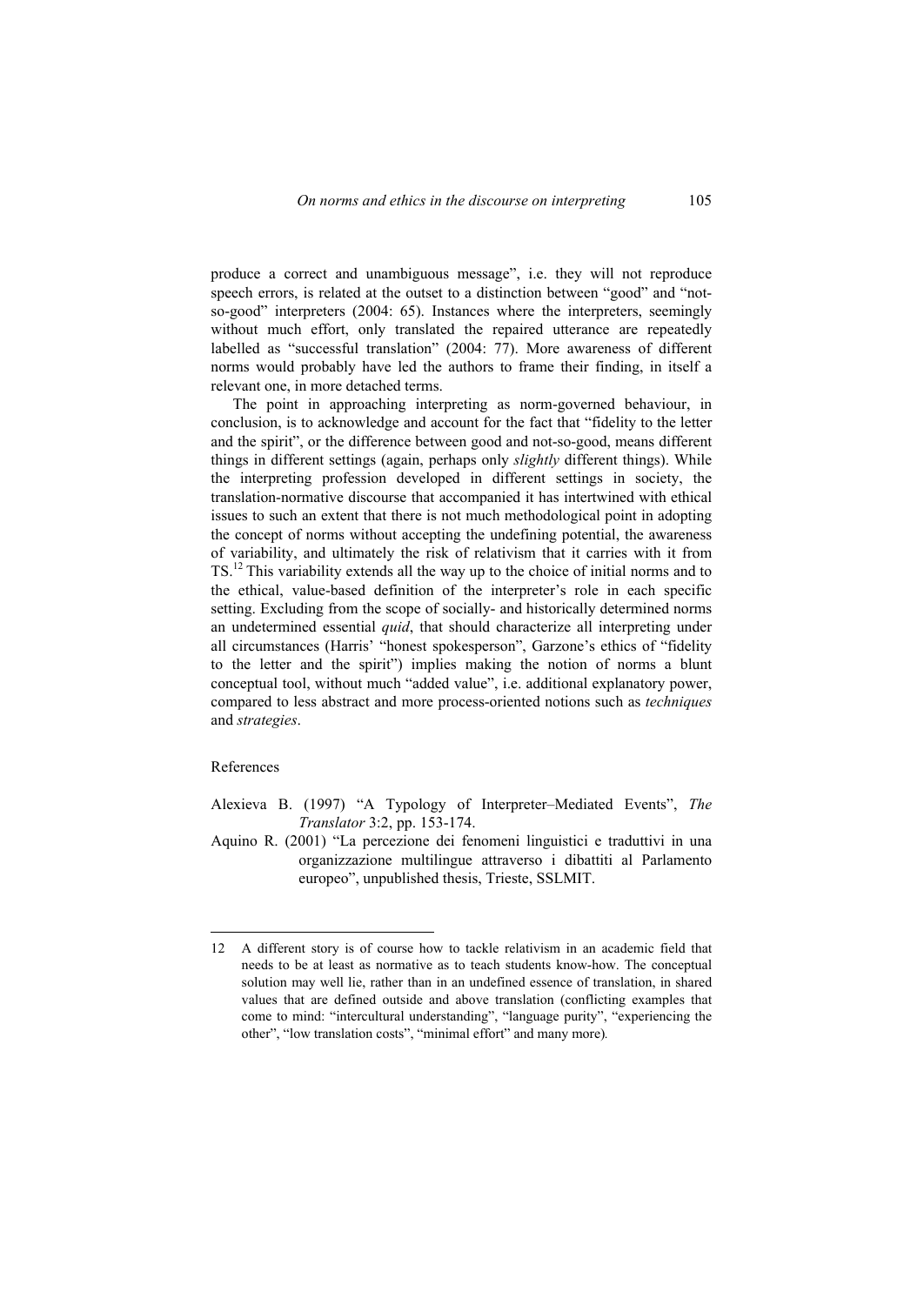- Chesterman A. (1993) "From 'Is' to 'Ought': Laws, Norms and Strategies in Translation Studies", *Target* 5:1, pp. 1-20.
- Diriker E. (2004) *De-/Re-contextualizing conference interpreting: interpreters in the ivory tower ?*, Amsterdam-Philadelphia, John Benjamins.
- Donato V. (2003) "Strategies adopted by student interpreters in SI: a comparison between the English-Italian and the German-Italian language pairs", *The Interpreters' Newsletter* 12, pp. 101-134.
- Falbo C. (2004) *La ricerca in interpretazione. 1930-1970*, Milano, Franco Angeli.
- Garzone G. (2002) "Quality and norms in interpretation" in *Interpreting in the 21st Century*. Ed. by G. Garzone and M. Viezzi, Amsterdam/ Philadelphia, John Benjamins*,* pp. 107-119.
- Gile D. (1998) "Norms in Research on Conference Interpreting: A Response to Theo Hermans and Gideon Toury", *Multilingual Matters. Current Issues in Language and Society* 5:1-2, pp. 99-106.
- González R.D., Vásquez V.F. and Mikkelson H. (1991) *Fundamentals of Court Interpretation. Theory, Policy and Practice*, Durham, Carolina Academic Press.
- Harris B. (1990) "Norms in Interpretation", *Target* 2:1, pp. 115-119.
- Hermans T. (1999) *Translation in Systems*, Manchester, St. Jerome.
- Jones R. (1998) *Conference Interpreting Explained*, Manchester, St Jerome.
- Marzocchi C. (1998) "The case for an institution-specific component in interpreting research", *The Interpreters' Newsletter* 8, pp. 51-74.
- Marzocchi C. (2004) "Reviews of Wagner, Bech, Martínez, *Translating for the European Union Institutions,* and Cosmai, *Tradurre per l'Unione europea. Problematiche e strategie operative*", *Across Languages and Cultures. A Multidisciplinary Journal for Translation and Interpreting Studies*, 5 (2), pp. 282-293.
- Marzocchi C. (Forthcoming a) "On a contradiction in the discourse on language arrangements in EU institutions", *Across Languages and Cultures. A Multidisciplinary Journal for Translation and Interpreting Studies.*
- Marzocchi C. (Forthcoming b) "On Idioms, Intertextuality, Puddings and Quantum Physics (all of them in simultaneous, please)", *Translation Journal*, 9:2,

http://accurapid.com/journal/32idioms.htm.

- Mikkelson H. (1996) "Community Interpreting: An Emerging Profession", *Interpreting* 1:1, pp. 125-129.
- Nogueira D. (2004) "His Excellency and His Interpreter", *Translation Journal* 8:2, http://www.accurapid.com/journal, last accessed September 2004.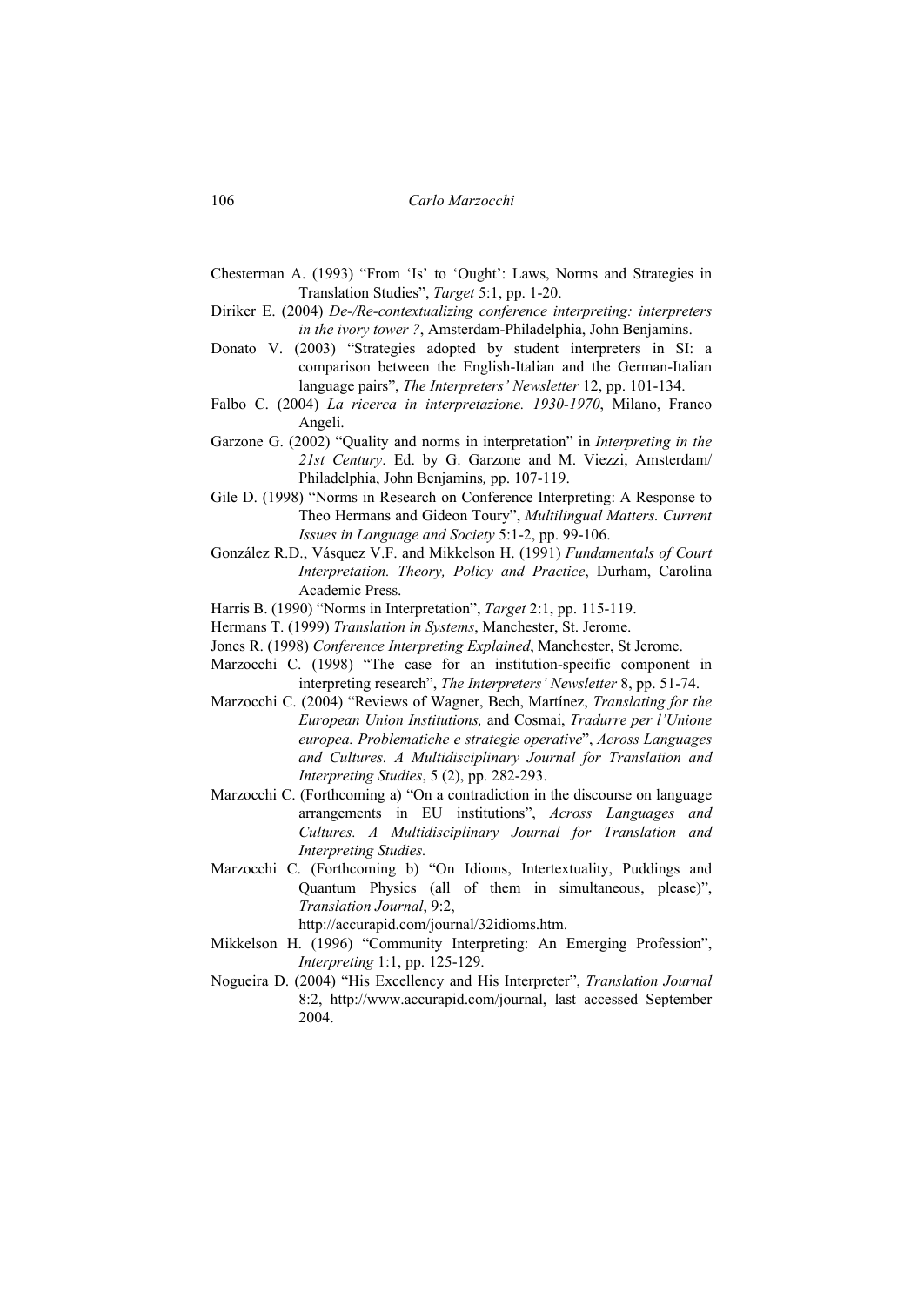- Nord C. (1997) *Translating as a Purposeful Activity. Functionalist Approaches Explained*, Manchester, St. Jerome.
- Pöchhacker F. (1994) *Simultandolmetschen als komplexes Handeln*, Tübingen, Narr.
- Pöchhacker F. (1995) "Simultaneous Interpreting: a functionalist perspective", *Hermes, Journal of Linguistics* 14, pp. 31-53.
- Roncalli S. (2001) "L'interpretazione in tribunale in una provincia bilingue: il caso di Bolzano", unpublished thesis, Trieste, SSLMIT.
- Schjoldager A. ([1995] 2002) "An exploratory study of translational norms in simultaneous interpreting. Methodological reflections", in *The Interpreting Studies Reader*. Ed. by F. Pöchhacker and M. Shlesinger, London/New York, Routledge, pp. 301-311.
- Shlesinger M. (1989) "Extending the Theory of Translation to Interpretation: Norms as a Case in Point", *Target* 1:1, pp. 111-115.
- Shlesinger M. (1999) "Norms, strategies and constraints: how do we tell them apart?", in *Anovar/Anosar: Estudios de Traducción e Interpretación*. Ed. by A.A. Lugris. y A.F. Ocampo, Vigo, Universidade de Vigo, pp. 65-77.
- Siviero F. (2003) "Interpretazione in tribunale: problemi organizzativi ed elaborazioni deontologiche", unpublished thesis, Trieste, SSLMIT.
- Turrini C. (2004) "L'interpretazione del linguaggio non letterale in IS al Parlamento europeo", in *Linguistica e interpretazione*. A cura di G. Bersani Berselli, G. Mack e D. Zorzi, Bologna: CLUEB, pp. 301-311.
- Toury G. (1995) *Descriptive Translation Studies and Beyond*, Amsterdam/ Philadelphia, John Benjamins.
- Toury G. (1998) "A Handful of Paragraphs on 'Translation' and 'Norms'", in *Translation and Norms*. Ed. by C. Schäffner, Clevedon, Multilingual Matters, pp.10-32.
- Van Besien F. and Meuleman C. (2004) "Dealing with Speakers' Errors and Speakers' Repairs in Simultaneous Interpretation", *The Translator* 10:1, pp. 59-81.
- Wagner E., Bech J. and Martínez M. (2002) *Translating for the European Union Institutions*, Manchester, St. Jerome.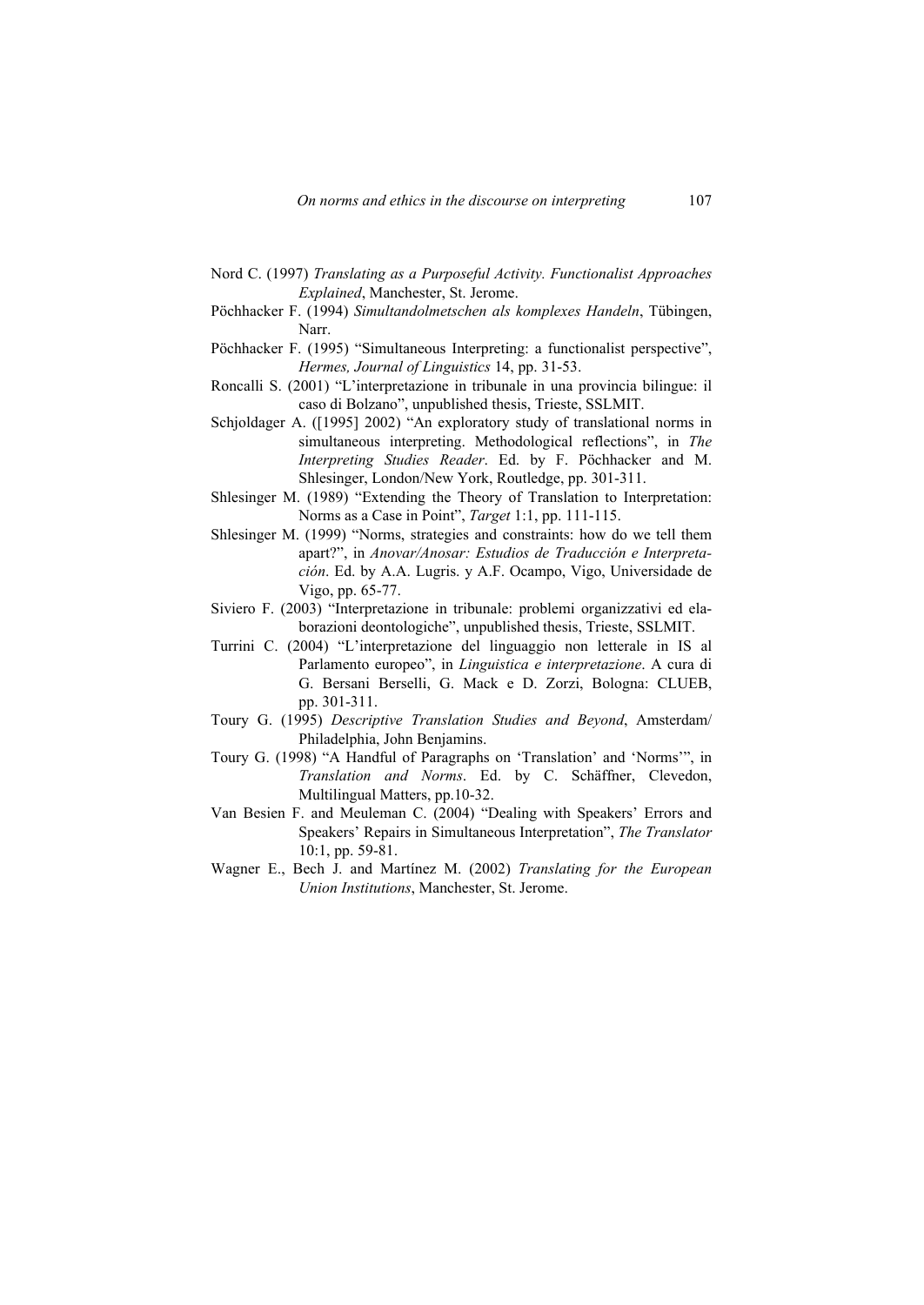# **PERSONALITY CHARACTERISTICS OF INTERPRETER TRAINEES: THE MYERS-BRIGGS TYPE INDICATOR (MBTI)**

Nancy Schweda Nicholson University of Delaware

#### 1. Introduction

People have been interested in personality for thousands of years. The Chinese as well as the ancient Greeks, Aristotle and Hippocrates, developed various systems and labels which enabled them to identify and define basic personality traits.

In more recent times, Jung created his own way of looking at personality via "personality types" based on individuals' preferences for functioning in both the personal and professional arenas of everyday life (Jung 1923, 1971). For the past 50 years, the Japanese have been gathering data to support "Theory B", a system used to classify personality based on blood type (Nomi and Besher 1983). Theory B has become so popular in Japan that virtually every stratum of society has been affected by it, from advertising to the development of managerial strategies. Other models include "Spectral Theory", which uses the seven colors of the spectrum as a basis for identifying personality characteristics, and VALS (Value and Life Styles), created in the 1970s by the California-based SRI International. VALS has become very popular in the business world (Oldenburg 1988). The 'communication value orientation model' was developed by Casse (1981). Praendex Incorporated has produced a "Performance Requirement Options" (PRO) worksheet which asks respondents to indicate what they believe are important "behavioral requirements" for any given job (PRO 1989). A list of 90 possibilities is offered. These include items such as "maintaining complete, accurate records", "making major decisions independently", and "being a patient, sympathetic listener" (PRO 1989: 1-3). The general idea is that individuals' qualifications and strengths can be matched to the requirements for a particular position. The Five-Factor Model (FFM) of personality situates distinctive and restricted traits within an umbrella grouping of five basic categories: Extraversion, Neuroticism, Agreeableness, Openness to Experience and Conscientiousness (Digman 1990; McCrae and John 1992). There is a growing body of literature on the use of the FFM to assess personality traits cross-culturally (see, for example, McCrae and Allik 2002; Hampson 2000; Saucier, Hampson and Goldberg 2000; Williams, Satterwhite and Saiz 1998. Also see Mohan 2000 for general cross-cultural studies of personality, identity, and factors such as anxiety, stress and neuroticism). Saucier, Hampson and Goldberg (2000) consider whether or not the basic dimensions employed to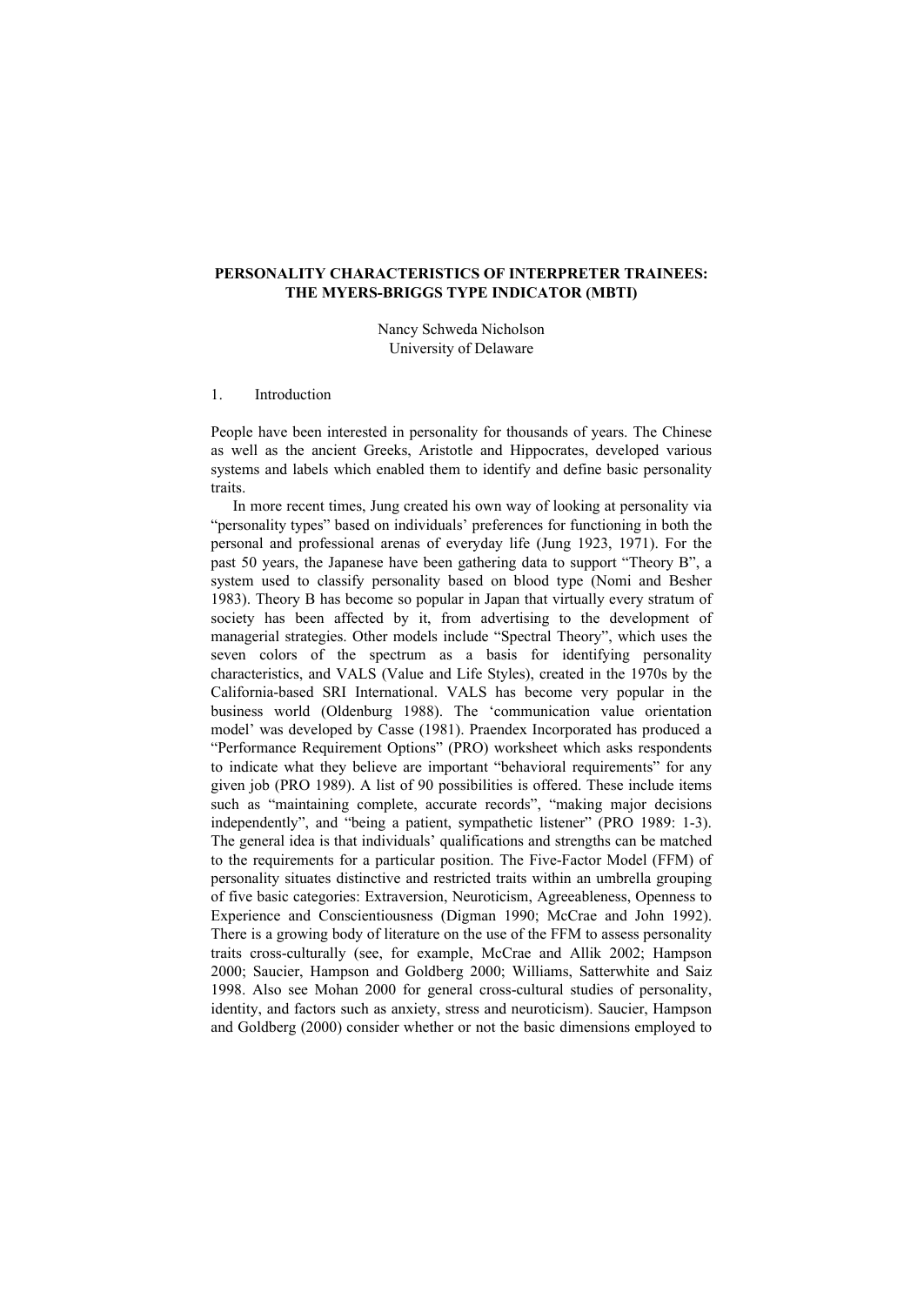describe personality are generalizable across a wide variety of cultures and languages. These include Germanic, Slavic, Romance and non-Indo-European tongues. Block, writing about personality and affect, states that the psychology of personality especially looks at how persons "perceive, respond to, and understand their respective worlds as they seek to establish adaptive life modes" (2002: xii).

The Myers-Briggs Type Indicator (MBTI), developed in the 1950s by a mother-daughter team and based on Jung's theory of psychological type, plays an influential role in personality evaluation in the United States (Bayne 1995; Keirsey 1998; Myers 1987, 1980, 1962; Myers, McCaulley, Quenk and Hammer 1998; Quenk 2000, 1993; Tieger 1995). The MBTI identifies our preferences for (1) interacting with others, (2) gathering information, (3) making decisions about what we experience, and (4) controlling ourselves and the world around us. There is no one "perfect" or "ideal" personality type. All individuals exhibit certain preferences and "preferences are not a matter of right or wrong; they are a matter of what feels most natural" (Barr and Barr 1989: 3). Levesque (2001) uses the MBTI as a basis for helping people to identify and develop their creative talents.

The MBTI is the assessment tool employed in the current study and is discussed in greater detail in Section IV. In sum, "one of the most natural things in the world is the mind trying to make sense out of the data of everyday life ... It does that by codifying and putting things into categories" (Hogan, cited by Oldenburg 1988: C5).

#### 2. Rationale for the current study

Interpreter trainers have long been involved in the development and refinement of screening devices which attempt to best identify those individuals who have the greatest chance of success in an interpreter training program (Herbert 1952; Keiser 1978, 1964; Kurz 1996; Longley 1968; Moser 1978; Nilski 1967; Pfloeschner 1965; Schweda Nicholson 1986b, Sofr 1976; Szuki 1988). The search for a "perfect" screening examination, i.e., one which would consistently select potentially successful interpreters and weed out those who are unsuitable, goes on. Screening devices can include a variety of components. First and foremost, though, it is critical to ascertain that candidates have a high level of competence in their working languages. Exceptional facility in their "A"  $l$ anguage $(s)$  is of paramount importance. An oral interview as well as written tests of synonyms, antonyms and reading comprehension may be employed. Some trainers include additional assessment components like shadowing and sight translation, as well as consecutive and simultaneous interpretation (Schweda Nicholson 1986b). The present study grew out of the author's interest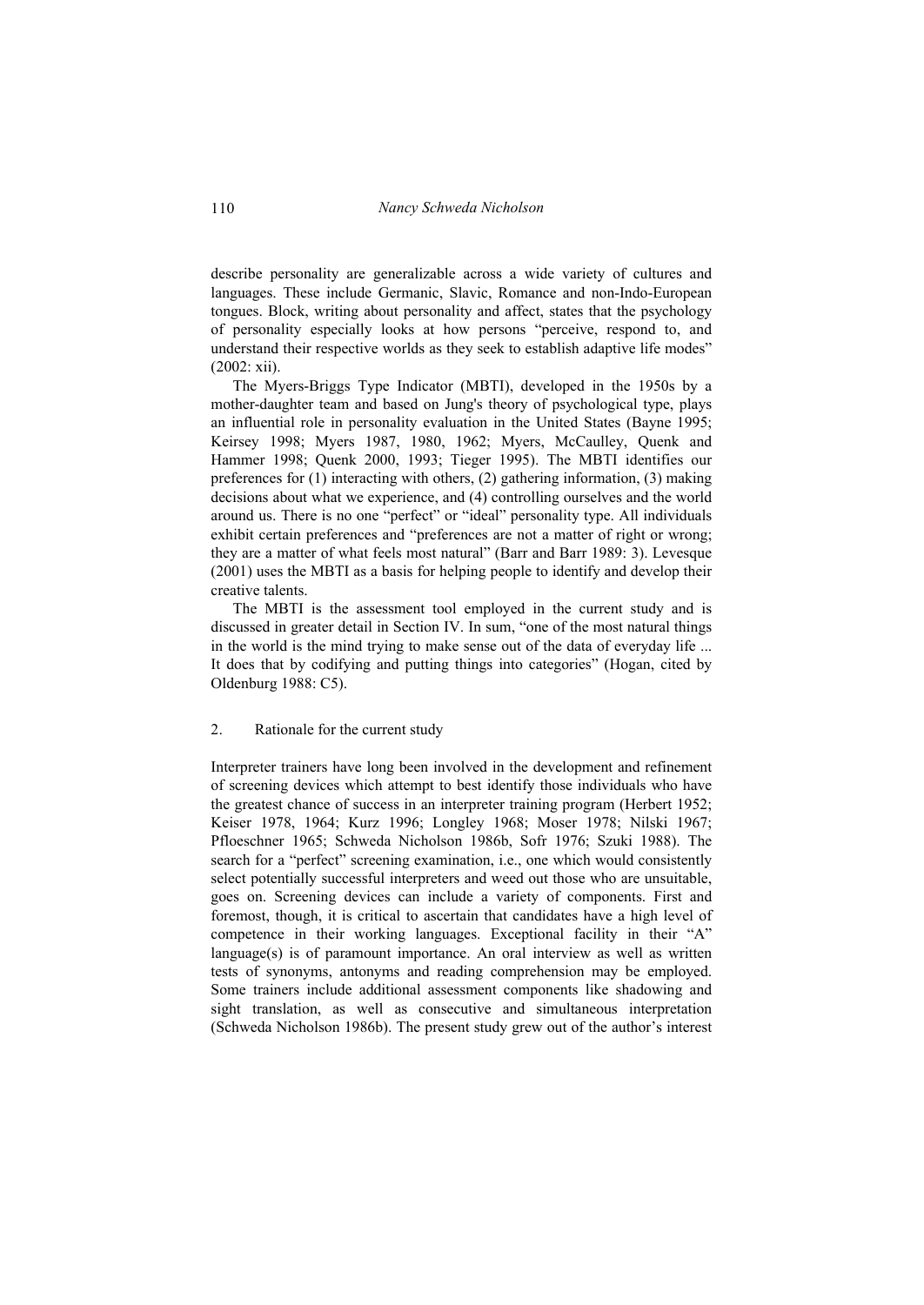in adding new elements with the goal of improving the current screening exam. Inasmuch as it has been demonstrated that particular careers tend to attract certain personality types, the author thought it might be useful to gather personality data from interpreter trainees. An assessment device such as the MBTI is not viewed as a replacement for a traditional screening test; rather, it is proposed that such a personality inventory could be one component of a broader exam. As a result, it might provide interpreter trainers with an additional perspective on their potential trainees.

# 3. Personality and interpretation

## A. What makes a good interpreter?

Practicing interpreters and interpreter trainers have wondered and spoken about the "ideal" personality traits for the successful interpreter for many years. Within the field of interpretation, the classic approach to the identification of personality characteristics has been an introspective one. To be more specific, interpreters have often examined their own personalities and attempted to generalize based on their personal assessments. For example, an individual may express the following ideas: "I am a good interpreter. I am outgoing, intellectually curious, good at analysis and synthesis, and have an eye for organization and detail. Therefore, all good interpreters are/should be like me and possess these same qualities." In this connection, if one asks an interpreter what he or she believes to be the perfect temperament and personality for a new trainee, the interpreter will, almost without exception, describe his or her own personality. The requirements of the interpretation task such as speed with accuracy, grace and calm under pressure, intense powers of concentration, the ability to internalize large amounts of unfamiliar material quickly, and analytical talent (just to name a few) have been projected into the arena of personality. Hence, one finds a compendium of numerous characteristics from which to choose. It will be interesting to identify which of these hypothesized traits actually materialize in the personality inventories of those surveyed. While introspective data can be useful for research purposes, its value should be viewed in perspective. Such information may be included as one component of a study in which more objective measures are also employed.

#### B. Review of the interpretation literature

Before proceeding to a more detailed description of the research method and analysis of the data, it is useful to include a brief review of the interpretation literature regarding personality. What has been written to date is based on both observation and introspection, primarily within the field of conference interpretation. The observation data come from people both within and outside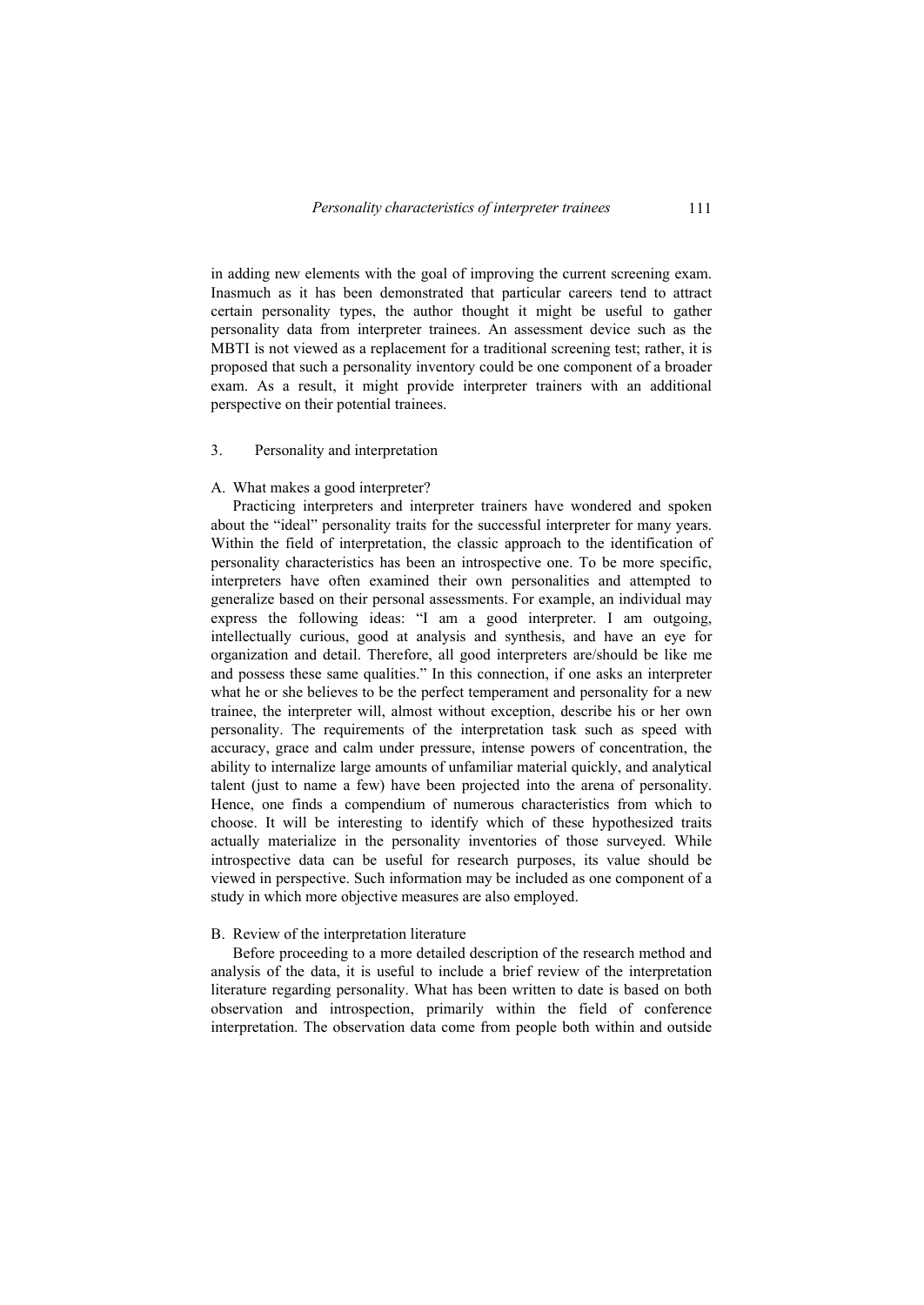the profession. In an early article, Paneth (1962) speculates on the procedures for identifying those candidates who have the greatest chance for success in an interpreter training program. She stresses the "qualities of split-mindedness" and "concentration" and suggests that there are certain "right personality traits"; however, Paneth does not elaborate on what these might be (1962: 109). Longley (1968, 1978), Keiser (1978), and Seleskovitch (1978) also emphasize the importance of concentration. Gerver *et al* (1984), Henderson (1980), and Longley (1968) discuss the interpreter's ability to work as a member of a team. In simultaneous interpretation, interpreters work in glass-fronted enclosures with a partner, generally two colleagues per booth. Longley goes on to state: "Some of us have sometimes wondered if it is the need to work constantly and faithfully in a team that has made so many interpreters impossible individualists outside the cabin" (1968: 52). In fact, interpreters are sometimes characterized as "arrogant" (Henderson 1980: 222).

Interpretation can be a frustrating occupation for some. Those who make it a career as well as those who move on to other professions often discuss the need for interpreters to subjugate their own personality to that of the speaker, as it is the lecturer's thoughts which are being expressed and not the interpreter's. Over the years, many have remarked that interpretation requires one to suppress personal ego and ideas. The interpreter is not the originator of what is said; rather, he/she is the human conduit through which ideas expressed in one language are transferred via/to the structure of another. This is not to say that interpreters do not have personal feelings and/or knowledge about the subjects they interpret; their opinions, however, are not permitted to surface in the context of the interpretation. This "suppression of ego" (constantly expressing another's thoughts and not one's own) may become difficult and frustrating for some interpreters. An article by Henderson (1980) includes the observation that the role of the interpreter is a "subordinate" one (225). Longley (1978: 55) discusses the fact that interpreters provide a service to others and are "constantly under control of an outside will (the speaker)". To wit, they (interpreters) facilitate communication between individuals who, without their assistance, would be unable to establish meaningful verbal contact.

Henderson (1980) conducted a study designed to examine personality characteristics of professional interpreters and translators<sup>1</sup>. He asked these two groups to indicate those personality traits which they (1) ascribe to themselves as well as those they (2) believe best describe their colleagues. More

<sup>1</sup> Although Henderson's respondents completed two separate questionnaires, one which covered "biographical data, education, experience, career goals and attitudes" (217), and a second which consisted of the 16 PF Test (Form C 1969 Edition), the 1980 article discussed solely responses to Questions 6 and 7 from the **first** questionnaire. None of the data gathered from the 16 PF Test was included.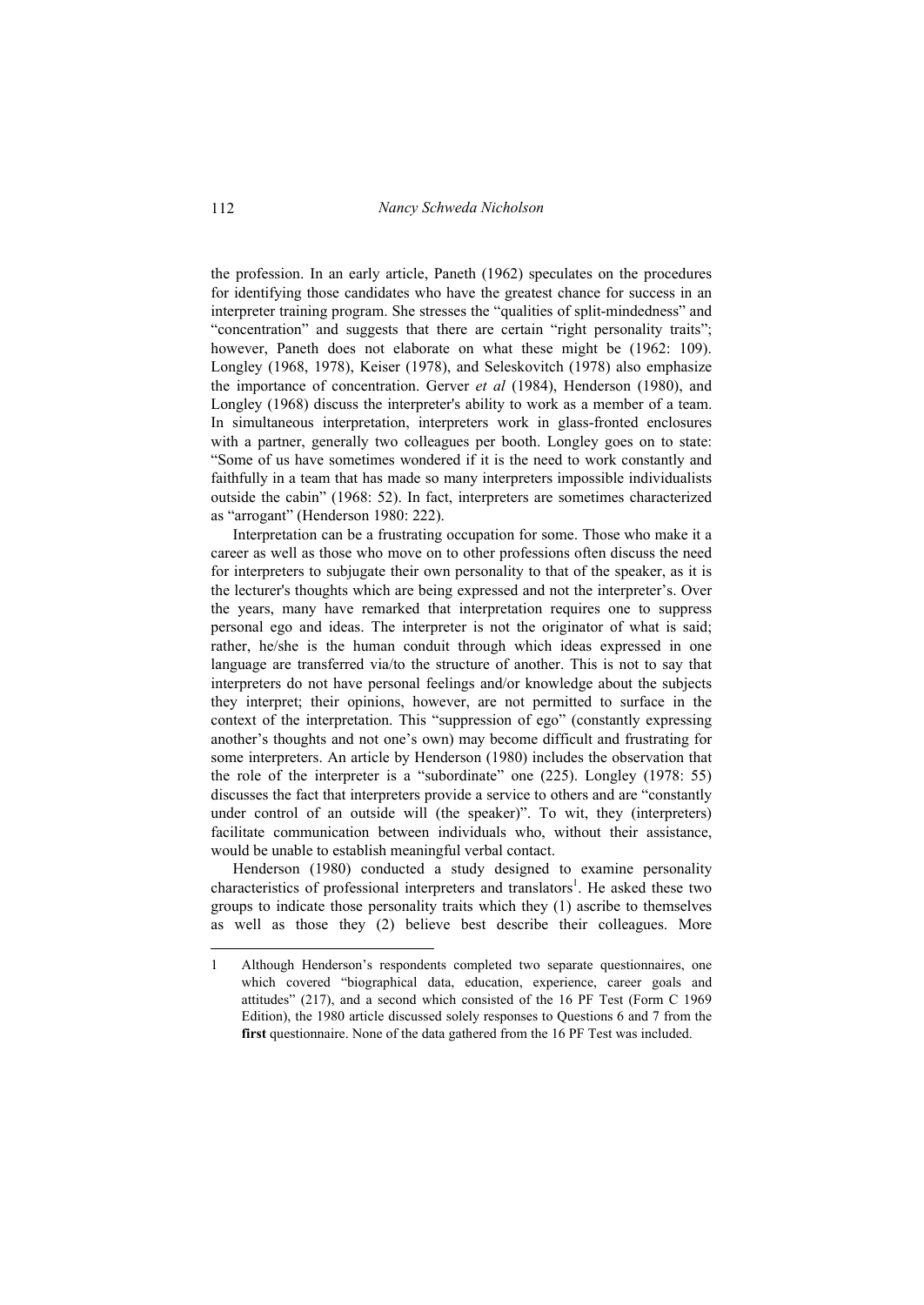specifically, interpreters not only suggested characteristics for their own group but also were asked to describe translators as well. Henderson primarily discusses the answers to two open-ended questions: (1) "In terms of personality, how would you describe a 'typical' translator?" and (2) "Similarly, how would you describe a 'typical' interpreter?" (217). For purposes of this study, the responses to question #2 are of greatest interest. Some respondents offered only one "terse" response while others provided as many as ten or more characteristics. Of particular interest is that "... generally each group's view of the other tended to corroborate that group's own self-image, e.g. the views of interpreters on translators largely confirm those of translators on translators" (218). In this connection, David C. Funder, a psychologist at the University of Illinois at Urbana, is attempting to demonstrate that people's instincts are generally on target when they are asked to evaluate another's personality (Oldenburg 1988).

Much has always been made of the tremendous stress of the job (Longley 1968; Gerver *et al* 1984; Cooper *et al* 1982). In this connection, many agree that it is particularly important for interpreters to be cool under pressure, to have strong self-control, and "nerves of steel" (Henderson 1980, Keiser 1978, Seleskovitch 1978). Related to the stressful nature of the occupation, the interpreter is also expected to be quick-witted and provide interpreted material in a split second (Gerver *et al* 1984, Henderson 1980, Seleskovitch 1978). However, many have observed that interpreters are, as a result, "high-strung", "temperamental", "touchy" and "prima donna" types (Henderson 1980: 222). Under Henderson's category, "Empathy", the interpreter is also characterized as "sensitive" by some respondents (221).

Additional traits which are generally agreed upon include "inquisitiveness" and "curiosity" (Henderson 1980, Keiser 1978, Seleskovitch 1978). Interpreters are thought to prefer variety, to be tolerant, versatile, adaptable, and openminded. As might be surmised, they are expected to be articulate and have a "knack for communicating" (Seleskovitch 1978: 78). Moreover, proficiency in analyzing and synthesizing material (Keiser 1978, Seleskovitch 1978) as well as attention to detail (Longley 1968) are often discussed. Interpreters are also thought to be self-confident, possessing the ability to take control of difficult situations (Henderson 1980, 1987). In this connection, Seleskovitch writes about the requirement that interpreters exhibit "great self-control" as well (1978: vi).

"Extraversion"<sup>2</sup> is perhaps the characteristic employed most often when talking about interpreters (Carroll 1978; Cattell 1971; Henderson 1980, 1987; Seleskovitch 1978; Szuki 1988). People frequently say that interpreters can be

 $\overline{a}$ 

<sup>2</sup> The most frequent dictionary spelling of this word is "extr**o**version." However, Jung wrote it as "extr**a**version", and those who work in the field today have adopted this spelling (Keirsey and Bates 1978).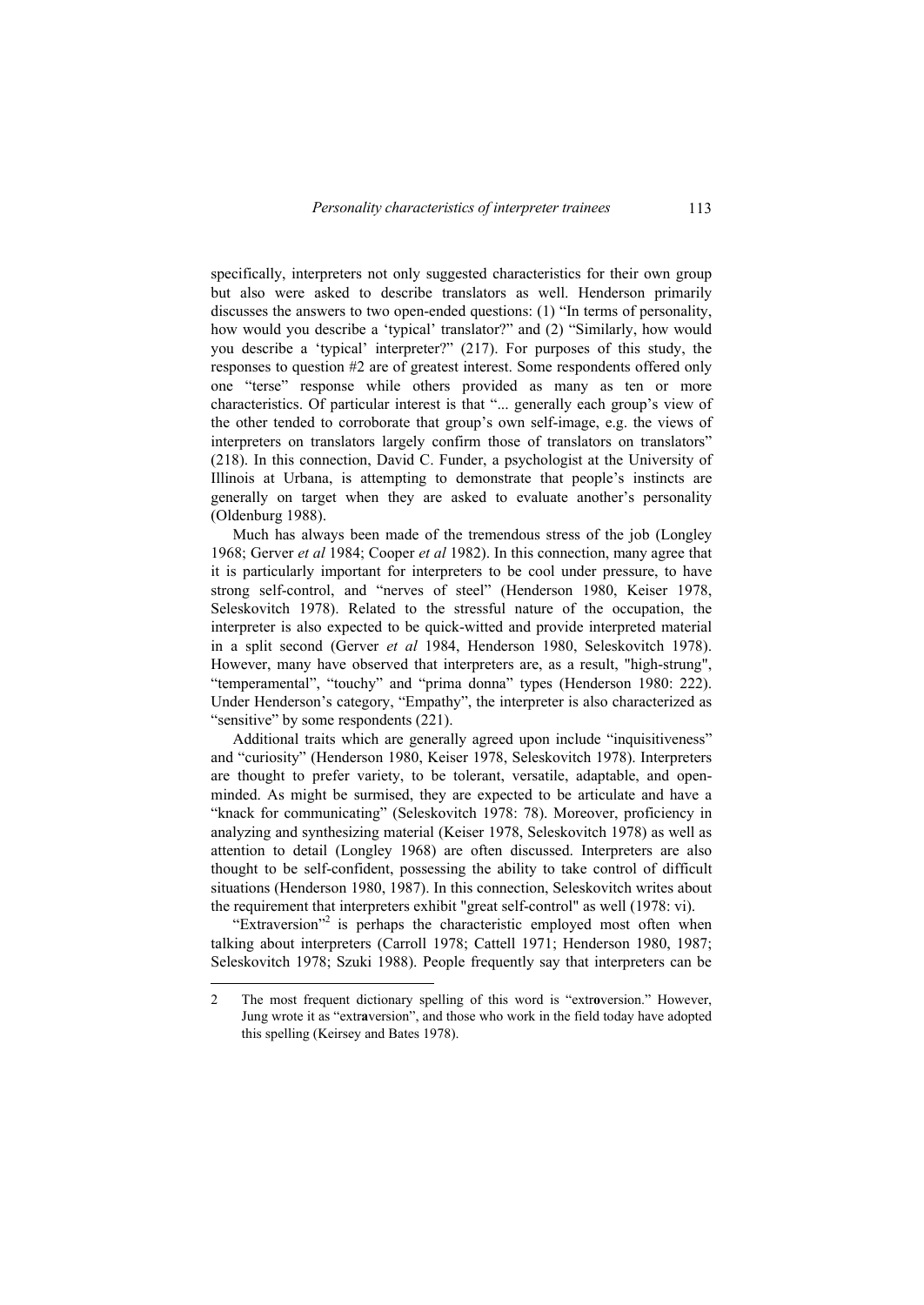compared to actors, who enjoy appearing in public and have a flair for public speaking (Henderson 1980; Keiser 1978; Longley 1978). Although rarely mentioned in the literature, discussion has centered recently on the possibility that introverts may actually make better interpreters because they are more focused on the "inner world" (Myers 1987: 5) and are unlikely to be susceptible to internal or external distractions. In fact, one respondent in Henderson's survey characterized an interpreter as "not a good mixer/often a loner" (1980: 221). One can draw a potential connection between the requirement for lengthy concentration and the inner focus of the introvert.

Longley (1968) believes the interpretation profession is not for the "happygo-lucky" type. She writes: "The need to concentrate for long hours on end, to prepare carefully for meetings, to pay attention to detail, all of which are part of an interpreter's job, do not usually go hand in hand with a bohemian nature" (68). On the other hand, Henderson (1987) does include "happy-go-lucky" in his interpreter profile.

Kurz (1996) employed the 'communication value orientation model' (Casse 1981), which is targeted for use in intercultural communication training. The four major categories are: (1) action-oriented; (2) process-oriented; (3) peopleoriented; and (4) idea-oriented. Although Casse believes that everyone possesses all four characteristics to a certain extent, each individual has one orientation that dominates, one whose comfort level is clearly higher than the other three. His instrument consists of first-person statements arranged in forty pairs that deal with personality traits as well as attitudes. Respondents are asked to select the one in each pair that they believe is most reflective of their own personalities. Kurz, however, modified the approach. Instead of asking her sample (which consisted of 31 beginning and 39 advanced students<sup>3</sup> who were taking both translation and interpretation courses) to respond for themselves, she asked students to go through the sentences twice. During one round, they were asked to answer as they thought a translator would and, during the other, as an interpreter would. Kurz's analysis showed that the results were generally in line with the literature cited in her review. Translators were considered to be both "process-" and "people-oriented" whereas interpreters were judged to be "people-" and "action-oriented." Both beginning and advanced students associated "process" more with translators and "people" more with interpreters. Although Kurz's study is an interesting one that uses a personality inventory which differs from the MBTI, the reader is cautioned when interpreting her results. Inasmuch as trainees were not responding with their *own* preferences in mind, the author believes that it is possible that the answers reflected and/or

 $\overline{a}$ 

<sup>3</sup> Kurz actually began with a set of 57 questionnaires from the beginners and 42 from the advanced students. However, not all were usable, primarily because a significant number were incomplete.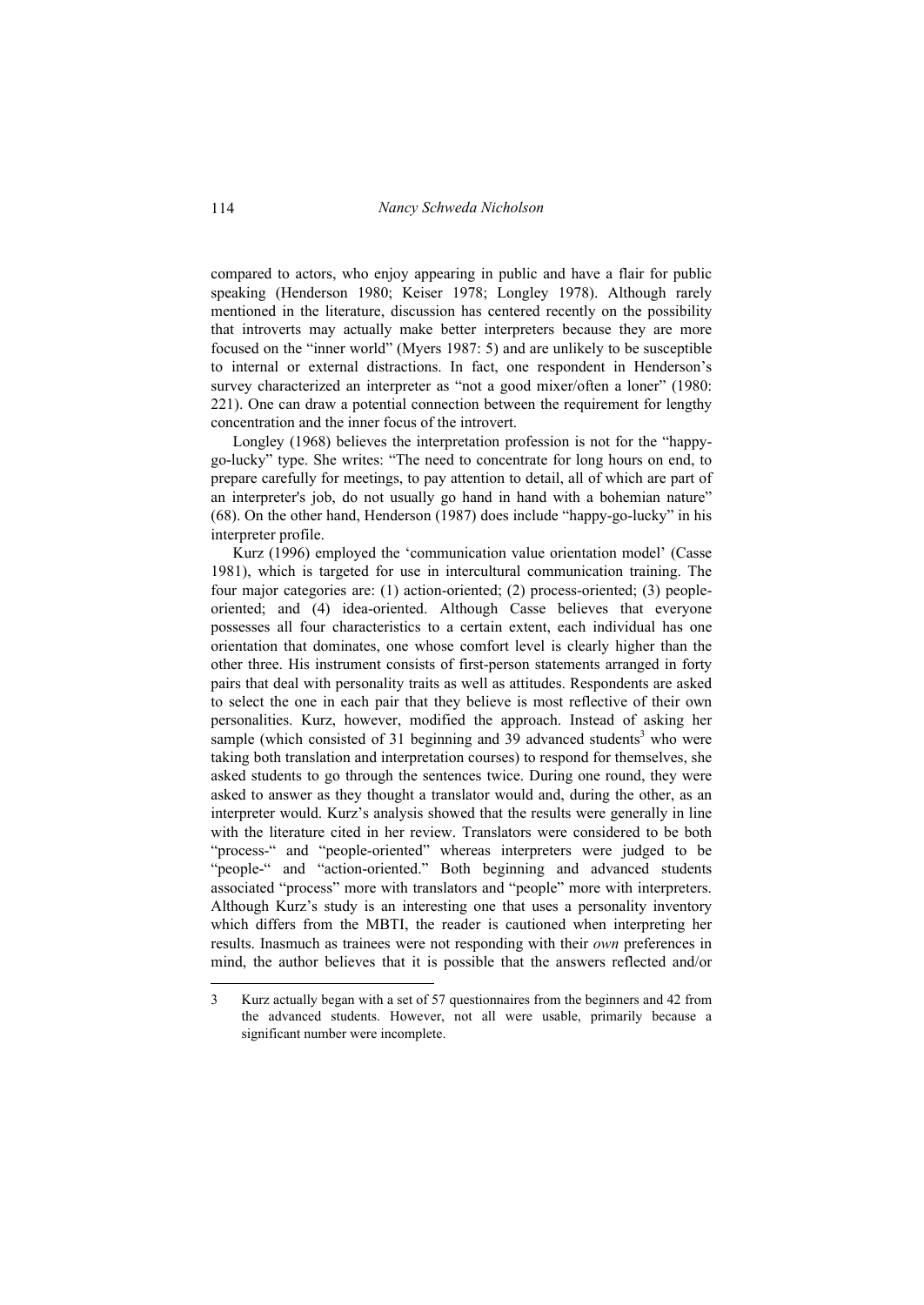reinforced existing stereotypes within the fields of translation and interpretation. Kurz herself reflects on this particular limitation in her conclusions (1996).

In sum, although the literature does include some studies as well as much introspective data regarding interpreters' personalities, a detailed and multifaceted investigation employing the Myers-Briggs Type Indicator (MBTI) (a well-known, standardized personality inventory) has yet to appear. As a result, the current research seeks to fill that void by examining personality characteristics of interpreter trainees using the MBTI.

| Figure 1. Four scales of the MBTI                                                                                       |                              |              |
|-------------------------------------------------------------------------------------------------------------------------|------------------------------|--------------|
| A. Extravert (E)/Introvert (I): gather energy<br>E                                                                      |                              | I            |
| --interaction                                                                                                           | --inner focus                |              |
| --talkative                                                                                                             | --quiet, shy                 |              |
| --active, outgoing                                                                                                      | --prefer to work alone       |              |
| B. Sensing (S)/Intuitive (N): collect information<br>S                                                                  |                              | N            |
| --five senses                                                                                                           | --abstract                   |              |
| --live in present                                                                                                       | --live in future             |              |
| --clarity, simplicity                                                                                                   | --complexity ("big picture") |              |
| --just right word                                                                                                       | --flexible                   |              |
|                                                                                                                         |                              |              |
| C. Thinking (T)/Feeling (F): make decisions                                                                             |                              |              |
| T                                                                                                                       |                              | $\mathbf{F}$ |
| --objective                                                                                                             | --subjective                 |              |
| --head                                                                                                                  | --heart                      |              |
| --like problem-solving                                                                                                  | --thrive on harmony          |              |
| (NOTE: Among T/F types, there is a clear gender distinction in the general population:<br>Women = $2/3$ F and $1/3$ T.) |                              |              |
| D. Judging (J)/Perceiving (P): stance toward external world                                                             |                              |              |
| J                                                                                                                       |                              | P            |
| --decisive                                                                                                              | -- go with flow",            |              |
|                                                                                                                         | "play by ear"                |              |
| --plan/organize                                                                                                         | -- pontaneous                |              |
| --control life                                                                                                          | -- nderstand life            |              |
| (Sources: Keirsey and Bates 1978; Kroeger and Thuesen 1992, 1988; Myers 1987; Silver<br>and Hanson 1980)                |                              |              |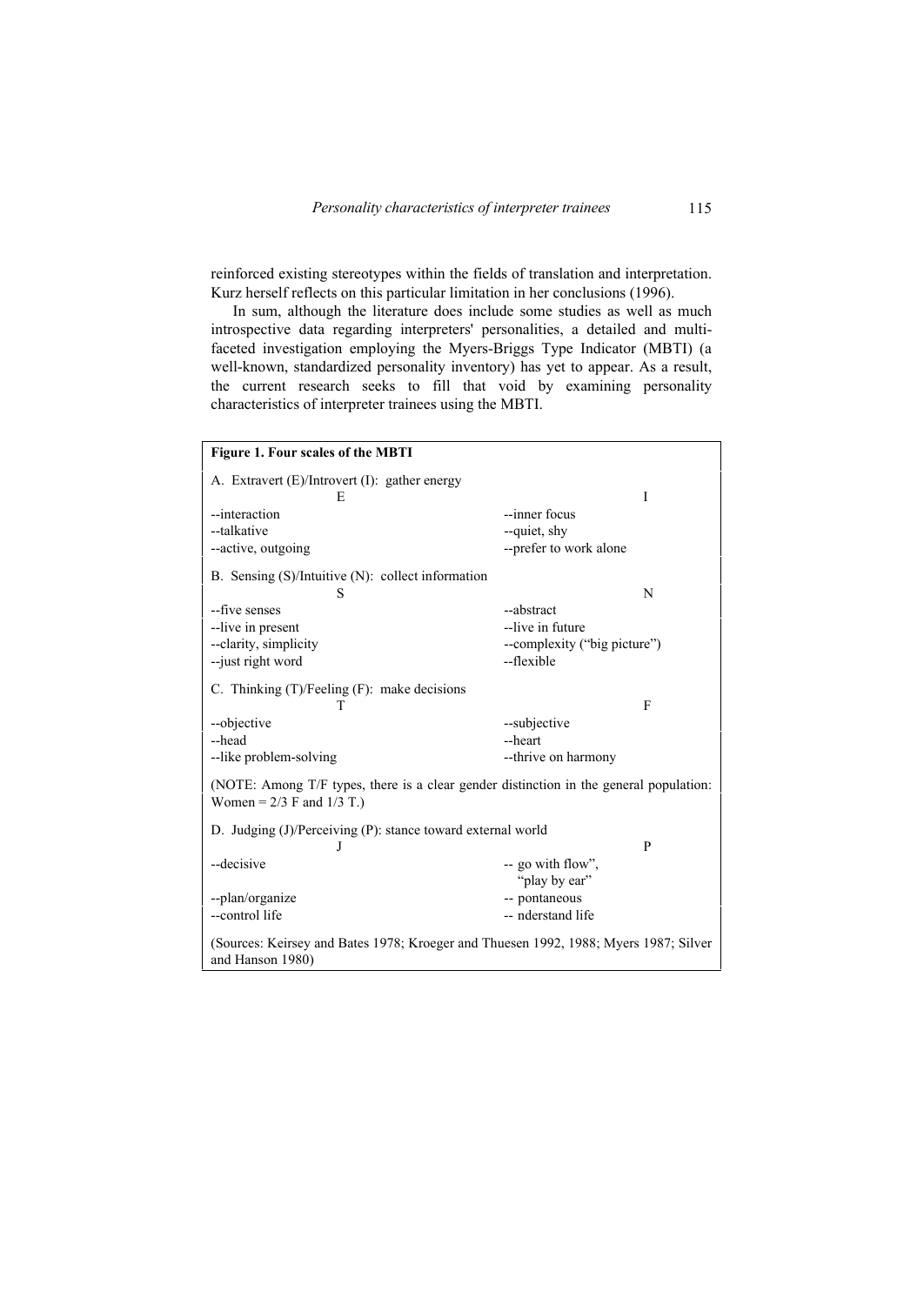### 4. The Myers-Briggs Type Indicator (MBTI)

The Myers-Briggs Type Indicator (MBTI) is used to examine personality characteristics. This assessment tool has become a standard in business, education, career counseling, and government agencies. It is especially useful in team-building and evaluation of learning styles (Pauley 2002; Scherdin 1994; Sullivan 1994). In addition, research on personalities and careers has demonstrated that certain types of people gravitate toward particular professions because they allow individuals to exercise their favorite ways of doing things (Myers and McCaulley 1985). A description of the four bipolar scales (or "preferences") measured by the MBTI follows along with a hypothetical suggestion regarding the traits of an "ideal" interpreter at the end of each section.

#### A. The Extraversion (E)/Introversion (I) Scale

The first scale defines one's preferences in gathering energy: Extraversion (E) vs. Introversion (I). Extraverts gain energy from direct interaction with people and things. Talkative and gregarious, they tend to have a wide scope of interests and prefer to live through experiences and talk about them later. Extraverts like to act rather than take a passive role, and they often make decisions spontaneously. Moreover, Extraverts are sociable and tend to like to meet new people. They enjoy seeking out novel experiences. In contrast, Introverts gather energy from within themselves. Quiet and sometimes even shy, they favor depth over breadth and often devote considerable time to thinking things through before acting. Many Introverts are overwhelmed by the outside world and prefer to work alone. Based on the information provided in Section III, one could hypothesize that the "ideal" interpreter would be an Extravert.

#### B. The Sensing (S)/Intuition (N) Scale

The second dimension of the MBTI, Sensing (S) versus Intuition (N), deals with how people prefer to collect information. Sensing types pay particular attention to their five senses: what they can see, feel, hear, touch, and taste. Living very much in the present, they prefer to take things one step at a time and have a knack for keen observation and an impressive memory for concrete details. Sensing individuals prefer tasks which require them to be careful and extremely thorough. Conversely, they generally dislike activities which demand intuition and imagination. Clarity and simplicity have great appeal for the Sensing type. On the other end of the scale, Intuitive (N) types tend to skip over the sensory data in order to focus on abstract ideas, possibilities, and concepts. They tend to live in the future and enjoy bouncing around various ideas in no fixed order. Intuitive people easily see how things are related; they are most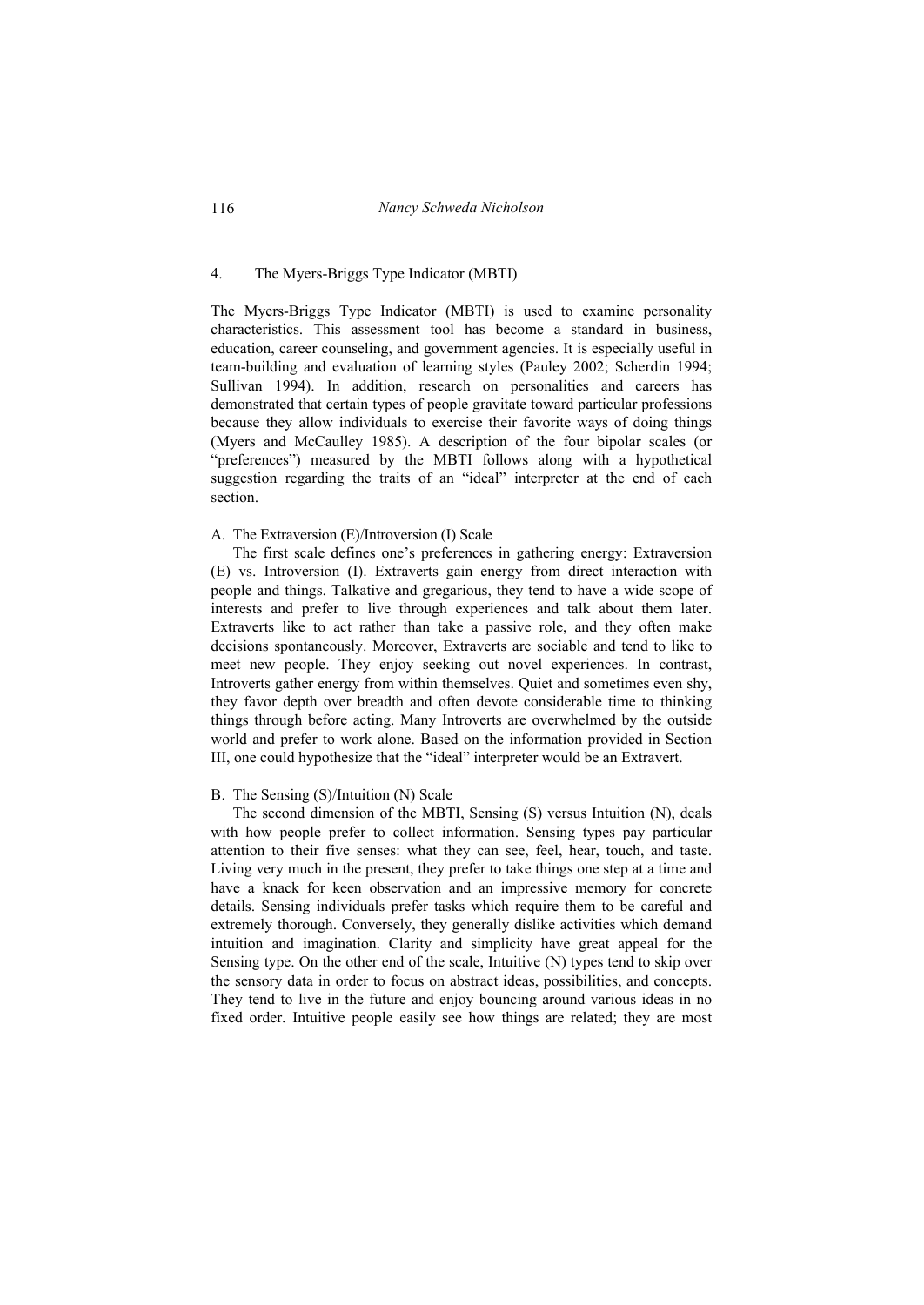interested in the "big picture". They are intellectually curious and adaptable to the exploration of numerous relationships and connections among data. They are good at anticipation and prediction inasmuch as they are future-oriented. Moreover, Intuitive types are good guessers. Whereas the Sensing type has a tendency to want to find the "right" word to express an idea, the Intuitive person is flexible and can usually come up with various appropriate word choices easily. Barr and Barr (1989) offer yet another comparison between the Sensor and the Intuitor: "Sensors focus on what someone said. Intuitors focus on what they meant" (3). Complexity is particularly enticing to the Intuitive individual, who probably has a variety of intellectual interests. It appears that the "ideal" interpreter would be an Intuitive type.

#### C. The Thinking (T)/Feeling (F) Scale

The third bipolar scale of the MBTI focuses on how people prefer to make decisions: Thinking (T) vs. Feeling (F). Before proceeding to a discussion of the Thinking and Feeling types' preferences, it is important to mention that "[t]he T-F dimension is the only pair of preferences which shows a sex trend" (Keirsey and Bates 1978: 20). More specifically, approximately two-thirds of women are Feeling types, while only one-third of women are Thinking types (Kroeger and Thuesen 1988: 20). Conversely, then, the great majority of men are Thinking types as opposed to Feeling ones. The wide disparity between males and females within this particular preference will be discussed in greater detail in Section VI.C.

Thinking types favor an objective, logical approach. Problem solving has great appeal, for it encourages their impersonal analytical skills. Thinking individuals may be perceived by others as cold, even arrogant. They tend to be critical and skeptical. "The Thinker appears to be head-dominated, while the Feeler appears to be heart-dominated" (Barr and Barr 1989: 4). In this connection, Thinkers like to focus on content and ideas rather than the individual who generates the ideas. They dislike redundancy. In contrast, Feeling (F) types take a subjective view and assess personal values, their own and those of others. They focus much more on social relationships and social climate. They thrive on friendship and harmony and are likely to be socially aware and active in humanitarian causes. One can hypothesize that interpreters would be Thinking types.

# D. The Judgement (J)/Perception (P) Scale

The last scale deals with control: Judging (J) vs. Perceiving (P). Judging types prefer to control their environment. They are decisive, and constantly move toward closure, toward the completion of tasks. They like to plan and organize; they have a strong sense of duty and prefer to be on time. Making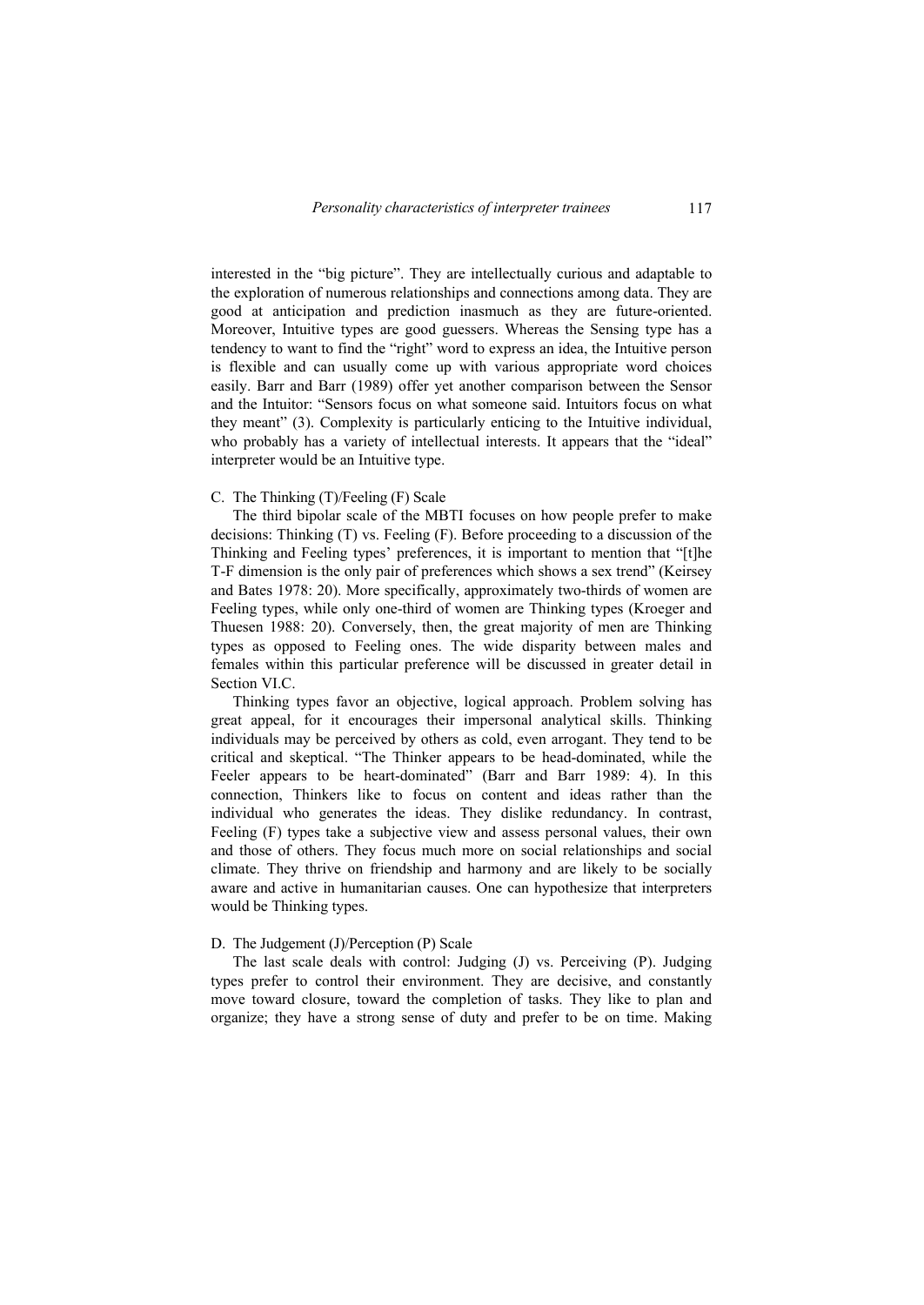decisions comes easily and quickly to the Judging type. Conversely, Perceiving (P) types prefer to control their participation in the environment. They like to remain spontaneous, and are always open to new possibilities. Perceptive types are curious and flexible, preferring to "go with the flow" and play things by ear. Once again, based on data referred to earlier, one would surmise that many interpreters would be Judging types, although characteristics of Ps are certainly relevant as well. See Section VI.D. for additional discussion.

To sum up, it is hypothesized that many interpreters will be Extravert (E), Intuitive (N), Thinking (T), and Judging (J) or, in the vernacular of the MBTI, "ENTJ".

However, it must be remembered that most personality tests demonstrate that "... no one is a pure amalgam ... no pure introvert, no pure extrovert, no pure type" (Hogan, cited by Oldenburg 1988: C5).

#### 5. Subjects

# A. Groupings

The current study examines the MBTI personality data of several groups of interpreter trainees. First, the group classified as "Regular"  $(R)$   $(N = 28)$  is composed of those students who enrolled in and finished a one-year conference interpretation program at either the University of Delaware or the University of Hawaii. The "Vancouver" (V) category ( $N = 12$ ) includes those trainees who completed a seven-day intensive seminar in primarily simultaneous interpretation at Vancouver Community College. "Government" (G) trainees  $(N = 19)$  are those who participated in a five-day intensive course in consecutive interpretation. Unlike most in the "Regular" and "Vancouver" groups, these individuals are currently employed as "Language Specialists" in an agency which utilizes language-skilled individuals for numerous purposes. Those codified as "Not Finish" (NF) ( $N = 9$ ) are trainees who began the one-year program either at the University of Hawaii or Delaware but, for any number of reasons, did not complete the course of study. The "Hawaii Applicants" (HA) group  $(N = 56)$  comprises those individuals who took the Screening Examination (which includes the MBTI) at the University of Hawaii but did not enroll in the program.

In another attempt to garner relevant information from the sample, subjects were also divided by language groups. All trainees had English as a working language, so there is no separate English sample table. However, tables for Spanish, Chinese, and Japanese are included. (See Section VI for detailed discussion of all groupings.)

Of interest is that many in the current sample had no prior interpretation experience whatsoever. Others possess various lengths and types of experience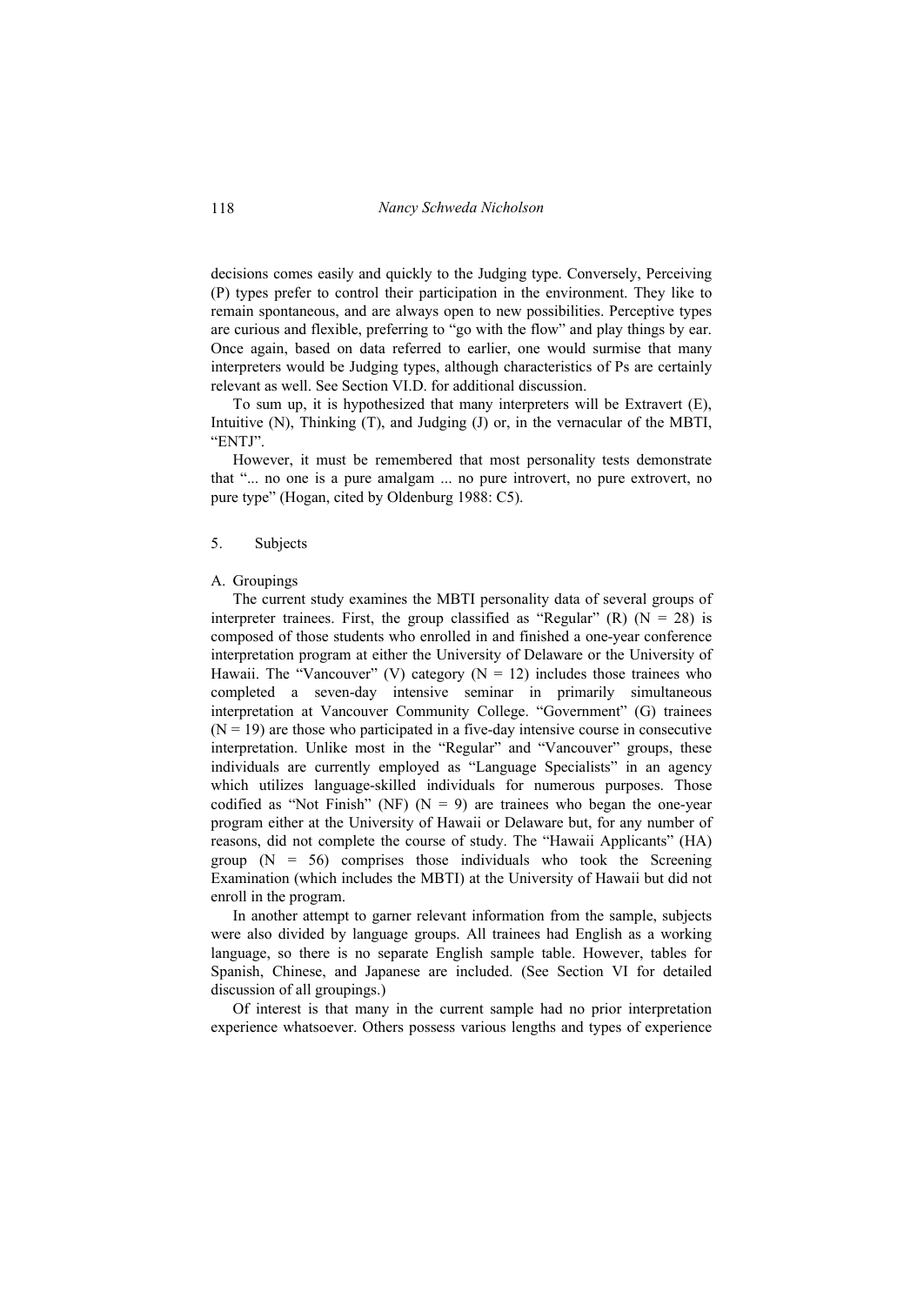in language-related fields. Experience or lack of it, however, is not of concern in this study. The fact that these individuals chose to become involved in interpretation and judged it to be a career for which they were suited is of principal interest.

### B. Gender

With respect to the subjects' gender, the current primary sample  $(N = 68)$  is represented by 51 females and 17 males. In percentages, one finds that a full 75% are women, while only 25% are men. These statistics closely parallel those of Zeller (cited by Kurz 1989) who examined enrollment figures at the Institute of Translation and Interpretation at the University of Vienna during the period 1983-84. During this particular academic year, "84.2% of the students were girls and only 15.8% were boys" (Kurz 1989: 73). In Kurz's 1996 study, she surveyed two different groups: beginning and advanced students. In terms of complete, usable surveys, the beginning students' gender breakdown was 27 females (90%) and 3 males (10%), whereas that of the advanced students was 32 females (84%) and 6 males (16%). The reader notes the striking consistency among all of these groups. In fact, the 1989 statistics re: male/female make-up are virtually identical to those of the advanced students sampled in 1996.

In the author's experience of over 20 years in the interpreter training field, groups of interpretation students are generally overwhelmingly female. Most recently, participants in two, two-week consecutive interpretation courses at the University of Delaware in 2000 and 2001 numbered 10 females and 4 males (2000) and 6 females and 0 males (2001). People who self-select into orientation classes for prospective court interpreters in Delaware are predominantly female as well, usually between 75 and 80%.

The International Association of Conference Interpreters (AIIC) also maintains long-range statistics regarding membership. During the period 1978- 84, women constituted a full two-thirds of AIIC's members. Moreover, during the same period, "2.5 times as many women as men joined AIIC" (Kurz 1989: 73). As of June 18, 2003, AIIC membership is at 2667, and 75% are women (www.aiic.net 2003). Zeller's thesis posits a number of sociological and linguistic reasons for the increased presence of women in the interpretation profession, and concludes by saying that men may not be interested in the field because they view it as a "serving" profession (Kurz 1989). Although not a subject of the current study, the reasons for the feminization of the profession are certainly worthy of further investigation.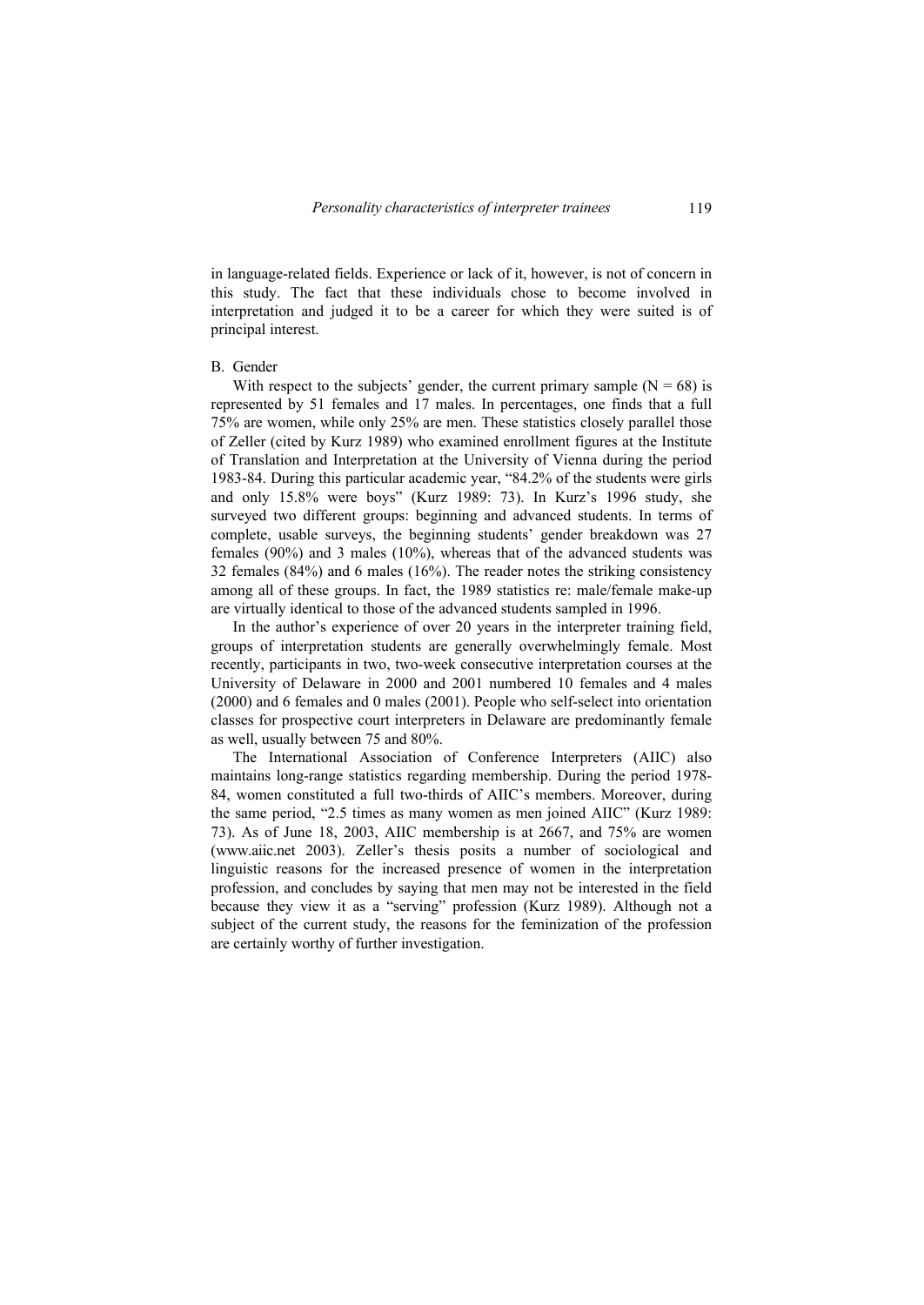| TABLE 1.<br>Interpreter trainees $(R, G, V, NF)$ |             |             | $N = 68$    |
|--------------------------------------------------|-------------|-------------|-------------|
| <b>ISTJ</b>                                      | <b>ISEJ</b> | <b>INFJ</b> | <b>INTJ</b> |
| $N = 12$                                         | $N = 4$     | $N = 2$     | $N = 2$     |
| $\% = 17.65$                                     | $\% = 5.88$ | $\% = 2.94$ | $\% = 2.94$ |
| <b>ISTP</b>                                      | <b>ISFP</b> | <b>INFP</b> | <b>INTP</b> |
| $N = 2$                                          | $N = 1$     | $N = 4$     | $N = 6$     |
| $\% = 2.94$                                      | $\% = 1.47$ | $\% = 5.88$ | $\% = 8.82$ |
| <b>ESTP</b>                                      | <b>ESFP</b> | <b>ENFP</b> | <b>ENTP</b> |
| $N = 5$                                          | $N = 2$     | $N = 5$     | $N = 5$     |
| $\% = 7.35$                                      | $\% = 2.94$ | $\% = 7.35$ | $\% = 7.35$ |
| <b>ESTJ</b>                                      | <b>ESFJ</b> | <b>ENFJ</b> | <b>ENTJ</b> |
| $N = 6$                                          | $N = 3$     | $N = 3$     | $N = 6$     |
| $\% = 8.82$                                      | $\% = 4.41$ | $\% = 4.41$ | $\% = 8.82$ |

#### 6. Results and discussion

I=Introvert, E=Extravert, S=Sensing, N=Intuitive, F=Feeling, T=Thinking, J=Judging, P=Perceiving.

Distribution by the four preferences for TABLE 1:

|   | N  | $\frac{0}{0}$ |  |
|---|----|---------------|--|
| Е | 35 | 51.47         |  |
| I | 33 | 48.53         |  |
| S | 35 | 51.47         |  |
| N | 33 | 48.53         |  |
| T | 44 | 64.71         |  |
| F | 24 | 35.29         |  |
| J | 38 | 55.88         |  |
| P | 30 | 44.12         |  |

In order to provide an overview analysis, several groups are joined together in TABLE 1. It represents the type distribution of a primary sample of interpreter trainees (R, V, G and NF categories:  $N = 68$ ). First, it is important to note that the profession attracts all sixteen types. There is at least one in each category. The greatest number, however, appears in the top left corner: ISTJs constitute approximately eighteen percent of the total. Of interest, however, is that a preponderance of the "Government" group falls into this category. These, as noted, are already language professionals and cannot be considered "typical"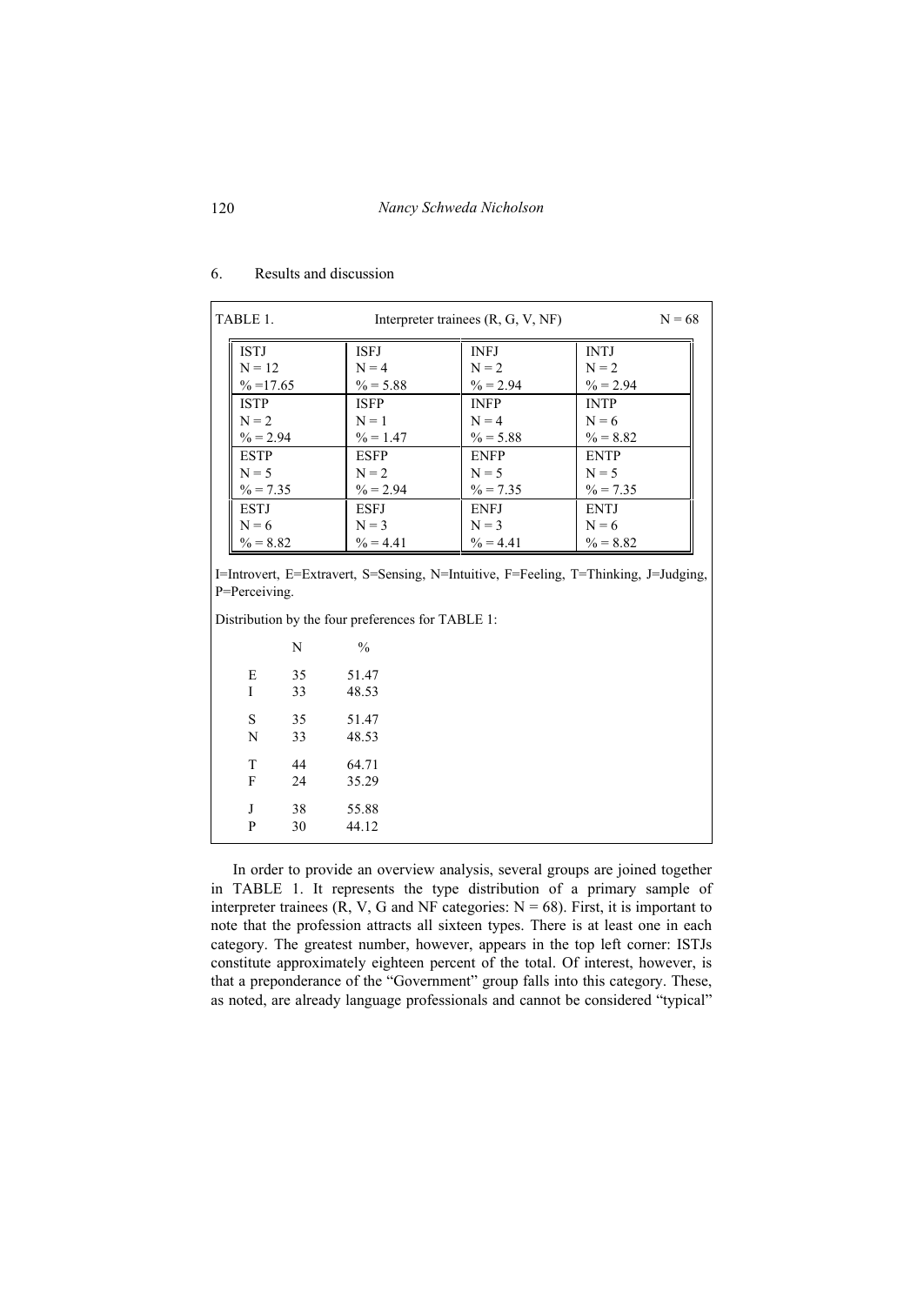trainees. On the other hand, the fact that they have self-selected into the profession is significant and cannot be overlooked.

The columns underneath TABLE 1 show the distribution across the eight preferences. The sample is about evenly divided between Extraverts and Introverts as well as between Sensors and Intuitors. However, there is a preponderance of Thinkers over Feelers (65% versus 35%). Finally, Judgers outnumbered Perceivers, but only slightly. A detailed discussion of the four scales follows.

#### A. Extraversion vs. Introversion

The hypothesis that most interpreter trainees and, subsequently, interpreters are outgoing and gregarious Extraverts is not supported. The sample contains about the same number of Extraverts as Introverts. The common impression held by those both within and outside the field is not verified by the current data.

A discussion of working languages may serve to elucidate at least partially the reason for the belief that interpreters are Extraverted. The most common language combination for conference interpreters is English-French-Spanish (Schweda Nicholson 1986a; 1989). Although the United Nations' working languages also include Russian, Arabic, and Chinese in addition to English, French, and Spanish, interpretation from and into Arabic and Chinese is a relatively recent phenomenon in international organizations (Schweda Nicholson 1986a). English, Spanish and French have dominated over the years. An examination of AIIC statistics shows that, of its 2667 current members, 100% have English as a working language while approximately 2300 have French and about 1150 have Spanish<sup>4</sup> (www.aiic.net 2003).

It is, of course, imprudent to make gross generalizations about groups of people and cultures, but many people comment on the friendliness, openness, and charm of Hispanics. Among those who count Spanish as a working language, Extraverts dominate almost two to one over Introverts (total  $N = 28$ ;  $E = 18$  and  $I = 10$ . See TABLE 2.) Moreover, without seeming too simplistic, one can also cite the "*joie de vivre*" mentality of many French speakers. Although the French sample is very small  $(N = 6)$ , it is worthy of note that approximately 85% are Extraverts ( $E = 5$  and  $I = 1$ ).

As a result, the data from the current study do support the hypothesis that members of both the Spanish and French groups are highly Extraverted.

<sup>4</sup> The numbers for AIIC's Spanish and French interpreters are approximations. On the website, the statistics are represented with bar graphs, which only have general reference point numbers on the sides. As a result, the author had to make a good faith estimate as to the approximate size of these two groups. An e-mail request sent to the AIIC Secretariat for exact information went unanswered.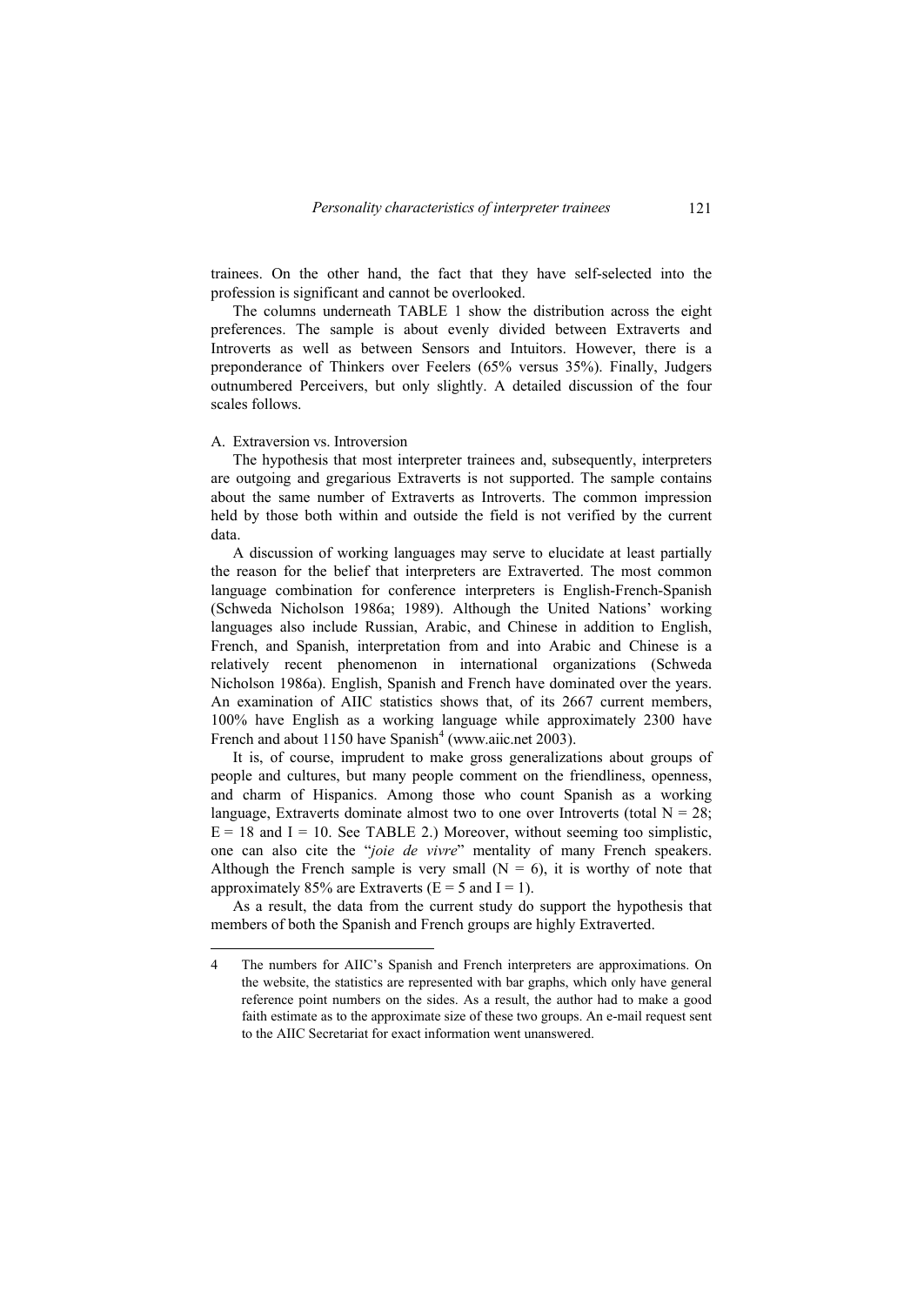| TABLE 2.<br>Spanish (SP) trainees |                        |                        | $N = 28$               |  |
|-----------------------------------|------------------------|------------------------|------------------------|--|
| <b>ISTJ</b><br>$N = 4$            | <b>ISFJ</b>            | <b>INFJ</b>            | <b>INTJ</b>            |  |
| $\% = 14.29$                      | $N = 0$<br>$\% = 0.00$ | $N = 0$<br>$\% = 0.00$ | $N = 0$<br>$\% = 0.00$ |  |
| <b>ISTP</b>                       | <b>ISFP</b>            | <b>INFP</b>            | <b>INTP</b>            |  |
| $N = 0$                           | $N = 0$                | $N = 4$                | $N = 2$                |  |
| $\% = 0.00$                       | $\% = 0.00$            | $\% = 14.29$           | $\frac{9}{6}$ = 7.14   |  |
| <b>ESTP</b>                       | <b>ESFP</b>            | <b>ENFP</b>            | <b>ENTP</b>            |  |
| $N = 2$                           | $N = 2$                | $N = 3$                | $N = 4$                |  |
| $\% = 7.14$                       | $\% = 7.14$            | $\% = 10.71$           | $\% = 14.29$           |  |
| <b>ESTJ</b>                       | <b>ESFJ</b>            | <b>ENFJ</b>            | <b>ENTJ</b>            |  |
| $N = 1$                           | $N = 2$                | $N = 1$                | $N = 3$                |  |
| $\% = 3.57$                       | $\% = 7.14$            | $\% = 3.57$            | $\% = 10.71$           |  |

Distribution by the four preferences for TABLE 2:

|   | N  | $\frac{0}{0}$ |
|---|----|---------------|
| E | 18 | 64.29         |
| I | 10 | 35.71         |
| S | 11 | 39.29         |
| N | 17 | 60.71         |
| T | 16 | 57.14         |
| F | 12 | 42.86         |
| J | 11 | 39.29         |
| P | 17 | 60.71         |

The English component is more complicated. Inasmuch as one finds native English-speakers in numerous countries (which are often characterized by widely differing cultural norms), it would be extremely hard to generalize. For example, the following contrast clearly illustrates the point: Americans are known throughout the world for their gregarious, friendly, and easygoing nature. On the other hand, the British (also native English-speakers) generally have a reputation for being more reserved and formal. Unfortunately, it is not possible to compare the English-speakers in the same fashion as the Spanish and French groups because all subjects have English as a working language.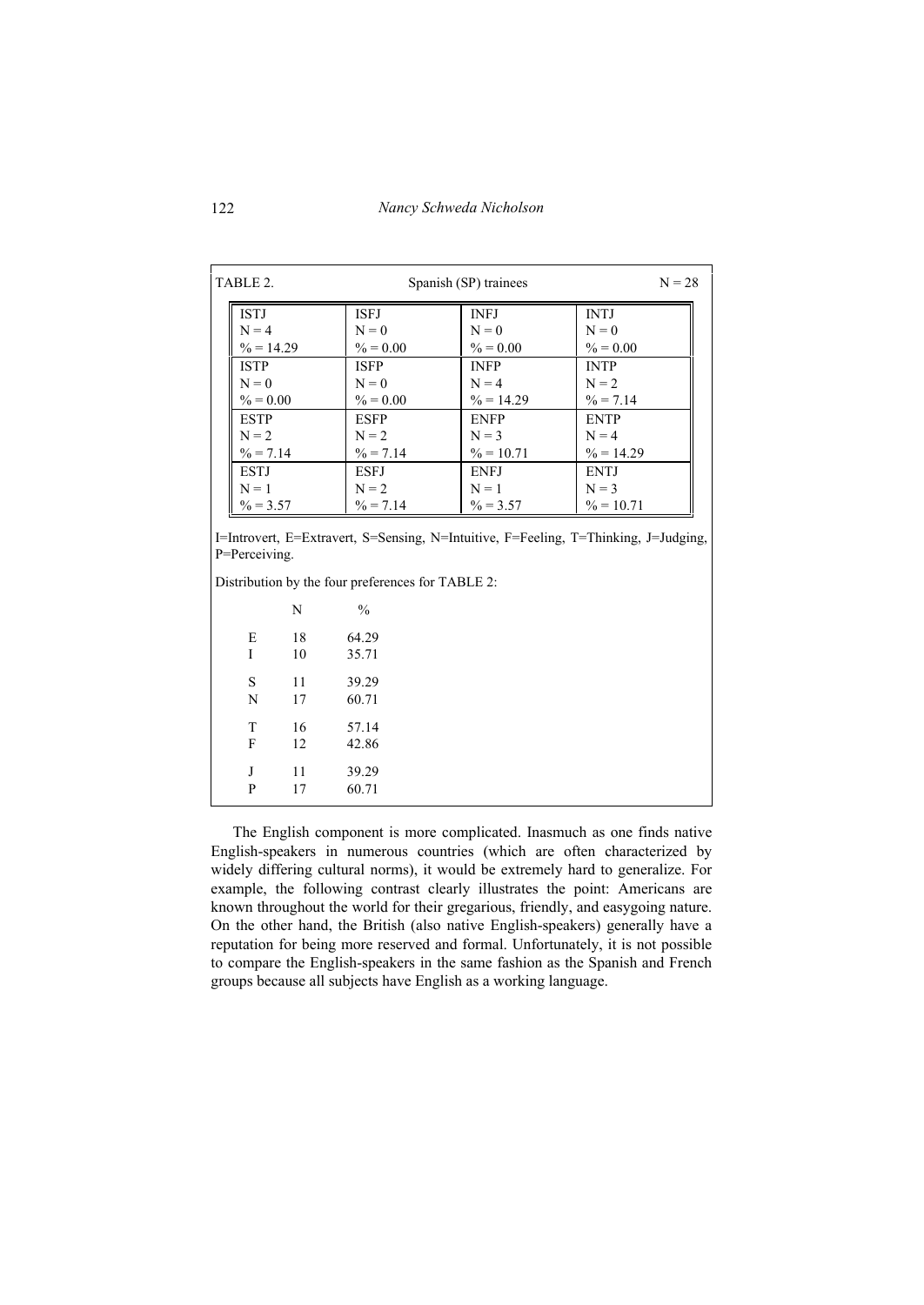Whether the individuals would be equally as outgoing when speaking either language is another question<sup>5</sup>. Important to this study is the fact that the interpreter trainees control these particular languages and, as a result, also are knowledgeable about and/or members of the cultures in which they are spoken. With all of this said, one could return to the original premise and state with a fair amount of confidence that perhaps the "Extravert" trait among interpreters has been perpetuated over the years simply because there are more Spanish, French, and English interpreters than any others. In other words, people are more likely, just because of sheer numbers, to come into contact with interpreters of these languages.

Also of interest is the fact that Introverts react to stressful situations "primarily by decreasing activity" (Barr and Barr 1989: 42). Inasmuch as stress is a major part of the interpreter's everyday life, it is a bit surprising to find so many Introverts because it is not possible for interpreters to "retreat" when things become difficult; they must persevere under all circumstances/conditions, which are often difficult at best. Kroeger and Thuesen (1992) include a section on stress management in their book. Of particular interest is their characterization of the strategies employed by Introverts to deal with stress:

[...] because the workplace usually rewards Extraversion over Introversion, there is a tendency for Introverts to 'sell out', giving up their natural preference in favor of living and working on Extraverted terms. So, they act Extraverted during the workday ... Co-workers are shocked to learn that these chatty souls are Introverts in Es' clothing. For the Is it is simply a survival technique, but it can carry a high price in the form of stress and related health issues. Indeed, Introverts tend to be plagued with a range of stress- related illnesses" (234).

Once again, the above analysis (coupled with the previous one regarding language combinations) may serve as a partial explanation for the impression that all interpreters are Extraverted. The 50% in this sample who are Introverts may act Extraverted in the workplace because of the reward attached to the outgoing behavior. As such, the general perception of all interpreters being Extraverted has perhaps been reinforced by the fact that many Introverts behave like Extraverts. This notion is also treated cross-culturally by Allik and McCrae (2002). For example, Asians generally respond like Introverts and are part of collectivistic cultures. However,

 $\overline{a}$ 

<sup>5</sup> A study of Spanish/English coordinate bilinguals suggests, however, that people may exhibit different personalities when speaking different languages (Simon 1987).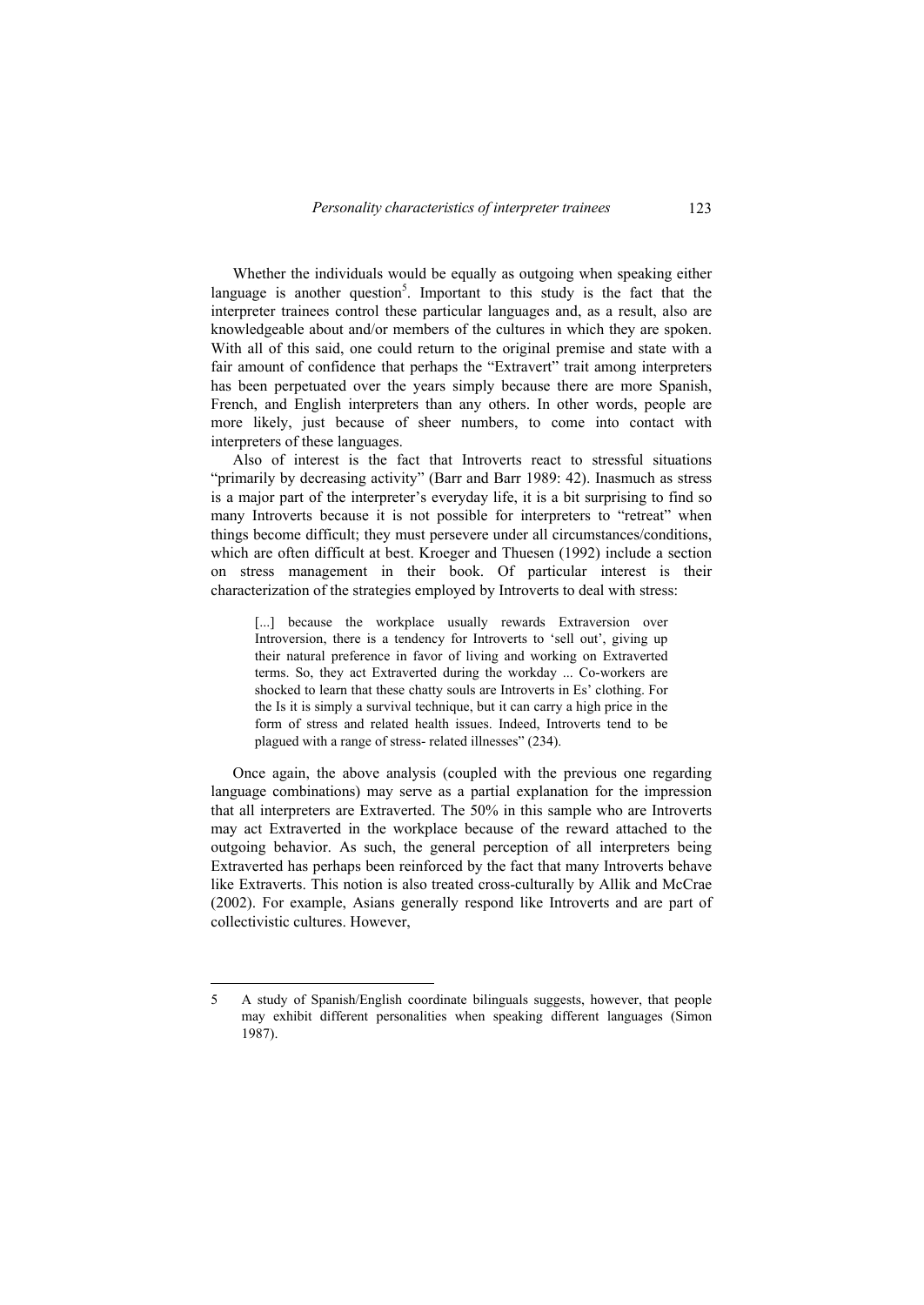124 *Nancy Schweda Nicholson* 

Asians living in close social groups may attribute sociability not to themselves, but to their collectivistic circumstances. They may act like extraverts, but believe it is their duty rather than their disposition (318).

A related point is that Extraverts like to talk with others as a means of sorting out their experiences. On the other hand, Introverts prefer to think quietly by themselves before acting on anything. Analysis is easier for the Introvert than for the Extravert (Myers 1980). The large number of Introverts in the current sample is once again unanticipated, as interpreters earn their living by talking and interacting with others. Although it was predicted that most interpreters would be Extraverts, the data clearly demonstrate that the profession attracts quiet and retiring Introverts as well. Along with additional evidence cited to this point, this result may partially derive from the fact that interpreters dwell in the mind when working.

#### B. Intuitive vs. Sensing

Secondly, the hypothesis that most interpreters are Intuitive types is not sustained. Rather, the profession attracts both Intuitors and Sensors in about equal numbers. Examining the American population in general, it is interesting to note that approximately 75% are Sensing types and only 25% are Intuitive types (Myers and McCaulley 1985). Comparatively speaking, the current sample includes a higher percentage of Intuitive types than would be found in the general population.

Interpretation seems to offer opportunities for those who are highly proficient at managing concrete details (S) as well as those who favor broad abstractions (N). By way of explanation, upon examination of the Sensing category in a more in-depth fashion, one notes that these types have a good memory for facts and details and are talented at dealing with specifics. Sensing types are performance-oriented. They tend to focus on the here and now. "Sensors at their best are clear and accurate readers of the facts in the immediate situation" (Barr and Barr 1989: 56). Moreover, they prefer tasks that require soundness of understanding. These are all traits which can easily be related to the task of interpretation.

# C. Thinking vs. Feeling

With respect to the third bipolar division, the hypothesis that interpreters tend to be logical, analytical Thinkers (T) is buttressed by the data. Thinking types outnumber Feeling types almost two to one. By way of further elaboration, Thinkers prefer precise work and tend to speak and write straight to the point. They are not only good at organizing information but at synthesizing it as well. Setting high standards of achievement for both themselves and others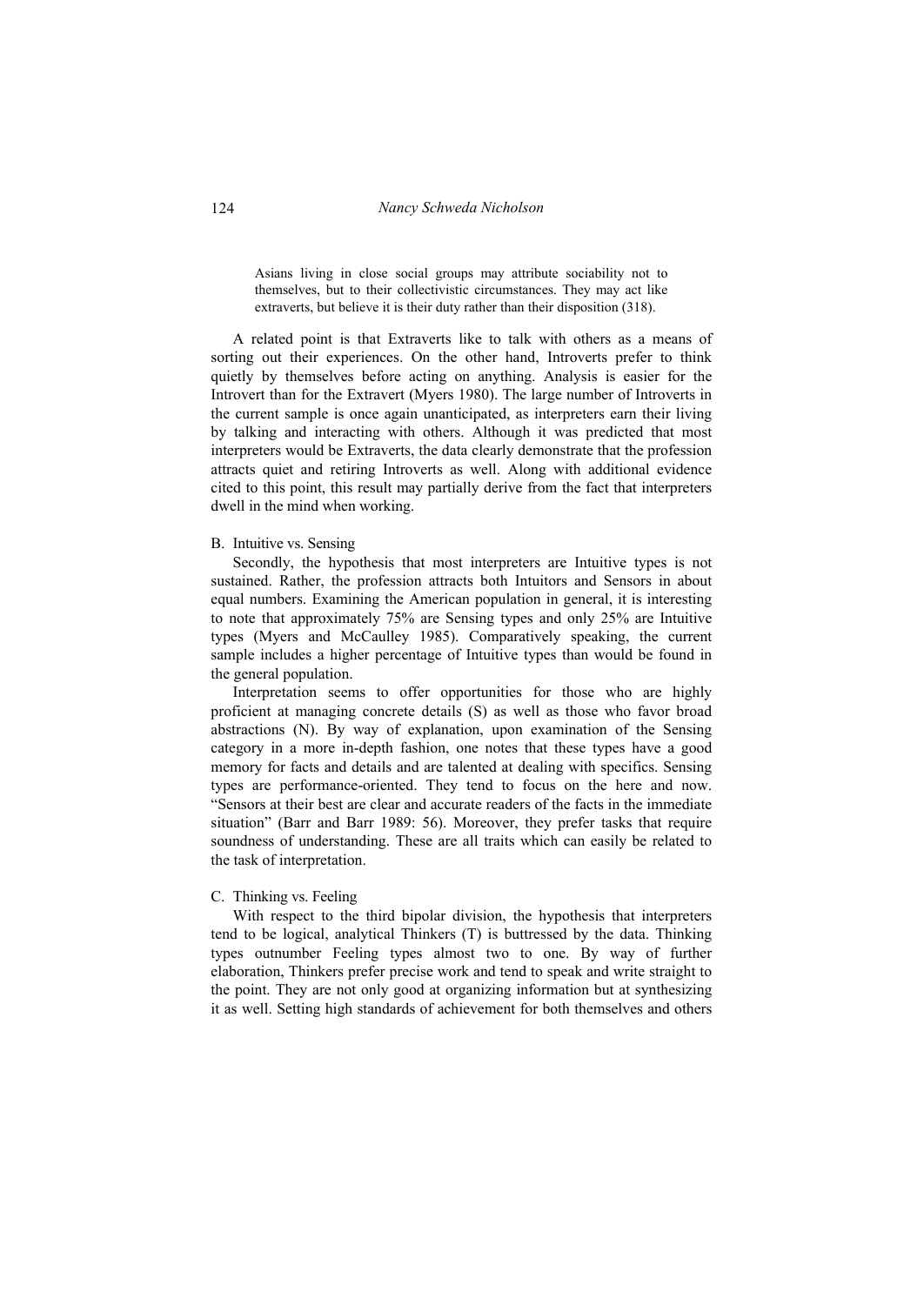is another characteristic of Thinkers (Silver and Hanson 1980). It is not surprising, then, that a majority of the sample is represented by Thinking types.

A comparison of Thinkers' and Feelers' reactions to stress may shed some light on the fact that the interpretation profession attracts more Thinkers than Feelers: "One big difference between Thinkers and Feelers is that Ts want to confront a stressful situation head-on, get it out of the way, and get back on track. Fs want to avoid it at all costs, hoping that it will simply go away" (Kroeger and Thuesen 1992: 235). Moreover, Thinkers "are able to stay cool, calm and objective in situations when everyone else is upset" (Kroeger and Thuesen 1988: 18). As previously stated, interpreters must constantly manage the stress of not knowing a word, interpreting for a fast speaker, and so on. They simply cannot avoid tense situations, which is what Feeling types prefer to do.

# D. Judging vs. Perceiving

Finally, the prediction that interpreters would be mostly Judging (J) types is not supported. Although the distribution is not as close as it is for the E/I and S/N scales, approximately 56% of our sample are "J" and 44% are "P". This is also quite unexpected, for it was thought that interpreters would be extremely concerned with organization and closure, not easygoing as is the P's characterization.

On the other hand, one can offer an explanation for the high percentage of Ps. Perceiving types have a tendency to be curious, open-minded and often "fly by the seat of their pants". Of course, interpreters are required to do just this quite regularly inasmuch as they are under extreme pressure to convey the source language message on the spot. The perfect word may not always come to them in a split second, and so they often have to choose a less attractive alternative. Similarly, if interpreters are forced to omit a word because they don't know it and cannot glean the meaning from context, they simply have to accept the fact that they missed it and go on. In these cases, good interpreters cannot and will not allow themselves to become bogged down by focusing on what should have been said, but rather must continue/persevere and interpret subsequent material to the best of their ability. Some interpreters pride themselves on "winging it" and often discuss how they handled a difficult concept or vocabulary problem (or, conversely, did not). Judgers become stressed when they lose control of a situation (Kroeger and Thuesen 1992). This brings to mind the previous discussion of interpreters being required to play a subordinate role to the speaker. Although there are more Js than Ps in our sample, the 44% which are Perceivers may be better at dealing with some of the stressful situations which typify the interpretation profession.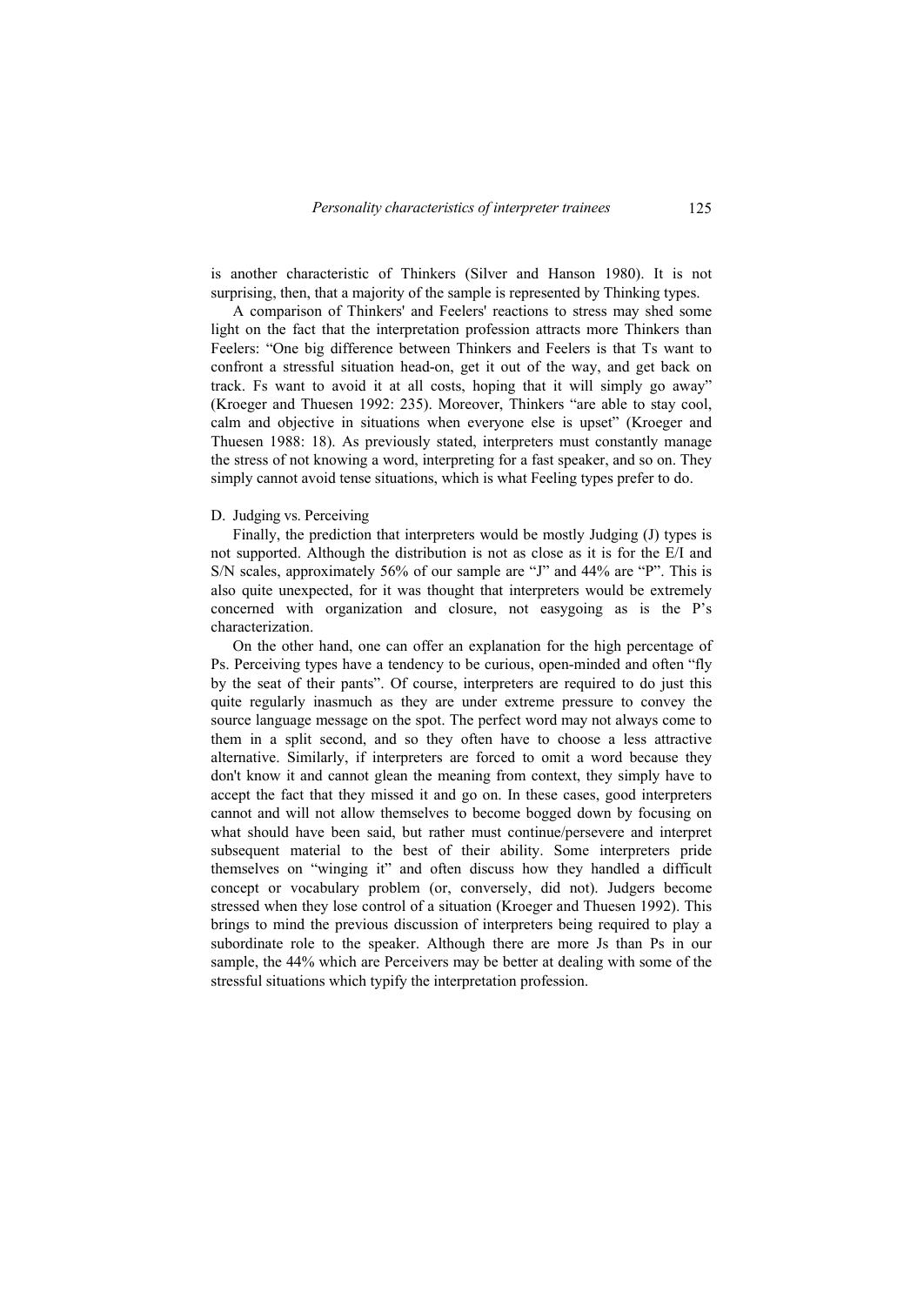126 *Nancy Schweda Nicholson* 

### E. The ISTJ profile

Inasmuch as the largest group in the current sample is ISTJ (approximately 18%), it is useful to examine this personality type in greater detail. According to Kroeger and Thuesen (1988), ISTJs are the "most private of the sixteen types" (215). ISTJs can be best characterized as "trustees" (Keirsey and Bates 1984: 189). If one single adjective had to be selected for the ISTJs, it would be "dependable". Of interest in that ISTJs represent only about 6% of the population in general (Keirsey and Bates 1984). They are quite sedate and serious, and prefer to perform their assignments without fanfare or flourish. ISTJs are interested in being thorough, and pay great attention to detail. In this connection, they "absorb and enjoy using an immense number of facts" (Myers 1980: 104). Kroeger and Thuesen write that ISTJs are "contemplative, quiet, grounded, objective, accountable, and conservative" (1992: 240). Keirsey and Bates (1984) continue:

[ISTJs] … communicate a message of reliability and stability. [They] ... make excellent bank examiners, auditors, accountants. ... ISTJs will see that resources are delivered when and where they are supposed to be; material will be in the right place at the right time. And ISTJs would prefer that this be the case with people, too. (190)

Moreover, one of the ISTJs' strengths is the ability to act quickly, and they are "rock solid" in emergencies (Kroeger and Thuesen 1992: 303). On the other hand, the unknown is considered to be a stress producer for the ISTJ (Kroeger and Thuesen 1992).

Levesque (2001), in her book on creativity and personality characteristics, names the ISTJ the "Navigator" (55). She writes:

Knowledge of facts and events and a sense of history are important in making sense out of new situations and bringing invaluable experience to bear on problems (72).

Scherdin (1994) reports on an MBTI study of 1600 librarians sponsored by the Association for College and Research Libraries (ACRL). Of the 16 possible type configurations, ISTJ ranked first, a full 16.5% of the sample. When the general population is examined, however, one finds that only 7% were ISTPs based on 1985 data (Myers and McCaulley 1985) and a mere 5.4% fell into this category in a 1998 sample (Quenk 1998). As a result, ISTPs are more than twice as numerous (1985 data) and over three times as numerous (1998 data) among librarians as they are within the general population. It is interesting to think about the general traits of ISTPs and ponder how/why these individuals would be drawn to professions as seemingly diverse as interpretation and library science.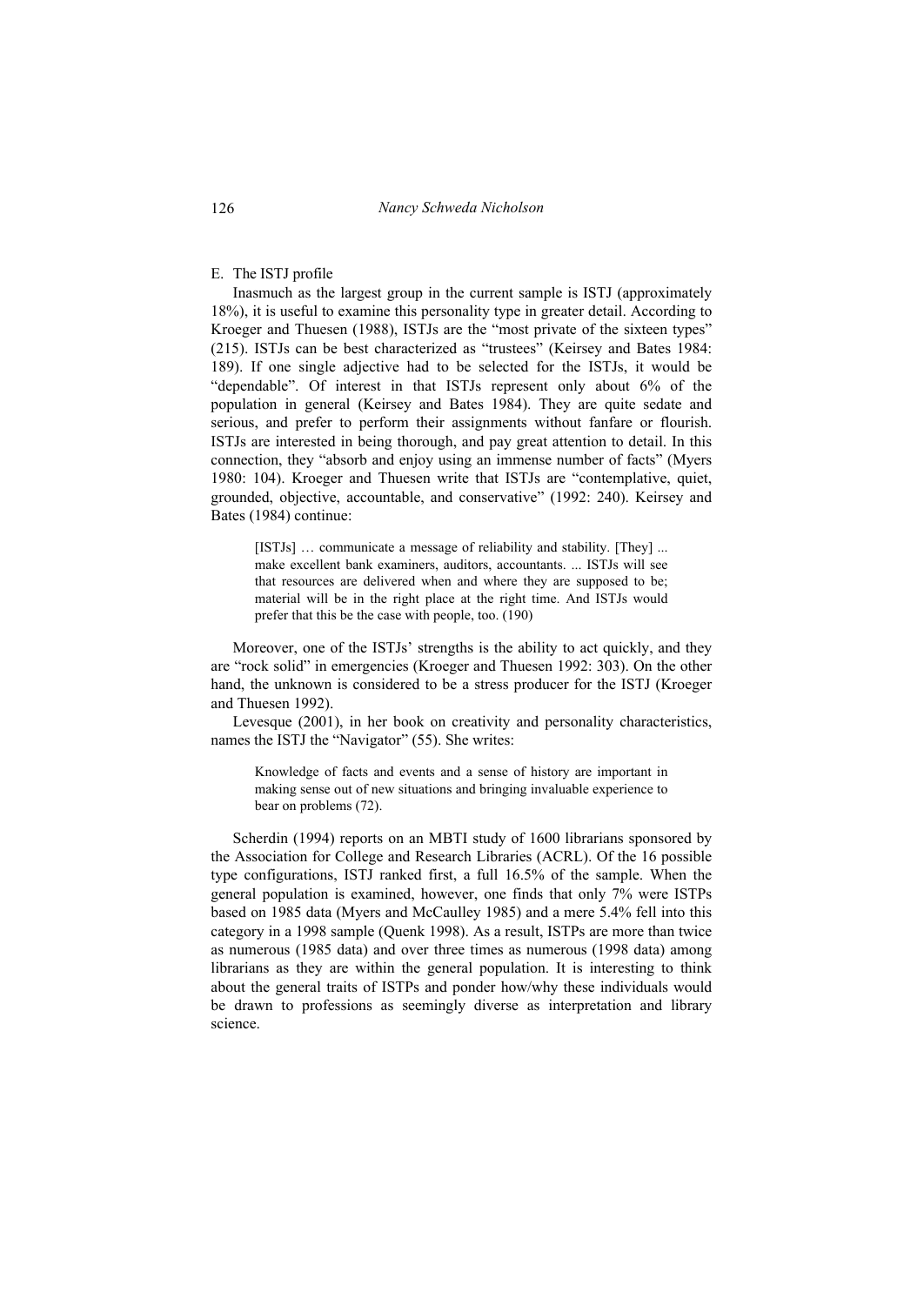Inasmuch as 75% of the current sample is female, it is also useful to examine particular characteristics of ISTJ women. Kroeger and Thuesen (1988) offer the following observations:

While all Thinking females swim upstream in our society, this is particularly true for female ISTJs. The responsible, driven nature of this type, while admirable, flies in the face of traditionally 'feminine' traits ... ... ISTJ is often dubbed 'the macho type' - a label with which few women would feel comfortable (but which doesn't necessarily bother

those ISTJ women. (216)

Of interest is a parallel which can be drawn between comments from Henderson's 1980 study and the ISTJ profile offered by Keirsey and Bates (1984). Cited in Henderson's survey is the description "outwardly cool but emotionally unstable" (222). Keirsey and Bates (1984) write: "Often this type seem [sic] to have ice in their veins, for people fail to see an ISTJs [sic] vulnerability to criticism" (190). However, stability is considered to be one of the ISTJ's strongest characteristics. On the other hand, Keirsey and Bates (1984) write: "ISTJs have a distaste for and distrust of fanciness in speech, dress, or home" (191). Henderson's data include a comment made about interpreters by translators: "if female, dresses elegantly and presents herself well" (1980: 223). Whereas the first one appears to be quite accurate, the second is in sharp contrast.

### F. National (US) type distribution statistics

If one examines a "national representative sample" (Myers *et al* 1998)<sup>6</sup> of types in the United States, the group which is most represented across the board (excluding gender differences) is ISFJ at 13.8%. The least common type is INFJ  $(1.5\%)$  followed closely by ENTJ  $(1.8\%)$ . The most prevalent type among females is also ISFJ (19.4%); among males, it is ISTJ (16.4%). Least common among females are ENTJ and INTJ (tied at 0.9%), and the rarest type among males is INFJ (1.2%) The reader will remember that ISTJ is the most common type found in our data (and the one which occurs most frequently among males in the national sample), yet the majority of our subjects are women.

# G. Additional group - Characteristics analyses

1. Actors

Inasmuch as interpreters are often compared to actors because of their exuberance, flair for public speaking, and desire to be in the public eye, it was

<sup>6</sup> The "National Representative Sample" consists of 1,478 males and 1,531 females, totaling 3,009.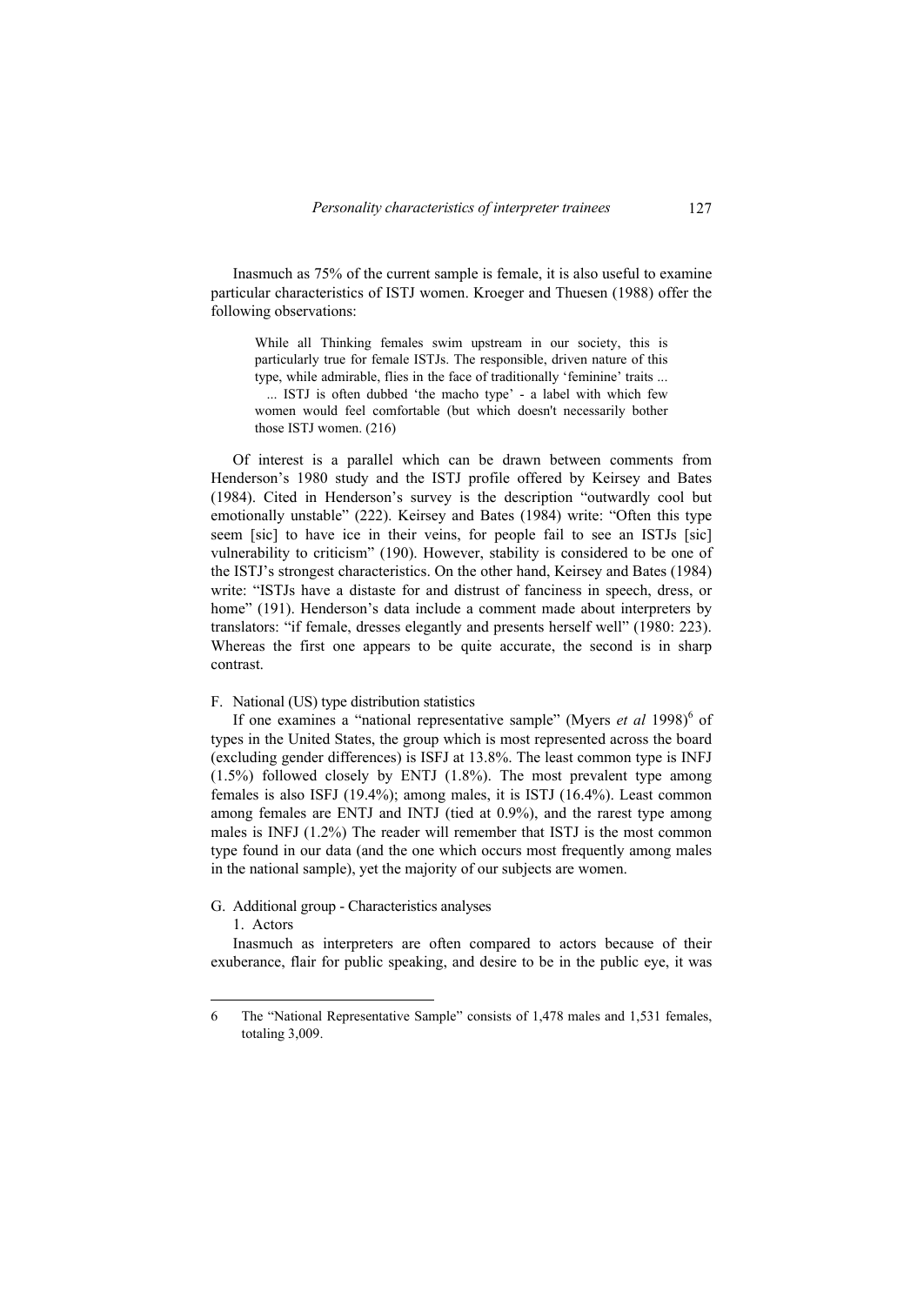decided to compare personality data gathered by the MBTI on a sample of 52 actors<sup>7</sup>.

The results are quite interesting, as the comparison showed only one major difference: While actors tend to favor Intuition strongly (81% vs. 19% Sensing), slightly more than 51 per cent of the interpreter sample prefers Sensing  $(I = 2.23, p < 0.01)$ . As a result, the current group showed higher representations of the ST (I = 2.39, p <.01), SJ (I = 2.73, p < .01), and IS (I = 3.63, Fisher's exact  $p = .01$ ) combinations. While some interpreters may well display considerable acting skill, they prefer Sensing more than twice as often as might be expected if acting talent were that helpful. The reader will remember that the current interpreter data contain an approximately equal number of Sensors and Intuitive types. When compared with actors, however, the current study includes a much larger group of Sensors than the actor sample. This result also holds true for the "ST" type combination. Moreover, there are fewer "NT"s among actors than in our population. Surprisingly, the data show an almost equal distribution between the Extraverts and Introverts. Finally, the interpreter group is represented by "IS" types much more frequently than the actor group.

2. Level of education

Interpreters generally tend to be well-educated. Schweda Nicholson's survey of United Nations and free-lance interpreters demonstrates that virtually all interpreters have a Bachelor's degree, and many have a Master's (1986a, 1989). It is for this reason (and for the recurring emphasis on "intellectual curiosity" as a trait ascribed to interpreters) that a MBTI comparison between the current sample and college graduates is included. With only one major exception, interpreter trainees are very much like college graduates $\delta$ . The EI, SN, and TF scales showed no differences. On the JP scale, however, interpreters include a higher than expected proportion of Perceptive types. While about 32 per cent of college graduates are Perceivers, 44 per cent of the interpreters appear in this category  $(I = 1.39, p < .05)$ . As a result, the interpreters had higher proportions of EPs ( $I = 1.56$ ,  $p < .01$ ), and almost twice as many TPs as would be expected  $(I = 1.96, p < .01)$ . Thus, interpretation appears to attract a greater percentage of Perceptive types who are college graduates.

3. Smaller sample analyses

 $\overline{a}$ 

Dividing our sample of 68 cases into smaller groups and running Chi-square analyses of various proportions loses statistical power. Thus, the comparisons

<sup>7</sup> The personality profile data for the "actor" and "level of education" comparative analyses were taken from the *CAPT-MBTI Atlas* (Macdaid *et* al 1986).

<sup>8</sup> For this analysis, *CAPT-MBTI Atlas* tables for males and females were combined (N = 14,769) (Macdaid *et al* 1986).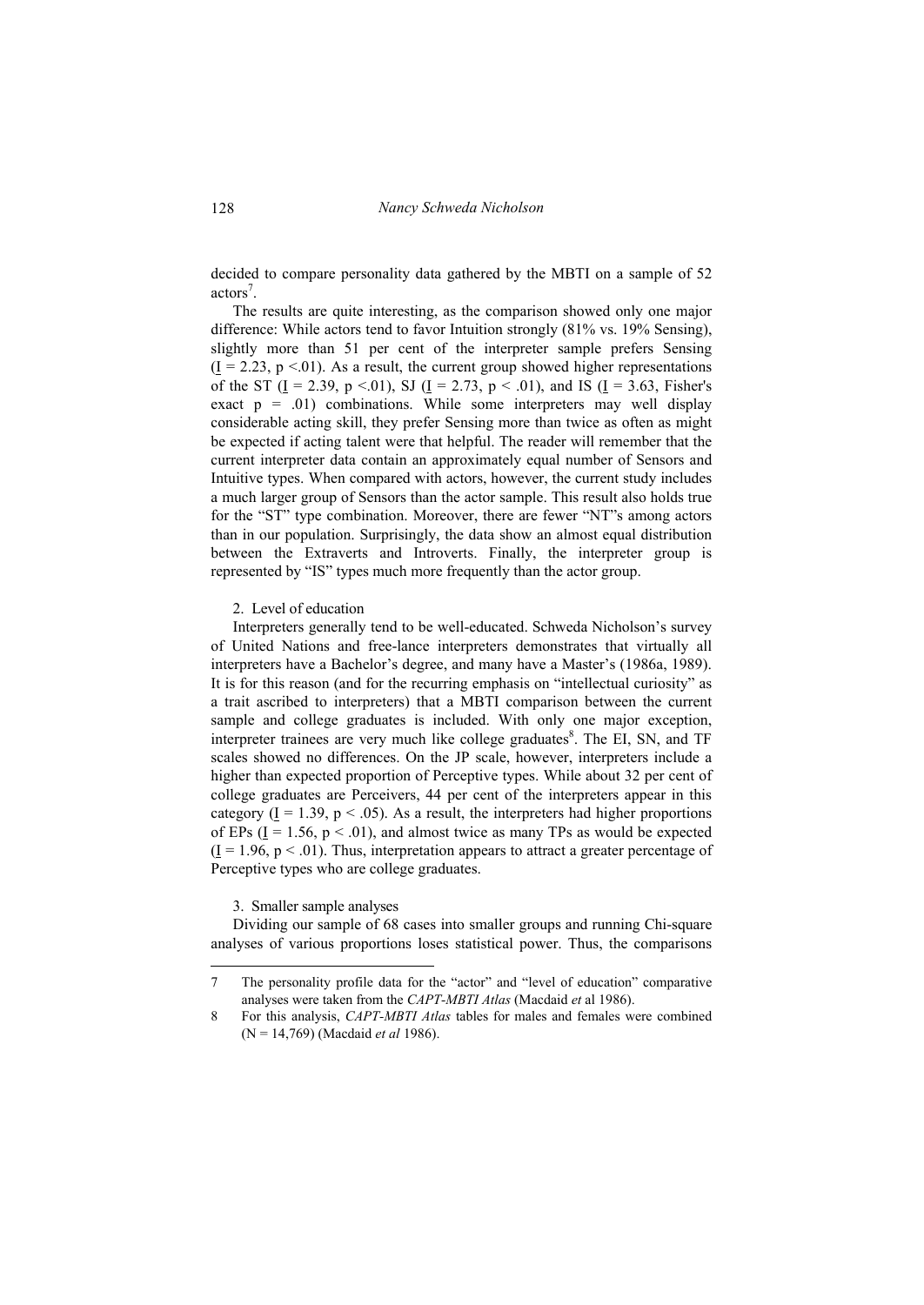| TABLE 3.     |             | Regular (R) trainees | $N = 28$     |
|--------------|-------------|----------------------|--------------|
| <b>ISTJ</b>  | <b>ISEJ</b> | <b>INFJ</b>          | <b>INTJ</b>  |
| $N = 5$      | $N = 2$     | $N = 1$              | $N = 1$      |
| $\% = 17.86$ | $\% = 7.14$ | $\% = 3.57$          | $\% = 3.57$  |
| <b>ISTP</b>  | <b>ISFP</b> | <b>INFP</b>          | <b>INTP</b>  |
| $N = 0$      | $N = 0$     | $N = 1$              | $N = 2$      |
| $\% = 0.00$  | $\% = 0.00$ | $\% = 3.57$          | $\% = 7.14$  |
| <b>ESTP</b>  | <b>ESFP</b> | <b>ENFP</b>          | <b>ENTP</b>  |
| $N = 3$      | $N = 1$     | $N = 3$              | $N = 1$      |
| $\% = 10.71$ | $\% = 3.57$ | $\% = 10.71$         | $\% = 3.57$  |
| <b>ESTJ</b>  | <b>ESFJ</b> | <b>ENFJ</b>          | <b>ENTJ</b>  |
| $N = 2$      | $N = 1$     | $N = 2$              | $N = 3$      |
| $\% = 7.14$  | $\% = 3.57$ | $\% = 7.14$          | $\% = 10.71$ |

discussed below can only be considered suggestive at best. More research is required to gather sufficient data to make such comparisons reliable.

I=Introvert, E=Extravert, S=Sensing, N=Intuitive, F=Feeling, T=Thinking, J=Judging, P=Perceiving.

Distribution of the four preferences for TABLE 3:

|   | N  | $\frac{0}{0}$ |
|---|----|---------------|
| E | 16 | 57.14         |
| I | 12 | 42.86         |
| S | 14 | 50.00         |
| N | 14 | 50.00         |
| T | 17 | 60.71         |
| F | 11 | 39.29         |
| J | 17 | 60.71         |
| P | 11 | 39.29         |

TABLE 3 shows the type configurations of the Regular(R) trainees ( $N = 28$ ). Dominant in this group is ISTJ, a result which is consistent with our overall analysis in TABLE 1. Extraverts dominate, but not strongly. Sensors and Intuitors are evenly distributed, while the T/F and J/P scales show a relatively strong preference for the TJ combination.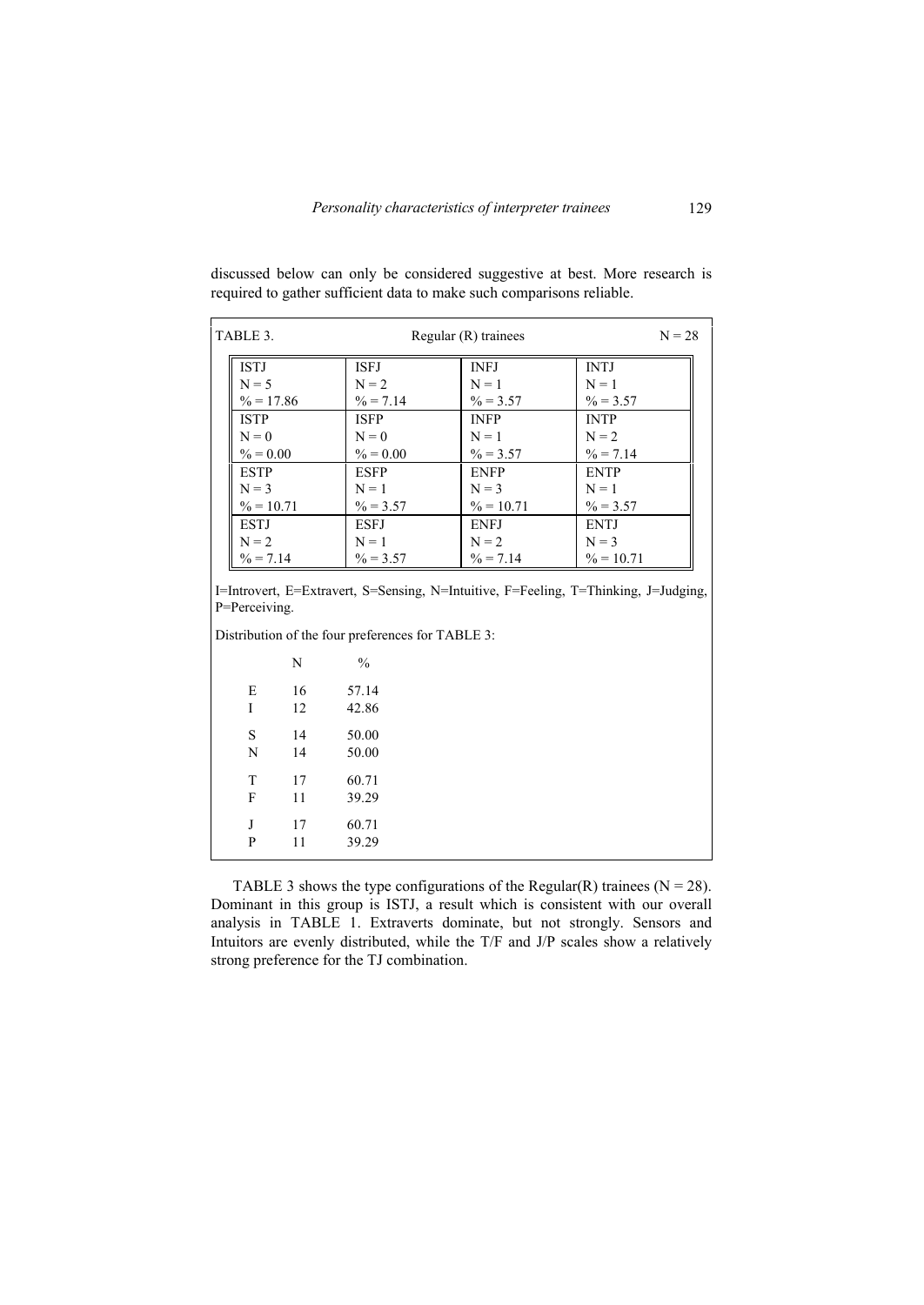| TABLE 4.<br>Vancouver (V) trainees |             |             | $N = 12$     |
|------------------------------------|-------------|-------------|--------------|
| <b>ISTJ</b>                        | <b>ISEJ</b> | <b>INFJ</b> | <b>INTJ</b>  |
| $N = 1$                            | $N = 0$     | $N = 0$     | $N = 0$      |
| $\% = 8.33$                        | $\% = 0.00$ | $\% = 0.00$ | $\% = 0.00$  |
| <b>ISTP</b>                        | <b>ISFP</b> | <b>INFP</b> | <b>INTP</b>  |
| $N = 1$                            | $N = 0$     | $N = 1$     | $N = 2$      |
| $\% = 8.33$                        | $\% = 0.00$ | $\% = 8.33$ | $\% = 16.67$ |
| <b>ESTP</b>                        | <b>ESFP</b> | <b>ENFP</b> | <b>ENTP</b>  |
| $N = 1$                            | $N = 1$     | $N = 1$     | $N = 2$      |
| $\% = 8.33$                        | $\% = 8.33$ | $\% = 8.33$ | $\% = 16.67$ |
| <b>ESTJ</b>                        | <b>ESFJ</b> | <b>ENFJ</b> | <b>ENTJ</b>  |
| $N = 0$                            | $N = 0$     | $N = 1$     | $N = 1$      |
| $\% = 0.00$                        | $\% = 0.00$ | $\% = 8.33$ | $\% = 8.33$  |

Distribution of the four preferences for TABLE 4:

|   | N | $\frac{0}{0}$ |
|---|---|---------------|
| E | 7 | 58.33         |
| I | 5 | 41.67         |
| S | 4 | 33.33         |
| N | 8 | 66.67         |
| T | 8 | 66.67         |
| F | 4 | 33.33         |
| J | 3 | 25.00         |
| P | 9 | 75.00         |

The 12 Vancouver subjects (TABLE 4) show a high percentage of Perceptive types ( $\underline{I} = 1.70$ , Fisher's exact  $p = .03$ ), and especially TP ( $\underline{I} = 1.89$ , p < .05). As the reader shall see below, this preference may be influenced by those specializing in Spanish.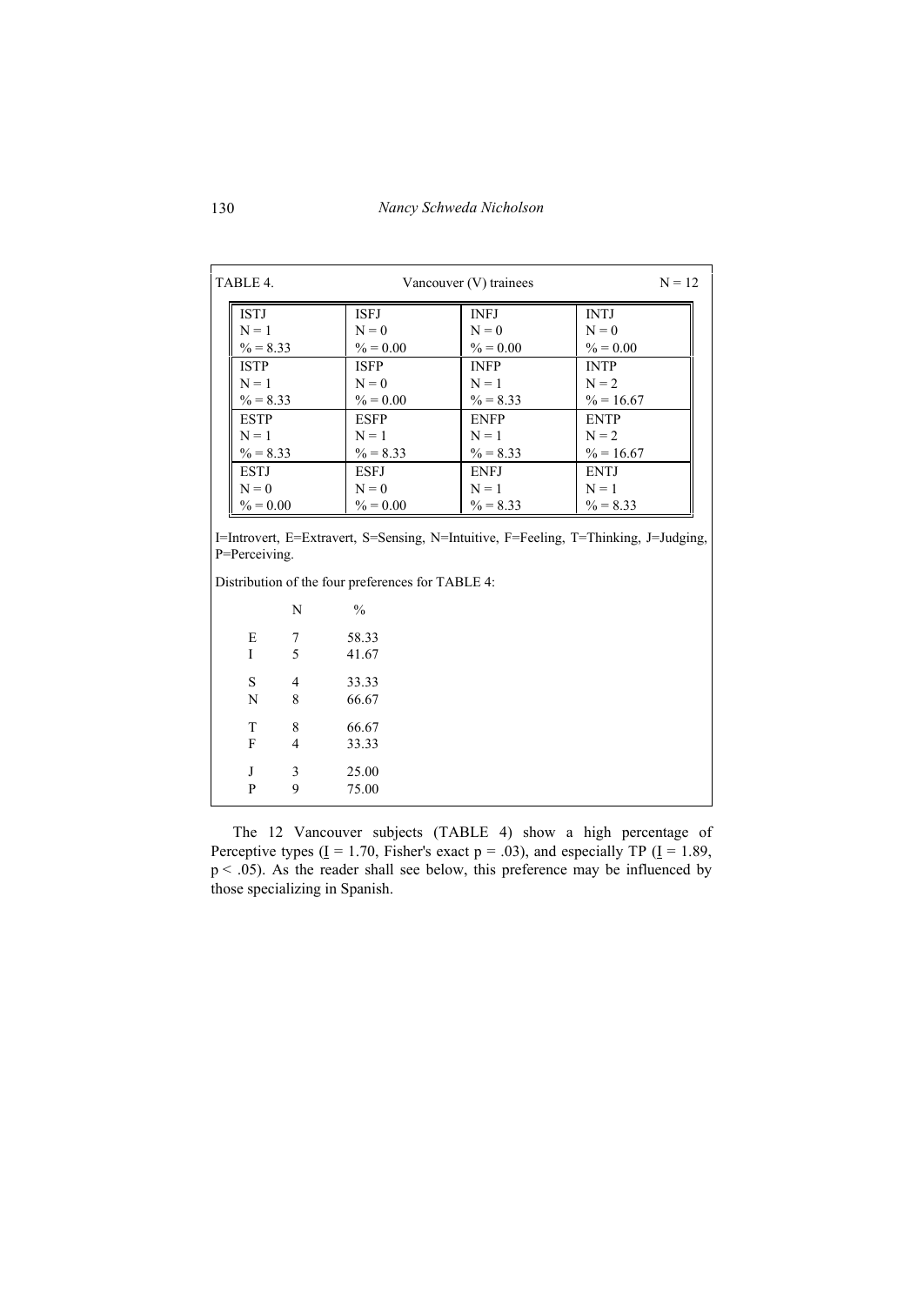| TABLE 5.<br>Government (G) trainees |                        |                        | $N = 19$               |
|-------------------------------------|------------------------|------------------------|------------------------|
| <b>ISTJ</b><br>$N = 6$              | <b>ISEJ</b><br>$N = 1$ | <b>INFJ</b><br>$N = 1$ | <b>INTJ</b><br>$N = 0$ |
| $\% = 31.58$                        | $\% = 5.26$            | $\% = 5.26$            | $\% = 0.00$            |
| <b>ISTP</b>                         | <b>ISFP</b>            | <b>INFP</b>            | <b>INTP</b>            |
| $N = 0$                             | $N = 1$                | $N = 2$                | $N = 1$                |
| $\% = 0.00$                         | $\% = 5.26$            | $\% = 10.53$           | $\% = 5.26$            |
| <b>ESTP</b>                         | <b>ESFP</b>            | <b>ENFP</b>            | <b>ENTP</b>            |
| $N = 1$                             | $N = 0$                | $N = 0$                | $N = 0$                |
| $\% = 5.26$                         | $\% = 0.00$            | $\% = 0.00$            | $\% = 0.00$            |
| <b>ESTJ</b>                         | <b>ESFJ</b>            | <b>ENFJ</b>            | <b>ENTJ</b>            |
| $N = 3$                             | $N = 2$                | $N = 0$                | $N = 1$                |
| $\% = 15.79$                        | $\% = 10.53$           | $\% = 0.00$            | $\% = 5.26$            |

Distribution of the four preferences for TABLE 5:

|   | N  | $\frac{0}{0}$ |
|---|----|---------------|
| E | 7  | 36.84         |
| T | 12 | 63.16         |
| S | 14 | 73.68         |
| N | 5  | 26.32         |
| T | 12 | 63.16         |
| F | 7  | 36.84         |
| J | 14 | 73.68         |
| P | 5  | 26.32         |

The 19 Government language specialists (TABLE 5) prefer Sensing almost one and one-half times more than the rest of the sample  $(I = 1.43, Fisher's exact)$  $p = .03$ ). In fact, there are nearly twice as many SJs ( $\underline{I} = 1.72$ ,  $p < .01$ ) than in the full group. A full one-third of the Government subset falls into the ISTJ category.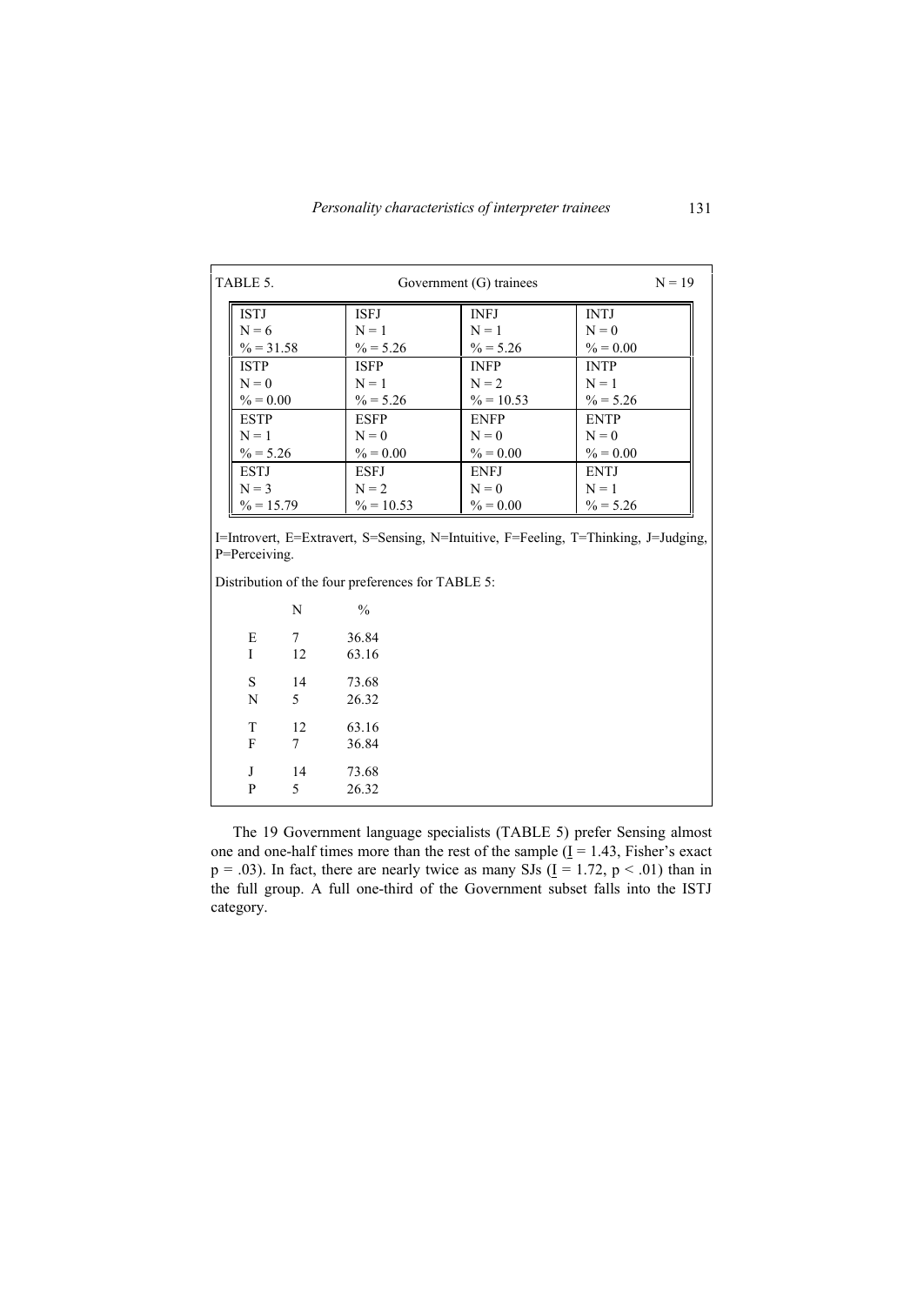| $N = 9$<br>Not Finish (NF) trainees<br>TABLE 6. |                            |                            |                             |
|-------------------------------------------------|----------------------------|----------------------------|-----------------------------|
| <b>ISTJ</b>                                     | <b>ISEJ</b>                | <b>INFJ</b>                | <b>INTJ</b>                 |
| $N = 0$<br>$\% = 0.00$                          | $N = 1$<br>$\% = 11.11$    | $N = 0$<br>$\% = 0.00$     | $N = 1$<br>$\% = 11.11$     |
| <b>ISTP</b>                                     | <b>ISFP</b>                | <b>INFP</b>                | <b>INTP</b>                 |
| $N = 1$                                         | $N = 0$                    | $N = 0$                    | $N = 1$                     |
| $\% = 11.11$<br><b>ESTP</b>                     | $\% = 0.00$<br><b>ESFP</b> | $\% = 0.00$<br><b>ENFP</b> | $\% = 11.11$<br><b>ENTP</b> |
| $N = 0$                                         | $N = 0$                    | $N = 1$                    | $N = 2$                     |
| $\% = 0.00$                                     | $\% = 0.00$                | $\% = 11.11$               | $\% = 22.22$                |
| <b>ESTJ</b>                                     | <b>ESFJ</b>                | <b>ENFJ</b>                | <b>ENTJ</b>                 |
| $N = 1$                                         | $N = 0$                    | $N = 0$                    | $N = 1$                     |
| $\% = 11.11$                                    | $\% = 0.00$                | $\% = 0.00$                | $\% = 11.11$                |

Distribution of the four preferences for TABLE 6:

|   | N              | $\frac{0}{0}$ |  |
|---|----------------|---------------|--|
| E | 5              | 55.55         |  |
| I | $\overline{4}$ | 44.44         |  |
| S | 3              | 33.33         |  |
| N | 6              | 66.66         |  |
| T | 7              | 77.77         |  |
| F | $\overline{2}$ | 22.22         |  |
| J | 4              | 44.44         |  |
| P | 5              | 55.55         |  |

There were 9 students who enrolled in but did not finish the one-year, fourcourse program (TABLE 6: NF). Although the NF category is very small, the data show that Intuitors outnumber Sensing types two to one and that Thinking types are more than three times as prevalent as Feeling types.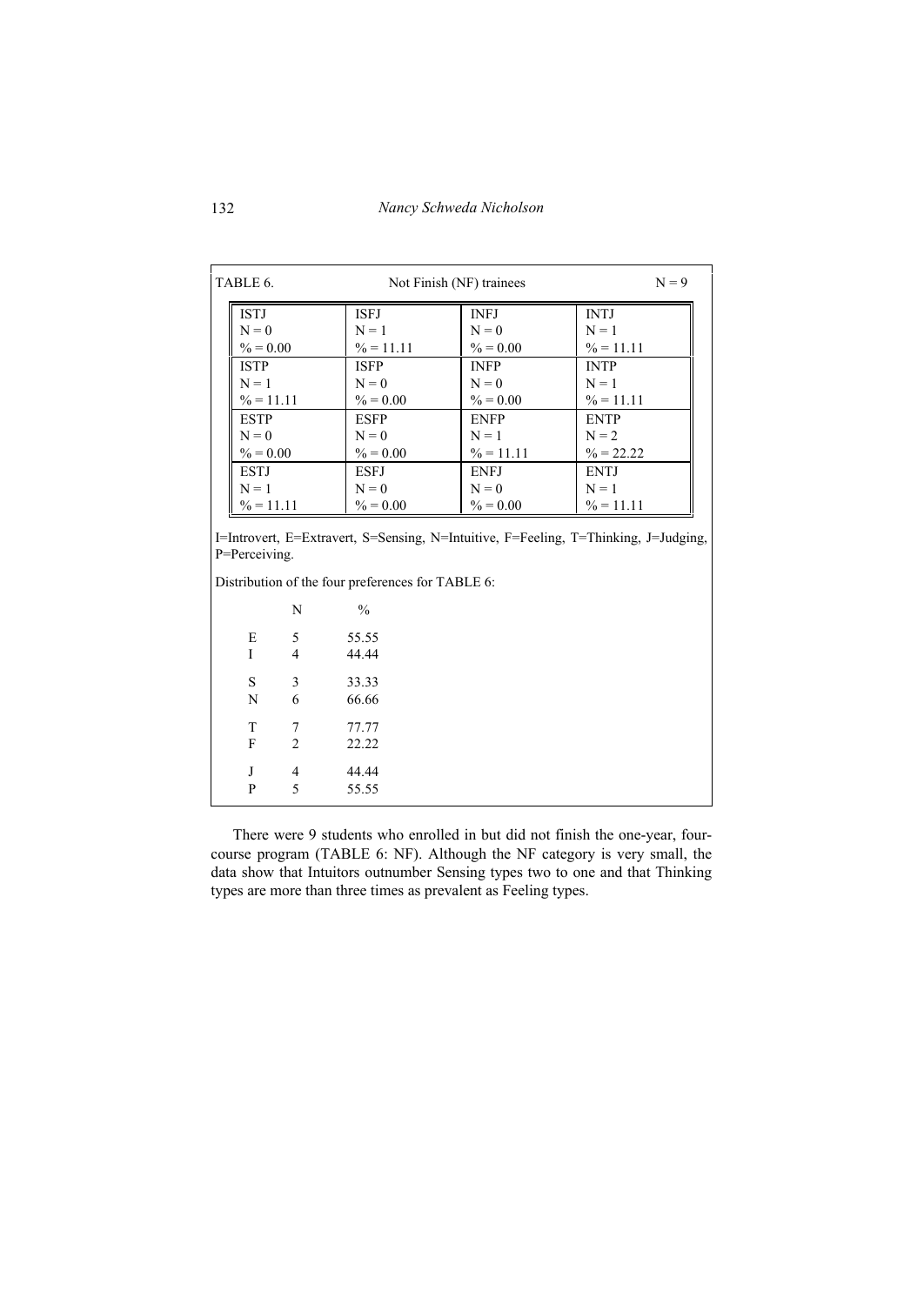| TABLE 7. |              |             | Hawaii Applicants (HA) |              |
|----------|--------------|-------------|------------------------|--------------|
|          | <b>ISTJ</b>  | <b>ISFJ</b> | <b>INFJ</b>            | <b>INTJ</b>  |
|          | $N = 7$      | $N = 4$     | $N = 1$                | $N = 8$      |
|          | $\% = 12.50$ | $\% = 7.14$ | $\% = 1.79$            | $\% = 14.29$ |
|          | <b>ISTP</b>  | <b>ISFP</b> | <b>INFP</b>            | <b>INTP</b>  |
|          | $N = 1$      | $N = 0$     | $N = 4$                | $N = 4$      |
|          | $\% = 1.79$  | $\% = 0.00$ | $\% = 7.14$            | $\% = 7.14$  |
|          | <b>ESTP</b>  | <b>ESFP</b> | <b>ENFP</b>            | <b>ENTP</b>  |
|          | $N = 0$      | $N = 1$     | $N = 6$                | $N = 0$      |
|          | $\% = 0.00$  | $\% = 1.79$ | $\% = 10.71$           | $\% = 0.00$  |
|          | <b>ESTJ</b>  | <b>ESFJ</b> | <b>ENFJ</b>            | <b>ENTJ</b>  |
|          | $N = 8$      | $N = 1$     | $N = 2$                | $N = 9$      |
|          | $\% = 14.29$ | $\% = 1.79$ | $\% = 3.57$            | $\% = 16.07$ |

I=Introvert, E=Extravert, S=Sensing, N=Intuitive, F=Feeling, T=Thinking, J=Judging, P=Perceiving.

Distribution by the four preferences for TABLE 7:

|   | N  | $\frac{0}{0}$ |
|---|----|---------------|
| E | 27 | 48.21         |
| I | 29 | 51.79         |
| S | 22 | 39.29         |
| N | 34 | 60.71         |
| T | 37 | 66.07         |
| F | 19 | 33.93         |
| J | 40 | 71.43         |
| P | 16 | 28.57         |

A comparison of 40 trainees from Delaware, Hawaii (R) and Vancouver (V) with an additional 56 individuals who applied to the Hawaii Program ((HA) TABLE 7) who did not enroll is also included. The most significant difference appeared among Judging types who predominated in the non-enrollers 71% vs. 29% (I = 1.46, Fisher's exact  $p = .05$ ). Over one-half of these applicants were TJs (58%;  $I = 7.80$ ,  $p = .05$ ). The reader will remember that this profile agrees with the preliminary hypothesis regarding the "typical" interpreter. Underrepresented groups include EPs, SPs, and TPs (Fisher's  $ps < .05$ ). It is difficult to know why these people did not enroll. Some reports indicated personal obstacles (e.g., inability to find a babysitter, conflict between a work schedule and the hours at which the courses were offered) and other circumstances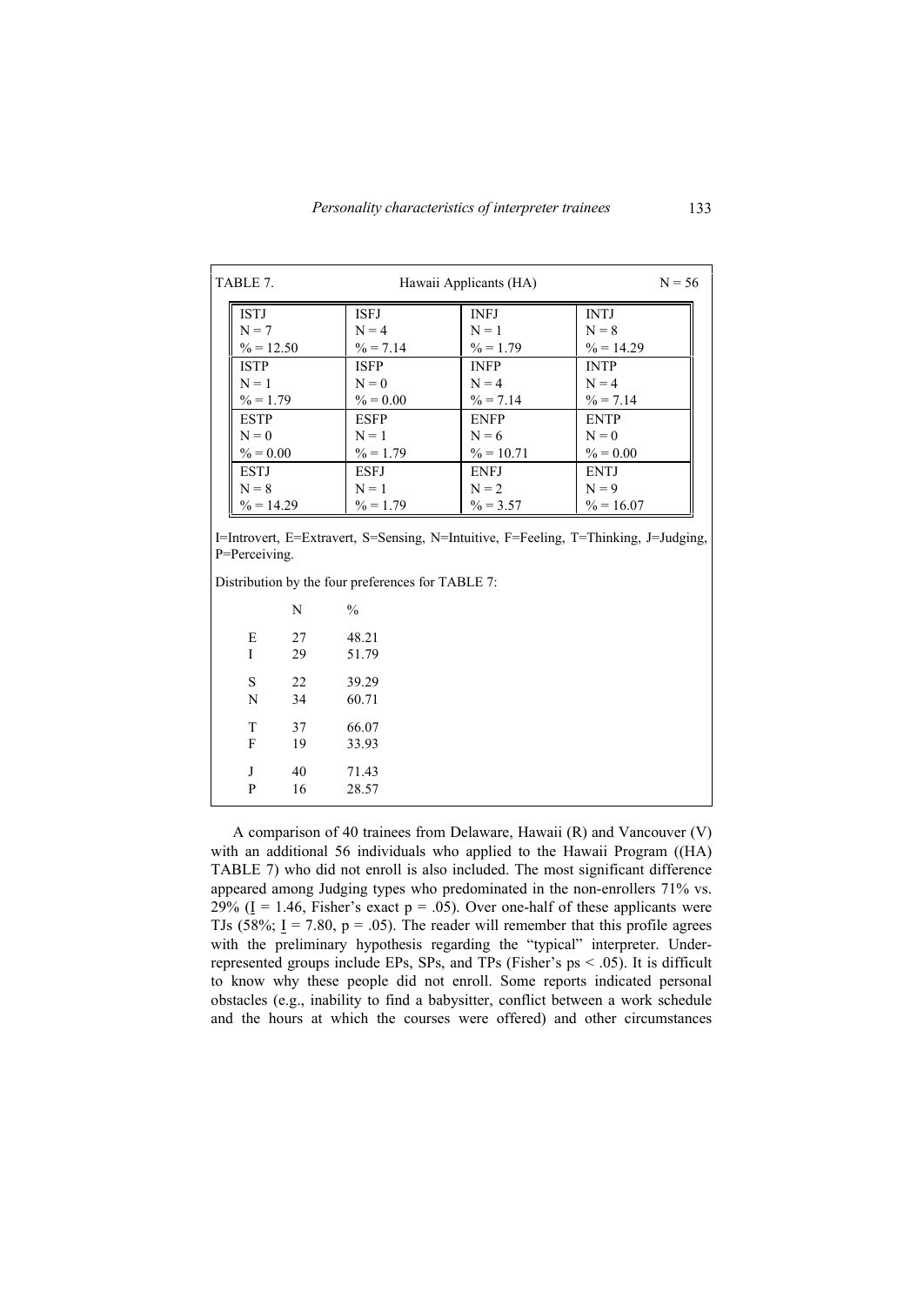beyond their control. There is no clear indication that those who did not register refrained from doing so because of personality preferences.

- 4. Specific language groups in combination with English
	- a. Spanish

With respect to possible differences based on working languages, it is important to note that TABLE 2 shows that almost half of the subjects are Spanish speakers. This subset differed from the whole sample in its higher percentage for Perceptive ( $\underline{I} = 1.38$ ,  $p < .05$ ). Nearly one half of these, 13, were NPs ( $\underline{I} = 1.58$ ,  $p < .01$ ). The interest in flexibility and spontaneity may be related to the native language or the culture from which the interpreters come (Simon 1987).

| TABLE 8.     |              | Chinese $(C)$ trainees | $N = 17$     |
|--------------|--------------|------------------------|--------------|
| <b>ISTJ</b>  | <b>ISEJ</b>  | <b>INFJ</b>            | <b>INTJ</b>  |
| $N = 3$      | $N = 3$      | $N = 1$                | $N = 1$      |
| $\% = 17.65$ | $\% = 17.65$ | $\% = 5.88$            | $\% = 5.88$  |
| <b>ISTP</b>  | <b>ISFP</b>  | <b>INFP</b>            | <b>INTP</b>  |
| $N = 2$      | $N = 0$      | $N = 0$                | $N = 3$      |
| $\% = 11.76$ | $\% = 0.00$  | $\% = 0.00$            | $\% = 17.65$ |
| <b>ESTP</b>  | <b>ESFP</b>  | <b>ENFP</b>            | <b>ENTP</b>  |
| $N = 2$      | $N = 0$      | $N = 0$                | $N = 0$      |
| $\% = 11.76$ | $\% = 0.00$  | $\% = 0.00$            | $\% = 0.00$  |
| <b>ESTI</b>  | <b>ESFJ</b>  | <b>ENFJ</b>            | <b>ENTJ</b>  |
| $N = 1$      | $N = 1$      | $N = 0$                | $N = 0$      |
| $\% = 5.88$  | $\% = 5.88$  | $\% = 0.00$            | $\% = 0.00$  |

I=Introvert, E=Extravert, S=Sensing, N=Intuitive, F=Feeling, T=Thinking, J=Judging, P=Perceiving.

Distribution by the four preferences for TABLE 8:

|   | N              | $\frac{0}{0}$ |
|---|----------------|---------------|
| E | $\overline{4}$ | 23.53         |
| I | 13             | 76.47         |
| S | 12             | 70.59         |
| N | 5              | 29.41         |
| T | 12             | 70.59         |
| F | 5              | 29.41         |
| J | 10             | 58.82         |
| P | 7              | 41.18         |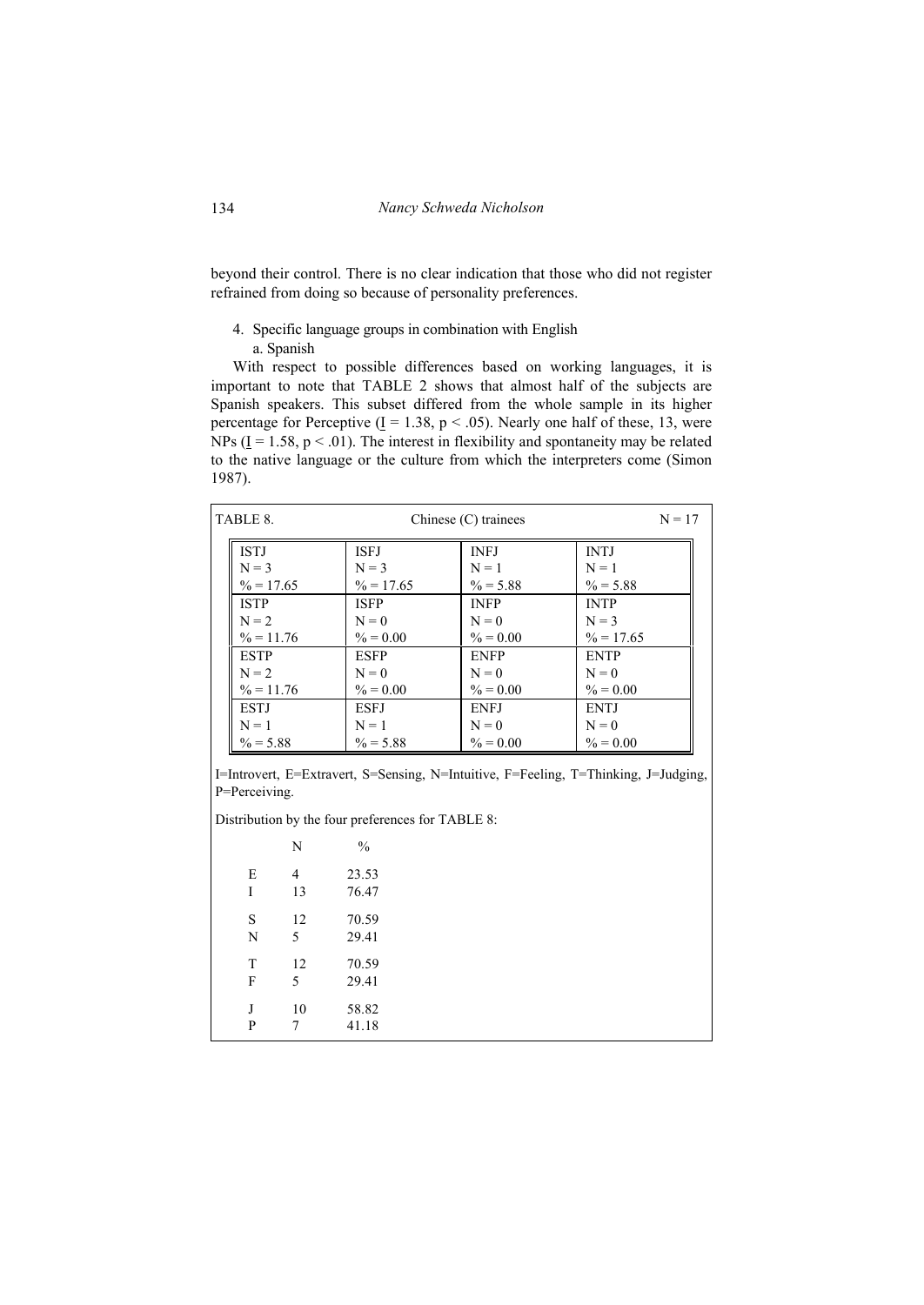# b. Chinese

Seventeen of the current sample specialize in Mandarin Chinese (TABLE 8). A high proportion of these were Introverts ( $\underline{I} = 1.58$ , Fisher's exact  $p < .05$ ), especially IS ( $\underline{I} = 1.68$ ,  $p < .05$ ), about one half of this subset. Conversely, none of the Chinese fall into the EN category  $(I = 0.00, Fisher's exact p < .05)$ . The idea of "inscrutable Asians" finds tentative support in this particular group. Introverts are more reserved and less communicative than Extraverts, the favorite American preference (Myers and McCaulley 1985).

| TABLE 9. |              | Japanese (JA) trainees | $N = 11$    |              |
|----------|--------------|------------------------|-------------|--------------|
|          | <b>ISTJ</b>  | <b>ISEJ</b>            | <b>INFJ</b> | <b>INTJ</b>  |
|          | $N = 2$      | $N = 1$                | $N = 0$     | $N = 1$      |
|          | $\% = 18.18$ | $\% = 9.09$            | $\% = 0.00$ | $\% = 9.09$  |
|          | <b>ISTP</b>  | <b>ISFP</b>            | <b>INFP</b> | <b>INTP</b>  |
|          | $N = 0$      | $N = 0$                | $N = 0$     | $N = 1$      |
|          | $\% = 0.00$  | $\% = 0.00$            | $\% = 0.00$ | $\% = 9.09$  |
|          | <b>ESTP</b>  | <b>ESFP</b>            | <b>ENFP</b> | <b>ENTP</b>  |
|          | $N = 0$      | $N = 0$                | $N = 0$     | $N = 0$      |
|          | $\% = 0.00$  | $\% = 0.00$            | $\% = 0.00$ | $\% = 0.00$  |
|          | <b>ESTJ</b>  | <b>ESFJ</b>            | <b>ENFJ</b> | <b>ENTJ</b>  |
|          | $N = 2$      | $N = 0$                | $N = 1$     | $N = 3$      |
|          | $\% = 18.18$ | $\% = 0.00$            | $\% = 9.09$ | $\% = 27.27$ |

I=Introvert, E=Extravert, S=Sensing, N=Intuitive, F=Feeling, T=Thinking, J=Judging, P=Perceiving.

Distribution by the four preferences for TABLE 9:

|        | N              | $\frac{0}{0}$ |
|--------|----------------|---------------|
| E      | 6              | 54.55         |
| I      | 5              | 45.45         |
| S      | 5              | 45.45         |
| N      | 6              | 54.55         |
| T      | 9              | 81.82         |
| F      | $\overline{2}$ | 18.18         |
| J<br>P | 10             | 90.91<br>9.09 |

c. Japanese

Out of 11 trainees specializing in Japanese (TABLE 9), 10 are Judging types  $(I = 1.63$ , Fisher's exact  $p = .02$ ). In comparison, a sample of 47 students of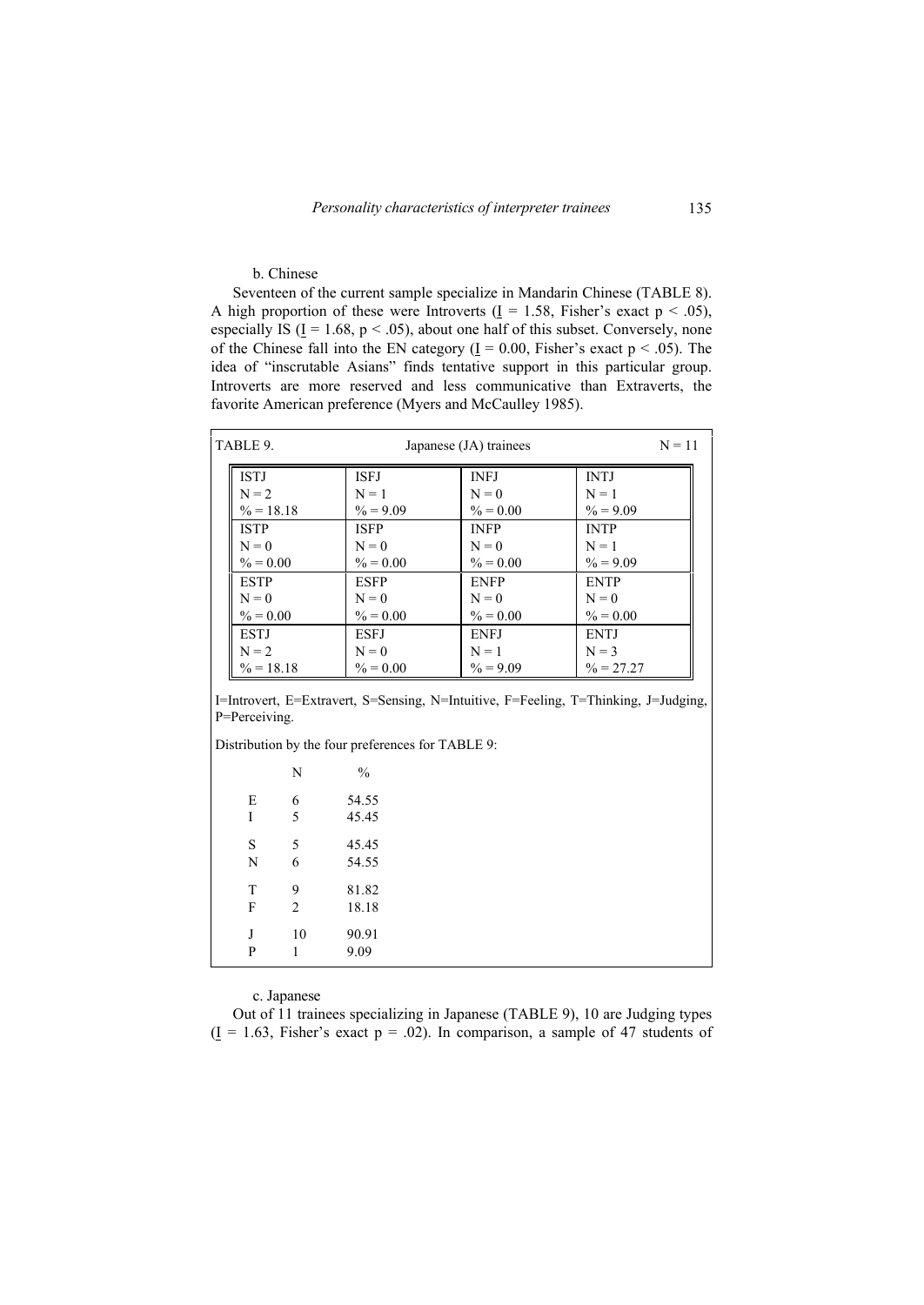Elementary Japanese at the University of Hawaii included 30 (about 64%) Judging types (Moody: Personal communication 1991). Although personality is basically genetic (Bouchard *et al* 1990; Bouchard and McGue 1990; Myers 1980), it may be true that a particular culture encourages development which favors qualities of organization and decisiveness.

d. Arabic and French

Only six trainees fall into each of the Arabic and French groups. Unfortunately, these numbers are simply too small to permit speculation.

7. Conclusions

Henderson (1980) offers a summary profile after analyzing all of his data:

What then is the 'typical' interpreter like? A self-reliant, articulate extrovert, quick and intelligent, a jack of all trades and something of an actor, superficial, arrogant, liking variety and at times anxious and frustrated - such are only the major features of a complex picture which ... is of course a caricature, but the picture is composed from informed observations (223).

Interpretation attracts people of all personality types. At least one subject appears in each of the 16 categories. Looking back to some of the personality characteristics listed by other authors in Section III.B. (Review of the Interpretation Literature), the variety of traits represented there also figures in the current sample.

One immediately sees the qualities of the Extraverts in their preference for variety, their versatility and their knack for communicating. On the other side of the EI scale, one notes the analytical skills and a tendency to be a loner among the Introverts. Among the SN group, attention to detail clearly characterizes the Sensing individual. Curiosity, versatility, and open-mindedness are traits of the Intuitive person. Proceeding to the TF scale, Thinkers are represented by their concentration, arrogance, analysis skills, and the ability to remain cool under pressure. Feelers are sensitive, seek harmony, and work well as members of a team. Finally, on the JP preference scale, Judging types are decisive, selfconfident, strong in their convictions, and self-controlled. Perceivers, on the other hand, are versatile, tolerant, open-minded, spontaneous and happy to "go with the flow". As such, it appears that the profession may offer opportunities for all personality types to exercise their preferred ways of interacting, deciding and being.

However, there are some favorites. While the trainees and language specialists in the sample were about evenly divided between E-I, S-N, and J-P,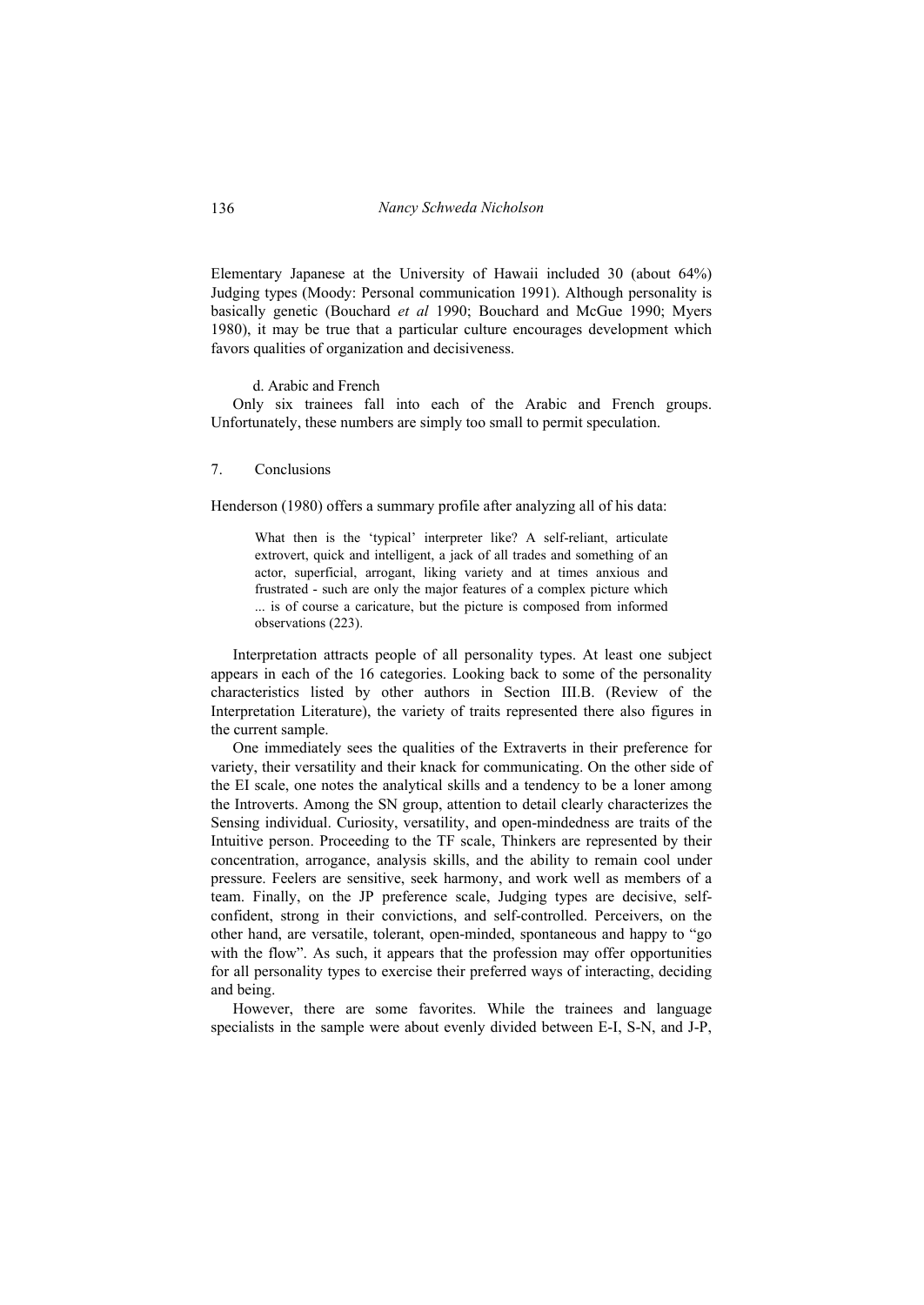the T-F scale showed a meaningful difference: Thinking types outnumber Feeling types two to one. This finding is extremely significant. In this connection, in an examination of the general population, approximately 60% of males are Ts while about 65% of females are Fs (Myers and McCaulley 1985). In this sample, females outnumber males about four to one, yet Thinking types predominate. To conclude, then, most of the predominantly female participants in the current study display a preference for impersonal, logical analysis as well as content and ideas ("head") as opposed to focusing on traditional feminine, subjective values and the promotion of group harmony ("heart"). Based on the limited scope of this study, it is interesting to note that the current sample includes a great number of "Thinking" females. This result is not a surprising one, given the demands of the interpretation profession. The fact that there are just about equal numbers of Extraverts and Introverts goes against conventional wisdom in terms of peoples' off-the-cuff impressions of interpreters' personalities.

In terms of the value and potential use of these data, having the personality profiles of interpreter trainees is of great interest, in principle. However, in terms of looking at other components of a screening exam, for example, the author is confident that all interpreter trainers would agree that skills such as L1 and L2 abilities are far more important than personality type.

However, one's personality may definitely have an effect on that person's comfort level in different situations as well as on processing and organizational behavior. Of course, some areas of work life can be controlled by the individual worker but others cannot. Clearly, many factors play a role in one's professional and personal development over time. This study shows that the personality profiles of interpreters can be as varied as the topics with which they work.

As far as suggestions for further research, other types of interpreters could be surveyed. The emphasis in the existing literature has been on conference interpreters and interpreter trainees. It would be worthwhile to investigate other groups of interpreters, such as those who work in the courts and community service settings. An expanded sample of various ethnic groups might inform us about cross-cultural differences and similarities, perhaps breaking down some of the stereotypical images. Additionally, it would be desirable to include a larger number of subjects.

In summary, the MBTI is an interesting, broadly-used and widely-accepted personality inventory. It is clear that people seem to enjoy learning about their preferences for interacting, working, socializing, thinking and organizing. Isabel Briggs Myers writes:

The MBTI is primarily concerned with the valuable differences in people that result from where they to focus their attention, the way they like to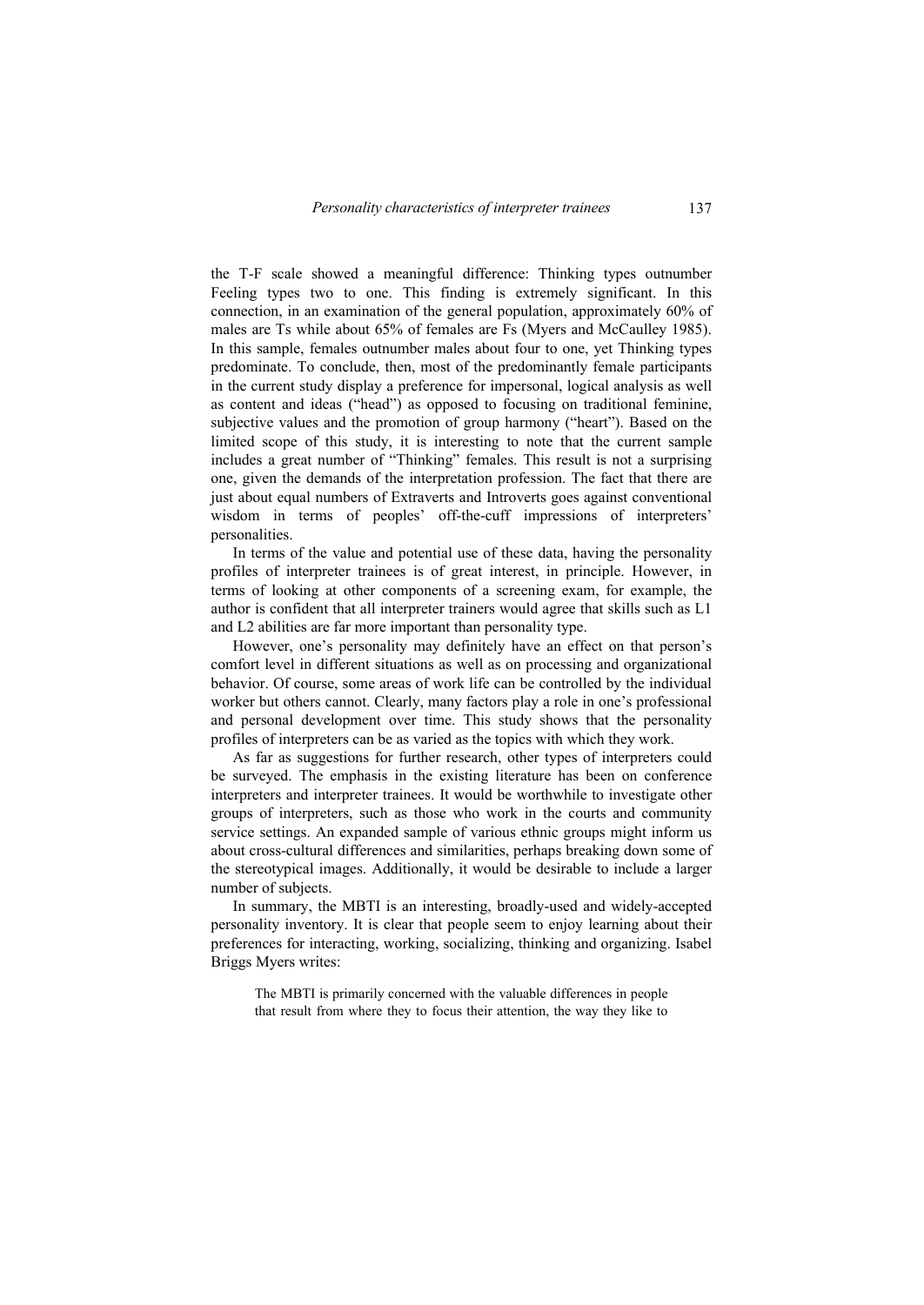take in information, the way they like to decide, and the kind of lifestyle they adopt (1987:4).

Understanding how these differences appear in the interpreter population provides insight into the personalities of those choosing this profession. This perspective will assist both those involved in training and individuals interested in learning whether they may be suited to interpretation careers.

**Author's Note**: The author wishes to thank Prof. Ray Moody of the University of Hawaii for his invaluable assistance with the statistical analysis and insights regarding the study's findings.

# References

- Allik J. and McCrae R.R. (2002) "A five-factor theory perspective", in *The Five-Factor Model of Personality Across Cultures*. Ed. by R.R McCrae and J. Allik, New York, Kluwer Academic / Plenum Publishers, pp. 303-322.
- Barr L. and Barr N. (1989) *The Leadership Equation: Leadership, Management and the Myers-Briggs*, Austin, Texas, Eakin Press.
- Bayne R. (1995) *The Myers-Briggs Type Indicator: A Critical Review and Practical Guide*, London, Chapman and Hall.
- Block J. (2002) *Personality as an Affect-Processing System*, Mahwah, NJ, Erlbaum.
- Bouchard Th.J., Lykken D.T., McGue M., Segal N.L. and Tellegen A. (1990) "Sources of human psychological differences: The Minnesota study of twins reared apart", *Science* 250 (12 October), p. 223- 250.
- Bouchard Th.J. and McGue M. (1990) "Genetic and rearing environmental influences on adult personality: An analysis of adopted twins reared apart", *Journal of Personality* 58/1, pp. 263-292.
- Carroll J.B. (1978) "Linguistic abilities in translators and interpreters", in *Language Interpretation and Communication*. Ed. by D. Gerver and H.W. Sinaiko, New York, Plenum Press, p. 119-129.
- Casse P. (1981) *Training for the Cross-cultural Mind: A Handbook for Cross-Cultural Trainers and Consultants*, Washington, Sietar.
- Cattell R.B. (1971) *Abilities: Their Structure, Growth, and Action*, Boston, Houghton Mifflin.
- Cooper G.L., Davies R. and Tung R.L. (1982) "Interpreting stress: Sources of job stress among conference interpreters", *Multilingua* ½, pp. 97- 107.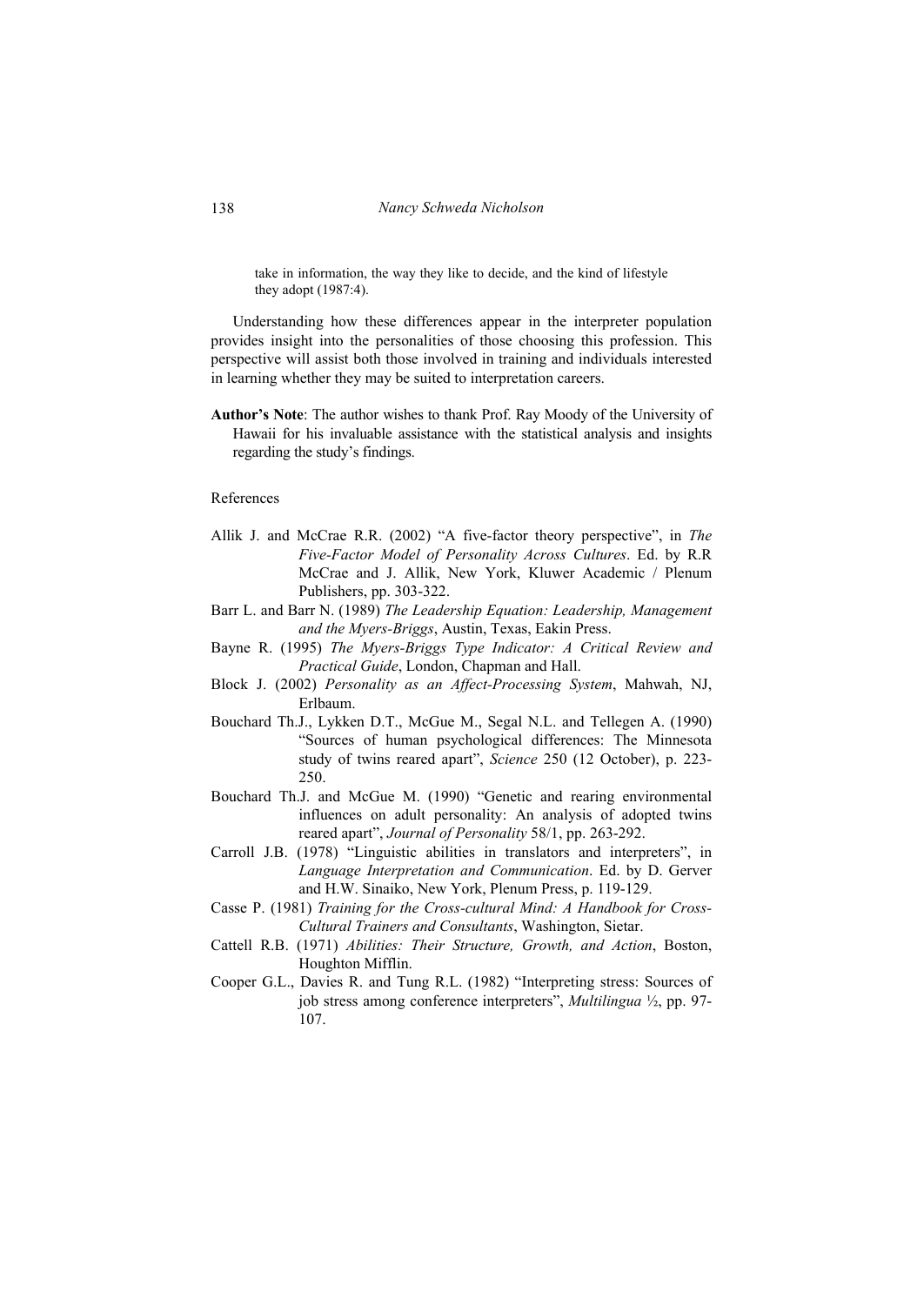- Digman J.M. (1990) "Personality structure: Emergence of the Five-Factor Model", *Annual Review of Psychology* 41, pp. 417-440.
- Gerver D. and Sinaiko H.W. (1978) *Language Interpretation and Communication*, New York, Plenum Press.
- Gerver D., Longley P., Long J. and Lambert S. (1984) "Selecting trainee conference interpreters: A preliminary study", *Journal of Occupational Psychology* 57/1, pp. 17-31.
- Hampson S.E. (ed.). (2000) *Advances in Personality Psychology* (Volume One), Philadelphia, Taylor and Francis Inc.
- Henderson J. (1980) "Siblings observed", *Babel* XXVI/4, pp. 217-225.
- Henderson J. (1987) *Personality and the Linguist*, Bradford, UK, Bradford University Press.
- Herbert J. (1952) *Manuel de l'interprète*, Genève, Georg et Cie.
- Jung C. (1923) *Psychological Types*, New York, Harcourt Brace.
- Jung C. (1971) *Psychological Types*, Bollingen Series XX, The Collected Works of C.G. Jung, vol. 6., Princeton, Princeton University Press.
- Keirsey D. (1998) *Please Understand Me II*, Del Mar, CA, Prometheus Nemesis Books.
- Keirsey D. and Bates M. (1978) *Please Understand Me*, (3<sup>rd</sup> Edition), Del Mar, CA, Prometheus Nemesis Books.
- Keirsey D. and Bates M. (1984) *Please Understand Me: Character and*  Temperament Types, (4<sup>th</sup> Edition), Del Mar, CA, Prometheus Nemesis Books.
- Keiser W. (1964) « Tendances récentes dans la formation d'interprètes de conférences. », *L'Interprète* No. 2, p. 5-10.
- Keiser W. (1978) "Selection and training of conference interpreters", in *Language Interpretation and Communication*. Ed. by D. Gerver and H.W. Sinaiko, New York, Plenum Press, p. 11-24.
- Kroeger O. and Thuesen J.M. (1988) *Type Talk*, New York, Delacorte Press.
- Kroeger O. and Thuesen J.M. (1992) *Type Talk at Work*, New York, Delacorte Press.
- Kurz I. (1989) "Book Review: Causes and Effects of the Feminization of the Profession of Translating and Interpreting", (Thesis of Christa Maria Zeller), *The Interpreters' Newsletter* No. 2, pp. 73-74.
- Kurz I. (1996) "Scribe or actor? A survey paper of personality profiles of translators and interpreters", *The Interpreters' Newsletter* 7, pp. 3- 18.
- Levesque L.C. (2001) *Breakthrough Creativity*, Palo Alto, CA, Davies-Black Publishing.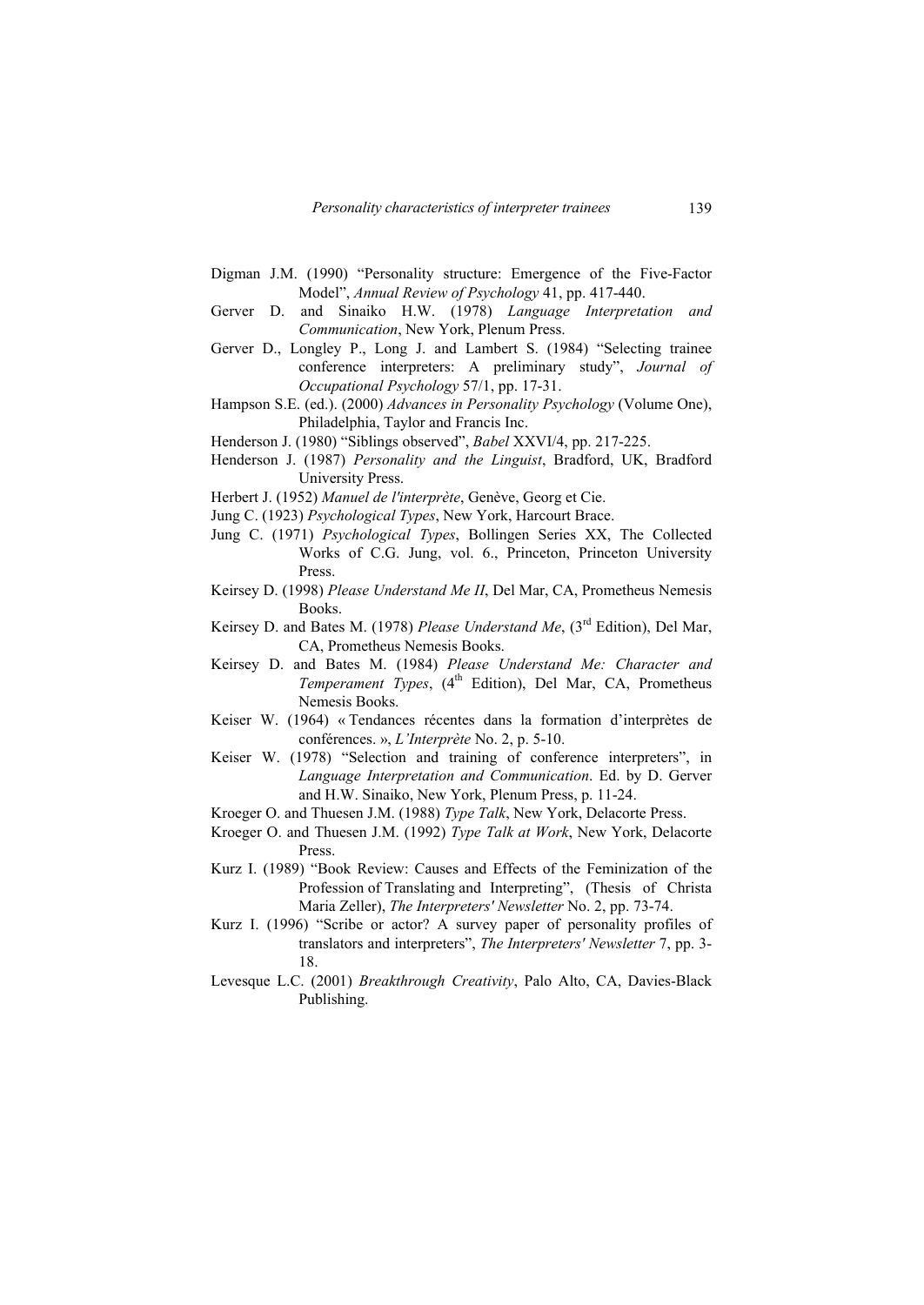- Longley P. (1968) *Conference Interpreting*, London, Sir Isaac Pitman and Sons Ltd.
- Longley P. (1978) "An integrated programme for training interpreters", in *Language Interpretation and Communication*. Ed. by D. Gerver and H.W. Sinaiko, New York, Plenum Press, p. 45-56.
- Macdaid G.P., McCaulley M.H. and Kainz R.I. (1986) *Myers-Briggs Type Indicator: Atlas of Type Tables*, Gainesville, FL, Center for Applications of Psychological Type, Inc.
- McCrae R.R. and John O.P. (1992) "An introduction to the Five Factor Model and its applications", *Journal of Personality* 60, pp. 175-215.
- McCrae R.R. and Allik J. (eds.) (2002) *The Five-Factor Model of Personality Across Cultures*, New York, Kluwer Academic/ Plenum.
- Mohan J. (ed.) (2000) *Personality Across Cultures*, Oxford, Oxford University Press.
- Moser B. (1978) "Simultaneous interpretation: A hypothetical model and its practical application", in *Language Interpretation and Communication*. Ed. by D. Gerver and H.W. Sinaiko, New York, Plenum Press, p. 353-368.
- Myers I.B. (1962) *Manual: The Myers-Briggs Type Indicator*, Palo Alto, CA, Consulting Psychologists Press.
- Myers I.B. (with P.B. Myers) (1980) *Gifts Differing*, Palo Alto, CA, Consulting Psychologists Press, Inc.
- Myers I.B. (1987) *Introduction to Type*, Palo Alto, CA, Consulting Psychologists Press.
- Myers I.B. and McCaulley M.H. (1985) *Manual: A Guide to the Development and Use of the Myers-Briggs Type Indicator*, Palo Alto, CA, Consulting Psychologists Press.
- Myers I.B., McCaulley M.H., Quenk N.L. and Hammer A.L. (1998) *Manual: A Guide to the Development and Use of the Myers-Briggs Type Indicator*, (3<sup>rd</sup> Edition), Palo Alto, CA, Consulting Psychologists Press.
- Nilski T. (1967) "Translators and interpreters Siblings or a breed apart?", *Meta* 12/2, pp. 45-49.
- Nomi Toshitaka and Besher A. (1983) *You Are Your Blood Type*, New York, Pocket Books.
- Oldenburg D. (1988) "Typing a cast of character", *The Washington Post*, p. C5.
- Paneth E. (1962) "The interpreter's task and training", *The Incorporated Linguist* ¼, pp. 102-109.
- Pauley J.A. (2002) *Here's How to Reach Me: Matching Instruction to Personality Types in Your Classroom*, Baltimore, MD, P.H. Brookes Publishing Co.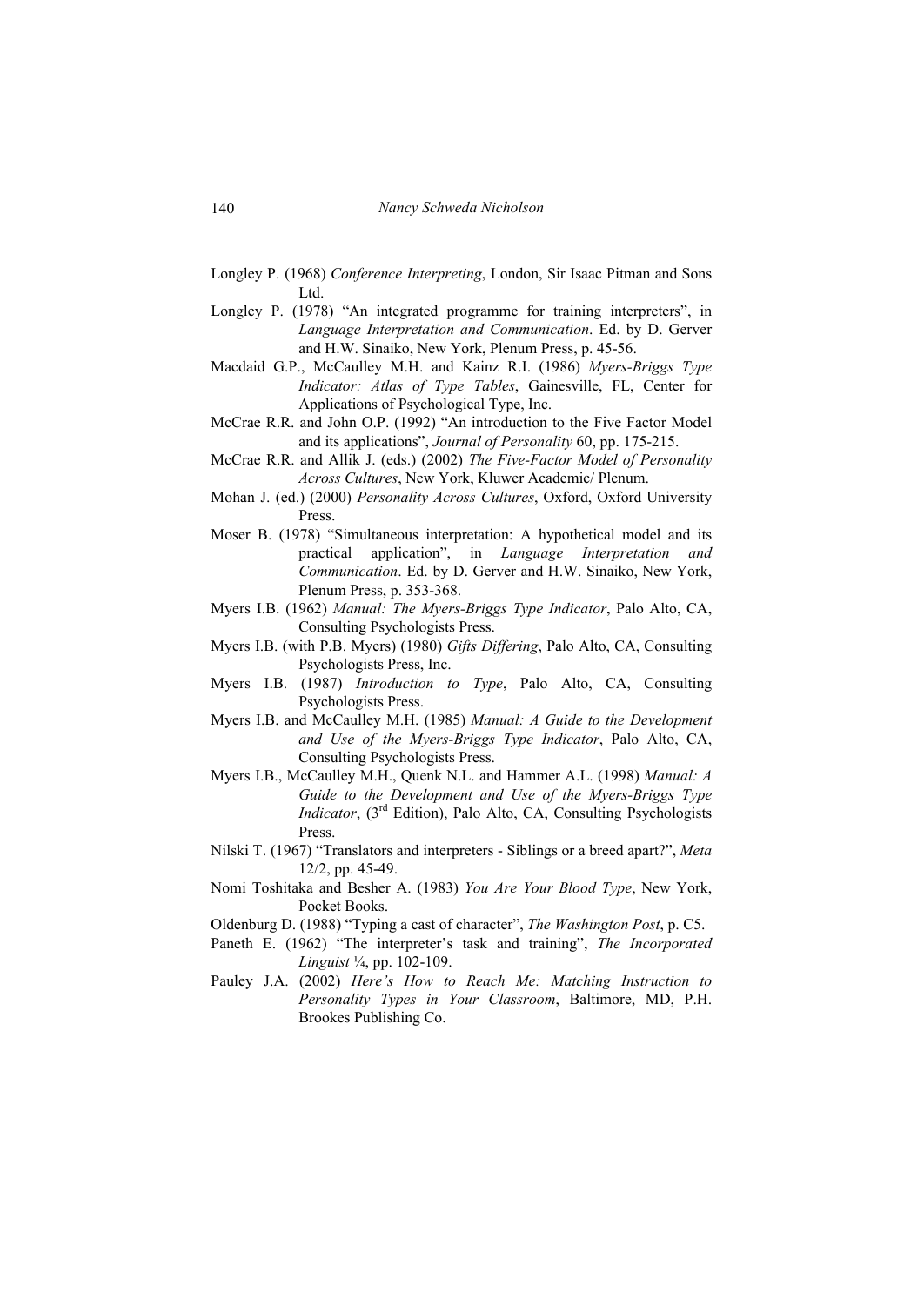- Pfloeschner F. (1965) « Des tests d'aptitude à l'interprétation », *L'Interprète* 1, pp. 5-7.
- PRO (Performance Requirement Options) (1989) Wellesley Hills, MA, Praendex Incorporated.
- Quenk N.L. (1993) *Beside Ourselves: Our Hidden Personality in Everyday Life*, Palo Alto, CA, Consulting Psychologists Press Books.
- Quenk N.L. (2000) *Essentials of Myers-Briggs Type Indicator Assessment*, New York, John Wiley and Sons.
- Saucier G., Hampson S.E. and Goldberg L.R. (2000) "Cross-language studies of lexical personality factors", in *Advances in Personality Psychology*. Ed. by S. Hampson, Philadelphia, Taylor and Francis Inc., pp. 1-36.
- Scherdin M.J. (1994) "Vive la différence, Exploring librarian personality types using the MBTI", in *Discovering Librarians: Profiles of a Profession*. Ed. by M.J. Scherdin, Chicago, IL, Association of College and Research Libraries, pp. 125-156.
- Schweda Nicholson N. (1986a) "A United Nations interpreter survey: The specialist/generalist controversy I", *Multilingua* 5/2, pp. 67-80.
- Schweda Nicholson N. (1986b) "Screening interpretation candidates at Delaware: A comparative study", in *Proceedings of the First FIT North American Translators Congress*. Ed. by P.E. Newman, A. Zenker and J.-F. Joly, Medford, NJ, Learned Information, Inc., pp. 213-229.
- Schweda Nicholson N. (1989) "An interpreter survey: The specialist/generalist controversy II", *The Interpreters' Newsletter* 2, pp. 38-45.
- Seleskovitch D. (1978) *Interpreting for International Conferences*, Washington, D.C., Pen and Booth.
- Silver H. and Hanson J.R. (1980) *User's Manual: The TLC Learning Preference Inventory*, Moorestown, NJ, Hanson Silver and Associates.
- Simon Ch. (1987) "Dr. Jekyll, Señor Hyde", *Psychology Today*, December issue, p. 16.
- Sofr O. (1976) "Test of aptitude for interpreting", *L'Interprète*, No. 3/4, p. 3-8.
- Sullivan M. (1994) "Using the MBTI for team building", in *Discovering Librarians: Profiles of a Profession*. Ed. by M.J. Scherdin, Chicago, IL, Association of College and Resource Libraries, pp. 173-180.
- Szuki Atsuko (1988) "Aptitudes of translators and interpreters", *Meta* XXXIII/1, pp. 108-114.
- Tieger P.D. (1995) *Do What You Are: Discover the Perfect Career for You Through the Secrets of Personality Type*, Boston, MA, Little, Brown.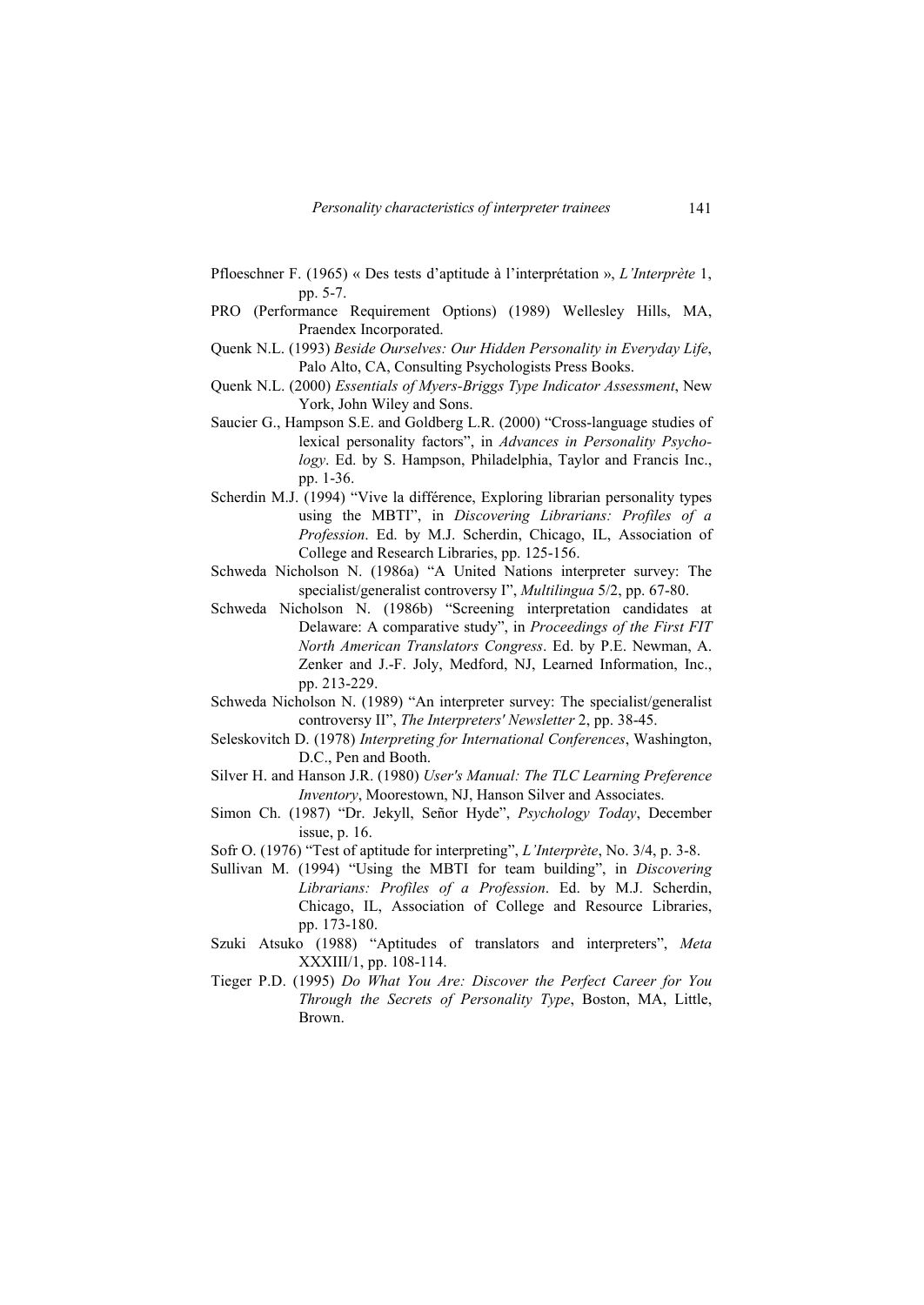Williams J.E., Satterwhite R.C. and Saiz J.L. (1998) *The Importance of Psychological Traits: A Cross-Cultural Study*, New York, Plenum Press.

www.aiic.net (International Association of Conference Interpreters website)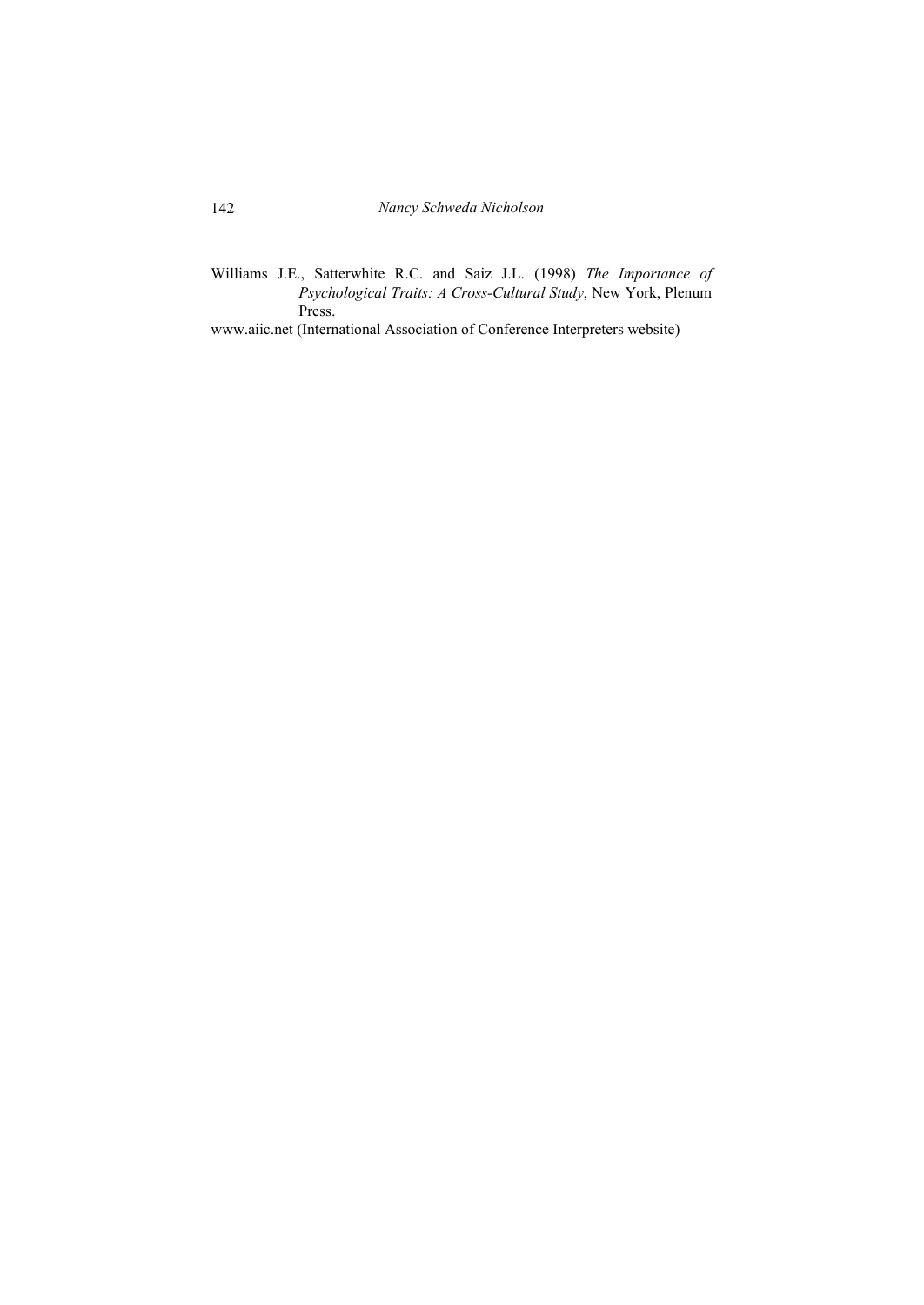## **QUALITY RESEARCH REVISITED**

Franz Pöchhacker Center for Translation Studies, University of Vienna

## 1. Introduction

Considering the broad range of topics and the great diversity of research approaches in the field of interpreting studies, research on quality in interpreting stands out as an impressively rich and cohesive area of study. One line of investigation in particular – survey research on interpreters' and users' quality expectations and preferences – has been around for about twenty years and could be said to form a distinct research model, or 'paradigm' (in the narrower sense often used in various sciences). As such it is productive in various ways: it embodies a set of underlying theoretical assumptions and thus supplies the necessary conceptual framework for empirical research. Crucially perhaps, it also consolidates a set of methodological choices, thereby facilitating repeated application (replication). This in turn helps extend the base of empirical data from which conclusions may be drawn. As an accepted standard of sorts, the research model offers a working method that can readily be adopted also by less experienced investigators.

At the same time, and on a different level, a research model's prominence may also expose it to closer scrutiny within the scientific community. Careful (re)examination of its conceptual and methodological choices will put the research model to the test and either confirm or question its validity. Either way, such methodological criticism serves to consolidate and refine research practices and results. It is this hopeful assumption that lies at the heart of the present paper, which revisits and critiques some studies on interpreters' and users' quality expectations and preferences. Most of the revisiting will be done in rather practical methodological terms, with an emphasis on statistical procedures for the analysis of survey data. Aside from this re-analysis component, the paper also doubles as a review of some recent research, with special emphasis on methodological issues and on the gatekeeping function of the editorial process leading to quality publications. In either dimension, my discussion will pivot on a recent paper by Delia Chiaro and Giuseppe Nocella, of the University of Bologna, which both raises important methodological doubts about previous studies and prompts some concerns about research published in our field.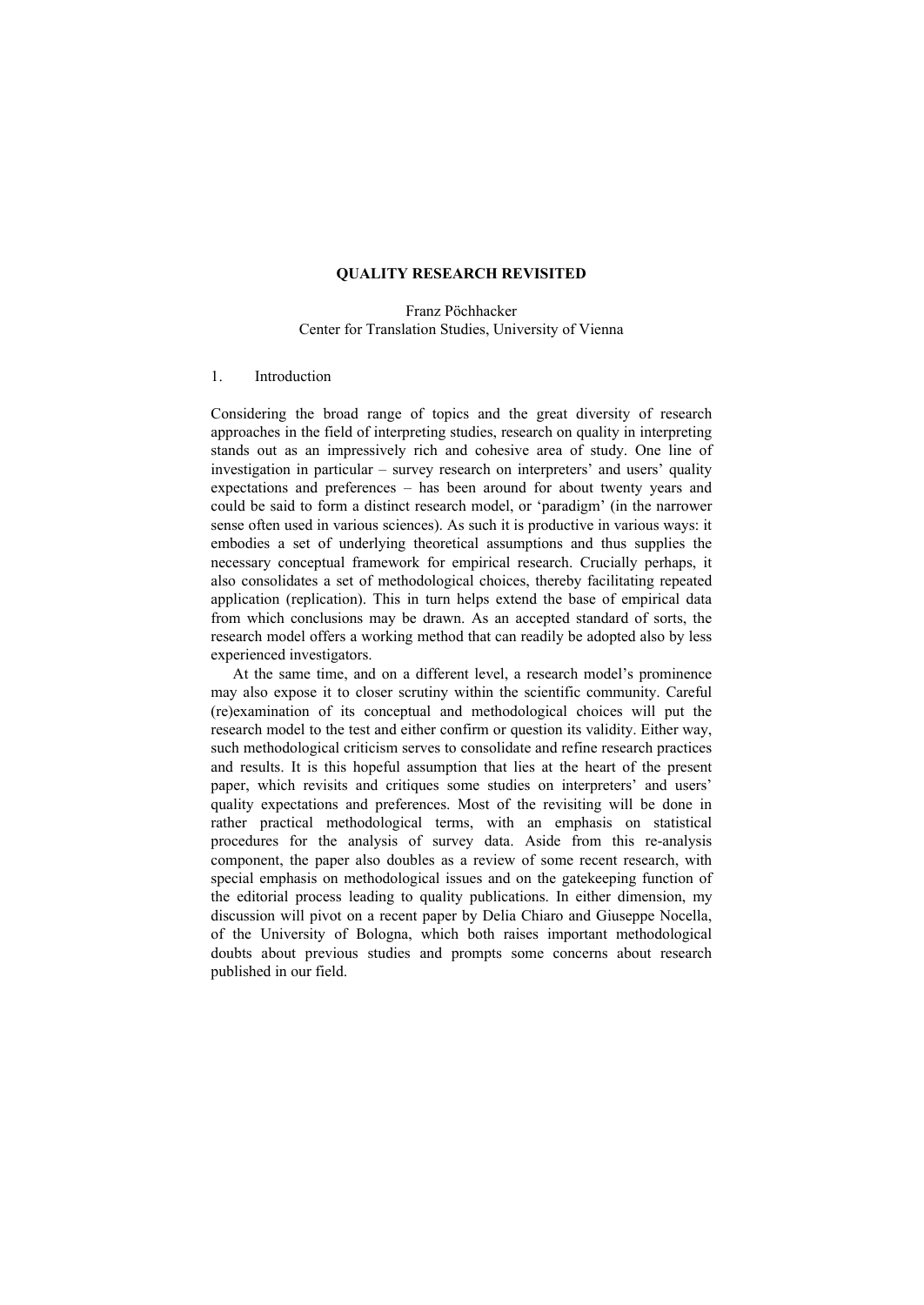#### 2. A reliable springboard

Like any piece of serious research, the present contribution should begin by reviewing the state of the art. Given the breadth of the topic, however, the scope of such a review must be strictly limited. It would be impossible here to summarize the expansive literature on quality in interpreting, as reflected, for instance, in the bibliography by Shlesinger (2000) and in the two proceedings volumes of the international conference on the topic convened in 2001 by Ángela Collados Aís of the University of Granada (Collados Aís *et al.* 2003a, 2003b). The same is true of survey research on interpreting quality, which has been the subject of several review papers (e.g. Kurz 2001a, 2003; Pöchhacker 2001). Indeed, I will (have to) narrow my focus to one particular line of investigation, namely questionnaire-based surveys on the quality criteria and expectations of conference interpreters and users of simultaneous interpreting  $(SI)$  – QE research, for short.

QE research was pioneered in the 1980s by colleagues at the University of Vienna, Hildegund Bühler (1986) and Ingrid Kurz (1989). Their work proved seminal to most subsequent efforts, including the user expectation study commissioned by AIIC (Moser 1996) and the 'matched-guise' experiments by Collados Aís (1998, 2002) and Garzone (2003). Most recently, an innovative survey using the World Wide Web (Chiaro and Nocella 2004) has again shone the spotlight on these 'classic' studies, albeit in a rather exposing way. Before reporting their empirical study, Chiaro and Nocella (2004) offer a review of methodological issues in quality-oriented research, including a rather harsh critique of Bühler (1986) and Kurz (1989, 1993). Their paper can therefore serve as a convenient peg both for a more detailed account of the studies in question and for addressing some basic methodological problems.

## 2.1. The interpreters' perspective

Chiaro and Nocella (2004) depart from the observation that "there appears to be little harmony concerning which perspective to take when undertaking research" (279). Framing their choice as one between the perspectives of the interpreter and the user, they opt for the former to provide "a helpful starting point" and hope for their findings to serve as "a reliable springboard for further research" (279).

Though Chiaro and Nocella supply no further rationale for adopting the interpreters' perspective, it is obvious from their research design that it was actually Bühler (1986) who provided the springboard for their survey: "The criteria used in this investigation are the same as those used by Bühler (...)" (Chiaro and Nocella 2004: 283).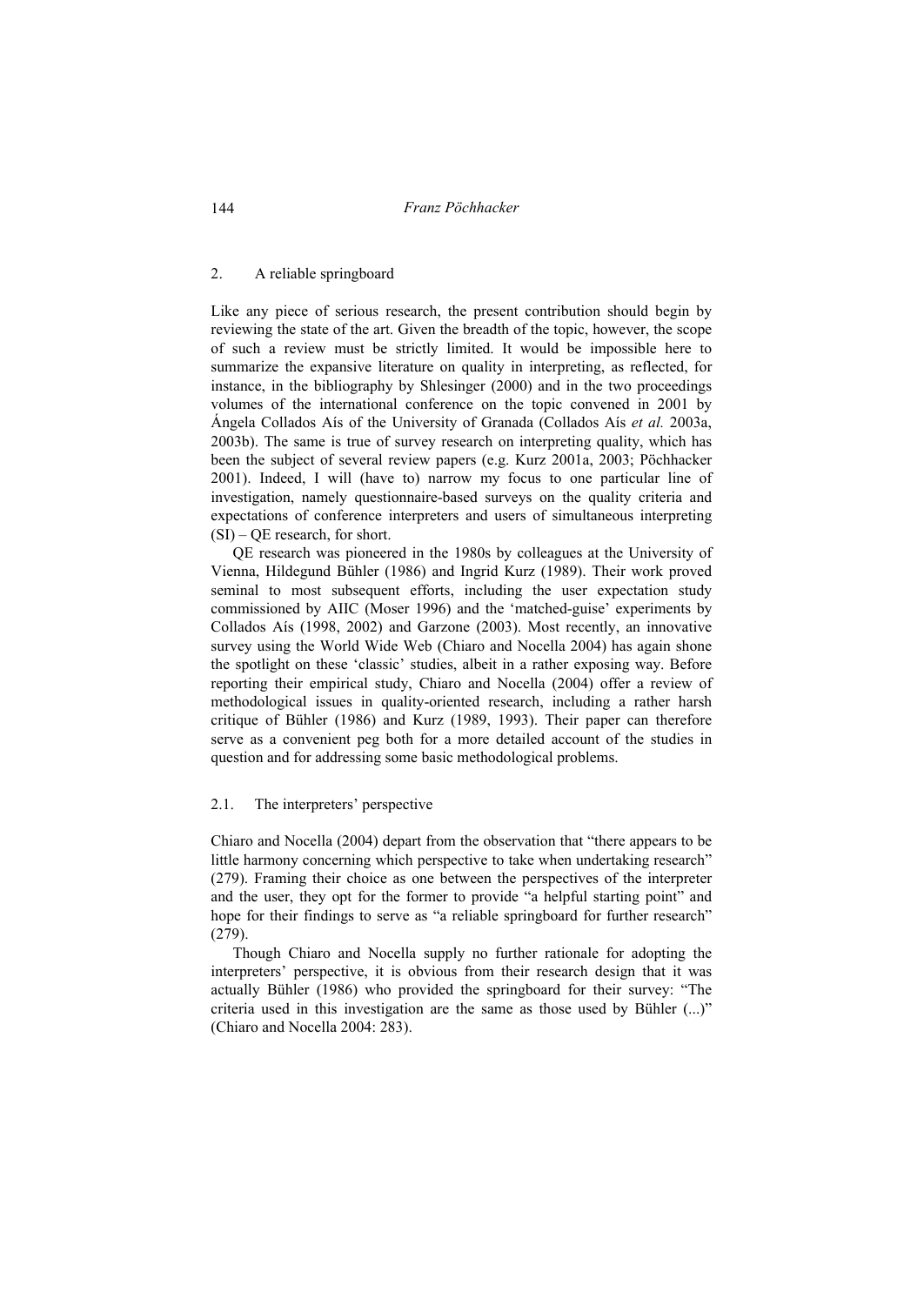As described very briefly by Chiaro and Nocella (2004: 282), "the wellknown study conducted by Bühler (1986)" was based on a list of sixteen "linguistic" (performance-related) and "extra-linguistic" (interpreter-related) criteria which Bühler suggested AIIC members might consider more or less important when sponsoring candidates for membership. Bühler's all too sparse description, in an endnote, of her sample of 41 interpreters who received and returned the questionnaire "at the Council Meeting and the International Symposium [...] convened by AIIC in Brussels in January 1984" (1986: 233- 234) does not draw any critical remarks; rather, it is her results that lead Chiaro and Nocella to conclude that "something was faulty in the research design of the study" (2004: 283). According to Chiaro and Nocella (2004: 282), "interpreters valued most of the items as important or highly important, thus highlighting their difficulty in assigning an order of importance". This assessment, according to which "the interpreters were incapable of discriminating and were giving equal importance to all the criteria" (283), invites a look at Bühler's actual findings. Figure 1 was drawn up on the basis of the percentage values published as an annex to Bühler's paper (1986: 235).



**Figure 1.** Ouality criteria rated as "(highly) important" by 47 AIIC members (Bühler 1986)

Ordered according to the percentage of respondents who gave a rating of "highly important", the sixteen criteria displayed in Figure 1 reflect a rather clear-cut differentiation, from the top-rated demand for "sense consistency with original message" to the least important criterion, the interpreter's "pleasant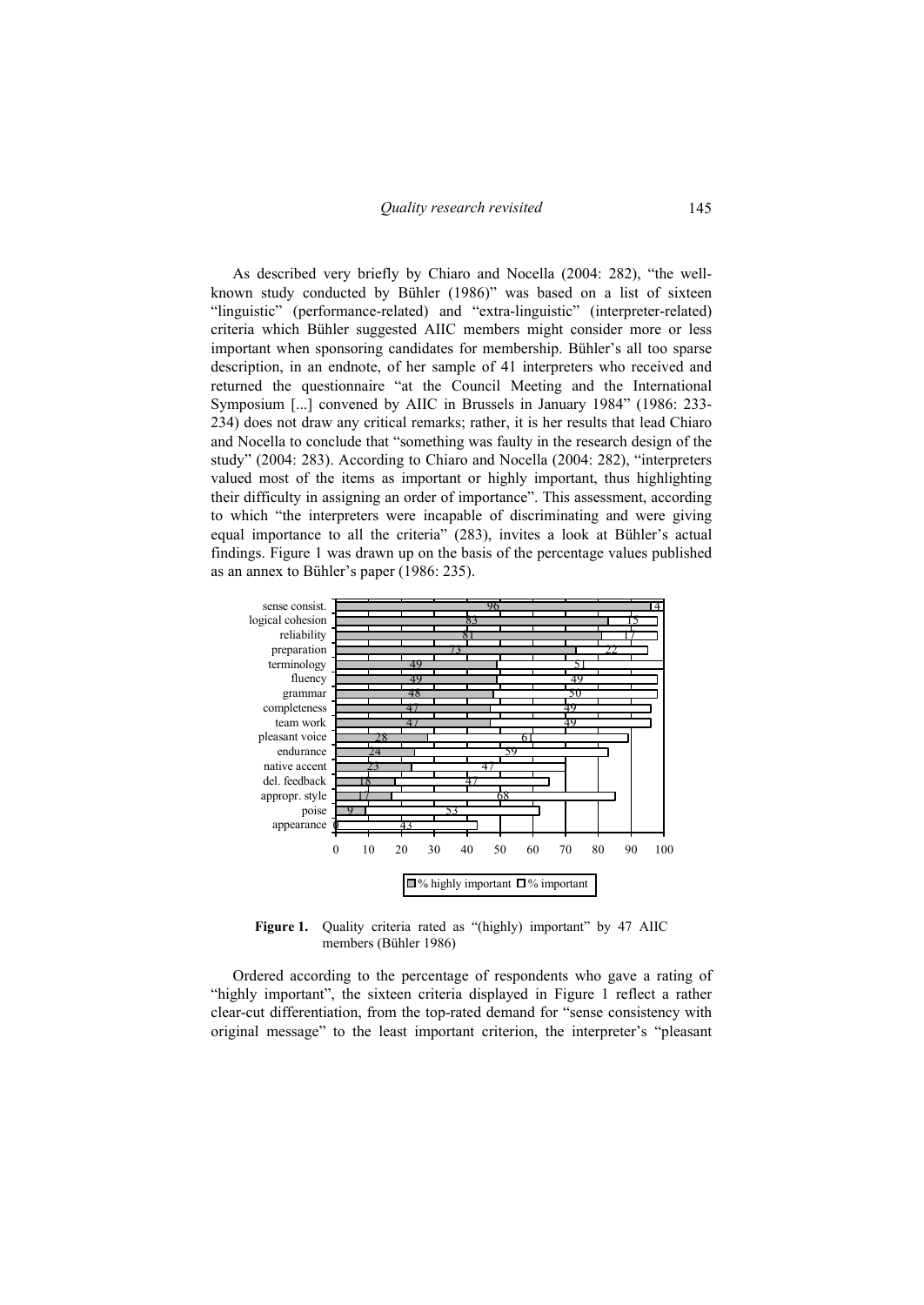appearance", which a majority of respondents considered "less important" (43%) or "irrelevant (13%). While it is true that all other criteria received a rating of at least "important" from a clear majority of respondents, exclusive use of the two highest ratings was made for only two criteria – "sense consistency with original message" and "use of correct terminology".

It may also be noted that among the nine top-ranking criteria in Figure 1 (at least 47% "highly important") there are three interpreter-related ("extralinguistic") qualities: "reliability", "thorough preparation of conference documents" and "ability to work in a team". This is of interest here because subsequent QE surveys – up to the study by Chiaro and Nocella – largely neglected Bühler's extra-linguistic criteria, so that comparisons have been possible only for her output-related ("linguistic") criteria.

### 2.2. Interpreters vs. users

The shift from conference interpreters' criteria for sponsoring AIIC candidates – and, presumably, for a "first class interpretation" (cf. Bühler 1986, note  $2$ ) – to the expectations of end-users was brought about by Ingrid Kurz, who questioned Bühler's (1986: 233) assumption that her criteria "reflect the requirements of the user as well as [the] fellow interpreter". Narrowing down the list of criteria to the first eight items in Bühler's questionnaire, Kurz (1989) introduced a comparative view on quality expectations, most famously presented in her 1993 paper on "expectations of different user groups" in *The Interpreters' Newsletter* (reprinted in *The Interpreting Studies Reader*).

While there is no need here to say more about Kurz' (1993) widely noted findings, the ostensible methodological weaknesses of her work, as pointed out by Chiaro and Nocella, require closer examination. Chiaro and Nocella (2004: 282) observe that "Kurz' samples were very small and uneven" and even speak of "discouragingly poor returns". Given the actual number of respondents (124), this critique is hardly justified. One might point out, for instance, that the sample size of the AIIC survey (Moser 1996), in which 94 interpreters conducted questionnaire-based interviews at 84 different meetings with a total of 201 conference participants, by no means dwarfs what was achieved singlehandedly by Kurz in three conferences. Her sample, made up of participants in a medical conference (47), a meeting of engineers on quality control (29) and a Council of Europe meeting on equivalences (48), also compares well with the work of Vuorikoski (1993) and Mack and Cattaruzza (1995), who had 177 and 75 questionnaires, respectively, completed at five meetings with SI.

Elsewhere in their paper, Chiaro and Nocella (2004: 284) speak of "the 10- 15% rate of questionnaire returns that is normal for traditional surveys". Assuming that not all participants would make use of the SI services offered,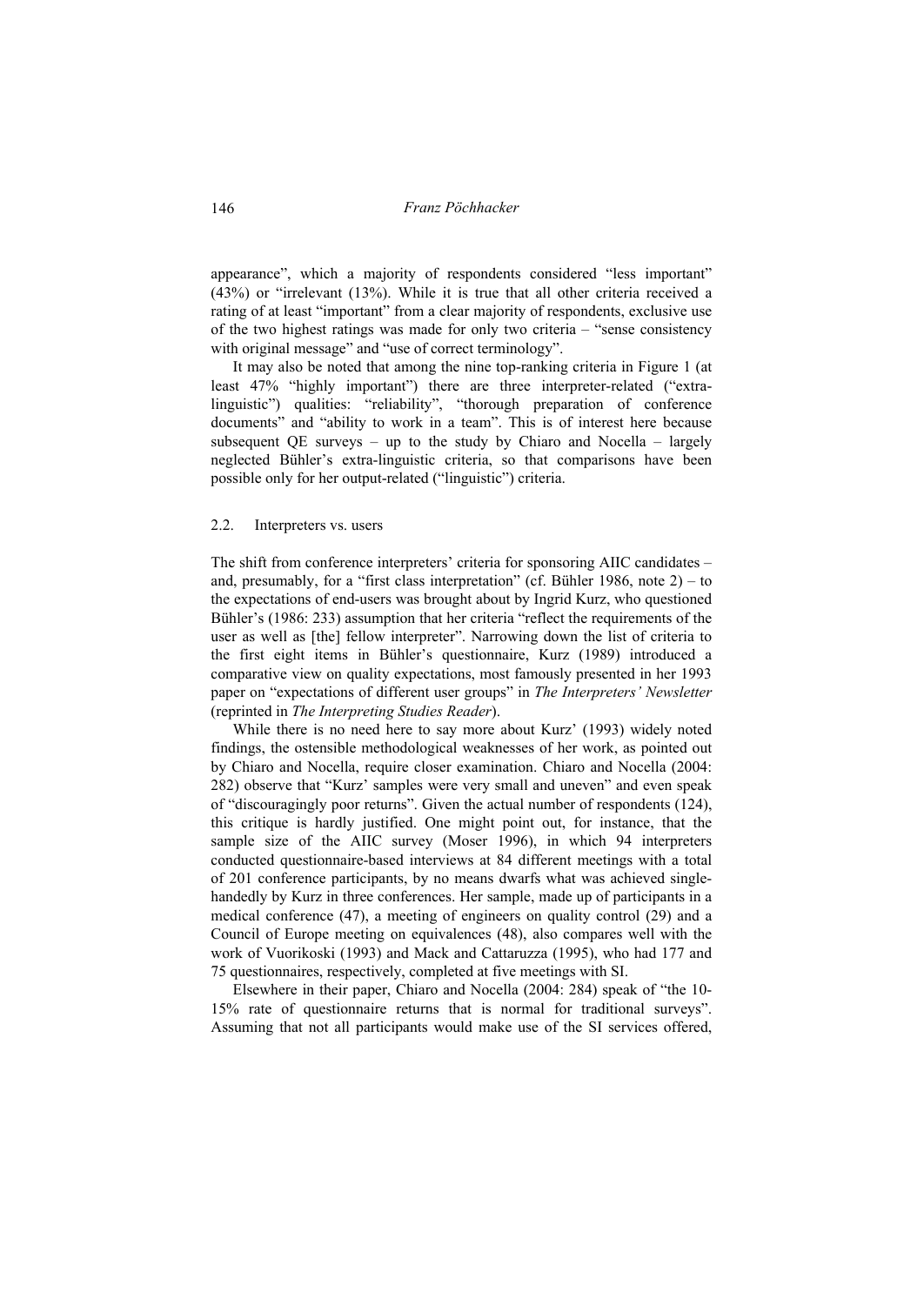Kurz' four dozen questionnaires each from two of her meetings could easily amount to a 15% response rate in a conference with some 400 participants. Admittedly, though, this conjecture may well err on either side, and it is indeed regrettable that no information on the number of questionnaires distributed is available. A laudable model in this regard is provided by Mack and Cattaruzza (1995: 40), whose return rate, incidentally, was three times higher (roughly 80% to 90%) in meetings where the survey had been announced to the participants than in meetings without such announcement (roughly 25%). Again, it is not known for Kurz' surveys how the questionnaires were brought to the attention of the conference participants.

While these methodological shortcomings go unmentioned, Chiaro and Nocella level a different, rather curious charge against Kurz' (1993) work, namely that her questionnaire was "administered in three very different moments in time and in different contexts, thus weakening the rigour of the experiment" (2004: 282). Though one may well ask for more detailed information on the meetings concerned, it is hard to see how the aim of studying different user groups could be achieved without surveying participants in different meetings, as was indeed done purposely also in the AIIC survey (Moser 1996).

In the abstract of their paper, Chiaro and Nocella (2004: 278) note that "research undertaken so far is surprisingly lacking in methodological rigour". In the text, at the outset of their review of methodological issues, they similarly state that "attempts at more scientific research in interpreting often appear to be based on rather uncertain methodological principles" (279). Aside from the shortcomings mentioned above, the most serious criticism brought against the studies by Bühler (1986) and Kurz (1993) would seem to concern their statistical analysis of the data. According to Chiaro and Nocella (2004: 283), "a substantial shortcoming of this particular study is that the mean was used as the descriptive statistic for analysing and discussing data and drawing conclusions when dealing with ordinal data". And here they have a point. Though Chiaro and Nocella voice this criticism, erroneously, with reference to Bühler's (1986) study (cf. Fig. 1) and are more benign toward Kurz' statistical analysis, the latter does indeed suffer from the infelicitous choice of using the arithmetic means to describe her ordinal data. Having asked her respondents, as Bühler did, to rate the individual quality criteria on a four-category scale ("highly important" – "important" – less important" – "irrelevant"), Kurz (1993) should have described her results, as Bühler did, in terms of the percentages for the various ratings. Essentially, the intervals between the four items making up the scale cannot be assumed to be the same, so metric conversion is, strictly speaking, not permissible. But even if Kurz had used a four-point metric scale, e.g. ranging from "least important" to "most important", with numbered values in-between,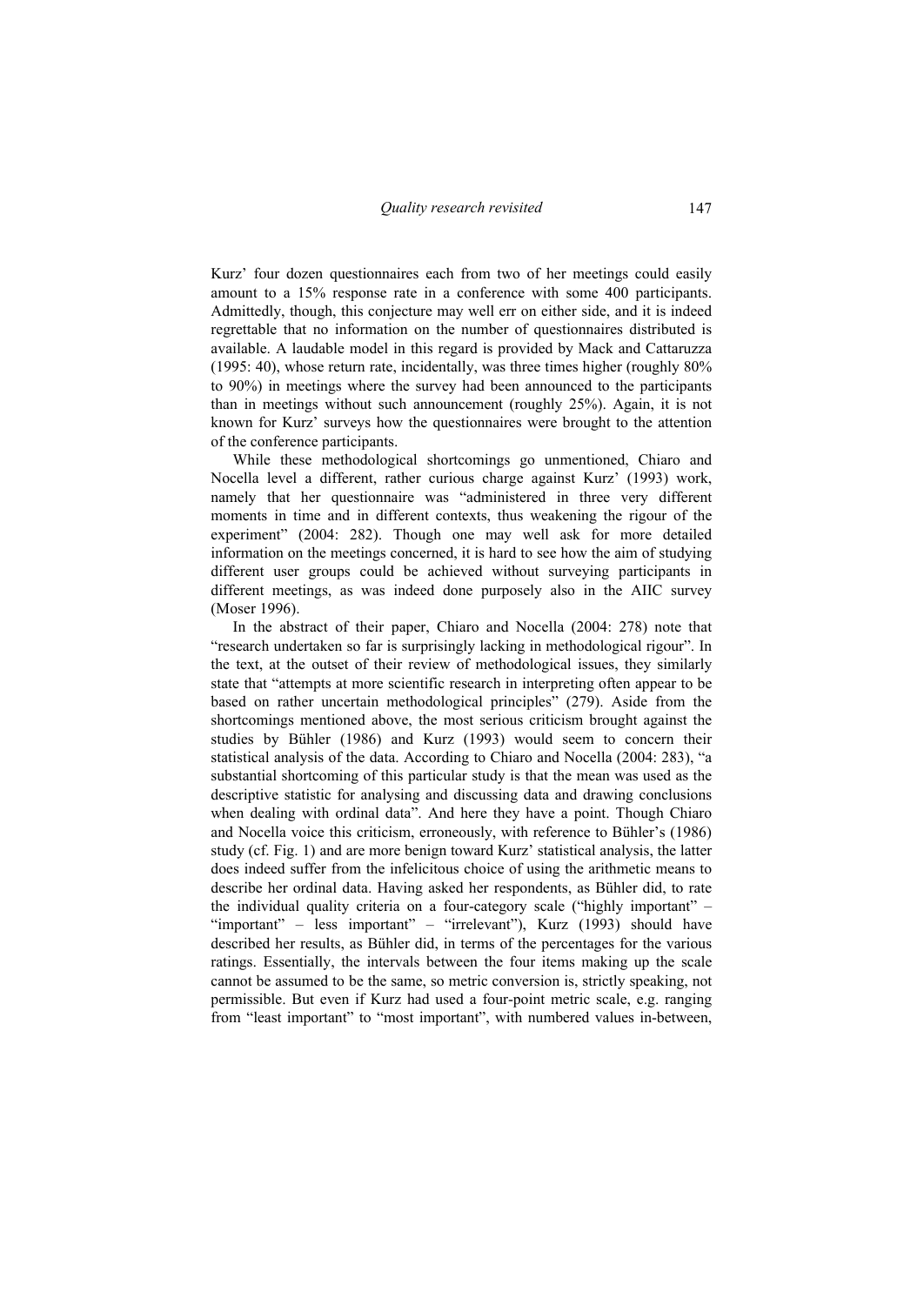statisticians would be wary of using the arithmetic mean to describe the data because too much of the variability and actual distribution of the data between "1" and "4" may be lost to an average value in the middle. Whereas some would accept such calculations for a five-point metric scale, many authors suggest that rating scales analyzed in terms of means should consist of at least seven points (cf. also Gile 1983: 241).



**Figure 2a.** Eight criteria as rated by 47 AIIC members (based on Bühler 1986)



Figure 2b. Eight criteria as rated by 47 medical conference participants (based on Kurz 1989)

It should be noted, however, that a description in percentages was in fact offered in Kurz (1989), where the values for ratings of "highly important" and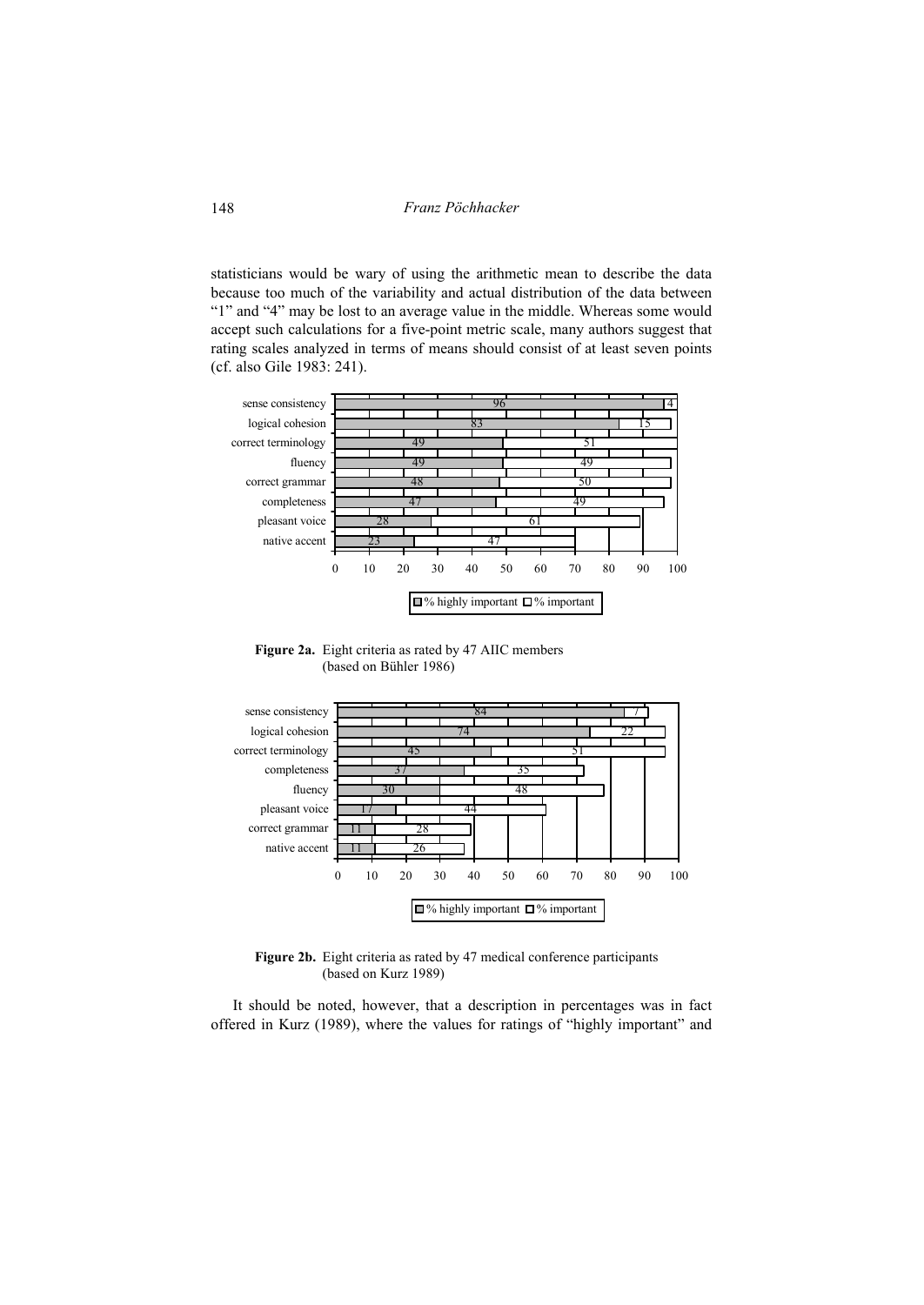"important" by AIIC interpreters and medical conference participants (47 each) were juxtaposed in a table. Using 'valid percent' of responses, i.e. percentages adjusted for the 2 missing values in Bühler's and the 9 missing responses in Kurz's data,<sup>1</sup> the results can be visualized as shown in Figures 2a and 2b.

As discussed in detail by Kurz (1989), conference participants (MDs) generally tended to give lower ratings than the AIIC members in Bühler's study. A noteworthy exception is "use of correct terminology", which was rated "important" by 51% of interpreters and users alike and for which the interpreters' ratings of "highly important" were only slightly higher (49% vs. 45%). It is also evident that the two criteria given the least importance, "pleasant voice" and "native accent", have distinctly lower percentage ratings among the SI users at the medical conference.



Figure 3a. Quality criteria ratings (% "highly important") by three user groups (cf. Kurz 1993)

While it is thus quite feasible to compare the findings of Bühler (1986) and Kurz (1989) in terms of percentages, the matter is more difficult in the case of Kurz (1993), which requires a comparative analysis of at least three sets of findings.2 Tables or charts of percentages describing Kurz' user expectation

<sup>1</sup> Special thanks are due to Ingrid Kurz, who kindly provided me with her original survey materials for statistical reanalysis.

<sup>2</sup> It was for this purpose that Kurz (personal communication) enlisted the help of someone with training in statistics – and was supplied with mean values for comparative analysis of her data (see in particular Kurz 1993: 16-17).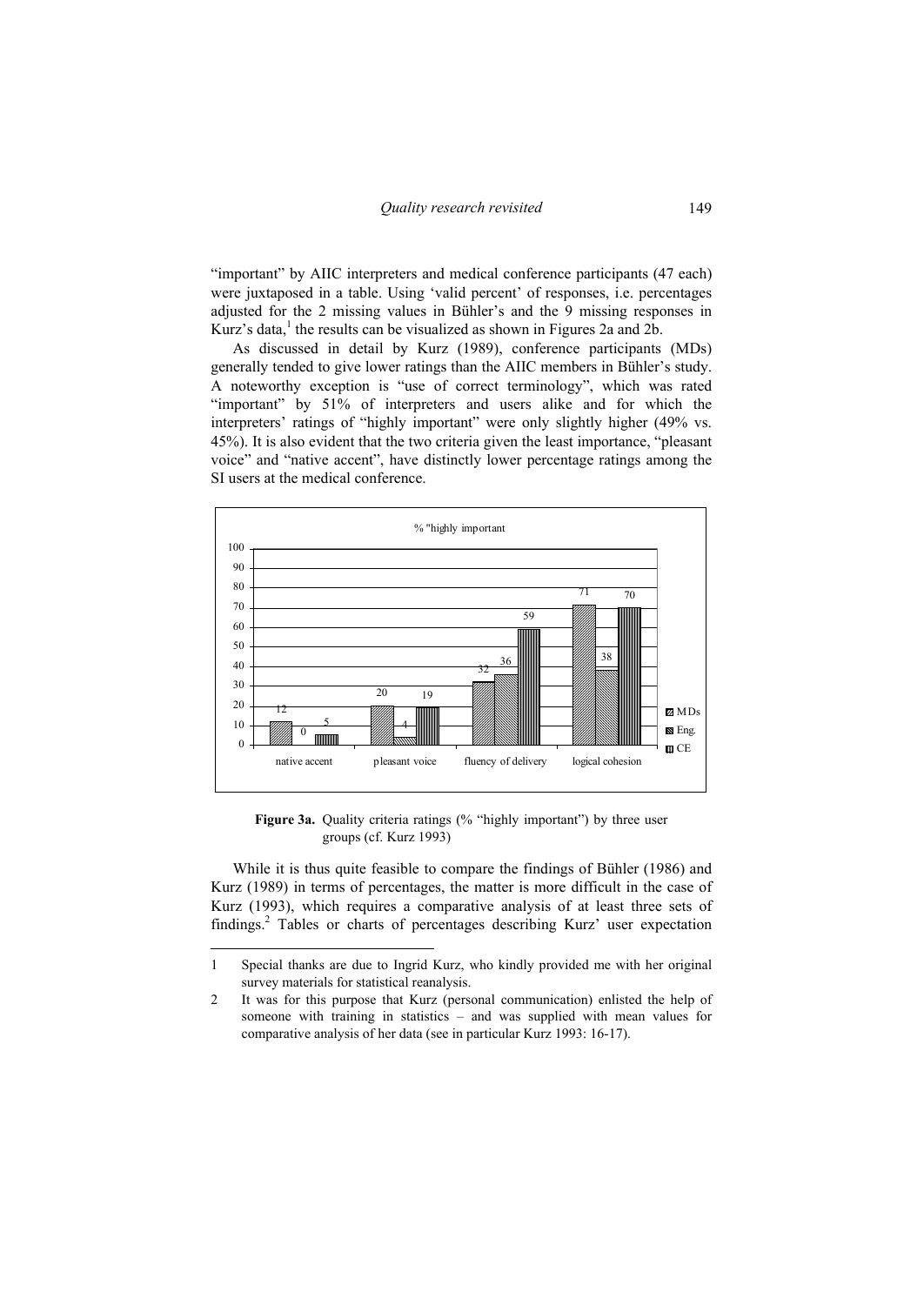dataset are likely to yield a rather complicated picture. Figures 3 is an attempt to describe the ratings of "highly important" for the three different user groups: medical conference participants (MDs), engineers (Eng.) and Council of Europe delegates (CE). To facilitate comparison with the charts published in Kurz (1993: 17), the eight criteria are shown in two charts (Figs. 3a and 3b).



Figure 3b. Quality criteria ratings (% "highly important") by three user groups (cf. Kurz 1993)

Such charts, which offer a rather detailed but cumbersome description, could be drawn up for all four response options. Ideally, however, our statistical analysis should not stop at mere description but should help us understand what the various differences in the data mean – if they mean anything at all. In other, statistical words, we would ask whether these differences are significant, that is, based on some principled relationship in the data, or whether they are equally likely to result from pure chance. Although I cannot claim any special statistical expertise, I will attempt such an analysis in the section below, using some widely available analytical tools.<sup>3</sup> While my main goal here is to illustrate a few basic methodological options in processing ordinal data, the analysis will also serve to test some of the longest-standing findings in QE research for their statistical significance.

<sup>3</sup> The statistics software SPSS for Windows (version 12.0) was used to process the data and perform the various calculations and tests.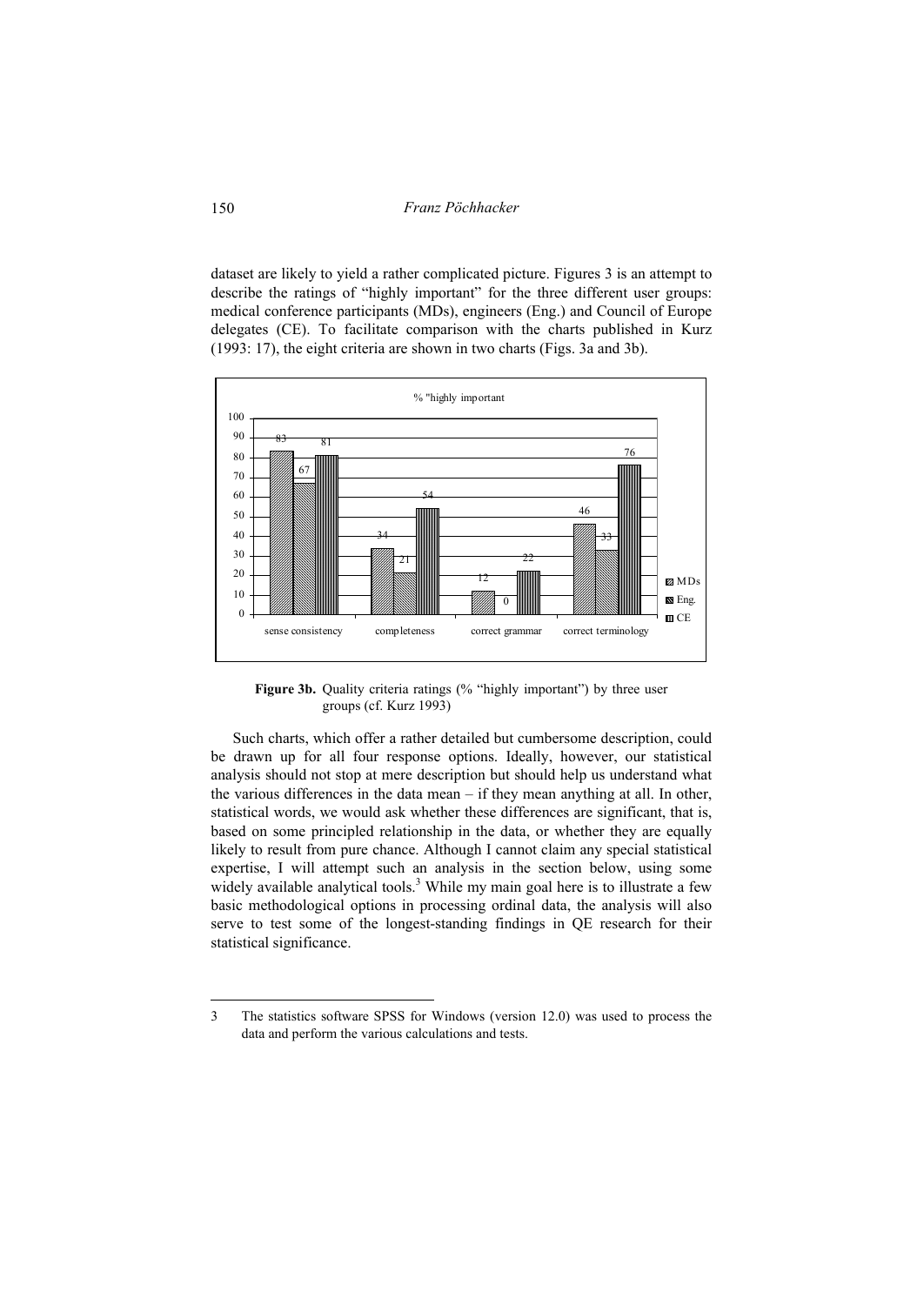#### 3. Significance

# 3.1. Crosstabulation

In examining Kurz's (1993) ordinal data for significant relationships between the three user groups, the most elementary option would be crosstabulation. This involves the cross-classification of two categorical variables – in our case, a given criterion's degree of importance (an ordinal variable) and the nominal variable of 'user group'. The four response options ("highly important", "important", "less important", "irrelevant") and the three user groups (MDs, Eng., CE) result in a three-by-four data matrix for each of the eight criteria. It is on the basis of such contingency tables that various measures of association can be calculated. Chief among them is the chi-square test, a nonparametric test that compares observed frequencies to their expected values.

Unfortunately, the sample of 124 respondents is not quite large enough to ensure an adequate number of expected values in all twelve cells of the threeby-four table. For each criterion the distribution yields at least two cells (20% of cells and more) for which the expected frequency in the chi-square test is smaller than five, which renders any interpretation of the test invalid.

For a chi-square test to be viable for the given data set, the values should have a more balanced distribution. This can be achieved by collapsing some categories containing low-frequency values. When this is done by recoding "less important" and "irrelevant" into a single value ("not important"), crosstabulation yields better results. Though there are still too many cells with lowfrequency values in the tables for four of the criteria, Pearson's chi-square test indicates a significant relationship in two cases, namely "completeness of interpretation" (Table 1) and "correct grammatical usage" (Table 2).

|                  |              | User group | Total |       |       |
|------------------|--------------|------------|-------|-------|-------|
|                  |              | <b>MDs</b> | Eng.  | CE    |       |
| not important    | Count        | 13         | 6     | 5     | 24    |
|                  | $%$ of group | 28.3%      | 20.7% | 10.4% | 19.5% |
| important        | Count        | 16         | 17    | 16    | 49    |
|                  | $%$ of group | 34.8%      | 58.6% | 33.3% | 39.8% |
| highly important | Count        | 17         | 6     | 27    | 50    |
|                  | $%$ of group | 37.0%      | 20.7% | 56.3% | 40.7% |
| Total            | Count        | 46         | 29    | 48    | 123   |
|                  | $%$ of group | 100%       | 100%  | 100%  | 100%  |

Pearson chi-square = 13.103; *p* = .011

(0 cells with expected frequency  $\le$  5; min. exp. = 5.66)

### **Table 1.** Crosstabulation for "completeness of interpretation"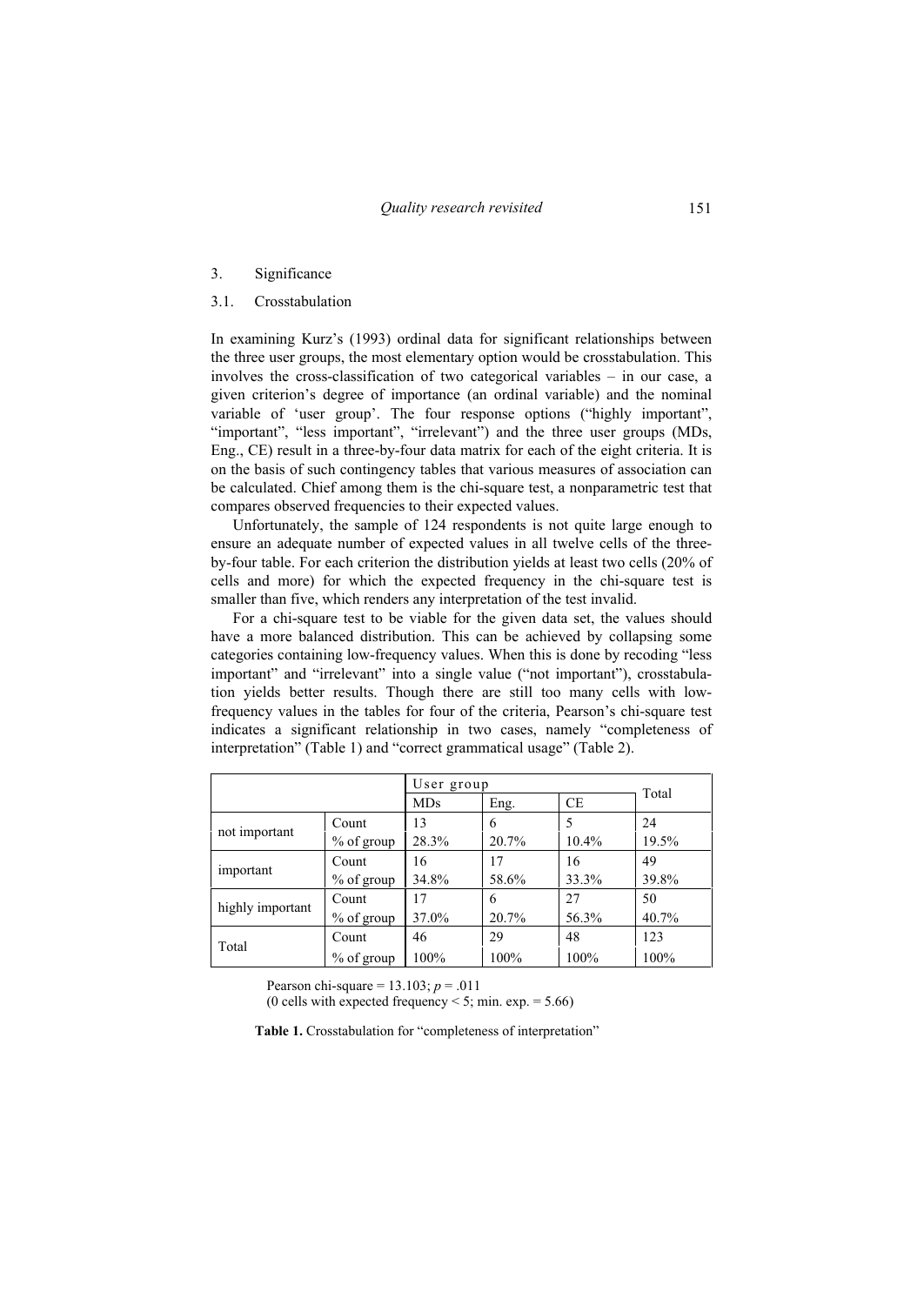As can be seen from the percentages in Table 1, the participants in the Council of Europe meeting attributed significantly more importance to "completeness" (56% "highly important" vs. 10% "not important") than either medical doctors (37% vs. 28%) or engineers (21% vs. 21%). According to Pearson's chi-square test, this difference is clearly significant at the 95% confidence level ( $p < .05$ ) and even approaches significance at a probability level of 99% ( $p < .01$ ).

|                  |               | User group | Total    |           |       |
|------------------|---------------|------------|----------|-----------|-------|
|                  |               | <b>MDs</b> | Eng.     | <b>CE</b> |       |
| not important    | Count         | 28         | 22       | 19        | 69    |
|                  | $\%$ of group | $60.9\%$   | 78.6%    | 40.4%     | 57.0% |
| important        | Count         | 13         | 6        | 19        | 38    |
|                  | $\%$ of group | 28.3%      | 21.4%    | 40.4%     | 31.4% |
| highly important | Count         | 5          | $\theta$ | 9         | 14    |
|                  | $\%$ of group | $10.9\%$   | $0\%$    | 19.1%     | 11.6% |
| Total            | Count         | 46         | 28       | 47        | 121   |
|                  | $%$ of group  | 100%       | 100%     | 100%      | 100%  |

Pearson chi-square = 12.512; *p* = .014

(1 cell (11.1%) with expected frequency  $\leq$  5; min. exp. = 3.24)

**Table 2.** Crosstabulation for "correct grammatical usage"

As regards users' differential appreciation of "correct grammatical usage", the significant relationship confirmed by Pearson's chi-square test clearly holds between the ratings of engineers and Council of Europe delegates. Whereas the former assign particularly little importance to grammatical correctness (79% "not important"), a majority of CE delegates consider it "important" (40%) or even "highly important" (19%). Again, the difference is highly significant  $(p = .014)$ .

### 3.2. Other nonparametric tests

Aside from the chi-square test, there are other nonparametric tests for identifying significant relationships among different sets of rank-ordered data. The most appropriate procedure here is the Kruskal-Wallis *H*-test, applied to multiple independent samples for determining whether the values of a particular variable differ between two or more groups. The Kruskal-Wallis test, which involves comparisons of rank orders, can be viewed as the nonparametric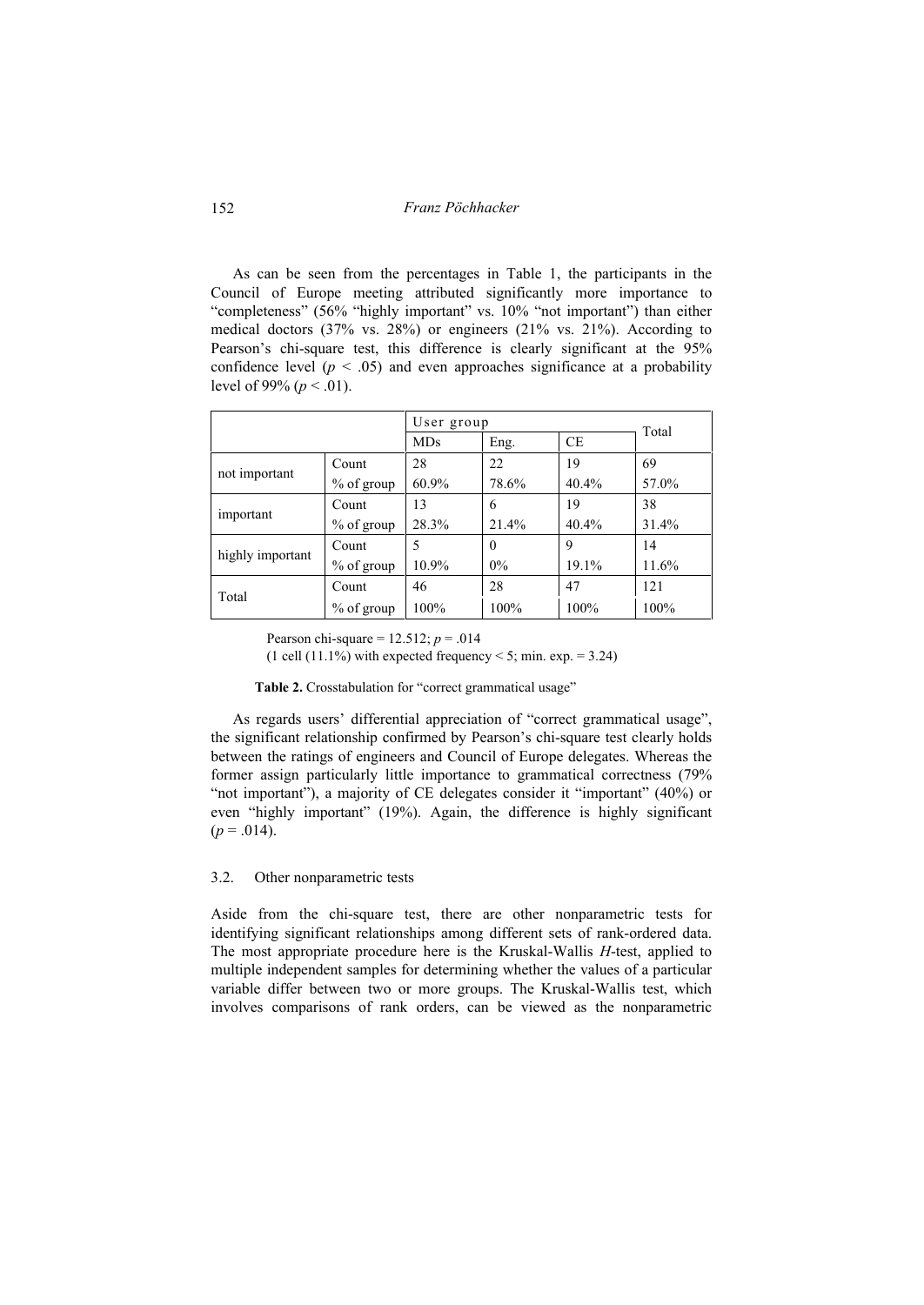|              |                                                      | Chi-square | df             | Asymptotic<br>significance |
|--------------|------------------------------------------------------|------------|----------------|----------------------------|
| $\mathbf{1}$ | native accent<br>$(n=123)$                           | .595       | $\mathcal{D}$  | .743                       |
| 2.           | pleasant voice<br>$(n=121)$                          | .987       | $\mathcal{D}$  | .610                       |
|              | 3. fluency of delivery<br>$(n=113)$                  | 12.468     | $\mathfrak{D}$ | .002                       |
|              | 4. logical cohesion of utterance<br>$(n=118)$        | 10.798     |                | .005                       |
| 5.           | sense consistency with original message<br>$(n=120)$ | 1.843      | $\mathcal{D}$  | .398                       |
| 6.           | completeness of interpretation<br>$(n=123)$          | 9.558      | 2              | .008                       |
| 7.           | correct grammatical usage<br>$(n=121)$               | 11.766     | っ              | .003                       |
| 8.           | use of correct terminology<br>$(n=124)$              | 19 122     |                | -000                       |

equivalent of the one-way analysis of variance (ANOVA) commonly used to determine whether the means of various groups are significantly different.<sup>4</sup>

**Table 3.** Results of Kruskal-Wallis test for quality ratings by user group

The results of the Kruskal-Wallis test for the ordinal data under study (Table 3) indicate group-related differences significant at the 99% confidence level for five of the eight criteria (cf. note 4). For "native accent" and "pleasant voice" as well as "sense consistency with original message", quality expectations are not significantly different among the three user groups. For the remaining criteria, paired tests are required to identify the nature and location of the differences between groups. This can be done using the Mann-Whitney *U*-

<sup>4</sup> If the means used in Kurz (1993) were accepted as a valid descriptive statistic, the test used to identify significant differences among the three user groups would be an analysis of variance. Its results, calculated for illustration, indicate significant relationships in four of the eight criteria: fluency,  $F(2,110) = 7.037$ ,  $p = .001$ ; logical cohesion,  $F(2,115) = 3.79$ ,  $p = .025$ ; completeness,  $F(2,120) = 5.056$ ,  $p = .008$ ; and correct terminology,  $F(2,121) = 9.958$ ,  $p = .000$ . (The values for correct grammar fail the preliminary test for homogeneity of variances and must therefore be excluded from the interpretation.) Upon further examination in paired post-hoc tests (e.g. Bonferroni), particularly clear-cut differences are found for completeness and correct terminology, where the mean ratings of Council of Europe delegates differ significantly from each of the other groups (cf. Table 4).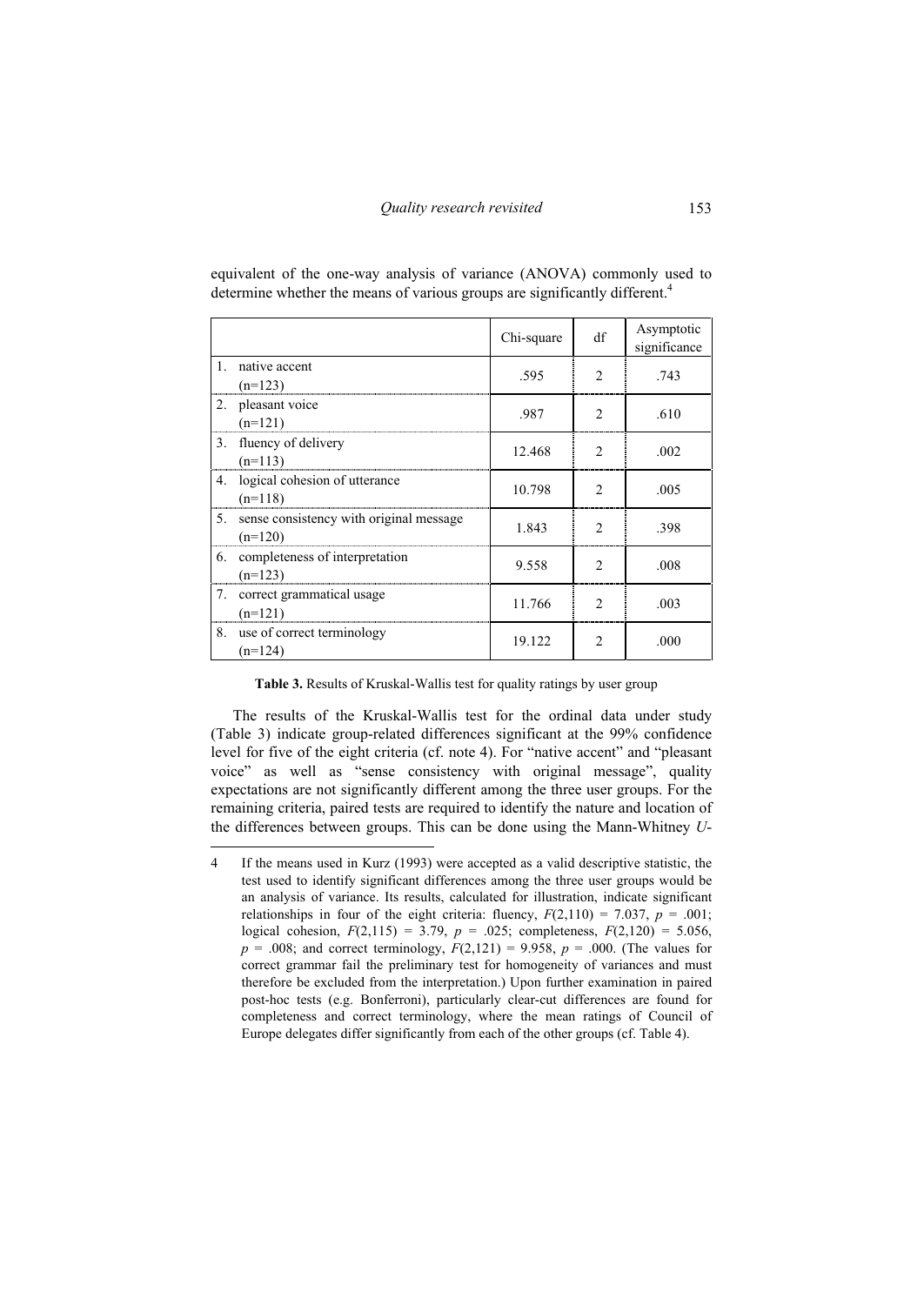test, which tests for significant differences between two independent samples. The Mann-Whitney test results for the three possible comparisons (MDs vs. Eng., MDs vs. CE, Eng. vs. CE) suggest that the medical doctors have the least to do with the overall between-group differences: Only one criterion in comparison with engineers shows a significant relationship (logical cohesion,  $p = .002$ ), and four criteria are significantly different in relation to Council of Europe delegates (fluency,  $p = .001$ ; completeness,  $p = .022$ ; correct grammar,  $p = .046$ ; correct terminology,  $p = .002$ ). It is the comparison between the latter and the engineers that yields significant differences for all five of the criteria identified as significant by group in the Kruskal-Wallis test (Table 3). For illustration, detailed results are shown in Table 4.

|                     | Group | N  | Mean<br>Rank | Sum of<br>Ranks | Mann-<br>Whitney U | Asymptotic<br>Significanc<br>$e(2-tailed)$ |
|---------------------|-------|----|--------------|-----------------|--------------------|--------------------------------------------|
| fluency of delivery | Eng.  | 26 | 29.29        | 761.5           | 410.5              | .037                                       |
|                     | CE    | 43 | 38.45        | 1653.5          |                    |                                            |
| logical cohesion of | Eng.  | 28 | 29.70        | 831.5           | 425.5              | .013                                       |
| utterance           | CE    | 44 | 40.83        | 1796.5          |                    |                                            |
| completeness of     | Eng.  | 29 | 30.10        | 873.0           | 438.0              | .003                                       |
| interpretation      | CE    | 48 | 44.38        | 2130.0          |                    |                                            |
| correct grammatical | Eng.  | 28 | 27.84        | 779.5           | 373.5              | .001                                       |
| usage               | CE    | 47 | 44.05        | 2070.5          |                    |                                            |
| use of correct      | Eng.  | 29 | 27.09        | 785.5           | 350.5              | .000                                       |
| terminology         | СE    | 48 | 46.20        | 2217.5          |                    |                                            |

**Table 4.** Results of Mann-Whitney *U*-test for differences between groups "Eng." and "CE"

#### 3.3. Significance and meaning

This (re)analysis of Kurz' user surveys has focused on the statistical options and tools for describing the data and examining them for significant associations between them. It has highlighted in particular the importance of choosing the appropriate procedures in accordance with the nature of the data and the assumptions holding for various analytical tools. While a thorough understanding of statistics would be highly desirable for anyone carrying out such analyses, it is suggested here by way of demonstration that PC-based statistics software has become accessible enough to be used, with proper guidance, also by the 'semi-skilled' analyst.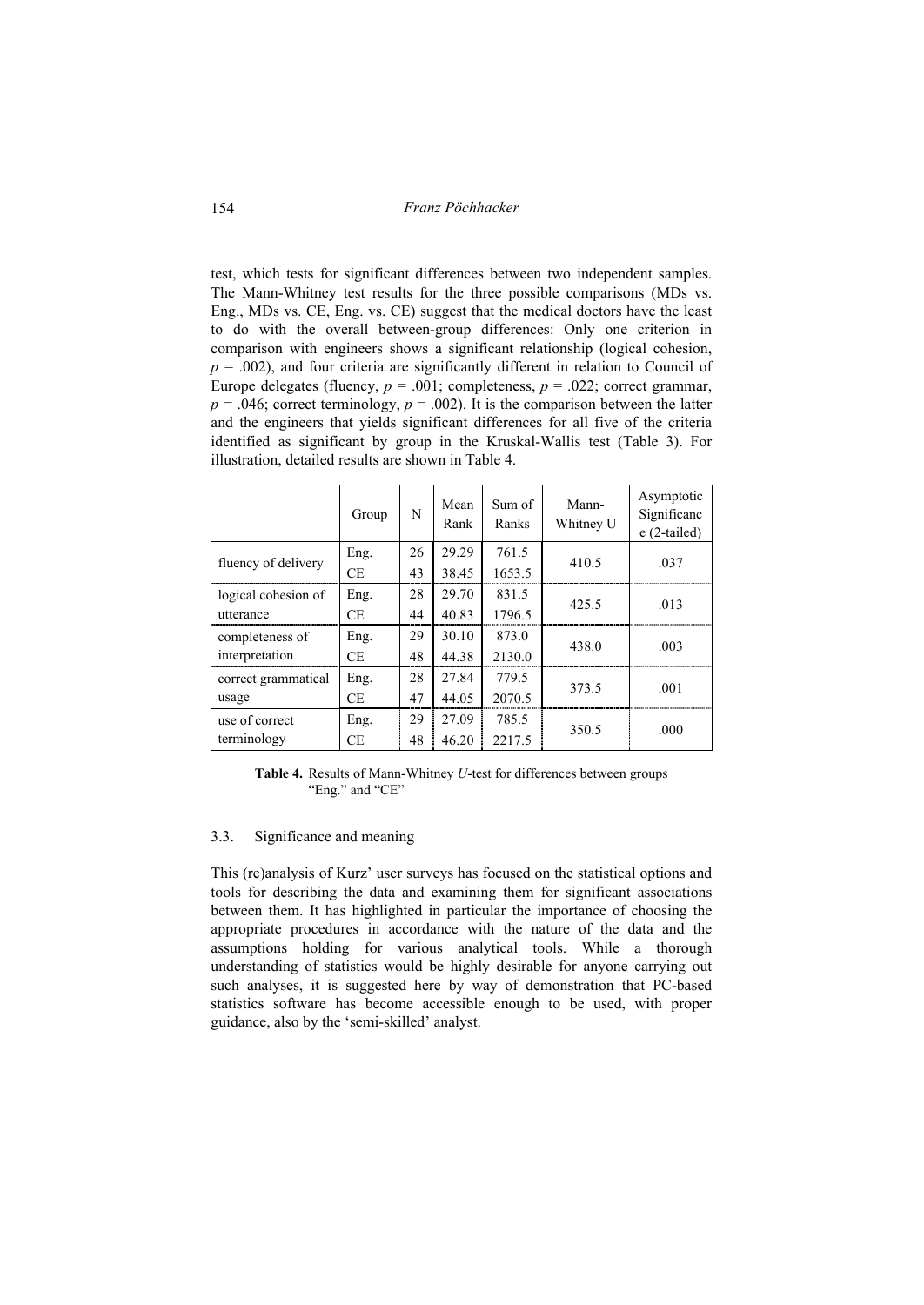However, as much as some statistical know-how can and should well be expected of interpreting reseachers today, the above exercise in significance testing should not obscure the fact that analyzing empirical data, whether from survey research, fieldwork or experiments, is not a question of mathematical skills but, essentially, a matter of meaningful interpretation, of making sense of the relationships indicated by the data. In other words, a statistical significance test does not explain anything but merely points reliably to what needs to be explained. Such (possible) explanations of their survey findings are amply discussed in the papers by Bühler (1986) and Kurz (1989, 1993), and there is neither need nor space in this methodology-oriented paper to revisit this – crucial – part of QE research. Two comments may be in order, though, since they relate to fundamental issues of research methodology (see also section 4.2 below).

One is prompted by the rather striking findings for the role of terminological correctness. "Use of correct terminology" ranked high in Bühler's (cf. Figs. 1 and 2a) as well as Kurz's (1989) findings (Fig. 2b), and was also given special attention by Mack and Cattaruzza (1995), who even found correct terminology to be the top-rated criterion (cf. also Kopczyński 1994). Bühler, herself an expert in the area of terminology, had argued that "[o]ne has to use correct terminology if one aspires to render the message faithfully" (1986: 232). Acknowledging this reasoning, Kurz (1989: 144) also suggested that "the strong emphasis on correct terminology observed here may well be a specific feature of medical (and other highly technical) conferences". When she put this assumption to the test in her subsequent surveys, the prominent role of correct terminology was undiminished but showed a clear peak among Council of Europe delegates (cf. Fig. 3b). Kurz (1993) sought to explain this finding with reference to the institution-specific terminology of international organizations. Judging from the program of the CE conference in question, however, one should also consider an alternative explanation, as suggested also by Mack and Cattaruzza (1995: 46-47). The conference, held in Vienna and Budapest under the auspices of the Council of Europe, was devoted to equivalences in education, that is, the comparability and recognition of certificates and degrees granted by institutions of secondary and higher education in Europe. On the face of it, interpreters at that meeting would have grappled with the rendition of concepts linked to different sociocultural traditions and institutions – a daunting translational task in any case, which was probably not made any easier by the organizers' request, in the preliminary conference program, that speakers limit their oral presentations to five minutes. In this light, it is quite conceivable that the thematic context of the meeting made terminology a prized asset to the proceedings, and that the CE delegates' high expectations for terminological correctness were a function of the conference topic, if not the actual interpreting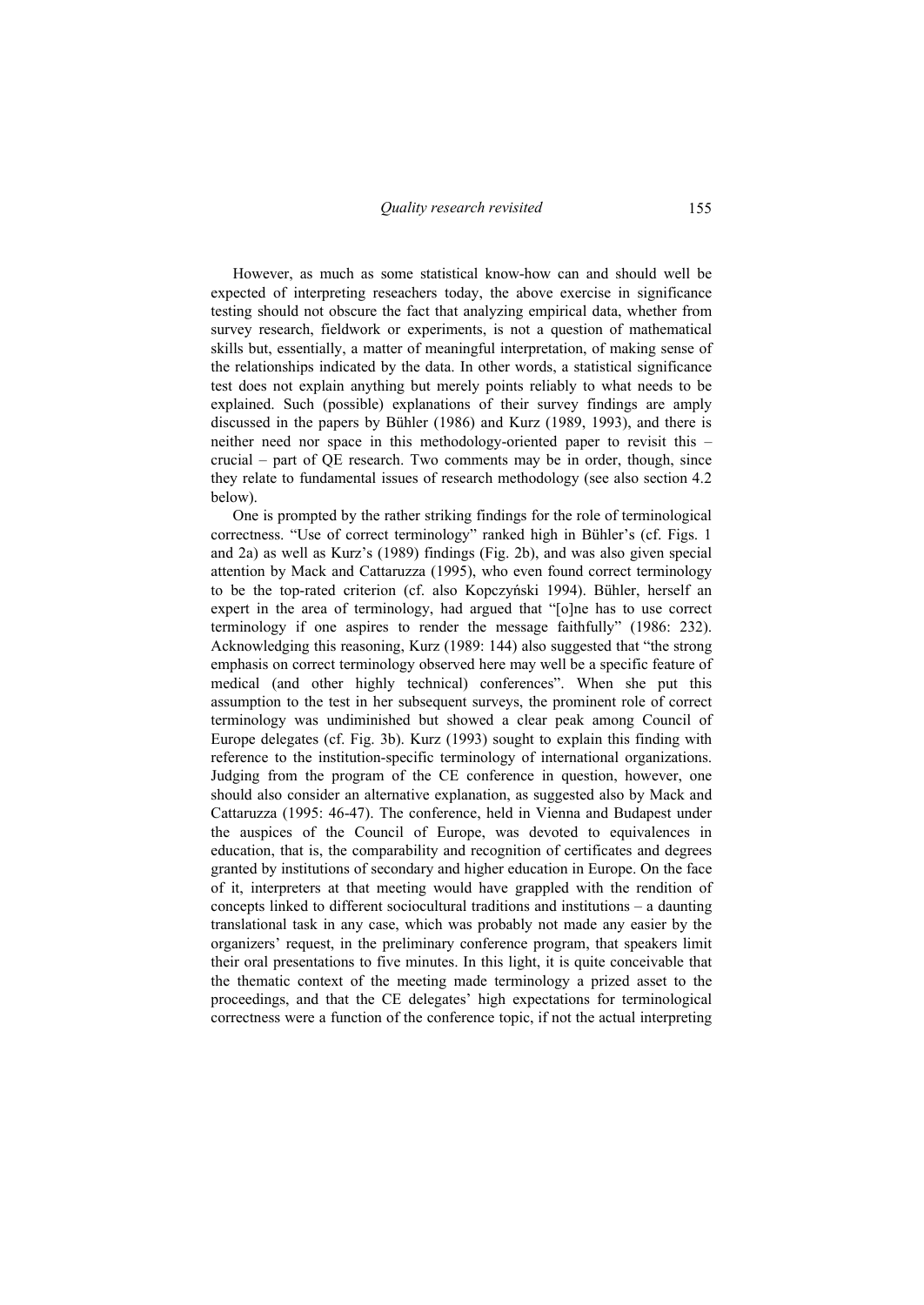services received. In her conclusions, Kurz (1993: 20) makes explicit reference to "the importance of situationality and communicative context" for her comparative study as such; based on the information available, it appears that this awareness should extend also to the situational and thematic context in which her QE survey data were collected.

This methodological issue in data collection, which bears on the interpretation of the survey findings, is connected to another point that may deserve further consideration, namely the language used to collect responses. Kurz used a bilingual (English/German) questionnaire (see Kurz 1996: 57) in the first two of her surveys (MDs and engineers) and an English-only version in the CE meeting. One might therefore ask whether the language in which respondents (MDs and engineers) filled in the questionnaire could have influenced the results. Crosstabulation of the (three-category) ratings by language indeed reveals such an effect for the criterion of completeness, which received significantly higher ratings from the 39 respondents using the English version than from the 36 German-language users (Pearson's chi-square;  $p =$ .005). When analyzed by conference (MDs vs. Eng.), this effect appears to obtain irrespective of user group (Mann-Whitney *U*-test; MDs: *p* = .034, Eng.: *p*  $=$  .018). As for a possible explanation of this finding, it may again be of a methodological nature. Bühler's English term "completeness of interpretation" was rendered in German as "vollständige Wiedergabe des Originals" (complete rendition of the original). One might speculate whether the greater redundancy of the German version, which foregrounds "rendition" rather than completeness ("Vollständigkeit"), led German-language users to give lower ratings to this criterion, not least because it followed immediately upon "sense consistency with original message", another "a priori" feature of interpreting. Additional support for this hypothesis might be seen in the fact that the CE delegates, who received only the English version of the questionnaire, gave significantly higher ratings to completeness than the other two groups (see Table 1).

# 4. The way forward

The re-examination of previous QE research findings undertaken in the previous section essentially suggests that progress in interpreting studies, especially with regard to research methodology, may come not only from the introduction of novel techniques but also from a more detailed, critical engagement with previous work. This applies in particular to the recent contribution by Chiaro and Nocella (2004), whose criticism of previous QE research prompted the discussion offered in the preceding sections, and whose own research will be reviewed and used as a starting point for additional methodological reflections in the sections to follow.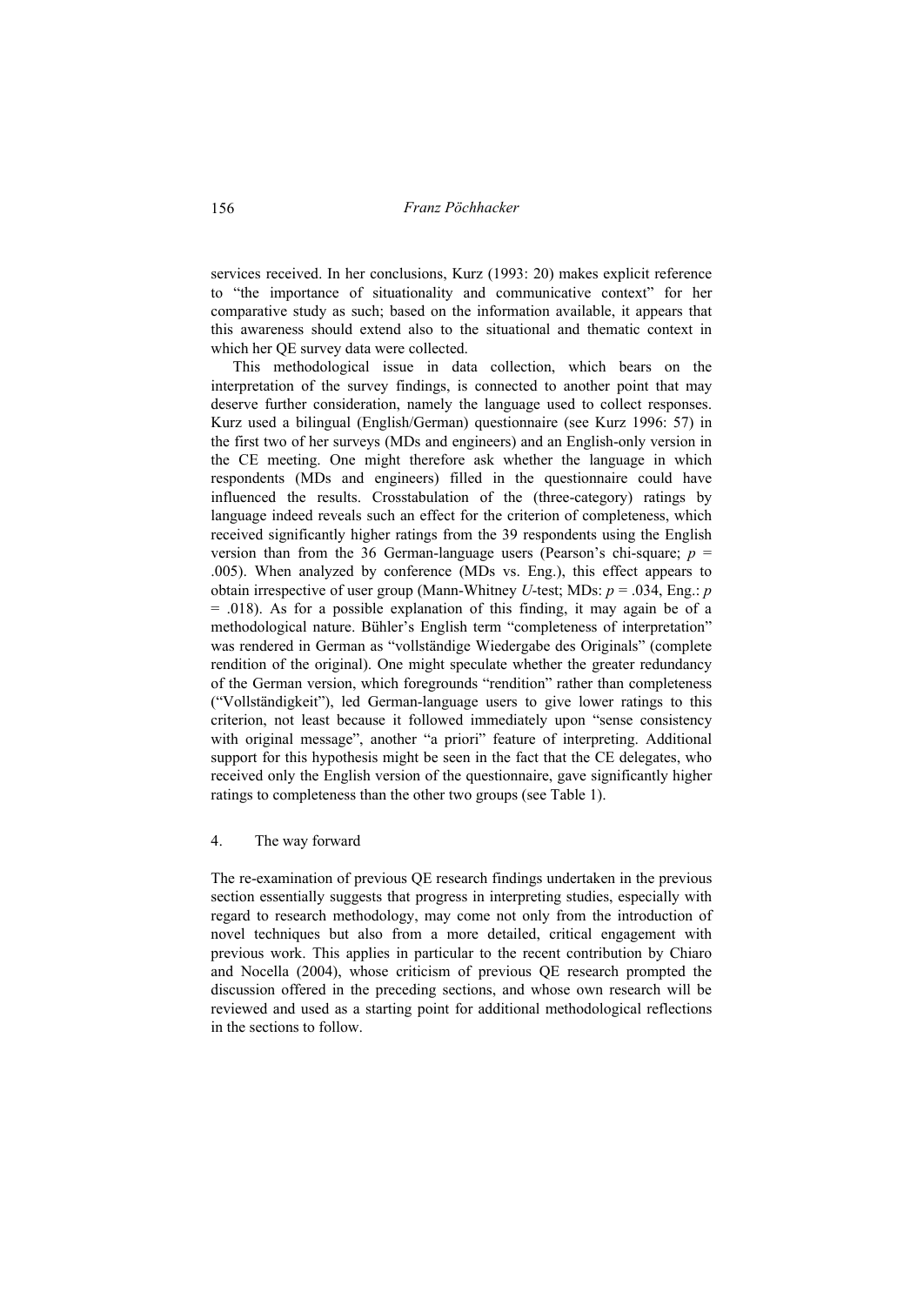#### 4.1. Interpreters on the Web

With a keen awareness of methodological limitations in previous QE research, apparently inspired by Gile's (1994) critical view of research skills in interpreting studies, Chiaro and Nocella report an innovative study in which "great care was taken (...) not to fall into the traps that previous studies had failed to avoid." (2004: 283). With Bühler's (1986) criteria as their starting point, the authors drafted a questionnaire which included quality criteria as well as background variables (age, place of birth, qualifications, experience). Rather than a rating of individual criteria on a scale with several response options, the survey instrument designed by Chiaro and Nocella (2004) called for a ranking of the criteria in descending order of importance, i.e. from the most important to the least important item in the list. The questionnaire was administered through the World Wide Web by sending out 1,000 invitations by e-mail "to interpreters belonging to several professional associations" (284). A total of "286 conference interpreters across five continents" responded to the web-based survey (279).

The sample was 29% male and 71% female, with a mean age of 45 years and an average of 16 years of experience. 44% of respondents had their birthplace in Western Europe and had a degree in interpreting. Chiaro and Nocella also report that the interpreters in the sample are mostly freelancers and that, rather strikingly, "most respondents do not interpret into their mother tongue" (285).

To facilitate the ranking task, the list of quality criteria was offered to the respondents in two groups, "linguistic" and "extra-linguistic", the first of which comprised the first nine items in Bühler's questionnaire (i.e. the eight used by Kurz plus "appropriate style"). Displaying the percentages for the various ranks (first to ninth) for three sets of three criteria, Chiaro and Nocella (2004: 287) find the following pattern of relative importance: "consistency with original", "completeness of information" and "logical cohesion" as the three most important factors, followed by "fluency of delivery", "correct grammatical usage" and "correct terminology", with "appropriate style", "pleasant voice" and "native accent" ranking lowest. These findings are further explored by multidimensional scaling, a statistical technique for plotting the similarity structure found in the data in a two- or three-dimensional conceptual space. The three most important and the three least important criteria are found to cluster at opposite ends of a "discriminating quality" dimension, while grammar and terminology occupy a middle ground and "fluency of delivery" appears in a unique intermediate position.

As regards the set of extra-linguistic criteria, the authors do not find a neat pattern, except for the two top-rated items, "concentration" and "preparation of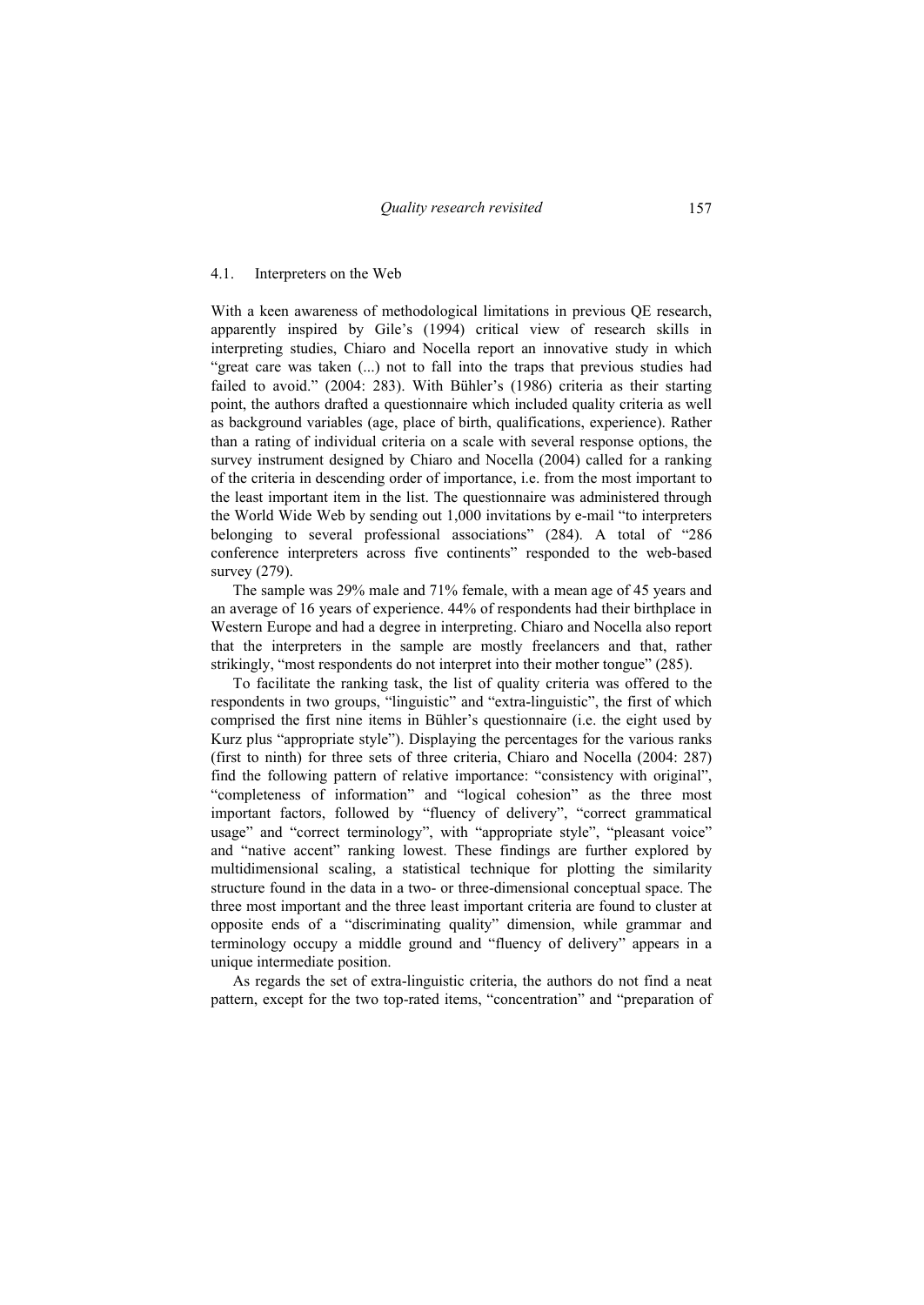conference documents". Results are given as summary scores (from 1932 to 1024), the calculation of which is left unexplained in the paper.<sup>5</sup>

### 4.2. Methodological issues

There is no doubt that Chiaro and Nocella have tread new ground by harnessing the Internet for QE research among interpreters, and their innovative study deserves praise and recognition. Their use of advanced statistical methods for data analysis is likewise apt to encourage the use of more sophisticated analytical techniques in future studies. And yet, in light of the authors' aspirations to methodological soundness and their somewhat heavy-handed criticism of previous studies, one cannot but question some aspects of research design and presentation that would have demanded more attention.

The first of these weaknesses concerns the authors' conceptual framework as reflected in their use of basic terms. Aside from their liberal use of the term 'experiment' in referring to Kurz' surveys, Chiaro and Nocella base their review section on a two-fold distinction between product analysis and "field work (based upon the results of questionnaire surveys)" (2004: 280). While there are indeed many ways of distinguishing various types of approach, it is not clear how the authors' categorization improves on earlier proposals, such as the fourfold distinction made by Vuorikoski (1993) specifically for the purpose of research on interpreting quality. More critically, though, Chiaro and Nocella use the term "perception" as the principal keyword in their work (and its title), obscuring the fundamental distinction between QE research on generic expectations (as pioneered by Bühler and Kurz) and the direct assessment, or judgment, of an actually perceived interpreting performance, as introduced by Gile (1990) and combined with QE research by Mack and Cattaruzza (1995). This distinction is crucial to the work of Collados Aís (1998, 2002) and Garzone (2003), which has taken user-oriented studies of interpreting quality to a new level. Confounding preferences and perception could therefore be said to fall short of the state of the art.

Another methodological uncertainty concerns the authors' survey instrument, with regard to both design and distribution. Though Chiaro and Nocella (2004: 283) state that their criteria "are the same as those used by Bühler", they actually use 17 rather than 16 criteria, several of which are not the same as those in Bühler's (1986) questionnaire. While a critical appraisal and, if

 $\overline{a}$ 

<sup>5</sup> The scores become clear from the questionnaire which the authors kindly provided to me after receipt of a first draft of this paper: Respondents were instructed to give "8 to the most important and 1 to the least important"; the scores were thus calculated by multiplying the rank values by the number of respective responses.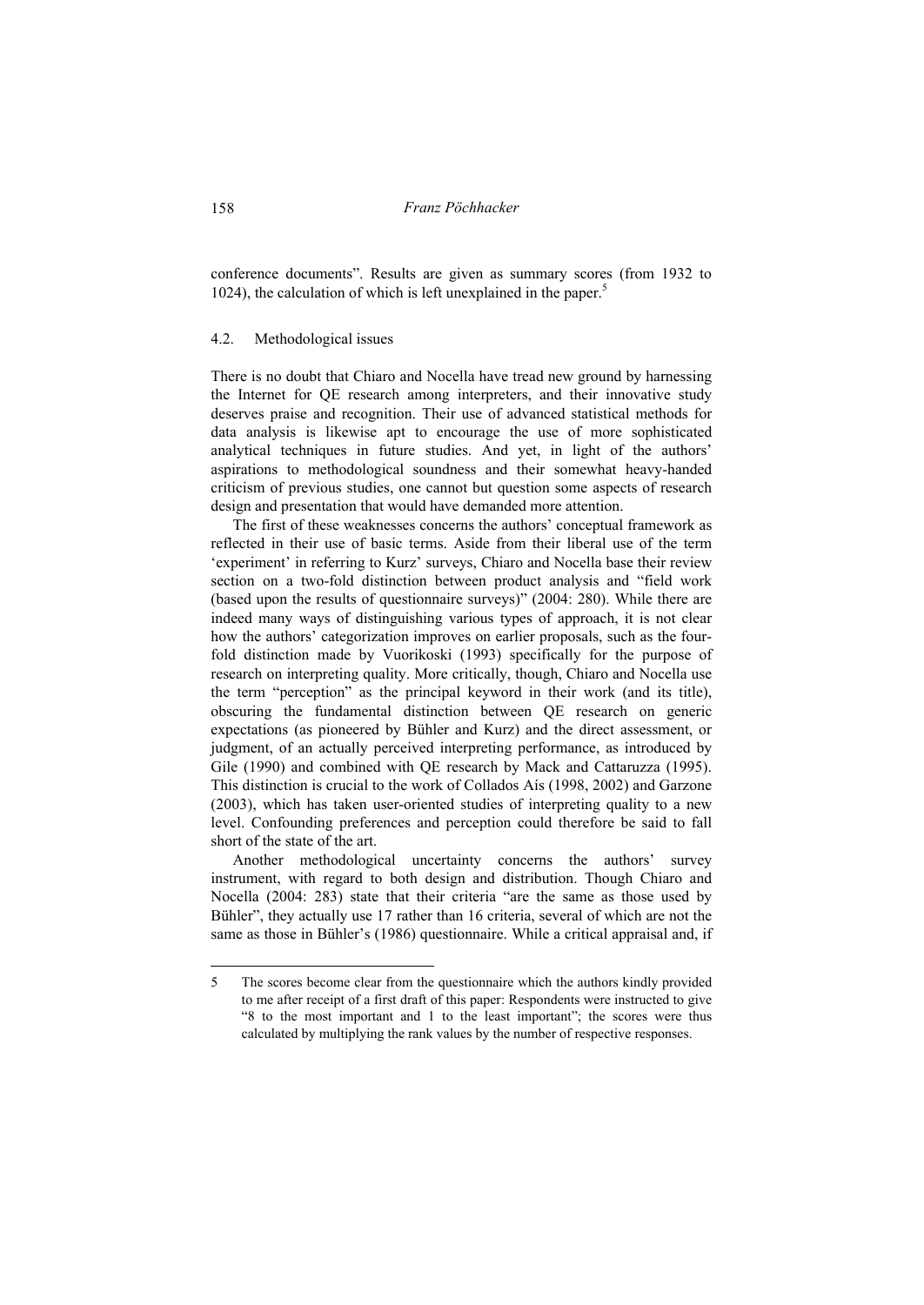necessary, appropriate modification of previous instruments would certainly be welcome, Chiaro and Nocella do not offer any discussion of this part of their work. There is mention of "several interviews" and "endless brainstorming sessions" with interpreters as the basis for devising the questionnaire (2004: 283), but no explanation why two of Bühler's linguistic criteria were apparently rephrased and five new ones substituted for items in the extralinguistic category.<sup>6</sup> At any rate, it would have been desirable to reproduce the relatively short (one-page) questionnaire in an annex to the paper.

Most consequentially perhaps for a paper boasting an innovative approach to QE research, Chiaro and Nocella (2004) give an all too sparse description of their sampling procedure (see section 4.1). It would be interesting to know *which* professional associations were targeted for the survey and, if AIIC was among them, how individual interpreters were selected from the membership list (which in the case of AIIC includes more than 2,600 entries. It is thus not even clear whether the survey was addressed to conference interpreters only: The indication of workload in terms of "hours per month" (with the minimum reported as 0 and the maximum as  $200$  hours = about 30 days per month), and the baffling finding that "most respondents do not work into their mother tongue" (285) raises some serious doubts which could easily have been dispelled by asking respondents to indicate their professional affiliation and domain of work.<sup>7</sup>

Another methodological issue in survey research of such a comprehensive scope is the language and cultural context of survey administration. With one third of respondents originating from (though not necessarily residing in) South and Central America and Eastern Europe, one cannot be sure that the questionnaire was equally accessible to all recipients (unless they were included in the sample for having English among their working languages). Moreover, there is some evidence in the literature that preferred interpreting styles may differ from one sociocultural context to another (e.g. Ločmele 2001); Chiaro and

 $\overline{a}$ 

<sup>6</sup> A number of critical comments are on record regarding the criteria used in QE research, beginning with detailed reflections on possible misunderstandings by Bühler (1986) herself and the immediate "Comment" by Seleskovitch (1986). The fact that Chiaro and Nocella (2004: 290) use "intonation" as a synonym of "fluency of delivery" highlights the problem of definition and the need for terminological clarity.

<sup>7</sup> As it happens, the clue can be found in the poorly worded questionnaire item (cf. note 5): "Do you interpret mostly esclusively [sic] towards your mother tongue? (Yes/No)". Nevertheless, further information on respondents' professional domain could also be expected from the last item in the questionnaire ("Is your interpreting: Mostly consecutive / Both consecutive and simultaneous / Mostly simultaneous"), the results for which are not reported.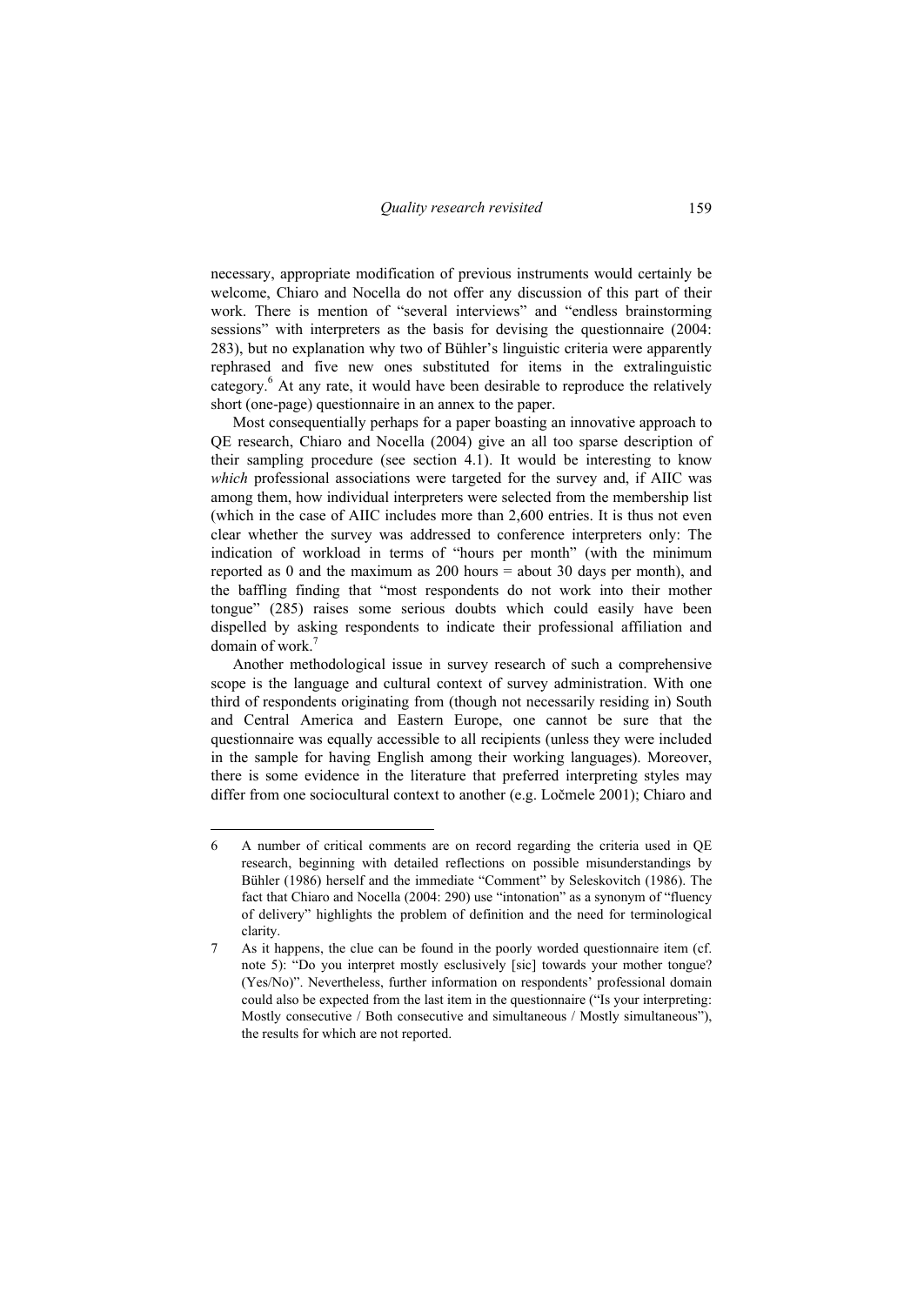Nocella do not examine their findings for such differences, or do not report any such attempts in their paper. Even if the interpreting profession in various parts of the world were homogeneous enough to render such linguistic and cultural effects negligible, translation scholars conducting surveys across cultural boundaries should probably be the first to demonstrate an awareness of this delicate methodological issue (see, e.g., Harkness *et al.* 2003).

Contextual effects ought to be considered also in a more concrete sense, as illustrated in connection with particular user expectations in Kurz' (1993) surveys (see section 3.3 above). At least since the comprehensive survey commissioned by AIIC (Moser 1996), QE researchers have been aware that users' (and possibly interpreters') quality criteria may differ depending on the type of conference (large vs. small, technical vs. general). Studies on quality requirements for interpreting in media settings (e.g. Elsagir 2001, Kurz 2001b) are another case in point. Asking interpreters to give an opinion regardless of meeting type (cf. Gile 1989, Pöchhacker 1995) therefore precludes a more differentiated view of quality among the respondents.

The way respondents were asked to give their opinion deserves special attention also in a more technical sense. Asking interpreters to rank rather than rate the individual criteria is of course perfectly valid, and represents an innovative aspect of the study. However, there is some evidence in the literature (e.g. Bradburn and Sudman 1979) that ranking more than five to six items may be an overly difficult task for reliable performance. (As explained by Chiaro and Nocella, ranking Bühler's first nine criteria requires 36 mental comparisons.) In light of the authors' interpretation of Bühler's findings, that respondents had "difficulty in assigning an order of importance" (Chiaro and Nocella 2004: 282), their forced-choice approach for a list of nine items therefore seems less than ideal for bringing out subtle distinctions. In future studies it may be preferable – and more user-friendly – to design the questionnaire as a combination of rating scales and rankings, e.g. with a list of criteria to be rated on a multi-point scale followed by a request to rank the three or five most-important ones in the list.

Another option is the paired-choice approach adopted by Gourevich and Mateeff (1989), who asked 50 experienced interpreters to state a preference for one of each pair of criteria offered to them on 28 test cards (which reflected all possible combinations of eight criteria, including completeness, correctness, usefulness, smoothness, calmness and pleasantness). Though the mathematics of their scaling analysis are daunting, the findings suggest that, despite disagreement among the experts concerning the importance of various characteristics of SI, "correctness" and "usefulness" outweigh prosodic characteristics on the scale of relative importance.

The study by Gourevich and Mateeff (1989) offers an interesting parallel to the work of Chiaro and Nocella. Admittedly, the latter could not easily have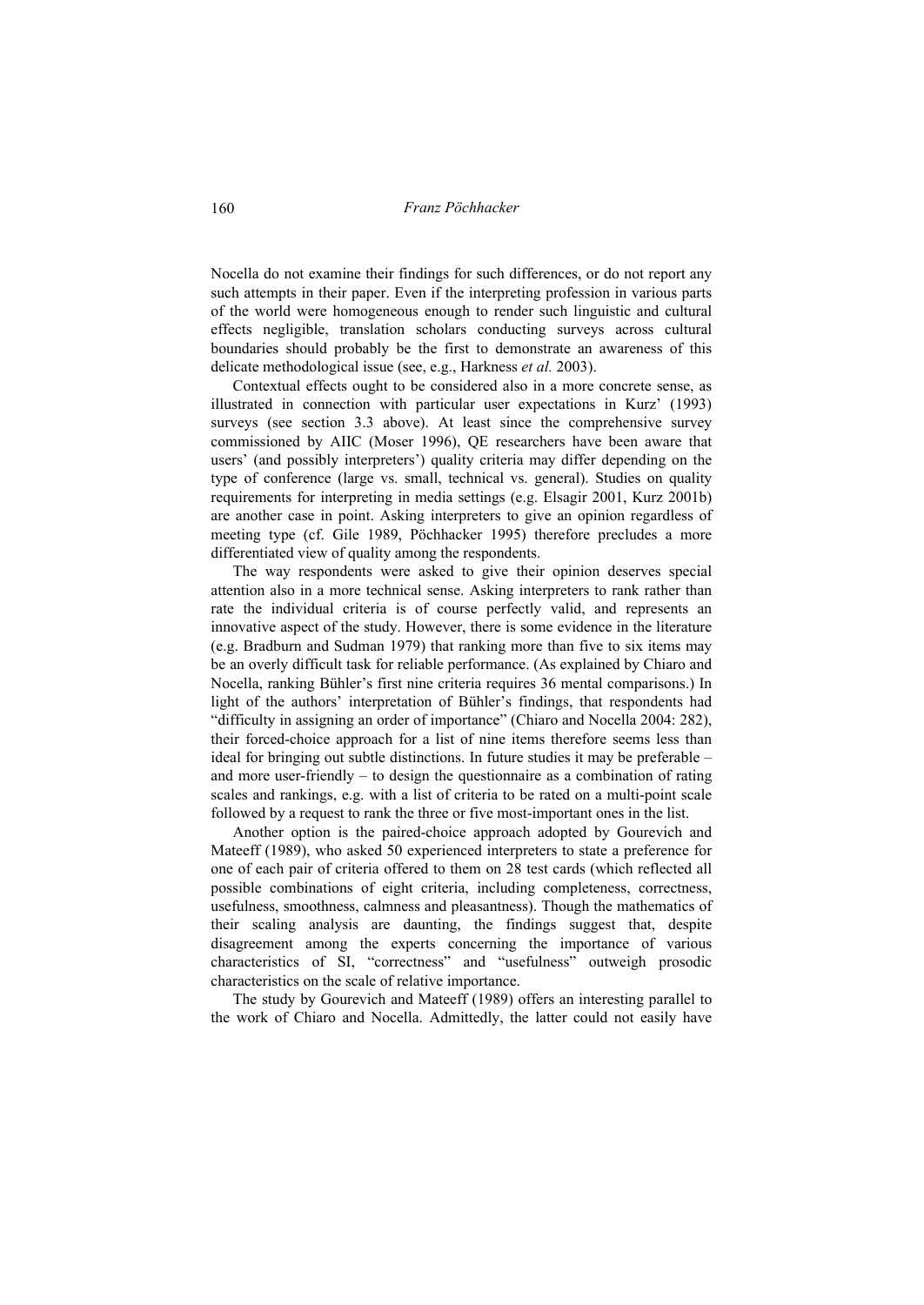been aware of that paper, published as it was in a rare journal and language.<sup>8</sup> Still, the comparative discussion, or lack thereof, of the survey findings is yet another broadly methodological issue to note. Since Bühler's (1986) pioneering survey constituted their basis and point of departure, Chiaro and Nocella (2004) could be expected to draw some explicit comparative conclusions. Instead, the authors vaguely state that "contrary to common belief, results highlight that interpreters do not consider all the criteria in question as being of more or less equal importance" (291). Leaving aside the rather crude interpretation of Bühler's findings (cf. Fig. 1), the conclusion drawn by Chiaro and Nocella is circular, since the design of the web-based questionnaire did not allow respondents to assign equal importance to any two or more items.

The various problems noted for the authors' handling of the literature and of their own findings, and the methodological issues raised by the design and presentation of their study, bear strongly on the broader theme of research standards in interpreting studies, as addressed most consistently by Daniel Gile (e.g. 1994, 1999). Research training, international and interdisciplinary cooperation, and joint supervision of theses have been suggested as measures to improve the quality of research done in interpreting studies. Such initiatives notwithstanding, a crucial aspect of quality assurance in our field, as in any other scholarly/scientific discipline, is a screening procedure prior to publication. With the article by Chiaro and Nocella (2004) as a case in point, this issue will be discussed in the following, final section of this paper.

#### 4.3. Into print?

For a research paper to be published in an edited volume or academic journal, it has to meet certain requirements with respect to both substance and presentation. One or more editors will usually be responsible for making sure that this is the case. For scientific journals in particular, the editorial process relies heavily on a peer review system, in which colleagues with appropriate expertise examine the manuscript for its contribution to the state of the art, making sure that the research reported is theoretically and methodologically sound. A highly informative description of this process is offered by Gile and Hansen (2004) with reference to the proceedings volume of the 2001 EST Congress in Copenhagen. The following remarks on the paper 'under review' will have to be more anecdotal, but should serve to highlight some of the issues nevertheless.

<sup>8</sup> Knowledge of that study came to me through Ingrid Kurz, whose cooperation in this endeavor is again gratefully acknowledged.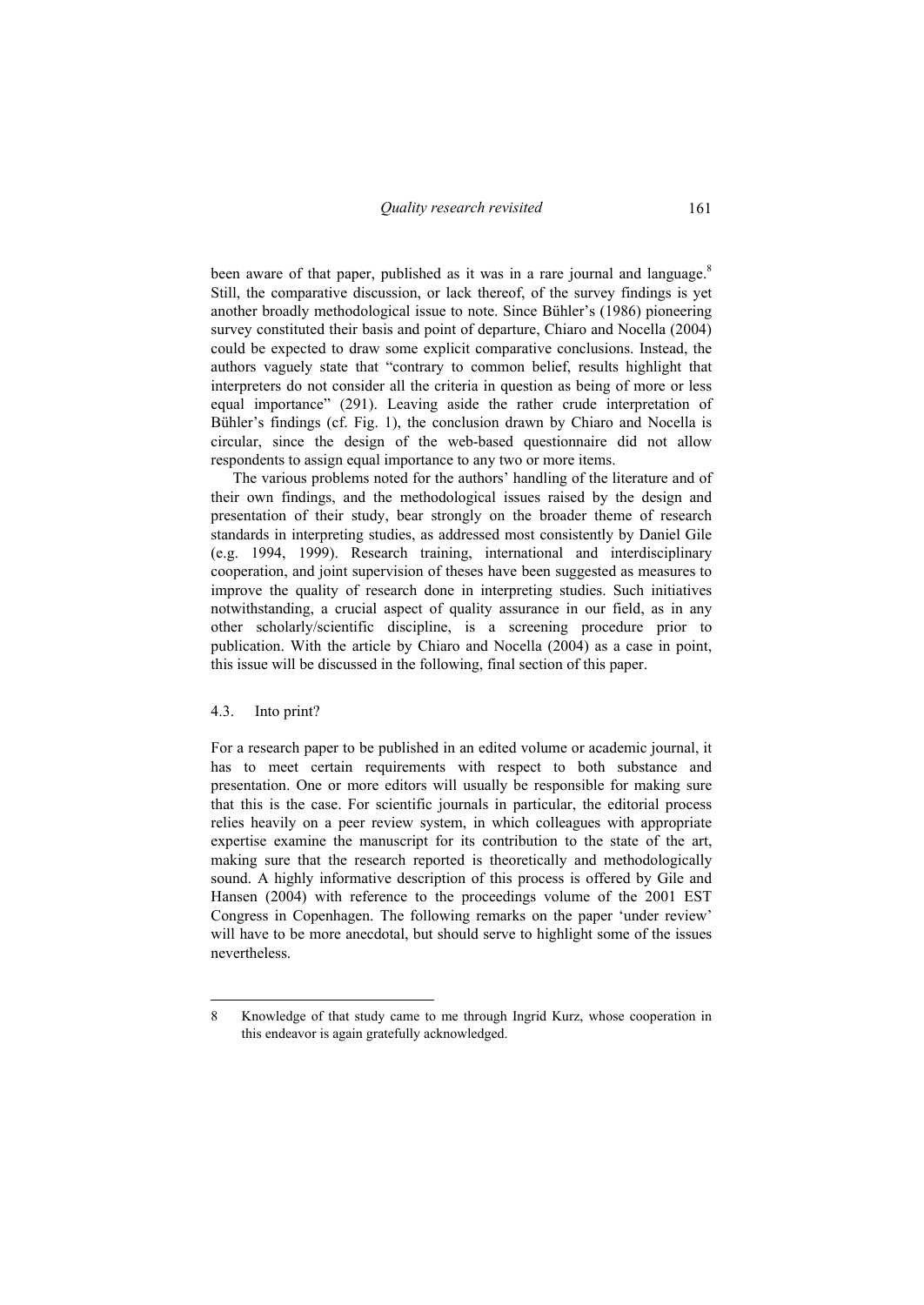The research reported by Delia Chiaro and Giuseppe Nocella in volume 47 (2004) of the Canada-based translators' journal *Meta* was conducted in the fall of 2000, prior to the International Conference on Interpreting at Forlì, where the survey and preliminary findings were presented by Giuseppe Nocella. Nocella subsequently submitted his paper for publication in the proceedings which were to be edited by the conference organizers, Giuliana Garzone and Maurizio Viezzi. Instead of the editors' original plan to publish two volumes with a leading international publisher in translation studies, only one book was eventually published in John Benjamins' Translation Library series (Garzone and Viezzi 2002). A second volume was published locally in the same year (Garzone *et al.* 2002). Neither volume contains the paper by Nocella, with whom the present author had exchanged manuscripts by e-mail at the time of submission for the proceedings. Instead, an extended version co-authored by Delia Chiaro appeared in *Meta* two years after the publication of the Forlì Conference proceedings volume(s).

It is difficult to establish to what extent and at what stage in this process the author(s) received feedback from any editorial screening or peer reviewing. A comparison between Nocella's original paper and the joint version, mainly enlarged by the critical review of previous studies, suggests that this was not the case for the shortcomings noted here.

Aside from the fact that peer reviewers might have suggested that Chiaro and Nocella include some key references in their discussion of methodological issues (e.g. Moser-Mercer 1996, Shlesinger *et al*. 1997), referee reports by colleagues with a background in QE research would most probably have pointed out the authors' imprecise use of key terms (e.g. perception); their erroneous criticism of Bühler's analysis; the ambiguity surrounding the criteria in their questionnaire; the missing information on the sampling procedure; and the highly unlikely finding that most interpreters would not work into their mother tongue. Assuming the necessary degree of motivation (cf. Gile and Hansen 2004: 301) and active editorial interest in the reviewer(s), the authors might also have received feedback and recommendations on making their text more focused, particularly in the introductory and concluding sections, and making their statistical analysis more accessible to a wider readership.

Moreover, formal defects of the paper, though not as consequential as issues of research design and interpretation, should not be ignored. A keen reviewer or editor might have noticed, for instance, that the three subheadings in section 2 are on different levels  $(2.1, 2.1.1, 2.1.2)$  and thus at odds with the authors' conception of three different methodological perspectives (product analysis, user surveys, interpreter surveys) to which the subheadings refer. (In Nocella's original manuscript, the headings were numbered 2.1, 2.1.2 and 2.1.3, indicating some, albeit unsuccessful, editorial intervention or revision.) A finer point,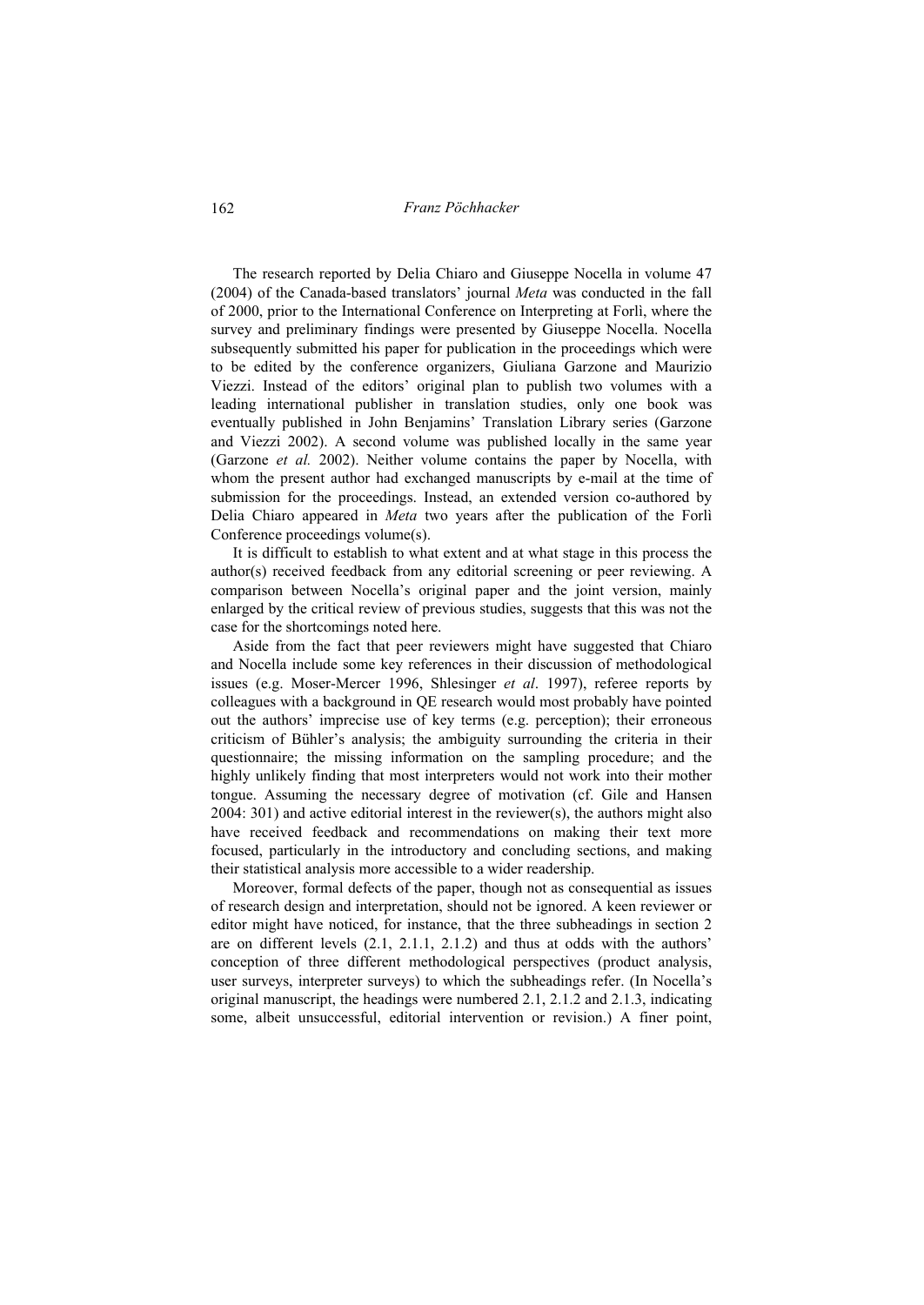which deserves comment only in the context of aspirations to maximum methodological rigor, is the use of unequal scales for the visualization of comparable percentages, as in the authors' Figure 2 (Chiaro and Nocella 2004: 287). More blatantly, in contrast, the consistent misspelling of 'Kopczyński' as "Kopezynski" (282, 293) and other infelicities in the bibliography (Bassnett misspelled; entry for Kopczyński truncated; Kurz 1989 listed as 1988; no data for Tommola's 1995 volume) suggests that the editorial process in this case proved less than fully effective in ensuring optimum standards for the quality of published research.

## 5. Conclusion

As illustrated by the present review paper on methodological issues in QE research, the field of interpreting studies reflects an evolution toward higher scientific standards at the same time as leaving ample room for improvement with regard to both analytical rigor and editorial procedure. The aspiration to greater methodological sophistication underlying the paper by Chiaro and Nocella (2004) thus deserves special acknowledgment. The authors point to a number of issues in previous research which deserve more critical attention, and their paper is greatly appreciated as a starting point for this endeavor. Unwittingly, however, Chiaro and Nocella, in their commendably innovative study, also provide material for a critical discussion of methodological rigor in quality research. While offering a convincing demonstration of the power of the Internet and advanced statistical analyses in QE research, the authors give insufficient consideration to various aspects of design and presentation for the paper to meet their own stringent requirements for high-quality research. The fact that these weaknesses were not corrected in the course of the – rather extended – editorial process suggests that quality assurance in the academic publishing process in translation studies is not as systematic and reliable as it could and should be.

Apart from constructive criticism sought from fellow researchers before submission, the peer review system for scholarly manuscripts is mostly anonymous, and its content and effect remain hidden to the research community at large. That a critique of published papers should be offered here is therefore rather delicate. In the case of Ingrid Kurz, a colleague at the University of Vienna as well as in professional interpreting practice, such published scrutiny and comment might be considered awkward, were it not for her active cooperation to allow a reassessment and elaboration of her data. As regards the work of Delia Chiaro and Giuseppe Nocella, this public feedback ex post facto is offered in support of their welcome ambition to raise the methodological standards of research in this field. Understandably, these colleagues would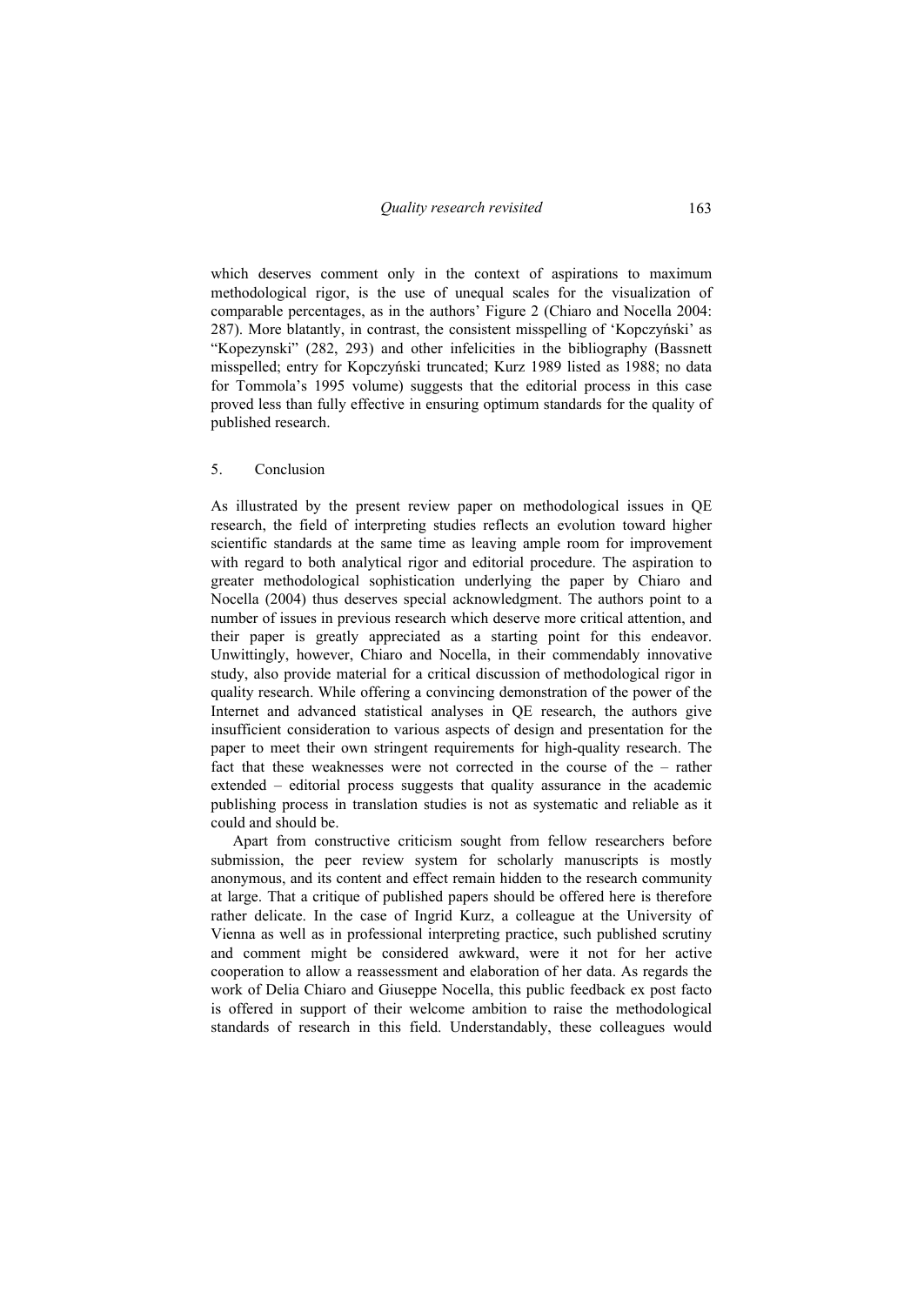rather not see their published work become an object of methodological criticism. However, while we certainly owe respect and appreciation to fellow members of our scientific community, we also owe it to the next generation of researchers, in search of guidance and inspiration for their work, to refine our research models and methodological standards as much as our skills and resources will permit. This paper, and the present issue of *The Interpreters' Newsletter*, will hopefully serve to further promote quality research in our field and help the discipline of interpreting studies earn the academic recognition it deserves.

### References

- Bradburn N.M. and Sudman S. (1979) *Improving Interview Method and Questionnaire Design*, San Francisco, Jossey-Bass.
- Bühler H. (1986) "Linguistic (semantic) and extra-linguistic (pragmatic) criteria for the evaluation of conference interpretation and interpreters", *Multilingua* 5 (4), pp. 231-235.
- Chiaro D. and Nocella G. (2004) "Interpreters' perception of linguistic and nonlinguistic factors affecting quality: A survey through the World Wide Web", *Meta* 49 (2), pp. 278-293.
- Collados Aís Á. (1998) *La evaluación de la calidad en interpretación simultánea: La importancia de la comunicación no verbal*, Granada, Comares.
- Collados Aís Á. (2002) "Quality assessment in simultaneous interpreting: The importance of nonverbal communication", in *The Interpreting Studies Reader*. Ed. by F. Pöchhacker and M. Shlesinger, London/New York, Routledge, pp. 327-336.
- Collados Aís Á., Fernández Sánchez M.M. and Gile D. (ed.) (2003a) *La evaluación de la calidad en interpretación: Investigación*, Granada, Comares.
- Collados Aís Á., Fernández Sánchez M.M., Pradas Macías E.M., Sánchez Adam C. and Stévaux E. (eds) (2003b) *La evaluación de la calidad en interpretación: Docencia y profesión*, Granada, Comares.
- Elsagir I.M. (2001) "Anforderungen an Dolmetschleistungen im Fernsehen aus Zuschauersicht: Eine Fallstudie", in *Dolmetschen: Theorie, Praxis, Didaktik*. Ed. by S. Kalina, S. Buhl and H. Gerzymisch-Arbogast, St. Ingbert, Röhrig Universitätsverlag, pp. 107-123.
- Garzone G. and Viezzi M. (eds) (2002) *Interpreting in the 21st Century: Challenges and Opportunities*, Amsterdam/Philadelphia, John Benjamins.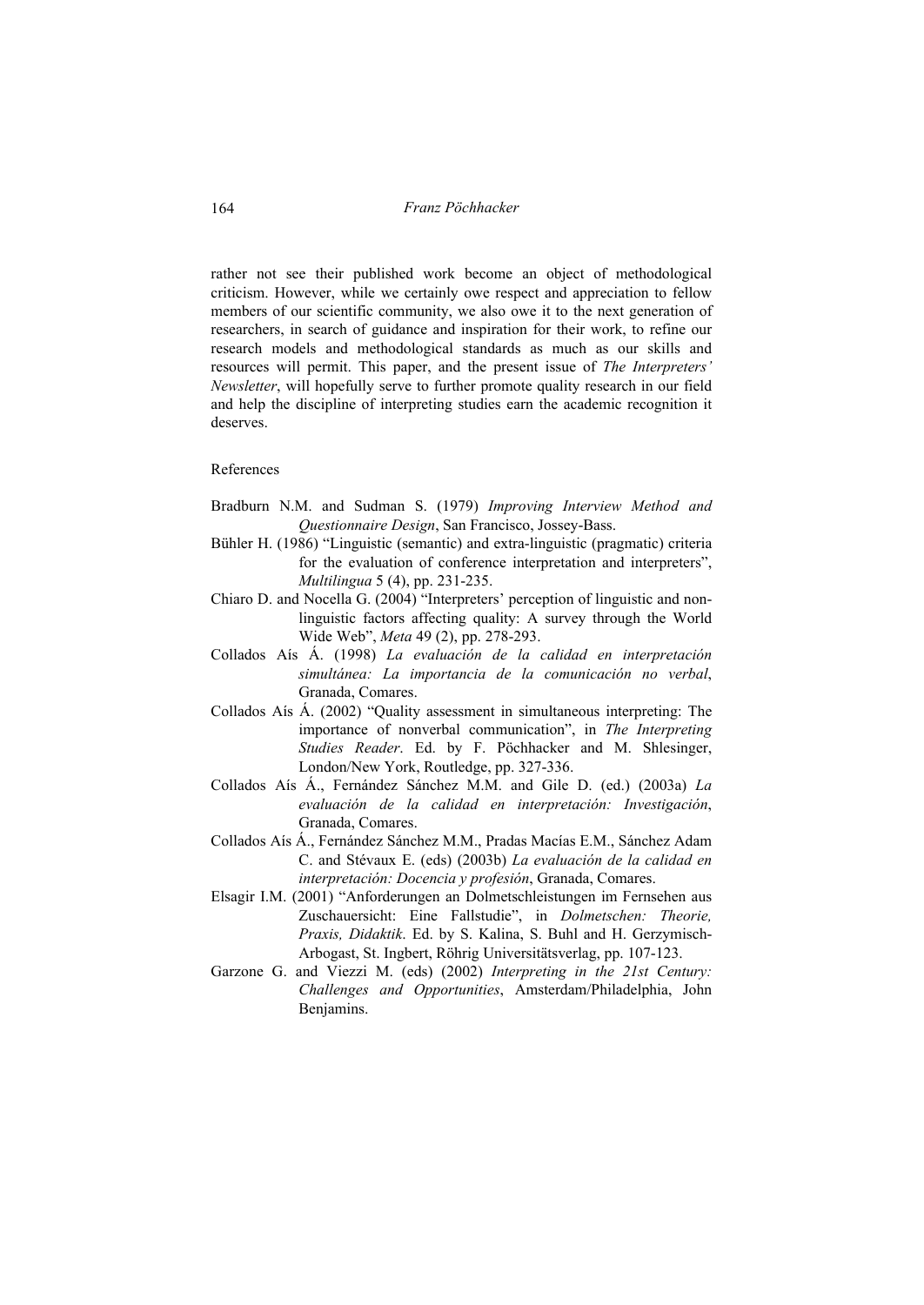- Garzone G., Mead P. and Viezzi M. (eds) (2002) *Perspectives on Interpreting*, Bologna, CLUEB.
- Garzone G. (2003) "Reliability of quality criteria evaluation in survey research", in *La evaluación de la calidad en interpretación: Investigación*. Ed. by Á. Collados Aís, M.M. Fernández Sánchez and D. Gile, Granada, Comares, pp. 23-30.
- Gile D. (1983) "Aspects méthodologiques de l'évaluation de la qualité du travail en interprétation simultanée", *Meta* 28 (3), pp. 236-243.
- Gile D. (1989) "Le flux d'information dans les réunions interlinguistiques et l'interprétation de conférence: premières observations", *Meta* 34 (4), pp. 649-660.
- Gile D. (1990) "L'évaluation de la qualité de l'interprétation par les délégués: une étude de cas", *The Interpreters' Newsletter* 3, pp. 66-71.
- Gile D. (1994) "Methodological aspects of interpretation and translation research", in *Bridging the Gap: Empirical Research in Simultaneous Interpretation*. Ed. by S. Lambert and B. Moser-Mercer, Amsterdam/Philadelphia, John Benjamins, pp. 39-56.
- Gile D. (1999) "Use and misuse of the literature in interpreting research", *The Interpreters' Newsletter* 9, pp. 29-43.
- Gile D. and Hansen G. (2004) "The editorial process through the looking glass", in *Claims, Changes and Challenges in Translation Studies*. Ed. by G. Hansen, K. Malmkjær and D. Gile, Amsterdam/Philadelphia, John Benjamins, pp. 297-306.
- Gourevich A. and Mateeff S. (1989) "Study of characteristics of simultaneous interpretation by the method of paired comparisons" (in Bulgarian), *СЪПОСТАВИТЕЛНО ЕЗИКОЗНАНИЕ СОПОСТАВИТЕЛЬНОЕ ЯЗЫКОЗНАНИЕ / Contrastive Linguistics* 14 (1), pp. 32-38.
- Harkness J.A., van de Vijver F.J.R. and Mohler P.P. (eds.) (2003) *Cross-Cultural Survey Methods*, Hoboken NJ, John Wiley.
- Kopczyński A. (1994) "Quality in conference interpreting: Some pragmatic problems", in *Translation Studies: An Interdiscipline*. Ed. by M. Snell-Hornby, F. Pöchhacker and K. Kaindl, Amsterdam/ Philadelphia, John Benjamins, pp. 189-198.
- Kurz I. (1989) "Conference interpreting user expectations", in *Coming of Age: Proceedings of the 30th Annual Conference of the American Translators Association*, Medford NJ: Learned Information, pp. 143-148.
- Kurz I. (1993) "Conference interpretation: Expectations of different user groups", *The Interpreters' Newsletter* 5, pp. 13-21.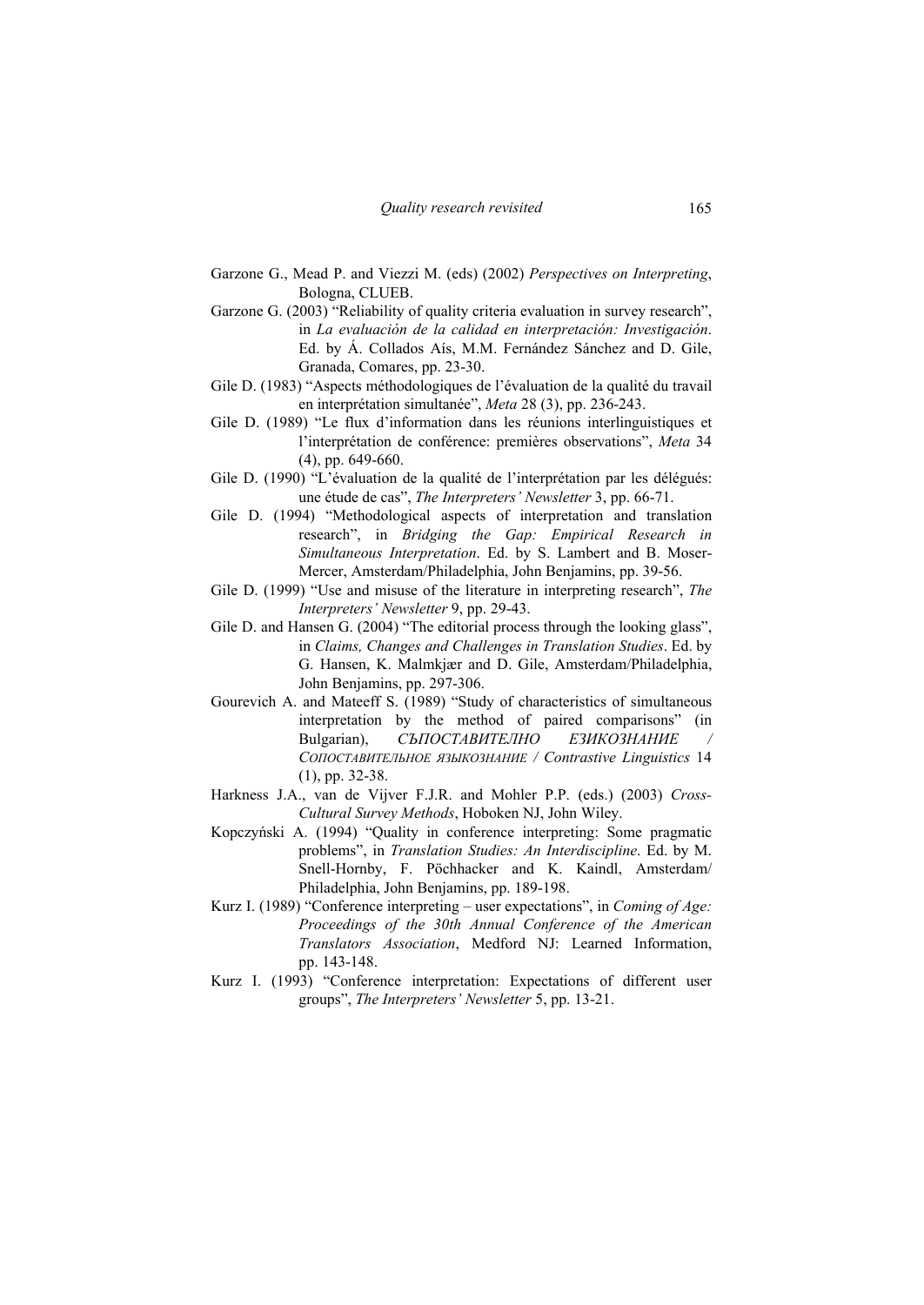- Kurz I. (1996) *Simultandolmetschen als Gegenstand der interdisziplinären Forschung*, Wien, WUV-Universitätsverlag.
- Kurz I. (2001a) "Conference interpreting: Quality in the ears of the user", *Meta* 46 (2), pp. 394-409.
- Kurz I. (2001b) "Mediendolmetschen und Videokonferenzen", in *Dolmetschen: Theorie, Praxis, Didaktik*. Ed. by S. Kalina, S. Buhl and H. Gerzymisch-Arbogast, St. Ingbert, Röhrig Universitätsverlag, pp. 89-106.
- Kurz I. (2003) "Quality from the user perspective", in *La evaluación de la calidad en interpretación: Investigación*. Ed. by Á. Collados Aís, M.M. Fernández Sánchez and D. Gile, Granada, Comares, pp. 3- 22.
- Ločmele G. (2001) "Interpreting norms in Latvia", in *Dolmetschen: Beiträge aus Forschung, Lehre und Praxis*. Ed. by A.F. Kelletat, Frankfurt, Peter Lang, pp. 179-184.
- Mack G. and Cattaruzza L. (1995) "User surveys in SI: A means of learning about quality and/or raising some reasonable doubts", in *Topics in Interpreting Research*. Ed. by J. Tommola, Turku, University of Turku, Centre for Translation and Interpreting, pp. 37-49.
- Moser P. (1996) "Expectations of users of conference interpretation", *Interpreting* 1 (2), pp. 145-178.
- Moser-Mercer B. (1996) "Quality in interpreting: Some methodological issues", *The Interpreters' Newsletter* 7, pp. 43-55.
- Pöchhacker F. (1995) "Simultaneous interpreting: A functionalist perspective", *Hermes. Journal of Linguistics* 14, pp. 31-53.
- Pöchhacker F. (2001) "Quality assessment in conference and community interpreting", *Meta* 46 (2), pp. 410-425.
- Seleskovitch D. (1986) "Comment: Who should assess an interpreter's performance?", *Multilingua* 5 (4), p. 236.
- Shlesinger M. *et al*. (1997) "Quality in simultaneous interpreting", in *Conference Interpreting: Current Trends in Research*. Ed. by Y. Gambier, D. Gile and C. Taylor, Amsterdam/Philadelphia, John Benjamins, pp. 123-131.
- Shlesinger M. (2000) "Evaluation issues in interpreting. A bibliography", *The Translator* 6 (2), pp. 363-366.
- Vuorikoski A.-R. (1993) "Simultaneous interpretation user experience and expectations", in *Translation – the Vital Link. Proceedings. XIIIth World Congress of FIT*, vol. 1. Ed. by C. Picken, London, Institute of Translation and Interpreting, pp. 317-327.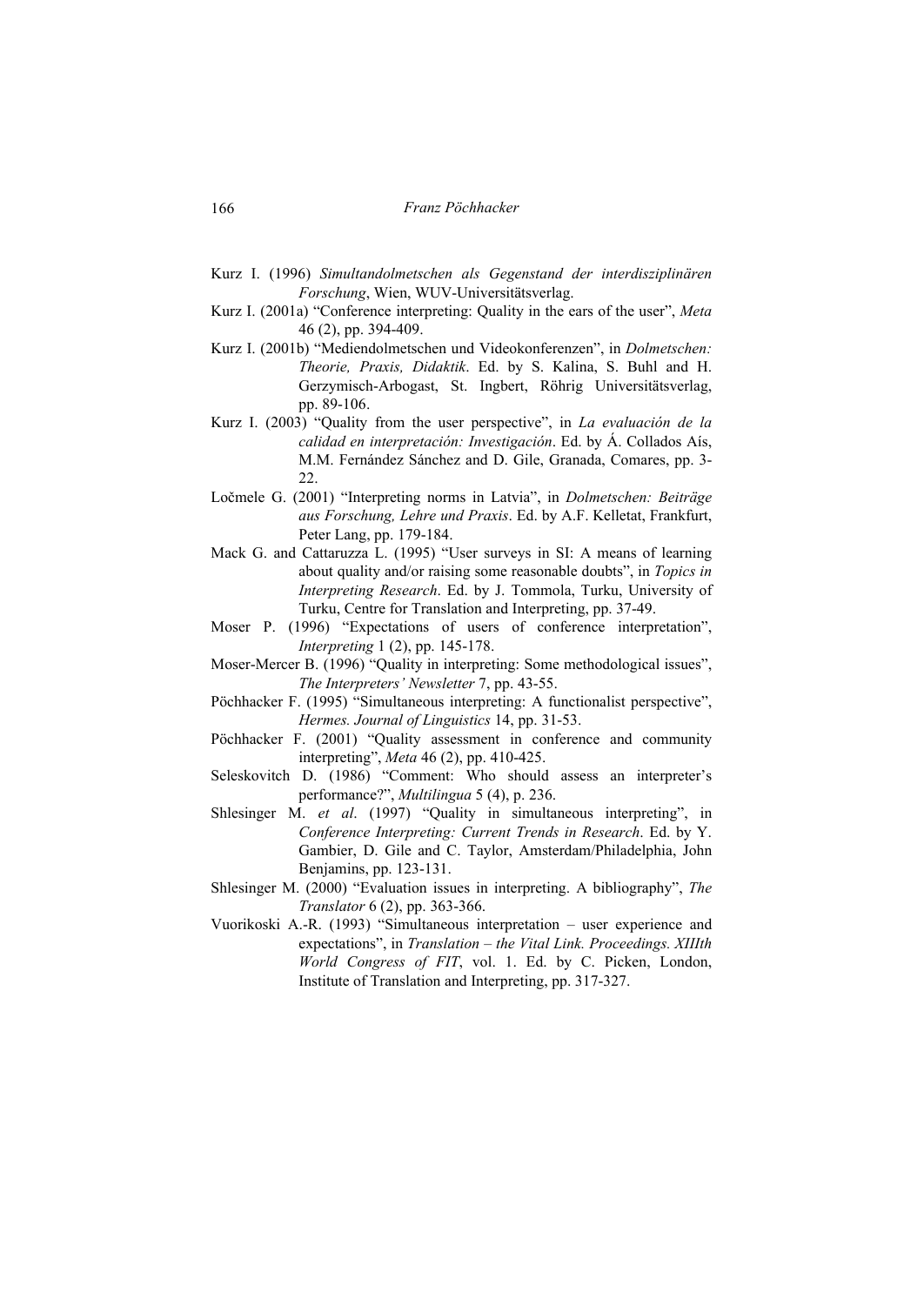# **LOOKING QUALITY RESEARCH IN THE EYE: ARE WE BEHOLDING THE SPLINTER AND IGNORING THE BEAM?**

Delia Chiaro University of Bologna at Forlì

Giuseppe Nocella University of Bologna at Cesena

# 1. Introduction

The aim of Chiaro and Nocella's article (2004) which has been much quoted by Franz Pöchhacker in this issue, was not to boast their competence in slick and sophisticated statistical techniques. Neither was it to be excessively harsh on researchers who were, after all, pioneers in bringing survey techniques to Interpreting Studies (IS) in the first place. Chiaro and Nocella's aim, nonetheless, was to underscore a certain lackadaisical attitude rampant in several attempts at questionnaire based quality research (QBQR) in this field. However, as Pöchhacker casts doubts on the reliability of their study, the authors cannot do otherwise but jump to their own defence<sup>1</sup>. In fact, much as Pöchhacker's re-elaboration of existing data does him honour (this issue: 150- 154), as we intend to demonstrate in this essay, it cannot, and indeed does not disguise the existing general lack of methodological expertise and rigour present in many attempts at QBQR in IS. Furthermore, while grateful to Pöchhacker for having pointed out a series of shortcomings in their work, Chiaro and Nocella wish to accept total responsibility for each and every weakness, rather than take refuge behind the shield of poor refereeing. Presumably all attempts at research have their strengths and weaknesses. What is important is that the latter do not outnumber the former, otherwise our incessant quest for knowledge could well go awry.

Moreover, the present authors would like to highlight the fact that they are flattered to see that their infinitesimal contribution to the field has triggered off an animated response by such an eminent scholar. In fact, Chiaro and Nocella

<sup>1</sup> The authors are grateful to the editorial board of *The Interpreters' Newsletter* for having given them the opportunity to respond and go into print in the same issue in which Franz Pöchhacker's article appears. The editorial decision to allow two lesser known researchers to respond so openly to such a renowned scholar is evidence of transparency and a true credit to the journal. Furthermore, they would also like to express their appreciation of Pöchhacker's sense of fair play and sportsmanship for having given them prior access to his critique and consequently the opportunity to elaborate the present reply.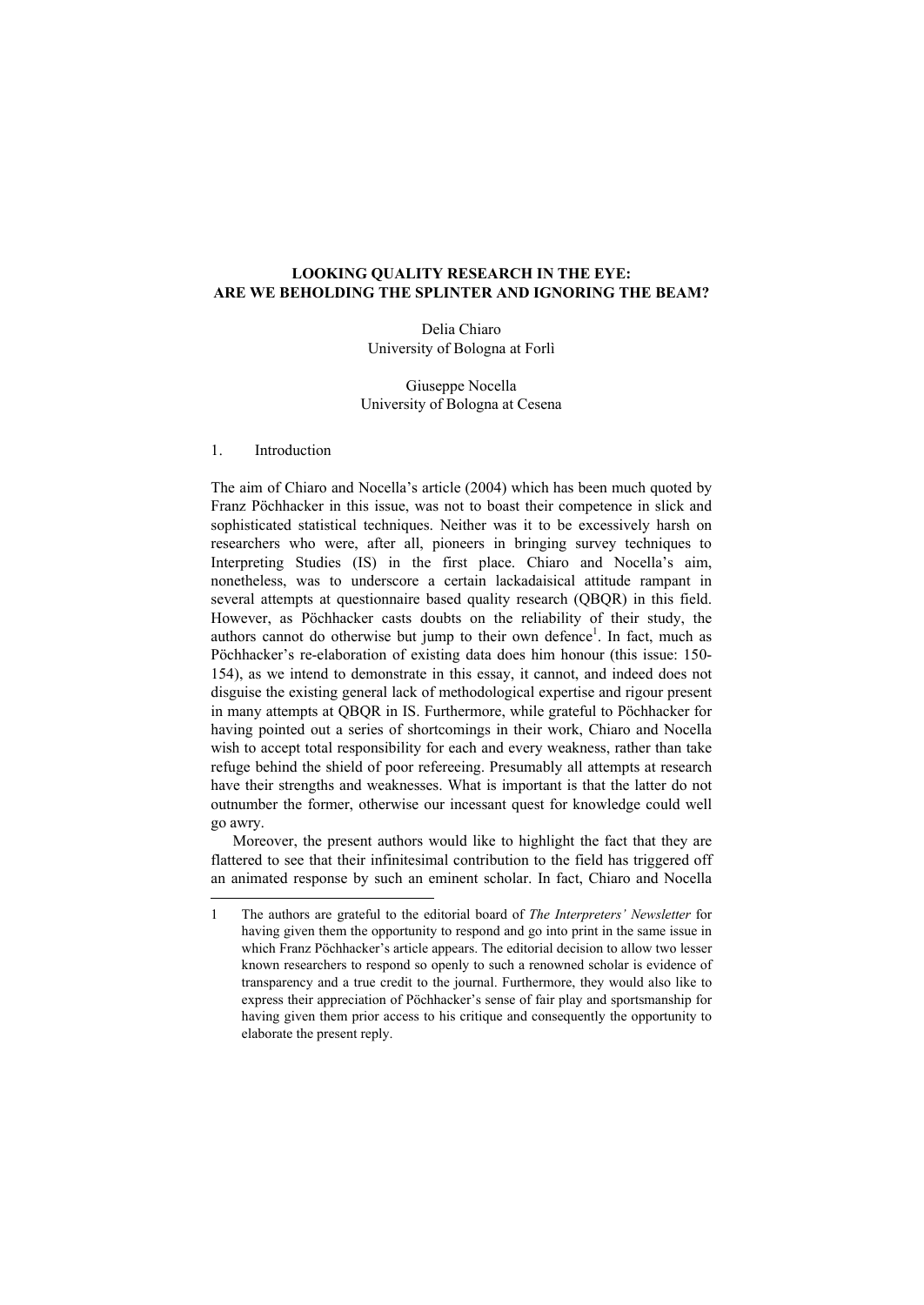believe that IS could benefit from some lively, albeit constructive discussion, a common practice in other scientific discourse communities but, until now, rather lacking in this one. In other words, with the present discussion, the authors welcome the opportunity to defend their work and intend, good heartedly, not only to stick to their guns, but also (hopefully) to trigger off a wider debate.

Taking Pöchhacker's re-visiting of QBQR in this issue as a starting point, we too will follow the same path and respond to his critique while simultaneously providing our own (over)view, where relevant, of other, similar existing research**.** In addition, similarly to Pöchhacker, most of our revisiting will also be carried out in practical methodological terms, with special emphasis on research hypotheses underlying previous studies, the nature of research design and finally statistical procedures for the analysis of survey data. We will also (re)visit Pöchhacker's detailed reanalyses of the work of his colleagues Bühler and Kurz and naturally bear out his critique of our own methods, results and conclusions. The above argumentation will be arranged in two major sections, the first regarding a detailed discussion and defence of what we consider to be a series of unjust criticisms of our work brought to light by Pöchhacker. In a separate section we will unearth a number of significant flaws in the works of others that Pöchhacker appears to have overlooked after which, we will attempt to demonstrate beyond reasonable doubt that our claim that "research undertaken so far (in QBQR) is surprisingly lacking in methodological rigour" (Chiaro and Nocella 2004: 278) is anything but inaccurate. However, we feel obliged to underscore the fact that we are not taking issue with the worth of research in IS *tout court.* We are not disputing the wealth of existing descriptive and experimental work in the field. Our criticism was originally, and still is, limited to QBQR alone.

Nonetheless, before embarking on this enterprise, the present authors would like to begin by seriously challenging the suggestion that survey based research offers "a working method that can readily be adopted also by less experienced investigators" (Pöchhacker this issue: 143).

## 2. A working method for less experienced investigators?

It would appear that after the well known work of Bühler (1986) and Kurz (1989), survey work in IS has become trendy and *à la mode* as more and more researchers jump onto the questionnaire bandwagon (e.g. Meak 1990; Vuorikoski 1993; Mack and Cataruzza 1995; Moser 1996; etc.). Yet those who think that developing a questionnaire is simply a matter of sitting at a desk and thinking up a list of questions are mistaken. Questionnaire development is a demanding and challenging process which requires time and energy spent first and foremost in preliminary qualitative research methods. These consist of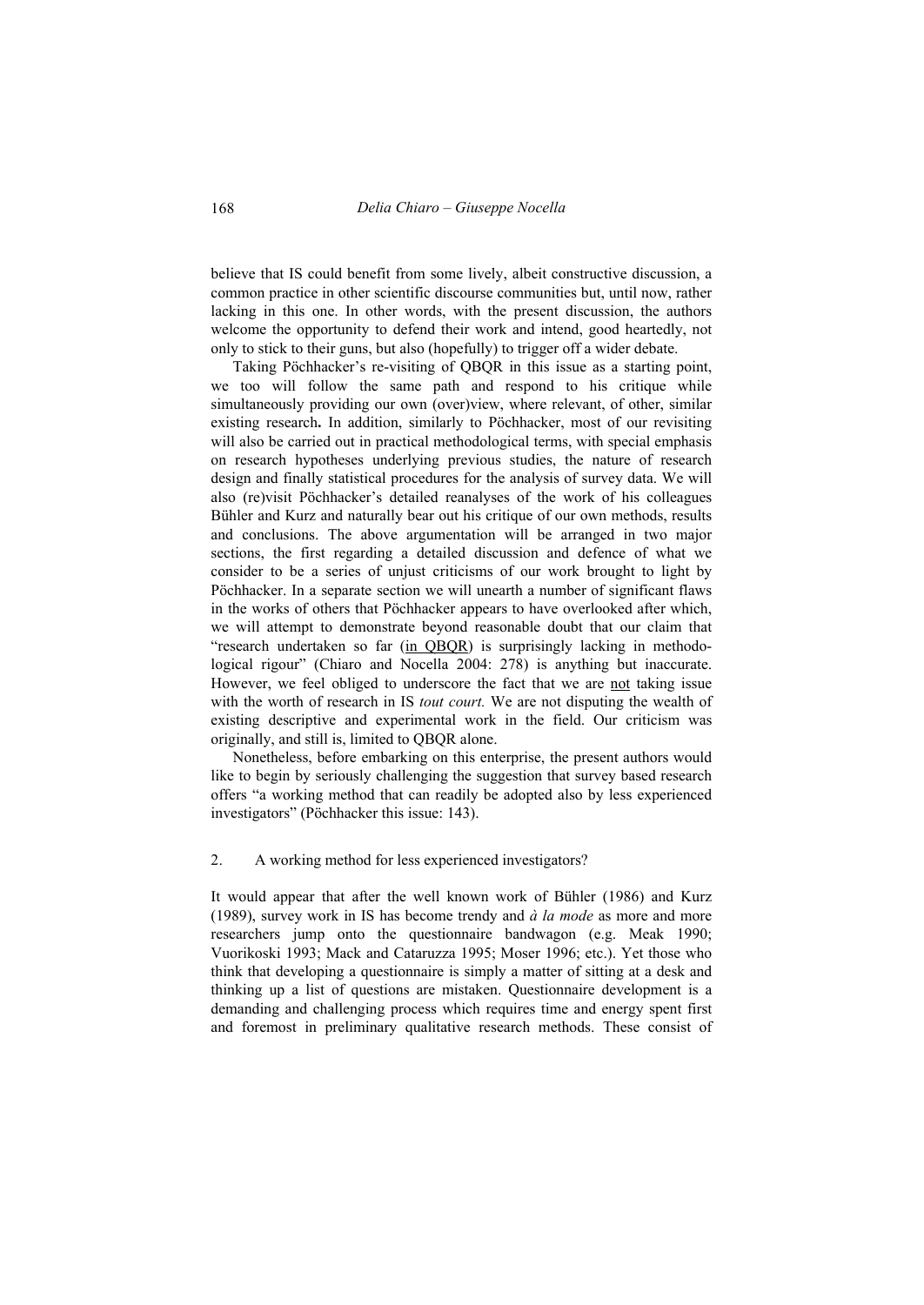preparatory processes such as setting up and conducting in depth interviews and/or focus groups or adopting projective techniques such as association, completion, construction or expressive techniques (Malhotra 1996) which provide essential input for setting up a survey. A glance at the extensiveness of the literature on interview techniques alone can provide us with a fair idea as to how far such pre-survey qualitative methods have developed, while closer examination reveals how complex such practices actually are (Malhotra 1996; Tull and Hawkins 1993). And even if the principal investigator wears two hats and is also an experienced practitioner, as often appears to be the case in IS, this should not exempt them from this preliminary phase. In a certain sense this stage is even more important when the investigator is a practitioner because a researcher-cum-practitioner by default may well be inclined to increase the "observer's paradox" (Labov 1972)<sup>2</sup> as such a researcher will be even more lacking in the psychic distance required for unbiased study.

Let us now turn to what we shall crudely define the second stage in questionnaire design. Once researchers have obtained sufficient input from an adequate number of external informants to enable them to outline a questionnaire, they will need to know exactly what, as well as how, information is to be collected from the population under examination. This may sound trite and obvious, yet poor judgment at this stage may lead to results that are not relevant to the purpose of the study, or else that are incomplete. Questions require choosing the appropriate measurement scales, formatting and careful wording, as well as proper sequencing and layout (Aaker *et al*. 1995: 291); tasks which are easier said than done. Less than careful framing of questions can lead to distorted results. The following anecdote should illustrate the point we are trying to make:

Two priests, a Dominican and a Jesuit, are talking about whether it is a sin to smoke and pray at the same time. After failing to reach a conclusion, each goes off to consult his respective superior. The next week they meet again:

"Well, what did your superior say?" asks the Dominican.

"He said it was all right", the Jesuit responds.

 $\overline{a}$ 

"That's funny", replies the Dominican, "my superior said it was a sin." "What did you ask him?" inquires the Jesuit. "I asked him if it was all right to smoke while praying"', says the Dominican.

"Oh," says the Jesuit, "I asked my superior if it was all right to pray while smoking!" (Dillon *et al*. 1994)

<sup>2</sup> We would like to point out that we are not using the term in its strictest Labovian meaning but in its broader sense to embrace all types of biases which can occur owing to the relationship between researcher and informant.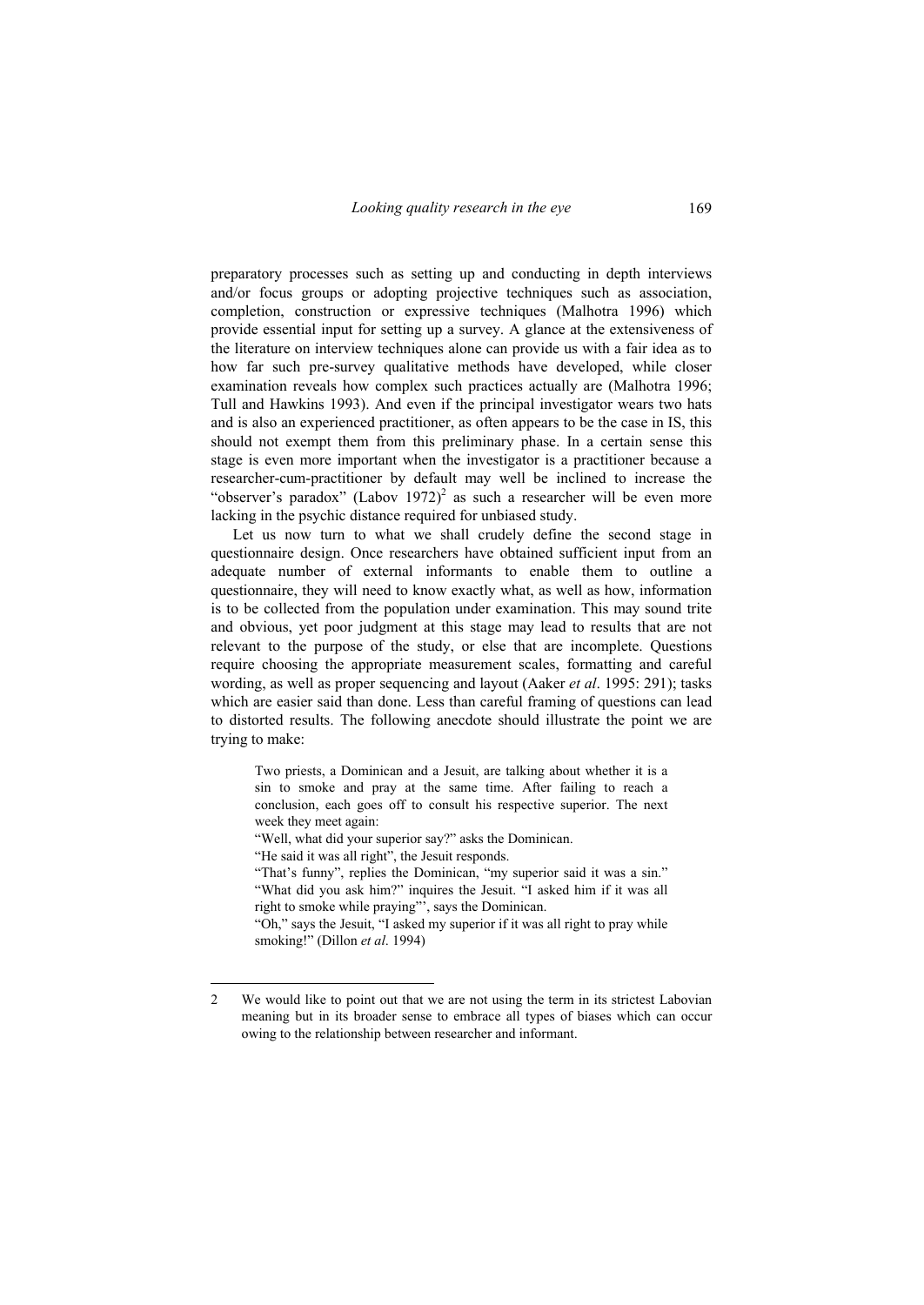If a mistake occurs in a measurement scale, problems are bound to arise. Several drafts as well as extensive piloting are essential before arriving at a final version. Once satisfied with the instrument, aspects such as deciding upon a method of administration (e.g. face to face, telephone, mail etc.), selecting a random<sup>3</sup> sample, choosing *a priori* the statistical technique to test the research hypothesis, elaborating raw data and in the final stages, interpreting results are not aspects to be taken lightly. We believe that many of the shortcomings inherent to many such studies in IS have been due to this very underestimation of what designing a survey instrument actually entails. In fact, as far as we know, there are no Translation and Interpreting faculties which offer foundation courses in empirical research methods at either undergraduate or postgraduate level, so it is understandable that interpreters often lack in necessary know how. If the single investigator is unable to see beyond data collection they may well be walking up a blind alley. Thus investigations involving researchers with different types of expertise and the adoption of an interdisciplinary attitude to IS research can only be fruitful, as long as the single researchers do not work independently and are involved in every single stage of the study. In other words, a statistician brought in *a posteriori* is unhelpful. A statistician (or better, a researcher trained in methodology and statistical analysis) at this point will indeed be capable of elaborating existing data, but his or her cooperation would have been more productive at the stage of research design. What we are trying to say is that researchers should already have in mind the kind of statistical tests they want to carry out on resulting data in order to test the initial research objective before carrying out the survey. "Here's my data see what you can do with it" is out of order in serious empirical research.

Last but not least, one of Pöchhacker's many objections to our work is that "peer reviewers might have suggested that Chiaro and Nocella include some key references in their discussion of methodological issues (e.g. Moser-Mercer 1996, Shlesinger 1997)" (this issue: 162). With all due respect to the two studies which Pöchhacker suggests should have been included in our discussion and which apparently slipped the mind of the journal's referees, we would like to state that we preferred to refer the reader to authors specialized in qualitative and quantitative research methods (i.e. Aaker *et al*. 1995; Hair *et al*. 1995 and Schiffman *et al*. 1981) rather than scholars of interpreting. This was not to belittle the two renowned scholars in question but simply because surely it is IS which is drawing from well established methodologies of the Social Sciences rather than vice-versa. Now what we were suggesting from the start was that IS should look more closely at the rules of qualitative and quantitative research methods which were born and bred outside this discipline. Interesting as both

<sup>3 &</sup>quot;A random sample allows a known probability that each elementary unit will be chosen." (Lapin 1990: 104)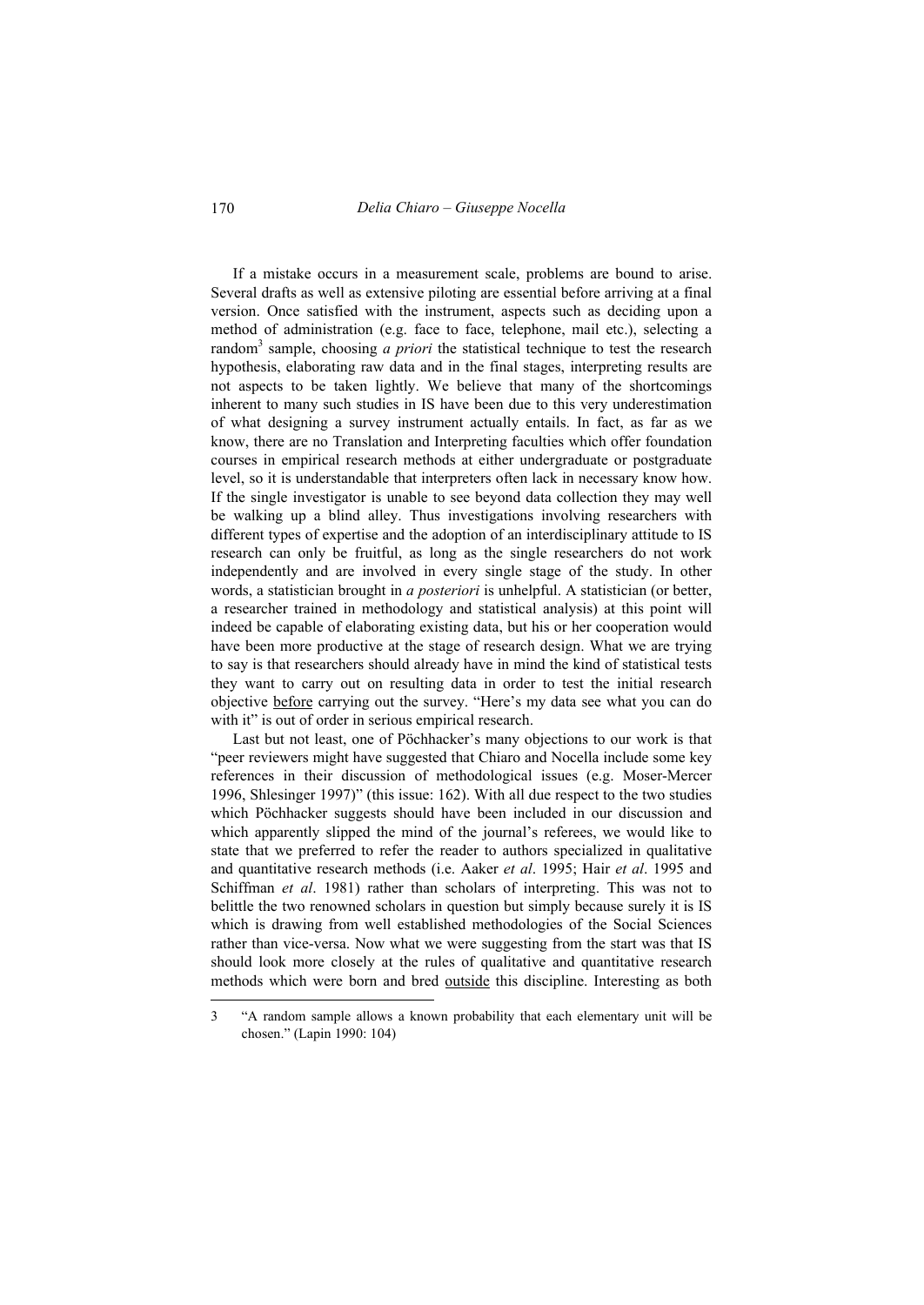articles may be, they appear to remain, however, within the somewhat selfreferential boundaries of IS.

Before beginning our discussion proper, we would like to raise one more small issue. Over and over again we read that investigating quality in interpreting is not an easy task due to the huge number of variables involved not only in the process itself, but also in conditions which regard operators, users and even the contractors of the service (e.g. Shlesinger 1997; Garzone 2003 etc.). The general idea which comes across to the reader is that dealing with the enormous heterogeneity of circumstances in and around interpreting verges on the insurmountable. This may well be true and we certainly do not wish to claim that quality research in IS is unproblematic. But is not apparent insuperability typical of scientific enquiry? Was Watson and Crick's model easy to identify? And what of the excogitation of a formula that shows that distance and time are not absolute? And discovering penicillin? The list of seemingly intractable problems is endless. But is it not this very complexity that is what makes research fascinating and irresistible?

A researcher is a detective or a spy who is out to discover or uncover something that is in some way, unnoticed, hidden, secret or problematic. Researchers, like detectives, find that their sources sometimes lie, sometimes offer conflicting stories, and sometimes behave in baffling ways. That is why research is so exciting … (Berger 1991: 7).

#### 2.1. A harsh critique or calling a spade a spade?

Pöchhacker accuses Chiaro and Nocella of offering a "rather harsh critique" of the work of his Viennese colleagues Bühler (1986) and Kurz (1989). We hereby express regret for our lack of tact and for having couched our criticism harshly. Our exact words were: "Unfortunately, a substantial shortcoming of this particular study (Bühler) is that the mean was used as the descriptive statistic for analyzing and discussing data<sup>4</sup>. Percentage, mode or median would have described the data more correctly." (Chiaro and Nocella 2004: 283) and, with regard to Kurz, our claim was that "percentage would have given a better comparison" (282). Admittedly, each turn of phrase could be seen as being rather heavy handed and inconsiderate. We could have perhaps been less direct and softened matters slightly by using words to the effect of: "Let us see what would have happened if the median/percentages had been used instead?" or possibly relegating the entire issue to a couple of footnotes. But would this have really changed anything if the analyses did not have a clear direction? More

<sup>4</sup> For a detailed discussion on the concept of measurement see (Aaker *et al*. 1995: 56 and Tull 1993: 309).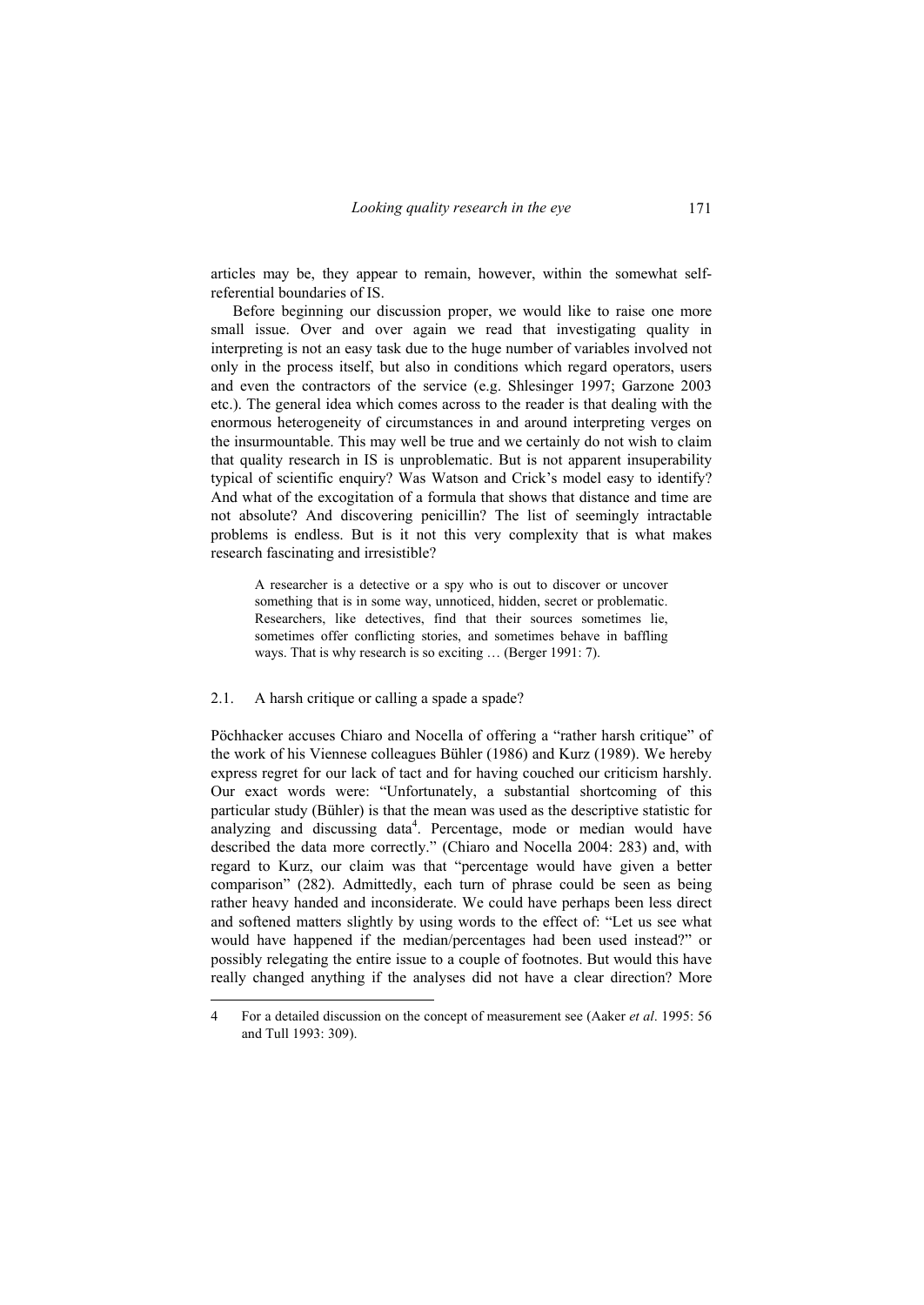seriously however, Pöchhacker criticises the present authors for "their erroneous criticism of Bühler's analysis", well, for the sake of diplomacy, much as we have tried to fault our analysis, mathematics is not an opinion and we will show that it is not in the least "erroneous" (4.1).

And if we were "rather harsh", Pöchhacker's critique is hardly tender. The use of subtle irony (or biting wit?) in the title of the essay<sup>5</sup>, or indeed in the heading of the section entitled "Into print?" is not exactly gentle either. A question mark can be every bit as cutting, if not more so, than a word. And here we are talking in terms of our academic credibility. Are we certain that the words spent on Kurz and Bühler deserve such a scathing attack?

Our extensive, hands on experience in questionnaire based surveys (admittedly in other fields of research) led us both (foolhardily it would appear) to try our hand at applying our expertise to IS and also to feel (erroneously it now seems) that we had something to contribute to other less experienced researchers trying their hand at such surveys. Any impression of overconfidence surfacing from our study was quite unintentional, and by the same token, we wish to assert that, despite our experience, we are perfectly aware of how very little we do know and how much there is for us still to learn. However, we do feel that Pöchhacker is actually implying that as our study was less than perfect we should not have criticised others. And in a sense he is right. In an ideal world casting stones should be restricted to those without sin. Now we dared cast stones despite being less than immaculate ourselves. But the point is that our offences were venial rather than mortal and that most of the accusations for which we have been charged are fallacious. We sincerely believe that Pöchhacker's critique is disproportionate and that the faults in our work are in no way connected with methodological mishandling and will demonstrate that, in contrast, other studies quoted by Pöchhacker contain major inadequacies.

However, having said that, it would be a true pity if all the thought and energy which have gone into both Pöchhacker's critical assessment of Chiaro and Nocella's essay and this present retaliation were to degenerate into a lengthy scuffle of *quid pro quo.*<sup>6</sup> Rather it would be desirable that both

 $\overline{a}$ 

<sup>5</sup> The present authors would like to point out that 'Revisiting and reanalyzing the work of Bühler and Kurz and replying to the work of Chiaro and Nocella on quality research' would have been a more fitting title to the essay to which they are responding. Nevertheless, as a scholar of Humour Studies, Delia Chiaro cannot help but relish in the clever and, admittedly, successful inherent paronomasia coined by Pöchhacker for his title.

<sup>6</sup> In line with Pöchhacker's anecdotal style it is also perhaps worth mentioning that ample correspondence via e-mail as well as a lengthy and affable telephone conversation between the two parties involved in this discussion had occurred prior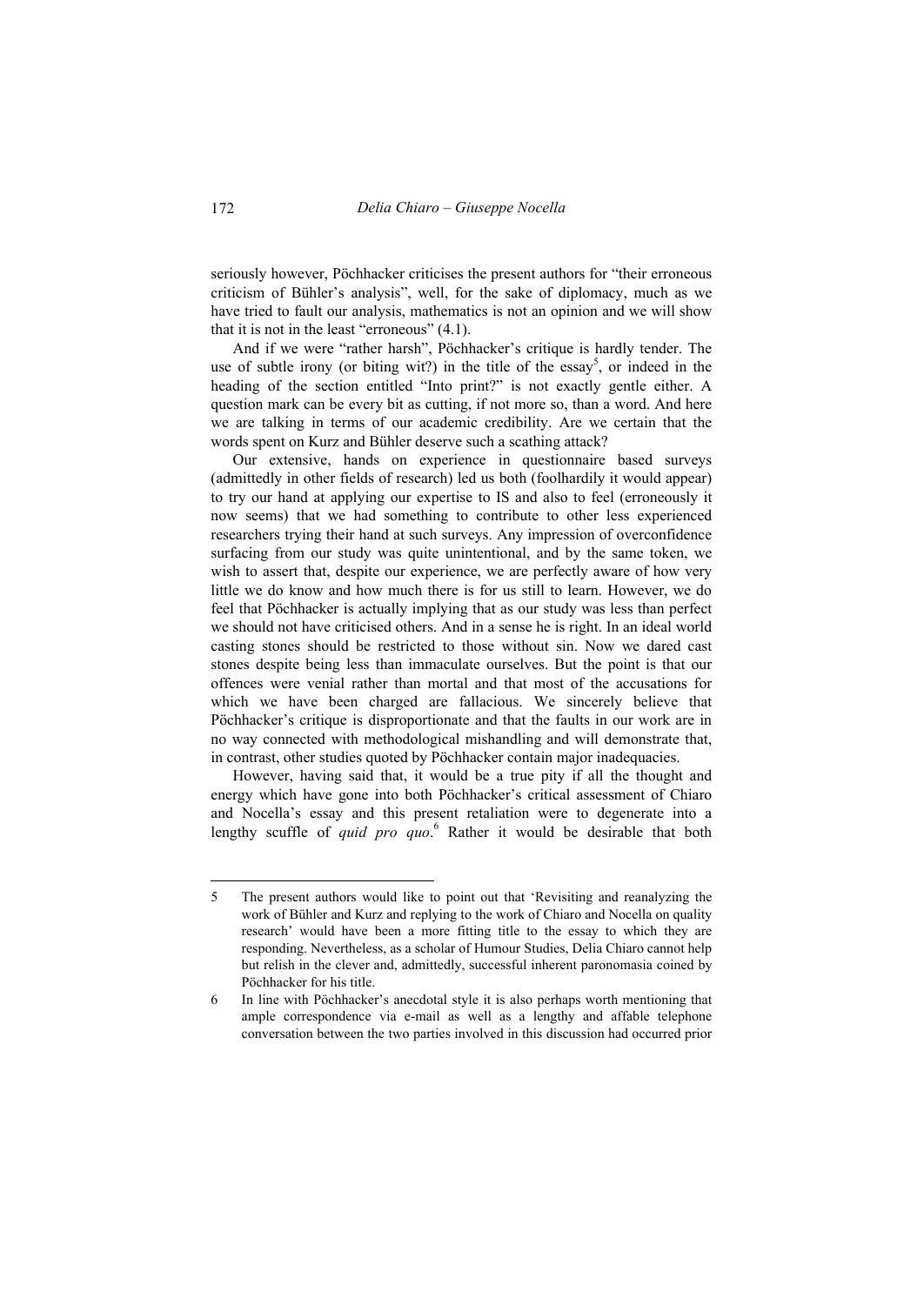Pöchhacker's critique and the present defence should serve to shed light upon what we still believe to be a shadowy area in IS, ie research design and implementation in QBQR and thus promote ample and, above all, constructive discussion.

## 3. Beholding the splinters: interpreters on the Web

Having been accused of several deficiencies, we now intend to tackle each and every one throughout the course of this comeback. Although these faults appear in a somewhat jumbled order in Pöchhacker's critique, we have tried to disentangle them and present them, together with our rebuttal, in a logical order so as to facilitate both the reader and the force of our argument.

### 3.1. Conceptual frameworks and operational definitions

3.1.1. Key terms

The liberal use of the word 'perception' is dangerous. Rather like cigarette smokers, consumers of the term should be made aware that its use may well present several hazards. In fact, Chiaro and Nocella dared to adopt the term liberally without defining it in operational terms and, as a result, have not only been accused of "imprecise use of key words" (this issue: 162) but, perhaps more significantly, also appear to have been severely misunderstood.

In psychology and in the cognitive sciences the word 'perception' refers to the concept of acquiring, interpreting, selecting and organizing sensory information:

The sense organs provide our brain with a steady flow of information about our environment and the brain's task is then to take this raw material and use it to help us make sense of that environment through the process of *perception*. And the brain does its job so smoothly and well that we're not even aware of what it does. (Statt 1997: 46)

Now we have been, quite appropriately, criticized for our unclear use of the term in our study. And this is one criticism which we openly acknowledge. However, our use of the term 'perception' was quite deliberate. We were in no way confounding 'perception' with interpreters' 'generic expectations' as suggested by Pöchhacker (this issue: 158), such confusion would indeed have "fallen short of the art" (Pöchhacker this issue: 158). Besides, why should we

to going into print. It would not be unfair to say that communication concluded in a reciprocal decision to remain united in our diversity.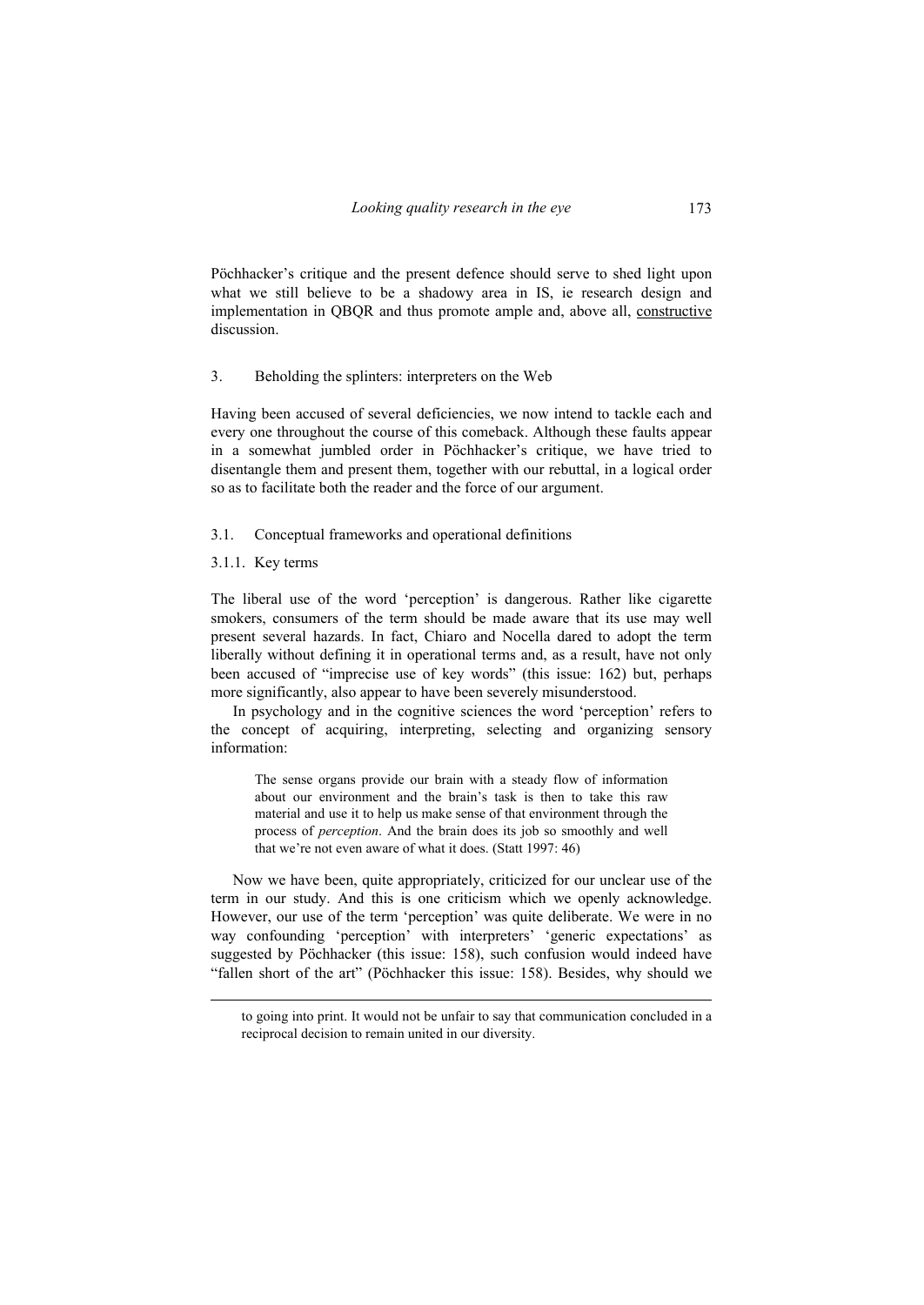confuse perception with expectations? Is the study of expectations in IS compulsory? Why cannot perception be taken as a starting point instead? While aware of the fact that there is a strong tradition of investigations into expectations in IS (e.g. Kurz 1993, Moser 1996 etc.), expectations were not what Chiaro and Nocella were investigating at all, yet Pöchhacker seems to imply that wanting to look at interpreting from a different angle is not viable. Or rather that what we were really studying were expectations. Well, let us put the records straight and underscore that we were not seeking to access respondents' awareness or judgment of performance. What we were trying to establish was interpreters' *consciousness of mental selections which they constantly make* (our emphasis). To put it another way, we were plainly asking respondents to consider and attempt to untangle a complex mental process and express their awareness in terms of how they weighted a set of essential criteria against each other in their effort to transform incoming sensory information into verbal output in a different language. If this was erroneously confused with the expectations of a final product we trust that we have now clarified our position and again are obliged to the Editors of *The Interpreters' Newsletter* for having given us the opportunity to make amends. Incidentally, is it not also the case that 'expectations' are more relevant when one is interviewing end-users, less so when the subjects are interpreters themselves? Surely, regardless of all, 'perception' seems a more appropriate term to refer to self-monitoring by an interpreter? Over and above this, our essay contains a perceptual map (290) which displays interpreters' mental image of the various criteria. Without wishing to be tautological, a perceptual map represents perception and not expectations. How can this have been construed as confusion on our behalf?

Furthermore, we are also accused of not having distinguished between research on "generic expectations […] direct assessment, or judgement […]" (Pöchhacker this issue: 158). Needless to say, this omission was not because we didn't know the difference or because we had deliberately decided to ignore the issue. Yet, operational definitions of these terms are nowhere to be found in any of the QBQR we have examined. Moser, for example, freely uses the term perception (1996: 148, 159) imprecisely when in effect what he was investigating were "judgements, needs and expectations" (145). We are criticised for using it. He gets away with it scot-free. Again, Mack and Cataruzza suddenly introduce the term with no further definition too (1995: 45) and more recently Garzone (2003: 23-24) also adopts it freely. Are we to be the first to be accused of a lack of operational definitions? Since Moser-Mercer introduced the concept of "optimum quality" (1996: 44), the issue of attempting to define the concept of quality itself any further appears to have slipped almost everyone's mind until quite recently (Kurz 2001: 395 and 2003: 17-18). Again, the concept of multi-dimensional models of quality begin to be mentioned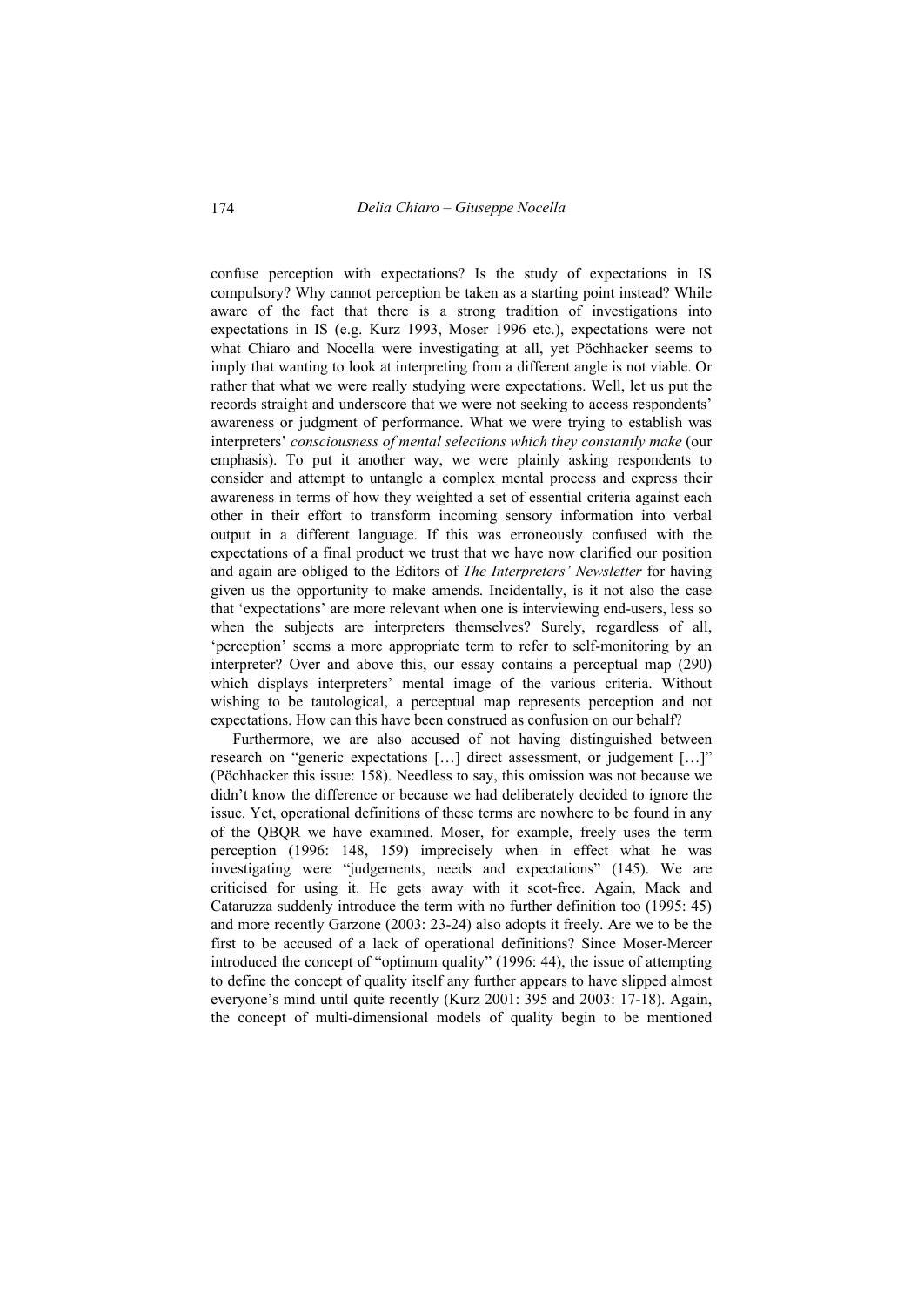(Garzone 2003: 23) while the only serious attempt at modeling the multifaceted issue of quality in interpreting has been produced by Gile (2003: 110).

Now, let us turn to the term 'experiment', a word which, according to Pöchhacker, we have used improperly in reference to Kurz's survey (Chiaro and Nocella 2004: 282). For the sake of argument, let us accept that we did use the term 'experiment' inappropriately. By the same token, Pöchhacker sets off our work against the controlled laboratory studies of Gourevich and Mateeff  $(1989)^7$ ; Collados Aís (1998, 2002); and Garzone (2003) in his defence of sound QBQR. Is this because he ignores the difference between an experiment and a survey? Or does Pöchhacker wish to widen the present dispute to colleagues adopting different methods by paying them homage? We repeat, we were/are only criticizing QBQR. Collados Aís and Garzone have carried out laboratory style research with which we have no bones to pick. And yes, we are aware of the difference between an experiment and a survey; the former is:

A controlled situation in which the experimenter systematically changes the values of one or more variables [the independent variable(s)] to measure the impact of these changes on one or more other variables [the dependent variable(s)]. (Tull 1993: G-6)

while the latter refers to the "systematic collection of information directly from respondents" (Tull 1993: 61). Furthermore,

The important distinction between the survey and the experiment is that the survey takes the world as it comes, without trying to alter it, whereas the experiment systematically alters some aspects of the world in order to see what changes follow. (Simon 1969: 229)

Or would Pöchhacker prefer us to adopt Vuorikoski's vague definition of experimentation as something through which "… it is possible to arrive at clear causal inferences" (1993: 318)?

Moreover, lexical networks are created within texts by the writer and false or close synonymy are simply textual strategies of reiteration (for ample discussion see Halliday and Hasan 1976: 278-279 and Hoey 1983). For the purpose of textual cohesion special synonymy with words which are not 'normally' synonymous are often created – if such a thing as 'normal' or absolute synonymy exists. Of course, this not only applies to our specific use of terminology but also to the other researchers who we have quoted above as a counter-argument (see Moser, Mack and Cattaruzza and Garzone's use of the term 'perception' above). A similar argument can just as easily be constructed

<sup>7</sup> We do not have access to this paper and are thus relying on Pöchhacker's description of the study (Pöchhacker this issue: 160).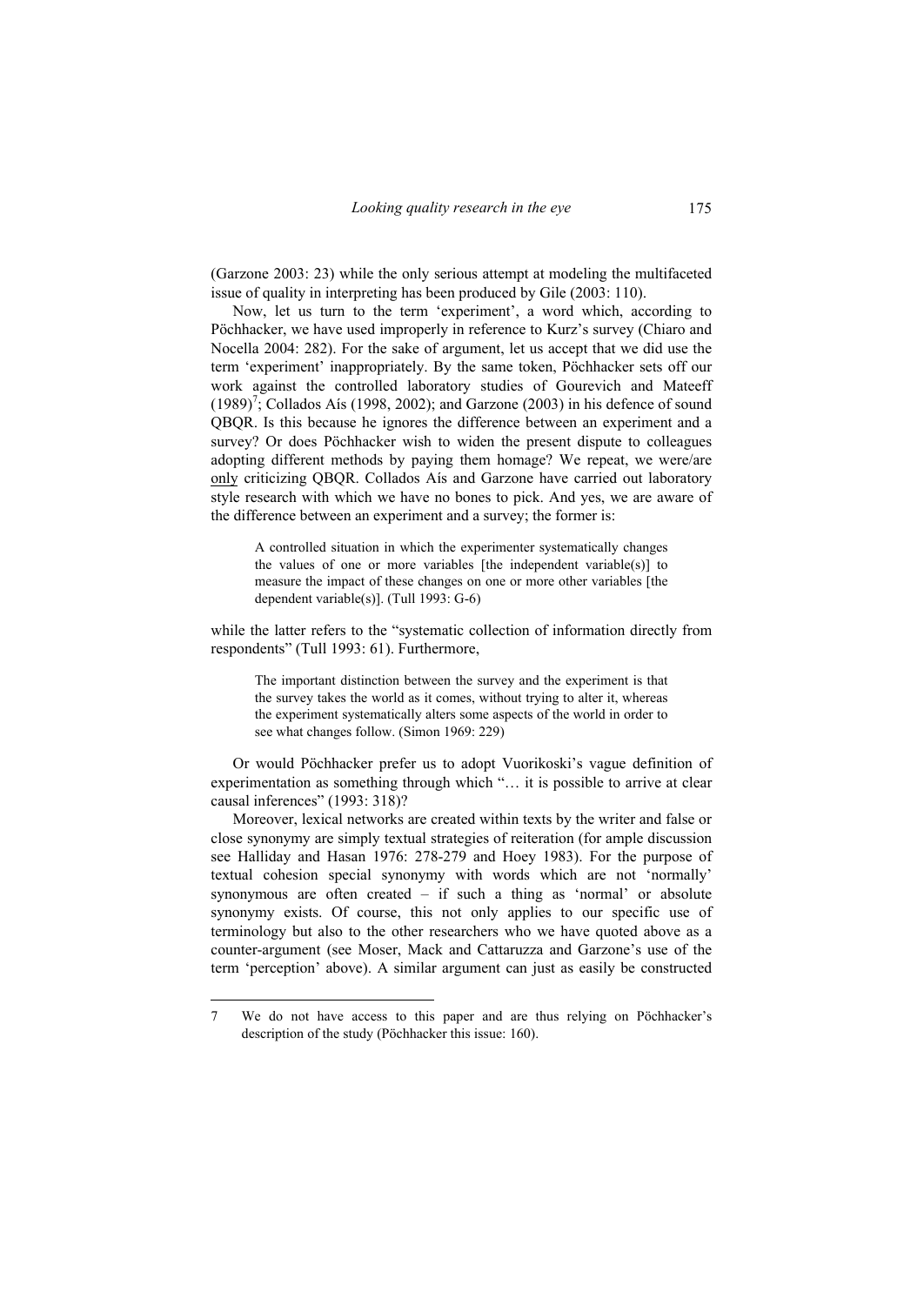for the criticism of our use of the term "intonation" as a synonym of "fluency of delivery" (Pöchhacker *this issue*: 159 note 6).

### 3.1.2. Conceptual frameworks

Although Pöchhacker has understood that "Chiaro and Nocella base their review section on a two-fold distinction between product analysis and 'field work (based upon the results of questionnaire surveys)' (this issue: 158), a more accurate reading reveals that our distinction was, in effect, threefold and that we had we split OBOR into "analyses of the product" (Approach number 1), field work on end-users (Approach number 2) and field work on interpreters (Approach number 3)  $(280)^8$ . Furthermore, we are also accused of not having considered Vuorikoski's (1993) "fourfold distinction" created "specifically for the purpose of research on interpreting quality" (Pöchhacker *this issue*: 158). Pöchhacker is quite right, we do indeed ignore this "fourfold distinction". However, the reason we have done so is simply because we were unable to locate this distinction. The only mention of anything remotely "fourfold" in Vuorikoski's essay are the multi research methods she sets out to discuss. Therefore, the comparison Pöchhacker makes between our study and Vuorikoski's is quite vain. Vuorikoski's "fourfold distinction" regards the application of diverse research methods simultaneously. Our threefold distinction regards the ways in which quality research had been carried out so far in IS. In fact we state that

…attempts at empirical research carried out so far on quality interpreting reflect these three perspectives [supplier of service, client and service itself] and have thus been based on a) analyses of product; b) field work based upon…end user perception and c) … interpreter perception…of interpretations in general. (Chiaro and Nocella 2004: 280).

We know full well of the existence of multimodal research methods but to the best of our knowledge, no attempts have as yet been made to adopt them in QBQR.

We are next charged with not providing sufficient rationale for choosing to examine interpreters rather than end-users. The pros and cons of one or the other have been argued at length in the field (Kurz 1993, Moser 1996 etc.) and we were (mistakenly it seems) convinced that we had argued our case adequately by explaining that interpreting is a service which is used by clients who presumably require assistance in understanding a language with which they are

<sup>8</sup> Having argued about the meaning of perception (3.1.1.) it seems clear that Approaches 2 and 3 are diverse.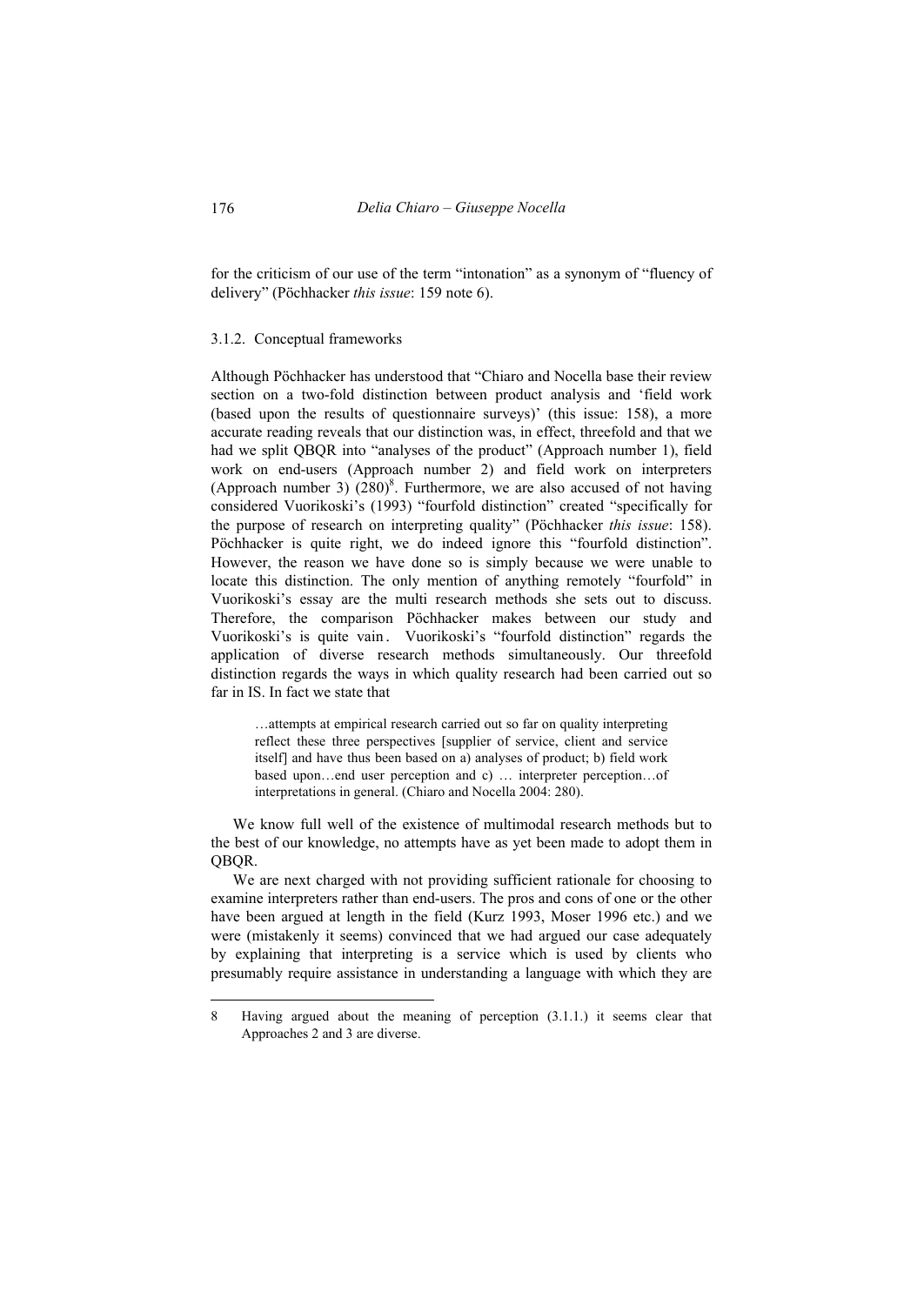not familiar. This lack of knowledge of the source language renders end user quality judgement of the service of interpreting difficult as clients would be unable to judge a basic characteristic such as fidelity to the original (Chiaro and Nocella 2004: 281-282). Judging the quality of an interpretation is quite different from that of judging a regular marketable good. (We suggest that those convinced by our argument skip the rest of this section and move on to 3.2). A housewife asked to judge the quality of a pot of jam, for example, has a range of tangible and highly perceptible characteristics upon which to base her evaluation. The colour of the jam, how much it costs, it's shelf life, nutritional information on the label, packaging and, last but not least, it's flavour. In fact, we state that "Interpreting is a service and according to Economics a service is an intangible and non-transferable economic good and thus quite distinct from a physical commodity. Therefore the special nature of interpreting makes its evaluation difficult for people who consume the service but know very little about it" (281). Of course, a conference delegate can judge a variety of features connected to an interpreter's voice quality, he or she can judge clarity and coherence of speech as well as their command of the language. But a genuine delegate is likely to be hard put to be able to judge the fidelity of an interpreted speech with the original. Thus our choice of respondents naturally fell on interpreters, and with two seminal studies to rely on, using Bühler as a springboard seemed a natural choice.

# 3.2. The survey instrument

# 3.2.1. Design

Pöchhacker's first incursion regarding our survey instrument concerns the fact that we did not discuss the reasons for not adopting Bühler's criteria *tout court*. In fact, we adapted 7 criteria and we included a new one, namely "absence of stress" which twenty years ago may not have been an issue for Bühler's interpreters. And here Pöchhacker has a point so we shall immediately make amends. The input of the experts who helped us construct our instrument together with our own common sense led us to accept that Bühler's criteria "pleasant appearance" and "poise" could perhaps be cut as they possibly do not contribute to the quality of an interpretation. As for Bühler's inclusion of "positive feedback from delegates", this was considered to be a criterion which is not part of the interpreter's self-perception and therefore jars with the truly linguistic and extra-linguistic criteria which we had decided to examine. Again the concept of "reliability" was excluded for similar reasons. Our sample of interpreters were asked *verbatim* to "rank (a list of) factors contributing to the quality of interpreting". The concept of reliability was felt to be in a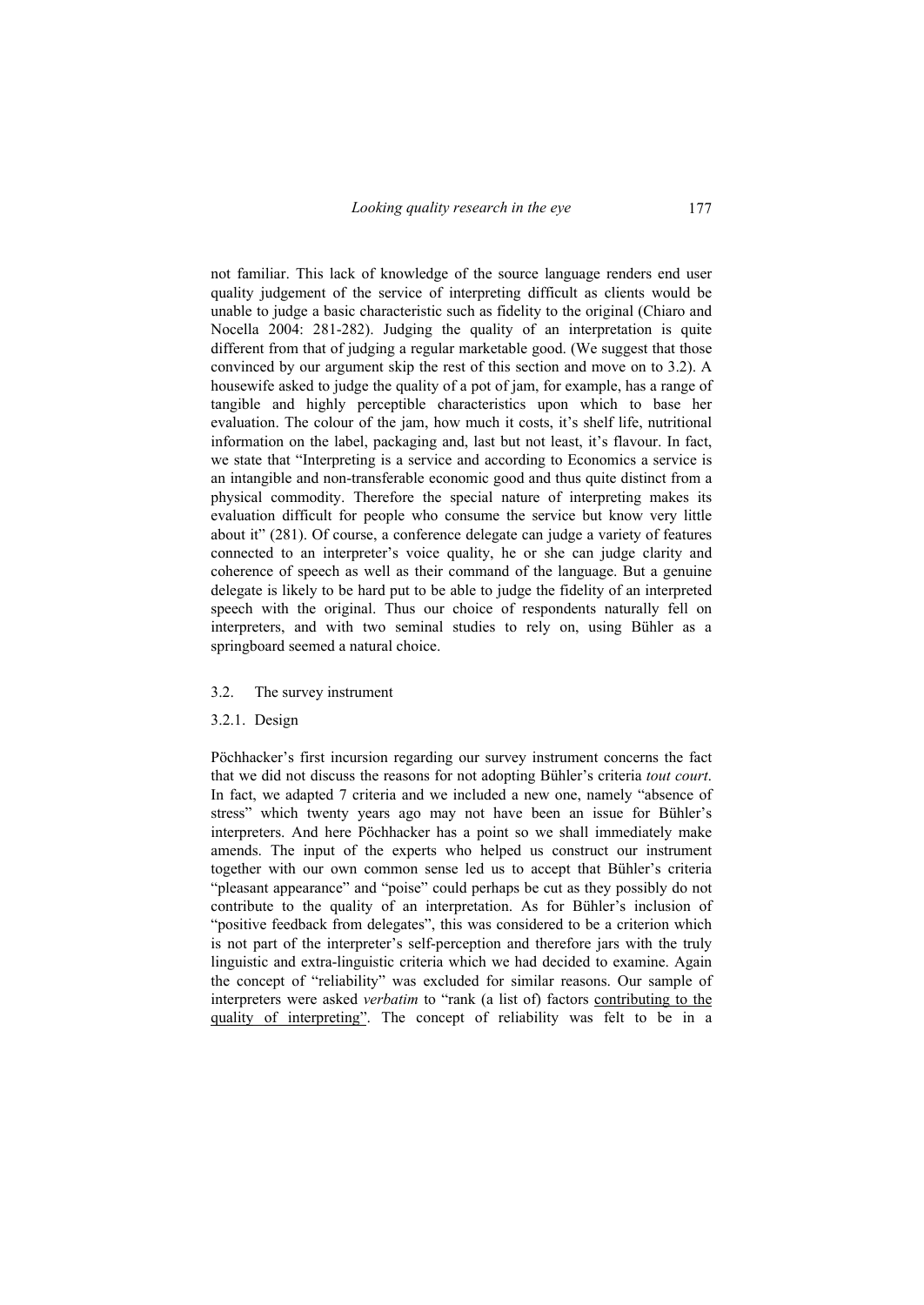hyperonymous relationship with the other factors. If an interpretation is of good quality it follows that it can be considered reliable precisely because it is made up of a positive relationship between the criteria listed. Finally, we changed Bühler's "completeness of interpretation" to "completeness of information" and "thorough preparation of conference documents" to "preparation of conference documents" upon the advice of our informants.

We also accept Pöchhacker's criticism of our somewhat cavalier description of how we constructed our instrument basing it on "several interviews" and "endless brainstorming sessions" with interpreters (283). With neither of us being a practitioner we had to look outwards and seek professionals and academics for help in devising our instrument. Few of the well known studies in QBQR appear to have bothered with any preliminary research or if they did, they certainly do not mention it in their work. Moser (1996) is the only scholar to describe a preparatory phase of his survey but we are sure that there can be no disagreement that he is as offhand as we are in his description of this stage.

Furthermore, we also acknowledge the fact that our questionnaire did not contain a request for information regarding respondents' specialized fields of expertise. Neither was information solicited regarding working language combinations. But why regard the lack of such information as methodological deficiencies? The exclusion of queries to elicit such data were choices which we intentionally made and not slips of the mind.<sup>9</sup> Firstly we had to keep the questionnaire as brief as possible as, in the days before the advent of widespread broadband connections, we did not know how much time people could spend on line, thus we opted for essentiality. More simply, interpreters may simply not want to waste their time filling out endless questions. Furthermore, the aim of the study was to provide a (reliable) springboard for further study. Thus, what we were searching for was broad-spectrum data. In other words, what we were interested in was obtaining a general idea of what the average conference interpreter perceived as being important and less important in his or her choices. In fact, our study was devised to be a starting point which might act as a spur for more particular, fine tuned studies. If, generally speaking, *n* conference interpreters reported that they perceive criteria  $x$  to be important when working to and from languages *a*, *b*, *c* or *d*, (to put it another way in and out from *any* 

<sup>9</sup> The exclusion of such data from our work was deliberate, however, let us imagine that we had simply skipped this variable for a number of reasons which could range from sloppiness and forgetfulness to sheer ignorance. Let us remind readers that the seminal works of Bühler and Kurz contain no socio-demographic variables at all, while one of Moser's is based on guesswork (for a discussion see section 4.5.). Also, one might wonder where one should stop when it comes to assembling sociodemographic information, surely you can always think up another variable that might be potentially relevant and that had not been taken into account!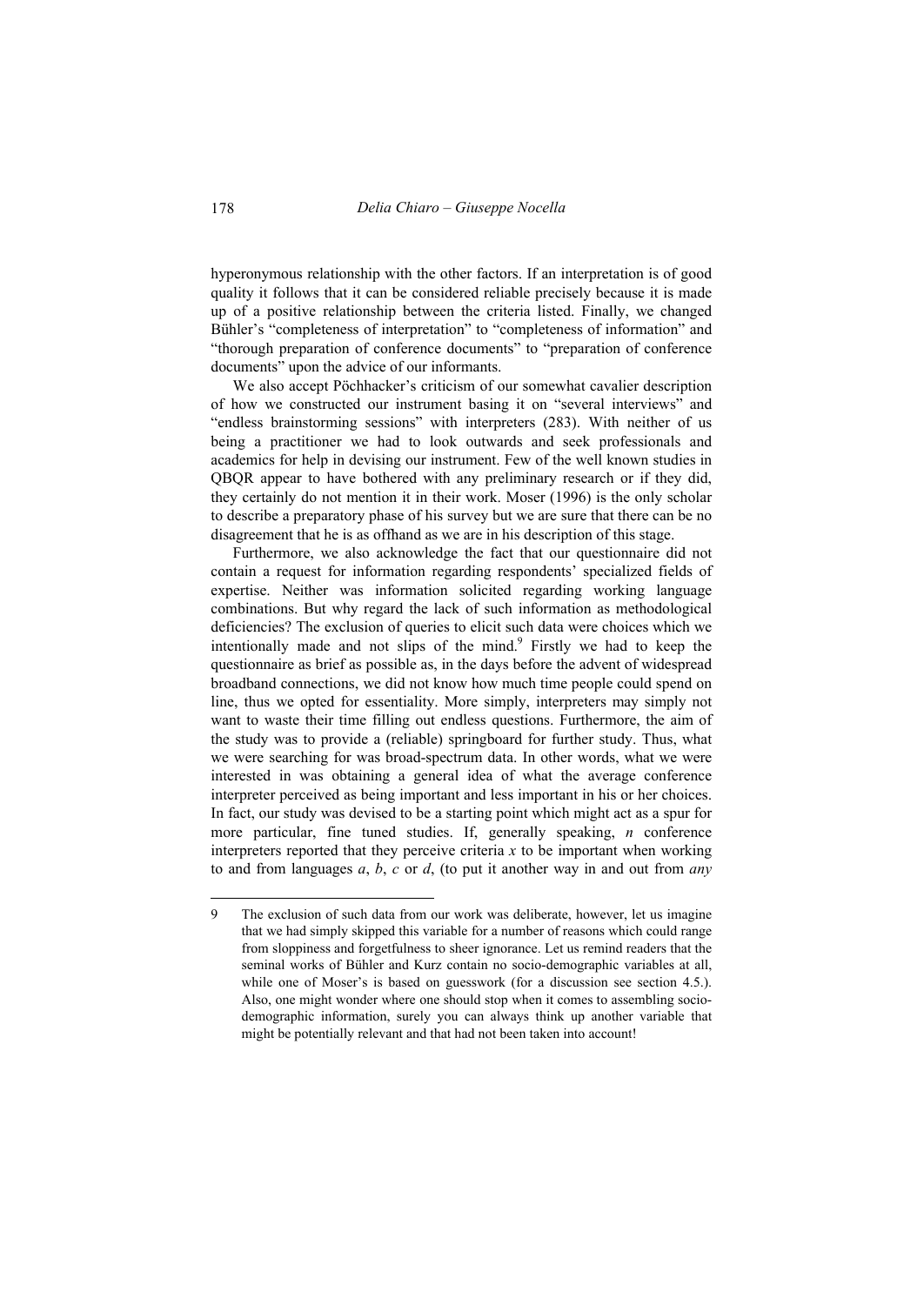*non-specified* language), it would then be interesting to see how the same test stands to trial when applied to specific language combinations. As Pöchhacker suggests "interpreting styles may differ from one sociocultural context to another"(this issue: 158) – well let's go out there and support this claim. Or else reject it. Who knows, perhaps interpreters' perception of choices they make may even prove to be universal. After all, surely scientific experimentation starts from the general to the particular rather than vice-versa?

As for challenging the language of the questionnaire's administration, the use of English was again a conscious choice. Unlike other surveys in which we have been engaged where the issue of language was indeed a concern, here we were looking for all-encompassing generalized data. Furthermore, we are quite certain that we were not erring in an excessive credence in the linguistic colonialism of the English language by assuming that the hypothetical average interpreter would be likely to have a working knowledge of English.

And in response to one of Pöchhacker's most critical charges, to wit, the fact that the majority of our respondents claimed that they did not work into their native tongue, again, "baffling" as this may sound, this is how the sample responded and, like it or not, the information needs to be taken at face value. Should we have excluded these findings just because he is not happy about them? Or should we have manipulated our data and claimed the contrary? We would also like to take issue with Pöchhacker's charge that the question which led us to the above claim was due to a "poorly worded questionnaire item" (Pöchhacker this issue: 159 note 7). In fact, Pöchhacker is basing this claim on an early draft of the instrument which we had sent him, and not to the final pluri-piloted version in which the wording had been improved and which we were unable to send him. However, if Pöchhacker is unhappy with our results and their subsequent interpretation, we suggest he rerun the test on a different sample.

# 3.2.2. Distribution

Next, we are accused of having given "an all too sparse description of their sampling procedure" (this issue: 159). Way back in 2000 when we conducted the survey, Web based questionnaires were indeed a novelty and today, the way we sampled at the time makes us both smile at our naïve techniques. What we did, which would be highly irregular today (as well as being almost impossible with the number of fire-walls and anti-spamming programs which have been widely installed in computers), was to spam an invitation to visit the site containing our questionnaire to a number of mailing lists of conference interpreters world wide. These lists were collected by networking and included a list of EU interpreters, and national associations across the world. At this point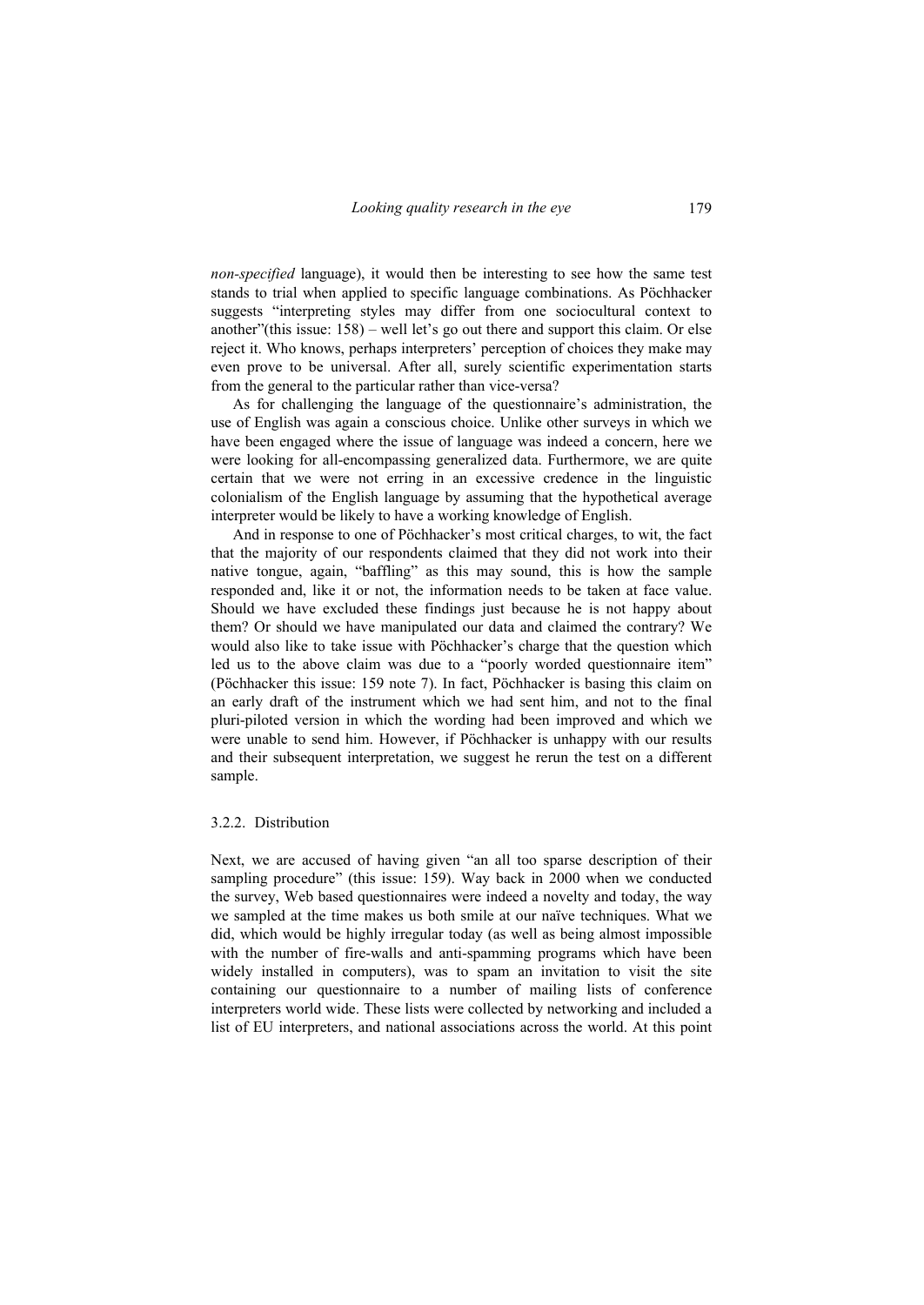Pöchhacker could easily argue that our sample is unreliable because it was restricted to Internet users and that we only invited about 1000 interpreters to participate. True, there surely are more than a 1000 interpreters in the world and of course we are aware that we did not contact every single one of them. But the point is that we were sampling and not contacting the entire population of interpreters. We are well aware that the 1000 interpreters we contacted had not been selected according to the table of random numbers. In other words, we cannot be sure that every interpreter with an e-mail address received our invitation to participate and that others did not receive the information twice. Nevertheless, we would like to call attention to our good faith by highlighting that neither of us are practitioners and between the pair of us we only knew about a score of interpreters at the time. This means that we were unable to use personal networking to create our sample, so at least Pöchhacker should give us our due and allow us to go down in IS history as being the first QBQR researchers who did not depend on a self selected, albeit a convenient, sample.

## 3.3. The mathematics behind the scores

One comment of Pöchhacker's which the authors (partially) agree with is the lack of accessibility of the statistical analysis. Or rather, for an IS readership the statistics may well be inaccessible whereas in fields such as psychology, economics and marketing research there would no need to explain the mathematics behind well-known techniques unless data is being modelled introducing innovative elements. The "sum of the scores"<sup>10</sup> (Chiaro and Nocella 2004: 288) is a descriptive statistic, so if there is a need to explain it we should clarify every descriptive statistic from mean to mode and from standard deviation to range and so on.

Finally, Pöchhacker introduces "A finer point, which deserves comment only in the context of aspirations to maximum methodological rigor" and criticizes our "use of unequal scales for the visualization of comparable percentages, as in the autors' Figure 2 (Chiaro and Nocella 2004: 287)" (this issue: 163) We really do not understand this comment. How can the scales be unequal if all the data summarized in Figure 2, labelled "Distribution of the degree of importance given to each linguistic criterion", $\frac{11}{11}$  was obtained from the same rank scale. Instead of presenting our data in one crowded graph which may have been confusing, we simply split the data into three different line graphs to allow

<sup>10</sup> The sum or total of the values, across all the cases with non-missing values.

<sup>11</sup> A typo which Pöchhacker did not spot is the plural form CRITERI**A** which appears instead of singular CRITER**ION** above figure 2.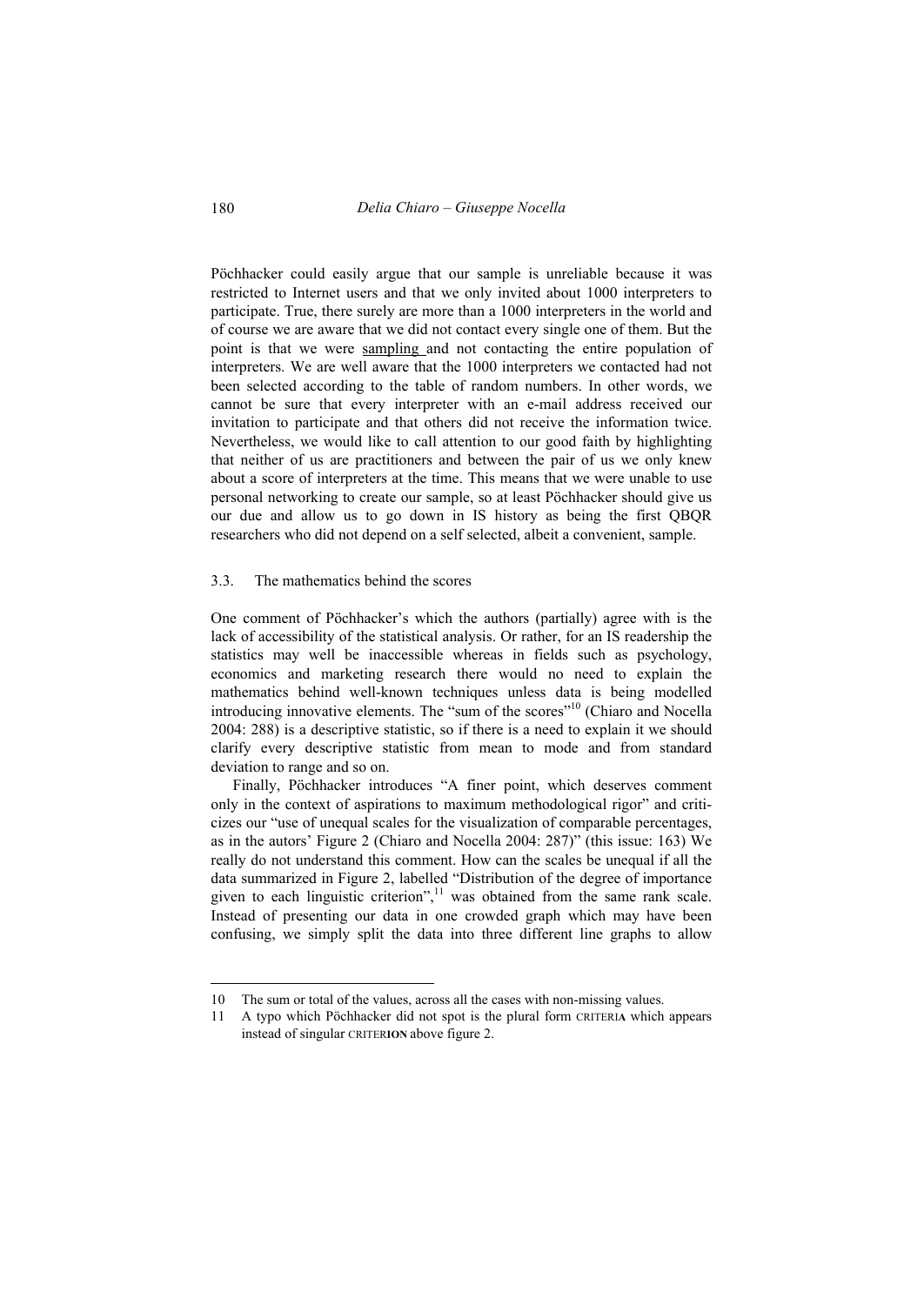readers to follow the distribution of the 9 criteria under investigation more easily.

### 4. Ignoring the beams

What follows is a brief overview of the QBQR quoted by Pöchhacker in this issue. We wish, however, to begin by reiterating that most of the contributions Pöchhacker mentions and sets off against our own work present a series of gross methodological deficiencies. Secondly, we would like to declare that we are somewhat uncomfortable with having to draw attention to these studies, but having had our own work publicly scrutinized for what are patently much lesser faults, we cannot but support our claims that "research undertaken so far is surprisingly lacking in methodological rigour" (Chiaro and Nocella 2004: 278) by pointing to these examples. In fact, if we had originally spoken of "uncertain methodological principles" (279), a sense of delicacy had led us to go no further and remain somewhat vague. Now, while we are aware that our lack of humility in criticizing others has led to the disparagement of our own work, what still remains a mystery is why Pöchhacker should consider the splinters in our eyes and yet demonstrably overlook the beams in those of others. Thus the necessity to safeguard our own faces internationally now leads us to bring these beams to light. This will be done following a chronological order and restricting the review to the field of surveys pertaining to quality alone.

Interestingly, most of the surveys which Pöchhacker plays off against Chiaro and Nocella's Web survey reveal a strikingly similar series of faults which principally regard three areas, namely the sampling frames, the measurement scales adopted and the choice of statistical test. We will briefly tackle all three with reference not only to the work of Bühler and Kurz, but also to that of Vuorikoski, Mack and Cataruzza, Moser and finally Pöchhacker.

### 4.1. Bühler

Pöchhacker appears to be puzzled by the fact that the present authors did not take issue with regard to the rather small sample of 41 interpreters who returned questionnaires in Bühler's well-known study. We really see no cause for bewilderment simply because this study as most of the others regarding QBQR is simply descriptive in nature i.e. there is no use of any technique of inferential statistics. As a result, in absence of any use of probability theory, there is no need to argue about sample size<sup>12</sup>, Bühler was not inferring from the sample to

<sup>12</sup> Most text books on general statistics and methods in social research tackle the issue of sample size (i.e. budget constraint, sampling error, interval estimation, etc.).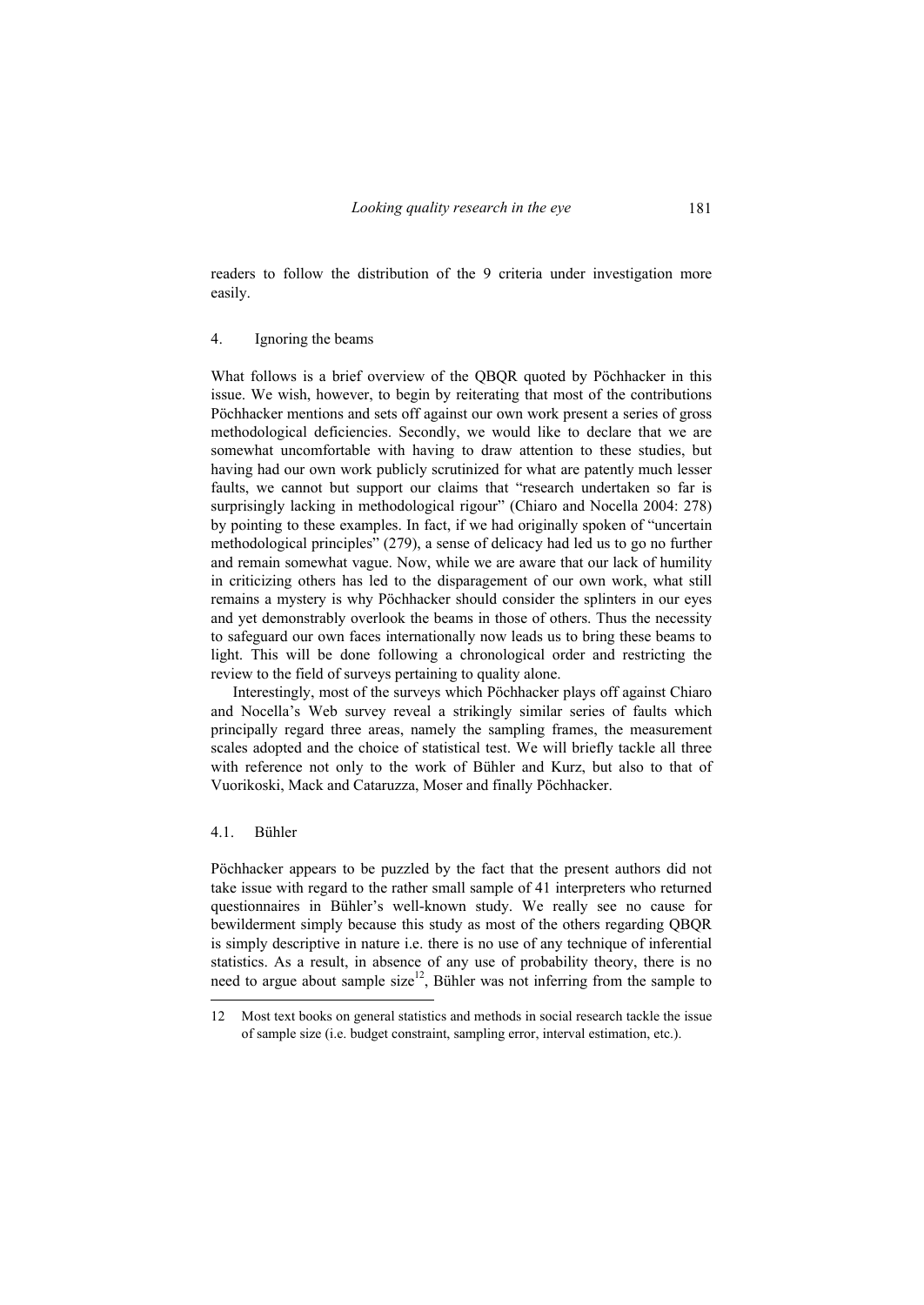the population but simply commenting percentages on the criteria investigated. On the other hand, what Pöchhacker should really be asking is why Bühler decided to use a sample size of 41 as this cannot be deduced from her article. Why indeed 41? Budget constraints? Time constraints? Rule of thumb? Or was sample size determined according to statistical theory considering factors such as reliability, confidence, tolerable error and precision?

However, what we would like to highlight once more in Bühler's explorative work, the importance of which is still relevant in IS today, regards the way in which these criteria were assessed. In order to test the importance of these criteria Bühler adopted the following measurement scale:

### Highly important, Important, Less important, Irrelevant

The fact that most of her respondents only chose the two highest points of the scale: "highly important" and "important" was what led us to question the validity of the instrument. This is also confirmed in Pöchhacker's graphic effort (bar chart this issue: 145, 148) to reanalyse Bühler's data. Instead of showing what he claims to be a "clear cut differentiation" (this issue: 145) it shows a clearly skewed sampling distribution with a tail on the right for almost all the criteria investigated. So in the light of this observation we asked ourselves, was the measurement scale adopted the most appropriate? Had the questionnaire been properly piloted? Furthermore, why use a scale which is unbalanced towards the importance of linguistic and extra-linguistic criteria with no midpoint of neutrality and no escape route for those who did not know what to  $answer?$ <sup>13</sup> How can we verify whether most of these items are really so important or highly important to interpreters?

In other words, we asked ourselves whether interpreters should evaluate each item independently or whether they should play off the items against each other. Therefore, the question of how to measure the importance of these criteria led us to consider sets of non-comparative scales (e.g. continuous rating scales, itemized rating scales such as Likert scales, semantic differential scales and staple scales) and comparative scales (e.g. paired comparisons, graded paired comparisons, constant sum scales and rank order scales) in order to decide whether to modify the scale used or to choose a new measurement scale.<sup>14</sup> With the intention of testing whether interpreters could discriminate in terms of importance, a rank order scale seemed to be the most appropriate because interpreters could compare these criteria in one fell swoop according to their

<sup>13</sup> An example of such a scale could be: 'Highly important', 'Important', 'Neither important nor unimportant', 'Unimportant', 'Irrelevant', 'I don't know'.

<sup>14</sup> For a detailed discussion on measurement scales see Aaker *et al*. (1995), Maholtra (1996), Tull and Hawkins (1993).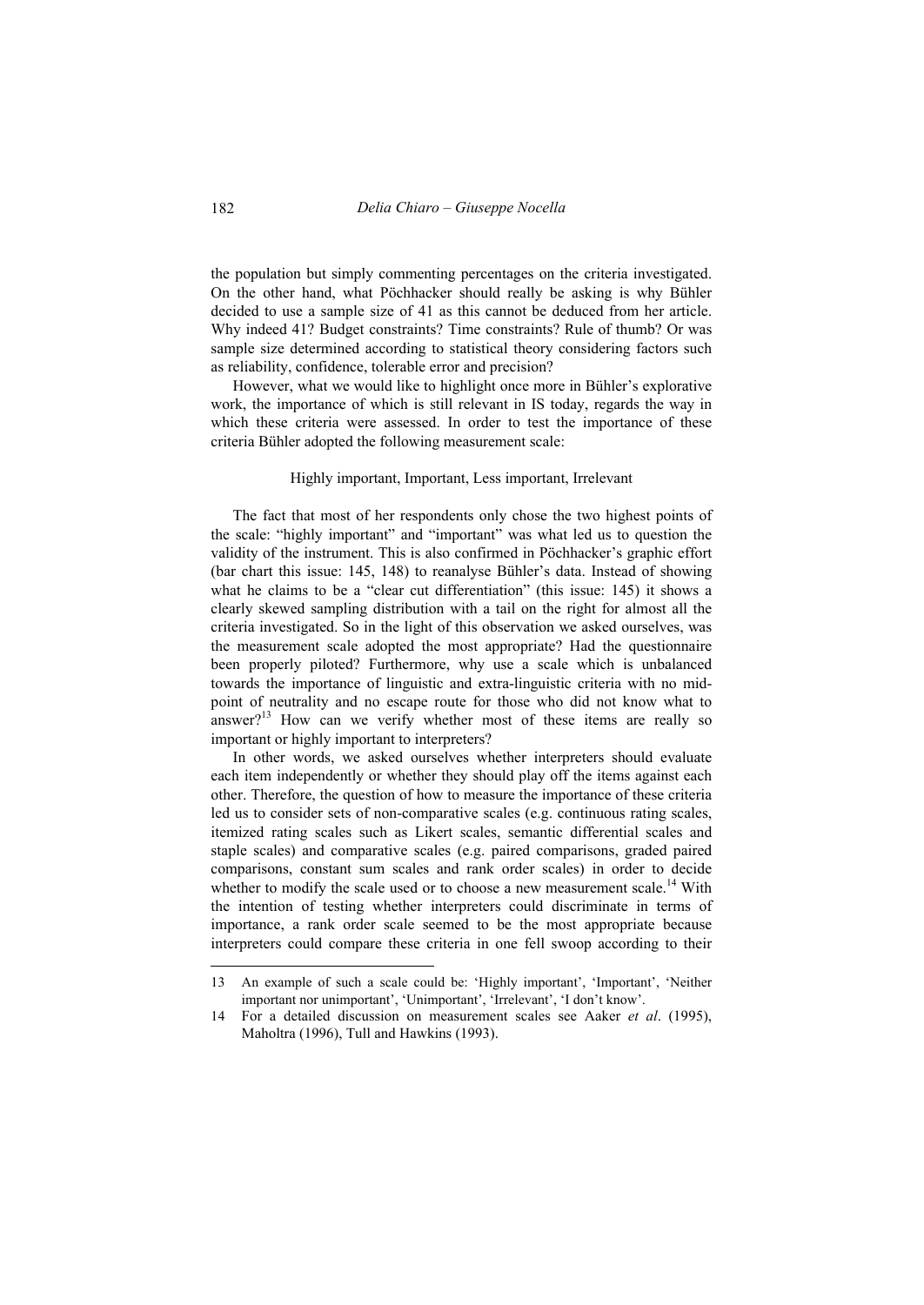level of importance. What is more, as the cognitive exertion involved in choosing from 16 factors would have been extremely high, we split the criteria under investigation into two separate sets: linguistic criteria and extra-linguistic criteria. Hopefully, this should have somewhat eased respondents' efforts at selection. If there are any shortcomings in the chosen scale, they could be linked to the fact that the process of selection was controlled by an algorithm in *Java script* which did not allow interpreters to give the same level of importance to two or more factors. However, having noted in the initial piloting stages of the project that nobody took issue with this characteristic it remained unchanged throughout. At the end of the sampling a total of three interpreters complained about this restriction in choice.

For the sake of argument regarding our criticism of the mathematics employed by Bühler and challenged by Pöchhacker, we must remind readers the objects were measured on an ordinal scale which was also unbalanced, thus

Because we don't know the amount of difference between objects, the permissible arithmetic operations are limited to statistics such as the median or mode (but not the mean). Our emphasis. (Aaker *et al*. 1995: 257)

Finally, we note in passing that, Bühler's survey contains no information about the socio-economic characteristics and professional experience of the interpreters who took part in the survey.

### 4.2. Kurz

In order to defend the work of Kurz, Pöchhacker compares her sample with Moser's (1996) arguing in favour of the greater validity of the former sample of 124 end users which had been collected at only three conferences while Moser had to gather data at 84 different conferences in different parts of the world in order to collect a final sample of 201 end users. Clearly, being based on 84 extremely diverse conferences, Moser's sample could<sup>15</sup> surely have been more representative than Kurz's sample. But this is not the point. Let us examine the precise date in which data was gathered at Kurz's conference on general medicine. According to the original publication of this study, Kurz gathered her data in 1988 (Kurz 1993) while according to the reprinted version it was apparently collected in 1989 (Pöchhacker 2001). After the ruthless critique of the editorial process of the journal *Meta* with regard to Chiaro and Nocella, how could such a significant detail have escaped Pöchhacker's notice? Are we to

<sup>15</sup> We are adopting a tentative conditional form because when we discuss the study by Moser we will illustrate why his sample is equally unrepresentative.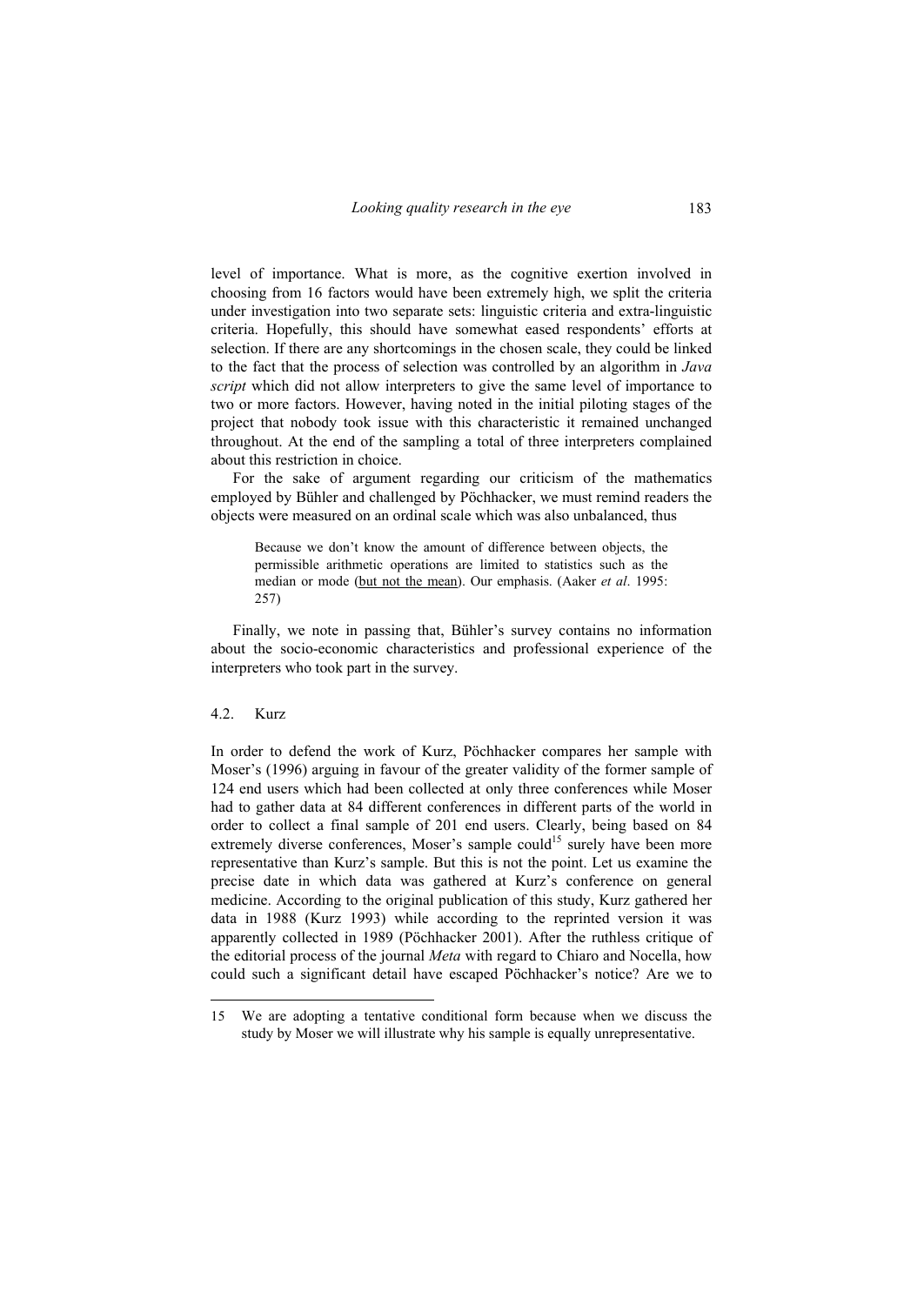assume that the date was erroneous in the 1993 article? If so, why did not Pöchhacker add a footnote to clarify the point? Was 1989 the correct date of the study or was it a typo? Or is this to remain a mystery? However, as we referred to Kurz's original study (1993) we wondered how much time had lapsed between her three data sets. It is worth remembering that Kurz compares the data gathered from Bühler's 47 interpreters in 1986 with data from her own three samples collected between 1988 and 1989. Could it be that there were almost two years between Kurz's three sub-samples and almost four years between Bühler's study and the Council of Europe meeting? Now the point is whether sample size is so important with such a large time gap in sequential sampling? Sequential sampling is a technique adopted when taking decisions (usually in business and marketing) which depend upon laws of probability. If sampling had been deliberately sequential in nature we would need to know whether Bühler's interpreters and Kurz's end users inhabited an immutable world or a dynamic one. Surely four years must have brought a minimum of technological and scientific progress to the world of interpreting. Now if progress has zero impact on the world then a comparison between samples collected at different points in time may be plausible. However, as occurs in most human activity, technological and scientific progress travel at breakneck speed, thus a comparison is almost bound to present problems. Why? Progress (better working conditions in booths, use of PCs, more sophisticated technology, more competent interpreters, more fastidious end users etc.) could, on the one hand, have an impact on the average performance of interpreters and, on the other, on end users' power of assessment and thus the comparison of expectations of the different groups will be problematic, unless, of course, this is accounted for methodologically.

As for testing, Kurz appears to have adopted Bühler's measuring scales even though this is not clearly mentioned apart from a vague reference to evaluating "[…] the quality of interpretation on a four point scale" (15). It is clear that the issues we raised regarding Bühler's measurement scales apply here too. Furthermore, Kurz claims that she wishes to test the hypothesis that "different groups of end users have different expectations and needs" (15) and yet presents a set of descriptive data which remain untested. Furthermore, the same information in Table 1 (16) is repeated in Figs. 1, 2 and 3 (17) in the form of bar charts. Therefore, are we, like Pöchhacker to assume that peers were not consulted and/or that refereeing was slack?

Finally, Kurz does not attempt to compare the different groups (124 users and 47 interpreters). Instead of grouping her end users together as a single set and comparing them to the 47 professionals, she seems to lose her thread and goes on only to compare the three sub-sets to each other. Furthermore, the CACL group (6 experts) from Bühler's study are merged into the 47 interpreters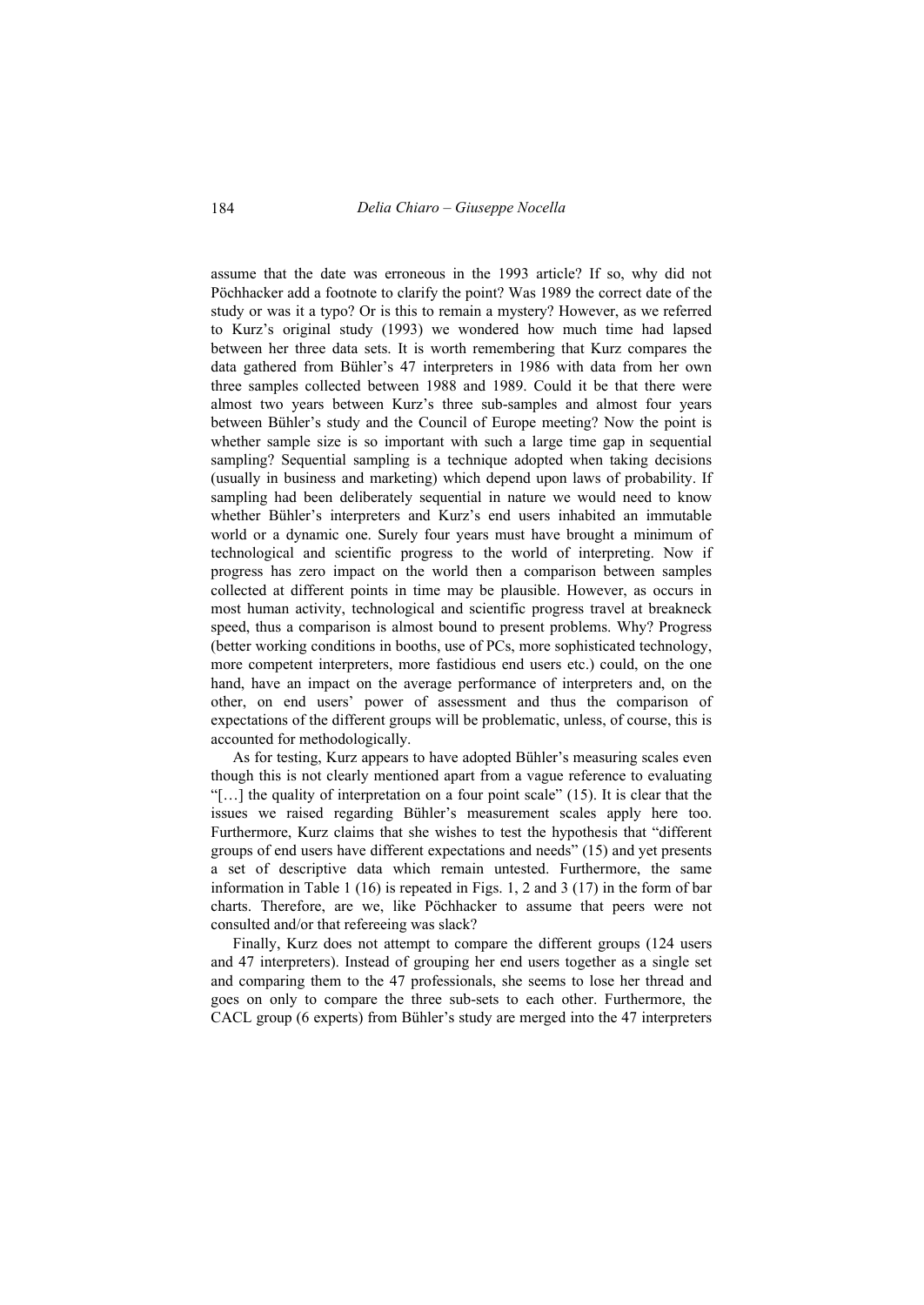yet remain unmentioned. Again there is no mention of socio-demographic characteristics of her samples. Would this not have influenced opinions?

#### 4.3. Vuorikoski

Vuorikoski makes an attempt to import multi-method research to quality research in IS. Unfortunately, her efforts at innovation fall short as she brings neither methodological innovation nor any empirical contribution to the field. Although she mentions a variety of methods available, her own survey does not reflect the spirit of multi-method research which she so strongly advocates. In fact, it is quite unclear where exactly the "eclectic" (1993: 318) dimension in her study is. The author, in fact, claims that

… the small size of typical fieldwork research was compensated for with survey techniques. By covering five different seminars, each having about 100 participants, there would be more ground for generalizing the results. The size of the seminars was closer to that of fieldwork, and consequently no statistical sampling method was necessary: the seminars were considered to be theoretically relevant populations as such, and large enough for statistical analysis when treated as one population. (Vuorikoski 1993: 318)

This is, of course, a clearly contradictory statement regarding sample size. Is Vuorikoski saying that both samples are large, or is she saying that they both are small, or is one large and the other small? It would appear that the author swings back and forth from population to sample making sweeping statements yet with no mention of theory when she should have quoted some law of probability theory in support of her argument.

As for the survey itself, Vuorikoski declares that respondents were asked to give a phone number so as to allow for follow up phone interviews. Here too we find a contradiction as the author claims that "Telephone interviewing was selected as an alternative to the more traditional face-to-face interview" (323). Now rather than an alternative which allows the comparison of two independent samples and would have thus given force to a multi-method approach, what we appear to have here is a paired sub-sample of the same respondents being interviewed before and after the conference. In terms of number of people interviewed telephonically and what they were asked, these elements remain unknown. Hardly multi-method. Finally, Vuorikoski entitles a chapter "The eleven statements in the questionnaire" (321). Overlooking the fact that some of these "statements" turn out to actually be "questions", in questionnaires statements are usually measured on 5 or 7 point Likert scales. And here Vuorikoski is finally innovative as she adopts a two point scale which includes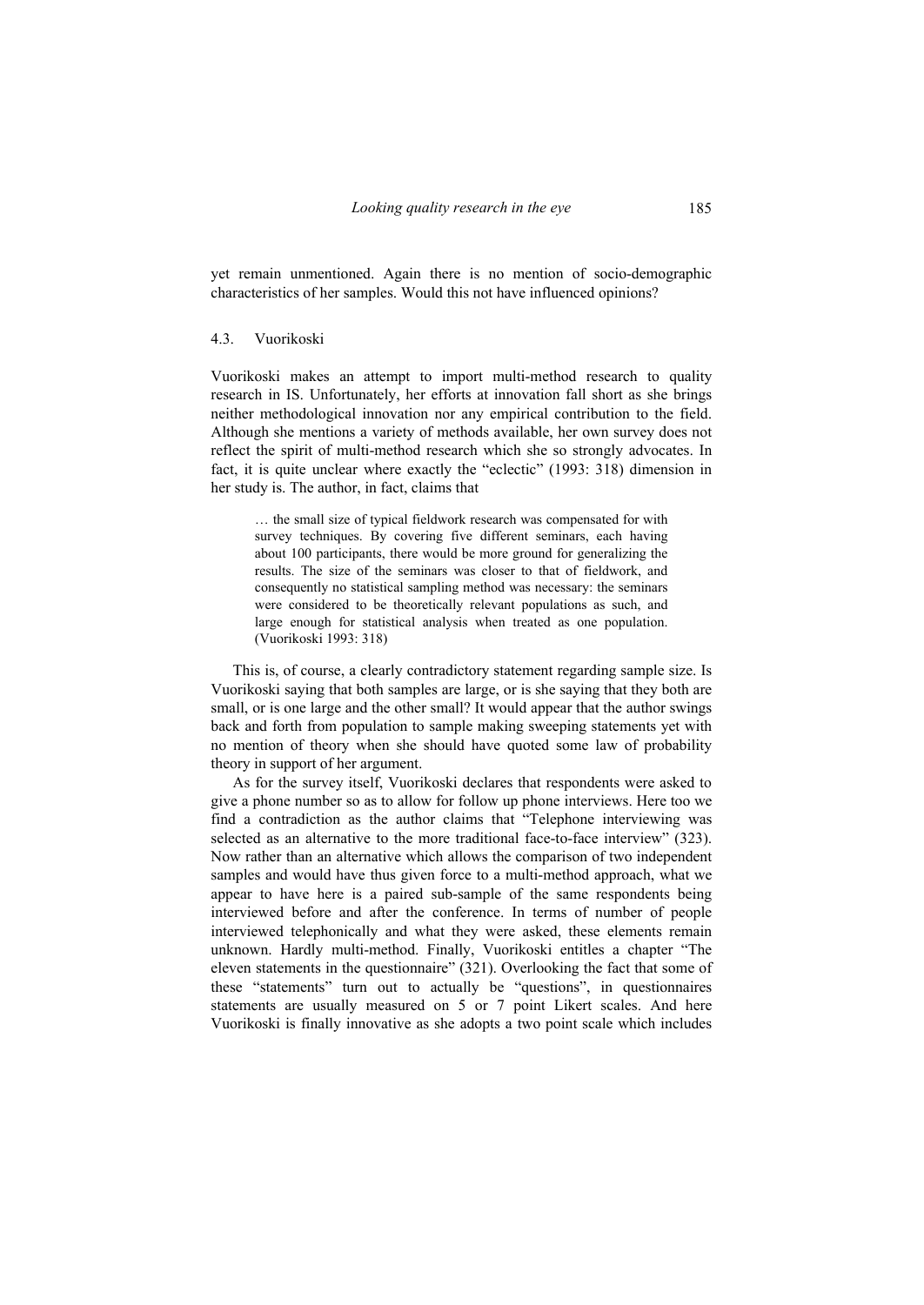the two options "agree" and "disagree" with no mid-point. However, to do her justice, she did include an "I don't know" escape route.

Over and above all these problems, the study is purely descriptive, research hypotheses are vague and no attempt is made to test them or even to really argue in favour of the much quoted multi-research methods she so fervently upholds. In the light of this discussion, is Pöchhacker still certain that we should have quoted this study? And again, we are forced to ask ourselves, were the referees caught out sleeping on the job just for us?

## 4.4. Mack and Cattaruzza

With regard to the descriptive survey carried out by Mack and Cattaruzza (1995) we do not wish to discuss sampling, measurement scales and statistical tests as we have with the others. The reason for this is to be found in the conclusions of their work in which they claim that

Since this survey was conducted and elaborated using non-professional statistical means, no attempt was made to generalize its results nor achieve full comparability with previous studies, as this would require more sophisticated methods (47).

The awareness and unassuming nature of the two researchers admission of their lack in methodological know how makes criticism of their shortcomings absolutely unnecessary. Surprisingly too, of all the studies in QBQR, it is the study with fewest methodological weaknesses.

### 4.5. Moser

Once more, taking Pöchhacker's comments as a starting point, we would like to specify that rather than defend the size of Kurz's sample in terms of having "by no means" being dwarfed by that of Moser (this issue: 146), we should instead ask ourselves how the giant (i.e. Moser's sample 1996) was produced. In fact, even if Moser's sample size is considerable, an impressive 201 respondents was pretty remarkable for the field of interpreting at that time, the way in which participants were interviewed at 84 different meetings clearly shows that the sample was self selected. How do we know this? First and foremost because an average of 2.4 interviews took place at each conference and of these 1.2 involved speakers as opposed to delegates. Surely speakers and end users cannot be considered as the same thing unless speakers are considered a particular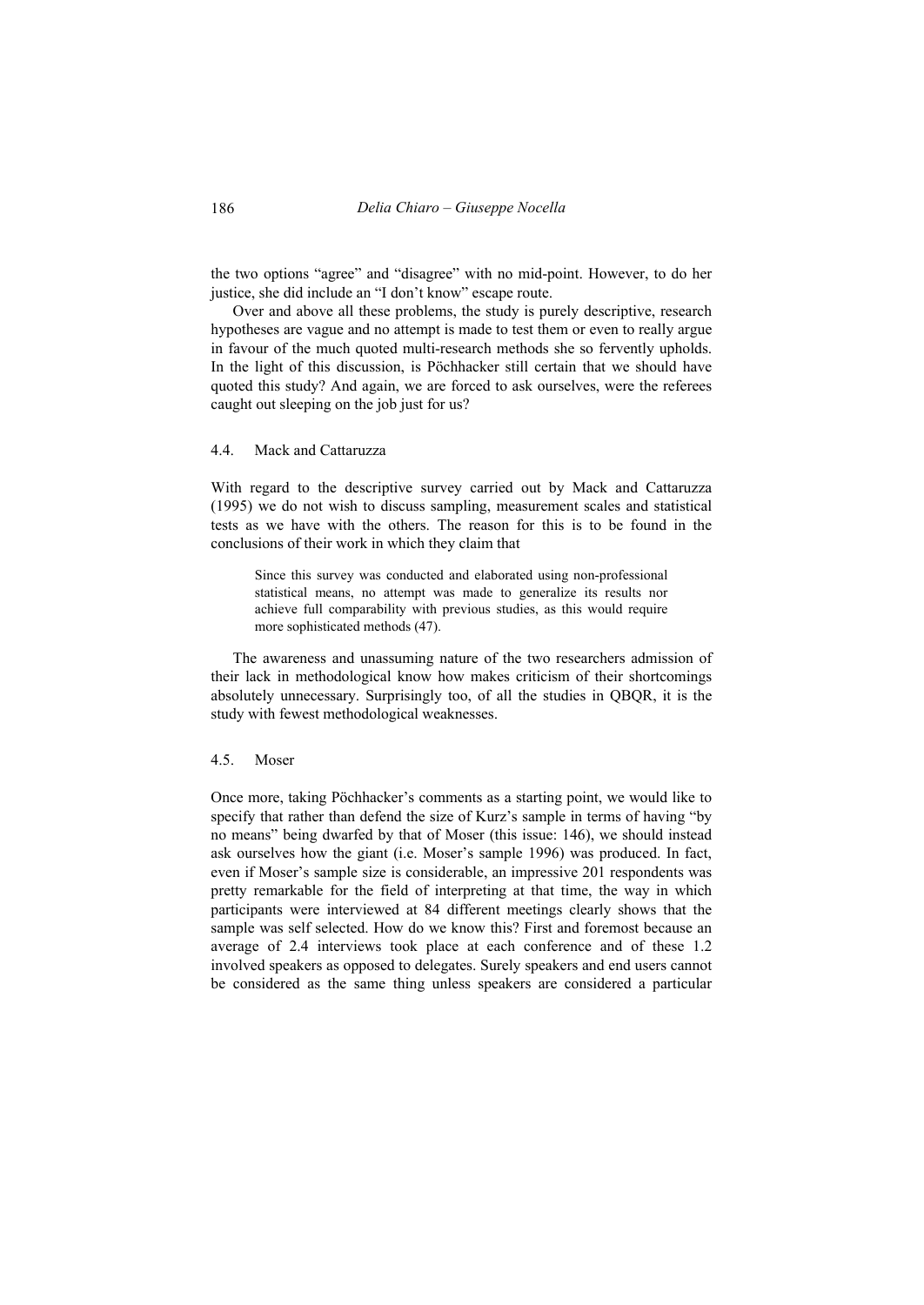segment of end users?<sup>16</sup> Furthermore, out of scores of participants how were the respondents who were not speakers actually selected? Did each of the participants have an equal chance of being chosen? What we are saying is that sampling is not simply a question of size but, also importantly about how a sample is selected.

Furthermore, also in the case of Moser, the nature of the study is just descriptive and explorative. In fact, there is no application of any statistical test even if in this case the author in the central concerns of the survey states that he wants to investigate the "hypothesis … that different user groups would have different expectations of interpretation" (1996: 146). Yet how this hypothesis is going to be tested and the relative results are left to the imagination of the readers; similarly where the author sees the "positive correlation" (157) between increasing conference-going experience and the fact that users want the interpretation to match the original also remains statistically unexplained. Naturally, considering the self selected sample one could argue about the parameters of distribution involved in the statistical test chosen, but since this was not the case we can only leave the answer to the reader's imagination.

Now, in order to understand the way in which Moser measured his items we have been forced to draw on both the work published by AIIC (1995) and a different version of the same study published in *Interpreting* (1996). We have had to look at both articles because interestingly, the same study published in the journal omits a great deal of background information present in the initial study. Measurement scales, for example, are not stated in the 1996 article. So, let us pick on a couple of examples to examine how Moser in his survey measured some items relating to end users' needs and expectations. regarding "completeness of rendition", "clarity of expression" and "correct terminology" for which the following scale was used:

| very      | Fairly    | Fairly      | Unimportant | Ambiguous | I don't |
|-----------|-----------|-------------|-------------|-----------|---------|
| important | Important | unimportant |             |           | know    |

Firstly, we can see that the scale seems to be lacking in a central point (ie "neither important nor unimportant"), unless of course the reader is supposed to assume that the item "ambiguous" is filling the gap. Now, if our first assumption is true, that is that the scale is lacking in a central point, then it follows that the scale is incomplete. If, on the other hand, "ambiguous" is a deliberate choice in the scale for the central point, then there is obviously a problem of wording in communicating the points of the scale. Wording, as pointed out previously (see 2), is a very important aspect of setting up measurement scales. Moreover,

<sup>16</sup> Of course we are well aware that at some conferences speakers are there also as delegates.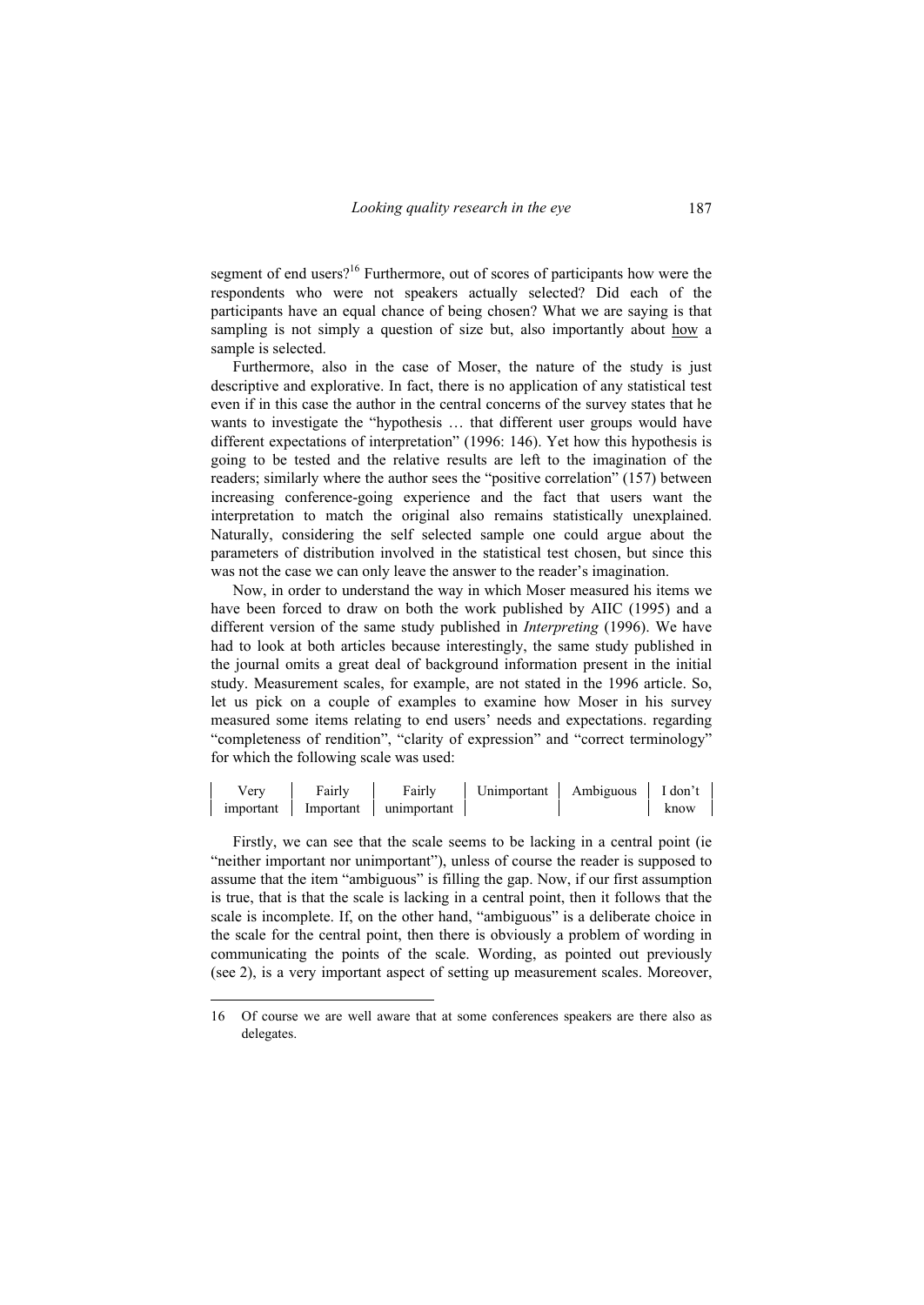Moser only comments on criteria which respondents judged as being "very important" (162 and 163) according to conference type. In other words, he is giving readers a somewhat incomplete picture of user expectation by concealing other information.

Now let us take another example from the AIIC publication (1995: C1, C2). After having asked respondents to indicate the importance of three criteria ("completeness of rendition", "clarity of expression" and "correct terminology") according to the scale mentioned above, they were then asked, under the label "other", to identify criteria not specified in the preceding questions.<sup>17</sup> Now the issue of the word "other" followed by a list begs the following question: why after such extensive preliminary research were none of these criteria identified and inserted in the questionnaire to be measured on the same scale reported above? Could it be that the observer's paradox has reared its head? In other words, what we are trying to say is that if the target population were end users it should have clearly been tested on a group of end users before final administration. This is not clear from the final version of the questionnaire in German neither in terms of numbers, nor in terms of the people interviewed (interpreters again or end users?). However, over and above this, the list of assorted criteria detected by informants leads the reader, in any case, up a blind alley as their degree of importance is not measured with the same scale as the first three criteria. In other words, these criteria are incomparable with the first three. An example of a more gross error is finding the item "correct terminology" under "other" when the respondent had already given an opinion on that criterion in the previous question.

For the sake of argument, let us consider one more example of a scale adopted in the same study (1995: C4, C5):

| Very                             | l Fairly | Not really Unimportant Don't know Ambiguous |  |
|----------------------------------|----------|---------------------------------------------|--|
| irritating irritating irritating |          |                                             |  |

In this case the researcher is trying to measure end users' degree of irritation of particular behaviour of interpreters. The question which arises here is why include "importance" in a scale which is trying to measure irritation? And again we find the baffling item "ambiguous" occurring once more. Last but not least, we have yet another unbalanced scale, with no central point. How come?

<sup>17</sup> The choice of criteria listed by Moser under a stark "Other" are "synchronicity, emotional congruence, pleasant voice, correct terminology, focus on essentials, technical knowledge, faithfulness to the original, faithfulness to the meaning of the original (*sic*.), clarity of expression, neutrality towards the speaker, lively, animated delivery, translation of jokes and asides, native sounding accent, stop when a mistake is made, other." (1995: C2)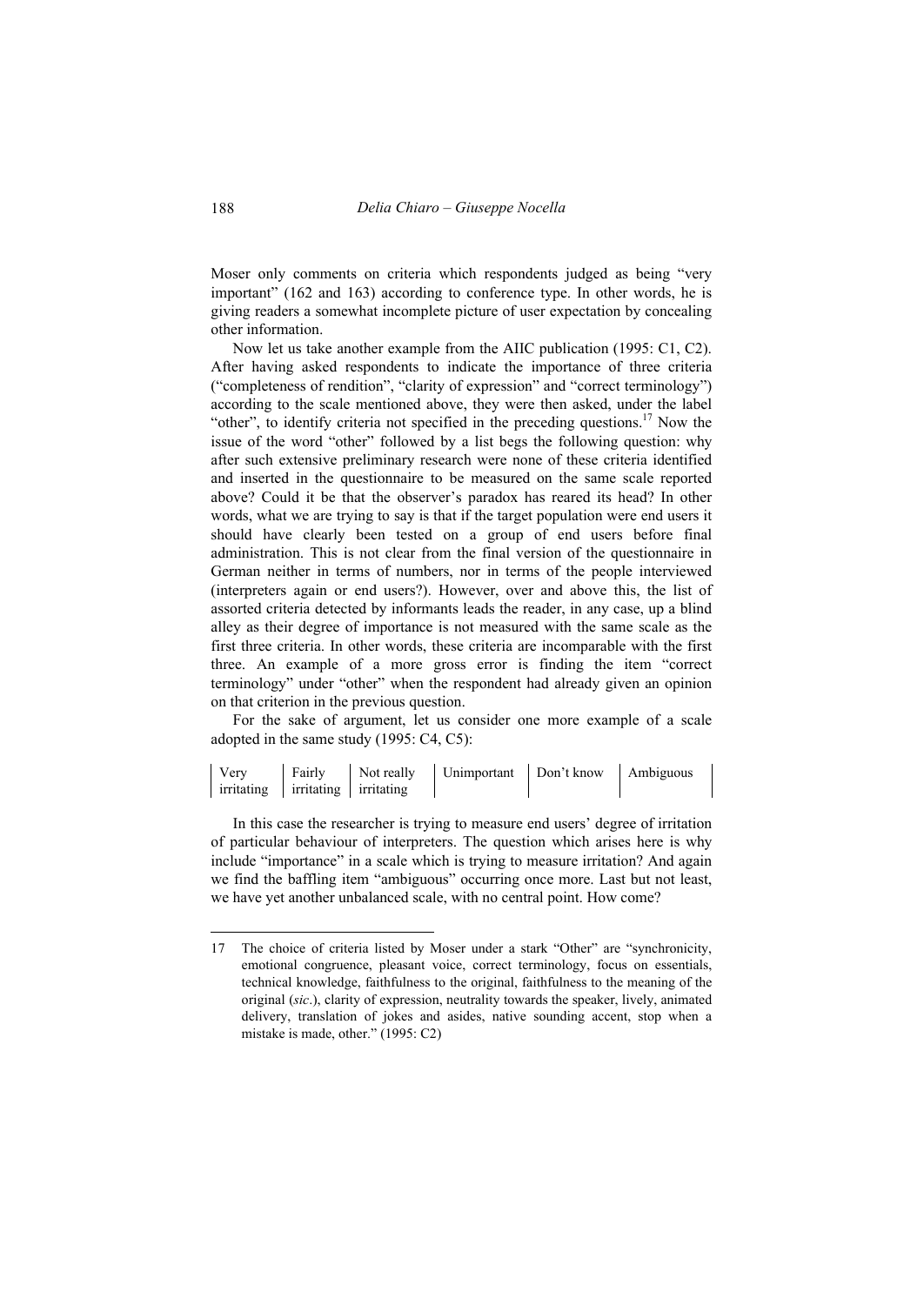So how did the editorial process work here?<sup>18</sup> Do high standards of refereeing apply only to the work and Chiaro and Nocella published in *Meta* or are these criteria universal? We will however return to this issue in a dedicated paragraph (5).

Curiously, at a certain point Moser's study introduces the concept of attitudes towards providers of the service in order "to shed additional light on the study" (p. 159) and sets out to ask end users what they consider to be particularly interesting and particularly difficult about the interpreting profession.19 Well, how attitudes are used in this context is not clear despite the fact that already at the time in which this survey was conducted attitude models such as the Fishbein model (theory of reasoned action) and the Ajzen model (theory of planned behaviour) to try to measure attitudes were already well established (Ajzen 1991; Solomon 2004). However, the important conclusion at which Moser arrives using the term attitude (in the broadest possible sense?) is that it is linked to "the broad educational and cultural background for which they (interpreters) are envied" (160).

Finally, also in this survey, information about respondents' education and professions which could have played an important role in testing the unproven hypothesis were not solicited. And unusually, instead of directly asking respondents (end users?) how old they were, ages were supplied by interviewers (interpreters) who "were asked to estimate the age of persons interviewed" (1996: 151) thus bringing to mind vets who estimate the age of horses by examining their teeth. Why were interviewers not asked to guess other sociodemographic data too? Presumably because apart from evaluating a person's sex, the rest is quite difficult. Again, it would appear that *Meta* is not the only journal to suffer from lax refereeing.

#### 4.6. Pöchhacker

According to Mark Twain there are three kinds of lies: "lies, damned lies and statistics." And it is undeniably a truism that statisticians can manoeuvre numbers at their will. And this is precisely what Pöchhacker attempts to do by offering readers fresh analyses of his colleagues' data.

<sup>18</sup> We have chosen just a couple of the numerous faults in Moser's work simply for the sake of argument.

<sup>19</sup> Moser's question "What do you find particularly interesting about the profession, and what particularly difficult?" (1996: 159) is actually two questions in one and thus would require rewording.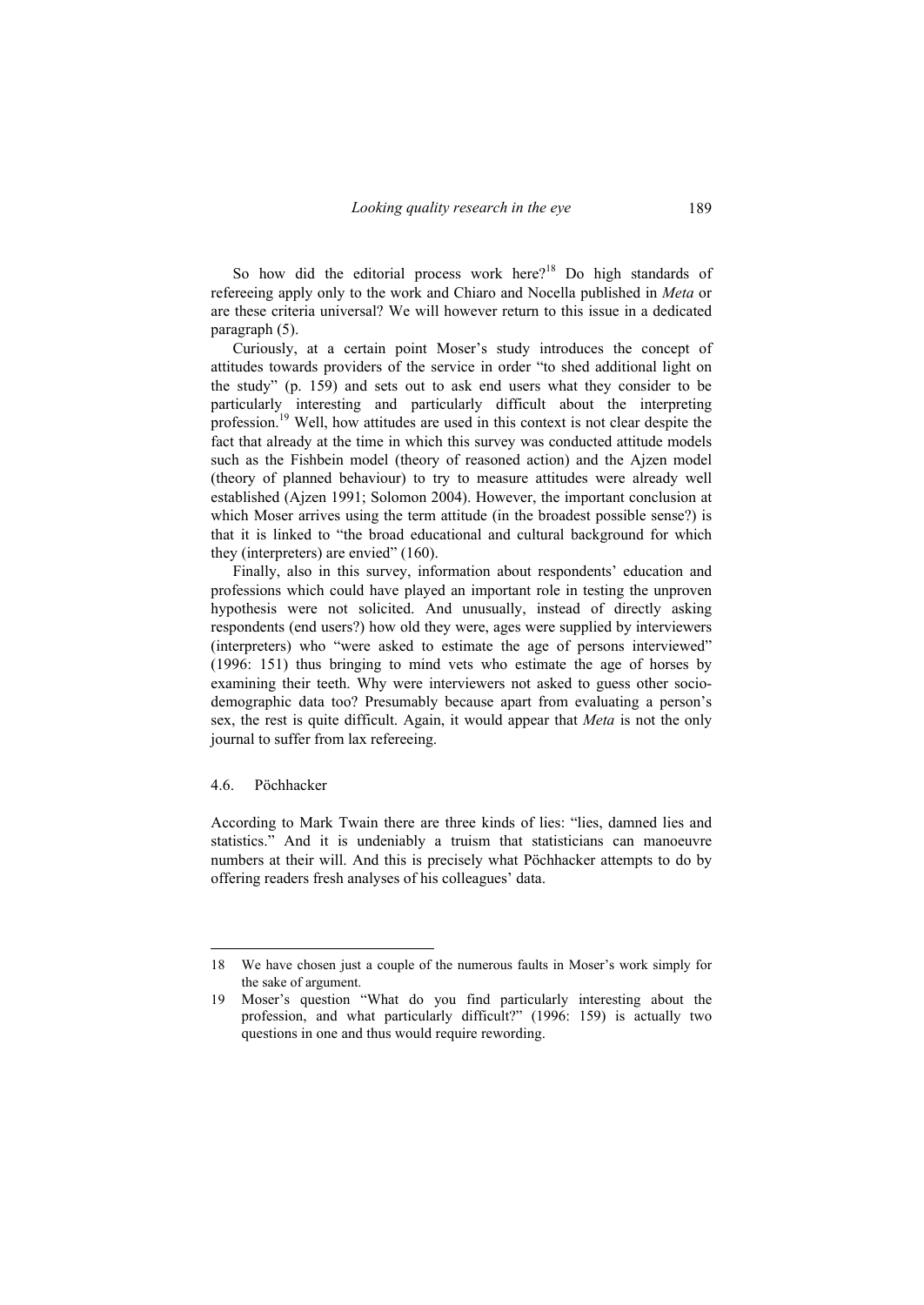#### 4.6.1. Kurz's calculations according to Pöchhacker

Pöchhacker occupies more or less a third of his essay re-elaborating the data of Ingrid Kurz. His re-elaboration of the percentages in Bühler and Kurz's and comments on figures 2a, 2b, 3a e 3b have already been amply discussed in paragraphs 4.1 and 4.2 above. However, before we offer our own interpretation of this recent amplification of the data, we wish to make a short premise. Without a shadow of a doubt the energy which Pöchhacker has exerted into the re-elaboration of his colleagues' data is, to say the least, admirable. Nevertheless, his efforts recall the period between the two World Wars when the first social scientists were lacking in a compass (a research hypothesis) to guide them through their studies. In fact, they would start off by gathering data willynilly and subsequently observing what emerged. The only guide they had at the time was their personal capacity to elaborate data with the means of sound techniques (Guidicini 1996). In other words, our predecessors possessed neither computers nor sophisticated, click-of-the-mouse software. Fortunately, their somewhat careless manner of conducting research was soon to be replaced by one which started off by forming a hypothesis, gathering and elaborating specific data and subsequently either confirming or rejecting the initial assumptions aided with new technology which was to come to their rescue.

In his discussion of the use of statistical tests on Kurz's data Pöchhacker seems to have lost his compass as he appears to oscillate between testing group differences on continuous variables, testing relationships among discrete variables and testing both together. Does he see the nature of the variable? Can the same variable be both discrete and continuous at the same time? $2^{20}$ Pöchhacker is analyzing categorical data from an unbalanced ordinal scale.<sup>21</sup> First he applies chi squared testing to check whether there are any relationships between two or more categorical variables and then on the same data he explores differences amongst the groups treating the variables as though they were continuous.

Moreover, during the application of the chi squared test, Pöchhacker quite rightly observes that more cells have the expected frequency which is smaller than five and begins by admitting that " the expected frequency in the chi-square test is smaller than five, which renders any interpretation of the test invalid" (*this issue*) and that the sample is not big enough, and then that the data should have had a more balanced distribution. But, in order to resolve the problem he collapses the 2 categories of the scale adopted by Bühler and Kurz (i.e. "less

<sup>20</sup> Obviously it is possible to transform a continuous variable into a discrete one but the reverse would be more complex.

<sup>21</sup> For a detailed discussion on statistical tests on categorical data see Agresti 2002.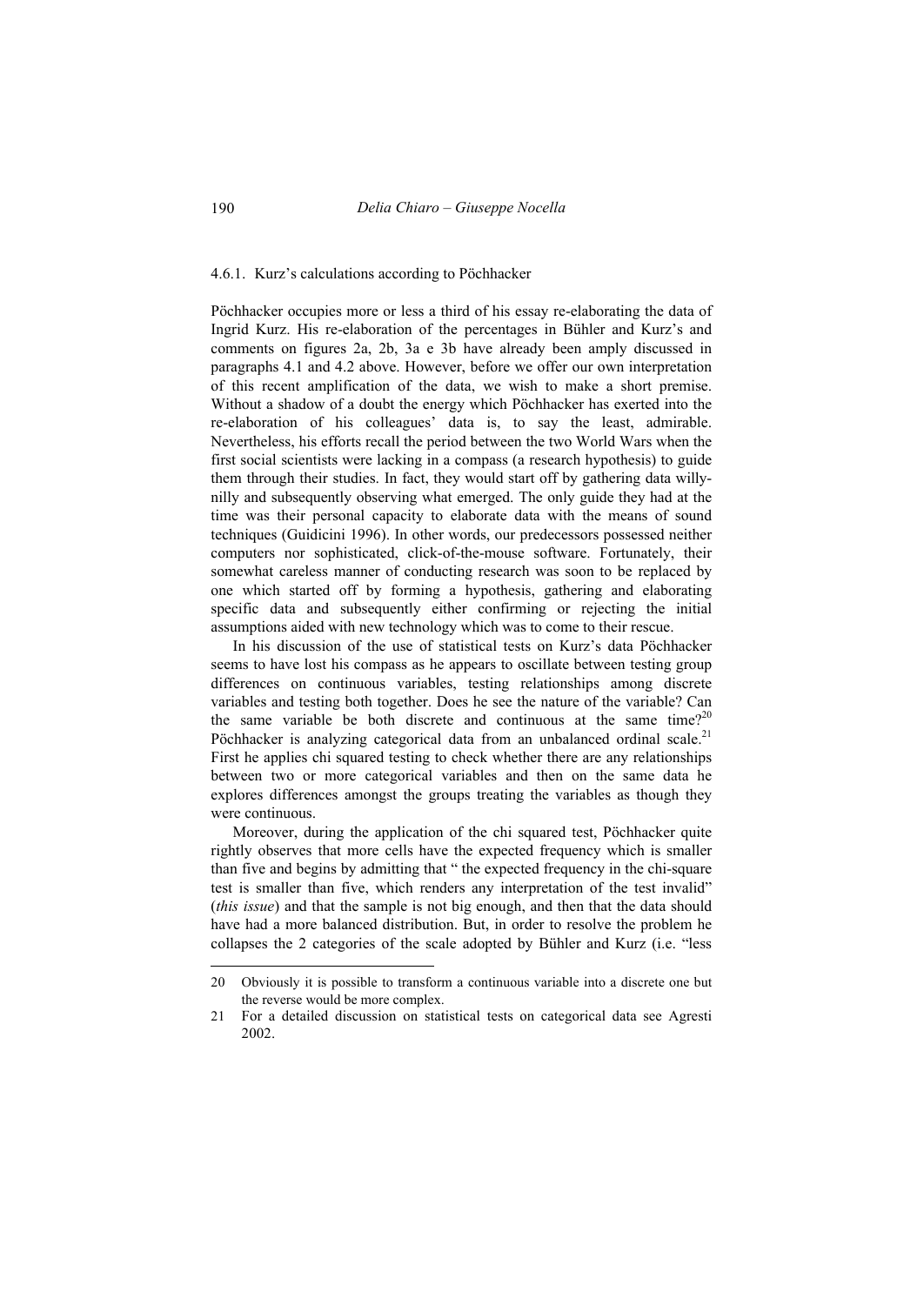important" and "irrelevant") into a single category labelled "not important". Is it really plausible to collapse "irrelevant" and "less important" into a single category? In other words, surely "very important", "important" and "less important" have more in common semantically with each other than "less important" and "irrelevant"? Would it not have been more reasonable to collapse all the categories which measured importance so that the new dichotomic variable would have been acceptable? Pöchhacker would then at least have had all the dominions of "importance" in one category and "irrelevance" in the other. One last point, Pöchhacker includes an explanation of an elementary concept such as cross tabulation yet does not elucidate chi square distribution, the significance of probability *p* or acceptance or rejection of the null hypothesis. Surely if anything needed clarification it would be the latter concepts and not the former.

At the beginning of the sub paragraph "Other non parametric tests (*this issue*?)" Pöchhacker states that "Aside from the chi-square test, there are other nonparametric tests for identifying significant relationships among different sets of rank-ordered data" and he uses the Kruskal-Wallis H and the Mann-Witney U tests. Here again, it is unclear whether he is looking for relationships or differences. And in applying these tests, if respondents had originally been asked to express their opinion on a single unbalanced item scale for the various criteria, how did he obtain his rank ordered data? Is he still using mean scores? If so, once more is the variable continuous or discrete? Moreover he does not explain that the use of asymptotic significance for the exact test may not be a good measure of significance if the variables are poorly distributed, which seems the case with these data sets. It would appear that Pöchhacker is simply looking for anything significant in the dataset without clarifying how he is manipulating his data. Moreover to explain differences among the 3 groups on the criteria which resulted as being significant, he runs the Mann Witney U test taking into consideration the three combinations of the three independent samples. Well, in this case we would like to point out that by following this path Pöchhacker is falling into the so called "familywise" or "experimentwise" error rate (Field  $2000^2$ <sup>2</sup>. In other words, is he aware that the probability of making at least one type I error is increasing from 0.05 to 0.143? If the Bühler group was included, and we do not understand why in his re-analysis this group has been omitted, this probability would have jumped to 0.185.

But why, we wonder, twenty years on does Pöchhacker want to show significance at all costs? Undeniably, more than one statistical test can be

<sup>22</sup> We apologize but space does not allow us to explain testing hypotheses. However, the topic is treated in almost all text books on general statistics. As regards the figure assuming the independence of the samples we apply the independent law of probability: in the case of 3 groups  $(0.95)3 \approx 0.857$  and  $(1-0.857) \approx 0.143$ .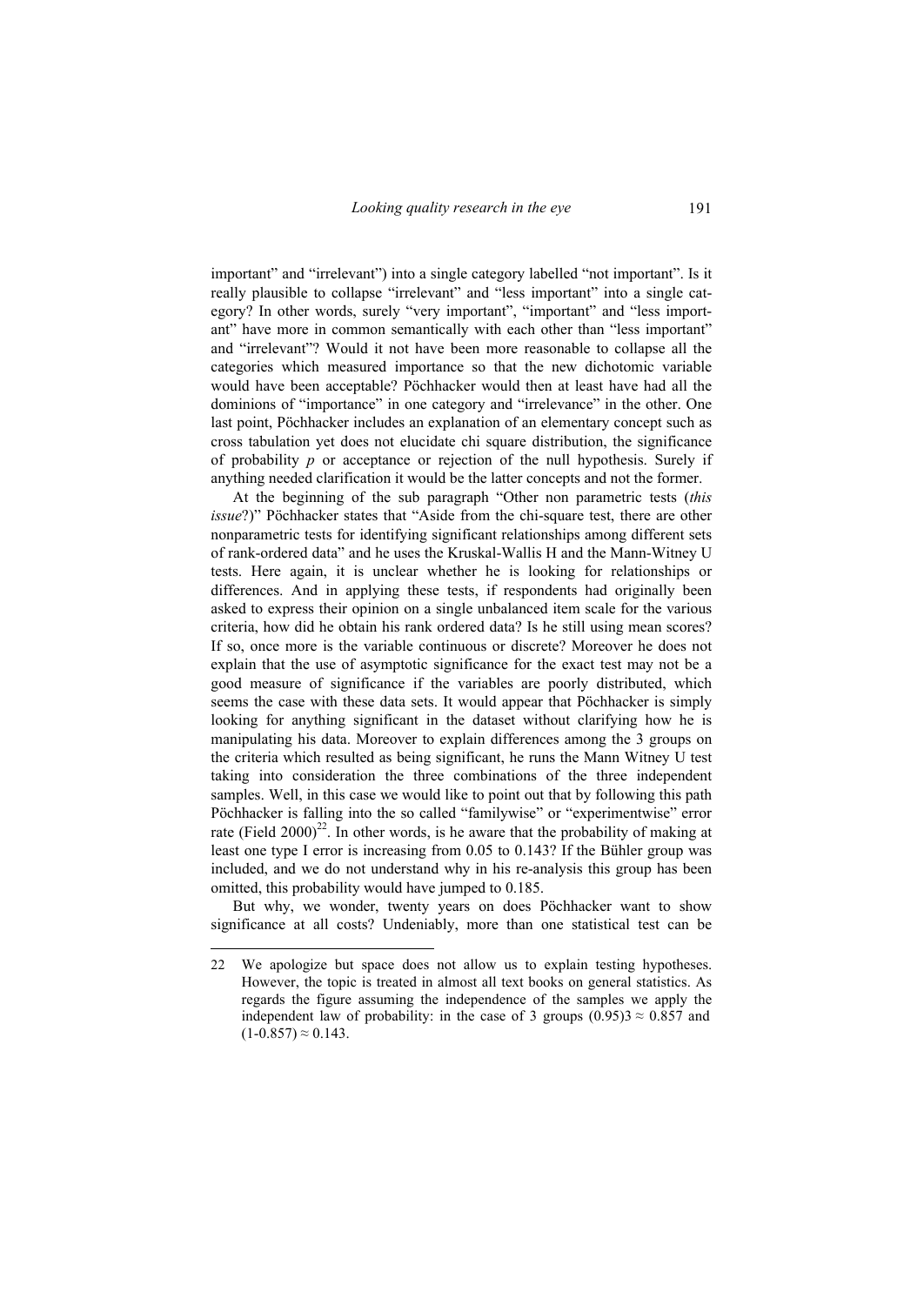carried out on both Bühler and Kurz's data, on our data, or on anyone else's data come to that, but is there any point? If a researcher originally sets out to either accept or reject a particular hypothesis, why demonstrate that they could have done something different?

Our discussion of the beams seems to have highlighted the difficulty both of choosing and applying a statistical test in the studies examined so far. We would now like to dedicate a few words to this issue as succinctly as possible for obvious reasons of space.

### 4.6.2. The choice of a statistical test: an overview

In the light of our previous discussion, it now seems evident that the choice of a statistical test cannot be dictated simply by the significance or lack of significance deducted from *p* values produced by any "PC-based statistics software […] accessible enough to be used, with proper guidance, also by the 'semi-skilled' analyst" (Pöchhacker this issue: 154). On the contrary, the choice of a statistical test should be made in function of three general conditions at the same time: the research question, the nature of the data and the plan or design of the research.

The research question should veer in a clear direction. From the start, the researcher should know whether the aim is to find differences or correlations between or among the variables which are object of the study. Once the researcher has decided which direction the study will take, inferential statistics offer numerous tests which test the hypothesis underlying the research question: univariate, bivariate and multivariate techniques<sup>23</sup>. Naturally, the choice of a test also depends upon the nature of the data. Does the data consist of discrete or continuous variables? And what are the forces of the measurement scales upon which the variables were measured: nominal, ordinal, interval or ratio-scaled? As a result, descriptive statistics and statistical tests must be also gauged in function of the metric or non metric nature of the variable and of the force of the measurement scale. The research design used to generate the data also affects the choice of a statistical test. So, decisions regarding the independence of the samples, number of groups, number of variables and variable control must be taken *a priori*. Moreover, when a technique is used, the assumptions regarding that technique have to be satisfied before applying the technique. So if one wishes to apply ANOVA for example, to explore differences among groups, the assumptions of independent random samples, normality and equal variances of

<sup>23</sup> There is really no room to explain even briefly the statistical techniques included in these three groups, however explanations can be found in basic and more higher level text books in general and advanced statistics.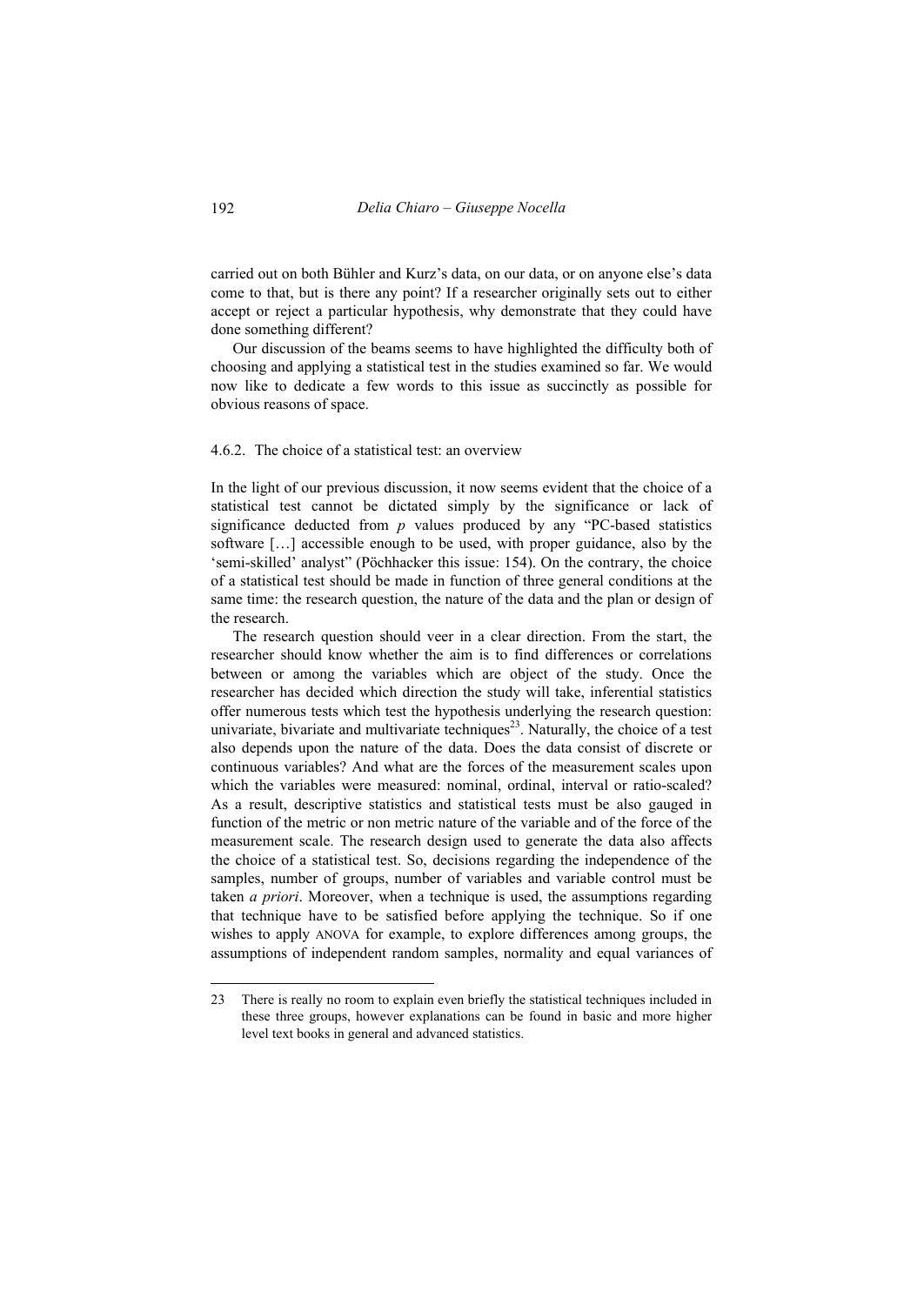all populations must be assessed. So, the analyst should explore the dataset in order to understand whether these conditions have been satisfied. But if the necessary assumptions are violated what should be done? Well, it depends on which assumptions have been violated. If normality or equal variances are involved then transformation to symmetry<sup>24</sup> could be applied (Ryan 1985) to approach a Gaussian distribution<sup>25</sup>. However, if one or more samples differ in a significant way from the population of interest then it could be very difficult to draw any conclusions from the dataset. An explorative analysis becomes more stringent and of paramount importance when more variables are involved, i.e. when multivariate techniques are used (Hair *et al*. 1995). In this case, the relationship among variables, the analysis of missing data, the detection of outliers through graphical output (e.g. stem and leaf diagrams or box plots) or statistics (e.g. Mahalanobis  $D^2$ ) and the verifications of the assumptions such as normality, homoscedasticity<sup>26</sup> and linearity are something which cannot be solved just by a few clicks of a mouse.

Finally, while we are perfectly aware that the advent of user-friendly statistical software has facilitated the application of statistical tests and the mathematical calculations behind them, we firmly believe that these very packages require a sound knowledge of the field of statistics. We cannot possibly agree that

[...] analyzing empirical data [...] is not a question of mathematical skills but, essentially, a matter of meaningful interpretation, of making sense of the relationships indicated by the data (Pöchhacker this issue: 155).

This does not do the field of research methodology justice. Without understanding what he or she is doing in terms of statistics, the researcher not only runs the risk of misapplication of tests but also of a poor interpretation of results. Not only, but whether a statistical significance test "does not explain anything but merely points reliably to what needs to be explained" (Pöchhacker this issue: 155) is highly debatable too.

<sup>24</sup> Of all transformations made on data in practice, the three most popular are the square root (moderate), the logarithm (strong) and negative reciprocal (very strong).

<sup>25</sup> When assumptions are violated one could also think of applying non parametric tests which are less stringent in matching assumptions; in the case of ANOVA one could use the Kruskal-Wallis test.

<sup>26</sup> Homoscedasticity is an assumption related primarily to dependence relationships between variables. It refers to the assumption that dependent variable(s) exhibit equal levels of variance and homogeneity of variance across the range of predictor variable(s). (Hair *et al*. 1995: 67).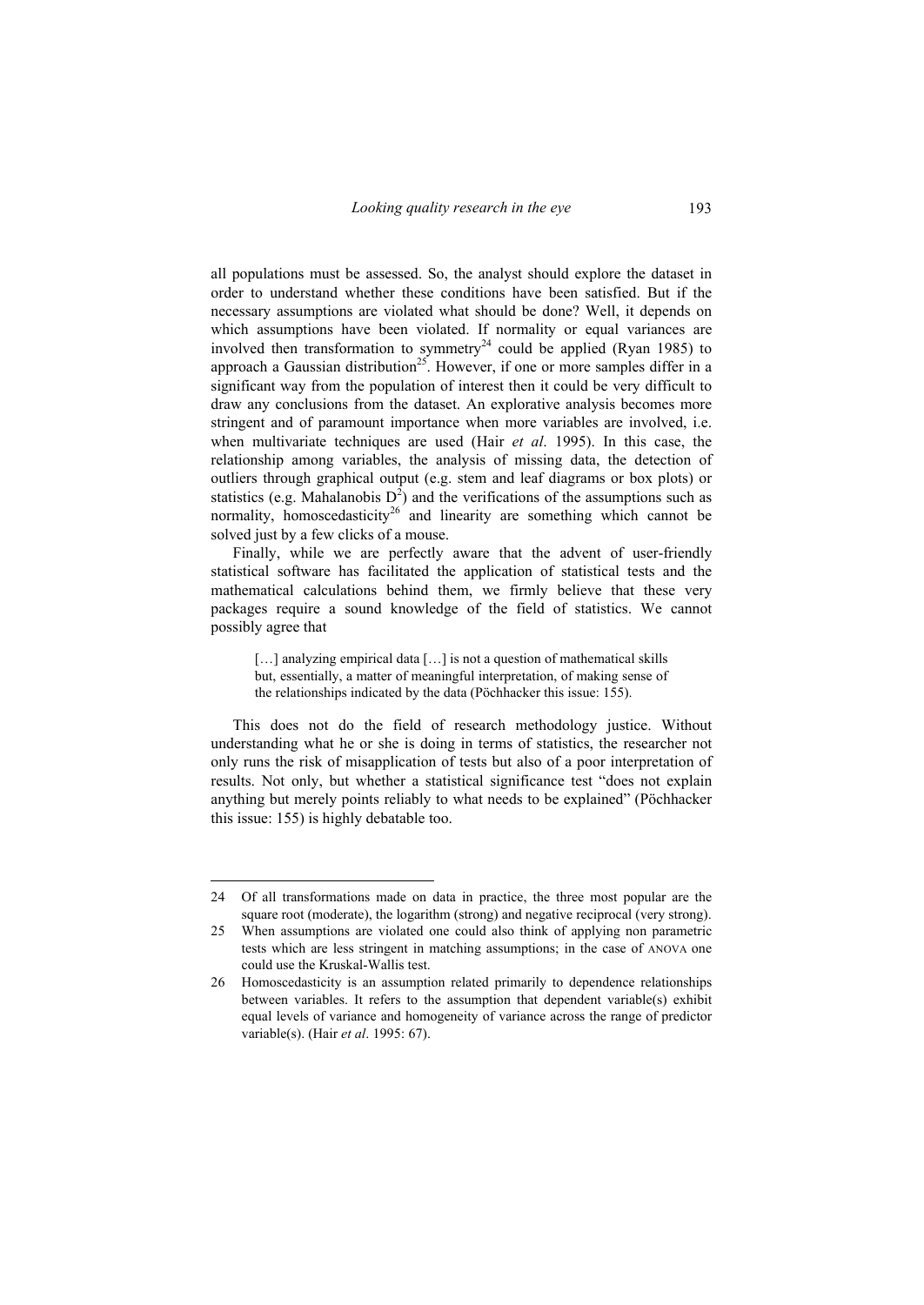#### 5. To print or not to print

It is clear from his use of ironic punctuation ("Into print": 161) that Pöchhacker did not consider our study worthy of publication. For reasons of delicacy we would rather avoid the hearsay and the chitchat surrounding our article's journey from Italy to Canada.

Moreover, in defence of *Meta* and the referees of our article, we wish once more to take total responsibility of all shortcomings which are totally our own and not imputable to the journal<sup>27</sup>. From our point of view, our article was sent to Canada in mid-2001, refereed about six months later, corrected, accepted and finally published in the summer of 2004. However, perhaps it would have been more correct if Pöchhacker's article had appeared in *Meta* rather than *The Interpreters' Newsletter* seeing that it is the former journal which is under attack. Unfortunately, when Pöchhacker thoughtfully sent us his paper, he had already sent it to *The Newsletter* thus we too had no option but to respond in the same journal. But thinking more precisely on the matter, perhaps a Special Issue on quality is exactly where this discussion should take place. However

Aristotle argues that there are three kinds of rhetorical proof; that is three ways in which a speaker can persuade an audience of his position – *ethos*, *pathos* and *logos*. *Ethos* is ethical proof, the convincing character of the speaker (…) *Pathos* is an appeal to the emotions of the audience (…) *Logos* is logical proof, or argument, the kind of proof that appeals to reason (Root 1987: 16-18).

And we have attempted to defend ourselves from Pöchhacker's accusations taking the philosopher's advice by blatantly appealing above all to the reader's understanding of our competence in research methodology, as well as to his or her emotions and reason. We hope to have clarified above all our use of the term perception  $(3.1.1.)$ ; that our sampling frame was accurate  $(3.2.2.)$  and demonstrated that our criticism of Bühler was all but erroneous (4.1.). In doing so, we have been forced, albeit unwillingly, to be harsh on others.

However, what emerges from the present discussion is that over the years, macroscopic faults in the refereeing process in this field have been common across the board. Admittedly our argument was perhaps circular. This is one criticism which Pöchhacker makes that we feel we must accept, but we still wish to claim that our study was methodologically sound in design,

<sup>27</sup> Above all, we humbly apologize for our misspelling of Kopczyński, for depriving Susan Bassnet's surname of an 's' and the "infelicities in the bibliography." However, IS must be in an embarrassingly poor state if, in an attempt to punish two authors who have (apparently) stepped out of line, Pöchhacker feels he must include typos in a critique of methodology.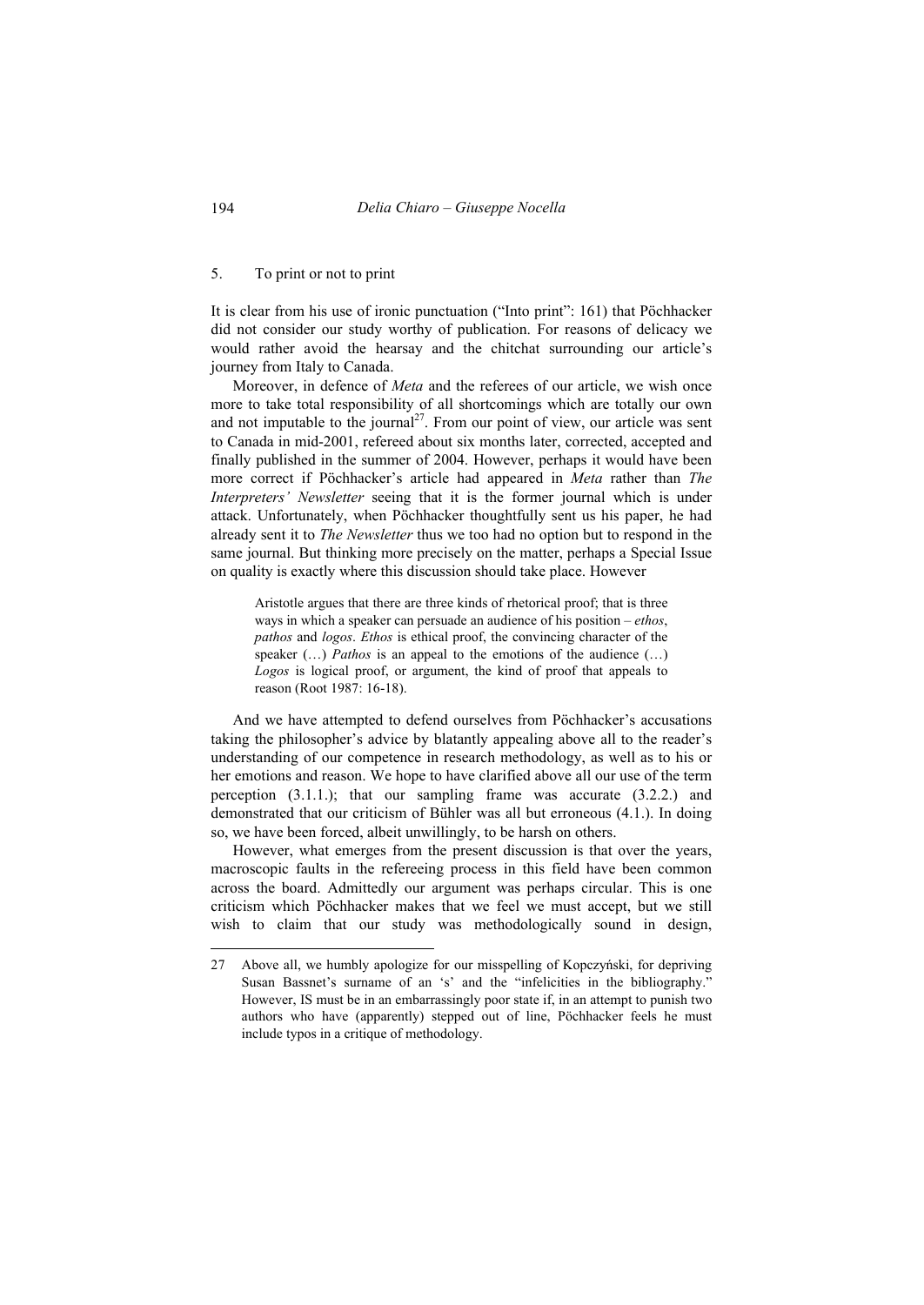administration and data elaboration. Indeed, we could have extended our article with more detailed information, rationale and discussion. But could not the same be said of the other works mentioned? The methodological faults we have found in others are substantial and incomparable to the display of nitpicking displayed by our plaintiff. Circular? Maybe. But what have been the conclusions that other researchers adopting QBQR have reached so far? Have they been so insightful? But again, whatever their findings and conclusions at least they had a go, unlike our complainant who simply sits and looks and then comments from high with a critical eye. Indeed, one wonders whether such an eye is really critical. For us the word misguided seems more fitting. What is more, as two researchers looking in from the periphery, the argumentation put forward by Pöchhacker makes the field of QBQR in IS appear somewhat self referential to say the least.

And we certainly could have done without the author glibly offering the quasi-total demolition of our work "… in support of their welcome ambition to raise the methodological standards of research in this field" (Pöchhacker this issue: 163). Are we supposed to feel honoured by this insult to our intelligence? Yet still not satisfied, Pöchhacker turns the dagger in the wound by stating that "Understandably, these colleagues would rather not see their published work become an object of methodological criticism." Well, Pöchhacker certainly notches up full marks in insight and sensitivity on that score, yet at the end of the day, what we find most objectionable, is not so much the criticism itself, but the rather patronizing tone in which it is couched. Criticize us by all means, but superciliousness we can do without. As far as survey research is concerened, Pöchhacker is still in an early stage of infancy.

### 6. Beams of light?

Last, but certainly not least, despite our criticisms of the studies mentioned, we would like to emphasize our respect for all those researchers who have tried their hand at field work. Our harshness towards these people has been dictated by the need to demonstrate that if we "Unwittingly … provide material for a case study of methodological rigor in quality research" (Pöchhacker this issue: 163) others provide just as much, if not more so and presumably, until this moment, just as inadvertently. Nevertheless, however faulty and elementary their instruments, only people who have actually rolled up their sleeves and personally tried to obtain answers from complete strangers will have experienced the blood, sweat and tears behind each single return. Which naturally makes the whys and wherefores of less than rigorous sampling understandable. Of course, it is simpler to announce a questionnaire to a roomful of delegates than to stop them one by one thus chancing a higher risk of refusal. But then we must be aware that the sample is no longer random.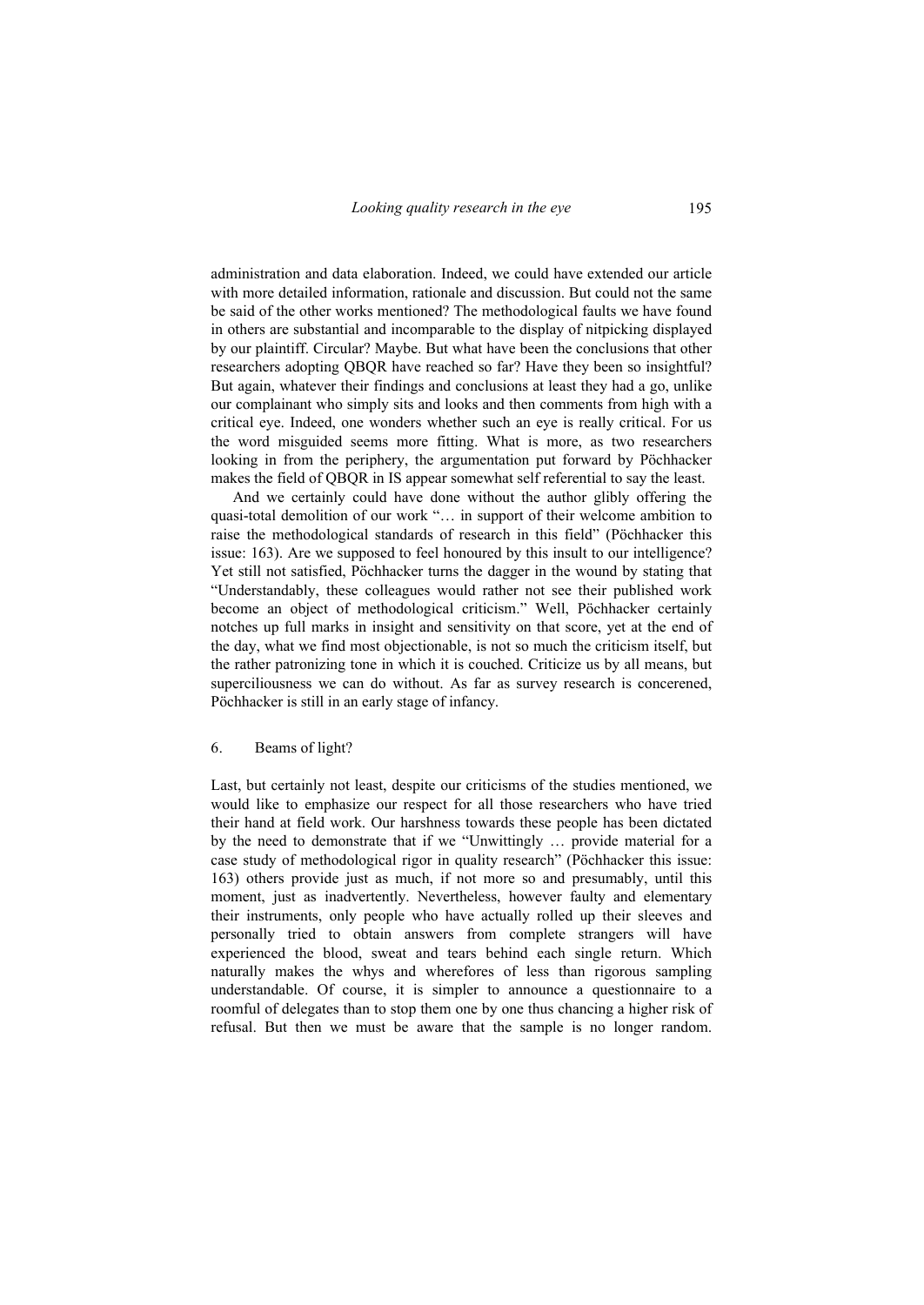Similarly, asking friends and colleagues to take part in studies is equally open to criticism. It was precisely this type of nonchalant way of surveying that made us want to contribute with our five (Euro)cents.

We would like nonetheless to express our discomfort with the present response. This time we are fully aware of our heavy handedness regarding the work of others. But if originally we had been vague, here we have had to argue our case as clearly as possible and hopefully readers and, above all, the researchers involved will understand that we had no option. From our point of view, Pöchhacker's critique of our work was short sighted and in places erroneous.

Re-reading the QBQR in IS in preparation for this reply, the lack of knowledge in the tools and methods of the social sciences is self evident. Measurement scales, sampling frames, statistics and statistical tests are constantly defective and studies are strikingly self-referential. If the field of IS aims to "earn the academic recognition it deserves" (Pöchhacker this issue: 164) at excellence in research design and applications, then it should be open to the views and criticism of outsiders who are free of the institutional shackles of unassailable individuals within that group. We hope to have shown that no one is exempt from developing clay feet. Having said that, if the field wishes to remain self-referential, then so be it.

However, we wish to conclude on a positive note. The present essay is a display of academic argument in which we have criticized rather old studies. Perhaps the time has come to let sleeping dogs lie. And perhaps it is also time that translation and interpreting faculties began introducing courses in research design and statistics so that students wishing to embark upon the fascinating field of research are well equipped to do so with a working knowledge of how to go about it. Perhaps now is the moment to learn from disciplines which have been working in social research for decades. In fact, in more recent publications, it is highly uplifting to find that IS scholars are beginning to look tentatively outside IS towards the social sciences for insights into quality research (e.g. Kurz 2003). Surely, if there is something to be learnt from the successful marketing of a good or a service it is the collaboration of experts with diverse expertise who together construct high quality products and facilities. If it is truly excellence which interpreters desire for themselves and their clients in the real world, then the path of interdisciplinary research of practitioners and objective outsiders is surely a good one. If, on the other hand, the issue of quality is to be restricted to the philosophical argument and mutual back patting of a few, then let it remain trapped and stagnant in its ivory towers.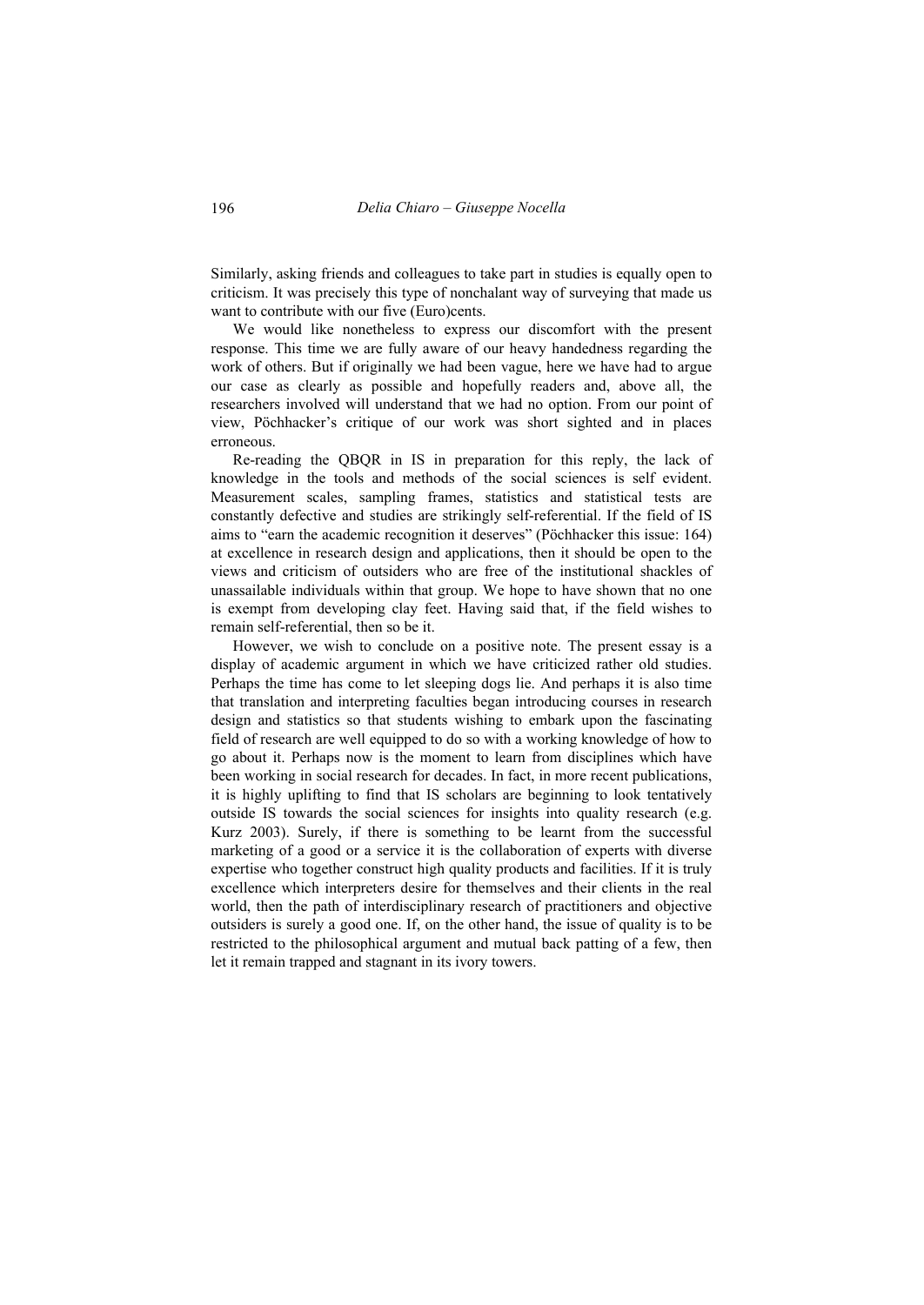#### References

Aaker D.A. *et al*. (1995) *Marketing Research*, New York, John Wiley.

- Agresti A. (2002) *Categorical Data Analysis*, New Jersey, John Wiley.
- Ajzen I. (1991) *Attitudes, Personality and Behaviour*, Milton Keynes, Open University Press.
- Berger A. (1991) *Media Research Techniques*, Newbury Park, Sage.
- Bühler H. (1986) "Linguistic (semantic) and extra-linguistic (pragmatic) criteria for the evaluation of conference interpretation and interpreters", *Multilingua* 5 (4), pp. 231-235.
- Berenson M. L. and Levine D.M. (1986) *Basic Business Statistics: Concept and Applications*, New Jersey, Prentice-Hall.
- Chiaro D. and Nocella G. (2004) "Interpreters' perception of linguistic and nonlinguistic factors affecting quality: A survey through the World Wide Web", *Meta* 49 (2), pp. 278-293.
- Collados Aís Á. (1998) *La evaluación de la calidad en interpretación simultánea: La importancia de la comunicación no verbal*, Granada, Comares.
- Collados Aís Á. (2002) "Quality assessment in simultaneous interpreting: The importance of nonverbal communication" in *The Interpreting Studies Reader*. Ed. by F. Pöchhacker and M. Shlesinger, London-New York, Routledge, pp. 327-336.
- Dillon W.R, Madden T.J and Firtle N.H. (1994) *Marketing Research in a Marketing Environment*, Boston, MA, Irwin.
- Field A. (2000) *Discovering Statistics using SPSS for windows*, London, Sage.
- Garzone G. (2003) "Reliability of quality criteria evaluation in survey research", in *La evaluación de la calidad en interpretación: Investigación*. Ed. by Á. Collados Aís, M.M. Fernández Sánchez and D. Gile, Granada, Comares, pp. 23-30.
- Gile D. (2003) "Quality assessment in conference interpreting: methodological issues" in *La evaluación de la calidad en interpretación: Investigación*. Ed. by Á. Collados Aís, M.M. Fernández Sánchez and D. Gile, Granada, Comares, pp 109-124.
- Gourevich A. and Mateeff S. (1989) "Study of characteristics of simultaneous interpretation by the method of paired comparisons" (in Bulgarian), *СЪПОСТАВИТЕЛНО ЕЗИКОЗНАНИЕ СОПОСТАВИТЕЛЬНОЕ ЯЗЫКОЗНАНИЕ / Contrastive Linguistics* 14 (1), pp. 32-38.
- Guidicini P. (1996): "La ricerca sociologica nella sua evoluzione storica" in: *Nuovo manuale della ricerca sociologica* Ed. by P. Guidicini, Milano, Franco Angeli, pp 11-37.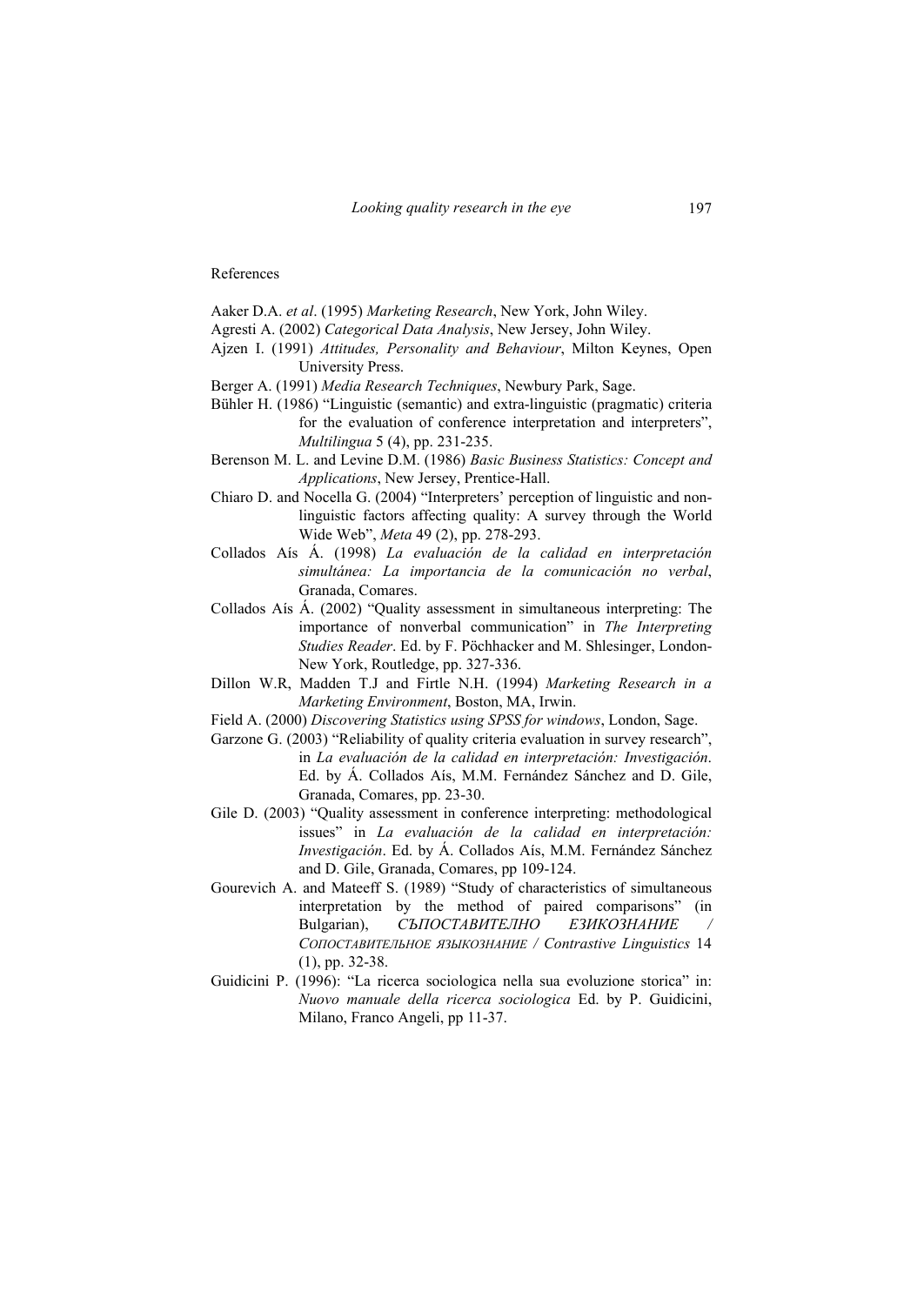Hair J.F., Anderson R.E., Tatham R.L., Black W.C. (1995) *Multivariata data analysis with readings*, Fourth edition, New Jersey, Prentice-Hall.

Halliday M.A.K. and Hasan R. (1976) *Cohesion in English*, London, Longman.

Hoey M. (1983) *On the surface of Discourse*, London, Allen and Unwin.

- Kurz I. (1989) "Conference interpreting user expectations", in *Coming of Age: Proceedings of the 30th Annual Conference of the American Translators Association*, Medford NJ, Learned Information, pp. 143-148.
- Kurz I. (1993) "Conference interpretation: Expectations of different user groups. *The Interpreters' Newsletter*, 5, pp. 13-21.
- Kurz I. (2001) "Conference interpreting: Quality in the ears of the user", *Meta* 46 (2), pp. 394-409.
- Kurz I. (2003) "Quality from the user perspective", in *La evaluación de la calidad en interpretación: Investigación*. Ed. by Á. Collados Aís, M.M. Fernández Sánchez and D. Gile, Granada, Comares, pp. 3- 22.
- Labov W. (1972) *Language in the Inner City*, Philadelphia, Pennsylvania University Press.
- Lapin L.L. (1990) *Statistics for Modern Business Decisions*, Fifth Edition, San Diego, Harcourt Brace Jovanovich.
- Mack G. and Cattaruzza L. (1995) "User surveys in SI: A means of learning about quality and/or raising some reasonable doubts", in *Topics in Interpreting Research*. Ed. by J. Tommola, Turku, University of Turku, Centre for Translation and Interpreting, pp. 37-49.
- Malhotra N.K. (1996) *Marketing Research: an applied orientation*, New Jersey, Prentice Hall.
- Meak L. (1990) "Interprétation simultanée et congrès medical : attentes et commentaries", *The Interpreters' Newsletter* 3, pp. 8-13.
- Moser P. (1995) *Survey on Expectations of users of conference interpretation*, Final report, Vienna, AIIC.
- Moser P. (1996) "Expectations of users of conference interpretation", *Interpreting* 1 (2), pp. 145-178.
- Moser-Mercer B. (1996) "Quality in interpreting: Some methodological issues", *The Interpreters' Newsletter* 7, pp. 43-55.
- Pöchhacker F. (2001) "Quality assessment in conference and community interpreting", *Meta* 46 (2), pp. 410-425.
- Root R.L. Jr. (1987) *The rhetorics of popular culture: Advertising, advocacy, and entertainment*, New York, Greenwood.
- Ryan B.F., Joyner B.L., Ryan T.A. (1985) *Minitab handbook*, Boston, PWS Kent.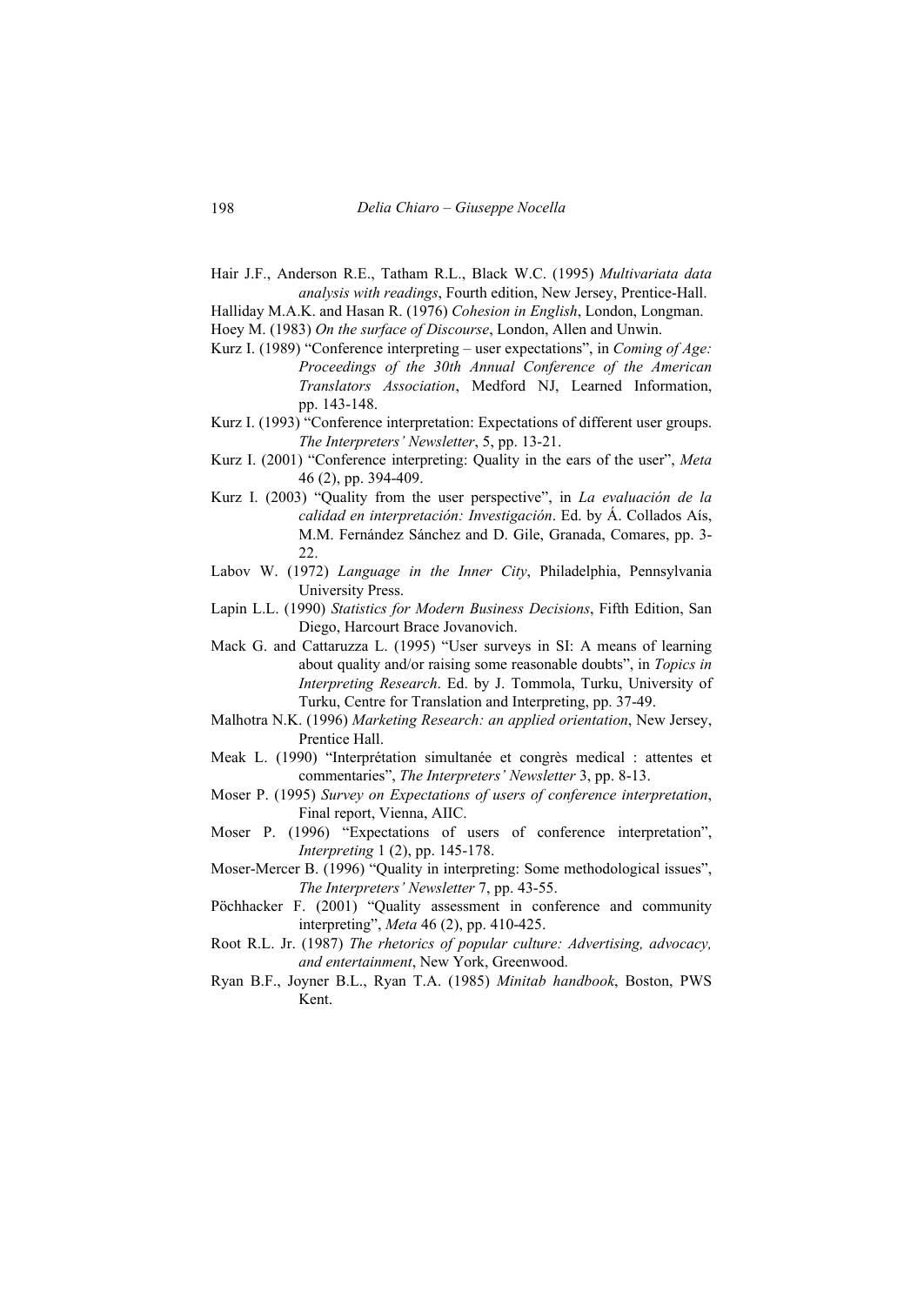- Schiffman S.S. *et al*. (1981) *Introduction to multidimensional scaling: Theory, methods, and applications*, Orlando, FL, Academic Press.
- Shlesinger M. (1997) "Quality in Simultaneous Interpreting", in *Conference Interpreting: Current Trends in Research*. Ed. by Y. Gambier, D. Gile and C. Taylor, Amsterdam-Philadelphia, John Benjamins, pp. 123-132.
- Simon J.L. (1969) *Basic Research Methods in Social Science: the art of empirical investigation*, New York, Random House.
- Solomon M.R. (2004) *Consumer behaviour*, New Jersey, Prentice Hall.
- Statt D.A. (1997) *Understanding the Consumer: a psychological approach*, Basingstoke, Palgrave.
- Tull D.S and Hawkins D.I. (1993) *Marketing Research: measurement and method*, New York, Macmillan.
- Vuorikoski A.R. (1993) "Simultaneous interpretation user experience and expectations", in *Translation – the Vital Link. Proceedings. XIIIth World Congress of FIT*, vol. 1. Ed. by C. Picken, London, Institute of Translation and Interpreting, pp. 317-327.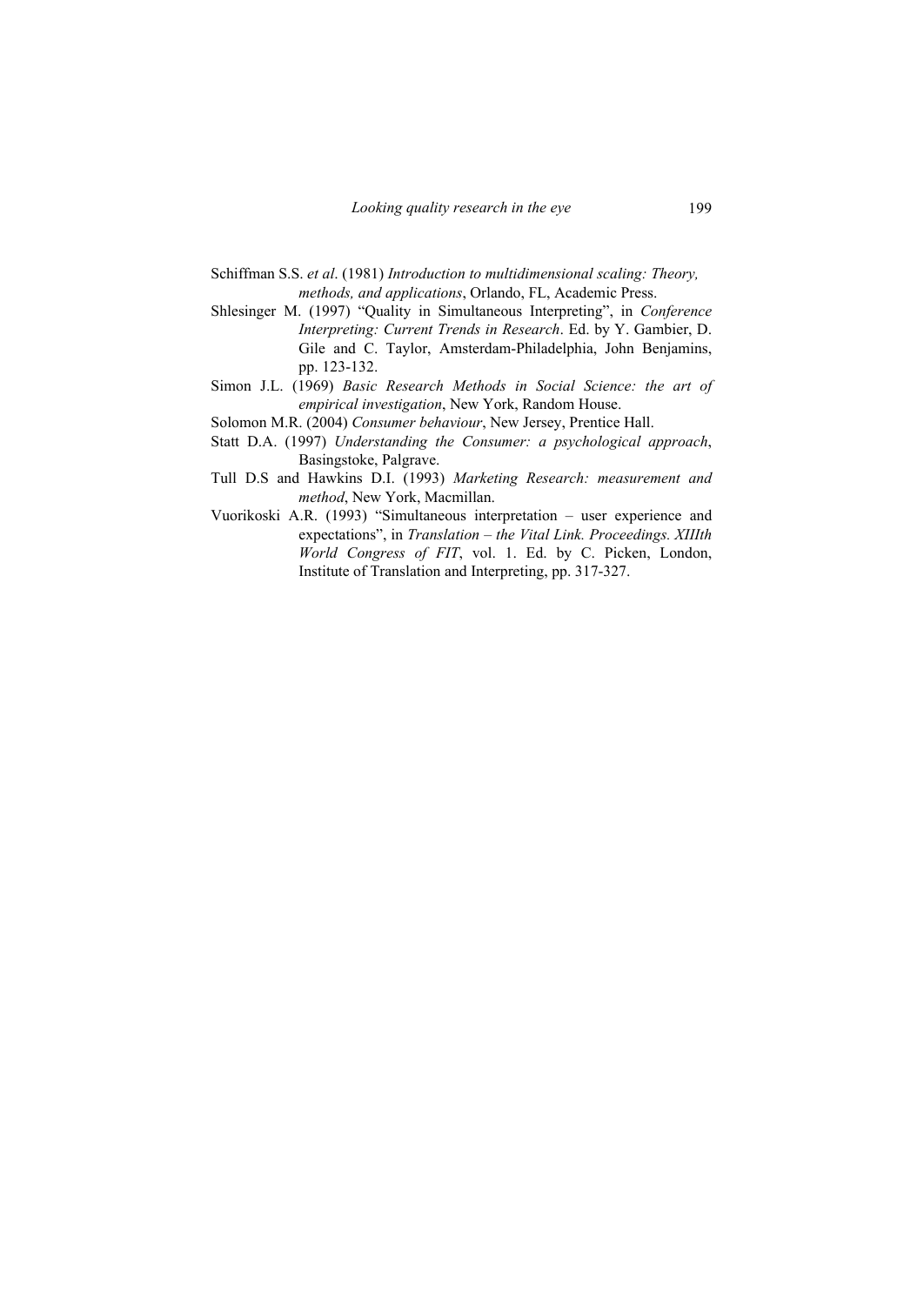### **BOOK REVIEW**

Jesús Baigorri Jalón, *De Paris à Nuremberg : naissance de l'interprétation de conférence*, tr. de l'espagnol sous la dir. de Clara Foz, Les Presses de l'Université d'Ottawa, 2004.

*De Paris à Nuremberg : naissance de l'interprétation de conférence*, traduction en français de *La interpretación de conferencias*, constitue un ouvrage fondamental pour toute approche historique à l'interprétation de conférence.

La curiosité de l'historien se conjugue chez Jesús Baigorri Jalón avec le regard de l'interprète qui fait revivre, sous les yeux du lecteur, le travail passionné et passionnant de la première génération de professionnels de l'interprétation.

L'auteur a exploité sans réserves le privilège qu'il a eu d'accéder aux archives de la S.D.N., de l'ONU et à d'autres organisations internationales comme l'O.I.T. À ce travail de recherches s'ajoutent les entretiens qu'il a eus avec des témoins des débuts de l'interprétation de conférence. Le dépouillement minutieux des dossiers personnels des interprètes de l'époque a donné naissance à des portraits vivants et inoubliables, dans lesquels les noms célèbres des pionniers de l'interprétation se concrétisent en individus bien insérés dans le cadre historique de leur temps.

Dans le premier chapitre, consacré à la Conférence de la Paix de Paris de 1919, Jesús Baigorri Jalón aborde la question linguistique et nous montre l'intérêt et les enjeux qu'elle recelait pour les grandes personnalités du début du XX<sup>e</sup> siècle. La reconnaissance de l'anglais comme langue officielle de la Conférence à côté du français, montre clairement le rôle que les nations anglophones étaient en mesure de jouer grâce à la victoire remportée. De même, cela marque le déclin du français que l'auteur attribue à la décadence de la diplomatie internationale, désavouée par les insuccès qui avaient mené au premier conflit mondial et mise à l'écart par la participation directe des chefs d'État et de gouvernement aux travaux de la Conférence de Paris. C'est sur ce scénario que se distinguent des personnes bilingues ou polyglottes appelées à s'improviser interprètes et à le devenir de profession. C'est grâce à elles que la consécutive prendra son essor pour atteindre son apogée pendant la période de l'entre-deux-guerres (chapitre II).

Rien n'est laissé au hasard : Jesús Baigorri Jalón nous mène à l'intérieur de la Société des Nations et de l'Organisation Internationale du Travail pour nous montrer de près les conditions de travail de nos anciens collègues, leurs